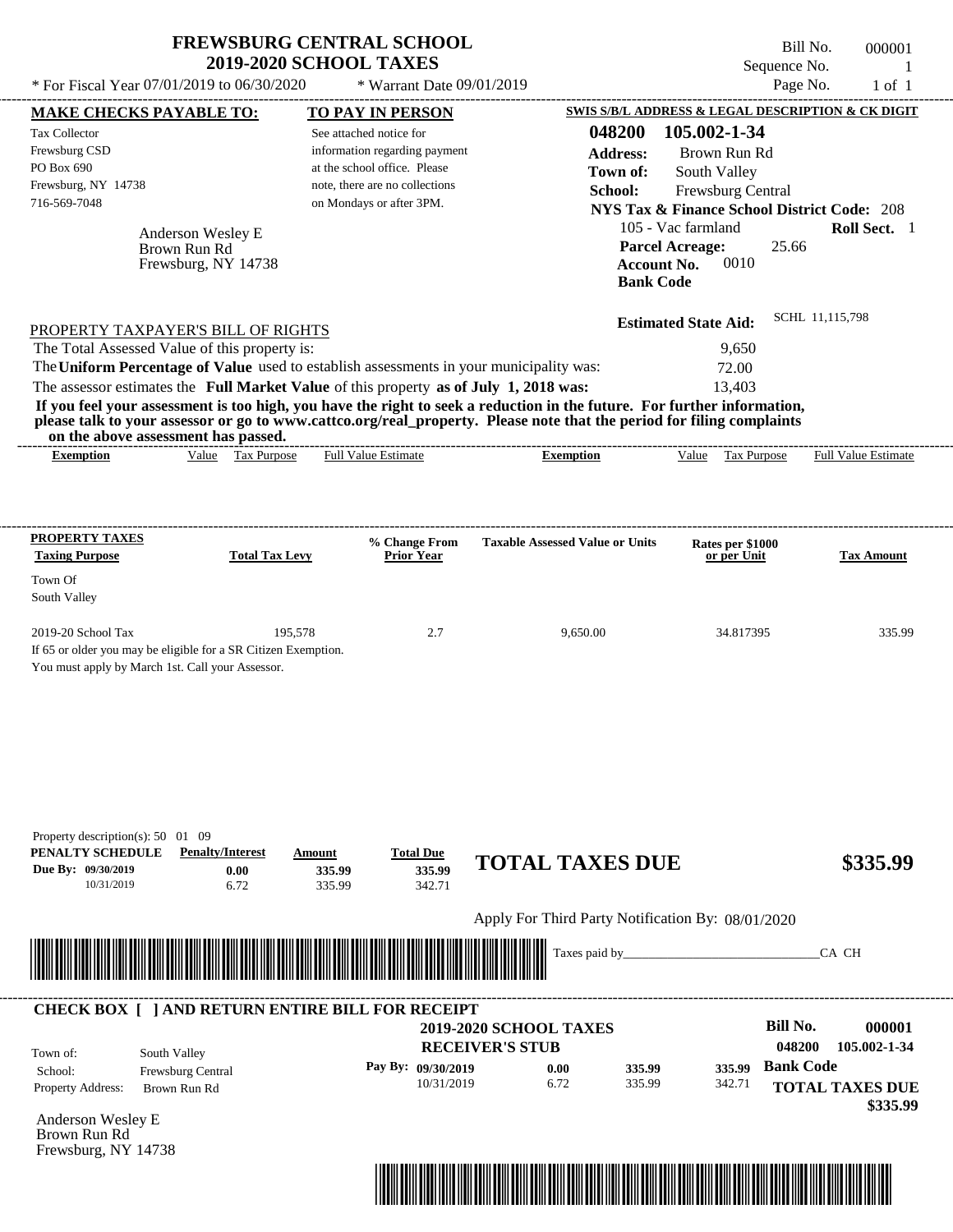| <b>FREWSBURG CENTRAL SCHOOL</b> |
|---------------------------------|
| <b>2019-2020 SCHOOL TAXES</b>   |

Bill No. 000002 Sequence No. 2

|                                                                                     |                                   | * For Fiscal Year 07/01/2019 to 06/30/2020<br>* Warrant Date 09/01/2019                 |                                                                                                                         | Page No.                                                                    |                            |
|-------------------------------------------------------------------------------------|-----------------------------------|-----------------------------------------------------------------------------------------|-------------------------------------------------------------------------------------------------------------------------|-----------------------------------------------------------------------------|----------------------------|
| <b>MAKE CHECKS PAYABLE TO:</b>                                                      |                                   | <b>TO PAY IN PERSON</b>                                                                 |                                                                                                                         | SWIS S/B/L ADDRESS & LEGAL DESCRIPTION & CK DIGIT                           |                            |
| Tax Collector                                                                       |                                   | See attached notice for                                                                 | 048200                                                                                                                  | 105.002-1-36.1                                                              |                            |
| Frewsburg CSD<br>PO Box 690                                                         |                                   | information regarding payment<br>at the school office. Please                           | <b>Address:</b>                                                                                                         | Brown Run Rd                                                                |                            |
| Frewsburg, NY 14738                                                                 |                                   | note, there are no collections                                                          | Town of:                                                                                                                | South Valley                                                                |                            |
| 716-569-7048                                                                        |                                   | on Mondays or after 3PM.                                                                | School:                                                                                                                 | Frewsburg Central<br><b>NYS Tax &amp; Finance School District Code: 208</b> |                            |
|                                                                                     |                                   |                                                                                         |                                                                                                                         | 241 - Rural res&ag                                                          | Roll Sect. 1               |
|                                                                                     | Anderson Wesley E<br>Brown Run Rd |                                                                                         |                                                                                                                         | <b>Parcel Acreage:</b><br>31.69                                             |                            |
|                                                                                     | Frewsburg, NY 14738               |                                                                                         | <b>Account No.</b>                                                                                                      | 0009                                                                        |                            |
|                                                                                     |                                   |                                                                                         | <b>Bank Code</b>                                                                                                        |                                                                             |                            |
|                                                                                     |                                   |                                                                                         |                                                                                                                         | <b>Estimated State Aid:</b>                                                 | SCHL 11,115,798            |
| PROPERTY TAXPAYER'S BILL OF RIGHTS<br>The Total Assessed Value of this property is: |                                   |                                                                                         |                                                                                                                         | 42,400                                                                      |                            |
|                                                                                     |                                   | The Uniform Percentage of Value used to establish assessments in your municipality was: |                                                                                                                         | 72.00                                                                       |                            |
|                                                                                     |                                   | The assessor estimates the Full Market Value of this property as of July 1, 2018 was:   |                                                                                                                         | 58,889                                                                      |                            |
|                                                                                     |                                   |                                                                                         | If you feel your assessment is too high, you have the right to seek a reduction in the future. For further information, |                                                                             |                            |
| on the above assessment has passed.                                                 |                                   |                                                                                         | please talk to your assessor or go to www.cattco.org/real_property. Please note that the period for filing complaints   |                                                                             |                            |
| <b>Exemption</b>                                                                    | Value Tax Purpose                 | <b>Full Value Estimate</b>                                                              | -------------------------------------<br><b>Exemption</b>                                                               | Value Tax Purpose                                                           | <b>Full Value Estimate</b> |
|                                                                                     |                                   |                                                                                         |                                                                                                                         |                                                                             |                            |
|                                                                                     |                                   |                                                                                         |                                                                                                                         |                                                                             |                            |
| <b>PROPERTY TAXES</b>                                                               |                                   |                                                                                         |                                                                                                                         |                                                                             |                            |
| <b>Taxing Purpose</b>                                                               | <b>Total Tax Levy</b>             | % Change From<br><b>Prior Year</b>                                                      | <b>Taxable Assessed Value or Units</b>                                                                                  | Rates per \$1000<br>or per Unit                                             | <b>Tax Amount</b>          |
| Town Of                                                                             |                                   |                                                                                         |                                                                                                                         |                                                                             |                            |
| South Valley                                                                        |                                   |                                                                                         |                                                                                                                         |                                                                             |                            |
|                                                                                     |                                   |                                                                                         |                                                                                                                         |                                                                             |                            |
|                                                                                     |                                   |                                                                                         |                                                                                                                         |                                                                             |                            |
| 2019-20 School Tax                                                                  | 195,578                           | 2.7                                                                                     | 42,400.00                                                                                                               | 34.817395                                                                   | 1,476.26                   |
| If 65 or older you may be eligible for a SR Citizen Exemption.                      |                                   |                                                                                         |                                                                                                                         |                                                                             |                            |
| You must apply by March 1st. Call your Assessor.                                    |                                   |                                                                                         |                                                                                                                         |                                                                             |                            |
|                                                                                     |                                   |                                                                                         |                                                                                                                         |                                                                             |                            |
|                                                                                     |                                   |                                                                                         |                                                                                                                         |                                                                             |                            |
|                                                                                     |                                   |                                                                                         |                                                                                                                         |                                                                             |                            |
|                                                                                     |                                   |                                                                                         |                                                                                                                         |                                                                             |                            |
|                                                                                     |                                   |                                                                                         |                                                                                                                         |                                                                             |                            |
|                                                                                     |                                   |                                                                                         |                                                                                                                         |                                                                             |                            |
| Property description(s): $50 \quad 01 \quad 09$<br>PENALTY SCHEDULE                 | <b>Penalty/Interest</b>           | Amount                                                                                  |                                                                                                                         |                                                                             |                            |
| Due By: 09/30/2019                                                                  | 0.00                              | <b>Total Due</b><br>1,476.26<br>1,476.26                                                | <b>TOTAL TAXES DUE</b>                                                                                                  |                                                                             | \$1,476.26                 |
| 10/31/2019                                                                          | 29.53                             | 1,505.79<br>1,476.26                                                                    |                                                                                                                         |                                                                             |                            |
|                                                                                     |                                   |                                                                                         | Apply For Third Party Notification By: 08/01/2020                                                                       |                                                                             |                            |
|                                                                                     |                                   |                                                                                         |                                                                                                                         |                                                                             |                            |
|                                                                                     |                                   |                                                                                         | Taxes paid by_                                                                                                          |                                                                             | CA CH                      |
|                                                                                     |                                   |                                                                                         |                                                                                                                         |                                                                             |                            |
|                                                                                     |                                   | <b>CHECK BOX [ ] AND RETURN ENTIRE BILL FOR RECEIPT</b>                                 |                                                                                                                         |                                                                             |                            |
|                                                                                     |                                   |                                                                                         | 2019-2020 SCHOOL TAXES                                                                                                  | <b>Bill No.</b>                                                             |                            |
| South Valley<br>Town of:                                                            |                                   |                                                                                         | <b>RECEIVER'S STUB</b>                                                                                                  | 048200                                                                      |                            |
| School:                                                                             | Frewsburg Central                 | Pay By: 09/30/2019                                                                      | 0.00<br>1,476.26                                                                                                        | 1,476.26 Bank Code                                                          | 000002<br>105.002-1-36.1   |
| Property Address:                                                                   | Brown Run Rd                      | 10/31/2019                                                                              | 29.53<br>1,476.26                                                                                                       | 1,505.79                                                                    | <b>TOTAL TAXES DUE</b>     |
|                                                                                     |                                   |                                                                                         |                                                                                                                         |                                                                             | \$1,476.26                 |
| Anderson Wesley E<br>Brown Run Rd<br>Frewsburg, NY 14738                            |                                   |                                                                                         |                                                                                                                         |                                                                             |                            |

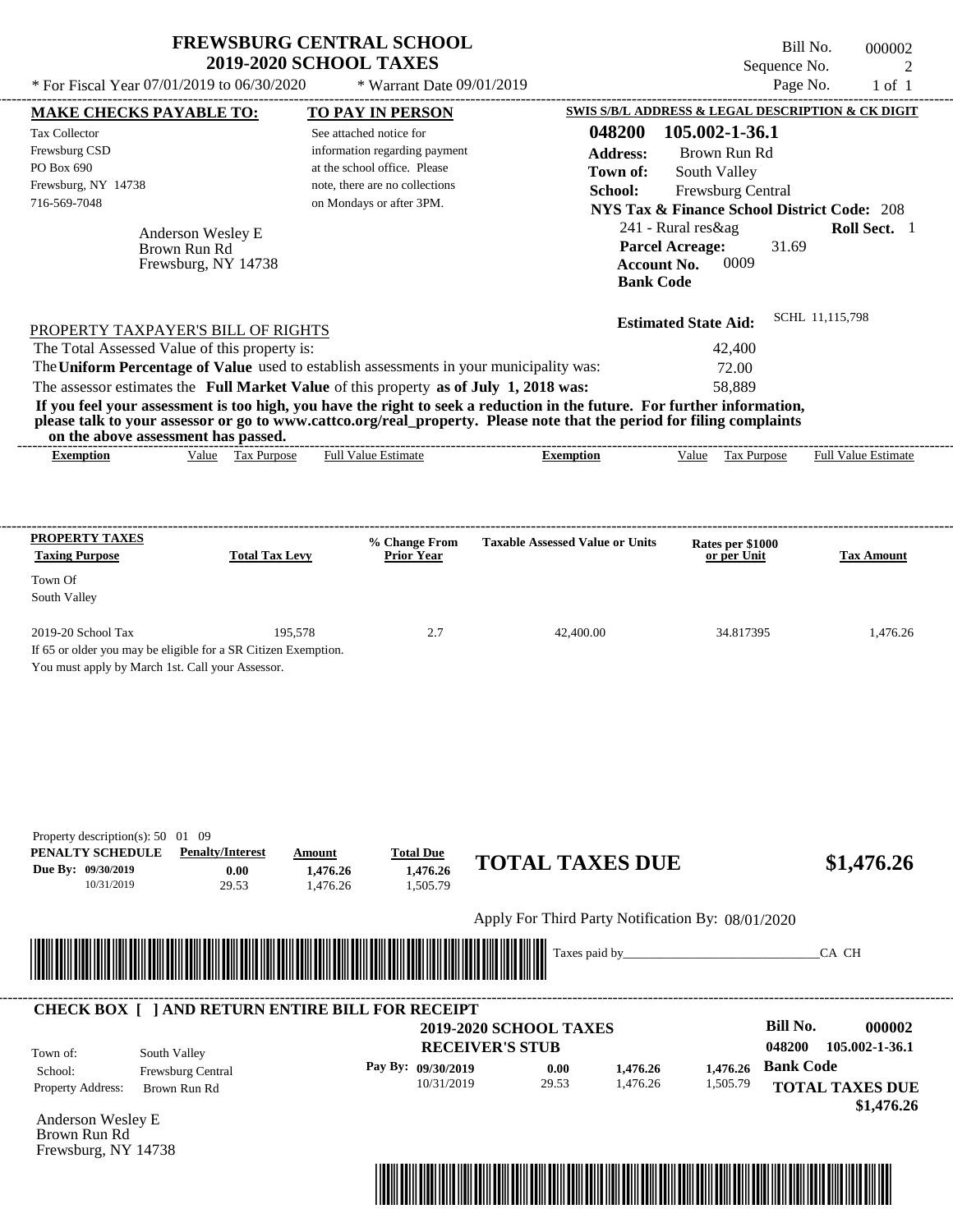| 000003<br>3                | Bill No.<br>Sequence No.                                                                         |                  | <b>2019-2020 SCHOOL TAXES</b>  |                                                                                                                                                                                                                                                                                         |
|----------------------------|--------------------------------------------------------------------------------------------------|------------------|--------------------------------|-----------------------------------------------------------------------------------------------------------------------------------------------------------------------------------------------------------------------------------------------------------------------------------------|
| $1$ of $1$                 | Page No.                                                                                         |                  | * Warrant Date 09/01/2019      | * For Fiscal Year 07/01/2019 to 06/30/2020                                                                                                                                                                                                                                              |
|                            | SWIS S/B/L ADDRESS & LEGAL DESCRIPTION & CK DIGIT                                                |                  | <b>TO PAY IN PERSON</b>        | <b>MAKE CHECKS PAYABLE TO:</b>                                                                                                                                                                                                                                                          |
|                            | 105.002-1-36.2                                                                                   | 048200           | See attached notice for        | <b>Tax Collector</b>                                                                                                                                                                                                                                                                    |
|                            | Brown Run Rd                                                                                     | <b>Address:</b>  | information regarding payment  | Frewsburg CSD                                                                                                                                                                                                                                                                           |
|                            | South Valley                                                                                     | Town of:         | at the school office. Please   | PO Box 690                                                                                                                                                                                                                                                                              |
|                            | Frewsburg Central                                                                                | School:          | note, there are no collections | Frewsburg, NY 14738                                                                                                                                                                                                                                                                     |
|                            | <b>NYS Tax &amp; Finance School District Code: 208</b>                                           |                  | on Mondays or after 3PM.       | 716-569-7048                                                                                                                                                                                                                                                                            |
| <b>Roll Sect.</b> 1        | 105 - Vac farmland<br><b>Parcel Acreage:</b><br>52.29<br>0501<br>Account No.<br><b>Bank Code</b> |                  |                                | Anderson Wesley E<br>RR Robin Hill Rd<br>Frewsburg, NY 14738                                                                                                                                                                                                                            |
| SCHL 11.115.798            | <b>Estimated State Aid:</b>                                                                      |                  |                                | PROPERTY TAXPAYER'S BILL OF RIGHTS                                                                                                                                                                                                                                                      |
|                            | 18,200                                                                                           |                  |                                | The Total Assessed Value of this property is:                                                                                                                                                                                                                                           |
|                            | 72.00                                                                                            |                  |                                | The Uniform Percentage of Value used to establish assessments in your municipality was:                                                                                                                                                                                                 |
|                            | 25,278                                                                                           |                  |                                | The assessor estimates the Full Market Value of this property as of July 1, 2018 was:                                                                                                                                                                                                   |
|                            |                                                                                                  |                  |                                | If you feel your assessment is too high, you have the right to seek a reduction in the future. For further information,<br>please talk to your assessor or go to www.cattco.org/real_property. Please note that the period for filing complaints<br>on the above assessment has passed. |
| <b>Full Value Estimate</b> | Value<br><b>Tax Purpose</b>                                                                      | <b>Exemption</b> | <b>Full Value Estimate</b>     | Value Tax Purpose<br><b>Exemption</b>                                                                                                                                                                                                                                                   |

| <b>PROPERTY TAXES</b><br><b>Taxing Purpose</b>   | <b>Total Tax Levy</b>                                          | % Change From<br><b>Prior Year</b> | <b>Taxable Assessed Value or Units</b> | <b>Rates per \$1000<br/>or per Unit</b> | <b>Tax Amount</b> |
|--------------------------------------------------|----------------------------------------------------------------|------------------------------------|----------------------------------------|-----------------------------------------|-------------------|
| Town Of                                          |                                                                |                                    |                                        |                                         |                   |
| South Valley                                     |                                                                |                                    |                                        |                                         |                   |
| $2019-20$ School Tax                             | 195,578                                                        | 2.7                                | 18,200.00                              | 34.817395                               | 633.68            |
|                                                  | If 65 or older you may be eligible for a SR Citizen Exemption. |                                    |                                        |                                         |                   |
| You must apply by March 1st. Call your Assessor. |                                                                |                                    |                                        |                                         |                   |

| <b>Penalty/Interest</b><br>0.00<br>12.67 | Amount<br>633.68<br>633.68                        | <b>Total Due</b><br>633.68<br>646.35 | <b>TOTAL TAXES DUE</b>           |                                                                                                                                                                                                                                                        | \$633.68                                                                     |
|------------------------------------------|---------------------------------------------------|--------------------------------------|----------------------------------|--------------------------------------------------------------------------------------------------------------------------------------------------------------------------------------------------------------------------------------------------------|------------------------------------------------------------------------------|
|                                          |                                                   |                                      |                                  |                                                                                                                                                                                                                                                        |                                                                              |
|                                          |                                                   |                                      |                                  |                                                                                                                                                                                                                                                        | CA CH                                                                        |
|                                          |                                                   |                                      |                                  |                                                                                                                                                                                                                                                        |                                                                              |
|                                          |                                                   |                                      |                                  |                                                                                                                                                                                                                                                        | <b>Bill No.</b><br>000003                                                    |
|                                          |                                                   |                                      |                                  |                                                                                                                                                                                                                                                        | 048200<br>105.002-1-36.2                                                     |
|                                          |                                                   |                                      | 0.00<br>633.68                   | 633.68                                                                                                                                                                                                                                                 | <b>Bank Code</b>                                                             |
|                                          |                                                   |                                      |                                  |                                                                                                                                                                                                                                                        | <b>TOTAL TAXES DUE</b><br>\$633.68                                           |
|                                          |                                                   |                                      |                                  |                                                                                                                                                                                                                                                        |                                                                              |
|                                          |                                                   |                                      |                                  |                                                                                                                                                                                                                                                        |                                                                              |
|                                          | South Valley<br>Frewsburg Central<br>Brown Run Rd |                                      | Pay By: 09/30/2019<br>10/31/2019 | <u> Alimento de la contrada de la contrada de la contrada de la contrada de la contrada de la contrada de la con</u><br>CHECK BOX [ ] AND RETURN ENTIRE BILL FOR RECEIPT<br><b>2019-2020 SCHOOL TAXES</b><br><b>RECEIVER'S STUB</b><br>633.68<br>12.67 | Apply For Third Party Notification By: 08/01/2020<br>Taxes paid by<br>646.35 |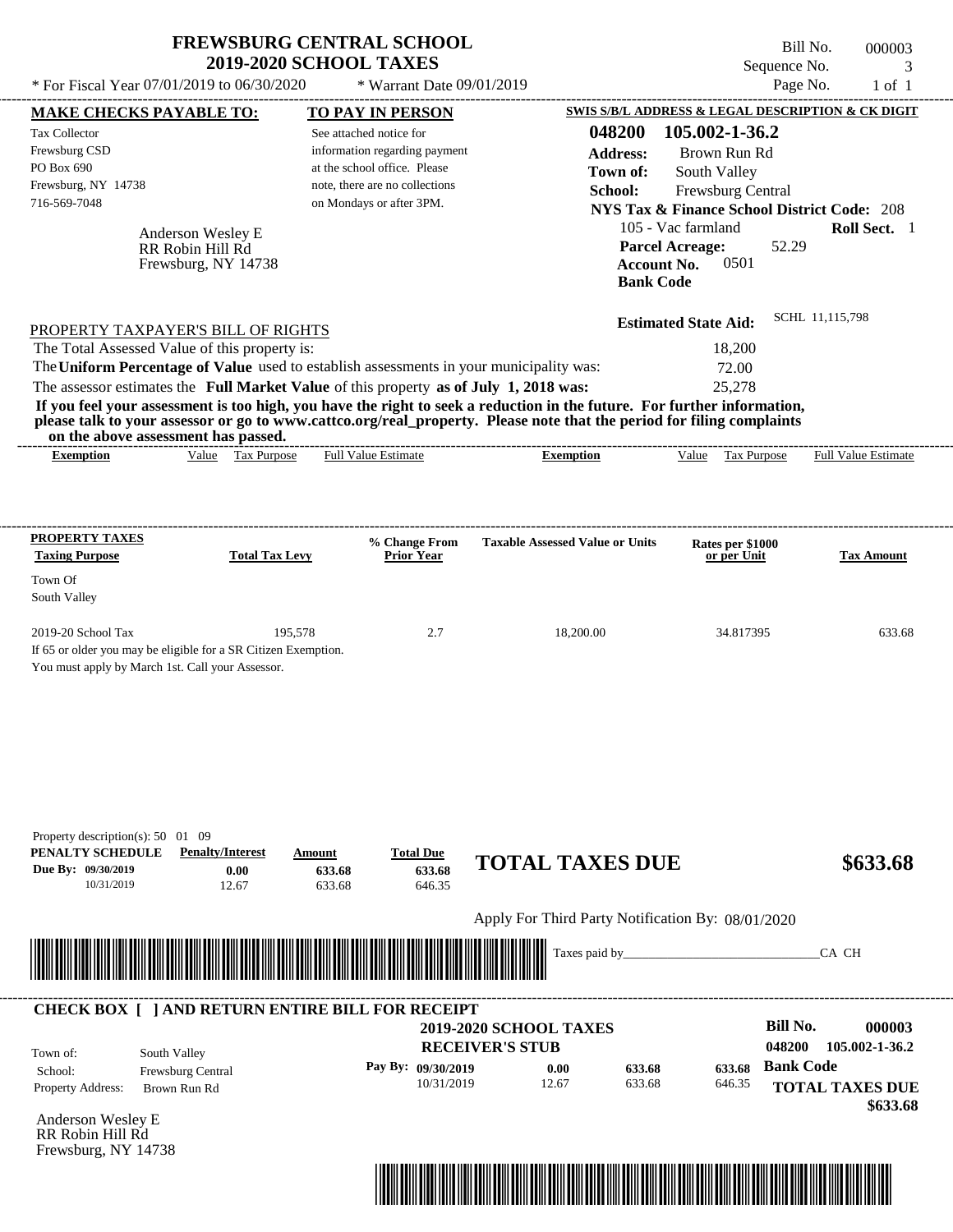|                                                                                                                                                                                                                                                                                         | <b>FREWSBURG CENTRAL SCHOOL</b><br><b>2019-2020 SCHOOL TAXES</b>                                                                                       |                                                                        | Sequence No.                                                                                                                  | Bill No.<br>000004<br>$\boldsymbol{\vartriangle}$ |
|-----------------------------------------------------------------------------------------------------------------------------------------------------------------------------------------------------------------------------------------------------------------------------------------|--------------------------------------------------------------------------------------------------------------------------------------------------------|------------------------------------------------------------------------|-------------------------------------------------------------------------------------------------------------------------------|---------------------------------------------------|
| * For Fiscal Year 07/01/2019 to 06/30/2020                                                                                                                                                                                                                                              | * Warrant Date 09/01/2019                                                                                                                              |                                                                        | Page No.                                                                                                                      | $1$ of $1$                                        |
| <b>MAKE CHECKS PAYABLE TO:</b>                                                                                                                                                                                                                                                          | <b>TO PAY IN PERSON</b>                                                                                                                                |                                                                        | SWIS S/B/L ADDRESS & LEGAL DESCRIPTION & CK DIGIT                                                                             |                                                   |
| <b>Tax Collector</b><br>Frewsburg CSD<br>PO Box 690<br>Frewsburg, NY 14738<br>716-569-7048                                                                                                                                                                                              | See attached notice for<br>information regarding payment<br>at the school office. Please<br>note, there are no collections<br>on Mondays or after 3PM. | 048200<br>Address:<br>Town of:<br>School:                              | 105.002-1-36.3<br>Brown Run Rd<br>South Valley<br>Frewsburg Central<br><b>NYS Tax &amp; Finance School District Code: 208</b> |                                                   |
| Anderson Wesley E<br>RR Robin Hill Rd<br>Frewsburg, NY 14738                                                                                                                                                                                                                            |                                                                                                                                                        | <b>Account No.</b><br><b>Bank Code</b>                                 | 210 - 1 Family Res<br><b>Parcel Acreage:</b><br>1.50<br>0502                                                                  | Roll Sect. 1                                      |
|                                                                                                                                                                                                                                                                                         |                                                                                                                                                        |                                                                        | <b>Estimated State Aid:</b>                                                                                                   | SCHL 11,115,798                                   |
| The Total Assessed Value of this property is:<br>The Uniform Percentage of Value used to establish assessments in your municipality was:<br>The assessor estimates the Full Market Value of this property as of July 1, 2018 was:                                                       |                                                                                                                                                        |                                                                        | 85,400<br>72.00<br>118.611                                                                                                    |                                                   |
| If you feel your assessment is too high, you have the right to seek a reduction in the future. For further information,<br>please talk to your assessor or go to www.cattco.org/real property. Please note that the period for filing complaints<br>on the above assessment has passed. |                                                                                                                                                        |                                                                        |                                                                                                                               |                                                   |
| Value Tax Purpose<br><b>Exemption</b><br>21,600 SCHOOL<br><b>Bas Star</b><br>(See Note)                                                                                                                                                                                                 | <b>Full Value Estimate</b><br>30,000                                                                                                                   | <b>Exemption</b>                                                       | Value<br>Tax Purpose                                                                                                          |                                                   |
| <b>Taxing Purpose</b>                                                                                                                                                                                                                                                                   | % Change From<br><b>Total Tax Levy</b><br><b>Prior Year</b>                                                                                            | <b>Taxable Assessed Value or Units</b><br>(before accounting for STAR) | Rates per \$1000<br>or per Unit                                                                                               | <b>Full Value Estimate</b><br><b>Tax Amount</b>   |
| PROPERTY TAXPAYER'S BILL OF RIGHTS<br><b>PROPERTY TAXES</b><br>Town Of<br>South Valley                                                                                                                                                                                                  |                                                                                                                                                        |                                                                        |                                                                                                                               |                                                   |

| 44.81             | 2,240.41<br>2.240.41 | 2,240.41<br>2.285.22 |      | <b>TOTAL TAXES DUE</b>                                                                                                         |                                           |                           | \$2,240.41                                                                           |
|-------------------|----------------------|----------------------|------|--------------------------------------------------------------------------------------------------------------------------------|-------------------------------------------|---------------------------|--------------------------------------------------------------------------------------|
|                   |                      |                      |      |                                                                                                                                |                                           |                           |                                                                                      |
|                   |                      |                      |      |                                                                                                                                |                                           |                           |                                                                                      |
|                   |                      |                      |      |                                                                                                                                |                                           | Bill No.                  | 000004                                                                               |
| South Valley      |                      |                      |      |                                                                                                                                |                                           | 048200                    | 105.002-1-36.3                                                                       |
| Frewsburg Central |                      |                      | 0.00 | 2,240.41                                                                                                                       | 2,240.41                                  | <b>Bank Code</b>          |                                                                                      |
|                   |                      |                      |      |                                                                                                                                |                                           |                           | \$2,240.41                                                                           |
| Anderson Wesley E |                      |                      |      |                                                                                                                                |                                           |                           |                                                                                      |
|                   |                      |                      |      |                                                                                                                                |                                           |                           |                                                                                      |
|                   | Brown Run Rd         |                      |      | <b>CHECK BOX [ ] AND RETURN ENTIRE BILL FOR RECEIPT</b><br><b>RECEIVER'S STUB</b><br>Pay By: 09/30/2019<br>10/31/2019<br>44.81 | <b>2019-2020 SCHOOL TAXES</b><br>2.240.41 | Taxes paid by<br>2.285.22 | Apply For Third Party Notification By: 08/01/2020<br>CA CH<br><b>TOTAL TAXES DUE</b> |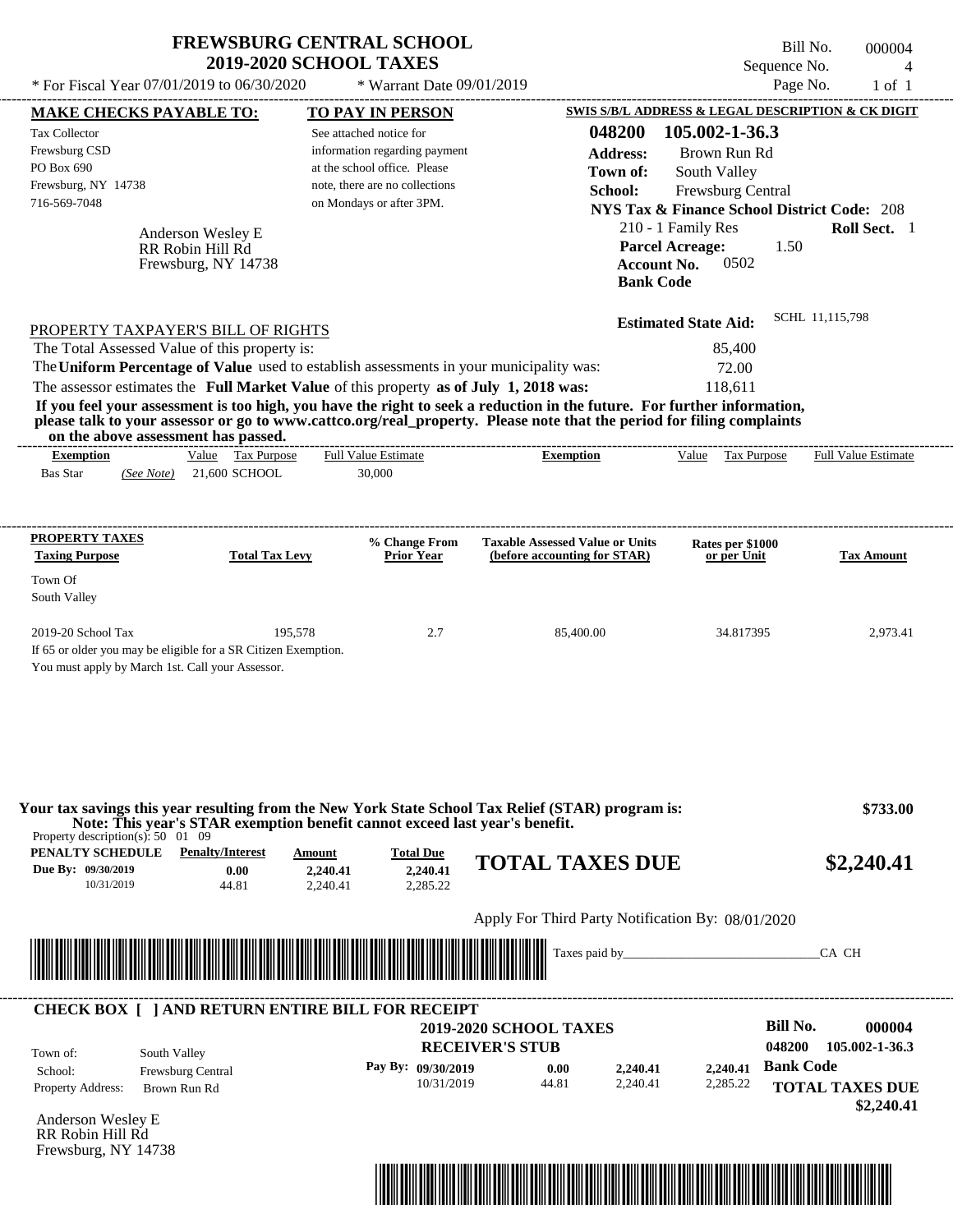Tax Collector Frewsburg CSD PO Box 690

Town Of South Valley

---------------------------------------------------------------------------------------------------------------------------------------------------------------------------------------------------- Anthony Douglas If 65 or older you may be eligible for a SR Citizen Exemption. You must apply by March 1st. Call your Assessor. Bill No. 000005 Sequence No. 5 \* For Fiscal Year  $07/01/2019$  to  $06/30/2020$  \* Warrant Date  $09/01/2019$  Page No. 1 of 1 **MAKE CHECKS PAYABLE TO: TO PAY IN PERSON SWIS S/B/L ADDRESS & LEGAL DESCRIPTION & CK DIGIT 048200 105.002-1-1.11 Address:** Gurnsey Hollow Rd South Valley **School:** Frewsburg Central **NYS Tax & Finance School District Code:** 208 260 - Seasonal res **Roll Sect.** 1 4.90 **Account No.** 0619 **Bank Code Estimated State Aid:** SCHL 11,115,798 PROPERTY TAXPAYER'S BILL OF RIGHTS The assessor estimates the **Full Market Value** of this property **as of July 1, 2018 was:** 52,917 The Total Assessed Value of this property is: 38,100 The **Uniform Percentage of Value** used to establish assessments in your municipality was: 72.00 **If you feel your assessment is too high, you have the right to seek a reduction in the future. For further information, please talk to your assessor or go to www.cattco.org/real\_property. Please note that the period for filing complaints on the above assessment has passed. Exemption** Value Tax Purpose **PROPERTY TAXES Taxing Purpose Total Tax Levy Prior Year % Change From Taxable Assessed Value or Units or per Unit Rates per \$1000 Tax Amount PENALTY SCHEDULE Penalty/Interest Amount Total Due Due By: 09/30/2019** 10/31/2019 26.53 **0.00** 1,326.54 **1,326.54** 1,353.07 **1,326.54 TOTAL TAXES DUE \$1,326.54** Apply For Third Party Notification By: 08/01/2020 See attached notice for information regarding payment at the school office. Please note, there are no collections Frewsburg, NY 14738 \* Warrant Date 09/01/2019 716-569-7048 on Mondays or after 3PM. **Parcel Acreage:** 2019-20 School Tax 195,578 2.7 38,100.00 34.817395 1,326.54 Anthony Carol Full Value Estimate Taxes paid by\_\_\_\_\_\_\_\_\_\_\_\_\_\_\_\_\_\_\_\_\_\_\_\_\_\_\_\_\_\_\_CA CH ---------------------------------------------------------------------------------------------------------------------------------------------------------------------------------------------------- ---------------------------------------------------------------------------------------------------------------------------------------------------------------------------------------------------- Property description(s): 51 01 09 **Town of:** 180 Stowe St Jamestown, NY 14701 **Exemption** Value Tax Purpose Full Value Estimate \*04820000000500000000132654\*



Anthony Carol 180 Stowe St Jamestown, NY 14701

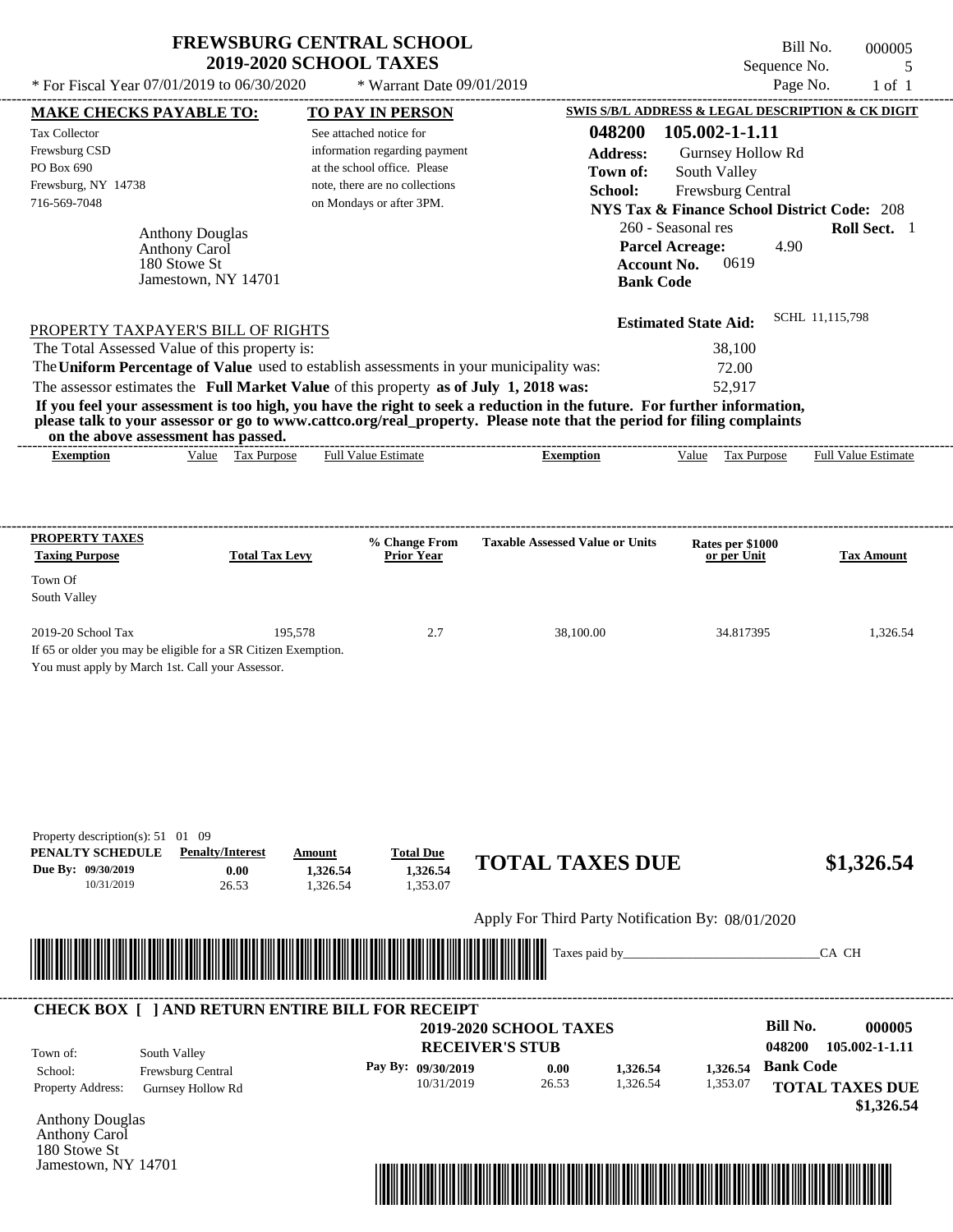| * For Fiscal Year $07/01/2019$ to $06/30/2020$                                                                                                                                             | <b>FREWSBURG CENTRAL SCHOOL</b><br><b>2019-2020 SCHOOL TAXES</b><br>* Warrant Date $09/01/2019$                                                                                   | Bill No.<br>000006<br>Sequence No.<br>6<br>Page No.<br>$1$ of $1$                                                                                                                                                                                                                                                                                                                        |
|--------------------------------------------------------------------------------------------------------------------------------------------------------------------------------------------|-----------------------------------------------------------------------------------------------------------------------------------------------------------------------------------|------------------------------------------------------------------------------------------------------------------------------------------------------------------------------------------------------------------------------------------------------------------------------------------------------------------------------------------------------------------------------------------|
| <b>MAKE CHECKS PAYABLE TO:</b><br>Tax Collector<br>Frewsburg CSD<br>PO Box 690<br>Frewsburg, NY 14738<br>716-569-7048<br><b>Babcock James F</b><br>3852 Kendrick Road<br>Sherman, NY 14781 | <b>TO PAY IN PERSON</b><br>See attached notice for<br>information regarding payment<br>at the school office. Please<br>note, there are no collections<br>on Mondays or after 3PM. | SWIS S/B/L ADDRESS & LEGAL DESCRIPTION & CK DIGIT<br>048200<br>96.004-1-7<br><b>Address:</b><br>12864 Sawmill Run Rd<br>Town of:<br>South Valley<br><b>School:</b><br>Frewsburg Central<br><b>NYS Tax &amp; Finance School District Code: 208</b><br><b>Roll Sect.</b> 1<br>$314$ - Rural vac $<$ 10<br><b>Parcel Acreage:</b><br>5.00<br>0333<br><b>Account No.</b><br><b>Bank Code</b> |
| PROPERTY TAXPAYER'S BILL OF RIGHTS<br>The Total Assessed Value of this property is:                                                                                                        |                                                                                                                                                                                   | SCHL 11,115,798<br><b>Estimated State Aid:</b><br>7,200                                                                                                                                                                                                                                                                                                                                  |

The assessor estimates the **Full Market Value** of this property **as of July 1, 2018 was:** 10,000 The **Uniform Percentage of Value** used to establish assessments in your municipality was: 72.00

**If you feel your assessment is too high, you have the right to seek a reduction in the future. For further information, please talk to your assessor or go to www.cattco.org/real\_property. Please note that the period for filing complaints on the above assessment has passed.**

| vn me above assessment nas basseu. |       |                     |                                |           |       |                                                          |                                    |  |
|------------------------------------|-------|---------------------|--------------------------------|-----------|-------|----------------------------------------------------------|------------------------------------|--|
| Exemption                          | √alue | –<br>lax<br>Purpose | <b>Estimate</b><br>Full<br>מוי | ∠xemption | √alue | $\overline{\phantom{a}}$<br><b>Purpose</b><br>- as<br>__ | $\sim$ Full $V$<br>Estimate<br>alu |  |
|                                    |       |                     |                                |           |       |                                                          |                                    |  |

| <b>PROPERTY TAXES</b><br><b>Taxing Purpose</b>                 | <b>Total Tax Levy</b> | % Change From<br><b>Prior Year</b> | <b>Taxable Assessed Value or Units</b> | Rates per \$1000<br>or per Unit | <b>Tax Amount</b> |
|----------------------------------------------------------------|-----------------------|------------------------------------|----------------------------------------|---------------------------------|-------------------|
| Town Of                                                        |                       |                                    |                                        |                                 |                   |
| South Valley                                                   |                       |                                    |                                        |                                 |                   |
| $2019-20$ School Tax                                           | 195,578               | 2.7                                | 7,200.00                               | 34.817395                       | 250.69            |
| If 65 or older you may be eligible for a SR Citizen Exemption. |                       |                                    |                                        |                                 |                   |
| You must apply by March 1st. Call your Assessor.               |                       |                                    |                                        |                                 |                   |

| Due By: 09/30/2019 | <b>Penalty/Interest</b><br>PENALTY SCHEDULE<br>0.00     | Amount<br>250.69            | <b>Total Due</b><br>250.69 | <b>TOTAL TAXES DUE</b>                            |        | \$250.69                                   |
|--------------------|---------------------------------------------------------|-----------------------------|----------------------------|---------------------------------------------------|--------|--------------------------------------------|
| 10/31/2019         | 5.01                                                    | 250.69                      | 255.70                     | Apply For Third Party Notification By: 08/01/2020 |        |                                            |
|                    |                                                         | <u> Tanzania (h. 1878).</u> |                            | Taxes paid by                                     |        | CA CH                                      |
|                    | <b>CHECK BOX     AND RETURN ENTIRE BILL FOR RECEIPT</b> |                             |                            |                                                   |        |                                            |
|                    |                                                         |                             |                            |                                                   |        |                                            |
| Town of:           |                                                         |                             | <b>RECEIVER'S STUB</b>     | <b>2019-2020 SCHOOL TAXES</b>                     |        | Bill No.<br>000006<br>048200<br>96.004-1-7 |
| School:            | South Valley<br><b>Frewsburg Central</b>                |                             | Pay By: $09/30/2019$       | 250.69<br>0.00                                    | 250.69 | <b>Bank Code</b>                           |

Babcock James F 3852 Kendrick Road Sherman, NY 14781

Property description(s): 53 01 09 Life Use-James E-Rosanne

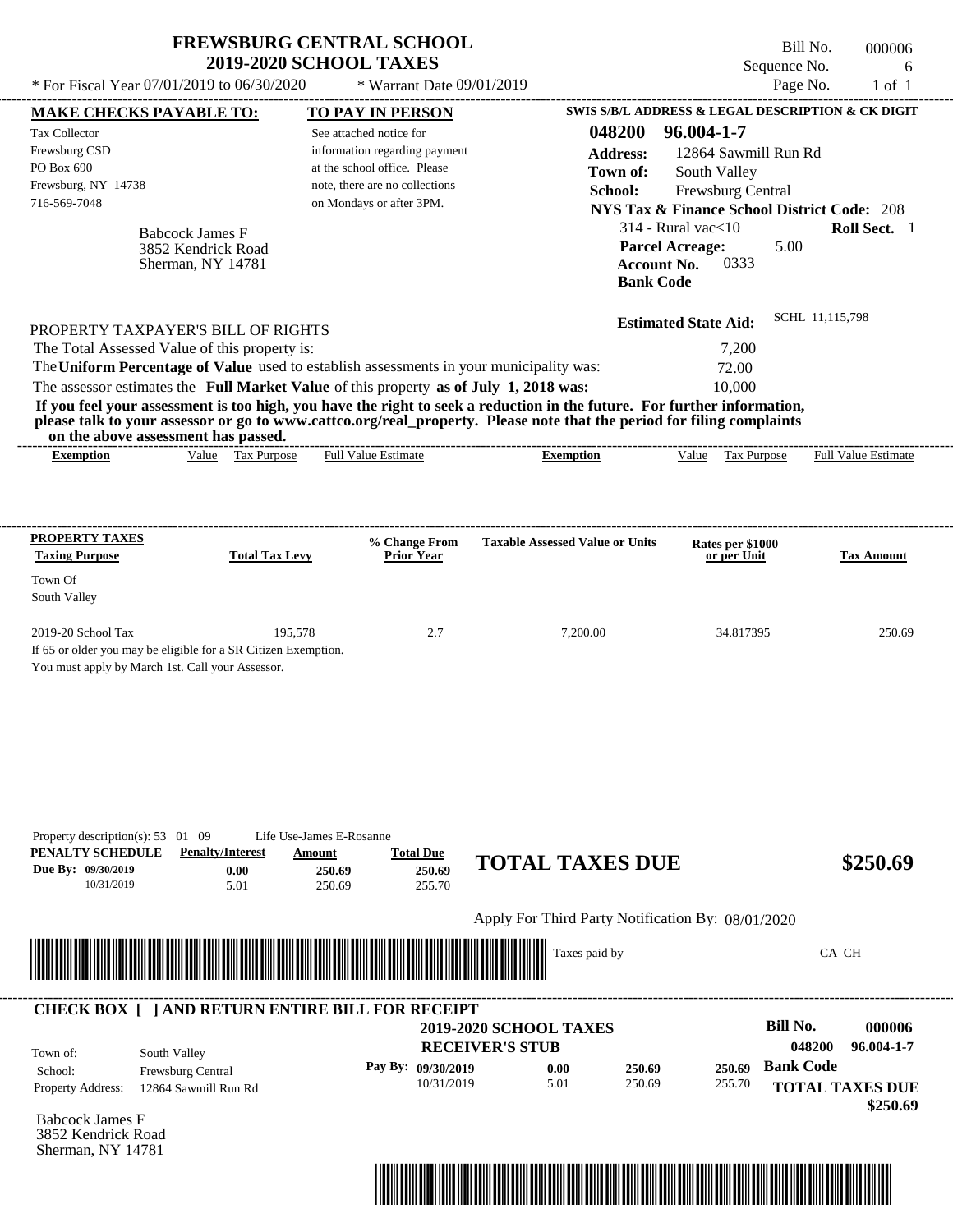Bill No. 000007 Sequence No. 7<br>Page No. 1 of 1

| SWIS S/B/L ADDRESS & LEGAL DESCRIPTION & CK DIGIT<br><b>TO PAY IN PERSON</b><br><b>MAKE CHECKS PAYABLE TO:</b><br>048200<br>105.002-1-1.5<br>See attached notice for<br>information regarding payment<br><b>Address:</b><br>1 Gurnsey Hollow Rd<br>at the school office. Please<br>South Valley<br>Town of:<br>note, there are no collections<br>School:<br>Frewsburg Central<br>on Mondays or after 3PM.<br><b>NYS Tax &amp; Finance School District Code: 208</b><br>312 - Vac w/imprv<br>Bakowski Janine L<br><b>Parcel Acreage:</b><br><b>Baetzhold Daniel P</b><br>0611<br><b>Account No.</b><br>16520 Amberside Rd E<br>Cornelius, NC 28031<br><b>Bank Code</b><br><b>Estimated State Aid:</b><br>The Total Assessed Value of this property is:<br>9,700<br>The Uniform Percentage of Value used to establish assessments in your municipality was:<br>72.00<br>The assessor estimates the Full Market Value of this property as of July 1, 2018 was:<br>13,472<br>If you feel your assessment is too high, you have the right to seek a reduction in the future. For further information,<br>please talk to your assessor or go to www.cattco.org/real_property. Please note that the period for filing complaints<br>on the above assessment has passed.<br>Value Tax Purpose<br><b>Full Value Estimate</b><br><b>Exemption</b><br><b>Exemption</b><br>Value Tax Purpose<br>% Change From<br><b>Taxable Assessed Value or Units</b><br>Rates per \$1000<br><b>Taxing Purpose</b><br><b>Total Tax Levy</b><br><b>Prior Year</b><br>or per Unit | Roll Sect. 1<br>7.16<br>SCHL 11,115,798<br><b>Full Value Estimate</b><br><b>Tax Amount</b> |
|-------------------------------------------------------------------------------------------------------------------------------------------------------------------------------------------------------------------------------------------------------------------------------------------------------------------------------------------------------------------------------------------------------------------------------------------------------------------------------------------------------------------------------------------------------------------------------------------------------------------------------------------------------------------------------------------------------------------------------------------------------------------------------------------------------------------------------------------------------------------------------------------------------------------------------------------------------------------------------------------------------------------------------------------------------------------------------------------------------------------------------------------------------------------------------------------------------------------------------------------------------------------------------------------------------------------------------------------------------------------------------------------------------------------------------------------------------------------------------------------------------------------------------------------------------|--------------------------------------------------------------------------------------------|
| Tax Collector<br>Frewsburg CSD<br>PO Box 690<br>Town Of<br>South Valley                                                                                                                                                                                                                                                                                                                                                                                                                                                                                                                                                                                                                                                                                                                                                                                                                                                                                                                                                                                                                                                                                                                                                                                                                                                                                                                                                                                                                                                                               |                                                                                            |
|                                                                                                                                                                                                                                                                                                                                                                                                                                                                                                                                                                                                                                                                                                                                                                                                                                                                                                                                                                                                                                                                                                                                                                                                                                                                                                                                                                                                                                                                                                                                                       |                                                                                            |
| Frewsburg, NY 14738<br>716-569-7048<br>PROPERTY TAXPAYER'S BILL OF RIGHTS<br><b>PROPERTY TAXES</b>                                                                                                                                                                                                                                                                                                                                                                                                                                                                                                                                                                                                                                                                                                                                                                                                                                                                                                                                                                                                                                                                                                                                                                                                                                                                                                                                                                                                                                                    |                                                                                            |
|                                                                                                                                                                                                                                                                                                                                                                                                                                                                                                                                                                                                                                                                                                                                                                                                                                                                                                                                                                                                                                                                                                                                                                                                                                                                                                                                                                                                                                                                                                                                                       |                                                                                            |
|                                                                                                                                                                                                                                                                                                                                                                                                                                                                                                                                                                                                                                                                                                                                                                                                                                                                                                                                                                                                                                                                                                                                                                                                                                                                                                                                                                                                                                                                                                                                                       |                                                                                            |
|                                                                                                                                                                                                                                                                                                                                                                                                                                                                                                                                                                                                                                                                                                                                                                                                                                                                                                                                                                                                                                                                                                                                                                                                                                                                                                                                                                                                                                                                                                                                                       |                                                                                            |
|                                                                                                                                                                                                                                                                                                                                                                                                                                                                                                                                                                                                                                                                                                                                                                                                                                                                                                                                                                                                                                                                                                                                                                                                                                                                                                                                                                                                                                                                                                                                                       |                                                                                            |
|                                                                                                                                                                                                                                                                                                                                                                                                                                                                                                                                                                                                                                                                                                                                                                                                                                                                                                                                                                                                                                                                                                                                                                                                                                                                                                                                                                                                                                                                                                                                                       |                                                                                            |
|                                                                                                                                                                                                                                                                                                                                                                                                                                                                                                                                                                                                                                                                                                                                                                                                                                                                                                                                                                                                                                                                                                                                                                                                                                                                                                                                                                                                                                                                                                                                                       |                                                                                            |
|                                                                                                                                                                                                                                                                                                                                                                                                                                                                                                                                                                                                                                                                                                                                                                                                                                                                                                                                                                                                                                                                                                                                                                                                                                                                                                                                                                                                                                                                                                                                                       |                                                                                            |
|                                                                                                                                                                                                                                                                                                                                                                                                                                                                                                                                                                                                                                                                                                                                                                                                                                                                                                                                                                                                                                                                                                                                                                                                                                                                                                                                                                                                                                                                                                                                                       |                                                                                            |
|                                                                                                                                                                                                                                                                                                                                                                                                                                                                                                                                                                                                                                                                                                                                                                                                                                                                                                                                                                                                                                                                                                                                                                                                                                                                                                                                                                                                                                                                                                                                                       |                                                                                            |
|                                                                                                                                                                                                                                                                                                                                                                                                                                                                                                                                                                                                                                                                                                                                                                                                                                                                                                                                                                                                                                                                                                                                                                                                                                                                                                                                                                                                                                                                                                                                                       |                                                                                            |
|                                                                                                                                                                                                                                                                                                                                                                                                                                                                                                                                                                                                                                                                                                                                                                                                                                                                                                                                                                                                                                                                                                                                                                                                                                                                                                                                                                                                                                                                                                                                                       |                                                                                            |
|                                                                                                                                                                                                                                                                                                                                                                                                                                                                                                                                                                                                                                                                                                                                                                                                                                                                                                                                                                                                                                                                                                                                                                                                                                                                                                                                                                                                                                                                                                                                                       |                                                                                            |
|                                                                                                                                                                                                                                                                                                                                                                                                                                                                                                                                                                                                                                                                                                                                                                                                                                                                                                                                                                                                                                                                                                                                                                                                                                                                                                                                                                                                                                                                                                                                                       |                                                                                            |
| 2019-20 School Tax<br>195,578<br>2.7<br>9,700.00<br>34.817395<br>If 65 or older you may be eligible for a SR Citizen Exemption.<br>You must apply by March 1st. Call your Assessor.                                                                                                                                                                                                                                                                                                                                                                                                                                                                                                                                                                                                                                                                                                                                                                                                                                                                                                                                                                                                                                                                                                                                                                                                                                                                                                                                                                   | 337.73                                                                                     |
| Property description(s): $51 \quad 01 \quad 09$<br>Sawmill Run Sub Div<br>Phase Ii<br>PENALTY SCHEDULE<br><b>Penalty/Interest</b><br><b>Total Due</b><br>Amount<br><b>TOTAL TAXES DUE</b><br>Due By: 09/30/2019<br>0.00<br>337.73<br>337.73<br>10/31/2019<br>6.75<br>337.73<br>344.48                                                                                                                                                                                                                                                                                                                                                                                                                                                                                                                                                                                                                                                                                                                                                                                                                                                                                                                                                                                                                                                                                                                                                                                                                                                                 | \$337.73                                                                                   |
| Apply For Third Party Notification By: 08/01/2020                                                                                                                                                                                                                                                                                                                                                                                                                                                                                                                                                                                                                                                                                                                                                                                                                                                                                                                                                                                                                                                                                                                                                                                                                                                                                                                                                                                                                                                                                                     |                                                                                            |
|                                                                                                                                                                                                                                                                                                                                                                                                                                                                                                                                                                                                                                                                                                                                                                                                                                                                                                                                                                                                                                                                                                                                                                                                                                                                                                                                                                                                                                                                                                                                                       |                                                                                            |
| Taxes paid by_                                                                                                                                                                                                                                                                                                                                                                                                                                                                                                                                                                                                                                                                                                                                                                                                                                                                                                                                                                                                                                                                                                                                                                                                                                                                                                                                                                                                                                                                                                                                        | CA CH                                                                                      |
| <b>CHECK BOX [ ] AND RETURN ENTIRE BILL FOR RECEIPT</b>                                                                                                                                                                                                                                                                                                                                                                                                                                                                                                                                                                                                                                                                                                                                                                                                                                                                                                                                                                                                                                                                                                                                                                                                                                                                                                                                                                                                                                                                                               |                                                                                            |
| 2019-2020 SCHOOL TAXES                                                                                                                                                                                                                                                                                                                                                                                                                                                                                                                                                                                                                                                                                                                                                                                                                                                                                                                                                                                                                                                                                                                                                                                                                                                                                                                                                                                                                                                                                                                                | <b>Bill No.</b><br>000007                                                                  |
| <b>RECEIVER'S STUB</b><br>South Valley<br>Town of:                                                                                                                                                                                                                                                                                                                                                                                                                                                                                                                                                                                                                                                                                                                                                                                                                                                                                                                                                                                                                                                                                                                                                                                                                                                                                                                                                                                                                                                                                                    | 048200<br>105.002-1-1.5                                                                    |
| Pay By: 09/30/2019<br>337.73<br>0.00<br>337.73<br>Frewsburg Central<br>School:                                                                                                                                                                                                                                                                                                                                                                                                                                                                                                                                                                                                                                                                                                                                                                                                                                                                                                                                                                                                                                                                                                                                                                                                                                                                                                                                                                                                                                                                        | <b>Bank Code</b>                                                                           |

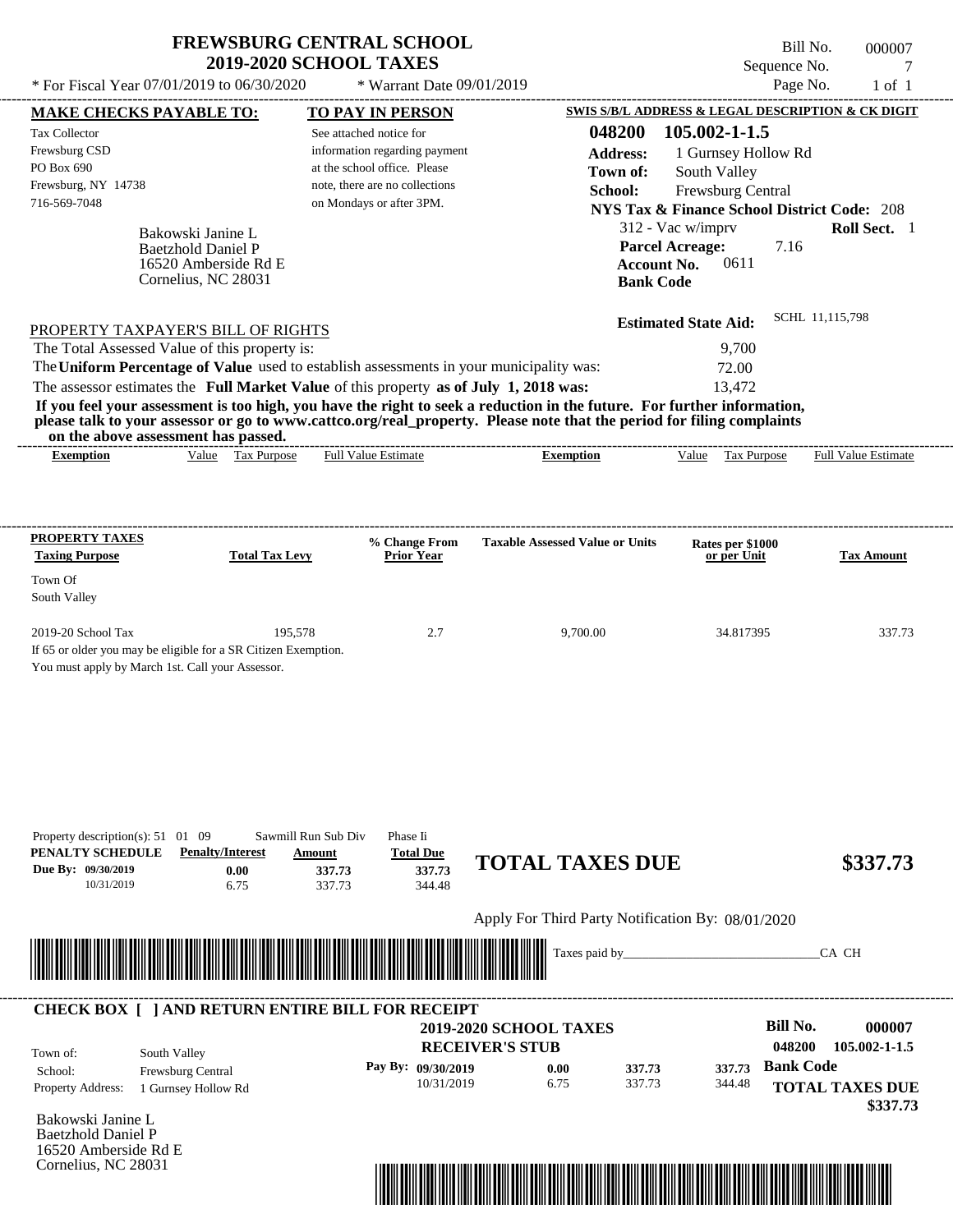| <b>FREWSBURG CENTRAL SCHOOL</b> |
|---------------------------------|
| <b>2019-2020 SCHOOL TAXES</b>   |

 $*$  For Fiscal Year 07/01/2019 to 06/30/2020

\* Warrant Date 09/01/2019

Bill No. 000008 Sequence No. 8<br>Page No. 1 of 1

| <b>MAKE CHECKS PAYABLE TO:</b>                                                                                               |                                           |                       |        | <b>TO PAY IN PERSON</b>            |                                                                                                                                                                                                                                                  |                                        | SWIS S/B/L ADDRESS & LEGAL DESCRIPTION & CK DIGIT      |                        |                            |
|------------------------------------------------------------------------------------------------------------------------------|-------------------------------------------|-----------------------|--------|------------------------------------|--------------------------------------------------------------------------------------------------------------------------------------------------------------------------------------------------------------------------------------------------|----------------------------------------|--------------------------------------------------------|------------------------|----------------------------|
| Tax Collector                                                                                                                |                                           |                       |        | See attached notice for            |                                                                                                                                                                                                                                                  | 048200                                 | 96.004-1-57.1                                          |                        |                            |
| Frewsburg CSD                                                                                                                |                                           |                       |        | information regarding payment      |                                                                                                                                                                                                                                                  | <b>Address:</b>                        | Wheeler Hill Rd                                        |                        |                            |
| PO Box 690                                                                                                                   |                                           |                       |        | at the school office. Please       |                                                                                                                                                                                                                                                  | Town of:                               | South Valley                                           |                        |                            |
| Frewsburg, NY 14738                                                                                                          |                                           |                       |        | note, there are no collections     |                                                                                                                                                                                                                                                  | School:                                | Frewsburg Central                                      |                        |                            |
| 716-569-7048                                                                                                                 |                                           |                       |        | on Mondays or after 3PM.           |                                                                                                                                                                                                                                                  |                                        | <b>NYS Tax &amp; Finance School District Code: 208</b> |                        |                            |
|                                                                                                                              |                                           |                       |        |                                    |                                                                                                                                                                                                                                                  |                                        |                                                        |                        |                            |
|                                                                                                                              | Bauer Ida B                               |                       |        |                                    |                                                                                                                                                                                                                                                  |                                        | 312 - Vac w/imprv                                      |                        | Roll Sect. 1               |
|                                                                                                                              | <b>Bauer Clifford T</b>                   |                       |        |                                    |                                                                                                                                                                                                                                                  |                                        | <b>Parcel Acreage:</b>                                 | 18.36                  |                            |
|                                                                                                                              | 35863 Lakeridge Dr<br>Jamestown, NY 14701 |                       |        |                                    |                                                                                                                                                                                                                                                  | <b>Account No.</b><br><b>Bank Code</b> | 0019                                                   |                        |                            |
|                                                                                                                              |                                           |                       |        |                                    |                                                                                                                                                                                                                                                  |                                        |                                                        |                        |                            |
| PROPERTY TAXPAYER'S BILL OF RIGHTS                                                                                           |                                           |                       |        |                                    |                                                                                                                                                                                                                                                  |                                        | <b>Estimated State Aid:</b>                            | SCHL 11,115,798        |                            |
| The Total Assessed Value of this property is:                                                                                |                                           |                       |        |                                    |                                                                                                                                                                                                                                                  |                                        | 21,500                                                 |                        |                            |
|                                                                                                                              |                                           |                       |        |                                    | The Uniform Percentage of Value used to establish assessments in your municipality was:                                                                                                                                                          |                                        | 72.00                                                  |                        |                            |
| The assessor estimates the Full Market Value of this property as of July 1, 2018 was:                                        |                                           |                       |        |                                    |                                                                                                                                                                                                                                                  |                                        | 29,861                                                 |                        |                            |
|                                                                                                                              |                                           |                       |        |                                    |                                                                                                                                                                                                                                                  |                                        |                                                        |                        |                            |
|                                                                                                                              |                                           |                       |        |                                    | If you feel your assessment is too high, you have the right to seek a reduction in the future. For further information,<br>please talk to your assessor or go to www.cattco.org/real_property. Please note that the period for filing complaints |                                        |                                                        |                        |                            |
| on the above assessment has passed.<br><b>Exemption</b>                                                                      |                                           | Value Tax Purpose     |        | <b>Full Value Estimate</b>         | <b>Exemption</b>                                                                                                                                                                                                                                 |                                        | Value Tax Purpose                                      |                        | <b>Full Value Estimate</b> |
|                                                                                                                              |                                           |                       |        |                                    |                                                                                                                                                                                                                                                  |                                        |                                                        |                        |                            |
|                                                                                                                              |                                           |                       |        |                                    |                                                                                                                                                                                                                                                  |                                        |                                                        |                        |                            |
| PROPERTY TAXES                                                                                                               |                                           |                       |        |                                    |                                                                                                                                                                                                                                                  |                                        |                                                        |                        |                            |
| <b>Taxing Purpose</b>                                                                                                        |                                           | <b>Total Tax Levy</b> |        | % Change From<br><b>Prior Year</b> | <b>Taxable Assessed Value or Units</b>                                                                                                                                                                                                           |                                        | Rates per \$1000<br>or per Unit                        |                        | <b>Tax Amount</b>          |
| Town Of                                                                                                                      |                                           |                       |        |                                    |                                                                                                                                                                                                                                                  |                                        |                                                        |                        |                            |
| South Valley                                                                                                                 |                                           |                       |        |                                    |                                                                                                                                                                                                                                                  |                                        |                                                        |                        |                            |
|                                                                                                                              |                                           |                       |        |                                    |                                                                                                                                                                                                                                                  |                                        |                                                        |                        |                            |
| 2019-20 School Tax                                                                                                           |                                           | 195,578               |        | 2.7                                | 21,500.00                                                                                                                                                                                                                                        |                                        | 34.817395                                              |                        | 748.57                     |
| If 65 or older you may be eligible for a SR Citizen Exemption.                                                               |                                           |                       |        |                                    |                                                                                                                                                                                                                                                  |                                        |                                                        |                        |                            |
| You must apply by March 1st. Call your Assessor.                                                                             |                                           |                       |        |                                    |                                                                                                                                                                                                                                                  |                                        |                                                        |                        |                            |
|                                                                                                                              |                                           |                       |        |                                    |                                                                                                                                                                                                                                                  |                                        |                                                        |                        |                            |
|                                                                                                                              |                                           |                       |        |                                    |                                                                                                                                                                                                                                                  |                                        |                                                        |                        |                            |
|                                                                                                                              |                                           |                       |        |                                    |                                                                                                                                                                                                                                                  |                                        |                                                        |                        |                            |
|                                                                                                                              |                                           |                       |        |                                    |                                                                                                                                                                                                                                                  |                                        |                                                        |                        |                            |
|                                                                                                                              |                                           |                       |        |                                    |                                                                                                                                                                                                                                                  |                                        |                                                        |                        |                            |
|                                                                                                                              |                                           |                       |        |                                    |                                                                                                                                                                                                                                                  |                                        |                                                        |                        |                            |
|                                                                                                                              |                                           |                       |        |                                    |                                                                                                                                                                                                                                                  |                                        |                                                        |                        |                            |
| Property description(s): 53 01 09<br>PENALTY SCHEDULE                                                                        | <b>Penalty/Interest</b>                   |                       | Amount | <b>Total Due</b>                   |                                                                                                                                                                                                                                                  |                                        |                                                        |                        |                            |
| Due By: 09/30/2019                                                                                                           | 0.00                                      |                       | 748.57 | 748.57                             | <b>TOTAL TAXES DUE</b>                                                                                                                                                                                                                           |                                        |                                                        |                        | \$748.57                   |
| 10/31/2019                                                                                                                   | 14.97                                     |                       | 748.57 | 763.54                             |                                                                                                                                                                                                                                                  |                                        |                                                        |                        |                            |
|                                                                                                                              |                                           |                       |        |                                    |                                                                                                                                                                                                                                                  |                                        |                                                        |                        |                            |
|                                                                                                                              |                                           |                       |        |                                    | Apply For Third Party Notification By: 08/01/2020                                                                                                                                                                                                |                                        |                                                        |                        |                            |
| <u> III de la construcción de la construcción de la construcción de la construcción de la construcción de la const</u>       |                                           |                       |        |                                    | Taxes paid by_                                                                                                                                                                                                                                   |                                        |                                                        | CA CH                  |                            |
|                                                                                                                              |                                           |                       |        |                                    |                                                                                                                                                                                                                                                  |                                        |                                                        |                        |                            |
|                                                                                                                              |                                           |                       |        |                                    |                                                                                                                                                                                                                                                  |                                        |                                                        |                        |                            |
| <b>CHECK BOX [ ] AND RETURN ENTIRE BILL FOR RECEIPT</b>                                                                      |                                           |                       |        |                                    | <b>2019-2020 SCHOOL TAXES</b>                                                                                                                                                                                                                    |                                        |                                                        | <b>Bill No.</b>        | 000008                     |
|                                                                                                                              |                                           |                       |        |                                    |                                                                                                                                                                                                                                                  |                                        |                                                        | 048200                 | 96.004-1-57.1              |
|                                                                                                                              |                                           |                       |        |                                    | <b>RECEIVER'S STUB</b>                                                                                                                                                                                                                           |                                        |                                                        |                        |                            |
|                                                                                                                              | South Valley                              |                       |        |                                    |                                                                                                                                                                                                                                                  |                                        |                                                        |                        |                            |
| School:                                                                                                                      | Frewsburg Central                         |                       |        | Pay By: 09/30/2019                 | 0.00                                                                                                                                                                                                                                             | 748.57                                 | 748.57                                                 | <b>Bank Code</b>       |                            |
|                                                                                                                              | Wheeler Hill Rd                           |                       |        | 10/31/2019                         | 14.97                                                                                                                                                                                                                                            | 748.57                                 | 763.54                                                 | <b>TOTAL TAXES DUE</b> |                            |
|                                                                                                                              |                                           |                       |        |                                    |                                                                                                                                                                                                                                                  |                                        |                                                        |                        |                            |
|                                                                                                                              |                                           |                       |        |                                    |                                                                                                                                                                                                                                                  |                                        |                                                        |                        |                            |
|                                                                                                                              |                                           |                       |        |                                    |                                                                                                                                                                                                                                                  |                                        |                                                        |                        | \$748.57                   |
| Town of:<br>Property Address:<br>Bauer Ida B<br><b>Bauer Clifford T</b><br>35863 Lakeridge Dr<br>Jamestown, $N\bar{Y}$ 14701 |                                           |                       |        |                                    |                                                                                                                                                                                                                                                  |                                        |                                                        |                        |                            |

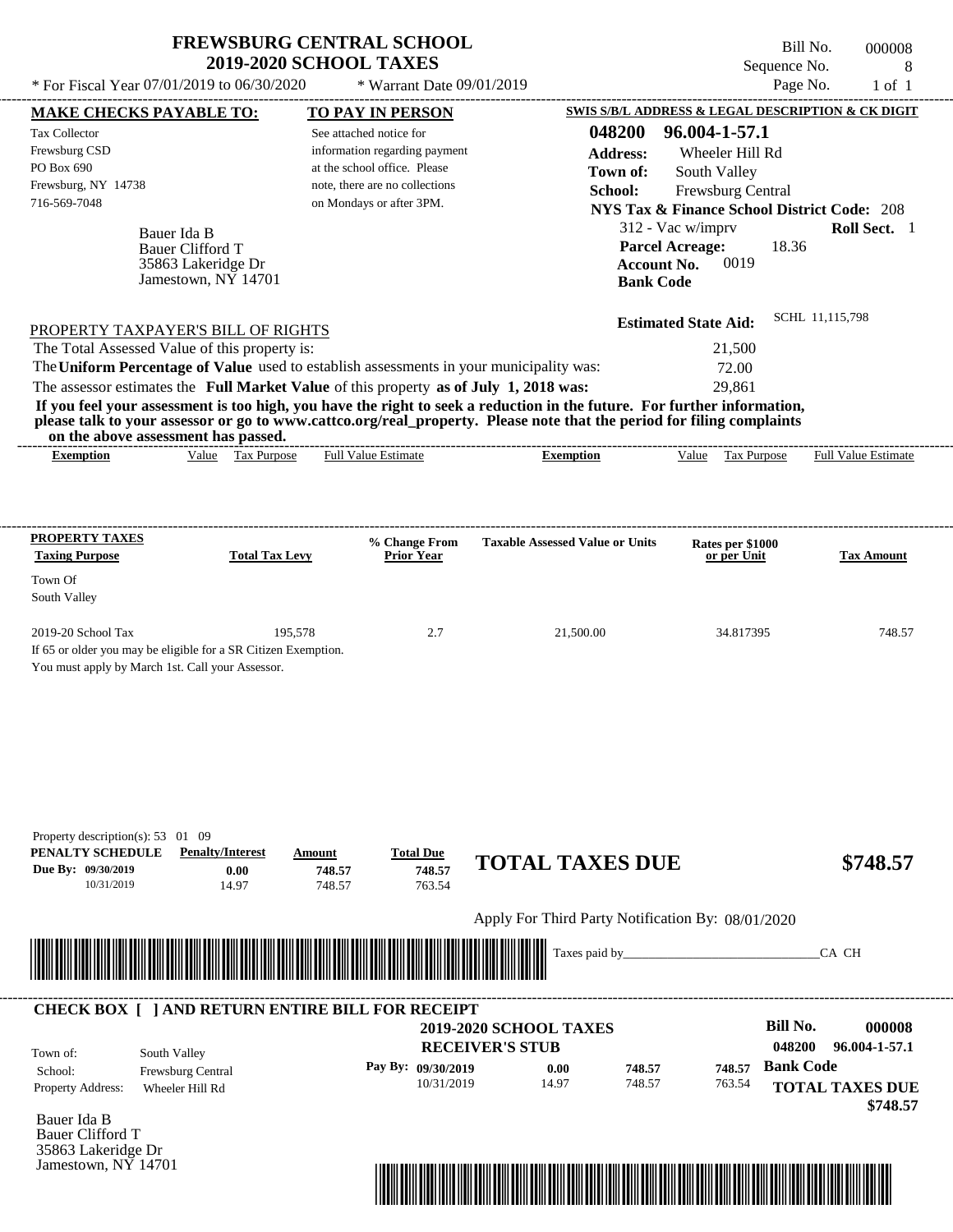\* Warrant Date 09/01/2019

---------------------------------------------------------------------------------------------------------------------------------------------------------------------------------------------------- Bero Michael R If 65 or older you may be eligible for a SR Citizen Exemption. You must apply by March 1st. Call your Assessor. \* For Fiscal Year  $07/01/2019$  to  $06/30/2020$  \* Warrant Date  $09/01/2019$  Page No. 1 of 1 **MAKE CHECKS PAYABLE TO: TO PAY IN PERSON SWIS S/B/L ADDRESS & LEGAL DESCRIPTION & CK DIGIT 048200 105.002-1-33.1 Address:** Robin Hill Rd South Valley **School:** Frewsburg Central **NYS Tax & Finance School District Code:** 208 314 - Rural vac<10 **Roll Sect.** 1 175.00 X 0.00 **Account No.** 0319 **Bank Code Estimated State Aid:** SCHL 11,115,798 PROPERTY TAXPAYER'S BILL OF RIGHTS The assessor estimates the **Full Market Value** of this property **as of July 1, 2018 was:** 5,972 The Total Assessed Value of this property is: 4,300 The **Uniform Percentage of Value** used to establish assessments in your municipality was: 72.00 **If you feel your assessment is too high, you have the right to seek a reduction in the future. For further information, please talk to your assessor or go to www.cattco.org/real\_property. Please note that the period for filing complaints on the above assessment has passed. Exemption** Value Tax Purpose **PROPERTY TAXES Taxing Purpose Total Tax Levy Prior Year % Change From Taxable Assessed Value or Units or per Unit Rates per \$1000 Tax Amount PENALTY SCHEDULE Penalty/Interest Amount Total Due Due By: 09/30/2019** 10/31/2019 2.99 **0.00** 149.71 **149.71** 152.70 **149.71 TOTAL TAXES DUE \$149.71** Apply For Third Party Notification By: 08/01/2020 **RECEIVER'S STUB Bill No. 000009 Bank Code** Property Address: Robin Hill Rd South Valley School: Frewsburg Central **TOTAL TAXES DUE \$149.71** See attached notice for information regarding payment at the school office. Please note, there are no collections Tax Collector Frewsburg CSD PO Box 690 Frewsburg, NY 14738  **2019-2020 SCHOOL TAXES** 716-569-7048 on Mondays or after 3PM. **Parcel Dimensions:** Town Of South Valley 2019-20 School Tax 195,578 195,578 2.7 4,300.00 34.817395 149.71 **048200 105.002-1-33.1 Pay By: 09/30/2019** 10/31/2019 2.99 **0.00** 149.71 **149.71** 152.70 **149.71** Bero Dorothy M Full Value Estimate Taxes paid by\_\_\_\_\_\_\_\_\_\_\_\_\_\_\_\_\_\_\_\_\_\_\_\_\_\_\_\_\_\_\_CA CH ---------------------------------------------------------------------------------------------------------------------------------------------------------------------------------------------------- ---------------------------------------------------------------------------------------------------------------------------------------------------------------------------------------------------- Property description(s): 50 01 09 Town of: **Town of:** 20 Cedar St Warren, PA 16365 **Exemption** Value Tax Purpose Full Value Estimate ---------------------------------------------------------------------------------------------------------------------------------------------------------------------------------------------------- **CHECK BOX [ ] AND RETURN ENTIRE BILL FOR RECEIPT** \*04820000000900000000014971\*

Bero Michael R Bero Dorothy M 20 Cedar St Warren, PA 16365



Bill No. 000009 Sequence No. 9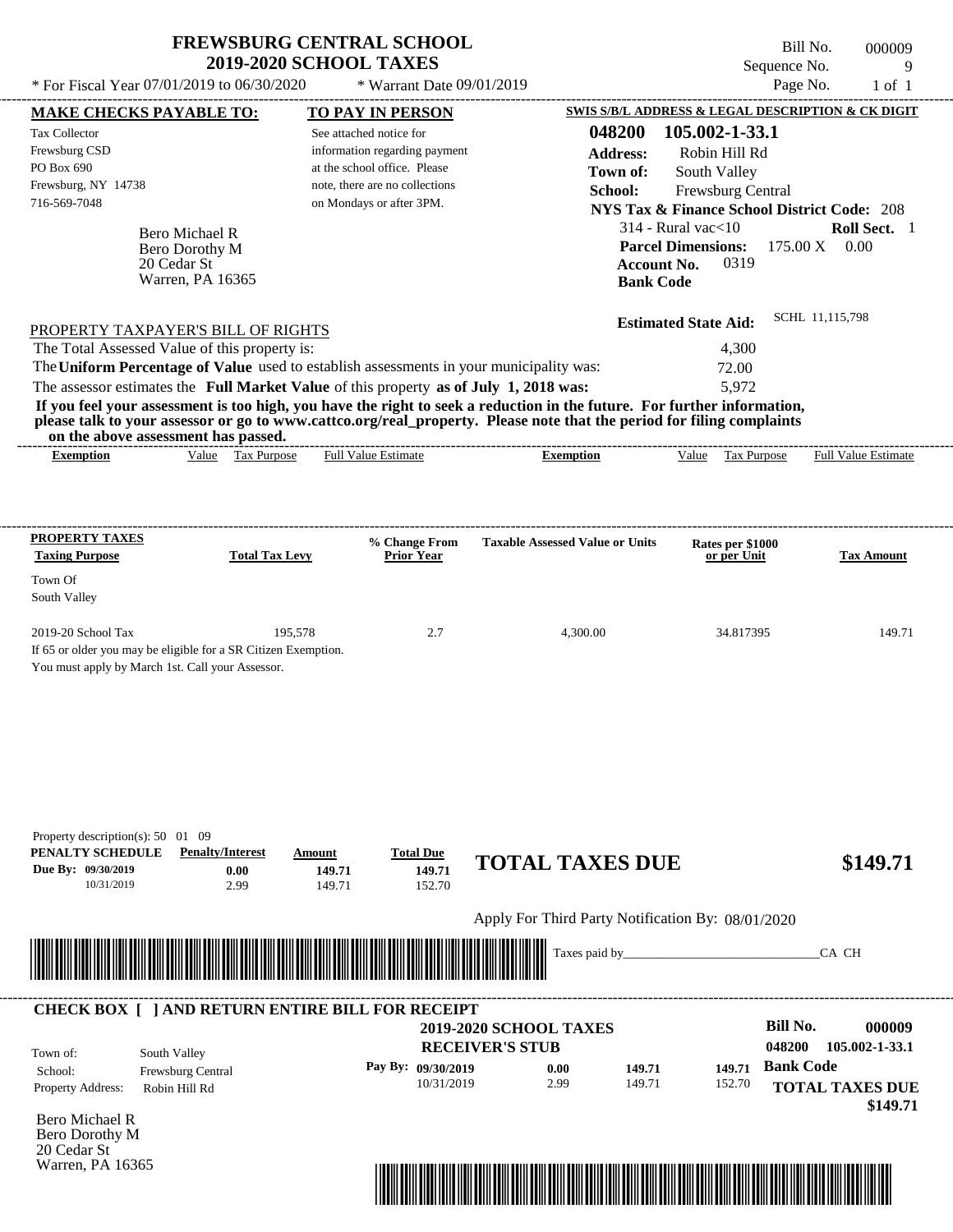| <b>FREWSBURG CENTRAL SCHOOL</b> |
|---------------------------------|
| <b>2019-2020 SCHOOL TAXES</b>   |

 $*$  For Fiscal Year 07/01/2019 to 06/30/2020  $*$  Warrant Date 09/01/2019 Page No. 1 of 1

Bill No. 000010 Sequence No. 10

---------------------------------------------------------------------------------------------------------------------------------------------------------------------------------------------------- Bero Michael R If 65 or older you may be eligible for a SR Citizen Exemption. You must apply by March 1st. Call your Assessor. **MAKE CHECKS PAYABLE TO: TO PAY IN PERSON SWIS S/B/L ADDRESS & LEGAL DESCRIPTION & CK DIGIT 048200 105.002-1-33.2 Address:** Brown Run Rd South Valley **School:** Frewsburg Central **NYS Tax & Finance School District Code:** 208 260 - Seasonal res **Roll Sect.** 1 330.00 X 0.00 **Account No.** 0690 **Bank Code Estimated State Aid:** SCHL 11,115,798 PROPERTY TAXPAYER'S BILL OF RIGHTS The assessor estimates the **Full Market Value** of this property **as of July 1, 2018 was:** 41,944 The Total Assessed Value of this property is: 30,200 The **Uniform Percentage of Value** used to establish assessments in your municipality was: 72.00 **If you feel your assessment is too high, you have the right to seek a reduction in the future. For further information, please talk to your assessor or go to www.cattco.org/real\_property. Please note that the period for filing complaints on the above assessment has passed. Exemption** Value Tax Purpose **PROPERTY TAXES Taxing Purpose Total Tax Levy Prior Year % Change From Taxable Assessed Value or Units or per Unit Rates per \$1000 Tax Amount PENALTY SCHEDULE Penalty/Interest Amount Total Due Due By: 09/30/2019** 10/31/2019 21.03 **0.00** 1,051.49 **1,051.49** 1,072.52 **1,051.49 TOTAL TAXES DUE \$1,051.49** Apply For Third Party Notification By: 08/01/2020 **RECEIVER'S STUB Bill No. 000010 Bank Code** Property Address: Brown Run Rd South Valley School: Frewsburg Central **TOTAL TAXES DUE \$1,051.49** See attached notice for information regarding payment at the school office. Please note, there are no collections Tax Collector Frewsburg CSD PO Box 690 Frewsburg, NY 14738  **2019-2020 SCHOOL TAXES** 716-569-7048 on Mondays or after 3PM. **Parcel Dimensions:** Town Of South Valley 2019-20 School Tax 195,578 195,578 2.7 30,200.00 34.817395 1,051.49 **048200 105.002-1-33.2 Pay By: 09/30/2019** 10/31/2019 21.03 **0.00** 1,051.49 **1,051.49** 1,072.52 **1,051.49** Bero Dorothy M Full Value Estimate Taxes paid by\_\_\_\_\_\_\_\_\_\_\_\_\_\_\_\_\_\_\_\_\_\_\_\_\_\_\_\_\_\_\_CA CH ---------------------------------------------------------------------------------------------------------------------------------------------------------------------------------------------------- ---------------------------------------------------------------------------------------------------------------------------------------------------------------------------------------------------- Property description(s): 50 01 09 Town of: **Town of:** 20 Ceder St Warren, PA 16365 **Exemption** Value Tax Purpose Full Value Estimate ---------------------------------------------------------------------------------------------------------------------------------------------------------------------------------------------------- **CHECK BOX [ ] AND RETURN ENTIRE BILL FOR RECEIPT** \*04820000001000000000105149\*

Bero Michael R Bero Dorothy M 20 Ceder St Warren, PA 16365

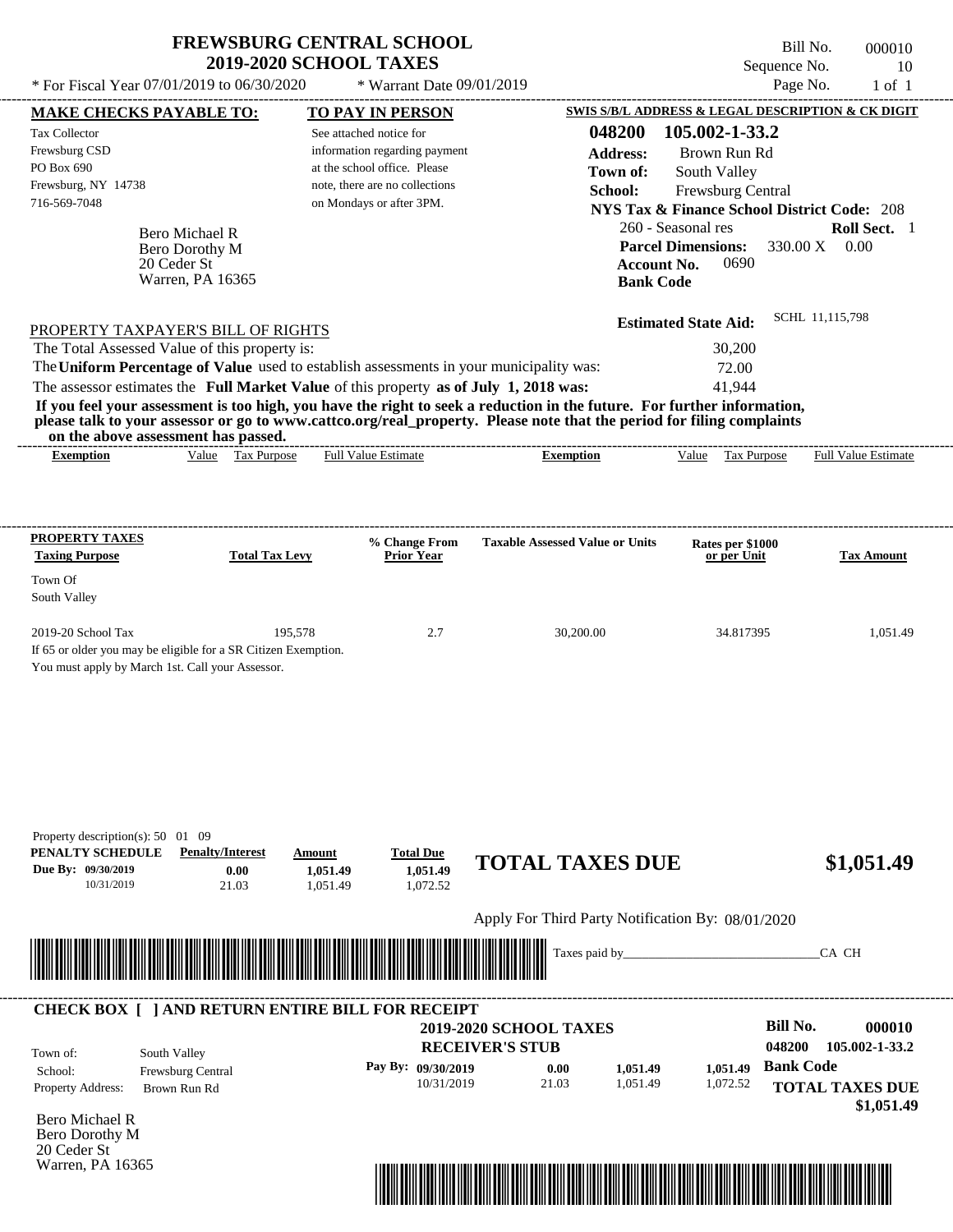| <b>FREWSBURG CENTRAL SCHOOL</b> |
|---------------------------------|
| <b>2019-2020 SCHOOL TAXES</b>   |

Bill No. 000011 Sequence No. 11

|                                                                                                                                                                                                                 |                                                                                                                                                                                                                                      |                                                                                                                                                                                  | * Warrant Date 09/01/2019                                                                                                                                                                                                                        |                                                                                                                                                                                            |                     |
|-----------------------------------------------------------------------------------------------------------------------------------------------------------------------------------------------------------------|--------------------------------------------------------------------------------------------------------------------------------------------------------------------------------------------------------------------------------------|----------------------------------------------------------------------------------------------------------------------------------------------------------------------------------|--------------------------------------------------------------------------------------------------------------------------------------------------------------------------------------------------------------------------------------------------|--------------------------------------------------------------------------------------------------------------------------------------------------------------------------------------------|---------------------|
|                                                                                                                                                                                                                 | <b>MAKE CHECKS PAYABLE TO:</b>                                                                                                                                                                                                       | <b>TO PAY IN PERSON</b>                                                                                                                                                          |                                                                                                                                                                                                                                                  | SWIS S/B/L ADDRESS & LEGAL DESCRIPTION & CK DIGIT                                                                                                                                          |                     |
| Tax Collector<br>Frewsburg CSD<br>PO Box 690<br>Frewsburg, NY 14738<br>716-569-7048                                                                                                                             | Big Pine Partnership<br>318 Jefferson St<br>Jamestown, NY 14701                                                                                                                                                                      | See attached notice for<br>information regarding payment<br>at the school office. Please<br>note, there are no collections<br>on Mondays or after 3PM.                           | 048200<br><b>Address:</b><br>Town of:<br>School:<br><b>Account No.</b><br><b>Bank Code</b>                                                                                                                                                       | 96.004-1-50<br>Bragg Rd<br>South Valley<br>Frewsburg Central<br><b>NYS Tax &amp; Finance School District Code: 208</b><br>322 - Rural vac $>10$<br><b>Parcel Acreage:</b><br>23.32<br>0361 | Roll Sect. 1        |
|                                                                                                                                                                                                                 | PROPERTY TAXPAYER'S BILL OF RIGHTS<br>The Total Assessed Value of this property is:<br>on the above assessment has passed.                                                                                                           | The Uniform Percentage of Value used to establish assessments in your municipality was:<br>The assessor estimates the Full Market Value of this property as of July 1, 2018 was: | If you feel your assessment is too high, you have the right to seek a reduction in the future. For further information,<br>please talk to your assessor or go to www.cattco.org/real_property. Please note that the period for filing complaints | SCHL 11,115,798<br><b>Estimated State Aid:</b><br>12,900<br>72.00<br>17,917                                                                                                                |                     |
| <b>Exemption</b>                                                                                                                                                                                                | Value Tax Purpose                                                                                                                                                                                                                    | <b>Full Value Estimate</b>                                                                                                                                                       | <b>Exemption</b>                                                                                                                                                                                                                                 | <b>Tax Purpose</b><br>Value                                                                                                                                                                | Full Value Estimate |
| <b>PROPERTY TAXES</b><br><b>Taxing Purpose</b>                                                                                                                                                                  | <b>Total Tax Levy</b>                                                                                                                                                                                                                | % Change From<br><b>Prior Year</b>                                                                                                                                               | <b>Taxable Assessed Value or Units</b>                                                                                                                                                                                                           | Rates per \$1000<br>or per Unit                                                                                                                                                            | <b>Tax Amount</b>   |
| Town Of<br>South Valley                                                                                                                                                                                         |                                                                                                                                                                                                                                      |                                                                                                                                                                                  |                                                                                                                                                                                                                                                  |                                                                                                                                                                                            |                     |
| 2019-20 School Tax                                                                                                                                                                                              | 195,578                                                                                                                                                                                                                              | 2.7                                                                                                                                                                              | 12,900.00                                                                                                                                                                                                                                        | 34.817395                                                                                                                                                                                  | 449.14              |
|                                                                                                                                                                                                                 |                                                                                                                                                                                                                                      |                                                                                                                                                                                  |                                                                                                                                                                                                                                                  |                                                                                                                                                                                            |                     |
| 10/31/2019                                                                                                                                                                                                      | <b>Penalty/Interest</b><br>0.00<br>8.98                                                                                                                                                                                              | <b>Total Due</b><br>Amount<br>449.14<br>449.14<br>449.14<br>458.12                                                                                                               | <b>TOTAL TAXES DUE</b>                                                                                                                                                                                                                           |                                                                                                                                                                                            | \$449.14            |
| If 65 or older you may be eligible for a SR Citizen Exemption.<br>You must apply by March 1st. Call your Assessor.<br>Property description(s): $52 \quad 01 \quad 09$<br>PENALTY SCHEDULE<br>Due By: 09/30/2019 | <u> Harry Harry Harry Harry Harry Harry Harry Harry Harry Harry Harry Harry Harry Harry Harry Harry Harry Harry Harry Harry Harry Harry Harry Harry Harry Harry Harry Harry Harry Harry Harry Harry Harry Harry Harry Harry Harr</u> |                                                                                                                                                                                  | Apply For Third Party Notification By: 08/01/2020<br>Taxes paid by_                                                                                                                                                                              |                                                                                                                                                                                            | CA CH               |

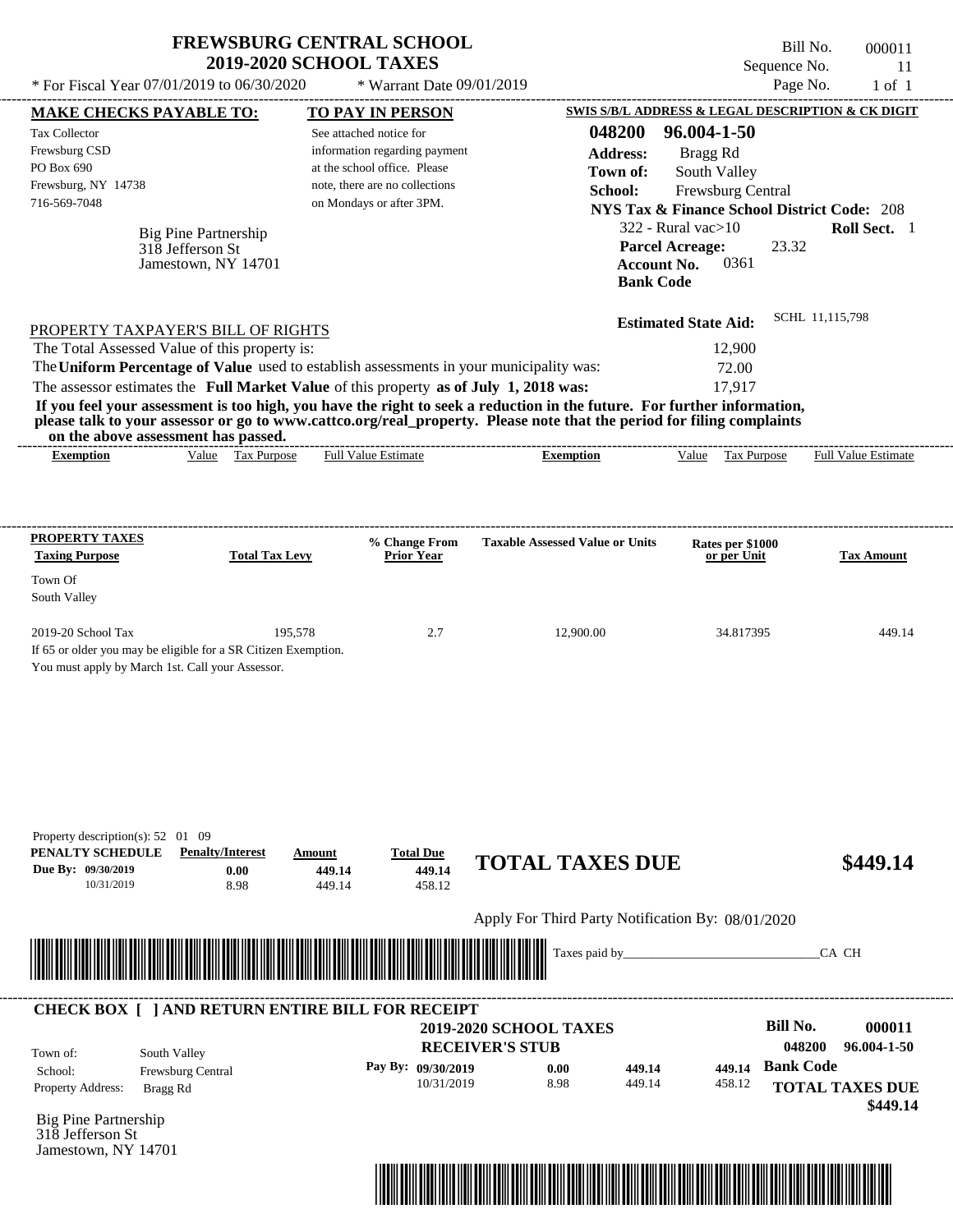| <b>FREWSBURG CENTRAL SCHOOL</b> |
|---------------------------------|
| <b>2019-2020 SCHOOL TAXES</b>   |

Bill No. 000012 Sequence No. 12

| * For Fiscal Year 07/01/2019 to 06/30/2020                                                                                               |                                                                        | * Warrant Date 09/01/2019                                     |                                                                                                                                                                                                                                                  |                                                                             | Page No.                  | $1$ of $1$                 |
|------------------------------------------------------------------------------------------------------------------------------------------|------------------------------------------------------------------------|---------------------------------------------------------------|--------------------------------------------------------------------------------------------------------------------------------------------------------------------------------------------------------------------------------------------------|-----------------------------------------------------------------------------|---------------------------|----------------------------|
| <b>MAKE CHECKS PAYABLE TO:</b>                                                                                                           |                                                                        | <b>TO PAY IN PERSON</b>                                       |                                                                                                                                                                                                                                                  | SWIS S/B/L ADDRESS & LEGAL DESCRIPTION & CK DIGIT                           |                           |                            |
| Tax Collector                                                                                                                            |                                                                        | See attached notice for                                       | 048200                                                                                                                                                                                                                                           | 96.004-1-51                                                                 |                           |                            |
| Frewsburg CSD<br>PO Box 690                                                                                                              |                                                                        | information regarding payment<br>at the school office. Please | <b>Address:</b>                                                                                                                                                                                                                                  | Bragg Rd                                                                    |                           |                            |
| Frewsburg, NY 14738                                                                                                                      |                                                                        | note, there are no collections                                | Town of:<br>School:                                                                                                                                                                                                                              | South Valley                                                                |                           |                            |
| 716-569-7048                                                                                                                             |                                                                        | on Mondays or after 3PM.                                      |                                                                                                                                                                                                                                                  | Frewsburg Central<br><b>NYS Tax &amp; Finance School District Code: 208</b> |                           |                            |
|                                                                                                                                          |                                                                        |                                                               |                                                                                                                                                                                                                                                  | $322$ - Rural vac $>10$                                                     |                           | Roll Sect. 1               |
| <b>Big Pine Partnership</b>                                                                                                              | 1235 Prendergast Ave                                                   |                                                               |                                                                                                                                                                                                                                                  | <b>Parcel Acreage:</b>                                                      | 22.88                     |                            |
|                                                                                                                                          | Jamestown, NY 14701                                                    |                                                               |                                                                                                                                                                                                                                                  | <b>Account No.</b><br>0271                                                  |                           |                            |
|                                                                                                                                          |                                                                        |                                                               | <b>Bank Code</b>                                                                                                                                                                                                                                 |                                                                             |                           |                            |
| PROPERTY TAXPAYER'S BILL OF RIGHTS                                                                                                       |                                                                        |                                                               |                                                                                                                                                                                                                                                  | <b>Estimated State Aid:</b>                                                 | SCHL 11,115,798           |                            |
| The Total Assessed Value of this property is:                                                                                            |                                                                        |                                                               |                                                                                                                                                                                                                                                  | 16,100                                                                      |                           |                            |
| The Uniform Percentage of Value used to establish assessments in your municipality was:                                                  |                                                                        |                                                               |                                                                                                                                                                                                                                                  | 72.00                                                                       |                           |                            |
| The assessor estimates the Full Market Value of this property as of July 1, 2018 was:                                                    |                                                                        |                                                               |                                                                                                                                                                                                                                                  | 22,361                                                                      |                           |                            |
|                                                                                                                                          |                                                                        |                                                               | If you feel your assessment is too high, you have the right to seek a reduction in the future. For further information,<br>please talk to your assessor or go to www.cattco.org/real_property. Please note that the period for filing complaints |                                                                             |                           |                            |
| on the above assessment has passed.<br><b>Exemption</b>                                                                                  | Value Tax Purpose                                                      | <b>Full Value Estimate</b>                                    | <b>Exemption</b>                                                                                                                                                                                                                                 | Value Tax Purpose                                                           |                           | <b>Full Value Estimate</b> |
|                                                                                                                                          |                                                                        |                                                               |                                                                                                                                                                                                                                                  |                                                                             |                           |                            |
| <b>PROPERTY TAXES</b>                                                                                                                    |                                                                        |                                                               |                                                                                                                                                                                                                                                  |                                                                             |                           |                            |
| <b>Taxing Purpose</b>                                                                                                                    | <b>Total Tax Levy</b>                                                  | % Change From<br><b>Prior Year</b>                            | <b>Taxable Assessed Value or Units</b>                                                                                                                                                                                                           | Rates per \$1000<br>or per Unit                                             |                           | <b>Tax Amount</b>          |
| Town Of<br>South Valley                                                                                                                  |                                                                        |                                                               |                                                                                                                                                                                                                                                  |                                                                             |                           |                            |
| 2019-20 School Tax<br>If 65 or older you may be eligible for a SR Citizen Exemption.<br>You must apply by March 1st. Call your Assessor. | 195,578                                                                | 2.7                                                           | 16,100.00                                                                                                                                                                                                                                        | 34.817395                                                                   |                           | 560.56                     |
| Property description(s): 52 01 09<br>PENALTY SCHEDULE<br>Due By: 09/30/2019<br>10/31/2019                                                | <b>Penalty/Interest</b><br>Amount<br>0.00<br>560.56<br>560.56<br>11.21 | <b>Total Due</b><br>560.56<br>571.77                          | <b>TOTAL TAXES DUE</b>                                                                                                                                                                                                                           |                                                                             |                           | \$560.56                   |
|                                                                                                                                          |                                                                        |                                                               | Apply For Third Party Notification By: 08/01/2020                                                                                                                                                                                                |                                                                             |                           |                            |
|                                                                                                                                          |                                                                        |                                                               | Taxes paid by_                                                                                                                                                                                                                                   |                                                                             | CA CH                     |                            |
| <b>CHECK BOX [ ] AND RETURN ENTIRE BILL FOR RECEIPT</b>                                                                                  |                                                                        |                                                               |                                                                                                                                                                                                                                                  |                                                                             |                           |                            |
|                                                                                                                                          |                                                                        |                                                               | 2019-2020 SCHOOL TAXES<br><b>RECEIVER'S STUB</b>                                                                                                                                                                                                 |                                                                             | <b>Bill No.</b><br>048200 | 000012<br>96.004-1-51      |
| South Valley<br>Town of:                                                                                                                 |                                                                        | Pay By: 09/30/2019                                            | 0.00<br>560.56                                                                                                                                                                                                                                   | 560.56                                                                      | <b>Bank Code</b>          |                            |
| Frewsburg Central<br>School:<br>Property Address:<br>Bragg Rd                                                                            |                                                                        | 10/31/2019                                                    | 11.21<br>560.56                                                                                                                                                                                                                                  | 571.77                                                                      | <b>TOTAL TAXES DUE</b>    |                            |
|                                                                                                                                          |                                                                        |                                                               |                                                                                                                                                                                                                                                  |                                                                             |                           | \$560.56                   |
| <b>Big Pine Partnership</b><br>1235 Prendergast Ave<br>Jamestown, NY 14701                                                               |                                                                        |                                                               |                                                                                                                                                                                                                                                  |                                                                             |                           |                            |
|                                                                                                                                          |                                                                        |                                                               |                                                                                                                                                                                                                                                  |                                                                             |                           |                            |
|                                                                                                                                          |                                                                        |                                                               |                                                                                                                                                                                                                                                  |                                                                             |                           |                            |
|                                                                                                                                          |                                                                        |                                                               |                                                                                                                                                                                                                                                  |                                                                             |                           |                            |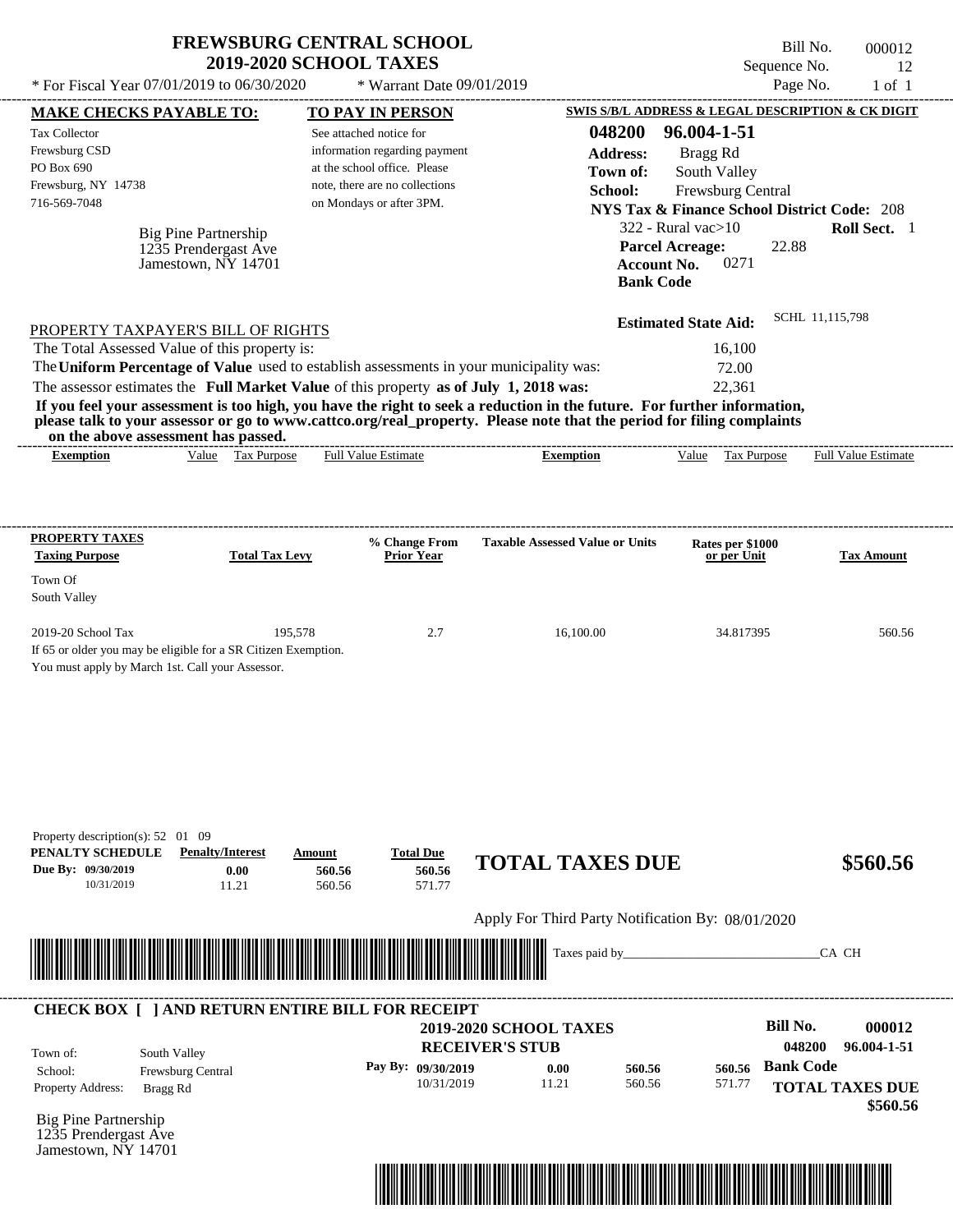Bill No. 000013 Sequence No. 13

| * For Fiscal Year 07/01/2019 to 06/30/2020                                                                                                                                       |                                              | * Warrant Date 09/01/2019                                     |                                                                                                                         | Page No.                                                                    | $1$ of $1$                 |
|----------------------------------------------------------------------------------------------------------------------------------------------------------------------------------|----------------------------------------------|---------------------------------------------------------------|-------------------------------------------------------------------------------------------------------------------------|-----------------------------------------------------------------------------|----------------------------|
| <b>MAKE CHECKS PAYABLE TO:</b>                                                                                                                                                   |                                              | <b>TO PAY IN PERSON</b>                                       |                                                                                                                         | SWIS S/B/L ADDRESS & LEGAL DESCRIPTION & CK DIGIT                           |                            |
| Tax Collector                                                                                                                                                                    |                                              | See attached notice for                                       | 048200                                                                                                                  | 96.004-1-59.3                                                               |                            |
| Frewsburg CSD<br>PO Box 690                                                                                                                                                      |                                              | information regarding payment<br>at the school office. Please | <b>Address:</b>                                                                                                         | Wheeler Hill Rd                                                             |                            |
| Frewsburg, NY 14738                                                                                                                                                              |                                              | note, there are no collections                                | Town of:                                                                                                                | South Valley                                                                |                            |
| 716-569-7048                                                                                                                                                                     |                                              | on Mondays or after 3PM.                                      | School:                                                                                                                 | Frewsburg Central<br><b>NYS Tax &amp; Finance School District Code: 208</b> |                            |
|                                                                                                                                                                                  |                                              |                                                               |                                                                                                                         | $314$ - Rural vac $<$ 10                                                    | Roll Sect. 1               |
|                                                                                                                                                                                  | Brodfuehrer Norman E<br>Brodfuehrer Mary Kay |                                                               |                                                                                                                         | <b>Parcel Acreage:</b><br>3.75                                              |                            |
| 78 Willowgreen Dr                                                                                                                                                                |                                              |                                                               |                                                                                                                         | <b>Account No.</b><br>0750                                                  |                            |
| Amherst, NY 14228                                                                                                                                                                |                                              |                                                               | <b>Bank Code</b>                                                                                                        |                                                                             |                            |
|                                                                                                                                                                                  |                                              |                                                               |                                                                                                                         |                                                                             | SCHL 11,115,798            |
| PROPERTY TAXPAYER'S BILL OF RIGHTS                                                                                                                                               |                                              |                                                               |                                                                                                                         | <b>Estimated State Aid:</b>                                                 |                            |
| The Total Assessed Value of this property is:                                                                                                                                    |                                              |                                                               |                                                                                                                         | 6,000                                                                       |                            |
| The Uniform Percentage of Value used to establish assessments in your municipality was:<br>The assessor estimates the Full Market Value of this property as of July 1, 2018 was: |                                              |                                                               |                                                                                                                         | 72.00<br>8,333                                                              |                            |
|                                                                                                                                                                                  |                                              |                                                               | If you feel your assessment is too high, you have the right to seek a reduction in the future. For further information, |                                                                             |                            |
|                                                                                                                                                                                  |                                              |                                                               | please talk to your assessor or go to www.cattco.org/real_property. Please note that the period for filing complaints   |                                                                             |                            |
| on the above assessment has passed.                                                                                                                                              |                                              |                                                               |                                                                                                                         |                                                                             |                            |
| <b>Exemption</b>                                                                                                                                                                 | Value Tax Purpose                            | <b>Full Value Estimate</b>                                    | <b>Exemption</b>                                                                                                        | Value Tax Purpose                                                           | <b>Full Value Estimate</b> |
|                                                                                                                                                                                  |                                              |                                                               |                                                                                                                         |                                                                             |                            |
|                                                                                                                                                                                  |                                              |                                                               |                                                                                                                         |                                                                             |                            |
| <b>PROPERTY TAXES</b><br><b>Taxing Purpose</b>                                                                                                                                   |                                              | % Change From                                                 | <b>Taxable Assessed Value or Units</b>                                                                                  | Rates per \$1000                                                            |                            |
|                                                                                                                                                                                  | <b>Total Tax Levy</b>                        | <b>Prior Year</b>                                             |                                                                                                                         | or per Unit                                                                 | <b>Tax Amount</b>          |
| Town Of<br>South Valley                                                                                                                                                          |                                              |                                                               |                                                                                                                         |                                                                             |                            |
|                                                                                                                                                                                  |                                              |                                                               |                                                                                                                         |                                                                             |                            |
| 2019-20 School Tax                                                                                                                                                               | 195,578                                      | 2.7                                                           | 6,000.00                                                                                                                | 34.817395                                                                   | 208.90                     |
| If 65 or older you may be eligible for a SR Citizen Exemption.                                                                                                                   |                                              |                                                               |                                                                                                                         |                                                                             |                            |
| You must apply by March 1st. Call your Assessor.                                                                                                                                 |                                              |                                                               |                                                                                                                         |                                                                             |                            |
|                                                                                                                                                                                  |                                              |                                                               |                                                                                                                         |                                                                             |                            |
|                                                                                                                                                                                  |                                              |                                                               |                                                                                                                         |                                                                             |                            |
|                                                                                                                                                                                  |                                              |                                                               |                                                                                                                         |                                                                             |                            |
|                                                                                                                                                                                  |                                              |                                                               |                                                                                                                         |                                                                             |                            |
|                                                                                                                                                                                  |                                              |                                                               |                                                                                                                         |                                                                             |                            |
|                                                                                                                                                                                  |                                              |                                                               |                                                                                                                         |                                                                             |                            |
| Property description(s): 53-1-9                                                                                                                                                  |                                              |                                                               |                                                                                                                         |                                                                             |                            |
| PENALTY SCHEDULE<br>Due By: 09/30/2019                                                                                                                                           | <b>Penalty/Interest</b><br>Amount            | <b>Total Due</b>                                              | <b>TOTAL TAXES DUE</b>                                                                                                  |                                                                             | \$208.90                   |
| 10/31/2019                                                                                                                                                                       | 0.00<br>4.18                                 | 208.90<br>208.90<br>208.90<br>213.08                          |                                                                                                                         |                                                                             |                            |
|                                                                                                                                                                                  |                                              |                                                               |                                                                                                                         |                                                                             |                            |
|                                                                                                                                                                                  |                                              |                                                               | Apply For Third Party Notification By: 08/01/2020                                                                       |                                                                             |                            |
|                                                                                                                                                                                  |                                              |                                                               | Taxes paid by_                                                                                                          |                                                                             | CA CH                      |
|                                                                                                                                                                                  |                                              |                                                               |                                                                                                                         |                                                                             |                            |
| <b>CHECK BOX [ ] AND RETURN ENTIRE BILL FOR RECEIPT</b>                                                                                                                          |                                              |                                                               |                                                                                                                         |                                                                             |                            |
|                                                                                                                                                                                  |                                              |                                                               | 2019-2020 SCHOOL TAXES                                                                                                  | <b>Bill No.</b>                                                             | 000013                     |
|                                                                                                                                                                                  |                                              |                                                               | <b>RECEIVER'S STUB</b>                                                                                                  | 048200                                                                      | 96.004-1-59.3              |
| South Valley<br>Town of:<br>Frewsburg Central<br>School:                                                                                                                         |                                              | Pay By: 09/30/2019                                            | 0.00<br>208.90                                                                                                          | <b>Bank Code</b><br>208.90                                                  |                            |
| Property Address:<br>Wheeler Hill Rd                                                                                                                                             |                                              | 10/31/2019                                                    | 4.18<br>208.90                                                                                                          | 213.08                                                                      | <b>TOTAL TAXES DUE</b>     |
|                                                                                                                                                                                  |                                              |                                                               |                                                                                                                         |                                                                             | \$208.90                   |
| <b>Brodfuehrer Norman E</b>                                                                                                                                                      |                                              |                                                               |                                                                                                                         |                                                                             |                            |
| Brodfuehrer Mary Kay<br>78 Willowgreen Dr                                                                                                                                        |                                              |                                                               |                                                                                                                         |                                                                             |                            |
| Amherst, NY 14228                                                                                                                                                                |                                              |                                                               |                                                                                                                         |                                                                             |                            |

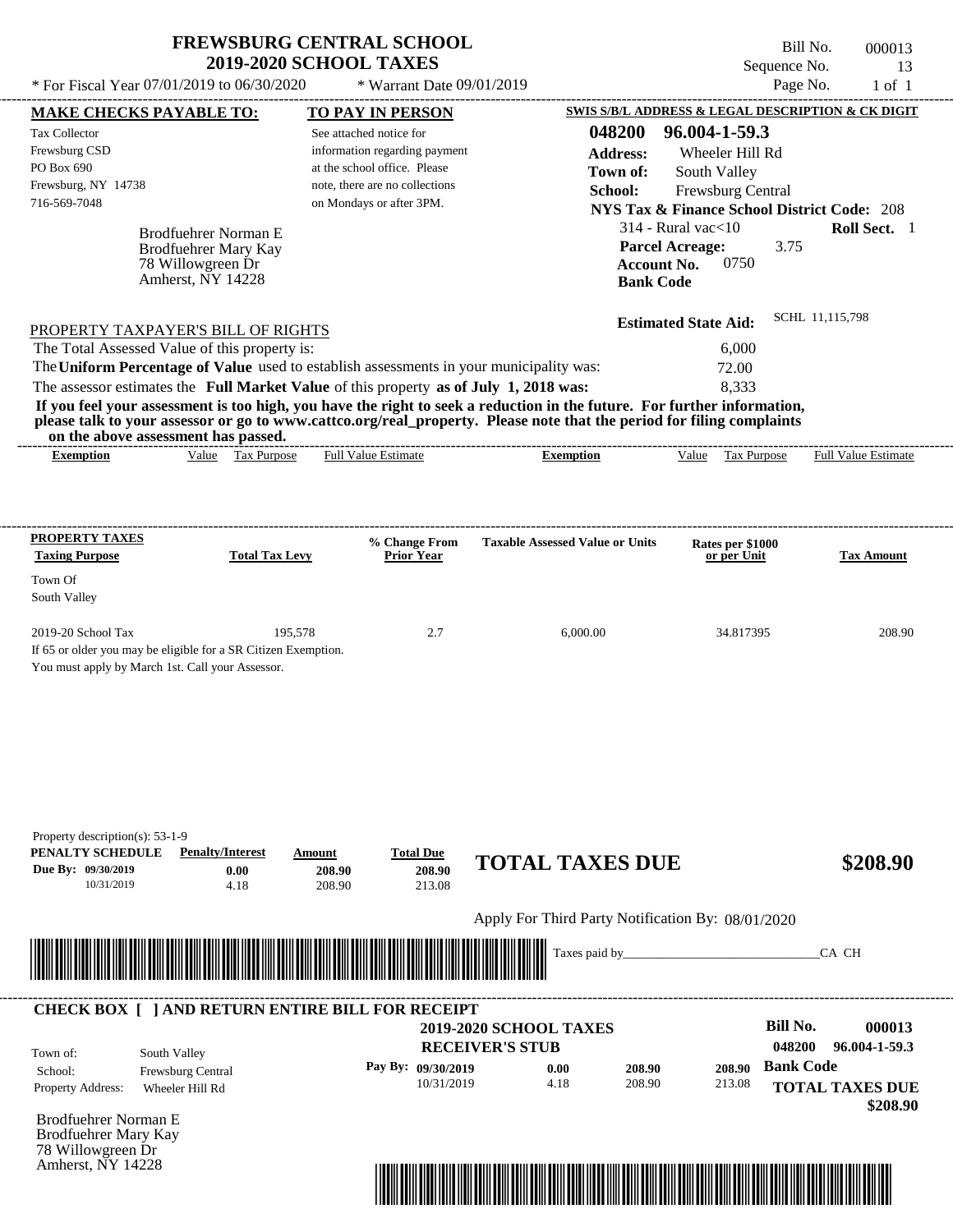$*$  For Fiscal Year 07/01/2019 to 06/30/2020

 $*$  Warrant Date 09/01/2019

Bill No. 000014 Sequence No. 14<br>Page No. 1 of 1

| <b>MAKE CHECKS PAYABLE TO:</b>                                                                                                                                                                                                                   |                                               |                      | <b>TO PAY IN PERSON</b>        |                                                   |                    | SWIS S/B/L ADDRESS & LEGAL DESCRIPTION & CK DIGIT      |                  |                            |
|--------------------------------------------------------------------------------------------------------------------------------------------------------------------------------------------------------------------------------------------------|-----------------------------------------------|----------------------|--------------------------------|---------------------------------------------------|--------------------|--------------------------------------------------------|------------------|----------------------------|
| <b>Tax Collector</b>                                                                                                                                                                                                                             |                                               |                      | See attached notice for        |                                                   |                    | 048200 105.002-1-1.29                                  |                  |                            |
| Frewsburg CSD                                                                                                                                                                                                                                    |                                               |                      | information regarding payment  |                                                   | <b>Address:</b>    | 11 Gurnsey Hollow Rd                                   |                  |                            |
| PO Box 690                                                                                                                                                                                                                                       |                                               |                      | at the school office. Please   |                                                   | Town of:           | South Valley                                           |                  |                            |
| Frewsburg, NY 14738                                                                                                                                                                                                                              |                                               |                      | note, there are no collections |                                                   | School:            | Frewsburg Central                                      |                  |                            |
| 716-569-7048                                                                                                                                                                                                                                     |                                               |                      | on Mondays or after 3PM.       |                                                   |                    | <b>NYS Tax &amp; Finance School District Code: 208</b> |                  |                            |
|                                                                                                                                                                                                                                                  |                                               |                      |                                |                                                   |                    | 260 - Seasonal res                                     |                  | Roll Sect. 1               |
|                                                                                                                                                                                                                                                  | Carlino Paul C                                |                      |                                |                                                   |                    | <b>Parcel Acreage:</b>                                 | 7.52             |                            |
|                                                                                                                                                                                                                                                  | Carlino Constance<br>6602 Royal Parkway South |                      |                                |                                                   | <b>Account No.</b> | 0658                                                   |                  |                            |
|                                                                                                                                                                                                                                                  | Lockport, NY 14094                            |                      |                                |                                                   | <b>Bank Code</b>   |                                                        |                  |                            |
|                                                                                                                                                                                                                                                  |                                               |                      |                                |                                                   |                    |                                                        |                  |                            |
| PROPERTY TAXPAYER'S BILL OF RIGHTS                                                                                                                                                                                                               |                                               |                      |                                |                                                   |                    | <b>Estimated State Aid:</b>                            |                  | SCHL 11,115,798            |
| The Total Assessed Value of this property is:                                                                                                                                                                                                    |                                               |                      |                                |                                                   |                    | 39,500                                                 |                  |                            |
| The Uniform Percentage of Value used to establish assessments in your municipality was:                                                                                                                                                          |                                               |                      |                                |                                                   |                    | 72.00                                                  |                  |                            |
|                                                                                                                                                                                                                                                  |                                               |                      |                                |                                                   |                    | 54,861                                                 |                  |                            |
| The assessor estimates the Full Market Value of this property as of July 1, 2018 was:                                                                                                                                                            |                                               |                      |                                |                                                   |                    |                                                        |                  |                            |
| If you feel your assessment is too high, you have the right to seek a reduction in the future. For further information,<br>please talk to your assessor or go to www.cattco.org/real_property. Please note that the period for filing complaints |                                               |                      |                                |                                                   |                    |                                                        |                  |                            |
| on the above assessment has passed.<br><b>Exemption</b>                                                                                                                                                                                          | Value Tax Purpose                             |                      | <b>Full Value Estimate</b>     | <b>Exemption</b>                                  |                    | Value Tax Purpose                                      |                  | <b>Full Value Estimate</b> |
|                                                                                                                                                                                                                                                  |                                               |                      |                                |                                                   |                    |                                                        |                  |                            |
|                                                                                                                                                                                                                                                  |                                               |                      |                                |                                                   |                    |                                                        |                  |                            |
| <b>PROPERTY TAXES</b><br><b>Taxing Purpose</b>                                                                                                                                                                                                   | <b>Total Tax Levy</b>                         |                      | % Change From<br>Prior Year    | <b>Taxable Assessed Value or Units</b>            |                    | Rates per \$1000<br>or per Unit                        |                  | <b>Tax Amount</b>          |
| Town Of                                                                                                                                                                                                                                          |                                               |                      |                                |                                                   |                    |                                                        |                  |                            |
| South Valley                                                                                                                                                                                                                                     |                                               |                      |                                |                                                   |                    |                                                        |                  |                            |
|                                                                                                                                                                                                                                                  |                                               | 195,578              |                                |                                                   |                    |                                                        |                  |                            |
| 2019-20 School Tax<br>If 65 or older you may be eligible for a SR Citizen Exemption.                                                                                                                                                             |                                               |                      | 2.7                            | 39,500.00                                         |                    | 34.817395                                              |                  | 1,375.29                   |
| You must apply by March 1st. Call your Assessor.                                                                                                                                                                                                 |                                               |                      |                                |                                                   |                    |                                                        |                  |                            |
|                                                                                                                                                                                                                                                  |                                               |                      |                                |                                                   |                    |                                                        |                  |                            |
|                                                                                                                                                                                                                                                  |                                               |                      |                                |                                                   |                    |                                                        |                  |                            |
|                                                                                                                                                                                                                                                  |                                               |                      |                                |                                                   |                    |                                                        |                  |                            |
|                                                                                                                                                                                                                                                  |                                               |                      |                                |                                                   |                    |                                                        |                  |                            |
|                                                                                                                                                                                                                                                  |                                               |                      |                                |                                                   |                    |                                                        |                  |                            |
|                                                                                                                                                                                                                                                  |                                               |                      |                                |                                                   |                    |                                                        |                  |                            |
|                                                                                                                                                                                                                                                  |                                               |                      |                                |                                                   |                    |                                                        |                  |                            |
| Property description(s): $51 \quad 01 \quad 09$                                                                                                                                                                                                  |                                               | Sawmill Run Sub Div  | Phase Ii                       |                                                   |                    |                                                        |                  |                            |
| PENALTY SCHEDULE                                                                                                                                                                                                                                 | <b>Penalty/Interest</b>                       | Amount               | <b>Total Due</b>               | <b>TOTAL TAXES DUE</b>                            |                    |                                                        |                  | \$1,375.29                 |
| Due By: 09/30/2019<br>10/31/2019                                                                                                                                                                                                                 | 0.00<br>27.51                                 | 1,375.29<br>1,375.29 | 1,375.29<br>1,402.80           |                                                   |                    |                                                        |                  |                            |
|                                                                                                                                                                                                                                                  |                                               |                      |                                |                                                   |                    |                                                        |                  |                            |
|                                                                                                                                                                                                                                                  |                                               |                      |                                | Apply For Third Party Notification By: 08/01/2020 |                    |                                                        |                  |                            |
|                                                                                                                                                                                                                                                  |                                               |                      |                                | Taxes paid by_                                    |                    |                                                        |                  | CA CH                      |
|                                                                                                                                                                                                                                                  |                                               |                      |                                |                                                   |                    |                                                        |                  |                            |
|                                                                                                                                                                                                                                                  |                                               |                      |                                |                                                   |                    |                                                        |                  |                            |
| <b>CHECK BOX [ ] AND RETURN ENTIRE BILL FOR RECEIPT</b>                                                                                                                                                                                          |                                               |                      |                                |                                                   |                    |                                                        | <b>Bill No.</b>  |                            |
|                                                                                                                                                                                                                                                  |                                               |                      |                                | 2019-2020 SCHOOL TAXES                            |                    |                                                        |                  | 000014                     |
| South Valley<br>Town of:                                                                                                                                                                                                                         |                                               |                      |                                | <b>RECEIVER'S STUB</b>                            |                    |                                                        | 048200           | 105.002-1-1.29             |
| School:                                                                                                                                                                                                                                          | Frewsburg Central                             |                      | Pay By: 09/30/2019             | 0.00                                              | 1,375.29           | 1,375.29                                               | <b>Bank Code</b> |                            |
| Property Address:                                                                                                                                                                                                                                | 11 Gurnsey Hollow Rd                          |                      | 10/31/2019                     | 27.51                                             | 1,375.29           | 1,402.80                                               |                  | <b>TOTAL TAXES DUE</b>     |
|                                                                                                                                                                                                                                                  |                                               |                      |                                |                                                   |                    |                                                        |                  | \$1,375.29                 |
|                                                                                                                                                                                                                                                  |                                               |                      |                                |                                                   |                    |                                                        |                  |                            |
|                                                                                                                                                                                                                                                  |                                               |                      |                                |                                                   |                    |                                                        |                  |                            |
|                                                                                                                                                                                                                                                  |                                               |                      |                                |                                                   |                    |                                                        |                  |                            |
| Carlino Paul C<br>Carlino Constance<br>6602 Royal Parkway South<br>Lockport, NY 14094                                                                                                                                                            |                                               |                      |                                |                                                   |                    |                                                        |                  |                            |

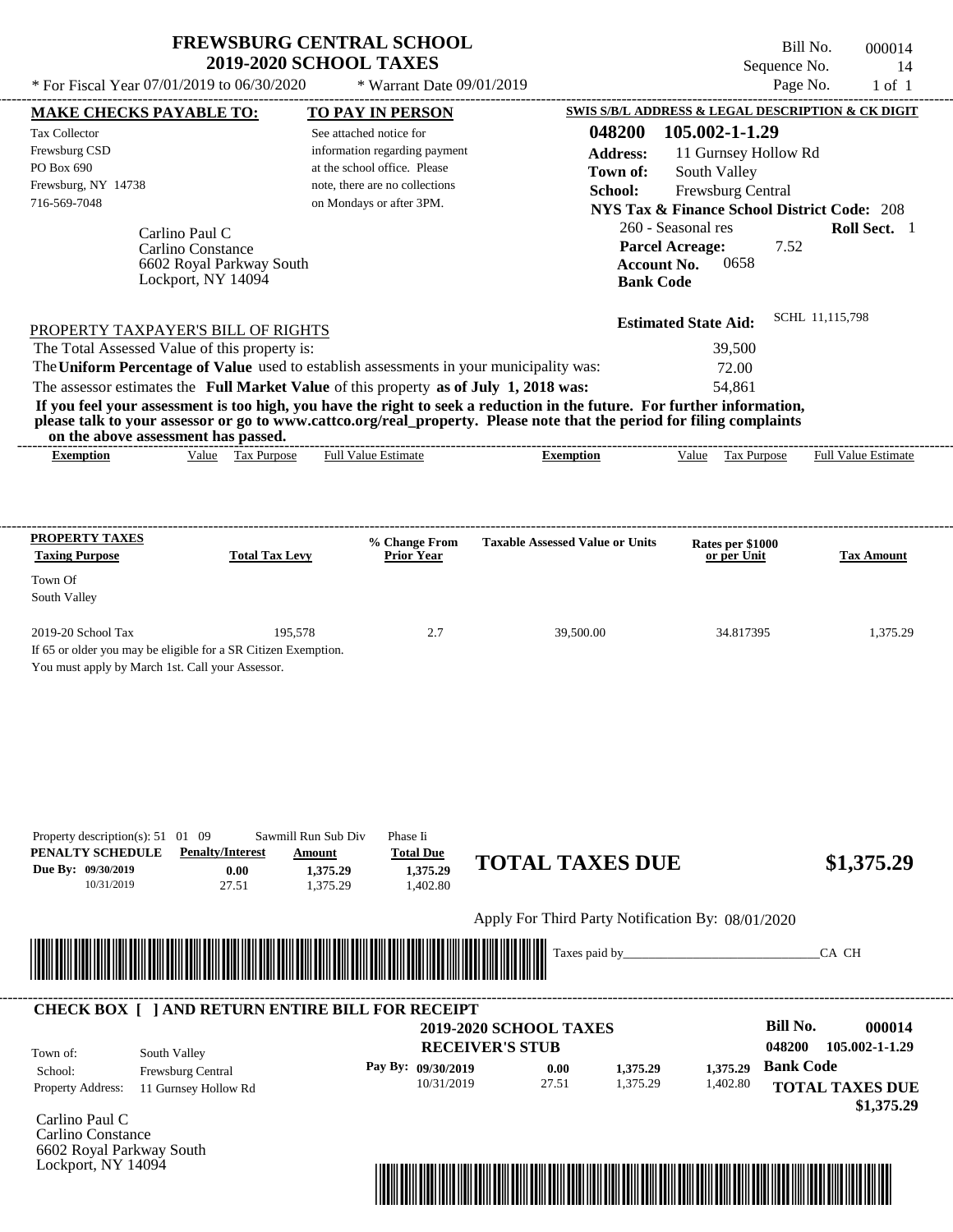\* For Fiscal Year  $07/01/2019$  to  $06/30/2020$  \* Warrant Date  $09/01/2019$  Page No. 1 of 1

\* Warrant Date 09/01/2019

| <b>MAKE CHECKS PAYABLE TO:</b>                                                                           |                                                                                                                                                                                                                                                                                         | <b>TO PAY IN PERSON</b>        |                                    |                                                                        |                    |                                                        |                  | <b>SWIS S/B/L ADDRESS &amp; LEGAL DESCRIPTION &amp; CK DIGIT</b> |
|----------------------------------------------------------------------------------------------------------|-----------------------------------------------------------------------------------------------------------------------------------------------------------------------------------------------------------------------------------------------------------------------------------------|--------------------------------|------------------------------------|------------------------------------------------------------------------|--------------------|--------------------------------------------------------|------------------|------------------------------------------------------------------|
| <b>Tax Collector</b>                                                                                     |                                                                                                                                                                                                                                                                                         | See attached notice for        |                                    |                                                                        | 048200             | 96.002-1-38                                            |                  |                                                                  |
| Frewsburg CSD                                                                                            |                                                                                                                                                                                                                                                                                         | information regarding payment  |                                    |                                                                        | <b>Address:</b>    | 12981 Bone Run Rd                                      |                  |                                                                  |
| PO Box 690                                                                                               |                                                                                                                                                                                                                                                                                         | at the school office. Please   |                                    |                                                                        | Town of:           | South Valley                                           |                  |                                                                  |
| Frewsburg, NY 14738                                                                                      |                                                                                                                                                                                                                                                                                         | note, there are no collections |                                    |                                                                        | School:            | Frewsburg Central                                      |                  |                                                                  |
| 716-569-7048                                                                                             |                                                                                                                                                                                                                                                                                         | on Mondays or after 3PM.       |                                    |                                                                        |                    | <b>NYS Tax &amp; Finance School District Code: 208</b> |                  |                                                                  |
|                                                                                                          |                                                                                                                                                                                                                                                                                         |                                |                                    |                                                                        |                    | 210 - 1 Family Res                                     |                  | Roll Sect. 1                                                     |
|                                                                                                          | Carlson Daniel T                                                                                                                                                                                                                                                                        |                                |                                    |                                                                        |                    | <b>Parcel Acreage:</b>                                 |                  |                                                                  |
|                                                                                                          | Knuth Jennifer R<br>10922 Oldro Rd                                                                                                                                                                                                                                                      |                                |                                    |                                                                        | <b>Account No.</b> | 0230                                                   | 2.14             |                                                                  |
|                                                                                                          | Randolph, NY 14772                                                                                                                                                                                                                                                                      |                                |                                    |                                                                        | <b>Bank Code</b>   |                                                        |                  |                                                                  |
|                                                                                                          |                                                                                                                                                                                                                                                                                         |                                |                                    |                                                                        |                    |                                                        |                  |                                                                  |
|                                                                                                          | PROPERTY TAXPAYER'S BILL OF RIGHTS                                                                                                                                                                                                                                                      |                                |                                    |                                                                        |                    | <b>Estimated State Aid:</b>                            | SCHL 11,115,798  |                                                                  |
|                                                                                                          | The Total Assessed Value of this property is:                                                                                                                                                                                                                                           |                                |                                    |                                                                        |                    | 48,100                                                 |                  |                                                                  |
| The Uniform Percentage of Value used to establish assessments in your municipality was:                  |                                                                                                                                                                                                                                                                                         |                                |                                    |                                                                        |                    | 72.00                                                  |                  |                                                                  |
|                                                                                                          | The assessor estimates the Full Market Value of this property as of July 1, 2018 was:                                                                                                                                                                                                   |                                |                                    |                                                                        |                    | 66,806                                                 |                  |                                                                  |
|                                                                                                          | If you feel your assessment is too high, you have the right to seek a reduction in the future. For further information,<br>please talk to your assessor or go to www.cattco.org/real_property. Please note that the period for filing complaints<br>on the above assessment has passed. |                                |                                    |                                                                        |                    |                                                        |                  |                                                                  |
| <b>Exemption</b>                                                                                         | Value Tax Purpose                                                                                                                                                                                                                                                                       | <b>Full Value Estimate</b>     |                                    | <b>Exemption</b>                                                       |                    | Value Tax Purpose                                      |                  | <b>Full Value Estimate</b>                                       |
| <b>Bas Star</b>                                                                                          | (See Note) 21,600 SCHOOL                                                                                                                                                                                                                                                                | 30,000                         |                                    |                                                                        |                    |                                                        |                  |                                                                  |
|                                                                                                          |                                                                                                                                                                                                                                                                                         |                                |                                    |                                                                        |                    |                                                        |                  |                                                                  |
| PROPERTY TAXES<br><b>Taxing Purpose</b>                                                                  | <b>Total Tax Levy</b>                                                                                                                                                                                                                                                                   |                                | % Change From<br><b>Prior Year</b> | <b>Taxable Assessed Value or Units</b><br>(before accounting for STAR) |                    | Rates per \$1000<br>or per Unit                        |                  | <b>Tax Amount</b>                                                |
|                                                                                                          |                                                                                                                                                                                                                                                                                         |                                |                                    |                                                                        |                    |                                                        |                  |                                                                  |
| Town Of<br>South Valley                                                                                  |                                                                                                                                                                                                                                                                                         |                                |                                    |                                                                        |                    |                                                        |                  |                                                                  |
|                                                                                                          |                                                                                                                                                                                                                                                                                         |                                |                                    |                                                                        |                    |                                                        |                  |                                                                  |
| 2019-20 School Tax                                                                                       | If 65 or older you may be eligible for a SR Citizen Exemption.<br>You must apply by March 1st. Call your Assessor.                                                                                                                                                                      | 195,578                        | 2.7                                | 48,100.00                                                              |                    | 34.817395                                              |                  | 1.674.72                                                         |
| Property description(s): $55 \quad 01 \quad 09$<br>PENALTY SCHEDULE                                      | Your tax savings this year resulting from the New York State School Tax Relief (STAR) program is:<br>Note: This year's STAR exemption benefit cannot exceed last year's benefit.<br><b>Penalty/Interest</b>                                                                             | Amount                         | <b>Total Due</b>                   | <b>TOTAL TAXES DUE</b>                                                 |                    |                                                        |                  | \$733.00<br>\$941.72                                             |
| Due By: 09/30/2019<br>10/31/2019                                                                         | 0.00<br>18.83                                                                                                                                                                                                                                                                           | 941.72<br>941.72               | 941.72<br>960.55                   |                                                                        |                    |                                                        |                  |                                                                  |
|                                                                                                          |                                                                                                                                                                                                                                                                                         |                                |                                    | Apply For Third Party Notification By: 08/01/2020                      |                    |                                                        |                  |                                                                  |
|                                                                                                          |                                                                                                                                                                                                                                                                                         |                                |                                    |                                                                        |                    |                                                        |                  |                                                                  |
|                                                                                                          | <u> Maria Alemania de Santiago de la contrada de la contrada de la contrada de la contrada de la contrada de la c</u>                                                                                                                                                                   |                                |                                    |                                                                        |                    |                                                        |                  | CA CH                                                            |
|                                                                                                          | <b>CHECK BOX [ ] AND RETURN ENTIRE BILL FOR RECEIPT</b>                                                                                                                                                                                                                                 |                                |                                    |                                                                        |                    |                                                        |                  |                                                                  |
|                                                                                                          |                                                                                                                                                                                                                                                                                         |                                |                                    | <b>2019-2020 SCHOOL TAXES</b>                                          |                    |                                                        | <b>Bill No.</b>  | 000015                                                           |
| Town of:                                                                                                 | South Valley                                                                                                                                                                                                                                                                            |                                | <b>RECEIVER'S STUB</b>             |                                                                        |                    |                                                        | 048200           | 96.002-1-38                                                      |
| School:                                                                                                  |                                                                                                                                                                                                                                                                                         |                                | Pay By: 09/30/2019                 | 0.00                                                                   | 941.72             | 941.72                                                 | <b>Bank Code</b> |                                                                  |
|                                                                                                          |                                                                                                                                                                                                                                                                                         |                                |                                    |                                                                        |                    |                                                        |                  |                                                                  |
|                                                                                                          | Frewsburg Central<br>12981 Bone Run Rd                                                                                                                                                                                                                                                  |                                | 10/31/2019                         | 18.83                                                                  | 941.72             | 960.55                                                 |                  |                                                                  |
|                                                                                                          |                                                                                                                                                                                                                                                                                         |                                |                                    |                                                                        |                    |                                                        |                  |                                                                  |
|                                                                                                          |                                                                                                                                                                                                                                                                                         |                                |                                    |                                                                        |                    |                                                        |                  | <b>TOTAL TAXES DUE</b><br>\$941.72                               |
|                                                                                                          |                                                                                                                                                                                                                                                                                         |                                |                                    |                                                                        |                    |                                                        |                  |                                                                  |
| <b>Property Address:</b><br>Carlson Daniel T<br>Knuth Jennifer R<br>10922 Oldro Rd<br>Randolph, NY 14772 |                                                                                                                                                                                                                                                                                         |                                |                                    |                                                                        |                    |                                                        |                  |                                                                  |

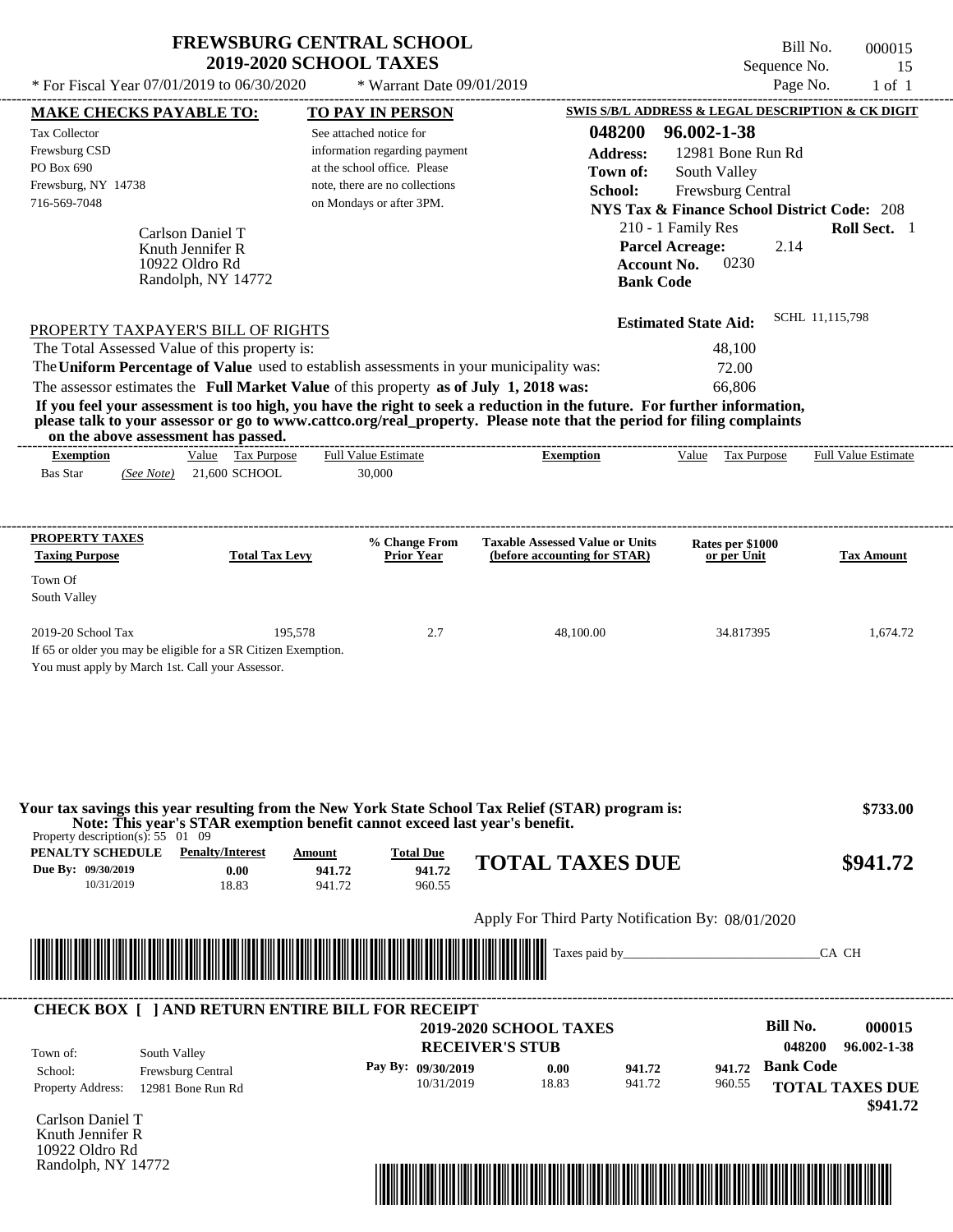Frewsburg, NY 14738

Bill No. 000016 Sequence No. 16<br>Page No. 1 of 1

| * For Fiscal Year 07/01/2019 to 06/30/2020                                                                                                                                                                                                                                                                     |                                                                                                  | * Warrant Date 09/01/2019                                                                                                                              |                                                                                                                                                                                                                                                  |                                                                                                                                                                             | Page No.<br>$1$ of $1$                                                                                           |
|----------------------------------------------------------------------------------------------------------------------------------------------------------------------------------------------------------------------------------------------------------------------------------------------------------------|--------------------------------------------------------------------------------------------------|--------------------------------------------------------------------------------------------------------------------------------------------------------|--------------------------------------------------------------------------------------------------------------------------------------------------------------------------------------------------------------------------------------------------|-----------------------------------------------------------------------------------------------------------------------------------------------------------------------------|------------------------------------------------------------------------------------------------------------------|
| <b>MAKE CHECKS PAYABLE TO:</b>                                                                                                                                                                                                                                                                                 |                                                                                                  | <b>TO PAY IN PERSON</b>                                                                                                                                |                                                                                                                                                                                                                                                  |                                                                                                                                                                             | SWIS S/B/L ADDRESS & LEGAL DESCRIPTION & CK DIGIT                                                                |
| Tax Collector<br>Frewsburg CSD<br>PO Box 690<br>Frewsburg, NY 14738<br>716-569-7048<br>Chitester Michael S.<br>Melvin Feather<br>PO Box 608<br>Frewsburg, NY 14738                                                                                                                                             |                                                                                                  | See attached notice for<br>information regarding payment<br>at the school office. Please<br>note, there are no collections<br>on Mondays or after 3PM. | 048200<br><b>Address:</b><br>Town of:<br>School:<br><b>Bank Code</b>                                                                                                                                                                             | 96.004-1-47.1<br>Bragg Rd<br>South Valley<br>Frewsburg Central<br>260 - Seasonal res<br><b>Parcel Acreage:</b><br>0108<br><b>Account No.</b><br><b>Estimated State Aid:</b> | <b>NYS Tax &amp; Finance School District Code: 208</b><br>Roll Sect. 1<br>72.25<br>SCHL 11,115,798               |
| PROPERTY TAXPAYER'S BILL OF RIGHTS<br>The Total Assessed Value of this property is:<br>The Uniform Percentage of Value used to establish assessments in your municipality was:<br>The assessor estimates the Full Market Value of this property as of July 1, 2018 was:<br>on the above assessment has passed. |                                                                                                  |                                                                                                                                                        | If you feel your assessment is too high, you have the right to seek a reduction in the future. For further information,<br>please talk to your assessor or go to www.cattco.org/real_property. Please note that the period for filing complaints | 46,500<br>72.00<br>64,583                                                                                                                                                   |                                                                                                                  |
| <b>Exemption</b>                                                                                                                                                                                                                                                                                               | Value Tax Purpose                                                                                | <b>Full Value Estimate</b>                                                                                                                             | <b>Exemption</b>                                                                                                                                                                                                                                 | Value Tax Purpose                                                                                                                                                           | <b>Full Value Estimate</b>                                                                                       |
| <b>PROPERTY TAXES</b>                                                                                                                                                                                                                                                                                          |                                                                                                  | % Change From                                                                                                                                          | <b>Taxable Assessed Value or Units</b>                                                                                                                                                                                                           | Rates per \$1000                                                                                                                                                            |                                                                                                                  |
| <b>Taxing Purpose</b><br>Town Of<br>South Valley                                                                                                                                                                                                                                                               | <b>Total Tax Levy</b>                                                                            | <b>Prior Year</b>                                                                                                                                      |                                                                                                                                                                                                                                                  | or per Unit                                                                                                                                                                 | <b>Tax Amount</b>                                                                                                |
| 2019-20 School Tax<br>If 65 or older you may be eligible for a SR Citizen Exemption.<br>You must apply by March 1st. Call your Assessor.                                                                                                                                                                       | 195,578                                                                                          | 2.7                                                                                                                                                    | 46,500.00                                                                                                                                                                                                                                        | 34.817395                                                                                                                                                                   | 1,619.01                                                                                                         |
| Property description(s): $52 \quad 01 \quad 09$<br>PENALTY SCHEDULE<br>Due By: 09/30/2019<br>10/31/2019                                                                                                                                                                                                        | Conveys 1/7Intrest<br><b>Penalty/Interest</b><br>Amount<br>0.00<br>1,619.01<br>32.38<br>1,619.01 | <b>Total Due</b><br>1,619.01<br>1,651.39                                                                                                               | <b>TOTAL TAXES DUE</b>                                                                                                                                                                                                                           |                                                                                                                                                                             | \$1,619.01                                                                                                       |
|                                                                                                                                                                                                                                                                                                                |                                                                                                  |                                                                                                                                                        | Apply For Third Party Notification By: 08/01/2020                                                                                                                                                                                                |                                                                                                                                                                             |                                                                                                                  |
| <u> III de la construcción de la construcción de la construcción de la construcción de la construcción de la const</u>                                                                                                                                                                                         |                                                                                                  |                                                                                                                                                        | Taxes paid by_                                                                                                                                                                                                                                   |                                                                                                                                                                             | CA CH                                                                                                            |
| <b>CHECK BOX [ ] AND RETURN ENTIRE BILL FOR RECEIPT</b><br>South Valley<br>Town of:<br>Frewsburg Central<br>School:<br>Property Address:<br>Bragg Rd                                                                                                                                                           |                                                                                                  | Pay By: 09/30/2019<br>10/31/2019                                                                                                                       | 2019-2020 SCHOOL TAXES<br><b>RECEIVER'S STUB</b><br>0.00<br>1,619.01<br>32.38<br>1,619.01                                                                                                                                                        | 1,619.01<br>1,651.39                                                                                                                                                        | <b>Bill No.</b><br>000016<br>048200<br>96.004-1-47.1<br><b>Bank Code</b><br><b>TOTAL TAXES DUE</b><br>\$1,619.01 |
| Chitester Michael S.<br>Melvin Feather<br>PO Box 608                                                                                                                                                                                                                                                           |                                                                                                  |                                                                                                                                                        |                                                                                                                                                                                                                                                  |                                                                                                                                                                             |                                                                                                                  |

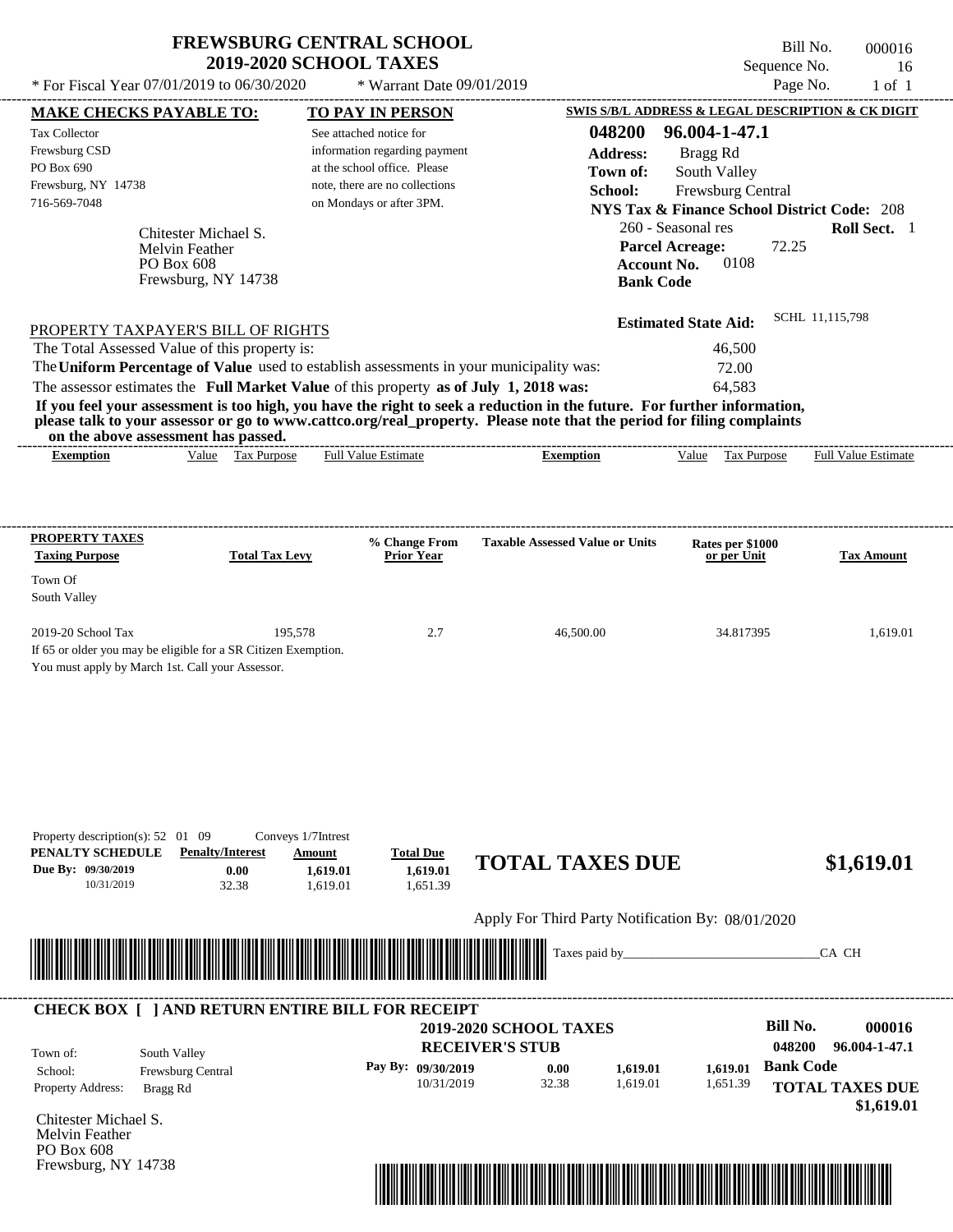| <b>FREWSBURG CENTRAL SCHOOL</b> |
|---------------------------------|
| <b>2019-2020 SCHOOL TAXES</b>   |

Bill No. 000017 Sequence No. 17

| * For Fiscal Year 07/01/2019 to 06/30/2020                                                                                                                                                                                                                                                                                                      |                                                             | * Warrant Date 09/01/2019                                                                                                                                                                                      |                                                                                                                                                                                                                                                                                                                |                                                                                                                                                                                                       | Page No.<br>$1$ of $1$                                                              |
|-------------------------------------------------------------------------------------------------------------------------------------------------------------------------------------------------------------------------------------------------------------------------------------------------------------------------------------------------|-------------------------------------------------------------|----------------------------------------------------------------------------------------------------------------------------------------------------------------------------------------------------------------|----------------------------------------------------------------------------------------------------------------------------------------------------------------------------------------------------------------------------------------------------------------------------------------------------------------|-------------------------------------------------------------------------------------------------------------------------------------------------------------------------------------------------------|-------------------------------------------------------------------------------------|
| <b>MAKE CHECKS PAYABLE TO:</b>                                                                                                                                                                                                                                                                                                                  |                                                             | <b>TO PAY IN PERSON</b>                                                                                                                                                                                        |                                                                                                                                                                                                                                                                                                                | SWIS S/B/L ADDRESS & LEGAL DESCRIPTION & CK DIGIT                                                                                                                                                     |                                                                                     |
| Tax Collector<br>Frewsburg CSD<br>PO Box 690<br>Frewsburg, NY 14738<br>716-569-7048                                                                                                                                                                                                                                                             | Cochran Steven<br>1452 D'angelo Dr<br>N Tonawanda, NY 14120 | See attached notice for<br>information regarding payment<br>at the school office. Please<br>note, there are no collections<br>on Mondays or after 3PM.                                                         | 048200<br><b>Address:</b><br>Town of:<br>School:<br><b>Account No.</b><br><b>Bank Code</b>                                                                                                                                                                                                                     | 105.002-1-1.7<br>Gurnsey Hollow Rd (Off)<br>South Valley<br>Frewsburg Central<br><b>NYS Tax &amp; Finance School District Code: 208</b><br>240 - Rural res<br><b>Parcel Acreage:</b><br>15.40<br>0615 | Roll Sect. 1                                                                        |
| PROPERTY TAXPAYER'S BILL OF RIGHTS<br>The Total Assessed Value of this property is:<br>on the above assessment has passed.<br><b>Exemption</b>                                                                                                                                                                                                  | Value Tax Purpose                                           | The Uniform Percentage of Value used to establish assessments in your municipality was:<br>The assessor estimates the Full Market Value of this property as of July 1, 2018 was:<br><b>Full Value Estimate</b> | If you feel your assessment is too high, you have the right to seek a reduction in the future. For further information,<br>please talk to your assessor or go to www.cattco.org/real_property. Please note that the period for filing complaints<br>--------------------------------------<br><b>Exemption</b> | <b>Estimated State Aid:</b><br>57,400<br>72.00<br>79,722<br>Value Tax Purpose                                                                                                                         | SCHL 11,115,798<br><b>Full Value Estimate</b>                                       |
|                                                                                                                                                                                                                                                                                                                                                 |                                                             |                                                                                                                                                                                                                |                                                                                                                                                                                                                                                                                                                |                                                                                                                                                                                                       |                                                                                     |
| <b>PROPERTY TAXES</b><br><b>Taxing Purpose</b><br>Town Of<br>South Valley                                                                                                                                                                                                                                                                       | <b>Total Tax Levy</b>                                       | % Change From<br><b>Prior Year</b>                                                                                                                                                                             | <b>Taxable Assessed Value or Units</b>                                                                                                                                                                                                                                                                         | Rates per \$1000<br>or per Unit                                                                                                                                                                       | <b>Tax Amount</b>                                                                   |
| 2019-20 School Tax<br>If 65 or older you may be eligible for a SR Citizen Exemption.<br>You must apply by March 1st. Call your Assessor.                                                                                                                                                                                                        | 195,578                                                     | 2.7                                                                                                                                                                                                            | 57,400.00                                                                                                                                                                                                                                                                                                      | 34.817395                                                                                                                                                                                             | 1,998.52                                                                            |
| Property description(s): $51 \quad 01 \quad 09$<br>PENALTY SCHEDULE<br>Due By: 09/30/2019<br>10/31/2019<br><u> Indian American State of Barbara and The Barbara and The Barbara and The Barbara and The Barbara and The Barbara and The Barbara and The Barbara and The Barbara and The Barbara and The Barbara and The Barbara and The Bar</u> | <b>Penalty/Interest</b><br>0.00<br>39.97                    | <b>Total Due</b><br>Amount<br>1,998.52<br>1,998.52<br>2,038.49<br>1,998.52                                                                                                                                     | <b>TOTAL TAXES DUE</b><br>Apply For Third Party Notification By: 08/01/2020<br>Taxes paid by_                                                                                                                                                                                                                  |                                                                                                                                                                                                       | \$1,998.52<br>CA CH                                                                 |
|                                                                                                                                                                                                                                                                                                                                                 |                                                             |                                                                                                                                                                                                                |                                                                                                                                                                                                                                                                                                                |                                                                                                                                                                                                       |                                                                                     |
| South Valley<br>Town of:<br>School:<br>Property Address:<br>Cochran Steven<br>1452 D'angelo Dr<br>N Tonawanda, NY 14120                                                                                                                                                                                                                         | Frewsburg Central<br>Gurnsey Hollow Rd (Off)                | <b>CHECK BOX [ ] AND RETURN ENTIRE BILL FOR RECEIPT</b><br>Pay By: 09/30/2019<br>10/31/2019                                                                                                                    | 2019-2020 SCHOOL TAXES<br><b>RECEIVER'S STUB</b><br>0.00<br>1,998.52<br>39.97<br>1,998.52                                                                                                                                                                                                                      | <b>Bill No.</b><br>048200<br>1.998.52<br>2,038.49                                                                                                                                                     | 000017<br>105.002-1-1.7<br><b>Bank Code</b><br><b>TOTAL TAXES DUE</b><br>\$1,998.52 |

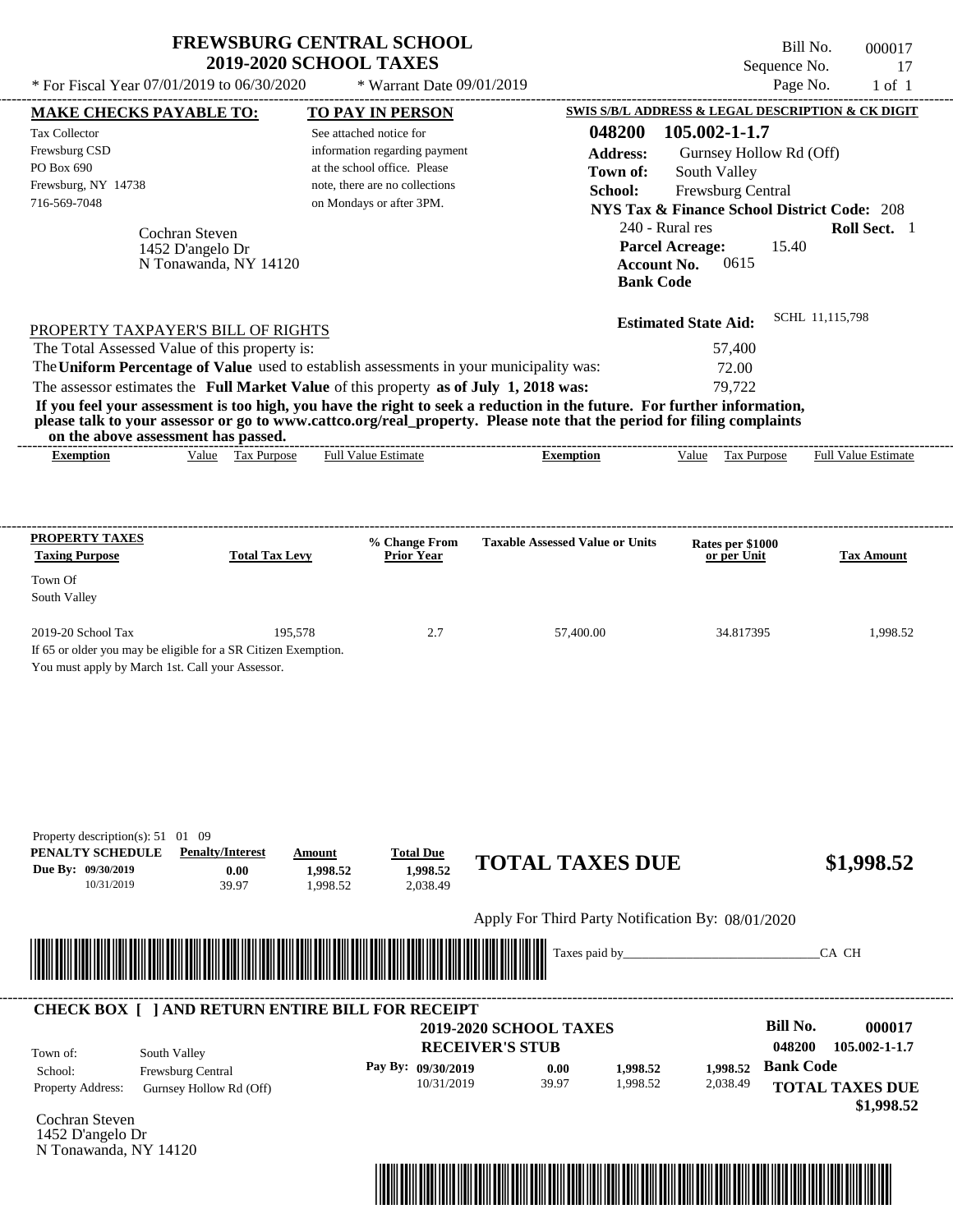| <b>FREWSBURG CENTRAL SCHOOL</b> |
|---------------------------------|
| <b>2019-2020 SCHOOL TAXES</b>   |

Bill No. 000018 Sequence No. 18  $*$  For Fiscal Year 07/01/2019 to 06/30/2020  $*$  Warrant Date 09/01/2019 Page No. 1 of 1

| <b>MAKE CHECKS PAYABLE TO:</b>                                                                                                                               |                                       | <b>TO PAY IN PERSON</b>        |                              |                                        | <b>SWIS S/B/L ADDRESS &amp; LEGAL DESCRIPTION &amp; CK DIGIT</b> |                            |                   |
|--------------------------------------------------------------------------------------------------------------------------------------------------------------|---------------------------------------|--------------------------------|------------------------------|----------------------------------------|------------------------------------------------------------------|----------------------------|-------------------|
| <b>Tax Collector</b>                                                                                                                                         |                                       | See attached notice for        |                              | 048200                                 | 105.002-1-35.1                                                   |                            |                   |
| Frewsburg CSD                                                                                                                                                |                                       | information regarding payment  |                              | <b>Address:</b>                        | Robin Hill Rd                                                    |                            |                   |
| PO Box 690                                                                                                                                                   |                                       | at the school office. Please   |                              | Town of:                               | South Valley                                                     |                            |                   |
| Frewsburg, NY 14738                                                                                                                                          |                                       | note, there are no collections |                              | School:                                | Frewsburg Central                                                |                            |                   |
| 716-569-7048                                                                                                                                                 |                                       | on Mondays or after 3PM.       |                              |                                        | <b>NYS Tax &amp; Finance School District Code: 208</b>           |                            |                   |
|                                                                                                                                                              |                                       |                                |                              |                                        | 240 - Rural res                                                  |                            | Roll Sect. 1      |
|                                                                                                                                                              | Colburn Robert Gordon<br>56 Grant Str |                                |                              |                                        | <b>Parcel Acreage:</b>                                           | 45.20                      |                   |
|                                                                                                                                                              | Jamestown, NY 14701                   |                                |                              |                                        | 0335<br><b>Account No.</b>                                       |                            |                   |
|                                                                                                                                                              |                                       |                                |                              |                                        | <b>Bank Code</b>                                                 |                            |                   |
|                                                                                                                                                              |                                       |                                |                              |                                        |                                                                  |                            |                   |
| PROPERTY TAXPAYER'S BILL OF RIGHTS                                                                                                                           |                                       |                                |                              |                                        | <b>Estimated State Aid:</b>                                      | SCHL 11,115,798            |                   |
| The Total Assessed Value of this property is:                                                                                                                |                                       |                                |                              |                                        | 73,100                                                           |                            |                   |
| The Uniform Percentage of Value used to establish assessments in your municipality was:                                                                      |                                       |                                |                              |                                        | 72.00                                                            |                            |                   |
| The assessor estimates the Full Market Value of this property as of July 1, 2018 was:                                                                        |                                       |                                |                              |                                        | 101,528                                                          |                            |                   |
| If you feel your assessment is too high, you have the right to seek a reduction in the future. For further information,                                      |                                       |                                |                              |                                        |                                                                  |                            |                   |
| please talk to your assessor or go to www.cattco.org/real_property. Please note that the period for filing complaints<br>on the above assessment has passed. |                                       |                                |                              |                                        |                                                                  |                            |                   |
| <b>Exemption</b>                                                                                                                                             | Value Tax Purpose                     | <b>Full Value Estimate</b>     |                              | <b>Exemption</b>                       | Value Tax Purpose                                                | <b>Full Value Estimate</b> |                   |
|                                                                                                                                                              |                                       |                                |                              |                                        |                                                                  |                            |                   |
|                                                                                                                                                              |                                       |                                |                              |                                        |                                                                  |                            |                   |
| PROPERTY TAXES                                                                                                                                               |                                       |                                | % Change From                | <b>Taxable Assessed Value or Units</b> | Rates per \$1000                                                 |                            |                   |
| <b>Taxing Purpose</b>                                                                                                                                        | <b>Total Tax Levy</b>                 |                                | <b>Prior Year</b>            |                                        | or per Unit                                                      |                            | <b>Tax Amount</b> |
| Town Of                                                                                                                                                      |                                       |                                |                              |                                        |                                                                  |                            |                   |
| South Valley                                                                                                                                                 |                                       |                                |                              |                                        |                                                                  |                            |                   |
|                                                                                                                                                              |                                       |                                |                              |                                        |                                                                  |                            |                   |
| 2019-20 School Tax<br>If 65 or older you may be eligible for a SR Citizen Exemption.                                                                         | 195,578                               |                                | 2.7                          | 73,100.00                              | 34.817395                                                        |                            | 2,545.15          |
| You must apply by March 1st. Call your Assessor.                                                                                                             |                                       |                                |                              |                                        |                                                                  |                            |                   |
|                                                                                                                                                              |                                       |                                |                              |                                        |                                                                  |                            |                   |
|                                                                                                                                                              |                                       |                                |                              |                                        |                                                                  |                            |                   |
|                                                                                                                                                              |                                       |                                |                              |                                        |                                                                  |                            |                   |
|                                                                                                                                                              |                                       |                                |                              |                                        |                                                                  |                            |                   |
|                                                                                                                                                              |                                       |                                |                              |                                        |                                                                  |                            |                   |
|                                                                                                                                                              |                                       |                                |                              |                                        |                                                                  |                            |                   |
|                                                                                                                                                              |                                       |                                |                              |                                        |                                                                  |                            |                   |
| Property description(s): $50/1/9$<br>PENALTY SCHEDULE                                                                                                        | <b>Penalty/Interest</b>               |                                |                              |                                        |                                                                  |                            |                   |
| Due By: 09/30/2019                                                                                                                                           | 0.00                                  | Amount<br>2,545.15             | <b>Total Due</b><br>2,545.15 | <b>TOTAL TAXES DUE</b>                 |                                                                  |                            | \$2,545.15        |
| 10/31/2019                                                                                                                                                   | 50.90                                 | 2,545.15                       | 2,596.05                     |                                        |                                                                  |                            |                   |
|                                                                                                                                                              |                                       |                                |                              |                                        |                                                                  |                            |                   |
|                                                                                                                                                              |                                       |                                |                              |                                        | Apply For Third Party Notification By: 08/01/2020                |                            |                   |
| <u> III de la contrada de la contrada de la contrada de la contrada de la contrada de la contrada de la contrada</u>                                         |                                       |                                |                              | Taxes paid by_                         |                                                                  | CA CH                      |                   |
|                                                                                                                                                              |                                       |                                |                              |                                        |                                                                  |                            |                   |
| <b>CHECK BOX [ ] AND RETURN ENTIRE BILL FOR RECEIPT</b>                                                                                                      |                                       |                                |                              |                                        |                                                                  |                            |                   |
|                                                                                                                                                              |                                       |                                |                              | <b>2019-2020 SCHOOL TAXES</b>          |                                                                  | <b>Bill No.</b>            | 000018            |
|                                                                                                                                                              |                                       |                                | <b>RECEIVER'S STUB</b>       |                                        |                                                                  | 048200<br>105.002-1-35.1   |                   |
| South Valley<br>Town of:<br>School:                                                                                                                          |                                       |                                | Pay By: 09/30/2019           | 0.00                                   | 2,545.15<br>2,545.15                                             | <b>Bank Code</b>           |                   |
| Property Address:                                                                                                                                            | Frewsburg Central<br>Robin Hill Rd    |                                | 10/31/2019                   | 50.90                                  | 2,545.15<br>2,596.05                                             | <b>TOTAL TAXES DUE</b>     |                   |
|                                                                                                                                                              |                                       |                                |                              |                                        |                                                                  |                            | \$2,545.15        |
| Colburn Robert Gordon                                                                                                                                        |                                       |                                |                              |                                        |                                                                  |                            |                   |
| 56 Grant Str                                                                                                                                                 |                                       |                                |                              |                                        |                                                                  |                            |                   |
|                                                                                                                                                              |                                       |                                |                              |                                        |                                                                  |                            |                   |
| Jamestown, NY 14701                                                                                                                                          |                                       |                                |                              |                                        |                                                                  |                            |                   |

\*04820000001800000000254515\*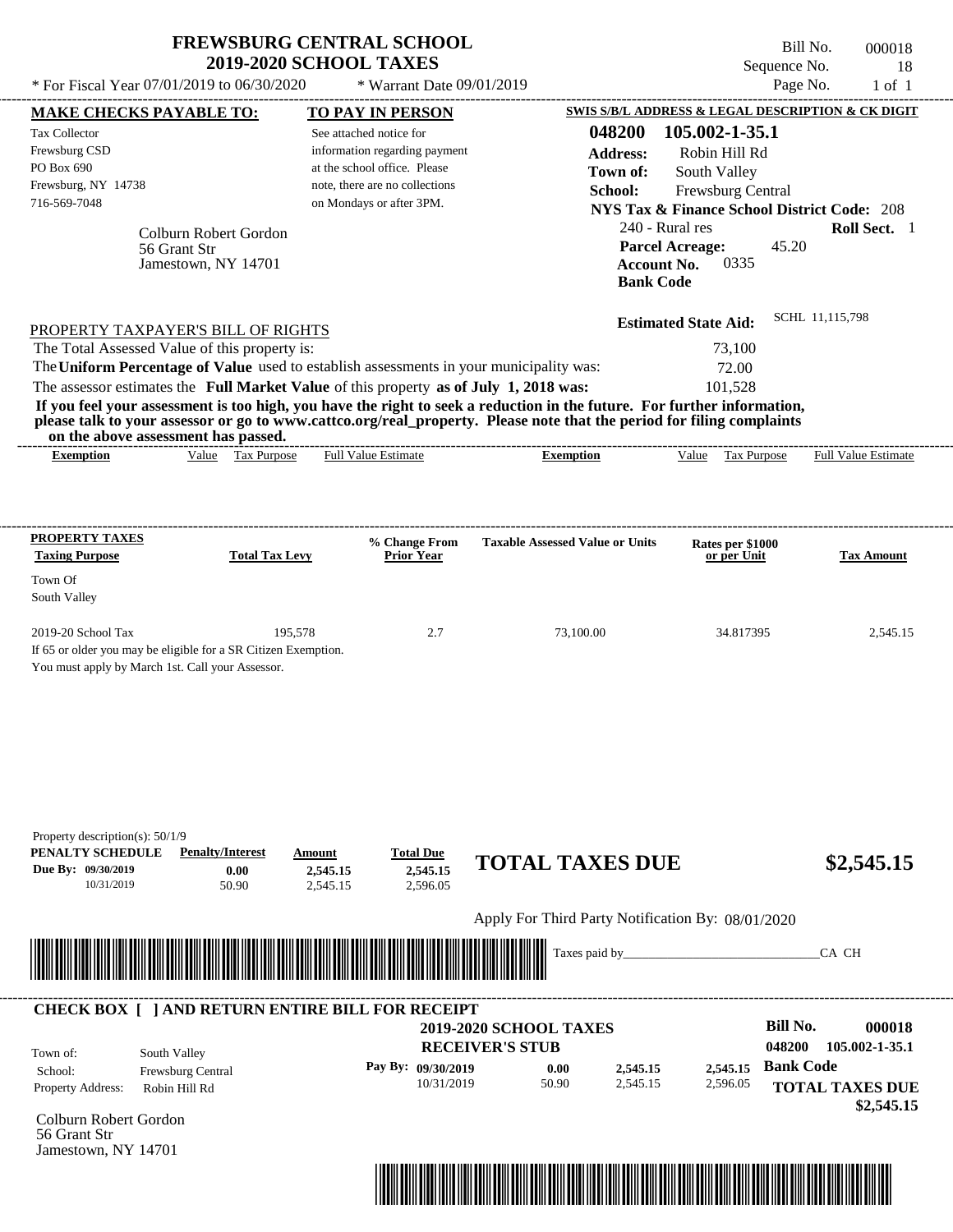|                                            | <b>FREWSBURG CENTRAL SCHOOL</b><br>Bill No.<br>000019<br><b>2019-2020 SCHOOL TAXES</b><br>Sequence No. |          |                 |  |
|--------------------------------------------|--------------------------------------------------------------------------------------------------------|----------|-----------------|--|
| * For Fiscal Year 07/01/2019 to 06/30/2020 | $*$ Warrant Date 09/01/2019                                                                            | Page No. | -- 19<br>1 of 1 |  |

| <b>MAKE CHECKS PAYABLE TO:</b>                                                        |                                                                | <b>TO PAY IN PERSON</b>      |                                |                                                                                                                         |                    |                             |                  | SWIS S/B/L ADDRESS & LEGAL DESCRIPTION & CK DIGIT      |
|---------------------------------------------------------------------------------------|----------------------------------------------------------------|------------------------------|--------------------------------|-------------------------------------------------------------------------------------------------------------------------|--------------------|-----------------------------|------------------|--------------------------------------------------------|
| <b>Tax Collector</b>                                                                  |                                                                | See attached notice for      |                                |                                                                                                                         | 048200             | 105.002-1-37.2              |                  |                                                        |
| Frewsburg CSD                                                                         |                                                                |                              | information regarding payment  |                                                                                                                         | <b>Address:</b>    | Brown Run Rd                |                  |                                                        |
| PO Box 690                                                                            |                                                                | at the school office. Please |                                |                                                                                                                         | Town of:           | South Valley                |                  |                                                        |
| Frewsburg, NY 14738                                                                   |                                                                |                              | note, there are no collections | School:                                                                                                                 |                    | Frewsburg Central           |                  |                                                        |
| 716-569-7048                                                                          |                                                                | on Mondays or after 3PM.     |                                |                                                                                                                         |                    |                             |                  | <b>NYS Tax &amp; Finance School District Code: 208</b> |
|                                                                                       | Cornish Harold                                                 |                              |                                |                                                                                                                         |                    | $322$ - Rural vac $>10$     |                  | Roll Sect. 1                                           |
|                                                                                       | 6723 Route 958                                                 |                              |                                |                                                                                                                         |                    | <b>Parcel Acreage:</b>      | 14.25            |                                                        |
|                                                                                       | Bear Lake, PA 16402                                            |                              |                                |                                                                                                                         | <b>Account No.</b> | 0601                        |                  |                                                        |
|                                                                                       |                                                                |                              |                                |                                                                                                                         | <b>Bank Code</b>   |                             |                  |                                                        |
| PROPERTY TAXPAYER'S BILL OF RIGHTS                                                    |                                                                |                              |                                |                                                                                                                         |                    | <b>Estimated State Aid:</b> |                  | SCHL 11,115,798                                        |
|                                                                                       | The Total Assessed Value of this property is:                  |                              |                                |                                                                                                                         |                    | 11,800                      |                  |                                                        |
|                                                                                       |                                                                |                              |                                | The Uniform Percentage of Value used to establish assessments in your municipality was:                                 |                    | 72.00                       |                  |                                                        |
| The assessor estimates the Full Market Value of this property as of July 1, 2018 was: |                                                                |                              |                                |                                                                                                                         |                    | 16,389                      |                  |                                                        |
|                                                                                       |                                                                |                              |                                | If you feel your assessment is too high, you have the right to seek a reduction in the future. For further information, |                    |                             |                  |                                                        |
|                                                                                       | on the above assessment has passed.                            |                              |                                | please talk to your assessor or go to www.cattco.org/real_property. Please note that the period for filing complaints   |                    |                             |                  |                                                        |
| <b>Exemption</b>                                                                      | Value Tax Purpose                                              | <b>Full Value Estimate</b>   |                                | <b>Exemption</b>                                                                                                        |                    | Value Tax Purpose           |                  | <b>Full Value Estimate</b>                             |
|                                                                                       |                                                                |                              |                                |                                                                                                                         |                    |                             |                  |                                                        |
| <b>PROPERTY TAXES</b>                                                                 |                                                                |                              | % Change From                  | <b>Taxable Assessed Value or Units</b>                                                                                  |                    | Rates per \$1000            |                  |                                                        |
| <b>Taxing Purpose</b>                                                                 | <b>Total Tax Levy</b>                                          |                              | <b>Prior Year</b>              |                                                                                                                         |                    | or per Unit                 |                  | <b>Tax Amount</b>                                      |
| Town Of                                                                               |                                                                |                              |                                |                                                                                                                         |                    |                             |                  |                                                        |
| South Valley                                                                          |                                                                |                              |                                |                                                                                                                         |                    |                             |                  |                                                        |
| 2019-20 School Tax                                                                    |                                                                | 195,578                      | 2.7                            | 11,800.00                                                                                                               |                    | 34.817395                   |                  | 410.85                                                 |
|                                                                                       | If 65 or older you may be eligible for a SR Citizen Exemption. |                              |                                |                                                                                                                         |                    |                             |                  |                                                        |
|                                                                                       | You must apply by March 1st. Call your Assessor.               |                              |                                |                                                                                                                         |                    |                             |                  |                                                        |
|                                                                                       |                                                                |                              |                                |                                                                                                                         |                    |                             |                  |                                                        |
|                                                                                       |                                                                |                              |                                |                                                                                                                         |                    |                             |                  |                                                        |
|                                                                                       |                                                                |                              |                                |                                                                                                                         |                    |                             |                  |                                                        |
|                                                                                       |                                                                |                              |                                |                                                                                                                         |                    |                             |                  |                                                        |
| Property description(s): 50 01 09                                                     |                                                                |                              |                                |                                                                                                                         |                    |                             |                  |                                                        |
| PENALTY SCHEDULE                                                                      | <b>Penalty/Interest</b>                                        | Amount                       | <b>Total Due</b>               | <b>TOTAL TAXES DUE</b>                                                                                                  |                    |                             |                  | \$410.85                                               |
| Due By: 09/30/2019<br>10/31/2019                                                      | 0.00<br>8.22                                                   | 410.85<br>410.85             | 410.85<br>419.07               |                                                                                                                         |                    |                             |                  |                                                        |
|                                                                                       |                                                                |                              |                                | Apply For Third Party Notification By: 08/01/2020                                                                       |                    |                             |                  |                                                        |
|                                                                                       |                                                                |                              |                                |                                                                                                                         |                    |                             |                  |                                                        |
|                                                                                       |                                                                |                              |                                | Taxes paid by_                                                                                                          |                    |                             |                  | CA CH                                                  |
|                                                                                       | <b>CHECK BOX [ ] AND RETURN ENTIRE BILL FOR RECEIPT</b>        |                              |                                |                                                                                                                         |                    |                             |                  |                                                        |
|                                                                                       |                                                                |                              |                                | <b>2019-2020 SCHOOL TAXES</b>                                                                                           |                    |                             | <b>Bill No.</b>  | 000019                                                 |
| Town of:                                                                              | South Valley                                                   |                              |                                | <b>RECEIVER'S STUB</b>                                                                                                  |                    |                             | 048200           | 105.002-1-37.2                                         |
| School:                                                                               | Frewsburg Central                                              |                              | Pay By: 09/30/2019             | 0.00                                                                                                                    | 410.85             | 410.85                      | <b>Bank Code</b> |                                                        |
| Property Address:                                                                     | Brown Run Rd                                                   |                              | 10/31/2019                     | 8.22                                                                                                                    | 410.85             | 419.07                      |                  | <b>TOTAL TAXES DUE</b>                                 |
|                                                                                       |                                                                |                              |                                |                                                                                                                         |                    |                             |                  | \$410.85                                               |
| Cornish Harold                                                                        |                                                                |                              |                                |                                                                                                                         |                    |                             |                  |                                                        |
| 6723 Route 958                                                                        |                                                                |                              |                                |                                                                                                                         |                    |                             |                  |                                                        |
| Bear Lake, PA 16402                                                                   |                                                                |                              |                                |                                                                                                                         |                    |                             |                  |                                                        |

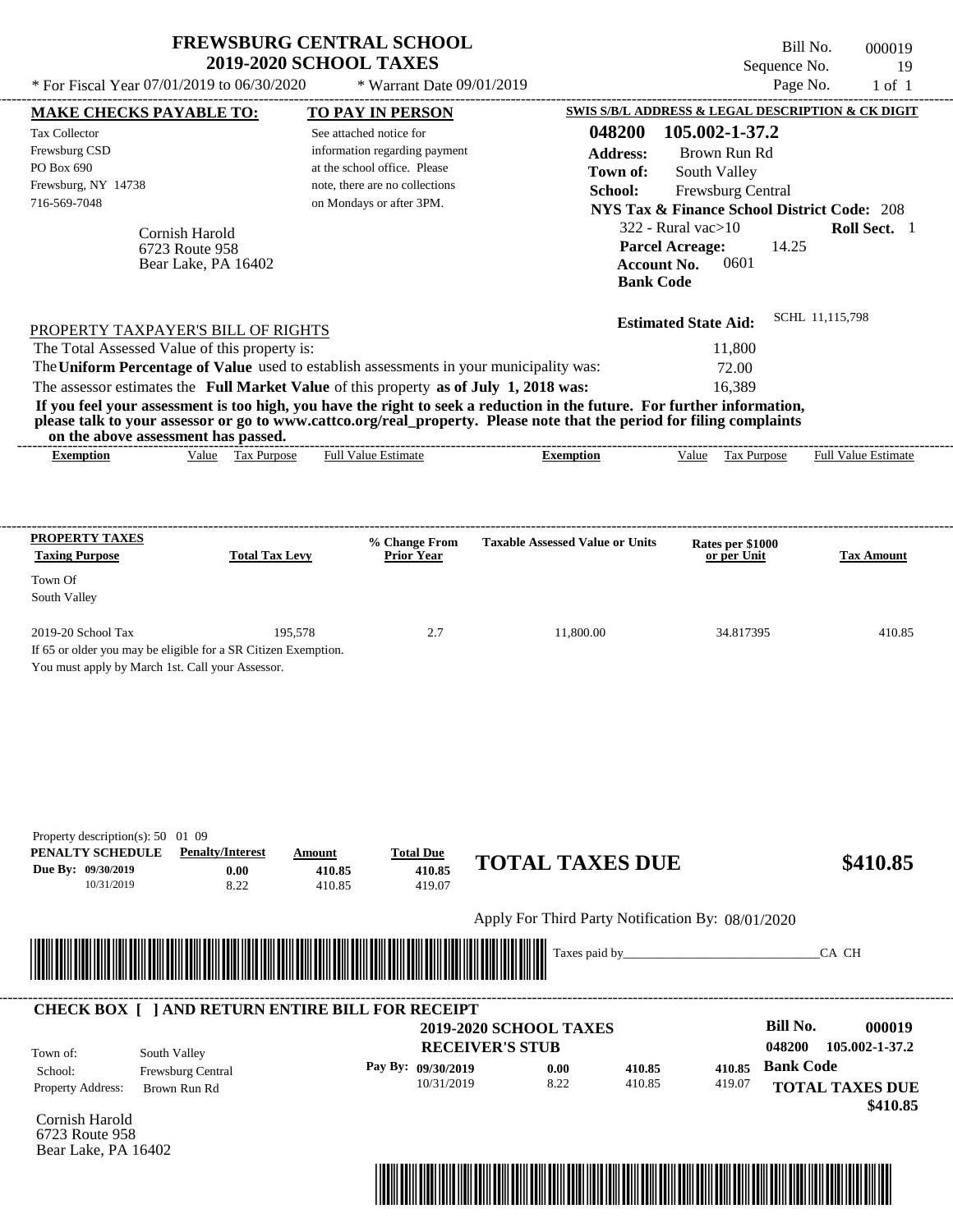| <b>FREWSBURG CENTRAL SCHOOL</b> |
|---------------------------------|
| <b>2019-2020 SCHOOL TAXES</b>   |

Bill No. 000020 Sequence No. 20

|                                                                                                         | * For Fiscal Year 07/01/2019 to 06/30/2020                                          | * Warrant Date 09/01/2019                                                                                                                                                        |                                                                                                                                                                                                                                                  | Page No.                                                                                                                                                                                                                                                | $1$ of $1$                                         |
|---------------------------------------------------------------------------------------------------------|-------------------------------------------------------------------------------------|----------------------------------------------------------------------------------------------------------------------------------------------------------------------------------|--------------------------------------------------------------------------------------------------------------------------------------------------------------------------------------------------------------------------------------------------|---------------------------------------------------------------------------------------------------------------------------------------------------------------------------------------------------------------------------------------------------------|----------------------------------------------------|
| <b>MAKE CHECKS PAYABLE TO:</b>                                                                          |                                                                                     | <b>TO PAY IN PERSON</b>                                                                                                                                                          |                                                                                                                                                                                                                                                  | SWIS S/B/L ADDRESS & LEGAL DESCRIPTION & CK DIGIT                                                                                                                                                                                                       |                                                    |
| Tax Collector<br>Frewsburg CSD<br>PO Box 690<br>Frewsburg, NY 14738<br>716-569-7048                     | Dads Products Co Inc<br>16405 Craig Rd<br>Saegertown, PA 16433                      | See attached notice for<br>information regarding payment<br>at the school office. Please<br>note, there are no collections<br>on Mondays or after 3PM.                           | 048200<br><b>Address:</b><br>Town of:<br>School:<br><b>Bank Code</b>                                                                                                                                                                             | 105.002-1-32<br>Robin Hill Rd<br>South Valley<br>Frewsburg Central<br><b>NYS Tax &amp; Finance School District Code: 208</b><br>$314$ - Rural vac $<$ 10<br><b>Parcel Acreage:</b><br>8.45<br><b>Account No.</b><br>0238<br><b>Estimated State Aid:</b> | Roll Sect. 1<br>SCHL 11,115,798                    |
|                                                                                                         | PROPERTY TAXPAYER'S BILL OF RIGHTS<br>The Total Assessed Value of this property is: | The Uniform Percentage of Value used to establish assessments in your municipality was:<br>The assessor estimates the Full Market Value of this property as of July 1, 2018 was: |                                                                                                                                                                                                                                                  | 8,900<br>72.00<br>12,361                                                                                                                                                                                                                                |                                                    |
|                                                                                                         | on the above assessment has passed.                                                 |                                                                                                                                                                                  | If you feel your assessment is too high, you have the right to seek a reduction in the future. For further information,<br>please talk to your assessor or go to www.cattco.org/real_property. Please note that the period for filing complaints |                                                                                                                                                                                                                                                         |                                                    |
| <b>Exemption</b>                                                                                        | Value Tax Purpose                                                                   | <b>Full Value Estimate</b>                                                                                                                                                       | <b>Exemption</b>                                                                                                                                                                                                                                 | Value Tax Purpose                                                                                                                                                                                                                                       | <b>Full Value Estimate</b>                         |
| <b>PROPERTY TAXES</b><br><b>Taxing Purpose</b>                                                          | <b>Total Tax Levy</b>                                                               | % Change From<br><b>Prior Year</b>                                                                                                                                               | <b>Taxable Assessed Value or Units</b>                                                                                                                                                                                                           | Rates per \$1000<br>or per Unit                                                                                                                                                                                                                         | <b>Tax Amount</b>                                  |
| Town Of<br>South Valley                                                                                 |                                                                                     |                                                                                                                                                                                  |                                                                                                                                                                                                                                                  |                                                                                                                                                                                                                                                         |                                                    |
| 2019-20 School Tax<br>You must apply by March 1st. Call your Assessor.                                  | 195,578<br>If 65 or older you may be eligible for a SR Citizen Exemption.           | 2.7                                                                                                                                                                              | 8,900.00                                                                                                                                                                                                                                         | 34.817395                                                                                                                                                                                                                                               | 309.87                                             |
| Property description(s): $50 \quad 01 \quad 09$<br>PENALTY SCHEDULE<br>Due By: 09/30/2019<br>10/31/2019 | <b>Penalty/Interest</b><br>0.00<br>6.20                                             | <b>Total Due</b><br>Amount<br>309.87<br>309.87<br>309.87<br>316.07                                                                                                               | <b>TOTAL TAXES DUE</b><br>Apply For Third Party Notification By: 08/01/2020                                                                                                                                                                      |                                                                                                                                                                                                                                                         | \$309.87                                           |
|                                                                                                         |                                                                                     | <u> III de la contrada de la contrada de la contrada de la contrada de la contrada de la contrada de la contrada</u>                                                             | Taxes paid by_                                                                                                                                                                                                                                   |                                                                                                                                                                                                                                                         | CA CH                                              |
|                                                                                                         |                                                                                     | <b>CHECK BOX [ ] AND RETURN ENTIRE BILL FOR RECEIPT</b>                                                                                                                          | 2019-2020 SCHOOL TAXES                                                                                                                                                                                                                           | <b>Bill No.</b>                                                                                                                                                                                                                                         | 000020                                             |
| Town of:<br>School:<br>Property Address:                                                                | South Valley<br>Frewsburg Central<br>Robin Hill Rd                                  | Pay By: 09/30/2019<br>10/31/2019                                                                                                                                                 | <b>RECEIVER'S STUB</b><br>0.00<br>309.87<br>6.20<br>309.87                                                                                                                                                                                       | 048200<br><b>Bank Code</b><br>309.87<br>316.07                                                                                                                                                                                                          | 105.002-1-32<br><b>TOTAL TAXES DUE</b><br>\$309.87 |
| Dads Products Co Inc<br>16405 Craig Rd<br>Saegertown, PA 16433                                          |                                                                                     |                                                                                                                                                                                  |                                                                                                                                                                                                                                                  |                                                                                                                                                                                                                                                         |                                                    |

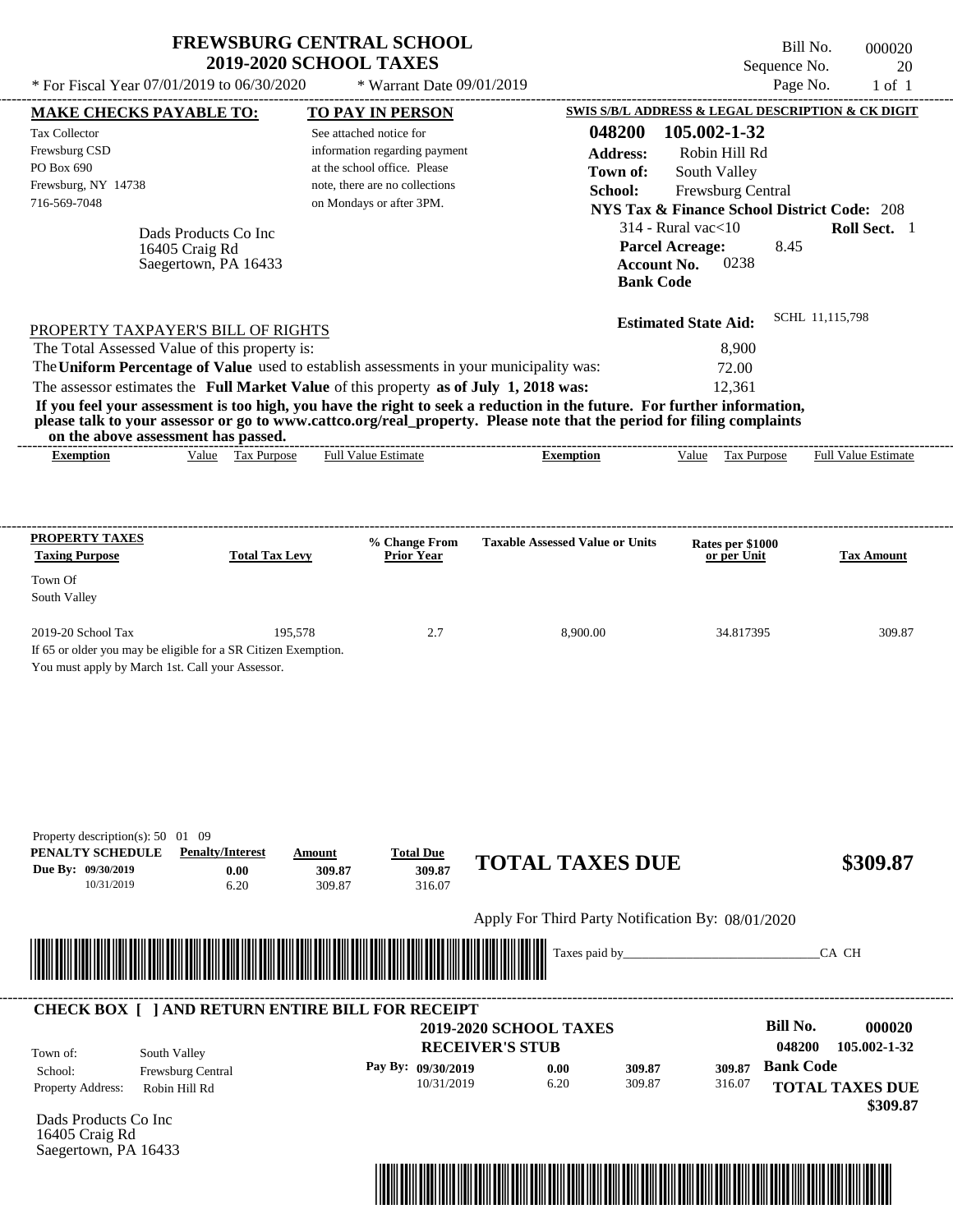|                                                                           |                                                          | <b>FREWSBURG CENTRAL SCHOOL</b><br><b>2019-2020 SCHOOL TAXES</b>                                                                                                                                                                                 |                                        |                                                        | Bill No.<br>000021<br>Sequence No.<br>21 |
|---------------------------------------------------------------------------|----------------------------------------------------------|--------------------------------------------------------------------------------------------------------------------------------------------------------------------------------------------------------------------------------------------------|----------------------------------------|--------------------------------------------------------|------------------------------------------|
| * For Fiscal Year $07/01/2019$ to $06/30/2020$                            |                                                          | * Warrant Date 09/01/2019                                                                                                                                                                                                                        |                                        |                                                        | Page No.<br>$1$ of $1$                   |
| <b>MAKE CHECKS PAYABLE TO:</b>                                            |                                                          | TO PAY IN PERSON                                                                                                                                                                                                                                 |                                        | SWIS S/B/L ADDRESS & LEGAL DESCRIPTION & CK DIGIT      |                                          |
| <b>Tax Collector</b>                                                      |                                                          | See attached notice for                                                                                                                                                                                                                          | 048200                                 | 105.002-1-27.1                                         |                                          |
| Frewsburg CSD                                                             |                                                          | information regarding payment                                                                                                                                                                                                                    | <b>Address:</b>                        | 12791 Brown Run Rd                                     |                                          |
| PO Box 690                                                                |                                                          | at the school office. Please                                                                                                                                                                                                                     | Town of:                               | South Valley                                           |                                          |
| Frewsburg, NY 14738                                                       |                                                          | note, there are no collections                                                                                                                                                                                                                   | School:                                | <b>Frewsburg Central</b>                               |                                          |
| 716-569-7048                                                              |                                                          | on Mondays or after 3PM.                                                                                                                                                                                                                         |                                        | <b>NYS Tax &amp; Finance School District Code: 208</b> |                                          |
|                                                                           | Dahlin James M.                                          |                                                                                                                                                                                                                                                  |                                        | 210 - 1 Family Res                                     | <b>Roll Sect.</b> 1                      |
|                                                                           | 12791 Brown Run Rd                                       |                                                                                                                                                                                                                                                  |                                        | <b>Parcel Acreage:</b>                                 | 2.75                                     |
|                                                                           | Frewsburg, NY 14738                                      |                                                                                                                                                                                                                                                  | <b>Bank Code</b>                       | 0306<br><b>Account No.</b>                             |                                          |
|                                                                           |                                                          |                                                                                                                                                                                                                                                  |                                        |                                                        | SCHL 11,115,798                          |
| PROPERTY TAXPAYER'S BILL OF RIGHTS                                        |                                                          |                                                                                                                                                                                                                                                  |                                        | <b>Estimated State Aid:</b>                            |                                          |
| The Total Assessed Value of this property is:                             |                                                          |                                                                                                                                                                                                                                                  |                                        | 58,000                                                 |                                          |
|                                                                           |                                                          | The Uniform Percentage of Value used to establish assessments in your municipality was:                                                                                                                                                          |                                        | 72.00                                                  |                                          |
|                                                                           |                                                          |                                                                                                                                                                                                                                                  |                                        |                                                        |                                          |
|                                                                           |                                                          | The assessor estimates the Full Market Value of this property as of July 1, 2018 was:                                                                                                                                                            |                                        | 80.556                                                 |                                          |
|                                                                           |                                                          | If you feel your assessment is too high, you have the right to seek a reduction in the future. For further information,<br>please talk to your assessor or go to www.cattco.org/real_property. Please note that the period for filing complaints |                                        |                                                        |                                          |
| <b>Exemption</b>                                                          | on the above assessment has passed.<br>Value Tax Purpose | <b>Full Value Estimate</b>                                                                                                                                                                                                                       | <b>Exemption</b>                       | Value Tax Purpose                                      | <b>Full Value Estimate</b>               |
| <b>PROPERTY TAXES</b><br><b>Taxing Purpose</b><br>Town Of<br>South Valley | <b>Total Tax Levy</b>                                    | <b>% Change From</b><br><b>Prior Year</b>                                                                                                                                                                                                        | <b>Taxable Assessed Value or Units</b> | Rates per \$1000<br>or per Unit                        | <b>Tax Amount</b>                        |

Apply For Third Party Notification By: 08/01/2020



#### **RECEIVER'S STUB Bill No. 000021 Pay By:**  $\begin{array}{cccc} 0.00 & 0.00 & 0.019, 41 & 2.019, 41 \end{array}$  Bank Code Property Address: 12791 Brown Run Rd South Valley School: Frewsburg Central **TOTAL TAXES DUE \$2,019.41 2019-2020 SCHOOL TAXES 048200 105.002-1-27.1** 10/31/2019 40.39 **0.00** 2,019.41 **2,019.41** 2,059.80 **2,019.41** Town of: ---------------------------------------------------------------------------------------------------------------------------------------------------------------------------------------------------- **CHECK BOX [ ] AND RETURN ENTIRE BILL FOR RECEIPT**

Dahlin James M. 12791 Brown Run Rd Frewsburg, NY 14738

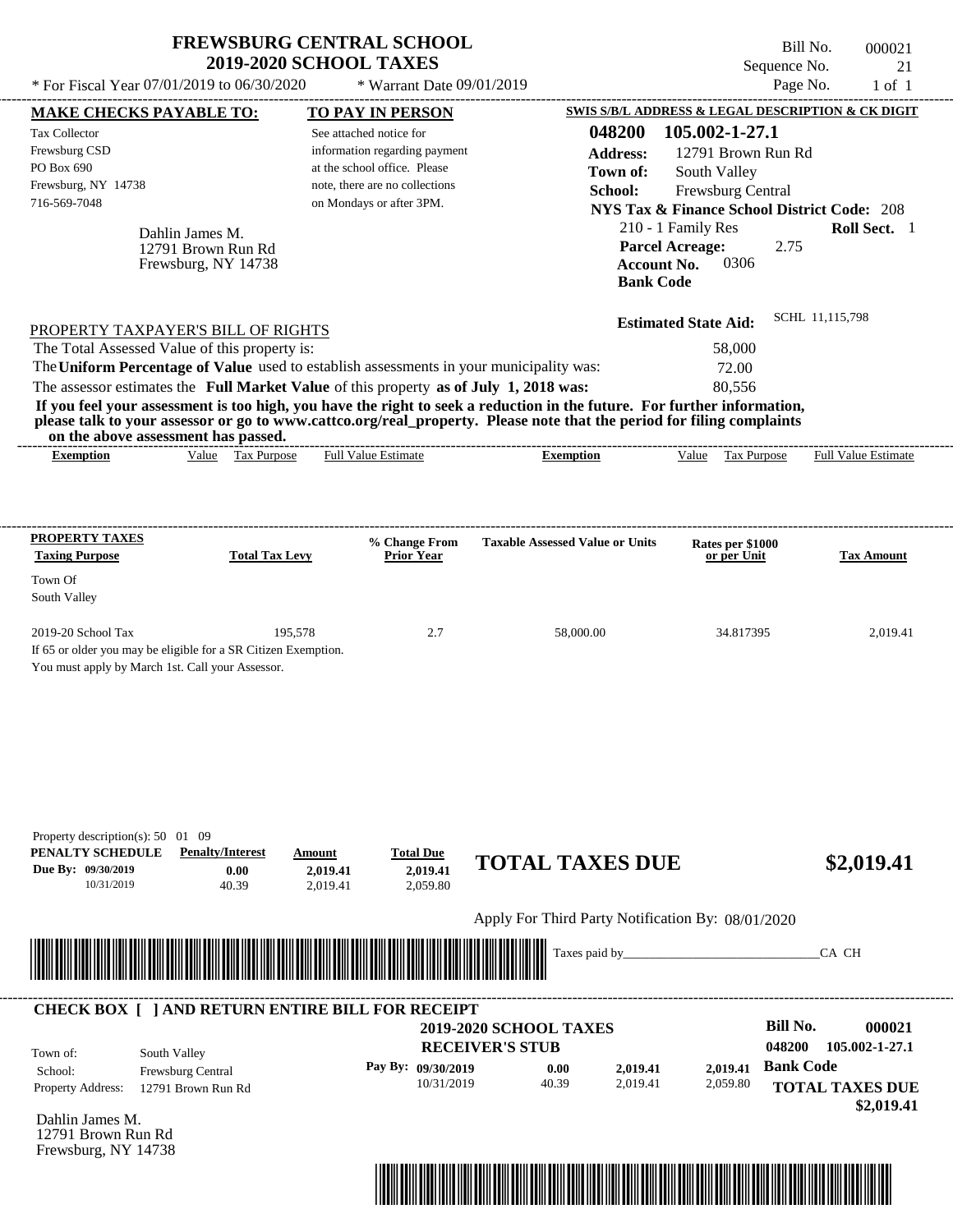$*$  For Fiscal Year 07/01/2019 to 06/30/2020  $*$  Warrant Date 09/01/2019 Page No. 1 of 1

Honeoye Falls, NY 14472

Bill No. 000022 Sequence No. 22<br>Page No. 22<br>1 of 1

| <b>MAKE CHECKS PAYABLE TO:</b>                                                                                                                                                                                                                   |                          | <b>TO PAY IN PERSON</b>        |                                    |                                                   |                    | <b>SWIS S/B/L ADDRESS &amp; LEGAL DESCRIPTION &amp; CK DIGIT</b> |                        |
|--------------------------------------------------------------------------------------------------------------------------------------------------------------------------------------------------------------------------------------------------|--------------------------|--------------------------------|------------------------------------|---------------------------------------------------|--------------------|------------------------------------------------------------------|------------------------|
| <b>Tax Collector</b>                                                                                                                                                                                                                             |                          | See attached notice for        |                                    |                                                   | 048200             | 105.002-1-5                                                      |                        |
| Frewsburg CSD                                                                                                                                                                                                                                    |                          | information regarding payment  |                                    |                                                   | <b>Address:</b>    | Gurnsey Hollow Rd                                                |                        |
| PO Box 690                                                                                                                                                                                                                                       |                          | at the school office. Please   |                                    |                                                   | Town of:           | South Valley                                                     |                        |
| Frewsburg, NY 14738                                                                                                                                                                                                                              |                          | note, there are no collections |                                    |                                                   | School:            | Frewsburg Central                                                |                        |
| 716-569-7048                                                                                                                                                                                                                                     |                          | on Mondays or after 3PM.       |                                    |                                                   |                    | <b>NYS Tax &amp; Finance School District Code: 208</b>           |                        |
|                                                                                                                                                                                                                                                  |                          |                                |                                    |                                                   |                    | $322$ - Rural vac $>10$                                          | Roll Sect. 1           |
| Dibble Paul                                                                                                                                                                                                                                      |                          |                                |                                    |                                                   |                    | <b>Parcel Acreage:</b><br>11.76                                  |                        |
| Dibble Ann V                                                                                                                                                                                                                                     | Paula McIntyre           |                                |                                    |                                                   | <b>Account No.</b> | 0091                                                             |                        |
|                                                                                                                                                                                                                                                  | 630 Cheese Factory Rd    |                                |                                    |                                                   | <b>Bank Code</b>   |                                                                  |                        |
|                                                                                                                                                                                                                                                  | Honeoye Falls, NY 14472  |                                |                                    |                                                   |                    |                                                                  |                        |
| PROPERTY TAXPAYER'S BILL OF RIGHTS                                                                                                                                                                                                               |                          |                                |                                    |                                                   |                    | <b>Estimated State Aid:</b>                                      | SCHL 11,115,798        |
| The Total Assessed Value of this property is:                                                                                                                                                                                                    |                          |                                |                                    |                                                   |                    | 9,700                                                            |                        |
| The Uniform Percentage of Value used to establish assessments in your municipality was:                                                                                                                                                          |                          |                                |                                    |                                                   |                    | 72.00                                                            |                        |
|                                                                                                                                                                                                                                                  |                          |                                |                                    |                                                   |                    |                                                                  |                        |
| The assessor estimates the Full Market Value of this property as of July 1, 2018 was:                                                                                                                                                            |                          |                                |                                    |                                                   |                    | 13,472                                                           |                        |
| If you feel your assessment is too high, you have the right to seek a reduction in the future. For further information,<br>please talk to your assessor or go to www.cattco.org/real_property. Please note that the period for filing complaints |                          |                                |                                    |                                                   |                    |                                                                  |                        |
| on the above assessment has passed.<br><b>Exemption</b>                                                                                                                                                                                          | Value Tax Purpose        | <b>Full Value Estimate</b>     |                                    | <b>Exemption</b>                                  |                    | Value Tax Purpose Full Value Estimate                            |                        |
|                                                                                                                                                                                                                                                  |                          |                                |                                    |                                                   |                    |                                                                  |                        |
|                                                                                                                                                                                                                                                  |                          |                                |                                    |                                                   |                    |                                                                  |                        |
|                                                                                                                                                                                                                                                  |                          |                                |                                    |                                                   |                    |                                                                  |                        |
| <b>PROPERTY TAXES</b><br><b>Taxing Purpose</b>                                                                                                                                                                                                   | <b>Total Tax Levy</b>    |                                | % Change From<br><b>Prior Year</b> | <b>Taxable Assessed Value or Units</b>            |                    | Rates per \$1000                                                 | <b>Tax Amount</b>      |
|                                                                                                                                                                                                                                                  |                          |                                |                                    |                                                   |                    | or per Unit                                                      |                        |
| Town Of                                                                                                                                                                                                                                          |                          |                                |                                    |                                                   |                    |                                                                  |                        |
| South Valley                                                                                                                                                                                                                                     |                          |                                |                                    |                                                   |                    |                                                                  |                        |
|                                                                                                                                                                                                                                                  |                          |                                |                                    |                                                   |                    |                                                                  |                        |
| 2019-20 School Tax                                                                                                                                                                                                                               |                          | 195,578                        | 2.7                                | 9,700.00                                          |                    | 34.817395                                                        | 337.73                 |
| If 65 or older you may be eligible for a SR Citizen Exemption.                                                                                                                                                                                   |                          |                                |                                    |                                                   |                    |                                                                  |                        |
| You must apply by March 1st. Call your Assessor.                                                                                                                                                                                                 |                          |                                |                                    |                                                   |                    |                                                                  |                        |
|                                                                                                                                                                                                                                                  |                          |                                |                                    |                                                   |                    |                                                                  |                        |
|                                                                                                                                                                                                                                                  |                          |                                |                                    |                                                   |                    |                                                                  |                        |
|                                                                                                                                                                                                                                                  |                          |                                |                                    |                                                   |                    |                                                                  |                        |
|                                                                                                                                                                                                                                                  |                          |                                |                                    |                                                   |                    |                                                                  |                        |
|                                                                                                                                                                                                                                                  |                          |                                |                                    |                                                   |                    |                                                                  |                        |
|                                                                                                                                                                                                                                                  |                          |                                |                                    |                                                   |                    |                                                                  |                        |
| Property description(s): $43 \quad 01 \quad 09$                                                                                                                                                                                                  |                          | pipeline takes 1.68 ac         |                                    |                                                   |                    |                                                                  |                        |
| PENALTY SCHEDULE                                                                                                                                                                                                                                 | <b>Penalty/Interest</b>  | Amount                         | <b>Total Due</b>                   |                                                   |                    |                                                                  |                        |
| Due By: 09/30/2019                                                                                                                                                                                                                               | 0.00                     | 337.73                         | 337.73                             | <b>TOTAL TAXES DUE</b>                            |                    |                                                                  | \$337.73               |
| 10/31/2019                                                                                                                                                                                                                                       | 6.75                     | 337.73                         | 344.48                             |                                                   |                    |                                                                  |                        |
|                                                                                                                                                                                                                                                  |                          |                                |                                    | Apply For Third Party Notification By: 08/01/2020 |                    |                                                                  |                        |
|                                                                                                                                                                                                                                                  |                          |                                |                                    |                                                   |                    |                                                                  |                        |
|                                                                                                                                                                                                                                                  |                          |                                |                                    | Taxes paid by_                                    |                    |                                                                  | CA CH                  |
|                                                                                                                                                                                                                                                  |                          |                                |                                    |                                                   |                    |                                                                  |                        |
| <b>CHECK BOX [ ] AND RETURN ENTIRE BILL FOR RECEIPT</b>                                                                                                                                                                                          |                          |                                |                                    |                                                   |                    |                                                                  |                        |
|                                                                                                                                                                                                                                                  |                          |                                |                                    | <b>2019-2020 SCHOOL TAXES</b>                     |                    | <b>Bill No.</b>                                                  | 000022                 |
|                                                                                                                                                                                                                                                  |                          |                                |                                    | <b>RECEIVER'S STUB</b>                            |                    |                                                                  | 048200<br>105.002-1-5  |
| South Valley<br>Town of:                                                                                                                                                                                                                         |                          |                                |                                    |                                                   |                    |                                                                  |                        |
| School:                                                                                                                                                                                                                                          | Frewsburg Central        |                                | Pay By: 09/30/2019                 | 0.00                                              | 337.73             | 337.73                                                           | <b>Bank Code</b>       |
| Property Address:                                                                                                                                                                                                                                | <b>Gurnsey Hollow Rd</b> |                                | 10/31/2019                         | 6.75                                              | 337.73             | 344.48                                                           | <b>TOTAL TAXES DUE</b> |
|                                                                                                                                                                                                                                                  |                          |                                |                                    |                                                   |                    |                                                                  | \$337.73               |
| Dibble Paul<br>Dibble Ann V                                                                                                                                                                                                                      |                          |                                |                                    |                                                   |                    |                                                                  |                        |
| Paula McIntyre                                                                                                                                                                                                                                   |                          |                                |                                    |                                                   |                    |                                                                  |                        |
| 630 Cheese Factory Rd                                                                                                                                                                                                                            |                          |                                |                                    |                                                   |                    |                                                                  |                        |

\*04820000002200000000033773\*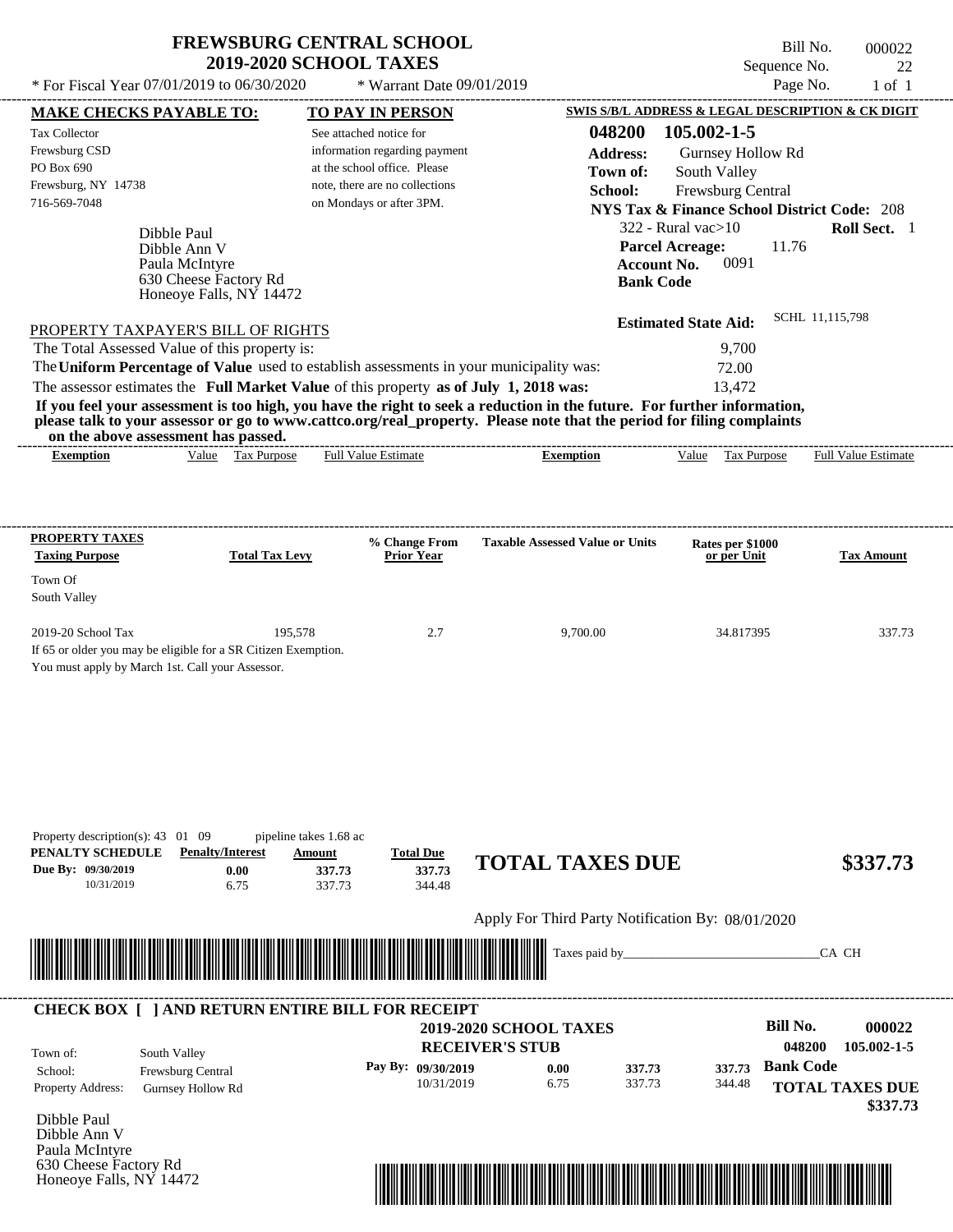\* For Fiscal Year  $07/01/2019$  to  $06/30/2020$  \* Warrant Date  $09/01/2019$  Page No. 1 of 1

\* Warrant Date 09/01/2019

Bill No. 000023 Sequence No. 23

| <b>MAKE CHECKS PAYABLE TO:</b>                  |                                                                                                                                                                                                                                                  |                         | <b>TO PAY IN PERSON</b>        |                                        |                 | SWIS S/B/L ADDRESS & LEGAL DESCRIPTION & CK DIGIT      |                  |                            |
|-------------------------------------------------|--------------------------------------------------------------------------------------------------------------------------------------------------------------------------------------------------------------------------------------------------|-------------------------|--------------------------------|----------------------------------------|-----------------|--------------------------------------------------------|------------------|----------------------------|
| <b>Tax Collector</b>                            |                                                                                                                                                                                                                                                  | See attached notice for |                                |                                        |                 | 048200 105.002-1-1.16                                  |                  |                            |
| Frewsburg CSD                                   |                                                                                                                                                                                                                                                  |                         | information regarding payment  |                                        | <b>Address:</b> | 17 S Sylvan Glenn                                      |                  |                            |
| PO Box 690                                      |                                                                                                                                                                                                                                                  |                         | at the school office. Please   |                                        | Town of:        | South Valley                                           |                  |                            |
| Frewsburg, NY 14738                             |                                                                                                                                                                                                                                                  |                         | note, there are no collections |                                        | School:         | Frewsburg Central                                      |                  |                            |
| 716-569-7048                                    |                                                                                                                                                                                                                                                  |                         | on Mondays or after 3PM.       |                                        |                 | <b>NYS Tax &amp; Finance School District Code: 208</b> |                  |                            |
|                                                 |                                                                                                                                                                                                                                                  |                         |                                |                                        |                 |                                                        |                  |                            |
|                                                 | Dreher Paul R                                                                                                                                                                                                                                    |                         |                                |                                        |                 | 210 - 1 Family Res                                     |                  | Roll Sect. 1               |
|                                                 | Dreher Melody J                                                                                                                                                                                                                                  |                         |                                |                                        |                 | <b>Parcel Acreage:</b>                                 | 17.85            |                            |
|                                                 | 17 S SYLVAN GLENN                                                                                                                                                                                                                                |                         |                                |                                        |                 | 0645<br><b>Account No.</b>                             |                  |                            |
|                                                 | FREWSBURG, NY 14738                                                                                                                                                                                                                              |                         |                                |                                        |                 | <b>Bank Code</b>                                       |                  |                            |
|                                                 | PROPERTY TAXPAYER'S BILL OF RIGHTS                                                                                                                                                                                                               |                         |                                |                                        |                 | <b>Estimated State Aid:</b>                            |                  | SCHL 11.115.798            |
|                                                 | The Total Assessed Value of this property is:                                                                                                                                                                                                    |                         |                                |                                        |                 | 83,700                                                 |                  |                            |
|                                                 |                                                                                                                                                                                                                                                  |                         |                                |                                        |                 |                                                        |                  |                            |
|                                                 | The Uniform Percentage of Value used to establish assessments in your municipality was:                                                                                                                                                          |                         |                                |                                        |                 | 72.00                                                  |                  |                            |
|                                                 | The assessor estimates the Full Market Value of this property as of July 1, 2018 was:                                                                                                                                                            |                         |                                |                                        |                 | 116,250                                                |                  |                            |
|                                                 | If you feel your assessment is too high, you have the right to seek a reduction in the future. For further information,<br>please talk to your assessor or go to www.cattco.org/real_property. Please note that the period for filing complaints |                         |                                |                                        |                 |                                                        |                  |                            |
| <b>Exemption</b>                                | on the above assessment has passed.<br>Value Tax Purpose                                                                                                                                                                                         |                         | <b>Full Value Estimate</b>     | <b>Exemption</b>                       |                 | Value Tax Purpose                                      |                  | <b>Full Value Estimate</b> |
| Enh Star                                        | 49,460 SCHOOL<br>(See Note)                                                                                                                                                                                                                      |                         | 68,694                         |                                        |                 |                                                        |                  |                            |
|                                                 |                                                                                                                                                                                                                                                  |                         |                                |                                        |                 |                                                        |                  |                            |
| <b>PROPERTY TAXES</b>                           |                                                                                                                                                                                                                                                  |                         | % Change From                  | <b>Taxable Assessed Value or Units</b> |                 | Rates per \$1000                                       |                  |                            |
| <b>Taxing Purpose</b>                           | <b>Total Tax Levy</b>                                                                                                                                                                                                                            |                         | <b>Prior Year</b>              | (before accounting for STAR)           |                 | or per Unit                                            |                  | <b>Tax Amount</b>          |
| Town Of<br>South Valley                         |                                                                                                                                                                                                                                                  |                         |                                |                                        |                 |                                                        |                  |                            |
|                                                 |                                                                                                                                                                                                                                                  |                         |                                |                                        |                 |                                                        |                  |                            |
| 2019-20 School Tax                              |                                                                                                                                                                                                                                                  | 195,578                 | 2.7                            |                                        | 83,700.00       | 34.817395                                              |                  | 2,914.22                   |
|                                                 | If 65 or older you may be eligible for a SR Citizen Exemption.                                                                                                                                                                                   |                         |                                |                                        |                 |                                                        |                  |                            |
|                                                 | You must apply by March 1st. Call your Assessor.                                                                                                                                                                                                 |                         |                                |                                        |                 |                                                        |                  |                            |
|                                                 |                                                                                                                                                                                                                                                  |                         |                                |                                        |                 |                                                        |                  |                            |
| Property description(s): $51 \quad 01 \quad 09$ | Your tax savings this year resulting from the New York State School Tax Relief (STAR) program is:<br>Note: This year's STAR exemption benefit cannot exceed last year's benefit.                                                                 | Sawmill Run Sub Div     | Phase Ii                       |                                        |                 |                                                        |                  | \$1,574.00                 |
| <b>PENALTY SCHEDULE</b> Penalty/Interest        |                                                                                                                                                                                                                                                  | Amount                  | <b>Total Due</b>               |                                        |                 |                                                        |                  |                            |
| Due By: 09/30/2019                              | 0.00                                                                                                                                                                                                                                             | 1,340.22                | 1,340.22                       | <b>TOTAL TAXES DUE</b>                 |                 |                                                        |                  | \$1,340.22                 |
| 10/31/2019                                      | 26.80                                                                                                                                                                                                                                            | 1,340.22                | 1,367.02                       |                                        |                 |                                                        |                  |                            |
|                                                 |                                                                                                                                                                                                                                                  |                         |                                |                                        |                 | Apply For Third Party Notification By: 08/01/2020      |                  |                            |
|                                                 |                                                                                                                                                                                                                                                  |                         |                                |                                        |                 |                                                        |                  |                            |
|                                                 |                                                                                                                                                                                                                                                  |                         |                                |                                        | Taxes paid by_  |                                                        |                  | CA CH                      |
|                                                 | <b>CHECK BOX [ ] AND RETURN ENTIRE BILL FOR RECEIPT</b>                                                                                                                                                                                          |                         |                                |                                        |                 |                                                        |                  |                            |
|                                                 |                                                                                                                                                                                                                                                  |                         |                                | <b>2019-2020 SCHOOL TAXES</b>          |                 |                                                        | <b>Bill No.</b>  | 000023                     |
| Town of:                                        | South Valley                                                                                                                                                                                                                                     |                         |                                | <b>RECEIVER'S STUB</b>                 |                 |                                                        | 048200           | 105.002-1-1.16             |
| School:                                         | Frewsburg Central                                                                                                                                                                                                                                |                         | Pay By: 09/30/2019             | 0.00                                   | 1,340.22        | 1,340.22                                               | <b>Bank Code</b> |                            |
| <b>Property Address:</b>                        | 17 S Sylvan Glenn                                                                                                                                                                                                                                |                         | 10/31/2019                     | 26.80                                  | 1,340.22        | 1,367.02                                               |                  | <b>TOTAL TAXES DUE</b>     |
|                                                 |                                                                                                                                                                                                                                                  |                         |                                |                                        |                 |                                                        |                  | \$1,340.22                 |
| Dreher Paul R                                   |                                                                                                                                                                                                                                                  |                         |                                |                                        |                 |                                                        |                  |                            |
| Dreher Melody J                                 |                                                                                                                                                                                                                                                  |                         |                                |                                        |                 |                                                        |                  |                            |
|                                                 |                                                                                                                                                                                                                                                  |                         |                                |                                        |                 |                                                        |                  |                            |
| 17 S SYLVAN GLENN                               |                                                                                                                                                                                                                                                  |                         |                                |                                        |                 |                                                        |                  |                            |

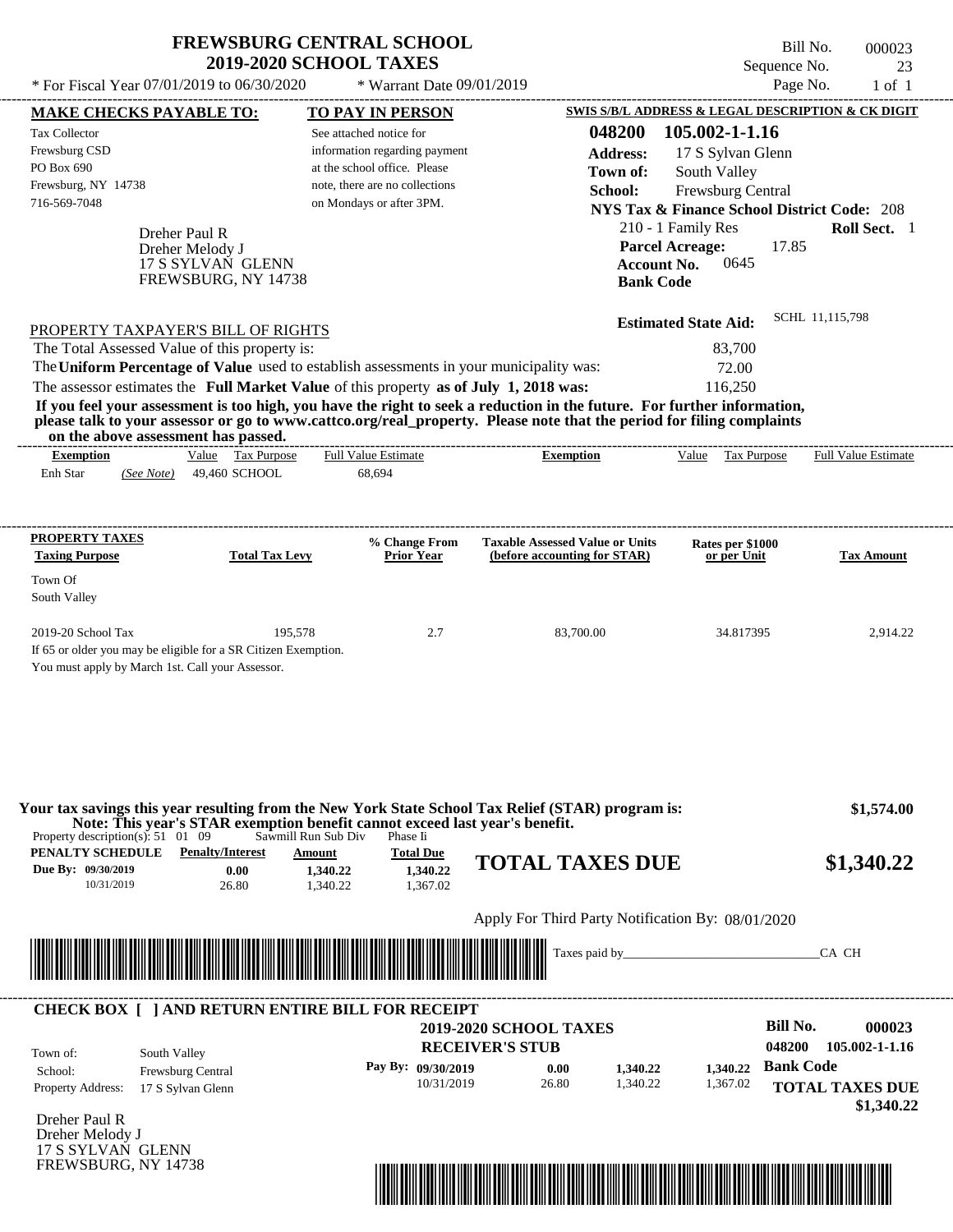| <b>FREWSBURG CENTRAL SCHOOL</b> |
|---------------------------------|
| <b>2019-2020 SCHOOL TAXES</b>   |

 $*$  For Fiscal Year 07/01/2019 to 06/30/2020

 $*$  Warrant Date  $09/01/2019$ 

Bill No. 000024 Sequence No. 24

| $1'01$ 1'1scal 1 cal $0''$ /01/2012 to 00/20/2020                                                                                                            |                         |                       |                                                   | $\frac{1}{2}$ W all allevate $\frac{1}{2}$ $\frac{1}{2}$ $\frac{1}{2}$ |                                                   |                  |                             | $1 \, \text{age}$ 1 v. | $1 \cup 1$                                             |
|--------------------------------------------------------------------------------------------------------------------------------------------------------------|-------------------------|-----------------------|---------------------------------------------------|------------------------------------------------------------------------|---------------------------------------------------|------------------|-----------------------------|------------------------|--------------------------------------------------------|
| <u>MAKE CHECKS PAYABLE TO:</u>                                                                                                                               |                         |                       |                                                   | <b>TO PAY IN PERSON</b>                                                |                                                   |                  |                             |                        | SWIS S/B/L ADDRESS & LEGAL DESCRIPTION & CK DIGIT      |
| Tax Collector                                                                                                                                                |                         |                       |                                                   | See attached notice for                                                |                                                   | 048200           | 105.002-1-1.30              |                        |                                                        |
| Frewsburg CSD                                                                                                                                                |                         |                       |                                                   | information regarding payment                                          |                                                   | <b>Address:</b>  |                             | 12 Gurnsey Hollow Rd   |                                                        |
| PO Box 690                                                                                                                                                   |                         |                       |                                                   | at the school office. Please                                           |                                                   | Town of:         | South Valley                |                        |                                                        |
| Frewsburg, NY 14738                                                                                                                                          |                         |                       |                                                   | note, there are no collections                                         |                                                   | School:          | Frewsburg Central           |                        |                                                        |
| 716-569-7048                                                                                                                                                 |                         |                       |                                                   | on Mondays or after 3PM.                                               |                                                   |                  |                             |                        | <b>NYS Tax &amp; Finance School District Code: 208</b> |
|                                                                                                                                                              | Dreher Paul R           |                       |                                                   |                                                                        |                                                   |                  | $322$ - Rural vac $>10$     |                        | Roll Sect. 1                                           |
|                                                                                                                                                              | Dreher Melody J         |                       |                                                   |                                                                        |                                                   |                  | <b>Parcel Acreage:</b>      | 14.10                  |                                                        |
|                                                                                                                                                              | 17 Sylvan Glen          |                       |                                                   |                                                                        |                                                   |                  | 0659<br>Account No.         |                        |                                                        |
|                                                                                                                                                              | Frewsburg, NY 14738     |                       |                                                   |                                                                        |                                                   |                  | <b>Bank Code</b>            |                        |                                                        |
|                                                                                                                                                              |                         |                       |                                                   |                                                                        |                                                   |                  |                             |                        | SCHL 11,115,798                                        |
| PROPERTY TAXPAYER'S BILL OF RIGHTS                                                                                                                           |                         |                       |                                                   |                                                                        |                                                   |                  | <b>Estimated State Aid:</b> |                        |                                                        |
| The Total Assessed Value of this property is:                                                                                                                |                         |                       |                                                   |                                                                        |                                                   |                  | 11,800                      |                        |                                                        |
| The Uniform Percentage of Value used to establish assessments in your municipality was:                                                                      |                         |                       |                                                   |                                                                        |                                                   |                  | 72.00                       |                        |                                                        |
| The assessor estimates the Full Market Value of this property as of July 1, 2018 was:                                                                        |                         |                       |                                                   |                                                                        |                                                   |                  | 16,389                      |                        |                                                        |
| If you feel your assessment is too high, you have the right to seek a reduction in the future. For further information,                                      |                         |                       |                                                   |                                                                        |                                                   |                  |                             |                        |                                                        |
| please talk to your assessor or go to www.cattco.org/real_property. Please note that the period for filing complaints<br>on the above assessment has passed. |                         |                       |                                                   |                                                                        |                                                   |                  |                             |                        |                                                        |
| <b>Exemption</b>                                                                                                                                             |                         | Value Tax Purpose     |                                                   | <b>Full Value Estimate</b>                                             |                                                   | <b>Exemption</b> | Value Tax Purpose           |                        | <b>Full Value Estimate</b>                             |
|                                                                                                                                                              |                         |                       |                                                   |                                                                        |                                                   |                  |                             |                        |                                                        |
| <b>PROPERTY TAXES</b>                                                                                                                                        |                         |                       |                                                   | % Change From                                                          | <b>Taxable Assessed Value or Units</b>            |                  | Rates per \$1000            |                        |                                                        |
| <b>Taxing Purpose</b>                                                                                                                                        |                         | <b>Total Tax Levy</b> |                                                   | <b>Prior Year</b>                                                      |                                                   |                  | or per Unit                 |                        | <b>Tax Amount</b>                                      |
| Town Of<br>South Valley                                                                                                                                      |                         |                       |                                                   |                                                                        |                                                   |                  |                             |                        |                                                        |
| 2019-20 School Tax<br>If 65 or older you may be eligible for a SR Citizen Exemption.<br>You must apply by March 1st. Call your Assessor.                     |                         | 195,578               |                                                   | 2.7                                                                    |                                                   | 11,800.00        |                             | 34.817395              | 410.85                                                 |
| Property description(s): 51 01 09<br>PENALTY SCHEDULE<br>Due By: 09/30/2019<br>10/31/2019                                                                    | <b>Penalty/Interest</b> | 0.00<br>8.22          | Sawmill Run Sub Div<br>Amount<br>410.85<br>410.85 | Phase Ii<br><b>Total Due</b><br>410.85<br>419.07                       | <b>TOTAL TAXES DUE</b>                            |                  |                             |                        | \$410.85                                               |
|                                                                                                                                                              |                         |                       |                                                   |                                                                        | Apply For Third Party Notification By: 08/01/2020 |                  |                             |                        |                                                        |
|                                                                                                                                                              |                         |                       |                                                   |                                                                        |                                                   | Taxes paid by_   |                             |                        | CA CH                                                  |
|                                                                                                                                                              |                         |                       |                                                   |                                                                        |                                                   |                  |                             |                        |                                                        |
| <b>CHECK BOX [ ] AND RETURN ENTIRE BILL FOR RECEIPT</b>                                                                                                      |                         |                       |                                                   |                                                                        |                                                   |                  |                             |                        |                                                        |
|                                                                                                                                                              |                         |                       |                                                   |                                                                        | 2019-2020 SCHOOL TAXES                            |                  |                             | <b>Bill No.</b>        | 000024                                                 |
| Town of:                                                                                                                                                     | South Valley            |                       |                                                   |                                                                        | <b>RECEIVER'S STUB</b>                            |                  |                             | 048200                 | 105.002-1-1.30                                         |
| School:                                                                                                                                                      | Frewsburg Central       |                       |                                                   | Pay By: 09/30/2019                                                     | 0.00                                              | 410.85           | 410.85                      | <b>Bank Code</b>       |                                                        |
| Property Address:                                                                                                                                            | 12 Gurnsey Hollow Rd    |                       |                                                   | 10/31/2019                                                             | 8.22                                              | 410.85           | 419.07                      |                        | <b>TOTAL TAXES DUE</b>                                 |
|                                                                                                                                                              |                         |                       |                                                   |                                                                        |                                                   |                  |                             |                        | \$410.85                                               |
| Dreher Paul R                                                                                                                                                |                         |                       |                                                   |                                                                        |                                                   |                  |                             |                        |                                                        |
| Dreher Melody J<br>17 Sylvan Glen                                                                                                                            |                         |                       |                                                   |                                                                        |                                                   |                  |                             |                        |                                                        |
| Frewsburg, NY 14738                                                                                                                                          |                         |                       |                                                   |                                                                        |                                                   |                  |                             |                        |                                                        |
|                                                                                                                                                              |                         |                       |                                                   |                                                                        |                                                   |                  |                             |                        |                                                        |

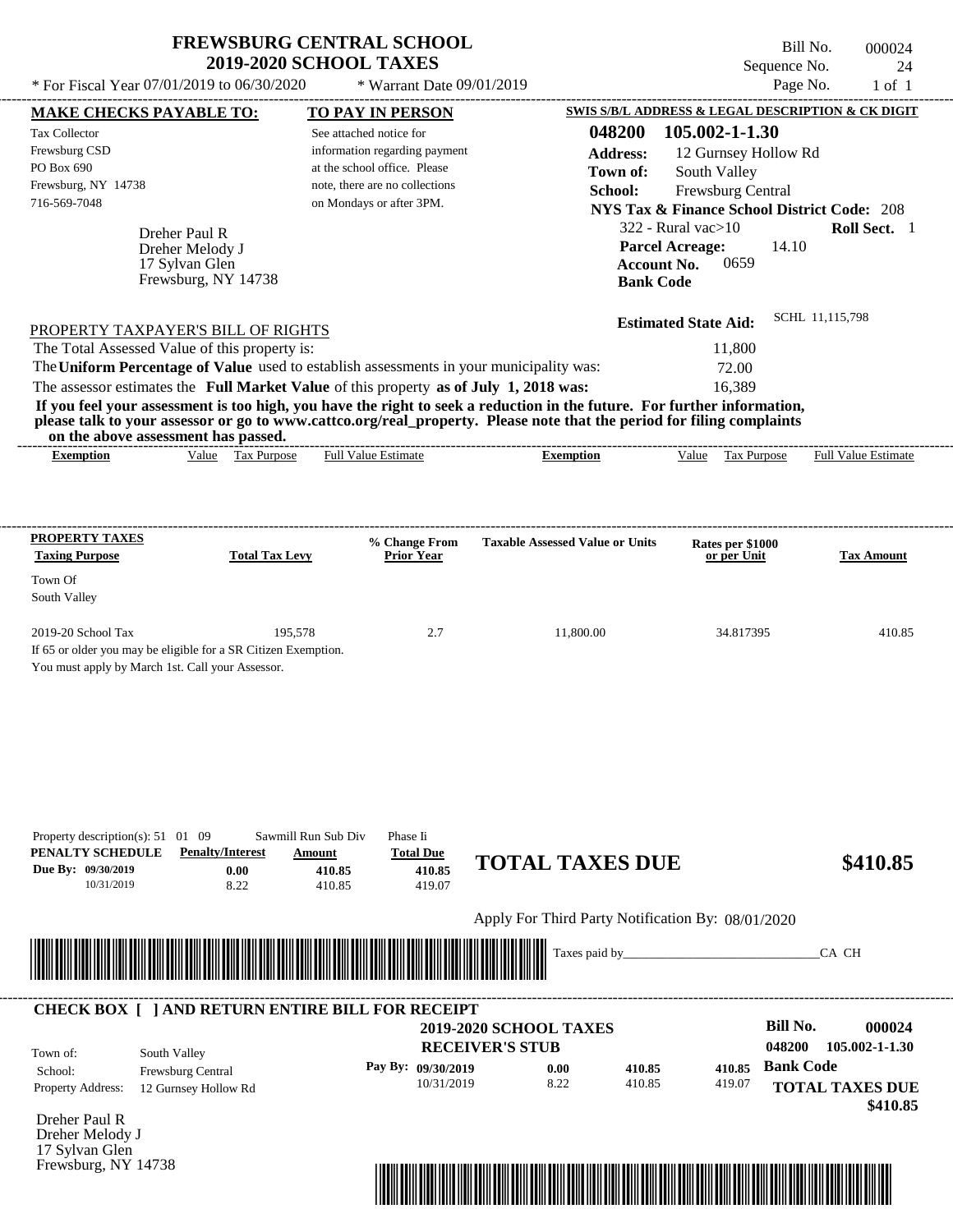| <b>FREWSBURG CENTRAL SCHOOL</b> |  |
|---------------------------------|--|
| <b>2019-2020 SCHOOL TAXES</b>   |  |

\* Warrant Date 09/01/2019

 $*$  For Fiscal Year 07/01/2019 to 06/30/2020

Bill No. 000025 Sequence No. 25<br>Page No. 25

| <b>MAKE CHECKS PAYABLE TO:</b>                                                      |                         | <b>TO PAY IN PERSON</b>                                                                                            | 048200                                                                                                                                                                                                                               | <b>SWIS S/B/L ADDRESS &amp; LEGAL DESCRIPTION &amp; CK DIGIT</b><br>105.002-1-1.19 |                            |
|-------------------------------------------------------------------------------------|-------------------------|--------------------------------------------------------------------------------------------------------------------|--------------------------------------------------------------------------------------------------------------------------------------------------------------------------------------------------------------------------------------|------------------------------------------------------------------------------------|----------------------------|
| <b>Tax Collector</b><br>Frewsburg CSD                                               |                         | See attached notice for<br>information regarding payment                                                           | <b>Address:</b>                                                                                                                                                                                                                      |                                                                                    |                            |
| PO Box 690                                                                          |                         | at the school office. Please                                                                                       | Town of:                                                                                                                                                                                                                             | 63 S Sylvan Glen<br>South Valley                                                   |                            |
| Frewsburg, NY 14738                                                                 |                         | note, there are no collections                                                                                     | School:                                                                                                                                                                                                                              | Frewsburg Central                                                                  |                            |
| 716-569-7048                                                                        |                         | on Mondays or after 3PM.                                                                                           |                                                                                                                                                                                                                                      | <b>NYS Tax &amp; Finance School District Code: 208</b>                             |                            |
|                                                                                     | Dunn Douglas P.         |                                                                                                                    | 240 - Rural res                                                                                                                                                                                                                      |                                                                                    | Roll Sect. 1               |
|                                                                                     | 63 S. Sylvan Glen       |                                                                                                                    |                                                                                                                                                                                                                                      | <b>Parcel Acreage:</b><br>6.93                                                     |                            |
|                                                                                     | Frewsburg, NY 14738     |                                                                                                                    | <b>Account No.</b>                                                                                                                                                                                                                   | 0648                                                                               |                            |
|                                                                                     |                         |                                                                                                                    | <b>Bank Code</b>                                                                                                                                                                                                                     | 019                                                                                |                            |
|                                                                                     |                         |                                                                                                                    |                                                                                                                                                                                                                                      | <b>Estimated State Aid:</b>                                                        | SCHL 11,115,798            |
| PROPERTY TAXPAYER'S BILL OF RIGHTS<br>The Total Assessed Value of this property is: |                         |                                                                                                                    |                                                                                                                                                                                                                                      | 68,200                                                                             |                            |
|                                                                                     |                         | The Uniform Percentage of Value used to establish assessments in your municipality was:                            |                                                                                                                                                                                                                                      | 72.00                                                                              |                            |
|                                                                                     |                         | The assessor estimates the Full Market Value of this property as of July 1, 2018 was:                              |                                                                                                                                                                                                                                      | 94,722                                                                             |                            |
|                                                                                     |                         |                                                                                                                    | If you feel your assessment is too high, you have the right to seek a reduction in the future. For further information,                                                                                                              |                                                                                    |                            |
| on the above assessment has passed.                                                 |                         |                                                                                                                    | please talk to your assessor or go to www.cattco.org/real_property. Please note that the period for filing complaints                                                                                                                |                                                                                    |                            |
| <b>Exemption</b>                                                                    | Value Tax Purpose       | <b>Full Value Estimate</b>                                                                                         | <b>Exemption</b>                                                                                                                                                                                                                     | Value Tax Purpose                                                                  | <b>Full Value Estimate</b> |
| <b>Star Check</b><br>(See Note) 21,600                                              |                         | 30,000                                                                                                             |                                                                                                                                                                                                                                      |                                                                                    |                            |
|                                                                                     |                         |                                                                                                                    |                                                                                                                                                                                                                                      |                                                                                    |                            |
| <b>PROPERTY TAXES</b>                                                               |                         |                                                                                                                    |                                                                                                                                                                                                                                      |                                                                                    |                            |
| <b>Taxing Purpose</b>                                                               | <b>Total Tax Levy</b>   | % Change From<br><b>Prior Year</b>                                                                                 | <b>Taxable Assessed Value or Units</b>                                                                                                                                                                                               | Rates per \$1000<br>or per Unit                                                    | Tax Amount                 |
| Town Of                                                                             |                         |                                                                                                                    |                                                                                                                                                                                                                                      |                                                                                    |                            |
| South Valley                                                                        |                         |                                                                                                                    |                                                                                                                                                                                                                                      |                                                                                    |                            |
| 2019-20 School Tax                                                                  | 195,578                 | 2.7                                                                                                                | 68,200.00                                                                                                                                                                                                                            | 34.817395                                                                          | 2,374.55                   |
| If 65 or older you may be eligible for a SR Citizen Exemption.                      |                         |                                                                                                                    |                                                                                                                                                                                                                                      |                                                                                    |                            |
| You must apply by March 1st. Call your Assessor.                                    |                         |                                                                                                                    |                                                                                                                                                                                                                                      |                                                                                    |                            |
|                                                                                     |                         |                                                                                                                    |                                                                                                                                                                                                                                      |                                                                                    |                            |
|                                                                                     |                         |                                                                                                                    |                                                                                                                                                                                                                                      |                                                                                    |                            |
|                                                                                     |                         |                                                                                                                    |                                                                                                                                                                                                                                      |                                                                                    |                            |
|                                                                                     |                         |                                                                                                                    |                                                                                                                                                                                                                                      |                                                                                    |                            |
|                                                                                     |                         |                                                                                                                    |                                                                                                                                                                                                                                      |                                                                                    |                            |
|                                                                                     |                         |                                                                                                                    | An estimated STAR check has been or will be mailed to you by the NYS Tax Department. Any overpayment                                                                                                                                 |                                                                                    |                            |
| Property description(s): $51 \quad 01 \quad 09$                                     |                         | or underpayment can be reconciled on your next tax return or STAR Credit Check.<br>Sawmill Run Sub Div<br>Phase Ii |                                                                                                                                                                                                                                      |                                                                                    |                            |
| PENALTY SCHEDULE                                                                    | <b>Penalty/Interest</b> | <b>Total Due</b><br><b>Amount</b>                                                                                  |                                                                                                                                                                                                                                      |                                                                                    |                            |
| Due By: 09/30/2019                                                                  | 0.00                    | 2,374.55<br>2,374.55                                                                                               | <b>TOTAL TAXES DUE</b>                                                                                                                                                                                                               |                                                                                    | \$2,374.55                 |
| 10/31/2019                                                                          | 47.49                   | 2,422.04<br>2,374.55                                                                                               |                                                                                                                                                                                                                                      |                                                                                    |                            |
|                                                                                     |                         |                                                                                                                    | Apply For Third Party Notification By: 08/01/2020                                                                                                                                                                                    |                                                                                    |                            |
|                                                                                     |                         |                                                                                                                    |                                                                                                                                                                                                                                      |                                                                                    | CA CH                      |
| <u> 1989 - Johann Stoff, Amerikaansk politiker (</u>                                |                         |                                                                                                                    |                                                                                                                                                                                                                                      |                                                                                    |                            |
|                                                                                     |                         |                                                                                                                    |                                                                                                                                                                                                                                      |                                                                                    |                            |
|                                                                                     |                         | <b>CHECK BOX [ ] AND RETURN ENTIRE BILL FOR RECEIPT</b>                                                            | <b>2019-2020 SCHOOL TAXES</b>                                                                                                                                                                                                        | <b>Bill No.</b>                                                                    | 000025                     |
| Town of:                                                                            |                         |                                                                                                                    | <b>RECEIVER'S STUB</b>                                                                                                                                                                                                               | 048200                                                                             | 105.002-1-1.19             |
| South Valley<br>School:                                                             | Frewsburg Central       | Pay By: 09/30/2019                                                                                                 | 0.00<br>2,374.55                                                                                                                                                                                                                     | 2,374.55                                                                           | <b>Bank Code 019</b>       |
| <b>Property Address:</b><br>63 S Sylvan Glen                                        |                         | 10/31/2019                                                                                                         | 47.49<br>2,374.55                                                                                                                                                                                                                    | 2,422.04                                                                           | <b>TOTAL TAXES DUE</b>     |
|                                                                                     |                         |                                                                                                                    |                                                                                                                                                                                                                                      |                                                                                    | \$2,374.55                 |
| Dunn Douglas P.<br>63 S. Sylvan Glen                                                |                         |                                                                                                                    |                                                                                                                                                                                                                                      |                                                                                    |                            |
| Frewsburg, NY 14738                                                                 |                         |                                                                                                                    |                                                                                                                                                                                                                                      |                                                                                    |                            |
|                                                                                     |                         |                                                                                                                    |                                                                                                                                                                                                                                      |                                                                                    |                            |
|                                                                                     |                         |                                                                                                                    |                                                                                                                                                                                                                                      |                                                                                    |                            |
|                                                                                     |                         |                                                                                                                    | <u> 1989 - Andrea Stadt British Stadt British Stadt British Stadt British Stadt British Stadt British Stadt British Stadt British Stadt British Stadt British Stadt British Stadt British Stadt British Stadt British Stadt Brit</u> |                                                                                    |                            |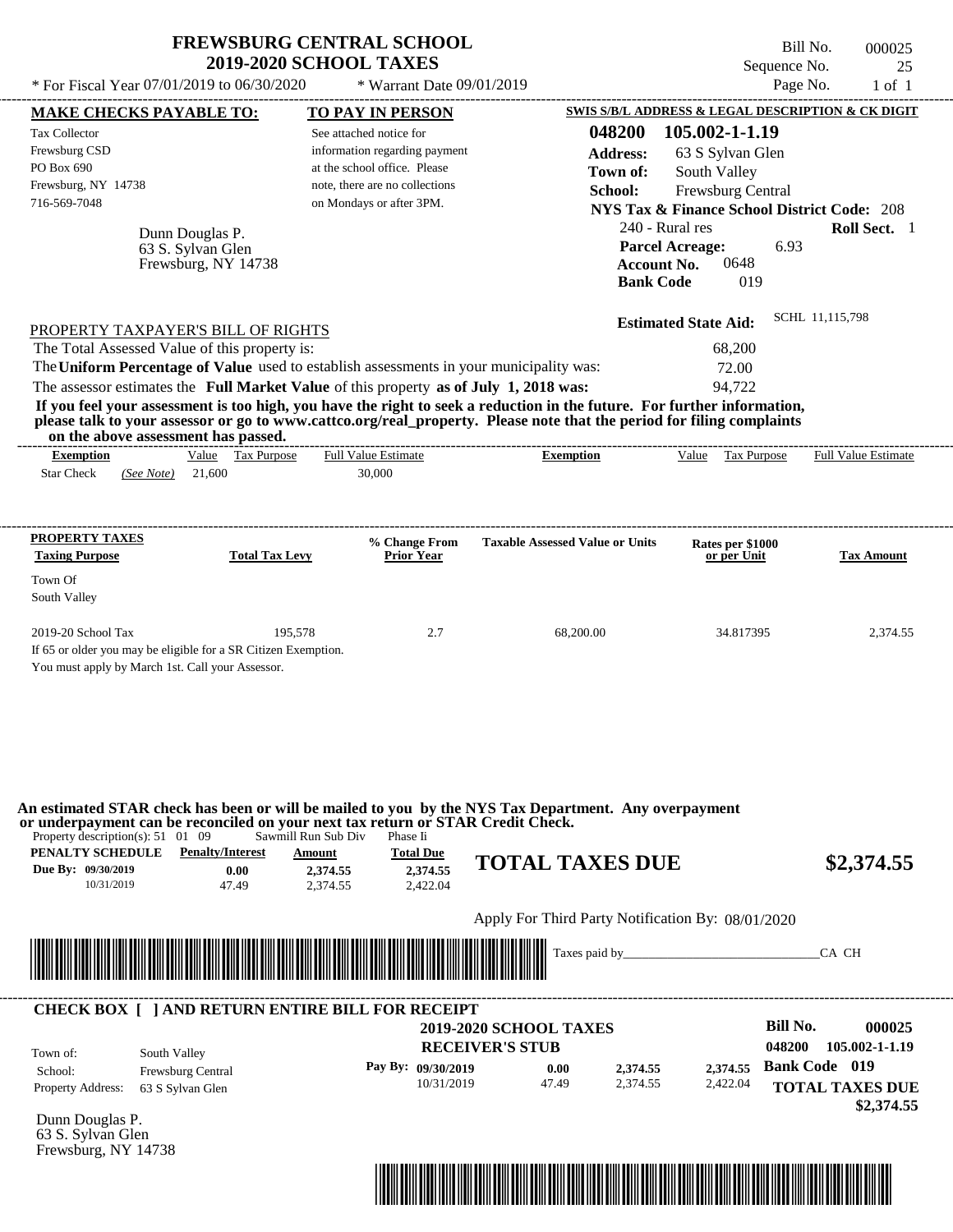| * For Fiscal Year $07/01/2019$ to $06/30/2020$         | <b>FREWSBURG CENTRAL SCHOOL</b><br><b>2019-2020 SCHOOL TAXES</b><br>$*$ Warrant Date 09/01/2019 | Bill No.<br>000026<br>Sequence No.<br>26<br>Page No.<br>$1$ of $1$                                                 |
|--------------------------------------------------------|-------------------------------------------------------------------------------------------------|--------------------------------------------------------------------------------------------------------------------|
| <b>MAKE CHECKS PAYABLE TO:</b><br><b>Tax Collector</b> | <b>TO PAY IN PERSON</b><br>See attached notice for                                              | SWIS S/B/L ADDRESS & LEGAL DESCRIPTION & CK DIGIT<br>96.004-1-49<br>048200                                         |
| Frewsburg CSD<br>PO Box 690                            | information regarding payment<br>at the school office. Please                                   | <b>Address:</b><br>766 Bragg Rd                                                                                    |
| Frewsburg, NY 14738<br>716-569-7048                    | note, there are no collections<br>on Mondays or after 3PM.                                      | South Valley<br>Town of:<br>School:<br>Frewsburg Central<br><b>NYS Tax &amp; Finance School District Code: 208</b> |
| Emerling Roy L.<br>P.O. Box 204                        |                                                                                                 | 260 - Seasonal res<br>Roll Sect. 1<br><b>Parcel Acreage:</b><br>140.85                                             |

|                                                                                                                         | <b>Bank Code</b>            |                 |
|-------------------------------------------------------------------------------------------------------------------------|-----------------------------|-----------------|
| PROPERTY TAXPAYER'S BILL OF RIGHTS                                                                                      | <b>Estimated State Aid:</b> | SCHL 11,115,798 |
| The Total Assessed Value of this property is:                                                                           | 115.945                     |                 |
| The Uniform Percentage of Value used to establish assessments in your municipality was:                                 | 72.00                       |                 |
| The assessor estimates the Full Market Value of this property as of July 1, 2018 was:                                   | 161.035                     |                 |
| If you feel your assessment is too high, you have the right to seek a reduction in the future. For further information, |                             |                 |

**Account No.** 0274

**please talk to your assessor or go to www.cattco.org/real\_property. Please note that the period for filing complaints**

Boston, NY 14025

| or<br>T.N6<br>анн | hor<br>passed<br>$\sim$<br>™^n^…<br>шак<br>ыш |                             |       |      |              |                          |
|-------------------|-----------------------------------------------|-----------------------------|-------|------|--------------|--------------------------|
| *xemptio.         | √alue<br>аx                                   | ∵etimor∟<br>Ful<br>. .<br>, | ption | alue | --<br>'urpos | Full<br>Estimate<br>41 L |
|                   |                                               |                             |       |      |              |                          |

| <b>PROPERTY TAXES</b><br><b>Taxing Purpose</b>                 | <b>Total Tax Levy</b> | % Change From<br><b>Prior Year</b> | <b>Taxable Assessed Value or Units</b> | Rates per \$1000<br>or per Unit | <b>Tax Amount</b> |
|----------------------------------------------------------------|-----------------------|------------------------------------|----------------------------------------|---------------------------------|-------------------|
| Town Of                                                        |                       |                                    |                                        |                                 |                   |
| South Valley                                                   |                       |                                    |                                        |                                 |                   |
| $2019-20$ School Tax                                           | 195.578               | 2.7                                | 115,945.00                             | 34.817395                       | 4,036.90          |
| If 65 or older you may be eligible for a SR Citizen Exemption. |                       |                                    |                                        |                                 |                   |
| You must apply by March 1st. Call your Assessor.               |                       |                                    |                                        |                                 |                   |

| PENALTY SCHEDULE<br>Due By: 09/30/2019<br>10/31/2019 | <b>Penalty/Interest</b><br>0.00<br>80.74         | Amount<br>4,036.90<br>4,036.90 | <b>Total Due</b><br>4,036.90<br>4,117.64 | <b>TOTAL TAXES DUE</b>                                  |          |          | \$4,036.90                          |
|------------------------------------------------------|--------------------------------------------------|--------------------------------|------------------------------------------|---------------------------------------------------------|----------|----------|-------------------------------------|
|                                                      |                                                  |                                |                                          | Apply For Third Party Notification By: 08/01/2020       |          |          |                                     |
|                                                      |                                                  |                                |                                          |                                                         |          |          | CA CH                               |
|                                                      |                                                  |                                |                                          |                                                         |          |          |                                     |
|                                                      | CHECK BOX [ ] AND RETURN ENTIRE BILL FOR RECEIPT |                                |                                          |                                                         |          |          |                                     |
|                                                      |                                                  |                                |                                          | <b>2019-2020 SCHOOL TAXES</b><br><b>RECEIVER'S STUB</b> |          |          | <b>Bill No.</b><br>000026<br>048200 |
|                                                      |                                                  |                                |                                          |                                                         |          |          | 96.004-1-49                         |
| Town of:<br>School:                                  | South Valley<br>Frewsburg Central                |                                | Pay By: 09/30/2019                       | 0.00                                                    | 4,036.90 | 4,036.90 | <b>Bank Code</b>                    |
| Property Address:                                    | 766 Bragg Rd                                     |                                | 10/31/2019                               | 80.74                                                   | 4,036.90 | 4,117.64 | <b>TOTAL TAXES DUE</b>              |
|                                                      |                                                  |                                |                                          |                                                         |          |          | \$4,036.90                          |
| Emerling Roy L.<br>P.O. Box 204<br>Boston, NY 14025  |                                                  |                                |                                          |                                                         |          |          |                                     |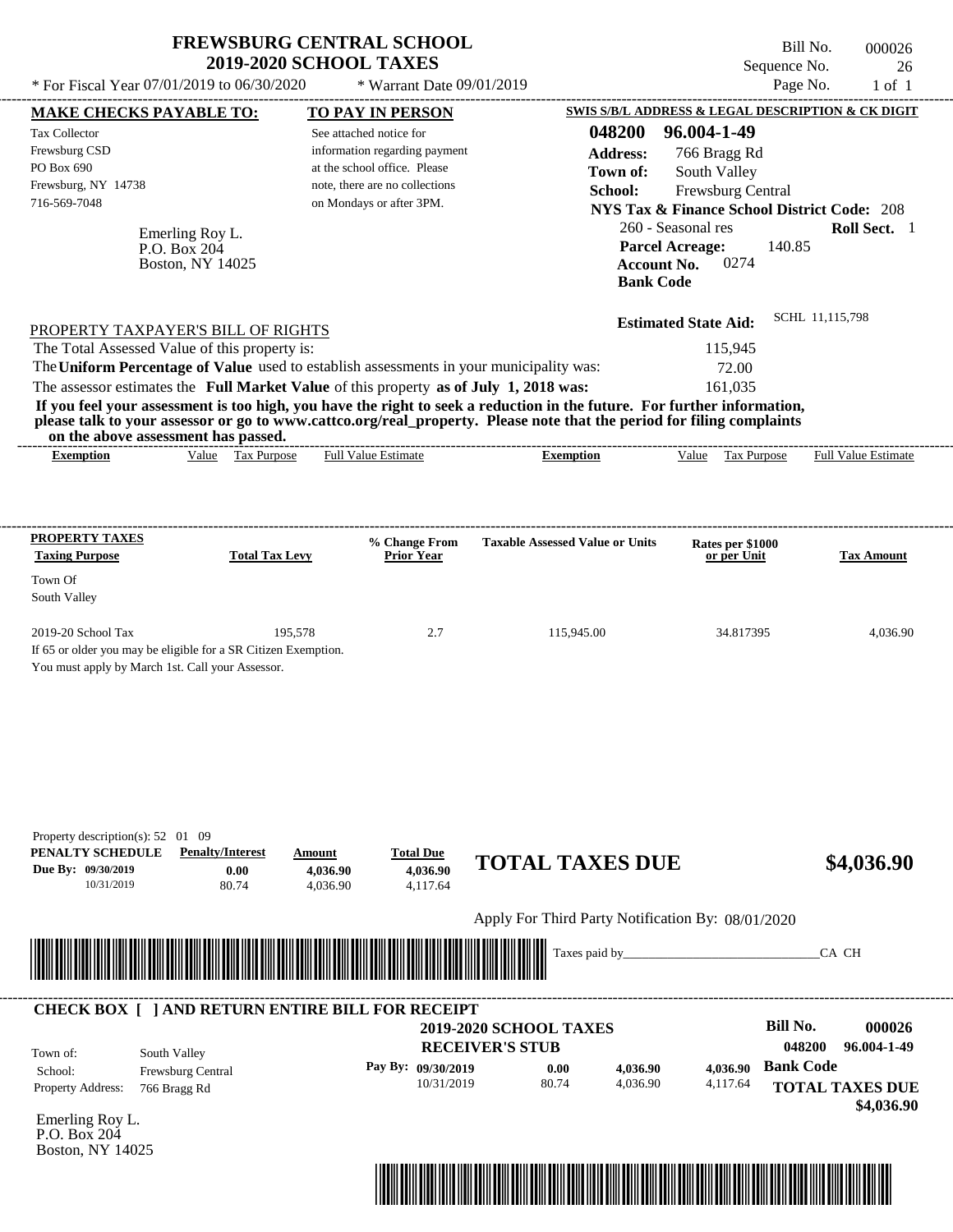| * For Fiscal Year $07/01/2019$ to $06/30/2020$         |                                                                | * Warrant Date 09/01/2019                                                               |                                                                                                                                                                                                                                                  | Page No.                                               | $1$ of $1$                 |
|--------------------------------------------------------|----------------------------------------------------------------|-----------------------------------------------------------------------------------------|--------------------------------------------------------------------------------------------------------------------------------------------------------------------------------------------------------------------------------------------------|--------------------------------------------------------|----------------------------|
|                                                        |                                                                |                                                                                         |                                                                                                                                                                                                                                                  | SWIS S/B/L ADDRESS & LEGAL DESCRIPTION & CK DIGIT      |                            |
| <b>MAKE CHECKS PAYABLE TO:</b><br><b>Tax Collector</b> |                                                                | TO PAY IN PERSON<br>See attached notice for                                             | 048200                                                                                                                                                                                                                                           | 87.004-1-12                                            |                            |
| Frewsburg CSD                                          |                                                                | information regarding payment                                                           |                                                                                                                                                                                                                                                  |                                                        |                            |
| PO Box 690                                             |                                                                | at the school office. Please                                                            | <b>Address:</b>                                                                                                                                                                                                                                  | Woodchuck Hill Rd (Off)                                |                            |
| Frewsburg, NY 14738                                    |                                                                | note, there are no collections                                                          | Town of:                                                                                                                                                                                                                                         | South Valley                                           |                            |
| 716-569-7048                                           |                                                                | on Mondays or after 3PM.                                                                | School:                                                                                                                                                                                                                                          | Frewsburg Central                                      |                            |
|                                                        |                                                                |                                                                                         |                                                                                                                                                                                                                                                  | <b>NYS Tax &amp; Finance School District Code: 208</b> |                            |
|                                                        | Farm West LLC                                                  |                                                                                         |                                                                                                                                                                                                                                                  | 910 - Priv forest                                      | Roll Sect. 1               |
|                                                        | 890 McLean Rd                                                  |                                                                                         |                                                                                                                                                                                                                                                  | <b>Parcel Acreage:</b><br>69.88                        |                            |
|                                                        | Cortland, NY 13045                                             |                                                                                         |                                                                                                                                                                                                                                                  | 0001<br><b>Account No.</b>                             |                            |
|                                                        |                                                                |                                                                                         |                                                                                                                                                                                                                                                  | <b>Bank Code</b>                                       |                            |
|                                                        |                                                                |                                                                                         |                                                                                                                                                                                                                                                  |                                                        | SCHL 11,115,798            |
| PROPERTY TAXPAYER'S BILL OF RIGHTS                     |                                                                |                                                                                         |                                                                                                                                                                                                                                                  | <b>Estimated State Aid:</b>                            |                            |
| The Total Assessed Value of this property is:          |                                                                |                                                                                         |                                                                                                                                                                                                                                                  | 42,300                                                 |                            |
|                                                        |                                                                |                                                                                         |                                                                                                                                                                                                                                                  |                                                        |                            |
|                                                        |                                                                | The Uniform Percentage of Value used to establish assessments in your municipality was: |                                                                                                                                                                                                                                                  | 72.00                                                  |                            |
| on the above assessment has passed.                    |                                                                | The assessor estimates the Full Market Value of this property as of July 1, 2018 was:   | If you feel your assessment is too high, you have the right to seek a reduction in the future. For further information,<br>please talk to your assessor or go to www.cattco.org/real_property. Please note that the period for filing complaints | 58.750                                                 |                            |
| <b>Exemption</b>                                       | Value Tax Purpose                                              | <b>Full Value Estimate</b>                                                              | <b>Exemption</b>                                                                                                                                                                                                                                 | Value Tax Purpose                                      | <b>Full Value Estimate</b> |
|                                                        |                                                                |                                                                                         |                                                                                                                                                                                                                                                  |                                                        |                            |
| <b>PROPERTY TAXES</b>                                  |                                                                |                                                                                         |                                                                                                                                                                                                                                                  |                                                        |                            |
|                                                        | <b>Total Tax Levy</b>                                          | % Change From<br><b>Prior Year</b>                                                      | <b>Taxable Assessed Value or Units</b>                                                                                                                                                                                                           | Rates per \$1000<br>or per Unit                        | <b>Tax Amount</b>          |
|                                                        |                                                                |                                                                                         |                                                                                                                                                                                                                                                  |                                                        |                            |
|                                                        |                                                                |                                                                                         |                                                                                                                                                                                                                                                  |                                                        |                            |
| <b>Taxing Purpose</b><br>Town Of<br>South Valley       |                                                                |                                                                                         |                                                                                                                                                                                                                                                  |                                                        |                            |
| 2019-20 School Tax                                     | 195.578                                                        | 2.7                                                                                     | 42,300.00                                                                                                                                                                                                                                        | 34.817395                                              |                            |
| You must apply by March 1st. Call your Assessor.       | If 65 or older you may be eligible for a SR Citizen Exemption. |                                                                                         |                                                                                                                                                                                                                                                  |                                                        | 1,472.78                   |

**1,472.78 TOTAL TAXES DUE \$1,472.78**

Apply For Third Party Notification By: 08/01/2020



1,472.78 **1,472.78**

### **RECEIVER'S STUB Bill No. 000027 Bank Code 1,472.78 1,472.78** Property Address: Woodchuck Hill Rd (Off) South Valley School: Frewsburg Central **TOTAL TAXES DUE \$1,472.78 2019-2020 SCHOOL TAXES 048200 87.004-1-12 Pay By: 09/30/2019** 10/31/2019 29.46 **0.00** 1,472.78 1,502.24 Town of: ---------------------------------------------------------------------------------------------------------------------------------------------------------------------------------------------------- **CHECK BOX [ ] AND RETURN ENTIRE BILL FOR RECEIPT**

1,502.24

Farm West LLC 890 McLean Rd Cortland, NY 13045

**Due By: 09/30/2019**

10/31/2019 29.46

**0.00**

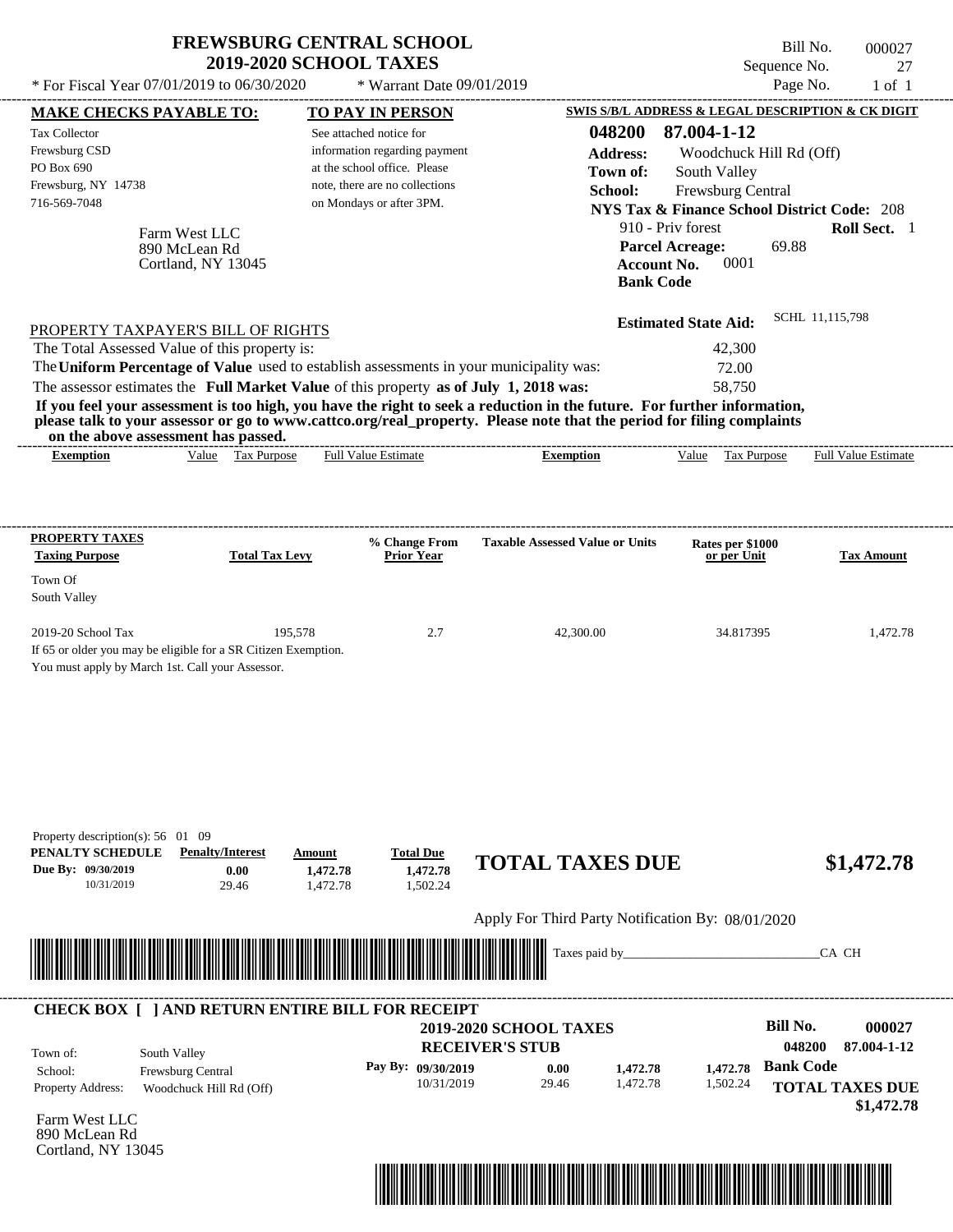|                                                                                                                                                                                                                                                                                                                                                                                                                                                                                                                             | <b>FREWSBURG CENTRAL SCHOOL</b><br><b>2019-2020 SCHOOL TAXES</b>                                                                                       |                                                                                            | Sequence No.                                                                                                                                                                                   | Bill No.<br>000028<br>28      |
|-----------------------------------------------------------------------------------------------------------------------------------------------------------------------------------------------------------------------------------------------------------------------------------------------------------------------------------------------------------------------------------------------------------------------------------------------------------------------------------------------------------------------------|--------------------------------------------------------------------------------------------------------------------------------------------------------|--------------------------------------------------------------------------------------------|------------------------------------------------------------------------------------------------------------------------------------------------------------------------------------------------|-------------------------------|
| * For Fiscal Year 07/01/2019 to 06/30/2020                                                                                                                                                                                                                                                                                                                                                                                                                                                                                  | * Warrant Date 09/01/2019                                                                                                                              |                                                                                            |                                                                                                                                                                                                | Page No.<br>$1$ of $1$        |
| <b>MAKE CHECKS PAYABLE TO:</b>                                                                                                                                                                                                                                                                                                                                                                                                                                                                                              | <b>TO PAY IN PERSON</b>                                                                                                                                |                                                                                            | SWIS S/B/L ADDRESS & LEGAL DESCRIPTION & CK DIGIT                                                                                                                                              |                               |
| <b>Tax Collector</b><br>Frewsburg CSD<br>PO Box 690<br>Frewsburg, NY 14738<br>716-569-7048<br>Farm West LLC<br>890 McLean Rd<br>Cortland, NY 13045                                                                                                                                                                                                                                                                                                                                                                          | See attached notice for<br>information regarding payment<br>at the school office. Please<br>note, there are no collections<br>on Mondays or after 3PM. | 048200<br><b>Address:</b><br>Town of:<br>School:<br><b>Account No.</b><br><b>Bank Code</b> | $96.002 - 2 - 2$<br>Oak Hill Rd<br>South Valley<br>Frewsburg Central<br><b>NYS Tax &amp; Finance School District Code: 208</b><br>910 - Priv forest<br><b>Parcel Acreage:</b><br>56.34<br>0006 | Roll Sect. 1                  |
| PROPERTY TAXPAYER'S BILL OF RIGHTS<br>The Total Assessed Value of this property is:<br>The Uniform Percentage of Value used to establish assessments in your municipality was:<br>The assessor estimates the Full Market Value of this property as of July 1, 2018 was:<br>If you feel your assessment is too high, you have the right to seek a reduction in the future. For further information,<br>please talk to your assessor or go to www.cattco.org/real_property. Please note that the period for filing complaints |                                                                                                                                                        |                                                                                            | <b>Estimated State Aid:</b><br>46,700<br>72.00<br>64,861                                                                                                                                       | SCHL 11,115,798               |
| on the above assessment has passed.<br>Value Tax Purpose<br><b>Exemption</b>                                                                                                                                                                                                                                                                                                                                                                                                                                                | <b>Full Value Estimate</b>                                                                                                                             | <b>Exemption</b>                                                                           | Value<br>Tax Purpose                                                                                                                                                                           | <b>Full Value Estimate</b>    |
| <b>PROPERTY TAXES</b><br><b>Total Tax Levy</b><br><b>Taxing Purpose</b><br>Town Of<br>South Valley<br>2019-20 School Tax                                                                                                                                                                                                                                                                                                                                                                                                    | % Change From<br><b>Prior Year</b><br>2.7<br>195,578                                                                                                   | <b>Taxable Assessed Value or Units</b><br>46,700.00                                        | Rates per \$1000<br>or per Unit<br>34.817395                                                                                                                                                   | <b>Tax Amount</b><br>1,625.97 |
| If 65 or older you may be eligible for a SR Citizen Exemption.<br>You must apply by March 1st. Call your Assessor.<br>Property description(s): 54 01 09                                                                                                                                                                                                                                                                                                                                                                     |                                                                                                                                                        |                                                                                            |                                                                                                                                                                                                |                               |
| PENALTY SCHEDULE<br><b>Penalty/Interest</b><br>Due By: 09/30/2019<br>0.00<br>32.52<br>10/31/2019                                                                                                                                                                                                                                                                                                                                                                                                                            | <b>Total Due</b><br>Amount<br>1,625.97<br>1,625.97<br>1,625.97<br>1,658.49                                                                             | <b>TOTAL TAXES DUE</b><br>Apply For Third Party Notification By: 08/01/2020                |                                                                                                                                                                                                | \$1,625.97                    |
| <u> 1989 - Johann Amerikaanse kommunister (* 1950)</u>                                                                                                                                                                                                                                                                                                                                                                                                                                                                      |                                                                                                                                                        | Taxes paid by_                                                                             |                                                                                                                                                                                                | CA CH                         |

|                                           | <b>CHECK BOX     AND RETURN ENTIRE BILL FOR RECEIPT</b> | <b>2019-2020 SCHOOL TAXES</b>                  |       |          |          | <b>Bill No.</b>            | 000028                               |
|-------------------------------------------|---------------------------------------------------------|------------------------------------------------|-------|----------|----------|----------------------------|--------------------------------------|
| Town of:<br>School:                       | South Valley<br><b>Frewsburg Central</b>                | <b>RECEIVER'S STUB</b><br>Pay By: $09/30/2019$ | 0.00  | 1,625.97 | 1.625.97 | 048200<br><b>Bank Code</b> | $96.002 - 2 - 2$                     |
| <b>Property Address:</b><br>$- - - - - -$ | Oak Hill Rd                                             | 10/31/2019                                     | 32.52 | 1.625.97 | 1,658.49 |                            | <b>TOTAL TAXES DUE</b><br>\$1,625.97 |

Farm West LLC 890 McLean Rd Cortland, NY 13045

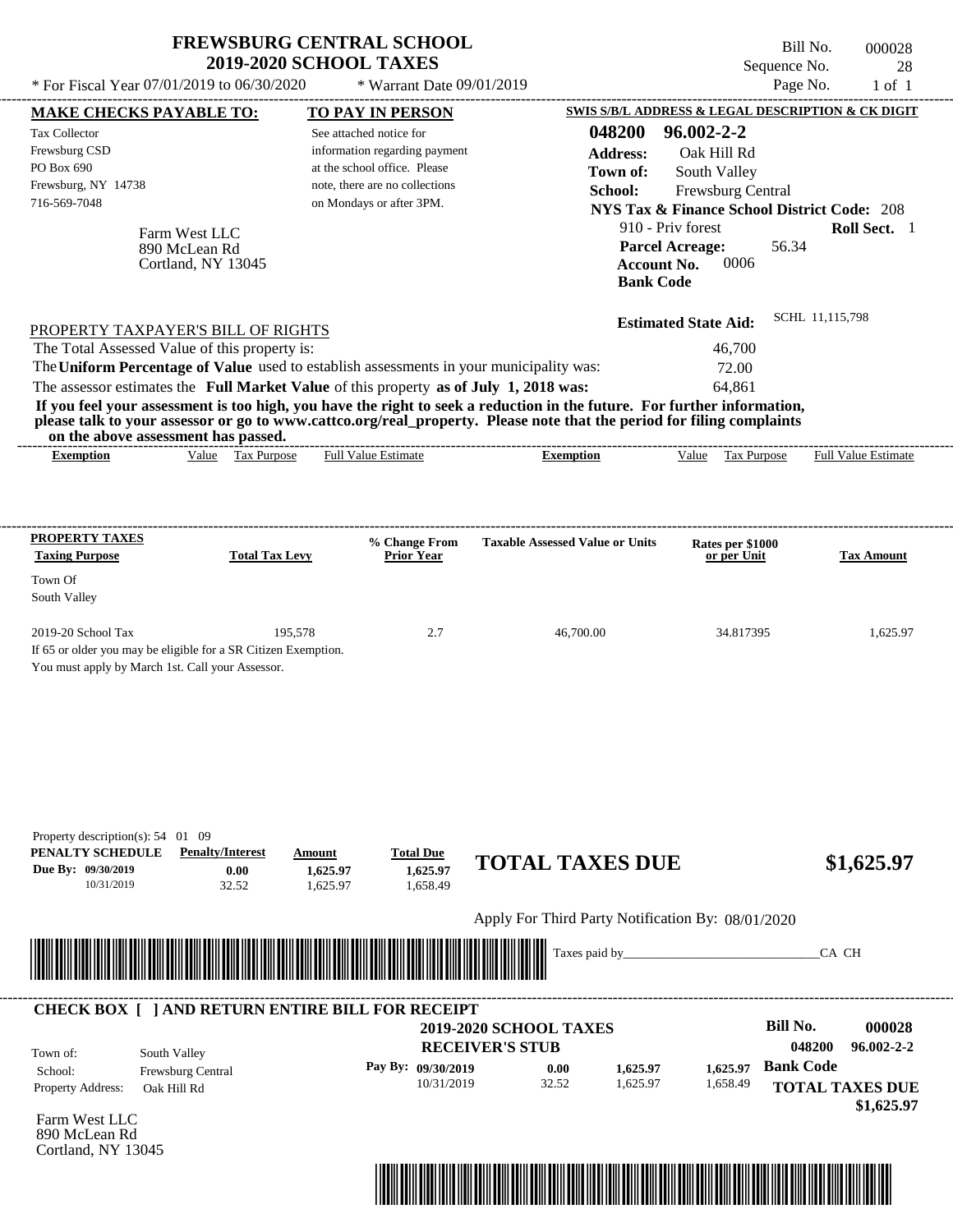|                                                                                                 |                                                                |                                                                                                                                                                                  |                                                                                                                                                                                                                                                                                   | Sequence No.                                           |                            |
|-------------------------------------------------------------------------------------------------|----------------------------------------------------------------|----------------------------------------------------------------------------------------------------------------------------------------------------------------------------------|-----------------------------------------------------------------------------------------------------------------------------------------------------------------------------------------------------------------------------------------------------------------------------------|--------------------------------------------------------|----------------------------|
|                                                                                                 | * For Fiscal Year 07/01/2019 to 06/30/2020                     | * Warrant Date 09/01/2019                                                                                                                                                        |                                                                                                                                                                                                                                                                                   |                                                        | Page No.<br>$1$ of $1$     |
| <b>MAKE CHECKS PAYABLE TO:</b>                                                                  |                                                                | <b>TO PAY IN PERSON</b>                                                                                                                                                          |                                                                                                                                                                                                                                                                                   | SWIS S/B/L ADDRESS & LEGAL DESCRIPTION & CK DIGIT      |                            |
| <b>Tax Collector</b>                                                                            |                                                                | See attached notice for                                                                                                                                                          | 048200                                                                                                                                                                                                                                                                            | $96.004 - 1 - 8$                                       |                            |
| Frewsburg CSD                                                                                   |                                                                | information regarding payment                                                                                                                                                    | <b>Address:</b>                                                                                                                                                                                                                                                                   | Sawmill Run Rd                                         |                            |
| PO Box 690                                                                                      |                                                                | at the school office. Please                                                                                                                                                     | Town of:                                                                                                                                                                                                                                                                          | South Valley                                           |                            |
| Frewsburg, NY 14738                                                                             |                                                                | note, there are no collections                                                                                                                                                   | School:                                                                                                                                                                                                                                                                           | Frewsburg Central                                      |                            |
| 716-569-7048                                                                                    |                                                                | on Mondays or after 3PM.                                                                                                                                                         |                                                                                                                                                                                                                                                                                   | <b>NYS Tax &amp; Finance School District Code: 208</b> |                            |
|                                                                                                 | Farm West LLC                                                  |                                                                                                                                                                                  |                                                                                                                                                                                                                                                                                   | $314$ - Rural vac $<$ 10                               | Roll Sect. 1               |
|                                                                                                 | 890 McLean Rd                                                  |                                                                                                                                                                                  |                                                                                                                                                                                                                                                                                   | <b>Parcel Acreage:</b>                                 | 1.50                       |
|                                                                                                 | Cortland, NY 13045                                             |                                                                                                                                                                                  |                                                                                                                                                                                                                                                                                   | 0005<br>Account No.                                    |                            |
|                                                                                                 |                                                                |                                                                                                                                                                                  |                                                                                                                                                                                                                                                                                   | <b>Bank Code</b>                                       |                            |
|                                                                                                 |                                                                |                                                                                                                                                                                  |                                                                                                                                                                                                                                                                                   | <b>Estimated State Aid:</b>                            | SCHL 11,115,798            |
| PROPERTY TAXPAYER'S BILL OF RIGHTS                                                              |                                                                |                                                                                                                                                                                  |                                                                                                                                                                                                                                                                                   | 4,400                                                  |                            |
|                                                                                                 |                                                                |                                                                                                                                                                                  |                                                                                                                                                                                                                                                                                   |                                                        |                            |
| The Total Assessed Value of this property is:                                                   |                                                                |                                                                                                                                                                                  |                                                                                                                                                                                                                                                                                   |                                                        |                            |
| on the above assessment has passed.                                                             |                                                                | The Uniform Percentage of Value used to establish assessments in your municipality was:<br>The assessor estimates the Full Market Value of this property as of July 1, 2018 was: | If you feel your assessment is too high, you have the right to seek a reduction in the future. For further information,<br>please talk to your assessor or go to www.cattco.org/real_property. Please note that the period for filing complaints<br>_____________________________ | 72.00<br>6.111                                         |                            |
| <b>Exemption</b>                                                                                | Value Tax Purpose                                              | <b>Full Value Estimate</b>                                                                                                                                                       | <b>Exemption</b>                                                                                                                                                                                                                                                                  | Value Tax Purpose                                      | <b>Full Value Estimate</b> |
|                                                                                                 |                                                                |                                                                                                                                                                                  |                                                                                                                                                                                                                                                                                   |                                                        |                            |
|                                                                                                 |                                                                | % Change From                                                                                                                                                                    | <b>Taxable Assessed Value or Units</b>                                                                                                                                                                                                                                            | Rates per \$1000                                       |                            |
|                                                                                                 | <b>Total Tax Levy</b>                                          | <b>Prior Year</b>                                                                                                                                                                |                                                                                                                                                                                                                                                                                   | or per Unit                                            | <b>Tax Amount</b>          |
|                                                                                                 |                                                                |                                                                                                                                                                                  |                                                                                                                                                                                                                                                                                   |                                                        |                            |
|                                                                                                 |                                                                |                                                                                                                                                                                  |                                                                                                                                                                                                                                                                                   |                                                        |                            |
| <b>PROPERTY TAXES</b><br><b>Taxing Purpose</b><br>Town Of<br>South Valley<br>2019-20 School Tax | 195,578                                                        | 2.7                                                                                                                                                                              | 4,400.00                                                                                                                                                                                                                                                                          | 34.817395                                              | 153.20                     |
|                                                                                                 | If 65 or older you may be eligible for a SR Citizen Exemption. |                                                                                                                                                                                  |                                                                                                                                                                                                                                                                                   |                                                        |                            |

156.26

**153.20 TOTAL TAXES DUE \$153.20**

Apply For Third Party Notification By: 08/01/2020



153.20 **153.20**

#### **RECEIVER'S STUB Bill No. 000029 Bank Code 153.20** Property Address: Sawmill Run Rd South Valley School: Frewsburg Central **TOTAL TAXES DUE \$153.20 2019-2020 SCHOOL TAXES 048200 96.004-1-8 Pay By: 09/30/2019** 10/31/2019 3.06 **0.00** 153.20 **153.20** 156.26 Town of: ---------------------------------------------------------------------------------------------------------------------------------------------------------------------------------------------------- **CHECK BOX [ ] AND RETURN ENTIRE BILL FOR RECEIPT**

Farm West LLC 890 McLean Rd Cortland, NY 13045

**Due By: 09/30/2019**

10/31/2019 3.06

**0.00**

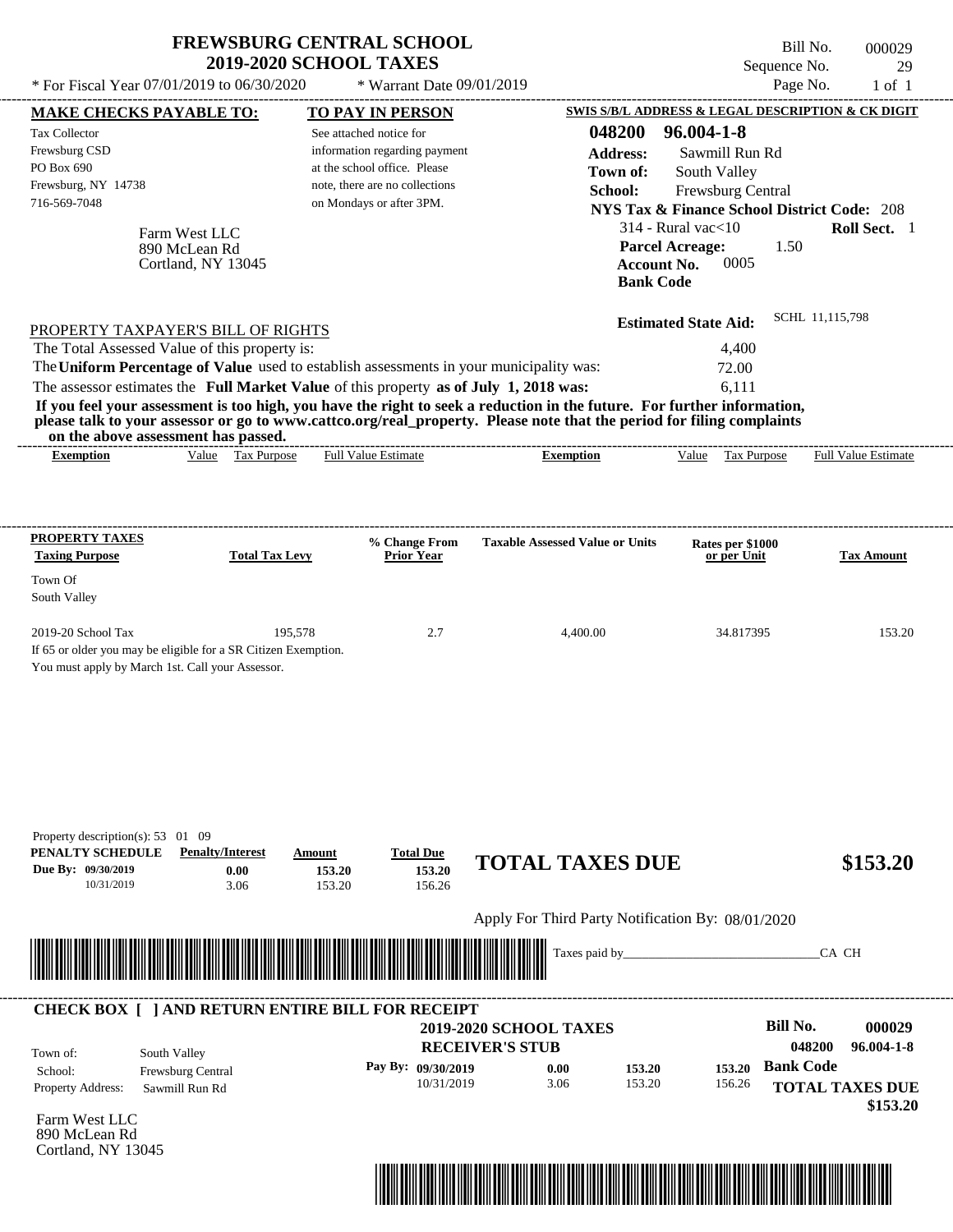---------------------------------------------------------------------------------------------------------------------------------------------------------------------------------------------------- Fellows John E If 65 or older you may be eligible for a SR Citizen Exemption. You must apply by March 1st. Call your Assessor. \* For Fiscal Year  $07/01/2019$  to  $06/30/2020$  \* Warrant Date  $09/01/2019$  Page No. 1 of 1 **MAKE CHECKS PAYABLE TO: TO PAY IN PERSON SWIS S/B/L ADDRESS & LEGAL DESCRIPTION & CK DIGIT 048200 105.002-1-27.3 Address:** 12708 Brown Run Rd South Valley **School:** Frewsburg Central **NYS Tax & Finance School District Code:** 208 240 - Rural res **Roll Sect.** 1 14.50 **Account No.** 0539 **Bank Code Estimated State Aid:** SCHL 11,115,798 PROPERTY TAXPAYER'S BILL OF RIGHTS The assessor estimates the **Full Market Value** of this property **as of July 1, 2018 was:** 131,389 The Total Assessed Value of this property is: 94,600 The **Uniform Percentage of Value** used to establish assessments in your municipality was: 72.00 **If you feel your assessment is too high, you have the right to seek a reduction in the future. For further information, please talk to your assessor or go to www.cattco.org/real\_property. Please note that the period for filing complaints on the above assessment has passed. Exemption** Value Tax Purpose **PROPERTY TAXES Taxing Purpose Total Tax Levy Prior Year % Change From (before accounting for STAR) Taxable Assessed Value or Units or per Unit Rates per \$1000 Tax Amount PENALTY SCHEDULE Penalty/Interest Amount Total Due Due By: 09/30/2019** 10/31/2019 34.39 **0.00** 1,719.73 **1,719.73** 1,754.12 **1,719.73 TOTAL TAXES DUE \$1,719.73** Apply For Third Party Notification By: 08/01/2020 **RECEIVER'S STUB Bill No. 000030 Bank Code** Property Address: 12708 Brown Run Rd South Valley School: Frewsburg Central **TOTAL TAXES DUE \$1,719.73** Enh Star (*See Note*) 49,460 SCHOOL 68,694 See attached notice for information regarding payment at the school office. Please note, there are no collections Tax Collector Frewsburg CSD PO Box 690 Frewsburg, NY 14738 \* Warrant Date 09/01/2019  **2019-2020 SCHOOL TAXES** 716-569-7048 on Mondays or after 3PM. **Parcel Acreage:** South Valley 2019-20 School Tax 2.93.73 195,578 2.7 94,600.00 34.817395 3,293.73  **\$1,574.00 048200 105.002-1-27.3 Pay By: 09/30/2019** 10/31/2019 34.39 **0.00** 1,719.73 **1,719.73** 1,754.12 **1,719.73** Fellows Sandra L Full Value Estimate Taxes paid by\_\_\_\_\_\_\_\_\_\_\_\_\_\_\_\_\_\_\_\_\_\_\_\_\_\_\_\_\_\_\_CA CH ---------------------------------------------------------------------------------------------------------------------------------------------------------------------------------------------------- ---------------------------------------------------------------------------------------------------------------------------------------------------------------------------------------------------- Property description(s): 42 01 09 **Town of:** 12708 Brown Run Rd Frewsburg, NY 14738 **Exemption** Value Tax Purpose Full Value Estimate **Your tax savings this year resulting from the New York State School Tax Relief (STAR) program is: Note: This year's STAR exemption benefit cannot exceed last year's benefit.** ---------------------------------------------------------------------------------------------------------------------------------------------------------------------------------------------------- **CHECK BOX [ ] AND RETURN ENTIRE BILL FOR RECEIPT** \*04820000003000000000171973\*

Fellows John E Fellows Sandra L 12708 Brown Run Rd Frewsburg, NY 14738

Town of:

Town Of



Bill No. 000030 Sequence No. 30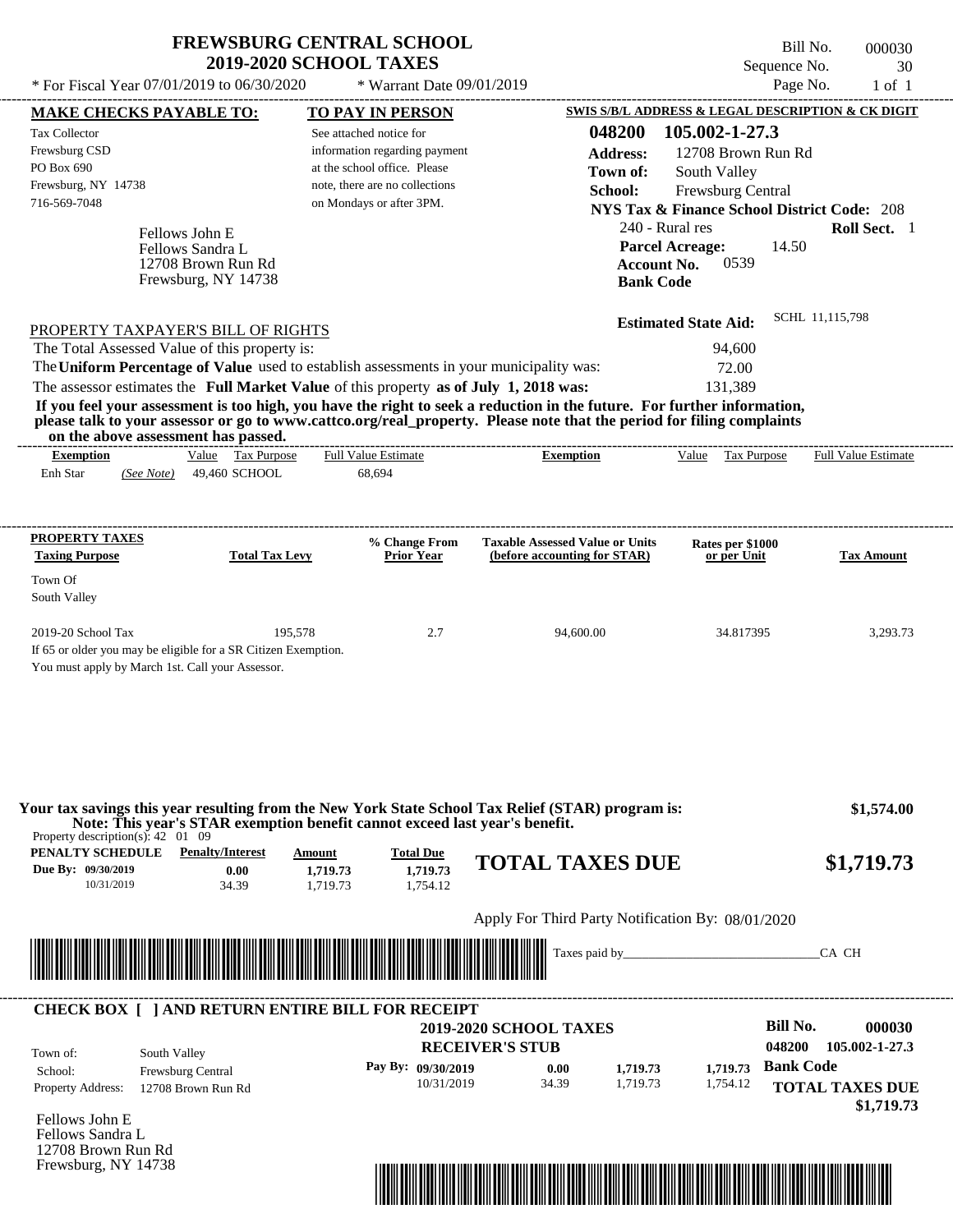$*$  For Fiscal Year 07/01/2019 to 06/30/2020

\* Warrant Date 09/01/2019

Bill No. 000031 Sequence No. 31<br>Page No. 31<br>of 1

| <b>MAKE CHECKS PAYABLE TO:</b>                                                                                     |                                   |         | <b>TO PAY IN PERSON</b>        |                                                                                                                                                                                                                                                  |                    | SWIS S/B/L ADDRESS & LEGAL DESCRIPTION & CK DIGIT      |                  |                            |
|--------------------------------------------------------------------------------------------------------------------|-----------------------------------|---------|--------------------------------|--------------------------------------------------------------------------------------------------------------------------------------------------------------------------------------------------------------------------------------------------|--------------------|--------------------------------------------------------|------------------|----------------------------|
| Tax Collector                                                                                                      |                                   |         | See attached notice for        |                                                                                                                                                                                                                                                  | 048200             | 96.002-1-37.4                                          |                  |                            |
| Frewsburg CSD                                                                                                      |                                   |         | information regarding payment  |                                                                                                                                                                                                                                                  | <b>Address:</b>    | Bone Run Rd (Off)                                      |                  |                            |
| PO Box 690                                                                                                         |                                   |         | at the school office. Please   |                                                                                                                                                                                                                                                  | Town of:           | South Valley                                           |                  |                            |
| Frewsburg, NY 14738                                                                                                |                                   |         | note, there are no collections |                                                                                                                                                                                                                                                  | School:            | Frewsburg Central                                      |                  |                            |
| 716-569-7048                                                                                                       |                                   |         | on Mondays or after 3PM.       |                                                                                                                                                                                                                                                  |                    |                                                        |                  |                            |
|                                                                                                                    |                                   |         |                                |                                                                                                                                                                                                                                                  |                    | <b>NYS Tax &amp; Finance School District Code: 208</b> |                  |                            |
|                                                                                                                    | Fenton Thomas                     |         |                                |                                                                                                                                                                                                                                                  |                    | $322$ - Rural vac $>10$                                |                  | Roll Sect. 1               |
|                                                                                                                    | Gray Robert E                     |         |                                |                                                                                                                                                                                                                                                  |                    | <b>Parcel Acreage:</b>                                 | 16.50            |                            |
|                                                                                                                    | PO Box 707<br>Frewsburg, NY 14738 |         |                                |                                                                                                                                                                                                                                                  | <b>Account No.</b> | 0633                                                   |                  |                            |
|                                                                                                                    |                                   |         |                                |                                                                                                                                                                                                                                                  | <b>Bank Code</b>   |                                                        |                  |                            |
| PROPERTY TAXPAYER'S BILL OF RIGHTS                                                                                 |                                   |         |                                |                                                                                                                                                                                                                                                  |                    | <b>Estimated State Aid:</b>                            |                  | SCHL 11,115,798            |
| The Total Assessed Value of this property is:                                                                      |                                   |         |                                |                                                                                                                                                                                                                                                  |                    | 9,500                                                  |                  |                            |
|                                                                                                                    |                                   |         |                                | The Uniform Percentage of Value used to establish assessments in your municipality was:                                                                                                                                                          |                    | 72.00                                                  |                  |                            |
|                                                                                                                    |                                   |         |                                |                                                                                                                                                                                                                                                  |                    |                                                        |                  |                            |
| The assessor estimates the Full Market Value of this property as of July 1, 2018 was:                              |                                   |         |                                |                                                                                                                                                                                                                                                  |                    | 13,194                                                 |                  |                            |
|                                                                                                                    |                                   |         |                                | If you feel your assessment is too high, you have the right to seek a reduction in the future. For further information,<br>please talk to your assessor or go to www.cattco.org/real_property. Please note that the period for filing complaints |                    |                                                        |                  |                            |
| on the above assessment has passed.<br><b>Exemption</b>                                                            | Value Tax Purpose                 |         | <b>Full Value Estimate</b>     | <b>Exemption</b>                                                                                                                                                                                                                                 |                    | Value Tax Purpose                                      |                  | <b>Full Value Estimate</b> |
|                                                                                                                    |                                   |         |                                |                                                                                                                                                                                                                                                  |                    |                                                        |                  |                            |
|                                                                                                                    |                                   |         |                                |                                                                                                                                                                                                                                                  |                    |                                                        |                  |                            |
| <b>PROPERTY TAXES</b>                                                                                              |                                   |         | % Change From                  | <b>Taxable Assessed Value or Units</b>                                                                                                                                                                                                           |                    | Rates per \$1000                                       |                  |                            |
| <b>Taxing Purpose</b>                                                                                              | <b>Total Tax Levy</b>             |         | Prior Year                     |                                                                                                                                                                                                                                                  |                    | or per Unit                                            |                  | <b>Tax Amount</b>          |
| Town Of                                                                                                            |                                   |         |                                |                                                                                                                                                                                                                                                  |                    |                                                        |                  |                            |
| South Valley                                                                                                       |                                   |         |                                |                                                                                                                                                                                                                                                  |                    |                                                        |                  |                            |
| 2019-20 School Tax                                                                                                 |                                   | 195,578 | 2.7                            | 9,500.00                                                                                                                                                                                                                                         |                    | 34.817395                                              |                  | 330.77                     |
|                                                                                                                    |                                   |         |                                |                                                                                                                                                                                                                                                  |                    |                                                        |                  |                            |
| If 65 or older you may be eligible for a SR Citizen Exemption.<br>You must apply by March 1st. Call your Assessor. |                                   |         |                                |                                                                                                                                                                                                                                                  |                    |                                                        |                  |                            |
|                                                                                                                    |                                   |         |                                |                                                                                                                                                                                                                                                  |                    |                                                        |                  |                            |
|                                                                                                                    |                                   |         |                                |                                                                                                                                                                                                                                                  |                    |                                                        |                  |                            |
|                                                                                                                    |                                   |         |                                |                                                                                                                                                                                                                                                  |                    |                                                        |                  |                            |
|                                                                                                                    |                                   |         |                                |                                                                                                                                                                                                                                                  |                    |                                                        |                  |                            |
|                                                                                                                    |                                   |         |                                |                                                                                                                                                                                                                                                  |                    |                                                        |                  |                            |
|                                                                                                                    |                                   |         |                                |                                                                                                                                                                                                                                                  |                    |                                                        |                  |                            |
|                                                                                                                    |                                   |         |                                |                                                                                                                                                                                                                                                  |                    |                                                        |                  |                            |
|                                                                                                                    |                                   |         |                                |                                                                                                                                                                                                                                                  |                    |                                                        |                  |                            |
| Property description(s): 55 01 09<br>PENALTY SCHEDULE                                                              | <b>Penalty/Interest</b>           | Amount  | <b>Total Due</b>               |                                                                                                                                                                                                                                                  |                    |                                                        |                  |                            |
| Due By: 09/30/2019                                                                                                 | 0.00                              | 330.77  | 330.77                         | <b>TOTAL TAXES DUE</b>                                                                                                                                                                                                                           |                    |                                                        |                  | \$330.77                   |
| 10/31/2019                                                                                                         | 6.62                              | 330.77  | 337.39                         |                                                                                                                                                                                                                                                  |                    |                                                        |                  |                            |
|                                                                                                                    |                                   |         |                                | Apply For Third Party Notification By: 08/01/2020                                                                                                                                                                                                |                    |                                                        |                  |                            |
|                                                                                                                    |                                   |         |                                |                                                                                                                                                                                                                                                  |                    |                                                        |                  |                            |
|                                                                                                                    |                                   |         |                                | Taxes paid by_                                                                                                                                                                                                                                   |                    |                                                        |                  | CA CH                      |
|                                                                                                                    |                                   |         |                                |                                                                                                                                                                                                                                                  |                    |                                                        |                  |                            |
| <b>CHECK BOX [ ] AND RETURN ENTIRE BILL FOR RECEIPT</b>                                                            |                                   |         |                                |                                                                                                                                                                                                                                                  |                    |                                                        |                  |                            |
|                                                                                                                    |                                   |         |                                | 2019-2020 SCHOOL TAXES                                                                                                                                                                                                                           |                    |                                                        | <b>Bill No.</b>  | 000031                     |
| Town of:                                                                                                           | South Valley                      |         |                                | <b>RECEIVER'S STUB</b>                                                                                                                                                                                                                           |                    |                                                        | 048200           | 96.002-1-37.4              |
| School:                                                                                                            | Frewsburg Central                 |         | Pay By: 09/30/2019             | 0.00                                                                                                                                                                                                                                             | 330.77             | 330.77                                                 | <b>Bank Code</b> |                            |
| Property Address:                                                                                                  | Bone Run Rd (Off)                 |         | 10/31/2019                     | 6.62                                                                                                                                                                                                                                             | 330.77             | 337.39                                                 |                  | <b>TOTAL TAXES DUE</b>     |
|                                                                                                                    |                                   |         |                                |                                                                                                                                                                                                                                                  |                    |                                                        |                  | \$330.77                   |
| Fenton Thomas                                                                                                      |                                   |         |                                |                                                                                                                                                                                                                                                  |                    |                                                        |                  |                            |
| Gray Robert E                                                                                                      |                                   |         |                                |                                                                                                                                                                                                                                                  |                    |                                                        |                  |                            |
|                                                                                                                    |                                   |         |                                |                                                                                                                                                                                                                                                  |                    |                                                        |                  |                            |
| PO Box 707<br>Frewsburg, NY 14738                                                                                  |                                   |         |                                |                                                                                                                                                                                                                                                  |                    |                                                        |                  |                            |

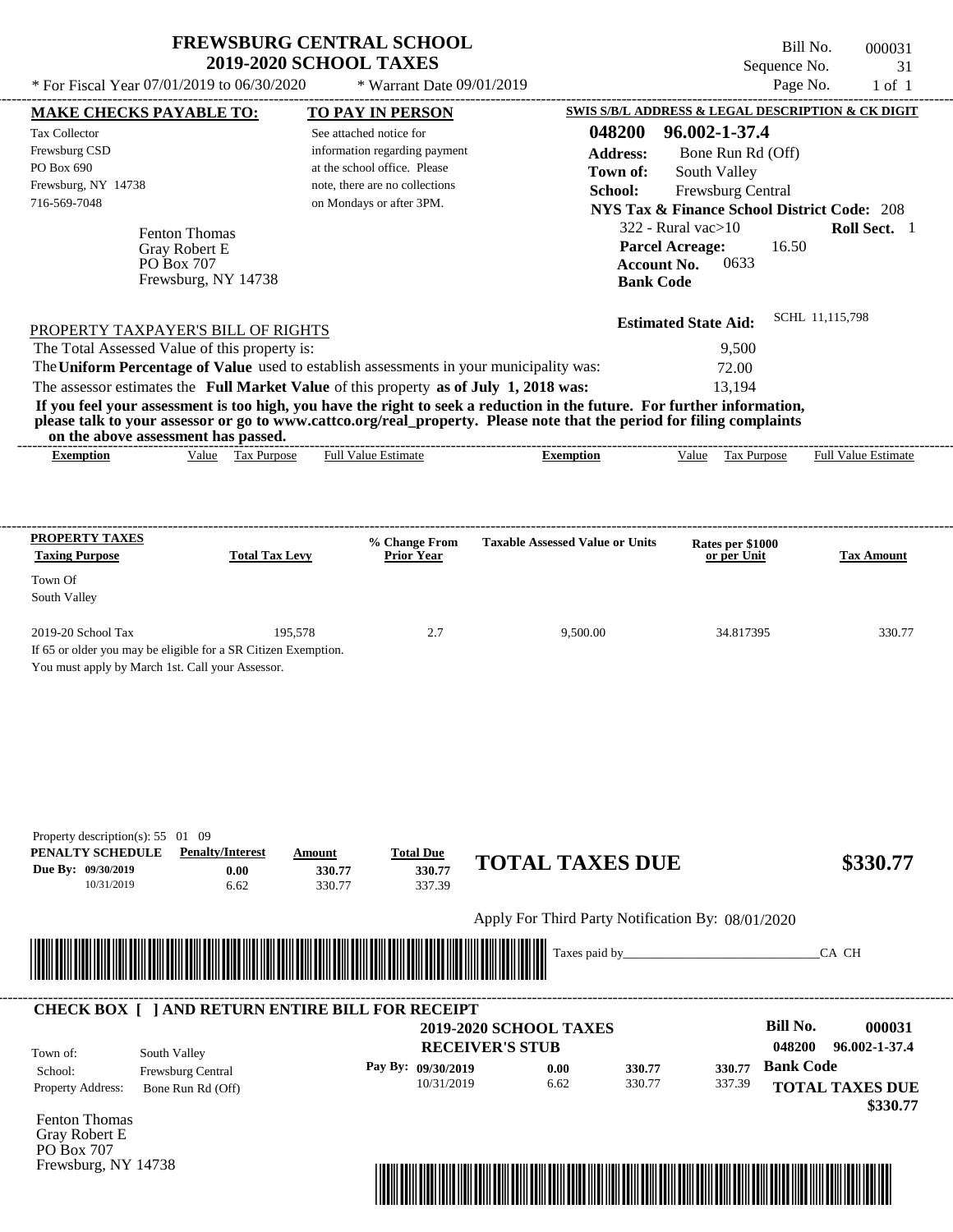| <b>FREWSBURG CENTRAL SCHOOL</b> |
|---------------------------------|
| <b>2019-2020 SCHOOL TAXES</b>   |

Bill No. 000032 Sequence No. 32<br>Page No. 1 of 1  $*$  For Fiscal Year 07/01/2019 to 06/30/2020  $*$  Warrant Date 09/01/2019 Page No. 1 of 1

| <b>MAKE CHECKS PAYABLE TO:</b>                                                                                                                               |                         |                       |                              | <b>TO PAY IN PERSON</b>            |                               |                                                   |                             |                   |                                 |                   | <b>SWIS S/B/L ADDRESS &amp; LEGAL DESCRIPTION &amp; CK DIGIT</b> |
|--------------------------------------------------------------------------------------------------------------------------------------------------------------|-------------------------|-----------------------|------------------------------|------------------------------------|-------------------------------|---------------------------------------------------|-----------------------------|-------------------|---------------------------------|-------------------|------------------------------------------------------------------|
| <b>Tax Collector</b>                                                                                                                                         |                         |                       | See attached notice for      |                                    |                               | 048200                                            |                             | 96.004-1-47.2     |                                 |                   |                                                                  |
| Frewsburg CSD                                                                                                                                                |                         |                       |                              | information regarding payment      |                               | <b>Address:</b>                                   |                             | Bragg Rd          |                                 |                   |                                                                  |
| PO Box 690                                                                                                                                                   |                         |                       | at the school office. Please |                                    |                               | Town of:                                          |                             | South Valley      |                                 |                   |                                                                  |
| Frewsburg, NY 14738                                                                                                                                          |                         |                       |                              | note, there are no collections     |                               | School:                                           |                             | Frewsburg Central |                                 |                   |                                                                  |
| 716-569-7048                                                                                                                                                 |                         |                       | on Mondays or after 3PM.     |                                    |                               |                                                   |                             |                   |                                 |                   | <b>NYS Tax &amp; Finance School District Code: 208</b>           |
|                                                                                                                                                              | Fletcher Sandra L       |                       |                              |                                    |                               |                                                   | 311 - Res vac land          |                   |                                 |                   | Roll Sect. 1                                                     |
|                                                                                                                                                              | 21 Whitney Ave          |                       |                              |                                    |                               |                                                   | <b>Parcel Acreage:</b>      |                   |                                 | 2.55              |                                                                  |
|                                                                                                                                                              | Frewsburg, NY 14738     |                       |                              |                                    |                               |                                                   | <b>Account No.</b>          |                   | 0642                            |                   |                                                                  |
|                                                                                                                                                              |                         |                       |                              |                                    |                               |                                                   | <b>Bank Code</b>            |                   |                                 |                   |                                                                  |
|                                                                                                                                                              |                         |                       |                              |                                    |                               |                                                   | <b>Estimated State Aid:</b> |                   |                                 |                   | SCHL 11,115,798                                                  |
| PROPERTY TAXPAYER'S BILL OF RIGHTS<br>The Total Assessed Value of this property is:                                                                          |                         |                       |                              |                                    |                               |                                                   |                             |                   | 5,200                           |                   |                                                                  |
| The Uniform Percentage of Value used to establish assessments in your municipality was:                                                                      |                         |                       |                              |                                    |                               |                                                   |                             |                   | 72.00                           |                   |                                                                  |
| The assessor estimates the Full Market Value of this property as of July 1, 2018 was:                                                                        |                         |                       |                              |                                    |                               |                                                   |                             |                   | 7,222                           |                   |                                                                  |
| If you feel your assessment is too high, you have the right to seek a reduction in the future. For further information,                                      |                         |                       |                              |                                    |                               |                                                   |                             |                   |                                 |                   |                                                                  |
| please talk to your assessor or go to www.cattco.org/real_property. Please note that the period for filing complaints<br>on the above assessment has passed. |                         |                       |                              |                                    |                               |                                                   |                             |                   |                                 |                   |                                                                  |
| <b>Exemption</b>                                                                                                                                             |                         | Value Tax Purpose     | <b>Full Value Estimate</b>   |                                    |                               | <b>Exemption</b>                                  |                             |                   |                                 | Value Tax Purpose | <b>Full Value Estimate</b>                                       |
|                                                                                                                                                              |                         |                       |                              |                                    |                               |                                                   |                             |                   |                                 |                   |                                                                  |
| <b>PROPERTY TAXES</b>                                                                                                                                        |                         |                       |                              |                                    |                               |                                                   |                             |                   |                                 |                   |                                                                  |
| <b>Taxing Purpose</b>                                                                                                                                        |                         | <b>Total Tax Levy</b> |                              | % Change From<br><b>Prior Year</b> |                               | <b>Taxable Assessed Value or Units</b>            |                             |                   | Rates per \$1000<br>or per Unit |                   | <b>Tax Amount</b>                                                |
| Town Of<br>South Valley                                                                                                                                      |                         |                       |                              |                                    |                               |                                                   |                             |                   |                                 |                   |                                                                  |
| 2019-20 School Tax                                                                                                                                           |                         | 195,578               |                              | 2.7                                |                               | 5,200.00                                          |                             |                   | 34.817395                       |                   | 181.05                                                           |
| If 65 or older you may be eligible for a SR Citizen Exemption.                                                                                               |                         |                       |                              |                                    |                               |                                                   |                             |                   |                                 |                   |                                                                  |
| You must apply by March 1st. Call your Assessor.                                                                                                             |                         |                       |                              |                                    |                               |                                                   |                             |                   |                                 |                   |                                                                  |
|                                                                                                                                                              |                         |                       |                              |                                    |                               |                                                   |                             |                   |                                 |                   |                                                                  |
|                                                                                                                                                              |                         |                       |                              |                                    |                               |                                                   |                             |                   |                                 |                   |                                                                  |
|                                                                                                                                                              |                         |                       |                              |                                    |                               |                                                   |                             |                   |                                 |                   |                                                                  |
|                                                                                                                                                              |                         |                       |                              |                                    |                               |                                                   |                             |                   |                                 |                   |                                                                  |
| Property description(s): $52 \quad 01 \quad 09$                                                                                                              |                         |                       |                              |                                    |                               |                                                   |                             |                   |                                 |                   |                                                                  |
| PENALTY SCHEDULE<br>Due By: 09/30/2019                                                                                                                       | <b>Penalty/Interest</b> | 0.00                  | Amount<br>181.05             | <b>Total Due</b><br>181.05         |                               | <b>TOTAL TAXES DUE</b>                            |                             |                   |                                 |                   | \$181.05                                                         |
| 10/31/2019                                                                                                                                                   |                         | 3.62                  | 181.05                       | 184.67                             |                               |                                                   |                             |                   |                                 |                   |                                                                  |
|                                                                                                                                                              |                         |                       |                              |                                    |                               | Apply For Third Party Notification By: 08/01/2020 |                             |                   |                                 |                   |                                                                  |
|                                                                                                                                                              |                         |                       |                              |                                    |                               | Taxes paid by                                     |                             |                   |                                 |                   | CA CH                                                            |
| <u> Handel van de Berger van de Berger van de Berger van de Berger van de Berger van de Berger van de Berger van</u>                                         |                         |                       |                              |                                    |                               |                                                   |                             |                   |                                 |                   |                                                                  |
| <b>CHECK BOX [ ] AND RETURN ENTIRE BILL FOR RECEIPT</b>                                                                                                      |                         |                       |                              |                                    |                               |                                                   |                             |                   |                                 |                   |                                                                  |
|                                                                                                                                                              |                         |                       |                              |                                    | <b>2019-2020 SCHOOL TAXES</b> |                                                   |                             |                   |                                 | <b>Bill No.</b>   | 000032                                                           |
| Town of:                                                                                                                                                     | South Valley            |                       |                              |                                    | <b>RECEIVER'S STUB</b>        |                                                   |                             |                   |                                 | 048200            | 96.004-1-47.2                                                    |
| School:                                                                                                                                                      | Frewsburg Central       |                       |                              | Pay By: 09/30/2019                 |                               | 0.00                                              | 181.05                      |                   | 181.05                          | <b>Bank Code</b>  |                                                                  |
| Property Address:                                                                                                                                            | Bragg Rd                |                       |                              | 10/31/2019                         |                               | 3.62                                              | 181.05                      |                   | 184.67                          |                   | <b>TOTAL TAXES DUE</b><br>\$181.05                               |
| Fletcher Sandra L                                                                                                                                            |                         |                       |                              |                                    |                               |                                                   |                             |                   |                                 |                   |                                                                  |
| 21 Whitney Ave                                                                                                                                               |                         |                       |                              |                                    |                               |                                                   |                             |                   |                                 |                   |                                                                  |
| Frewsburg, NY 14738                                                                                                                                          |                         |                       |                              |                                    |                               |                                                   |                             |                   |                                 |                   |                                                                  |

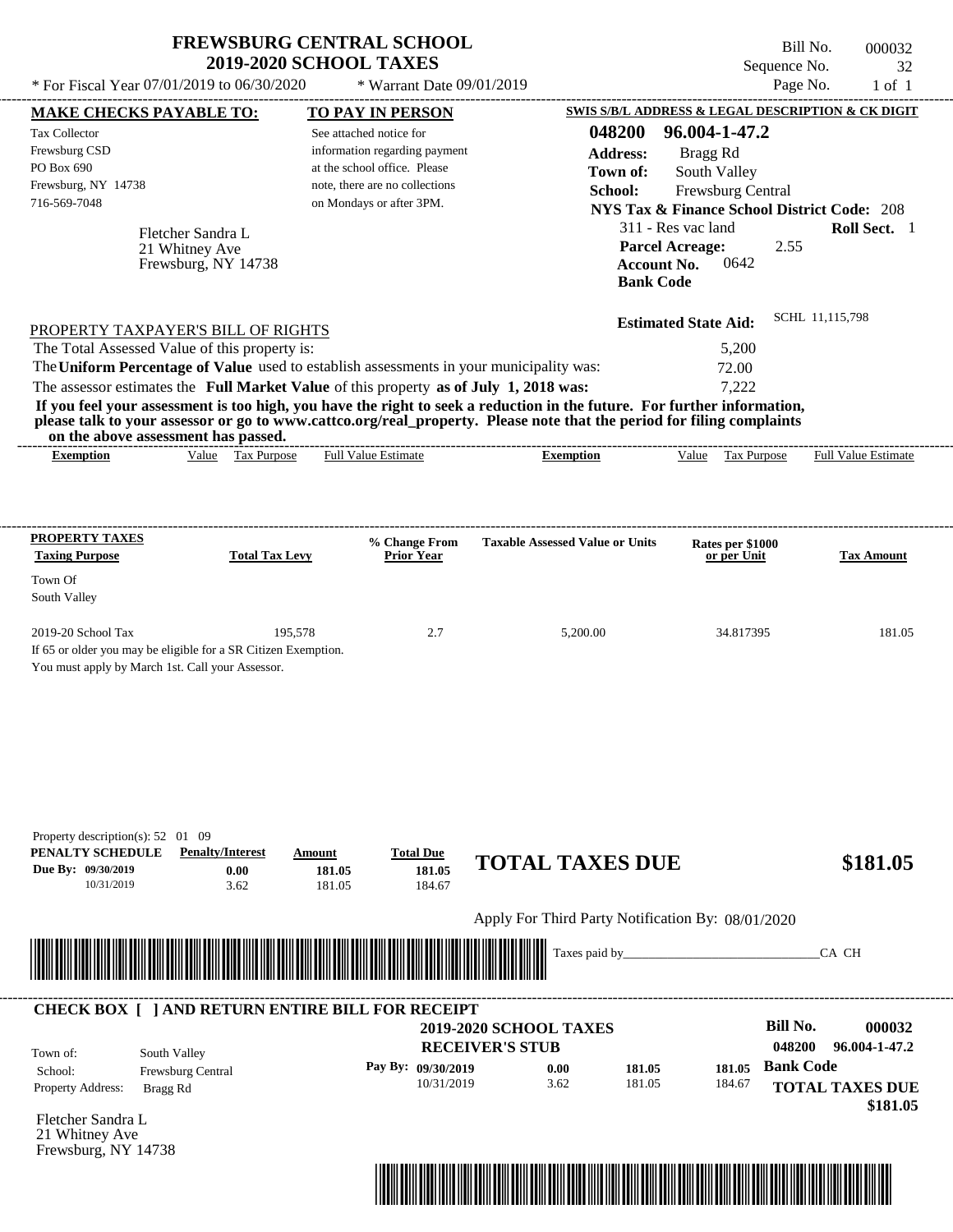| <b>FREWSBURG CENTRAL SCHOOL</b> |  |
|---------------------------------|--|
| <b>2019-2020 SCHOOL TAXES</b>   |  |

Bill No. 000033 Sequence No. 33

| SWIS S/B/L ADDRESS & LEGAL DESCRIPTION & CK DIGIT<br><b>MAKE CHECKS PAYABLE TO:</b><br><b>TO PAY IN PERSON</b><br>048200<br>96.004-1-54.4<br>See attached notice for<br>information regarding payment<br><b>Address:</b><br>Wheeler Hill Rd (Off)<br>PO Box 690<br>at the school office. Please<br>Town of:<br>South Valley<br>Frewsburg, NY 14738<br>note, there are no collections<br>Frewsburg Central<br>School:<br>716-569-7048<br>on Mondays or after 3PM.<br><b>NYS Tax &amp; Finance School District Code: 208</b><br>322 - Rural vac $>10$<br>Roll Sect. 1<br>Fletcher Sandra L<br><b>Parcel Acreage:</b><br>19.80<br>21 Whitney Ave<br>0639<br><b>Account No.</b><br>Frewsburg, NY 14738<br><b>Bank Code</b><br>SCHL 11,115,798<br><b>Estimated State Aid:</b><br>PROPERTY TAXPAYER'S BILL OF RIGHTS<br>The Total Assessed Value of this property is:<br>11,100<br>The Uniform Percentage of Value used to establish assessments in your municipality was:<br>72.00<br>The assessor estimates the Full Market Value of this property as of July 1, 2018 was:<br>15,417<br>If you feel your assessment is too high, you have the right to seek a reduction in the future. For further information,<br>please talk to your assessor or go to www.cattco.org/real_property. Please note that the period for filing complaints<br>on the above assessment has passed.<br><b>Full Value Estimate</b><br>Value Tax Purpose<br>Tax Purpose<br>Full Value Estimate<br><b>Exemption</b><br>Value<br><b>Exemption</b><br>% Change From<br><b>Taxable Assessed Value or Units</b><br>Rates per \$1000<br><b>Total Tax Levy</b><br><b>Prior Year</b><br><b>Tax Amount</b><br>or per Unit<br>195,578<br>2.7<br>11,100.00<br>386.47<br>34.817395<br>If 65 or older you may be eligible for a SR Citizen Exemption.<br>You must apply by March 1st. Call your Assessor.<br><b>Penalty/Interest</b><br><b>Total Due</b><br>Amount<br><b>TOTAL TAXES DUE</b><br>\$386.47<br>386.47<br>0.00<br>386.47<br>10/31/2019<br>394.20<br>7.73<br>386.47<br>Apply For Third Party Notification By: 08/01/2020<br>Taxes paid by_<br>CA CH<br><b>CHECK BOX [ ] AND RETURN ENTIRE BILL FOR RECEIPT</b><br><b>Bill No.</b><br>000033<br><b>2019-2020 SCHOOL TAXES</b><br>048200<br>96.004-1-54.4<br><b>RECEIVER'S STUB</b><br>South Valley<br><b>Bank Code</b><br>Pay By: 09/30/2019<br>0.00<br>386.47<br>386.47<br>Frewsburg Central<br>7.73<br>386.47<br>10/31/2019<br>394.20<br><b>TOTAL TAXES DUE</b><br>Property Address:<br>Wheeler Hill Rd (Off)<br>\$386.47<br>Fletcher Sandra L<br>21 Whitney Ave<br>Frewsburg, NY 14738 | * For Fiscal Year 07/01/2019 to 06/30/2020 | * Warrant Date 09/01/2019 |  | Page No.<br>$1$ of $1$ |
|--------------------------------------------------------------------------------------------------------------------------------------------------------------------------------------------------------------------------------------------------------------------------------------------------------------------------------------------------------------------------------------------------------------------------------------------------------------------------------------------------------------------------------------------------------------------------------------------------------------------------------------------------------------------------------------------------------------------------------------------------------------------------------------------------------------------------------------------------------------------------------------------------------------------------------------------------------------------------------------------------------------------------------------------------------------------------------------------------------------------------------------------------------------------------------------------------------------------------------------------------------------------------------------------------------------------------------------------------------------------------------------------------------------------------------------------------------------------------------------------------------------------------------------------------------------------------------------------------------------------------------------------------------------------------------------------------------------------------------------------------------------------------------------------------------------------------------------------------------------------------------------------------------------------------------------------------------------------------------------------------------------------------------------------------------------------------------------------------------------------------------------------------------------------------------------------------------------------------------------------------------------------------------------------------------------------------------------------------------------------------------------------------------------------------------------------------------------------------------------------------------------------------------------------------------------------------------------------------------------|--------------------------------------------|---------------------------|--|------------------------|
|                                                                                                                                                                                                                                                                                                                                                                                                                                                                                                                                                                                                                                                                                                                                                                                                                                                                                                                                                                                                                                                                                                                                                                                                                                                                                                                                                                                                                                                                                                                                                                                                                                                                                                                                                                                                                                                                                                                                                                                                                                                                                                                                                                                                                                                                                                                                                                                                                                                                                                                                                                                                              |                                            |                           |  |                        |
|                                                                                                                                                                                                                                                                                                                                                                                                                                                                                                                                                                                                                                                                                                                                                                                                                                                                                                                                                                                                                                                                                                                                                                                                                                                                                                                                                                                                                                                                                                                                                                                                                                                                                                                                                                                                                                                                                                                                                                                                                                                                                                                                                                                                                                                                                                                                                                                                                                                                                                                                                                                                              | Tax Collector                              |                           |  |                        |
|                                                                                                                                                                                                                                                                                                                                                                                                                                                                                                                                                                                                                                                                                                                                                                                                                                                                                                                                                                                                                                                                                                                                                                                                                                                                                                                                                                                                                                                                                                                                                                                                                                                                                                                                                                                                                                                                                                                                                                                                                                                                                                                                                                                                                                                                                                                                                                                                                                                                                                                                                                                                              | Frewsburg CSD                              |                           |  |                        |
|                                                                                                                                                                                                                                                                                                                                                                                                                                                                                                                                                                                                                                                                                                                                                                                                                                                                                                                                                                                                                                                                                                                                                                                                                                                                                                                                                                                                                                                                                                                                                                                                                                                                                                                                                                                                                                                                                                                                                                                                                                                                                                                                                                                                                                                                                                                                                                                                                                                                                                                                                                                                              |                                            |                           |  |                        |
|                                                                                                                                                                                                                                                                                                                                                                                                                                                                                                                                                                                                                                                                                                                                                                                                                                                                                                                                                                                                                                                                                                                                                                                                                                                                                                                                                                                                                                                                                                                                                                                                                                                                                                                                                                                                                                                                                                                                                                                                                                                                                                                                                                                                                                                                                                                                                                                                                                                                                                                                                                                                              |                                            |                           |  |                        |
|                                                                                                                                                                                                                                                                                                                                                                                                                                                                                                                                                                                                                                                                                                                                                                                                                                                                                                                                                                                                                                                                                                                                                                                                                                                                                                                                                                                                                                                                                                                                                                                                                                                                                                                                                                                                                                                                                                                                                                                                                                                                                                                                                                                                                                                                                                                                                                                                                                                                                                                                                                                                              |                                            |                           |  |                        |
|                                                                                                                                                                                                                                                                                                                                                                                                                                                                                                                                                                                                                                                                                                                                                                                                                                                                                                                                                                                                                                                                                                                                                                                                                                                                                                                                                                                                                                                                                                                                                                                                                                                                                                                                                                                                                                                                                                                                                                                                                                                                                                                                                                                                                                                                                                                                                                                                                                                                                                                                                                                                              |                                            |                           |  |                        |
|                                                                                                                                                                                                                                                                                                                                                                                                                                                                                                                                                                                                                                                                                                                                                                                                                                                                                                                                                                                                                                                                                                                                                                                                                                                                                                                                                                                                                                                                                                                                                                                                                                                                                                                                                                                                                                                                                                                                                                                                                                                                                                                                                                                                                                                                                                                                                                                                                                                                                                                                                                                                              |                                            |                           |  |                        |
|                                                                                                                                                                                                                                                                                                                                                                                                                                                                                                                                                                                                                                                                                                                                                                                                                                                                                                                                                                                                                                                                                                                                                                                                                                                                                                                                                                                                                                                                                                                                                                                                                                                                                                                                                                                                                                                                                                                                                                                                                                                                                                                                                                                                                                                                                                                                                                                                                                                                                                                                                                                                              |                                            |                           |  |                        |
|                                                                                                                                                                                                                                                                                                                                                                                                                                                                                                                                                                                                                                                                                                                                                                                                                                                                                                                                                                                                                                                                                                                                                                                                                                                                                                                                                                                                                                                                                                                                                                                                                                                                                                                                                                                                                                                                                                                                                                                                                                                                                                                                                                                                                                                                                                                                                                                                                                                                                                                                                                                                              |                                            |                           |  |                        |
|                                                                                                                                                                                                                                                                                                                                                                                                                                                                                                                                                                                                                                                                                                                                                                                                                                                                                                                                                                                                                                                                                                                                                                                                                                                                                                                                                                                                                                                                                                                                                                                                                                                                                                                                                                                                                                                                                                                                                                                                                                                                                                                                                                                                                                                                                                                                                                                                                                                                                                                                                                                                              |                                            |                           |  |                        |
|                                                                                                                                                                                                                                                                                                                                                                                                                                                                                                                                                                                                                                                                                                                                                                                                                                                                                                                                                                                                                                                                                                                                                                                                                                                                                                                                                                                                                                                                                                                                                                                                                                                                                                                                                                                                                                                                                                                                                                                                                                                                                                                                                                                                                                                                                                                                                                                                                                                                                                                                                                                                              |                                            |                           |  |                        |
|                                                                                                                                                                                                                                                                                                                                                                                                                                                                                                                                                                                                                                                                                                                                                                                                                                                                                                                                                                                                                                                                                                                                                                                                                                                                                                                                                                                                                                                                                                                                                                                                                                                                                                                                                                                                                                                                                                                                                                                                                                                                                                                                                                                                                                                                                                                                                                                                                                                                                                                                                                                                              |                                            |                           |  |                        |
|                                                                                                                                                                                                                                                                                                                                                                                                                                                                                                                                                                                                                                                                                                                                                                                                                                                                                                                                                                                                                                                                                                                                                                                                                                                                                                                                                                                                                                                                                                                                                                                                                                                                                                                                                                                                                                                                                                                                                                                                                                                                                                                                                                                                                                                                                                                                                                                                                                                                                                                                                                                                              |                                            |                           |  |                        |
|                                                                                                                                                                                                                                                                                                                                                                                                                                                                                                                                                                                                                                                                                                                                                                                                                                                                                                                                                                                                                                                                                                                                                                                                                                                                                                                                                                                                                                                                                                                                                                                                                                                                                                                                                                                                                                                                                                                                                                                                                                                                                                                                                                                                                                                                                                                                                                                                                                                                                                                                                                                                              |                                            |                           |  |                        |
|                                                                                                                                                                                                                                                                                                                                                                                                                                                                                                                                                                                                                                                                                                                                                                                                                                                                                                                                                                                                                                                                                                                                                                                                                                                                                                                                                                                                                                                                                                                                                                                                                                                                                                                                                                                                                                                                                                                                                                                                                                                                                                                                                                                                                                                                                                                                                                                                                                                                                                                                                                                                              |                                            |                           |  |                        |
|                                                                                                                                                                                                                                                                                                                                                                                                                                                                                                                                                                                                                                                                                                                                                                                                                                                                                                                                                                                                                                                                                                                                                                                                                                                                                                                                                                                                                                                                                                                                                                                                                                                                                                                                                                                                                                                                                                                                                                                                                                                                                                                                                                                                                                                                                                                                                                                                                                                                                                                                                                                                              |                                            |                           |  |                        |
|                                                                                                                                                                                                                                                                                                                                                                                                                                                                                                                                                                                                                                                                                                                                                                                                                                                                                                                                                                                                                                                                                                                                                                                                                                                                                                                                                                                                                                                                                                                                                                                                                                                                                                                                                                                                                                                                                                                                                                                                                                                                                                                                                                                                                                                                                                                                                                                                                                                                                                                                                                                                              |                                            |                           |  |                        |
|                                                                                                                                                                                                                                                                                                                                                                                                                                                                                                                                                                                                                                                                                                                                                                                                                                                                                                                                                                                                                                                                                                                                                                                                                                                                                                                                                                                                                                                                                                                                                                                                                                                                                                                                                                                                                                                                                                                                                                                                                                                                                                                                                                                                                                                                                                                                                                                                                                                                                                                                                                                                              |                                            |                           |  |                        |
|                                                                                                                                                                                                                                                                                                                                                                                                                                                                                                                                                                                                                                                                                                                                                                                                                                                                                                                                                                                                                                                                                                                                                                                                                                                                                                                                                                                                                                                                                                                                                                                                                                                                                                                                                                                                                                                                                                                                                                                                                                                                                                                                                                                                                                                                                                                                                                                                                                                                                                                                                                                                              |                                            |                           |  |                        |
|                                                                                                                                                                                                                                                                                                                                                                                                                                                                                                                                                                                                                                                                                                                                                                                                                                                                                                                                                                                                                                                                                                                                                                                                                                                                                                                                                                                                                                                                                                                                                                                                                                                                                                                                                                                                                                                                                                                                                                                                                                                                                                                                                                                                                                                                                                                                                                                                                                                                                                                                                                                                              | <b>PROPERTY TAXES</b>                      |                           |  |                        |
|                                                                                                                                                                                                                                                                                                                                                                                                                                                                                                                                                                                                                                                                                                                                                                                                                                                                                                                                                                                                                                                                                                                                                                                                                                                                                                                                                                                                                                                                                                                                                                                                                                                                                                                                                                                                                                                                                                                                                                                                                                                                                                                                                                                                                                                                                                                                                                                                                                                                                                                                                                                                              | <b>Taxing Purpose</b>                      |                           |  |                        |
|                                                                                                                                                                                                                                                                                                                                                                                                                                                                                                                                                                                                                                                                                                                                                                                                                                                                                                                                                                                                                                                                                                                                                                                                                                                                                                                                                                                                                                                                                                                                                                                                                                                                                                                                                                                                                                                                                                                                                                                                                                                                                                                                                                                                                                                                                                                                                                                                                                                                                                                                                                                                              | Town Of                                    |                           |  |                        |
|                                                                                                                                                                                                                                                                                                                                                                                                                                                                                                                                                                                                                                                                                                                                                                                                                                                                                                                                                                                                                                                                                                                                                                                                                                                                                                                                                                                                                                                                                                                                                                                                                                                                                                                                                                                                                                                                                                                                                                                                                                                                                                                                                                                                                                                                                                                                                                                                                                                                                                                                                                                                              | South Valley                               |                           |  |                        |
|                                                                                                                                                                                                                                                                                                                                                                                                                                                                                                                                                                                                                                                                                                                                                                                                                                                                                                                                                                                                                                                                                                                                                                                                                                                                                                                                                                                                                                                                                                                                                                                                                                                                                                                                                                                                                                                                                                                                                                                                                                                                                                                                                                                                                                                                                                                                                                                                                                                                                                                                                                                                              |                                            |                           |  |                        |
|                                                                                                                                                                                                                                                                                                                                                                                                                                                                                                                                                                                                                                                                                                                                                                                                                                                                                                                                                                                                                                                                                                                                                                                                                                                                                                                                                                                                                                                                                                                                                                                                                                                                                                                                                                                                                                                                                                                                                                                                                                                                                                                                                                                                                                                                                                                                                                                                                                                                                                                                                                                                              | 2019-20 School Tax                         |                           |  |                        |
|                                                                                                                                                                                                                                                                                                                                                                                                                                                                                                                                                                                                                                                                                                                                                                                                                                                                                                                                                                                                                                                                                                                                                                                                                                                                                                                                                                                                                                                                                                                                                                                                                                                                                                                                                                                                                                                                                                                                                                                                                                                                                                                                                                                                                                                                                                                                                                                                                                                                                                                                                                                                              |                                            |                           |  |                        |
|                                                                                                                                                                                                                                                                                                                                                                                                                                                                                                                                                                                                                                                                                                                                                                                                                                                                                                                                                                                                                                                                                                                                                                                                                                                                                                                                                                                                                                                                                                                                                                                                                                                                                                                                                                                                                                                                                                                                                                                                                                                                                                                                                                                                                                                                                                                                                                                                                                                                                                                                                                                                              |                                            |                           |  |                        |
|                                                                                                                                                                                                                                                                                                                                                                                                                                                                                                                                                                                                                                                                                                                                                                                                                                                                                                                                                                                                                                                                                                                                                                                                                                                                                                                                                                                                                                                                                                                                                                                                                                                                                                                                                                                                                                                                                                                                                                                                                                                                                                                                                                                                                                                                                                                                                                                                                                                                                                                                                                                                              | Property description(s): 53 01 09          |                           |  |                        |
|                                                                                                                                                                                                                                                                                                                                                                                                                                                                                                                                                                                                                                                                                                                                                                                                                                                                                                                                                                                                                                                                                                                                                                                                                                                                                                                                                                                                                                                                                                                                                                                                                                                                                                                                                                                                                                                                                                                                                                                                                                                                                                                                                                                                                                                                                                                                                                                                                                                                                                                                                                                                              | PENALTY SCHEDULE<br>Due By: 09/30/2019     |                           |  |                        |
|                                                                                                                                                                                                                                                                                                                                                                                                                                                                                                                                                                                                                                                                                                                                                                                                                                                                                                                                                                                                                                                                                                                                                                                                                                                                                                                                                                                                                                                                                                                                                                                                                                                                                                                                                                                                                                                                                                                                                                                                                                                                                                                                                                                                                                                                                                                                                                                                                                                                                                                                                                                                              |                                            |                           |  |                        |
|                                                                                                                                                                                                                                                                                                                                                                                                                                                                                                                                                                                                                                                                                                                                                                                                                                                                                                                                                                                                                                                                                                                                                                                                                                                                                                                                                                                                                                                                                                                                                                                                                                                                                                                                                                                                                                                                                                                                                                                                                                                                                                                                                                                                                                                                                                                                                                                                                                                                                                                                                                                                              |                                            |                           |  |                        |
|                                                                                                                                                                                                                                                                                                                                                                                                                                                                                                                                                                                                                                                                                                                                                                                                                                                                                                                                                                                                                                                                                                                                                                                                                                                                                                                                                                                                                                                                                                                                                                                                                                                                                                                                                                                                                                                                                                                                                                                                                                                                                                                                                                                                                                                                                                                                                                                                                                                                                                                                                                                                              |                                            |                           |  |                        |
|                                                                                                                                                                                                                                                                                                                                                                                                                                                                                                                                                                                                                                                                                                                                                                                                                                                                                                                                                                                                                                                                                                                                                                                                                                                                                                                                                                                                                                                                                                                                                                                                                                                                                                                                                                                                                                                                                                                                                                                                                                                                                                                                                                                                                                                                                                                                                                                                                                                                                                                                                                                                              |                                            |                           |  |                        |
|                                                                                                                                                                                                                                                                                                                                                                                                                                                                                                                                                                                                                                                                                                                                                                                                                                                                                                                                                                                                                                                                                                                                                                                                                                                                                                                                                                                                                                                                                                                                                                                                                                                                                                                                                                                                                                                                                                                                                                                                                                                                                                                                                                                                                                                                                                                                                                                                                                                                                                                                                                                                              |                                            |                           |  |                        |
|                                                                                                                                                                                                                                                                                                                                                                                                                                                                                                                                                                                                                                                                                                                                                                                                                                                                                                                                                                                                                                                                                                                                                                                                                                                                                                                                                                                                                                                                                                                                                                                                                                                                                                                                                                                                                                                                                                                                                                                                                                                                                                                                                                                                                                                                                                                                                                                                                                                                                                                                                                                                              | Town of:                                   |                           |  |                        |
|                                                                                                                                                                                                                                                                                                                                                                                                                                                                                                                                                                                                                                                                                                                                                                                                                                                                                                                                                                                                                                                                                                                                                                                                                                                                                                                                                                                                                                                                                                                                                                                                                                                                                                                                                                                                                                                                                                                                                                                                                                                                                                                                                                                                                                                                                                                                                                                                                                                                                                                                                                                                              | School:                                    |                           |  |                        |
|                                                                                                                                                                                                                                                                                                                                                                                                                                                                                                                                                                                                                                                                                                                                                                                                                                                                                                                                                                                                                                                                                                                                                                                                                                                                                                                                                                                                                                                                                                                                                                                                                                                                                                                                                                                                                                                                                                                                                                                                                                                                                                                                                                                                                                                                                                                                                                                                                                                                                                                                                                                                              |                                            |                           |  |                        |
|                                                                                                                                                                                                                                                                                                                                                                                                                                                                                                                                                                                                                                                                                                                                                                                                                                                                                                                                                                                                                                                                                                                                                                                                                                                                                                                                                                                                                                                                                                                                                                                                                                                                                                                                                                                                                                                                                                                                                                                                                                                                                                                                                                                                                                                                                                                                                                                                                                                                                                                                                                                                              |                                            |                           |  |                        |
|                                                                                                                                                                                                                                                                                                                                                                                                                                                                                                                                                                                                                                                                                                                                                                                                                                                                                                                                                                                                                                                                                                                                                                                                                                                                                                                                                                                                                                                                                                                                                                                                                                                                                                                                                                                                                                                                                                                                                                                                                                                                                                                                                                                                                                                                                                                                                                                                                                                                                                                                                                                                              |                                            |                           |  |                        |
|                                                                                                                                                                                                                                                                                                                                                                                                                                                                                                                                                                                                                                                                                                                                                                                                                                                                                                                                                                                                                                                                                                                                                                                                                                                                                                                                                                                                                                                                                                                                                                                                                                                                                                                                                                                                                                                                                                                                                                                                                                                                                                                                                                                                                                                                                                                                                                                                                                                                                                                                                                                                              |                                            |                           |  |                        |

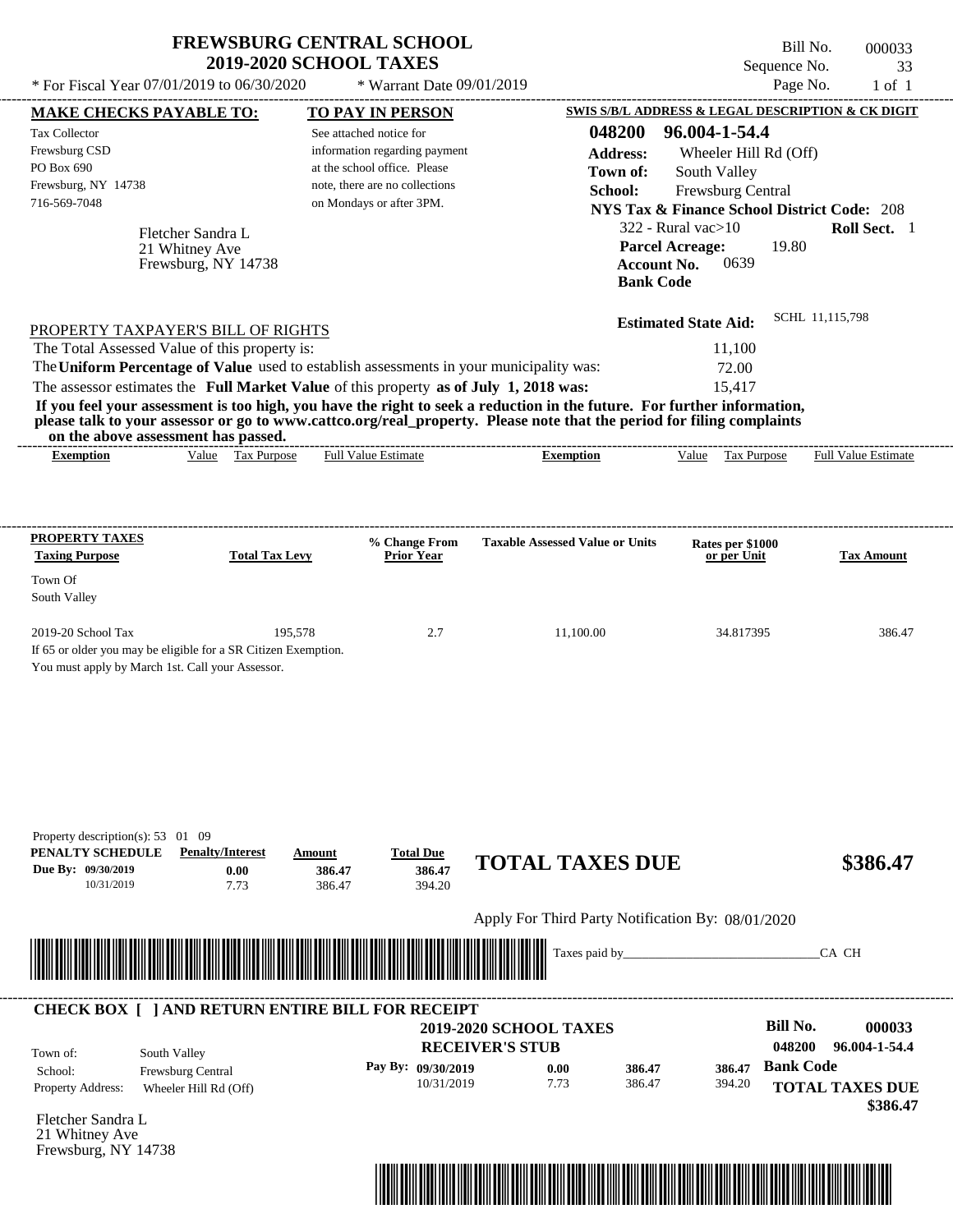Bill No. 000034 Sequence No. 34

| * For Fiscal Year 07/01/2019 to 06/30/2020                                                                                                     |                                                                  | * Warrant Date 09/01/2019                                                                                                                                                                                                               |                                                                                                                                                                                                                                                                      |                                                                                                                                                          | Page No.<br>$1$ of $1$                                                                                            |
|------------------------------------------------------------------------------------------------------------------------------------------------|------------------------------------------------------------------|-----------------------------------------------------------------------------------------------------------------------------------------------------------------------------------------------------------------------------------------|----------------------------------------------------------------------------------------------------------------------------------------------------------------------------------------------------------------------------------------------------------------------|----------------------------------------------------------------------------------------------------------------------------------------------------------|-------------------------------------------------------------------------------------------------------------------|
| <b>MAKE CHECKS PAYABLE TO:</b>                                                                                                                 |                                                                  | <b>TO PAY IN PERSON</b>                                                                                                                                                                                                                 |                                                                                                                                                                                                                                                                      |                                                                                                                                                          | SWIS S/B/L ADDRESS & LEGAL DESCRIPTION & CK DIGIT                                                                 |
| Tax Collector<br>Frewsburg CSD<br>PO Box 690<br>Frewsburg, NY 14738<br>716-569-7048                                                            | Gimbel Douglas A.<br>120 Quail Run Rd<br>Lower Burrell, PA 15068 | See attached notice for<br>information regarding payment<br>at the school office. Please<br>note, there are no collections<br>on Mondays or after 3PM.                                                                                  | 048200<br><b>Address:</b><br>Town of:<br>School:<br><b>Bank Code</b>                                                                                                                                                                                                 | 105.002-1-1.25<br>7 Gurnsey Hollow Rd<br>South Valley<br>Frewsburg Central<br>260 - Seasonal res<br><b>Parcel Acreage:</b><br><b>Account No.</b><br>0654 | <b>NYS Tax &amp; Finance School District Code: 208</b><br>Roll Sect. 1<br>5.23                                    |
| PROPERTY TAXPAYER'S BILL OF RIGHTS<br>The Total Assessed Value of this property is:<br>on the above assessment has passed.<br><b>Exemption</b> | Value Tax Purpose                                                | The Uniform Percentage of Value used to establish assessments in your municipality was:<br>The assessor estimates the Full Market Value of this property as of July 1, 2018 was:<br><b>Full Value Estimate</b>                          | If you feel your assessment is too high, you have the right to seek a reduction in the future. For further information,<br>please talk to your assessor or go to www.cattco.org/real_property. Please note that the period for filing complaints<br><b>Exemption</b> | <b>Estimated State Aid:</b><br>32,400<br>72.00<br>45,000<br>Value Tax Purpose                                                                            | SCHL 11,115,798<br><b>Full Value Estimate</b>                                                                     |
|                                                                                                                                                |                                                                  |                                                                                                                                                                                                                                         |                                                                                                                                                                                                                                                                      |                                                                                                                                                          |                                                                                                                   |
| <b>PROPERTY TAXES</b><br><b>Taxing Purpose</b><br>Town Of<br>South Valley                                                                      | <b>Total Tax Levy</b>                                            | % Change From<br><b>Prior Year</b>                                                                                                                                                                                                      | <b>Taxable Assessed Value or Units</b>                                                                                                                                                                                                                               | Rates per \$1000<br>or per Unit                                                                                                                          | <b>Tax Amount</b>                                                                                                 |
| 2019-20 School Tax<br>If 65 or older you may be eligible for a SR Citizen Exemption.<br>You must apply by March 1st. Call your Assessor.       | 195,578                                                          | 2.7                                                                                                                                                                                                                                     | 32,400.00                                                                                                                                                                                                                                                            | 34.817395                                                                                                                                                | 1,128.08                                                                                                          |
| Property description(s): $51 \quad 01 \quad 09$<br>PENALTY SCHEDULE<br>Due By: 09/30/2019<br>10/31/2019                                        | <b>Penalty/Interest</b><br>0.00<br>22.56                         | Sawmill Run Sub Div<br>Phase Ii<br><b>Total Due</b><br>Amount<br>1,128.08<br>1,128.08<br>1,128.08<br>1,150.64<br><u> I samua ka ka matsayin sa matsayin sa matsayin sa matsayin sa matsayin sa matsayin sa matsayin sa matsayin sa </u> | <b>TOTAL TAXES DUE</b><br>Apply For Third Party Notification By: 08/01/2020<br>Taxes paid by_                                                                                                                                                                        |                                                                                                                                                          | \$1,128.08<br>CA CH                                                                                               |
|                                                                                                                                                |                                                                  | <b>CHECK BOX [ ] AND RETURN ENTIRE BILL FOR RECEIPT</b>                                                                                                                                                                                 |                                                                                                                                                                                                                                                                      |                                                                                                                                                          |                                                                                                                   |
| South Valley<br>Town of:<br>School:<br>Property Address:<br>Gimbel Douglas A.<br>120 Quail Run Rd<br>Lower Burrell, PA 15068                   | Frewsburg Central<br>7 Gurnsey Hollow Rd                         | Pay By: 09/30/2019<br>10/31/2019                                                                                                                                                                                                        | 2019-2020 SCHOOL TAXES<br><b>RECEIVER'S STUB</b><br>0.00<br>1,128.08<br>22.56<br>1,128.08                                                                                                                                                                            | 1,128.08<br>1,150.64                                                                                                                                     | <b>Bill No.</b><br>000034<br>048200<br>105.002-1-1.25<br><b>Bank Code</b><br><b>TOTAL TAXES DUE</b><br>\$1,128.08 |

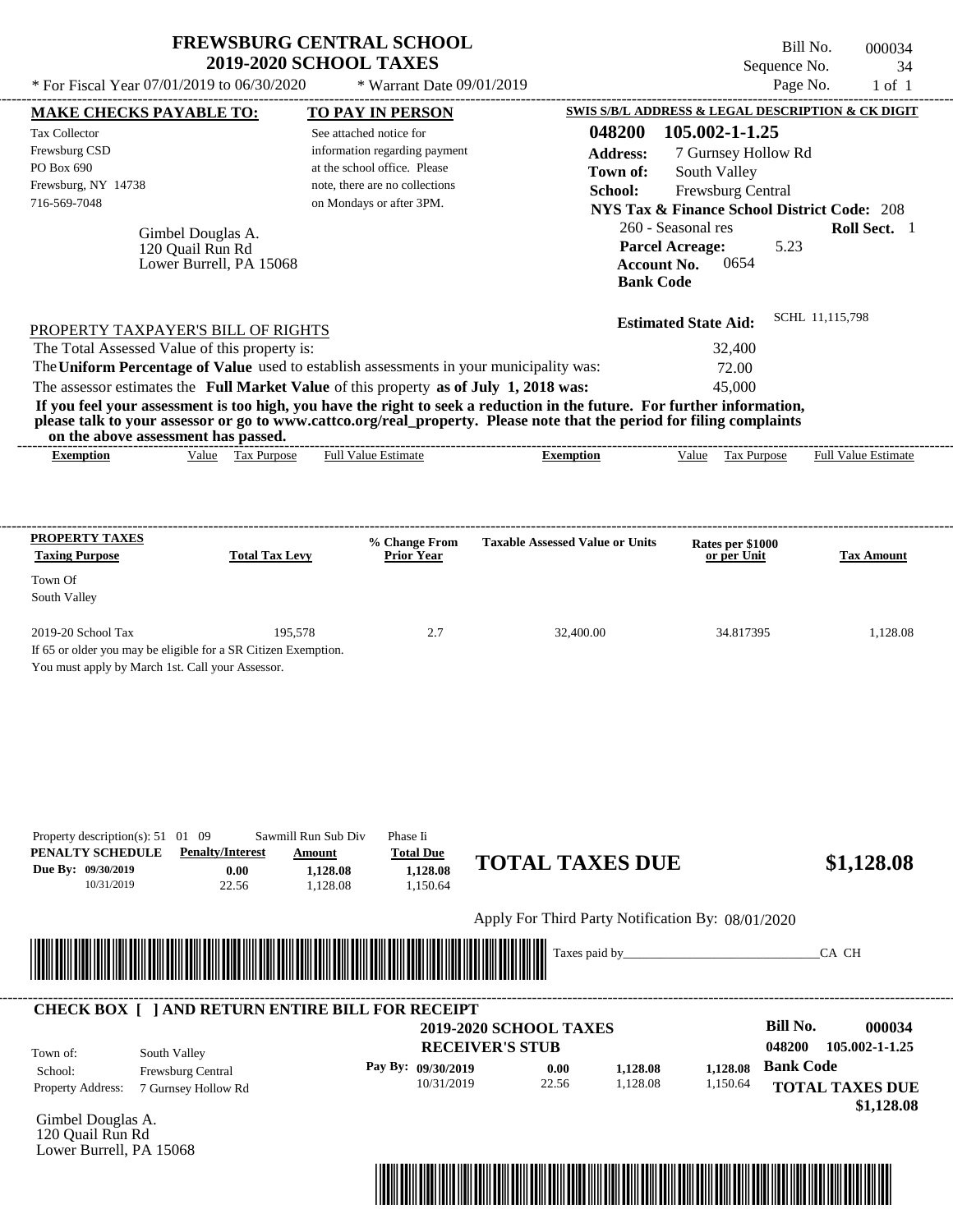| <b>FREWSBURG CENTRAL SCHOOL</b> |
|---------------------------------|
| <b>2019-2020 SCHOOL TAXES</b>   |

Bill No. 000035 Sequence No. 35

| * For Fiscal Year 07/01/2019 to 06/30/2020                                                                           |                                   | * Warrant Date 09/01/2019                                     |                                                                                                                                                                                                                                                  |                                                        | Page No.                   | $1$ of $1$        |
|----------------------------------------------------------------------------------------------------------------------|-----------------------------------|---------------------------------------------------------------|--------------------------------------------------------------------------------------------------------------------------------------------------------------------------------------------------------------------------------------------------|--------------------------------------------------------|----------------------------|-------------------|
| <b>MAKE CHECKS PAYABLE TO:</b>                                                                                       |                                   | <b>TO PAY IN PERSON</b>                                       |                                                                                                                                                                                                                                                  | SWIS S/B/L ADDRESS & LEGAL DESCRIPTION & CK DIGIT      |                            |                   |
| Tax Collector                                                                                                        |                                   | See attached notice for                                       | 048200                                                                                                                                                                                                                                           | 105.002-1-1.17                                         |                            |                   |
| Frewsburg CSD<br>PO Box 690                                                                                          |                                   | information regarding payment<br>at the school office. Please | <b>Address:</b>                                                                                                                                                                                                                                  | 260 Sylvan Glen South                                  |                            |                   |
| Frewsburg, NY 14738                                                                                                  |                                   | note, there are no collections                                | Town of:<br>School:                                                                                                                                                                                                                              | South Valley<br>Frewsburg Central                      |                            |                   |
| 716-569-7048                                                                                                         |                                   | on Mondays or after 3PM.                                      |                                                                                                                                                                                                                                                  | <b>NYS Tax &amp; Finance School District Code: 208</b> |                            |                   |
|                                                                                                                      | Glazier Kenneth H                 |                                                               |                                                                                                                                                                                                                                                  | 312 - Vac w/imprv                                      |                            | Roll Sect. 1      |
| 134 Erie Rd                                                                                                          |                                   |                                                               |                                                                                                                                                                                                                                                  | <b>Parcel Acreage:</b>                                 | 12.19                      |                   |
|                                                                                                                      | Russell, PA 16345                 |                                                               |                                                                                                                                                                                                                                                  | <b>Account No.</b><br>0646                             |                            |                   |
|                                                                                                                      |                                   |                                                               | <b>Bank Code</b>                                                                                                                                                                                                                                 |                                                        |                            |                   |
| PROPERTY TAXPAYER'S BILL OF RIGHTS                                                                                   |                                   |                                                               |                                                                                                                                                                                                                                                  | <b>Estimated State Aid:</b>                            | SCHL 11,115,798            |                   |
| The Total Assessed Value of this property is:                                                                        |                                   |                                                               |                                                                                                                                                                                                                                                  | 15,100                                                 |                            |                   |
| The Uniform Percentage of Value used to establish assessments in your municipality was:                              |                                   |                                                               |                                                                                                                                                                                                                                                  | 72.00                                                  |                            |                   |
| The assessor estimates the Full Market Value of this property as of July 1, 2018 was:                                |                                   |                                                               |                                                                                                                                                                                                                                                  | 20,972                                                 |                            |                   |
|                                                                                                                      |                                   |                                                               | If you feel your assessment is too high, you have the right to seek a reduction in the future. For further information,<br>please talk to your assessor or go to www.cattco.org/real_property. Please note that the period for filing complaints |                                                        |                            |                   |
| on the above assessment has passed.<br><b>Exemption</b>                                                              | Value Tax Purpose                 | <b>Full Value Estimate</b>                                    | <b>Exemption</b>                                                                                                                                                                                                                                 | Value Tax Purpose                                      | <b>Full Value Estimate</b> |                   |
|                                                                                                                      |                                   |                                                               |                                                                                                                                                                                                                                                  |                                                        |                            |                   |
|                                                                                                                      |                                   |                                                               |                                                                                                                                                                                                                                                  |                                                        |                            |                   |
| <b>PROPERTY TAXES</b><br><b>Taxing Purpose</b>                                                                       | <b>Total Tax Levy</b>             | % Change From<br><b>Prior Year</b>                            | <b>Taxable Assessed Value or Units</b>                                                                                                                                                                                                           | Rates per \$1000<br>or per Unit                        |                            | <b>Tax Amount</b> |
| Town Of                                                                                                              |                                   |                                                               |                                                                                                                                                                                                                                                  |                                                        |                            |                   |
| South Valley                                                                                                         |                                   |                                                               |                                                                                                                                                                                                                                                  |                                                        |                            |                   |
| 2019-20 School Tax                                                                                                   | 195,578                           | 2.7                                                           | 15,100.00                                                                                                                                                                                                                                        | 34.817395                                              |                            | 525.74            |
| If 65 or older you may be eligible for a SR Citizen Exemption.                                                       |                                   |                                                               |                                                                                                                                                                                                                                                  |                                                        |                            |                   |
| You must apply by March 1st. Call your Assessor.                                                                     |                                   |                                                               |                                                                                                                                                                                                                                                  |                                                        |                            |                   |
|                                                                                                                      |                                   |                                                               |                                                                                                                                                                                                                                                  |                                                        |                            |                   |
|                                                                                                                      |                                   |                                                               |                                                                                                                                                                                                                                                  |                                                        |                            |                   |
|                                                                                                                      |                                   |                                                               |                                                                                                                                                                                                                                                  |                                                        |                            |                   |
|                                                                                                                      |                                   |                                                               |                                                                                                                                                                                                                                                  |                                                        |                            |                   |
|                                                                                                                      |                                   |                                                               |                                                                                                                                                                                                                                                  |                                                        |                            |                   |
| Property description(s): $51 \quad 01 \quad 09$                                                                      | Sawmill Run Sub Div               | Lot $#18$                                                     |                                                                                                                                                                                                                                                  |                                                        |                            |                   |
| PENALTY SCHEDULE                                                                                                     | <b>Penalty/Interest</b><br>Amount | <b>Total Due</b>                                              | <b>TOTAL TAXES DUE</b>                                                                                                                                                                                                                           |                                                        |                            | \$525.74          |
| Due By: 09/30/2019<br>10/31/2019                                                                                     | 0.00<br>10.51                     | 525.74<br>525.74<br>525.74<br>536.25                          |                                                                                                                                                                                                                                                  |                                                        |                            |                   |
|                                                                                                                      |                                   |                                                               | Apply For Third Party Notification By: 08/01/2020                                                                                                                                                                                                |                                                        |                            |                   |
|                                                                                                                      |                                   |                                                               |                                                                                                                                                                                                                                                  |                                                        |                            |                   |
| <u> Harald Harald Harald Harald Harald Harald Harald Harald Harald Harald Harald Harald Harald Harald Harald Har</u> |                                   |                                                               | Taxes paid by_                                                                                                                                                                                                                                   |                                                        | CA CH                      |                   |
|                                                                                                                      |                                   |                                                               |                                                                                                                                                                                                                                                  |                                                        |                            |                   |
| <b>CHECK BOX [ ] AND RETURN ENTIRE BILL FOR RECEIPT</b>                                                              |                                   |                                                               | 2019-2020 SCHOOL TAXES                                                                                                                                                                                                                           |                                                        | <b>Bill No.</b>            | 000035            |
| South Valley<br>Town of:                                                                                             |                                   |                                                               | <b>RECEIVER'S STUB</b>                                                                                                                                                                                                                           |                                                        | 048200<br>105.002-1-1.17   |                   |
| Frewsburg Central<br>School:                                                                                         |                                   | Pay By: 09/30/2019                                            | 0.00<br>525.74                                                                                                                                                                                                                                   | 525.74                                                 | <b>Bank Code</b>           |                   |
| Property Address:                                                                                                    | 260 Sylvan Glen South             | 10/31/2019                                                    | 10.51<br>525.74                                                                                                                                                                                                                                  | 536.25                                                 | <b>TOTAL TAXES DUE</b>     |                   |
| Glazier Kenneth H                                                                                                    |                                   |                                                               |                                                                                                                                                                                                                                                  |                                                        |                            | \$525.74          |
| 134 Erie Rd                                                                                                          |                                   |                                                               |                                                                                                                                                                                                                                                  |                                                        |                            |                   |
| Russell, PA 16345                                                                                                    |                                   |                                                               |                                                                                                                                                                                                                                                  |                                                        |                            |                   |
|                                                                                                                      |                                   |                                                               |                                                                                                                                                                                                                                                  |                                                        |                            |                   |
|                                                                                                                      |                                   |                                                               |                                                                                                                                                                                                                                                  |                                                        |                            |                   |
|                                                                                                                      |                                   |                                                               |                                                                                                                                                                                                                                                  |                                                        |                            |                   |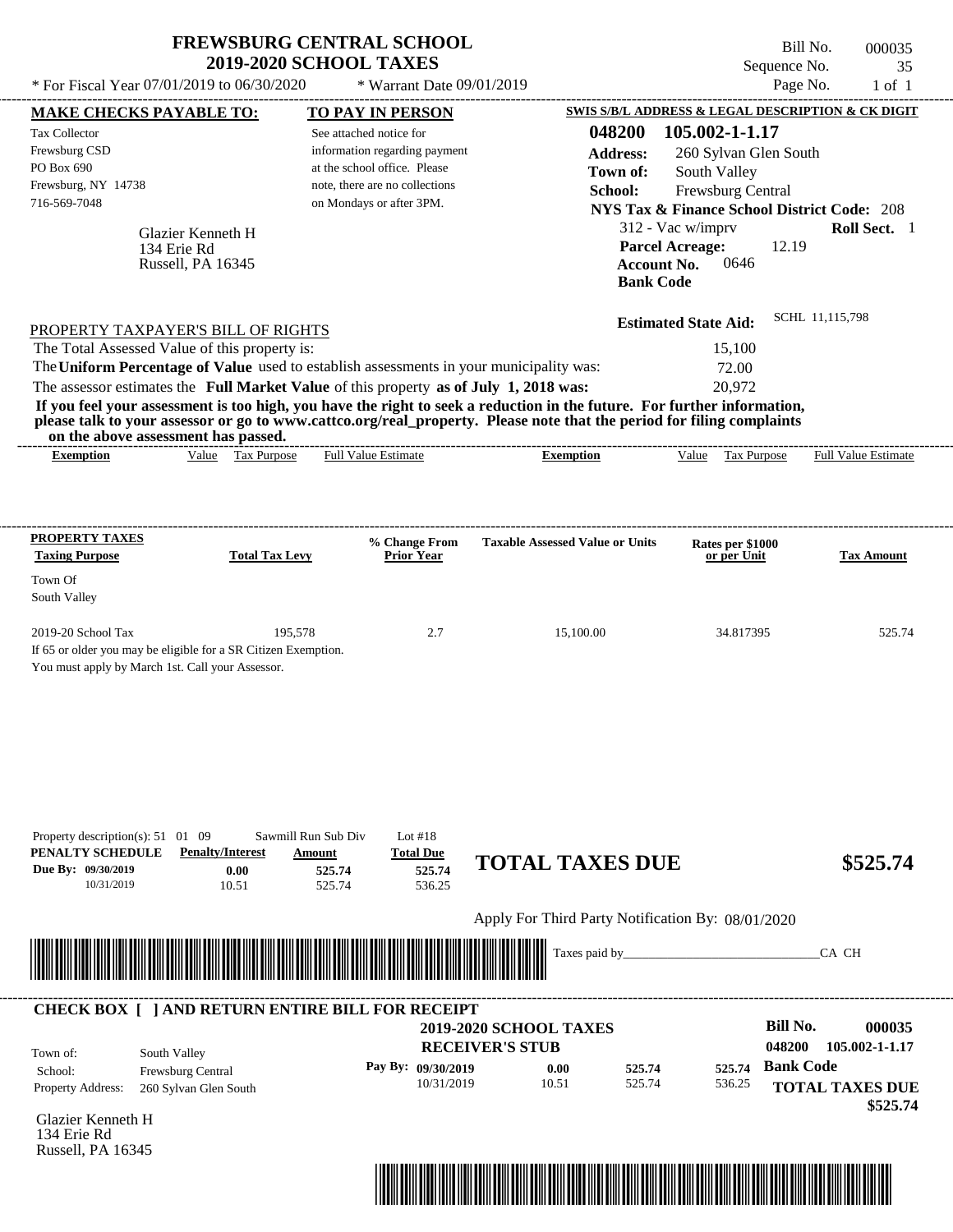| * For Fiscal Year $07/01/2019$ to $06/30/2020$                                                                                                                                                                                                                          | <b>FREWSBURG CENTRAL SCHOOL</b><br><b>2019-2020 SCHOOL TAXES</b> |                            | * Warrant Date 09/01/2019                                                                                                                                                         |                                                                                                                                                                                                                                                                                  | Sequence No.<br>Page No.                                                                                                                                                                                                                                  | Bill No.<br>000036<br>36<br>$1$ of $1$ |
|-------------------------------------------------------------------------------------------------------------------------------------------------------------------------------------------------------------------------------------------------------------------------|------------------------------------------------------------------|----------------------------|-----------------------------------------------------------------------------------------------------------------------------------------------------------------------------------|----------------------------------------------------------------------------------------------------------------------------------------------------------------------------------------------------------------------------------------------------------------------------------|-----------------------------------------------------------------------------------------------------------------------------------------------------------------------------------------------------------------------------------------------------------|----------------------------------------|
| <b>MAKE CHECKS PAYABLE TO:</b><br>Tax Collector<br>Frewsburg CSD<br>PO Box 690<br>Frewsburg, NY 14738<br>716-569-7048                                                                                                                                                   | Gray Robert E<br>PO Box 707<br>Frewsburg, NY 14738               |                            | <b>TO PAY IN PERSON</b><br>See attached notice for<br>information regarding payment<br>at the school office. Please<br>note, there are no collections<br>on Mondays or after 3PM. | 048200<br><b>Address:</b><br>Town of:<br>School:<br>Account No.<br><b>Bank Code</b>                                                                                                                                                                                              | SWIS S/B/L ADDRESS & LEGAL DESCRIPTION & CK DIGIT<br>87.004-1-1<br>Woodchuck Hill Rd (Off)<br>South Valley<br>Frewsburg Central<br><b>NYS Tax &amp; Finance School District Code: 208</b><br>910 - Priv forest<br><b>Parcel Acreage:</b><br>45.15<br>0049 | Roll Sect. 1                           |
| PROPERTY TAXPAYER'S BILL OF RIGHTS<br>The Total Assessed Value of this property is:<br>The Uniform Percentage of Value used to establish assessments in your municipality was:<br>The assessor estimates the Full Market Value of this property as of July 1, 2018 was: | on the above assessment has passed.                              |                            |                                                                                                                                                                                   | If you feel your assessment is too high, you have the right to seek a reduction in the future. For further information,<br>please talk to your assessor or go to www.cattco.org/real_property. Please note that the period for filing complaints<br>---------------------------- | <b>Estimated State Aid:</b><br>18,000<br>72.00<br>25,000                                                                                                                                                                                                  | SCHL 11,115,798                        |
| <b>Exemption</b><br><b>PROPERTY TAXES</b>                                                                                                                                                                                                                               | Value Tax Purpose                                                |                            | <b>Full Value Estimate</b>                                                                                                                                                        | <b>Exemption</b>                                                                                                                                                                                                                                                                 | Value Tax Purpose                                                                                                                                                                                                                                         | <b>Full Value Estimate</b>             |
| <b>Taxing Purpose</b><br>Town Of<br>South Valley                                                                                                                                                                                                                        | <b>Total Tax Levy</b>                                            |                            | % Change From<br><b>Prior Year</b>                                                                                                                                                | <b>Taxable Assessed Value or Units</b>                                                                                                                                                                                                                                           | Rates per \$1000<br>or per Unit                                                                                                                                                                                                                           | <b>Tax Amount</b>                      |
| 2019-20 School Tax<br>If 65 or older you may be eligible for a SR Citizen Exemption.<br>You must apply by March 1st. Call your Assessor.                                                                                                                                | 195,578                                                          |                            | 2.7                                                                                                                                                                               | 18,000.00                                                                                                                                                                                                                                                                        | 34.817395                                                                                                                                                                                                                                                 | 626.71                                 |
|                                                                                                                                                                                                                                                                         |                                                                  |                            |                                                                                                                                                                                   |                                                                                                                                                                                                                                                                                  |                                                                                                                                                                                                                                                           |                                        |
|                                                                                                                                                                                                                                                                         |                                                                  |                            |                                                                                                                                                                                   |                                                                                                                                                                                                                                                                                  |                                                                                                                                                                                                                                                           |                                        |
| Property description(s): 57 01 09<br>PENALTY SCHEDULE<br>Due By: 09/30/2019<br>10/31/2019                                                                                                                                                                               | <b>Penalty/Interest</b><br>0.00<br>12.53                         | Amount<br>626.71<br>626.71 | <b>Total Due</b><br>626.71<br>639.24                                                                                                                                              | <b>TOTAL TAXES DUE</b>                                                                                                                                                                                                                                                           |                                                                                                                                                                                                                                                           | \$626.71                               |



Gray Robert E PO Box 707 Frewsburg, NY 14738

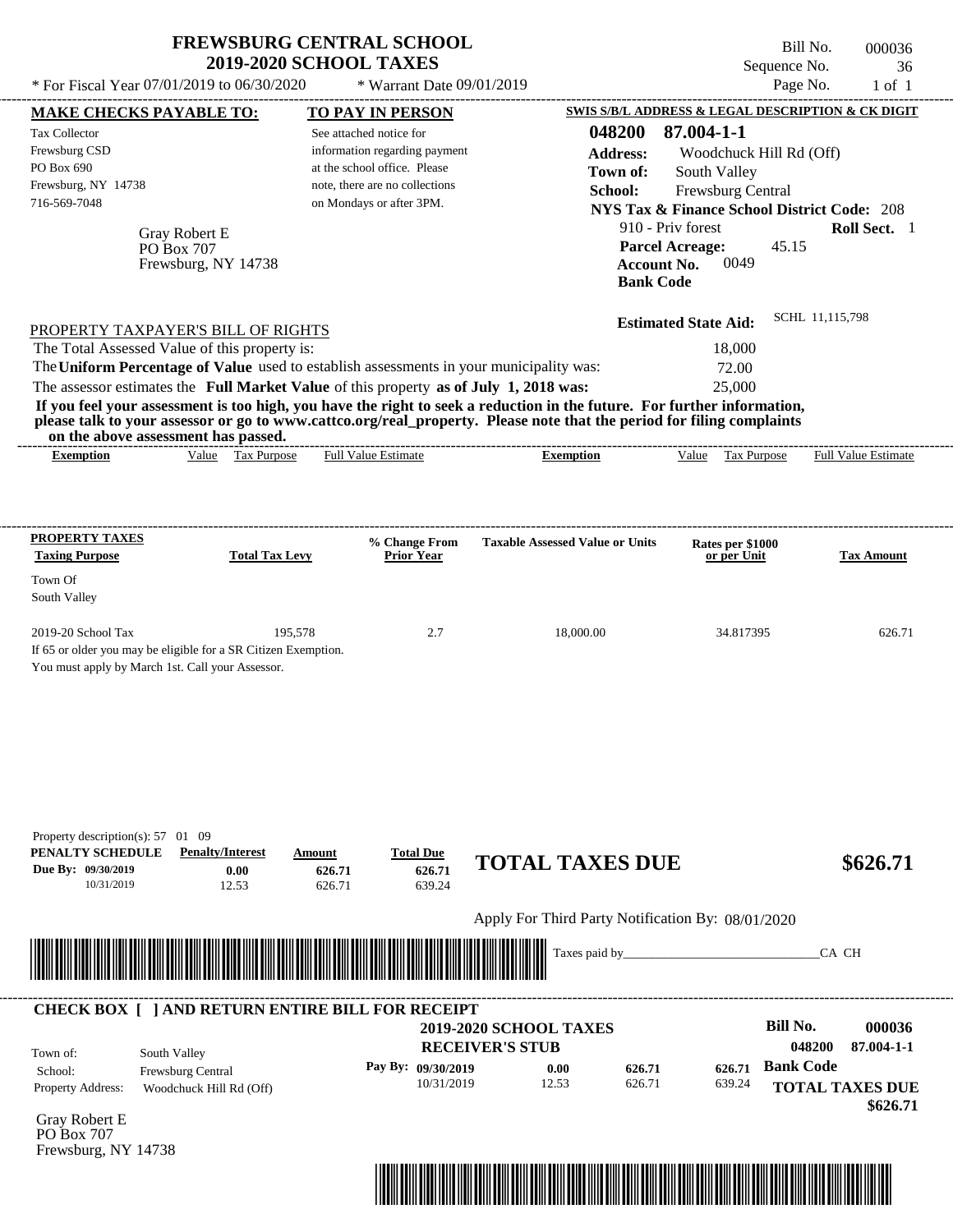| <b>FREWSBURG CENTRAL SCHOOL</b><br><b>2019-2020 SCHOOL TAXES</b>          | Bill No.<br>Sequence No.                         | 000037<br>- 37 |
|---------------------------------------------------------------------------|--------------------------------------------------|----------------|
| * For Fiscal Year 07/01/2019 to 06/30/2020<br>$*$ Warrant Date 09/01/2019 | Page No.                                         | 1 of 1         |
| маке снеске рауарі е то $\cdot$<br><b>TO PAV IN PERSON</b>                | SWIS S/B/L ADDRESS & LEGAL DESCRIPTION & CK DIGI |                |

|                                                                                                                                                                                                                                                                                                                | 2019-2020 SCHOOL TAXES                    |                                                                                                                                                        |                                                                                                                                                                                                                                                  | Sequence No.                                                                                                                                 | 37                         |
|----------------------------------------------------------------------------------------------------------------------------------------------------------------------------------------------------------------------------------------------------------------------------------------------------------------|-------------------------------------------|--------------------------------------------------------------------------------------------------------------------------------------------------------|--------------------------------------------------------------------------------------------------------------------------------------------------------------------------------------------------------------------------------------------------|----------------------------------------------------------------------------------------------------------------------------------------------|----------------------------|
| * For Fiscal Year 07/01/2019 to 06/30/2020                                                                                                                                                                                                                                                                     |                                           | * Warrant Date 09/01/2019                                                                                                                              |                                                                                                                                                                                                                                                  | Page No.                                                                                                                                     | $1$ of $1$                 |
| <b>MAKE CHECKS PAYABLE TO:</b>                                                                                                                                                                                                                                                                                 |                                           | <b>TO PAY IN PERSON</b>                                                                                                                                |                                                                                                                                                                                                                                                  | SWIS S/B/L ADDRESS & LEGAL DESCRIPTION & CK DIGIT                                                                                            |                            |
| <b>Tax Collector</b><br>Frewsburg CSD<br>PO Box 690<br>Frewsburg, NY 14738<br>716-569-7048                                                                                                                                                                                                                     |                                           | See attached notice for<br>information regarding payment<br>at the school office. Please<br>note, there are no collections<br>on Mondays or after 3PM. | 048200<br><b>Address:</b><br>Town of:<br>School:                                                                                                                                                                                                 | 87.004-1-16<br>Woodchuck Hill Rd<br>South Valley<br>Frewsburg Central                                                                        |                            |
| <b>Gray Robert E</b><br>PO Box 707                                                                                                                                                                                                                                                                             | Frewsburg, NY 14738                       |                                                                                                                                                        | <b>Bank Code</b>                                                                                                                                                                                                                                 | <b>NYS Tax &amp; Finance School District Code: 208</b><br>910 - Priv forest<br><b>Parcel Acreage:</b><br>49.58<br>0111<br><b>Account No.</b> | Roll Sect. 1               |
| PROPERTY TAXPAYER'S BILL OF RIGHTS<br>The Total Assessed Value of this property is:<br>The Uniform Percentage of Value used to establish assessments in your municipality was:<br>The assessor estimates the Full Market Value of this property as of July 1, 2018 was:<br>on the above assessment has passed. |                                           |                                                                                                                                                        | If you feel your assessment is too high, you have the right to seek a reduction in the future. For further information,<br>please talk to your assessor or go to www.cattco.org/real_property. Please note that the period for filing complaints | <b>Estimated State Aid:</b><br>22,300<br>72.00<br>30,972                                                                                     | SCHL 11,115,798            |
| <b>Exemption</b>                                                                                                                                                                                                                                                                                               | Value Tax Purpose                         | <b>Full Value Estimate</b>                                                                                                                             | <b>Exemption</b>                                                                                                                                                                                                                                 | Value Tax Purpose                                                                                                                            | <b>Full Value Estimate</b> |
| <b>PROPERTY TAXES</b><br><b>Taxing Purpose</b>                                                                                                                                                                                                                                                                 | <b>Total Tax Levy</b>                     | % Change From<br><b>Prior Year</b>                                                                                                                     | <b>Taxable Assessed Value or Units</b>                                                                                                                                                                                                           | Rates per \$1000<br>or per Unit                                                                                                              | <b>Tax Amount</b>          |
| Town Of<br>South Valley                                                                                                                                                                                                                                                                                        |                                           |                                                                                                                                                        |                                                                                                                                                                                                                                                  |                                                                                                                                              |                            |
| 2019-20 School Tax<br>If 65 or older you may be eligible for a SR Citizen Exemption.<br>You must apply by March 1st. Call your Assessor.                                                                                                                                                                       | 195,578                                   | 2.7                                                                                                                                                    | 22,300.00                                                                                                                                                                                                                                        | 34.817395                                                                                                                                    | 776.43                     |
| Property description(s): 56 01 09<br>PENALTY SCHEDULE<br>Due By: 09/30/2019                                                                                                                                                                                                                                    | <b>Penalty/Interest</b><br>Amount<br>0.00 | <b>Total Due</b><br>776.43<br>776.43                                                                                                                   | <b>TOTAL TAXES DUE</b>                                                                                                                                                                                                                           |                                                                                                                                              | \$776.43                   |
| 10/31/2019                                                                                                                                                                                                                                                                                                     | 15.53                                     | 776.43<br>791.96                                                                                                                                       |                                                                                                                                                                                                                                                  |                                                                                                                                              |                            |
|                                                                                                                                                                                                                                                                                                                |                                           |                                                                                                                                                        | Apply For Third Party Notification By: 08/01/2020                                                                                                                                                                                                |                                                                                                                                              |                            |
| <u> Harry Harry Harry Harry Harry Harry Harry Harry Harry Harry Harry Harry Harry Harry Harry Harry Harry Harry Harry Harry Harry Harry Harry Harry Harry Harry Harry Harry Harry Harry Harry Harry Harry Harry Harry Harry Harr</u>                                                                           |                                           |                                                                                                                                                        | Taxes paid by_                                                                                                                                                                                                                                   |                                                                                                                                              | CA CH                      |
| <b>CHECK BOX [ ] AND RETURN ENTIRE BILL FOR RECEIPT</b>                                                                                                                                                                                                                                                        |                                           |                                                                                                                                                        |                                                                                                                                                                                                                                                  | <b>Bill No.</b>                                                                                                                              | 000037                     |
| South Valley<br>Town of:                                                                                                                                                                                                                                                                                       |                                           |                                                                                                                                                        | <b>2019-2020 SCHOOL TAXES</b><br><b>RECEIVER'S STUB</b>                                                                                                                                                                                          |                                                                                                                                              | 87.004-1-16<br>048200      |

**Pay By: 09/30/2019**

10/31/2019 15.53

Property Address: Woodchuck Hill Rd School: Frewsburg Central Town of:

Gray Robert E PO Box 707 Frewsburg, NY 14738



776.43 **776.43**

**0.00**

**Bank Code 776.43**

791.96

**TOTAL TAXES DUE**

 **\$776.43**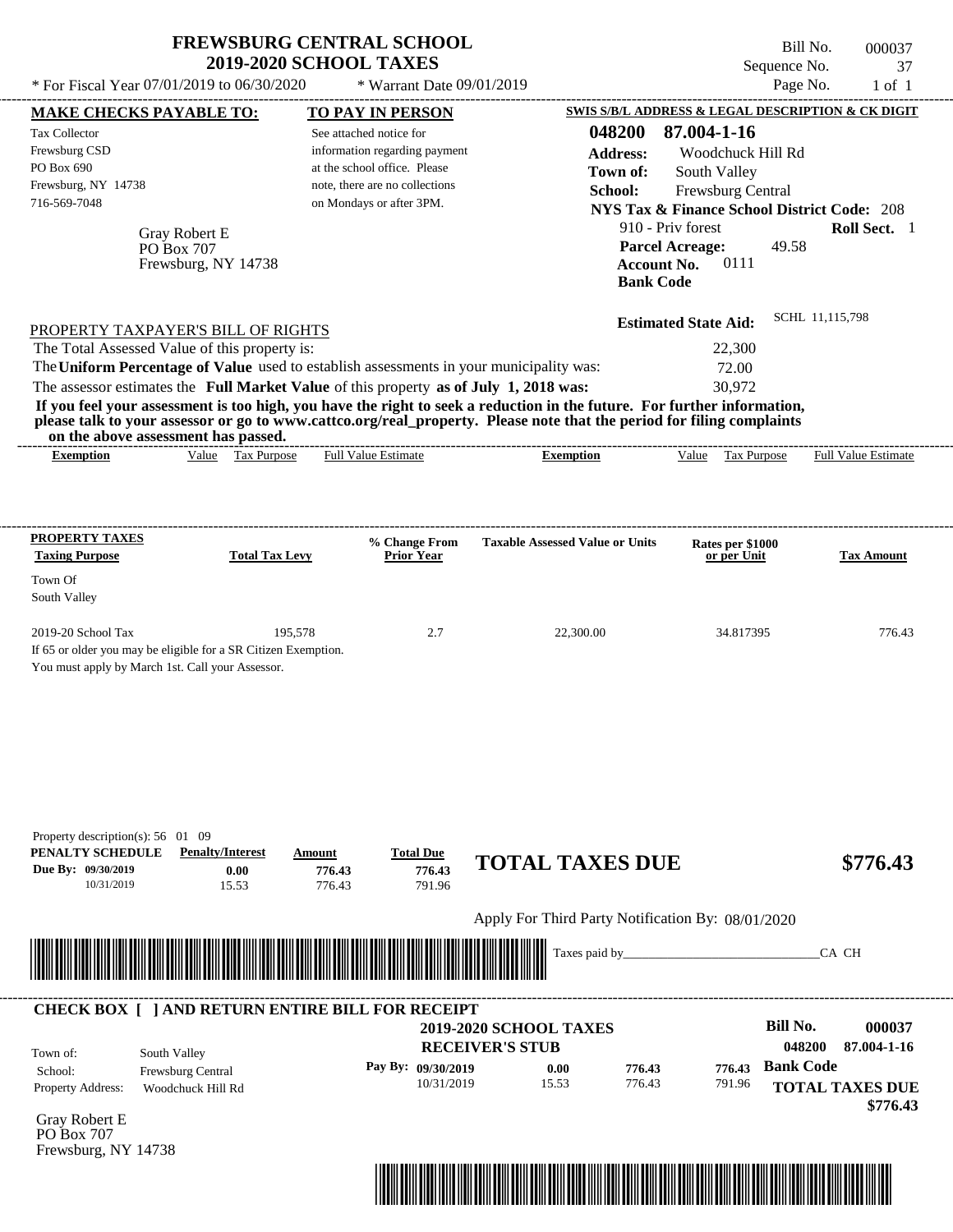|                                                                    |                                     | <b>FREWSBURG CENTRAL SCHOOL</b><br><b>2019-2020 SCHOOL TAXES</b>                        |                                                                                                                                                                                                                                                  | Sequence No.                                           | Bill No.<br>000038<br>38   |
|--------------------------------------------------------------------|-------------------------------------|-----------------------------------------------------------------------------------------|--------------------------------------------------------------------------------------------------------------------------------------------------------------------------------------------------------------------------------------------------|--------------------------------------------------------|----------------------------|
| * For Fiscal Year $07/01/2019$ to $06/30/2020$                     |                                     | * Warrant Date 09/01/2019                                                               |                                                                                                                                                                                                                                                  |                                                        | Page No.<br>$1$ of $1$     |
| <b>MAKE CHECKS PAYABLE TO:</b>                                     |                                     | <b>TO PAY IN PERSON</b>                                                                 |                                                                                                                                                                                                                                                  | SWIS S/B/L ADDRESS & LEGAL DESCRIPTION & CK DIGIT      |                            |
| <b>Tax Collector</b>                                               |                                     | See attached notice for                                                                 | 048200                                                                                                                                                                                                                                           | 87.004-1-19                                            |                            |
| Frewsburg CSD                                                      |                                     | information regarding payment                                                           | <b>Address:</b>                                                                                                                                                                                                                                  | Woodchuck Hill Rd (Off)                                |                            |
| PO Box 690                                                         |                                     | at the school office. Please                                                            | Town of:                                                                                                                                                                                                                                         | South Valley                                           |                            |
| Frewsburg, NY 14738                                                |                                     | note, there are no collections                                                          | School:                                                                                                                                                                                                                                          | Frewsburg Central                                      |                            |
| 716-569-7048                                                       |                                     | on Mondays or after 3PM.                                                                |                                                                                                                                                                                                                                                  | <b>NYS Tax &amp; Finance School District Code: 208</b> |                            |
|                                                                    | Gray Robert E                       |                                                                                         |                                                                                                                                                                                                                                                  | 910 - Priv forest                                      | <b>Roll Sect.</b> 1        |
|                                                                    | PO Box 707                          |                                                                                         |                                                                                                                                                                                                                                                  | <b>Parcel Acreage:</b><br>54.28                        |                            |
|                                                                    | Frewsburg, NY 14738                 |                                                                                         |                                                                                                                                                                                                                                                  | 0003<br><b>Account No.</b>                             |                            |
|                                                                    |                                     |                                                                                         |                                                                                                                                                                                                                                                  | <b>Bank Code</b>                                       |                            |
|                                                                    |                                     |                                                                                         |                                                                                                                                                                                                                                                  | <b>Estimated State Aid:</b>                            | SCHL 11,115,798            |
| PROPERTY TAXPAYER'S BILL OF RIGHTS                                 |                                     |                                                                                         |                                                                                                                                                                                                                                                  |                                                        |                            |
| The Total Assessed Value of this property is:                      |                                     |                                                                                         |                                                                                                                                                                                                                                                  | 27,100                                                 |                            |
|                                                                    |                                     | The Uniform Percentage of Value used to establish assessments in your municipality was: |                                                                                                                                                                                                                                                  | 72.00                                                  |                            |
|                                                                    |                                     | The assessor estimates the Full Market Value of this property as of July 1, 2018 was:   |                                                                                                                                                                                                                                                  | 37,639                                                 |                            |
|                                                                    | on the above assessment has passed. |                                                                                         | If you feel your assessment is too high, you have the right to seek a reduction in the future. For further information,<br>please talk to your assessor or go to www.cattco.org/real_property. Please note that the period for filing complaints |                                                        |                            |
| <b>Exemption</b>                                                   | Value Tax Purpose                   | <b>Full Value Estimate</b>                                                              | <b>Exemption</b>                                                                                                                                                                                                                                 | Tax Purpose<br>Value                                   | <b>Full Value Estimate</b> |
| PROPERTY TAXES<br><b>Taxing Purpose</b><br>Town Of<br>South Valley | <b>Total Tax Levy</b>               | % Change From<br>Prior Year                                                             | <b>Taxable Assessed Value or Units</b>                                                                                                                                                                                                           | Rates per \$1000<br>or per Unit                        | <b>Tax Amount</b>          |

Apply For Third Party Notification By: 08/01/2020



#### **RECEIVER'S STUB Bill No. 000038 Bank Code** Property Address: Woodchuck Hill Rd (Off) South Valley School: Frewsburg Central **TOTAL TAXES DUE \$943.55 2019-2020 SCHOOL TAXES 048200 87.004-1-19 Pay By: 09/30/2019** 10/31/2019 18.87 **0.00** 943.55 **943.55** 962.42 **943.55** Town of: ---------------------------------------------------------------------------------------------------------------------------------------------------------------------------------------------------- **CHECK BOX [ ] AND RETURN ENTIRE BILL FOR RECEIPT**

Gray Robert E PO Box 707 Frewsburg, NY 14738

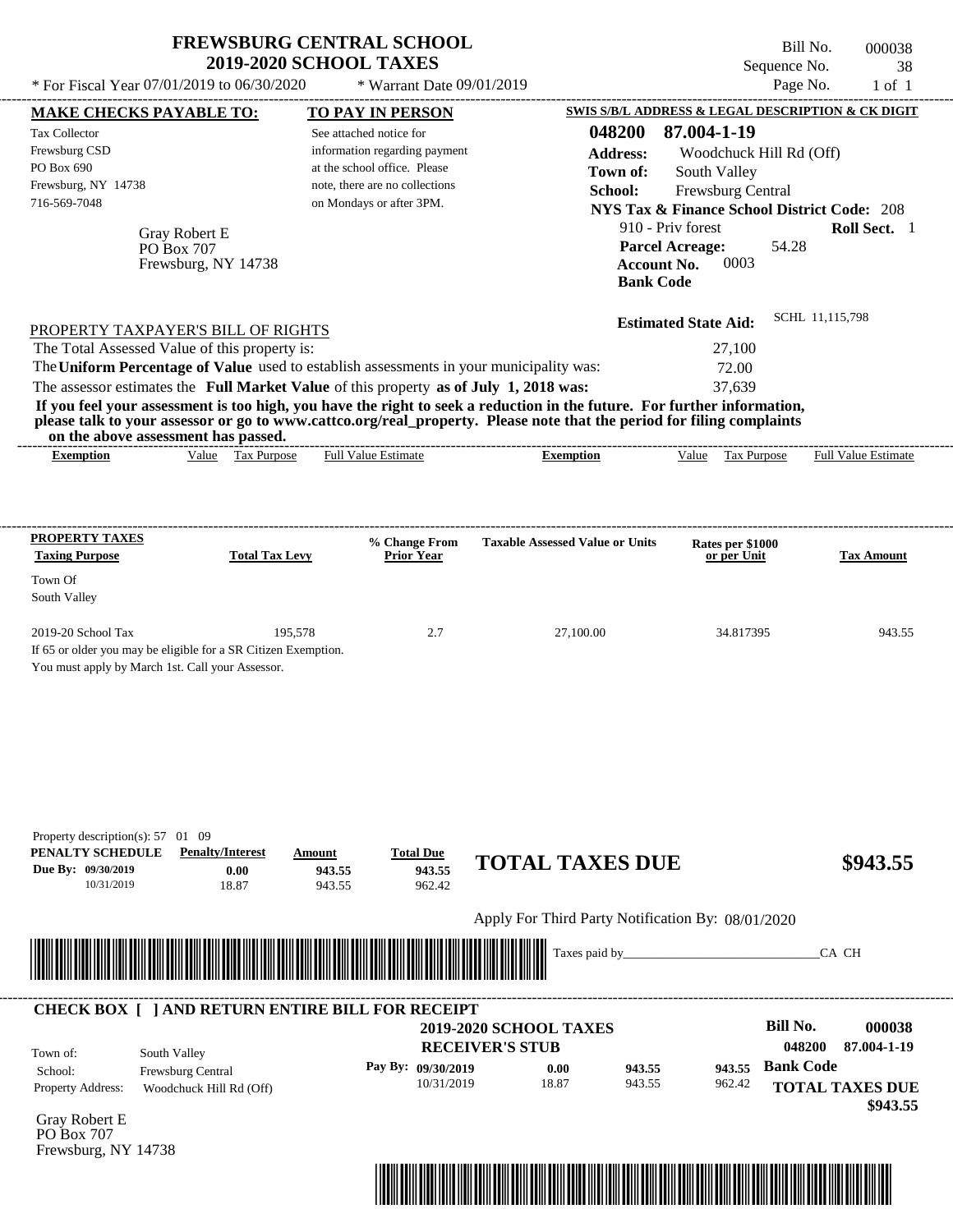| <b>FREWSBURG CENTRAL SCHOOL</b> |
|---------------------------------|
| <b>2019-2020 SCHOOL TAXES</b>   |

\* Warrant Date 09/01/2019

Bill No. 000039 Sequence No. 39<br>Page No. 1 of 1 \* For Fiscal Year  $07/01/2019$  to  $06/30/2020$  \* Warrant Date  $09/01/2019$  Page No. 1 of 1

| <b>MAKE CHECKS PAYABLE TO:</b>                                 |                         | <b>TO PAY IN PERSON</b>                                                                                                                                                                                                              |                                                                                                                                                                                                                                                  | SWIS S/B/L ADDRESS & LEGAL DESCRIPTION & CK DIGIT      |                                |
|----------------------------------------------------------------|-------------------------|--------------------------------------------------------------------------------------------------------------------------------------------------------------------------------------------------------------------------------------|--------------------------------------------------------------------------------------------------------------------------------------------------------------------------------------------------------------------------------------------------|--------------------------------------------------------|--------------------------------|
| <b>Tax Collector</b>                                           |                         | See attached notice for                                                                                                                                                                                                              | 048200                                                                                                                                                                                                                                           | 96.004-1-9                                             |                                |
| Frewsburg CSD                                                  |                         | information regarding payment                                                                                                                                                                                                        | <b>Address:</b>                                                                                                                                                                                                                                  | 12846 Sawmill Run Rd                                   |                                |
| PO Box 690                                                     |                         | at the school office. Please                                                                                                                                                                                                         | Town of:                                                                                                                                                                                                                                         | South Valley                                           |                                |
| Frewsburg, NY 14738                                            |                         | note, there are no collections                                                                                                                                                                                                       | School:                                                                                                                                                                                                                                          | Frewsburg Central                                      |                                |
| 716-569-7048                                                   |                         | on Mondays or after 3PM.                                                                                                                                                                                                             |                                                                                                                                                                                                                                                  | <b>NYS Tax &amp; Finance School District Code: 208</b> |                                |
|                                                                | Gremer Nicole M.        |                                                                                                                                                                                                                                      |                                                                                                                                                                                                                                                  | 210 - 1 Family Res                                     | Roll Sect. 1                   |
|                                                                | 12846 Sawmill Run Rd    |                                                                                                                                                                                                                                      |                                                                                                                                                                                                                                                  | <b>Parcel Acreage:</b><br>4.75                         |                                |
|                                                                | Frewsburg, NY 14738     |                                                                                                                                                                                                                                      | <b>Account No.</b>                                                                                                                                                                                                                               | 0121                                                   |                                |
|                                                                |                         |                                                                                                                                                                                                                                      | <b>Bank Code</b>                                                                                                                                                                                                                                 | 024                                                    |                                |
|                                                                |                         |                                                                                                                                                                                                                                      |                                                                                                                                                                                                                                                  | <b>Estimated State Aid:</b>                            | SCHL 11,115,798                |
| PROPERTY TAXPAYER'S BILL OF RIGHTS                             |                         |                                                                                                                                                                                                                                      |                                                                                                                                                                                                                                                  |                                                        |                                |
| The Total Assessed Value of this property is:                  |                         |                                                                                                                                                                                                                                      |                                                                                                                                                                                                                                                  | 43,000                                                 |                                |
|                                                                |                         | The Uniform Percentage of Value used to establish assessments in your municipality was:                                                                                                                                              |                                                                                                                                                                                                                                                  | 72.00                                                  |                                |
|                                                                |                         | The assessor estimates the Full Market Value of this property as of July 1, 2018 was:                                                                                                                                                |                                                                                                                                                                                                                                                  | 59,722                                                 |                                |
| on the above assessment has passed.                            |                         |                                                                                                                                                                                                                                      | If you feel your assessment is too high, you have the right to seek a reduction in the future. For further information,<br>please talk to your assessor or go to www.cattco.org/real_property. Please note that the period for filing complaints |                                                        |                                |
| <b>Exemption</b>                                               | Value Tax Purpose       | <b>Full Value Estimate</b>                                                                                                                                                                                                           | <b>Exemption</b>                                                                                                                                                                                                                                 | Value Tax Purpose Full Value Estimate                  |                                |
| <b>Star Check</b><br>(See Note) 21,600                         |                         | 30,000                                                                                                                                                                                                                               |                                                                                                                                                                                                                                                  |                                                        |                                |
|                                                                |                         |                                                                                                                                                                                                                                      |                                                                                                                                                                                                                                                  |                                                        |                                |
| <b>PROPERTY TAXES</b>                                          |                         | % Change From                                                                                                                                                                                                                        | <b>Taxable Assessed Value or Units</b>                                                                                                                                                                                                           | Rates per \$1000                                       |                                |
| <b>Taxing Purpose</b>                                          | <b>Total Tax Levy</b>   | <b>Prior Year</b>                                                                                                                                                                                                                    |                                                                                                                                                                                                                                                  | or per Unit                                            | <b>Tax Amount</b>              |
| Town Of                                                        |                         |                                                                                                                                                                                                                                      |                                                                                                                                                                                                                                                  |                                                        |                                |
| South Valley                                                   |                         |                                                                                                                                                                                                                                      |                                                                                                                                                                                                                                                  |                                                        |                                |
| 2019-20 School Tax                                             | 195,578                 | 2.7                                                                                                                                                                                                                                  | 43,000.00                                                                                                                                                                                                                                        | 34.817395                                              | 1,497.15                       |
| If 65 or older you may be eligible for a SR Citizen Exemption. |                         |                                                                                                                                                                                                                                      |                                                                                                                                                                                                                                                  |                                                        |                                |
| You must apply by March 1st. Call your Assessor.               |                         |                                                                                                                                                                                                                                      |                                                                                                                                                                                                                                                  |                                                        |                                |
|                                                                |                         |                                                                                                                                                                                                                                      |                                                                                                                                                                                                                                                  |                                                        |                                |
|                                                                |                         |                                                                                                                                                                                                                                      |                                                                                                                                                                                                                                                  |                                                        |                                |
|                                                                |                         |                                                                                                                                                                                                                                      |                                                                                                                                                                                                                                                  |                                                        |                                |
|                                                                |                         |                                                                                                                                                                                                                                      |                                                                                                                                                                                                                                                  |                                                        |                                |
|                                                                |                         |                                                                                                                                                                                                                                      | An estimated STAR check has been or will be mailed to you by the NYS Tax Department. Any overpayment                                                                                                                                             |                                                        |                                |
| Property description(s): 53 01 09                              | 54 01 09                | or underpayment can be reconciled on your next tax return or STAR Credit Check.                                                                                                                                                      |                                                                                                                                                                                                                                                  |                                                        |                                |
| PENALTY SCHEDULE                                               | <b>Penalty/Interest</b> | <b>Total Due</b><br>Amount                                                                                                                                                                                                           |                                                                                                                                                                                                                                                  |                                                        |                                |
| Due By: 09/30/2019                                             | 0.00                    | 1,497.15<br>1,497.15                                                                                                                                                                                                                 | <b>TOTAL TAXES DUE</b>                                                                                                                                                                                                                           |                                                        | \$1,497.15                     |
| 10/31/2019                                                     | 29.94                   | 1,527.09<br>1,497.15                                                                                                                                                                                                                 |                                                                                                                                                                                                                                                  |                                                        |                                |
|                                                                |                         |                                                                                                                                                                                                                                      | Apply For Third Party Notification By: 08/01/2020                                                                                                                                                                                                |                                                        |                                |
|                                                                |                         |                                                                                                                                                                                                                                      |                                                                                                                                                                                                                                                  |                                                        |                                |
|                                                                |                         | <u> Indian American State of Barbara and The Barbara and The Barbara and The Barbara and The Barbara and The Barbara and The Barbara and The Barbara and The Barbara and The Barbara and The Barbara and The Barbara and The Bar</u> |                                                                                                                                                                                                                                                  |                                                        | CA CH                          |
|                                                                |                         |                                                                                                                                                                                                                                      |                                                                                                                                                                                                                                                  |                                                        |                                |
|                                                                |                         | <b>CHECK BOX [ ] AND RETURN ENTIRE BILL FOR RECEIPT</b>                                                                                                                                                                              |                                                                                                                                                                                                                                                  | <b>Bill No.</b>                                        |                                |
|                                                                |                         |                                                                                                                                                                                                                                      | <b>2019-2020 SCHOOL TAXES</b>                                                                                                                                                                                                                    |                                                        | 000039<br>048200<br>96.004-1-9 |
| Town of:<br>South Valley                                       |                         |                                                                                                                                                                                                                                      | <b>RECEIVER'S STUB</b>                                                                                                                                                                                                                           |                                                        |                                |
| School:                                                        | Frewsburg Central       | Pay By: 09/30/2019                                                                                                                                                                                                                   | 0.00<br>1,497.15                                                                                                                                                                                                                                 | 1,497.15                                               | <b>Bank Code</b> 024           |
| <b>Property Address:</b>                                       | 12846 Sawmill Run Rd    | 10/31/2019                                                                                                                                                                                                                           | 29.94<br>1,497.15                                                                                                                                                                                                                                | 1,527.09                                               | <b>TOTAL TAXES DUE</b>         |
| Gremer Nicole M.                                               |                         |                                                                                                                                                                                                                                      |                                                                                                                                                                                                                                                  |                                                        | \$1,497.15                     |
| 12846 Sawmill Run Rd                                           |                         |                                                                                                                                                                                                                                      |                                                                                                                                                                                                                                                  |                                                        |                                |
| Frewsburg, NY 14738                                            |                         |                                                                                                                                                                                                                                      |                                                                                                                                                                                                                                                  |                                                        |                                |
|                                                                |                         |                                                                                                                                                                                                                                      |                                                                                                                                                                                                                                                  |                                                        |                                |
|                                                                |                         |                                                                                                                                                                                                                                      | <u> 1989 - Johann Stoff, Amerikaansk politiker (* 1989)</u>                                                                                                                                                                                      |                                                        |                                |
|                                                                |                         |                                                                                                                                                                                                                                      |                                                                                                                                                                                                                                                  |                                                        |                                |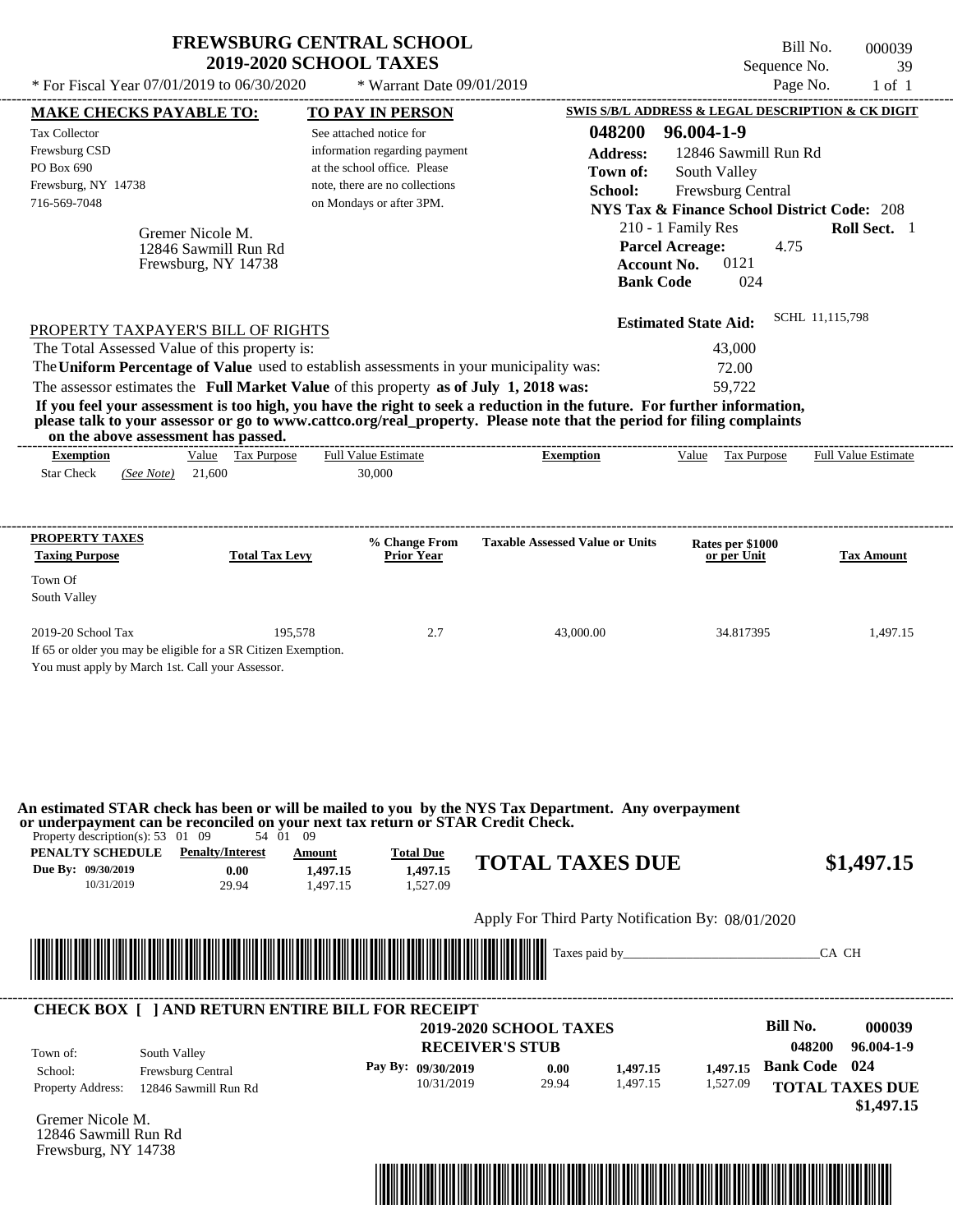Tax Collector

PO Box 690

Town Of South Valley

---------------------------------------------------------------------------------------------------------------------------------------------------------------------------------------------------- Hall Herbert E If 65 or older you may be eligible for a SR Citizen Exemption. You must apply by March 1st. Call your Assessor. Sequence No. 40 \* For Fiscal Year  $07/01/2019$  to  $06/30/2020$  \* Warrant Date  $09/01/2019$  Page No. 1 of 1 **MAKE CHECKS PAYABLE TO: TO PAY IN PERSON SWIS S/B/L ADDRESS & LEGAL DESCRIPTION & CK DIGIT 048200 105.002-1-6 Address:** Gurnsey Hollow Rd South Valley **School:** Frewsburg Central **NYS Tax & Finance School District Code:** 208 312 - Vac w/imprv **Roll Sect.** 1 113.69 **Account No.** 0244 **Bank Code Estimated State Aid:** SCHL 11,115,798 PROPERTY TAXPAYER'S BILL OF RIGHTS The assessor estimates the **Full Market Value** of this property **as of July 1, 2018 was:** 110,833 The Total Assessed Value of this property is: 79,800 The **Uniform Percentage of Value** used to establish assessments in your municipality was: 72.00 **If you feel your assessment is too high, you have the right to seek a reduction in the future. For further information, please talk to your assessor or go to www.cattco.org/real\_property. Please note that the period for filing complaints on the above assessment has passed. Exemption** Value Tax Purpose **PROPERTY TAXES Taxing Purpose Total Tax Levy Prior Year % Change From Taxable Assessed Value or Units or per Unit Rates per \$1000 Tax Amount PENALTY SCHEDULE Penalty/Interest Amount Total Due Due By: 09/30/2019** 10/31/2019 55.57 **0.00** 2,778.43 **2,778.43** 2,834.00 **2,778.43 TOTAL TAXES DUE \$2,778.43** Apply For Third Party Notification By: 08/01/2020 See attached notice for information regarding payment at the school office. Please note, there are no collections Frewsburg CSD Frewsburg, NY 14738 \* Warrant Date 09/01/2019 716-569-7048 on Mondays or after 3PM. **Parcel Acreage:** 2019-20 School Tax 2,778.43 195,578 2.7 2.7 2.7 2.7 2.7 34.817395 2,778.43 Hall Linda A Full Value Estimate Taxes paid by\_\_\_\_\_\_\_\_\_\_\_\_\_\_\_\_\_\_\_\_\_\_\_\_\_\_\_\_\_\_\_CA CH ---------------------------------------------------------------------------------------------------------------------------------------------------------------------------------------------------- ---------------------------------------------------------------------------------------------------------------------------------------------------------------------------------------------------- Property description(s): 43 01 09 **Town of:** 1139 Sheree Dr Grand Island, NY 14072 **Exemption** Value Tax Purpose Full Value Estimate ---------------------------------------------------------------------------------------------------------------------------------------------------------------------------------------------------- **CHECK BOX [ ] AND RETURN ENTIRE BILL FOR RECEIPT** \*04820000004000000000277843\*

Bill No. 000040

**RECEIVER'S STUB Bill No. 000040 Bank Code** Property Address: Gurnsey Hollow Rd South Valley School: Frewsburg Central **TOTAL TAXES DUE \$2,778.43 2019-2020 SCHOOL TAXES 048200 105.002-1-6 Pay By: 09/30/2019** 10/31/2019 55.57 **0.00** 2,778.43 **2,778.43** 2,834.00 **2,778.43** Town of:

Hall Herbert E Hall Linda A 1139 Sheree Dr Grand Island, NY 14072

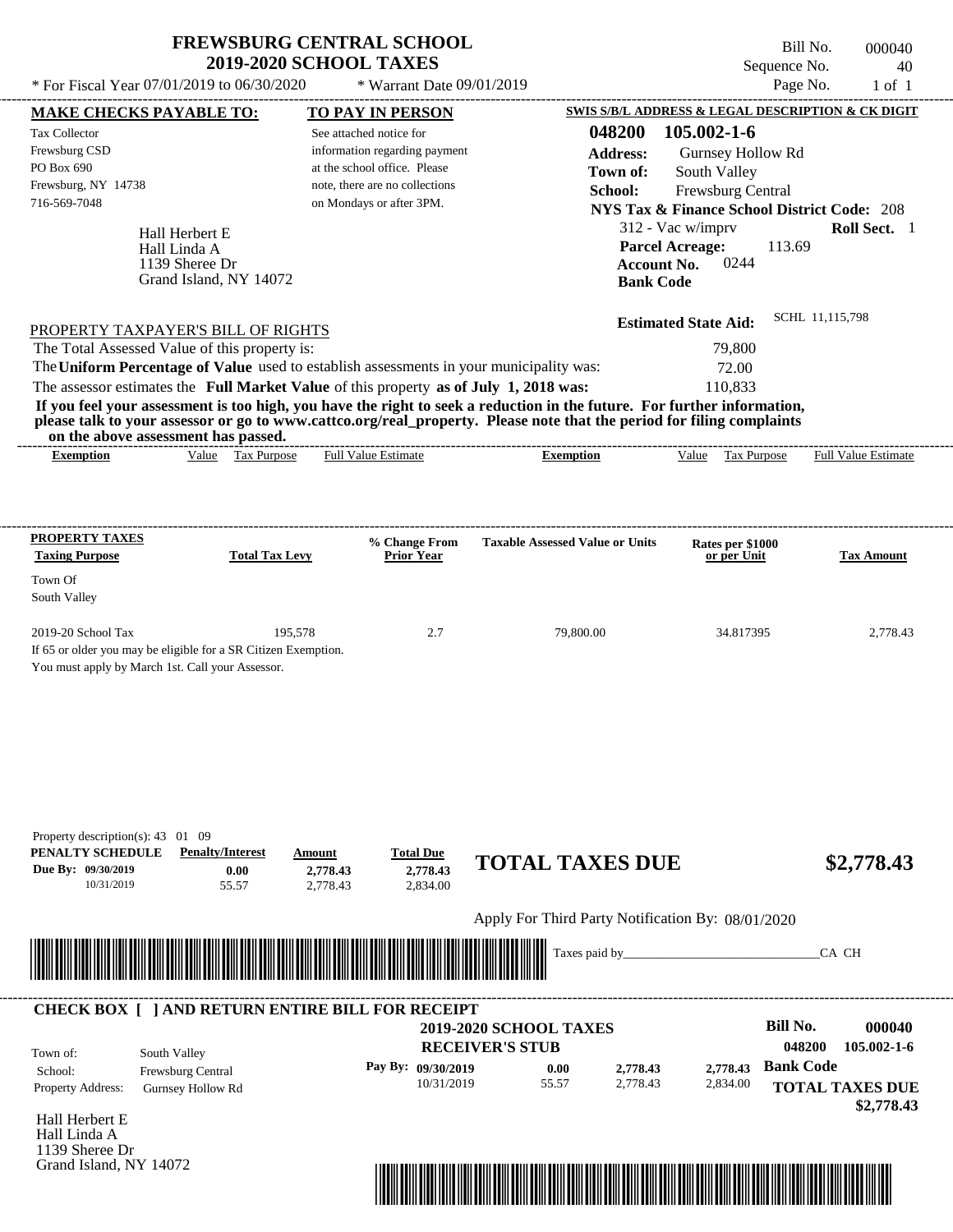| <b>FREWSBURG CENTRAL SCHOOL</b> |
|---------------------------------|
| <b>2019-2020 SCHOOL TAXES</b>   |

Bill No. 000041 Sequence No. 41

| * For Fiscal Year 07/01/2019 to 06/30/2020                                                                              |                       | * Warrant Date 09/01/2019                                      |                                                   |                                                        | Page No.               | $1$ of $1$                 |
|-------------------------------------------------------------------------------------------------------------------------|-----------------------|----------------------------------------------------------------|---------------------------------------------------|--------------------------------------------------------|------------------------|----------------------------|
| <b>MAKE CHECKS PAYABLE TO:</b>                                                                                          |                       | <b>TO PAY IN PERSON</b>                                        |                                                   | SWIS S/B/L ADDRESS & LEGAL DESCRIPTION & CK DIGIT      |                        |                            |
| Tax Collector                                                                                                           |                       | See attached notice for                                        | 048200                                            | 96.004-1-53.3                                          |                        |                            |
| Frewsburg CSD                                                                                                           |                       | information regarding payment                                  | <b>Address:</b>                                   | 12830 Wheeler Hill Rd                                  |                        |                            |
| PO Box 690                                                                                                              |                       | at the school office. Please<br>note, there are no collections | Town of:                                          | South Valley                                           |                        |                            |
| Frewsburg, NY 14738<br>716-569-7048                                                                                     |                       | on Mondays or after 3PM.                                       | School:                                           | Frewsburg Central                                      |                        |                            |
|                                                                                                                         |                       |                                                                |                                                   | <b>NYS Tax &amp; Finance School District Code: 208</b> |                        |                            |
| Hall William H                                                                                                          |                       |                                                                |                                                   | 270 - Mfg housing                                      |                        | Roll Sect. 1               |
| Hall Lucille A<br>67 Magnolia Ave We                                                                                    |                       |                                                                |                                                   | <b>Parcel Acreage:</b><br><b>Account No.</b><br>0504   | 2.10                   |                            |
| Jamestown, NY 14701                                                                                                     |                       |                                                                |                                                   | <b>Bank Code</b>                                       |                        |                            |
|                                                                                                                         |                       |                                                                |                                                   |                                                        |                        |                            |
|                                                                                                                         |                       |                                                                |                                                   | <b>Estimated State Aid:</b>                            | SCHL 11,115,798        |                            |
| PROPERTY TAXPAYER'S BILL OF RIGHTS<br>The Total Assessed Value of this property is:                                     |                       |                                                                |                                                   | 16,000                                                 |                        |                            |
| The Uniform Percentage of Value used to establish assessments in your municipality was:                                 |                       |                                                                |                                                   | 72.00                                                  |                        |                            |
| The assessor estimates the Full Market Value of this property as of July 1, 2018 was:                                   |                       |                                                                |                                                   | 22,222                                                 |                        |                            |
| If you feel your assessment is too high, you have the right to seek a reduction in the future. For further information, |                       |                                                                |                                                   |                                                        |                        |                            |
| please talk to your assessor or go to www.cattco.org/real_property. Please note that the period for filing complaints   |                       |                                                                |                                                   |                                                        |                        |                            |
| on the above assessment has passed.                                                                                     |                       |                                                                |                                                   |                                                        |                        |                            |
| Value Tax Purpose<br><b>Exemption</b>                                                                                   |                       | <b>Full Value Estimate</b>                                     | <b>Exemption</b>                                  | Value Tax Purpose                                      |                        | <b>Full Value Estimate</b> |
|                                                                                                                         |                       |                                                                |                                                   |                                                        |                        |                            |
|                                                                                                                         |                       |                                                                |                                                   |                                                        |                        |                            |
|                                                                                                                         |                       |                                                                |                                                   |                                                        |                        |                            |
| <b>PROPERTY TAXES</b><br><b>Taxing Purpose</b>                                                                          | <b>Total Tax Levy</b> | % Change From<br><b>Prior Year</b>                             | <b>Taxable Assessed Value or Units</b>            | Rates per \$1000<br>or per Unit                        |                        | <b>Tax Amount</b>          |
|                                                                                                                         |                       |                                                                |                                                   |                                                        |                        |                            |
| Town Of<br>South Valley                                                                                                 |                       |                                                                |                                                   |                                                        |                        |                            |
|                                                                                                                         |                       |                                                                |                                                   |                                                        |                        |                            |
| 2019-20 School Tax                                                                                                      | 195,578               | 2.7                                                            | 16,000.00                                         | 34.817395                                              |                        | 557.08                     |
| If 65 or older you may be eligible for a SR Citizen Exemption.                                                          |                       |                                                                |                                                   |                                                        |                        |                            |
| You must apply by March 1st. Call your Assessor.                                                                        |                       |                                                                |                                                   |                                                        |                        |                            |
|                                                                                                                         |                       |                                                                |                                                   |                                                        |                        |                            |
|                                                                                                                         |                       |                                                                |                                                   |                                                        |                        |                            |
|                                                                                                                         |                       |                                                                |                                                   |                                                        |                        |                            |
|                                                                                                                         |                       |                                                                |                                                   |                                                        |                        |                            |
|                                                                                                                         |                       |                                                                |                                                   |                                                        |                        |                            |
|                                                                                                                         |                       |                                                                |                                                   |                                                        |                        |                            |
|                                                                                                                         |                       |                                                                |                                                   |                                                        |                        |                            |
| Property description(s): $52 \quad 01 \quad 09$                                                                         |                       |                                                                |                                                   |                                                        |                        |                            |
| PENALTY SCHEDULE<br><b>Penalty/Interest</b>                                                                             | Amount                | <b>Total Due</b>                                               | <b>TOTAL TAXES DUE</b>                            |                                                        |                        | \$557.08                   |
| Due By: 09/30/2019<br>0.00                                                                                              | 557.08                | 557.08                                                         |                                                   |                                                        |                        |                            |
| 10/31/2019<br>11.14                                                                                                     | 557.08                | 568.22                                                         |                                                   |                                                        |                        |                            |
|                                                                                                                         |                       |                                                                | Apply For Third Party Notification By: 08/01/2020 |                                                        |                        |                            |
|                                                                                                                         |                       |                                                                |                                                   |                                                        |                        |                            |
|                                                                                                                         |                       |                                                                | Taxes paid by_                                    |                                                        | CA CH                  |                            |
|                                                                                                                         |                       |                                                                |                                                   |                                                        |                        |                            |
|                                                                                                                         |                       |                                                                |                                                   |                                                        |                        |                            |
| <b>CHECK BOX [ ] AND RETURN ENTIRE BILL FOR RECEIPT</b>                                                                 |                       |                                                                |                                                   |                                                        |                        |                            |
|                                                                                                                         |                       |                                                                | 2019-2020 SCHOOL TAXES                            |                                                        | <b>Bill No.</b>        | 000041                     |
| South Valley<br>Town of:                                                                                                |                       |                                                                | <b>RECEIVER'S STUB</b>                            |                                                        | 048200                 | 96.004-1-53.3              |
| Frewsburg Central<br>School:                                                                                            |                       | Pay By: 09/30/2019                                             | 0.00                                              | 557.08<br>557.08                                       | <b>Bank Code</b>       |                            |
| Property Address:<br>12830 Wheeler Hill Rd                                                                              |                       | 10/31/2019                                                     | 11.14                                             | 557.08<br>568.22                                       | <b>TOTAL TAXES DUE</b> |                            |
| Hall William H                                                                                                          |                       |                                                                |                                                   |                                                        |                        | \$557.08                   |
| Hall Lucille A                                                                                                          |                       |                                                                |                                                   |                                                        |                        |                            |
| 67 Magnolia Ave We                                                                                                      |                       |                                                                |                                                   |                                                        |                        |                            |
| Jamestown, NY 14701                                                                                                     |                       |                                                                |                                                   |                                                        |                        |                            |

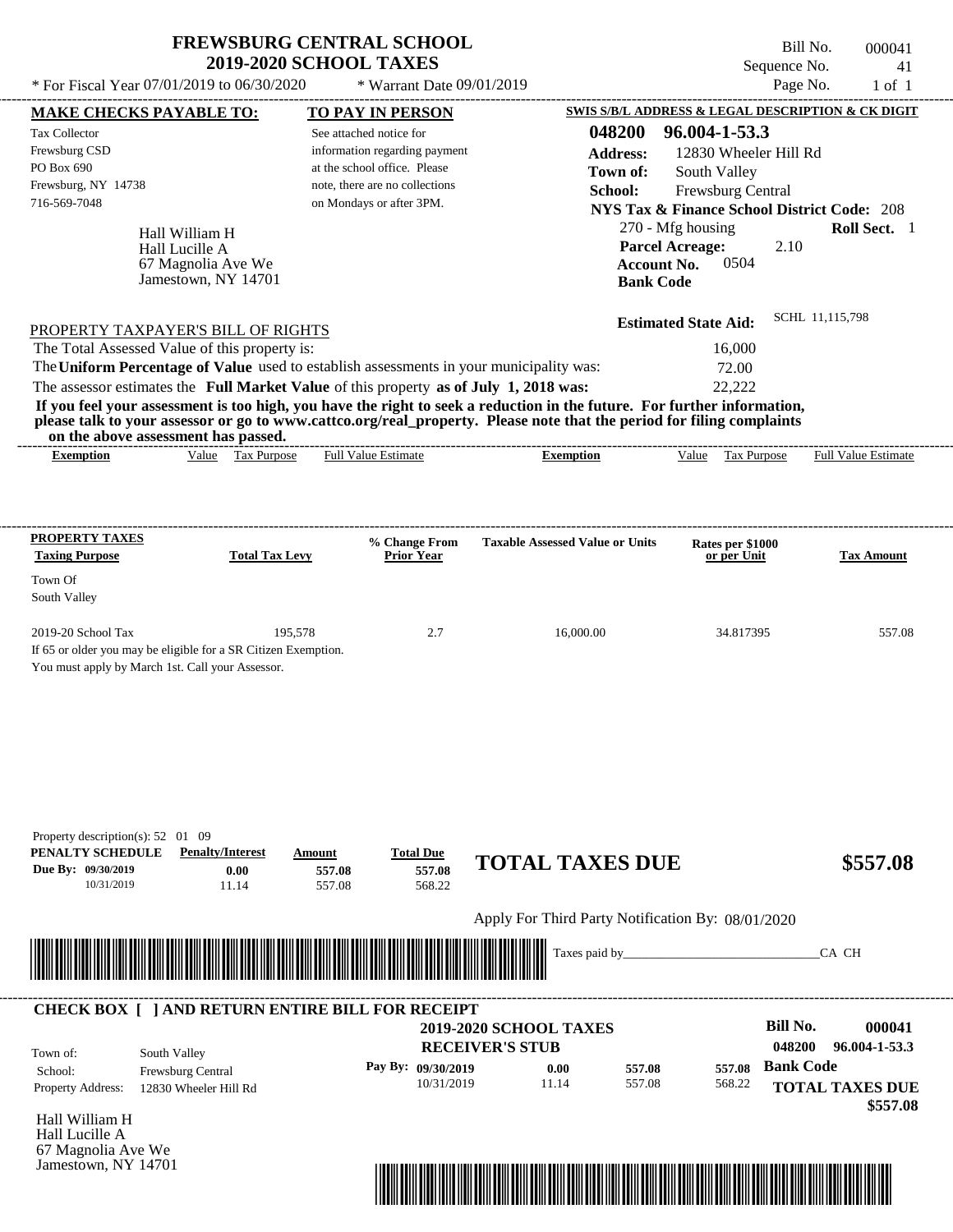| <b>FREWSBURG CENTRAL SCHOOL</b> |
|---------------------------------|
| <b>2019-2020 SCHOOL TAXES</b>   |

\* For Fiscal Year  $07/01/2019$  to  $06/30/2020$ 

\* Warrant Date 09/01/2019

Bill No. 000042 Sequence No. 42<br>Page No. 1 of 1

| <b>MAKE CHECKS PAYABLE TO:</b>    |                                                                                                                                                                                                                                      | <b>TO PAY IN PERSON</b>                                                                 |                                                                                                                         | <b>SWIS S/B/L ADDRESS &amp; LEGAL DESCRIPTION &amp; CK DIGIT</b>            |                            |
|-----------------------------------|--------------------------------------------------------------------------------------------------------------------------------------------------------------------------------------------------------------------------------------|-----------------------------------------------------------------------------------------|-------------------------------------------------------------------------------------------------------------------------|-----------------------------------------------------------------------------|----------------------------|
| <b>Tax Collector</b>              |                                                                                                                                                                                                                                      | See attached notice for                                                                 | 048200                                                                                                                  | 96.004-1-54.5                                                               |                            |
| Frewsburg CSD<br>PO Box 690       |                                                                                                                                                                                                                                      | information regarding payment                                                           | <b>Address:</b>                                                                                                         | Wheeler Rd (Off)                                                            |                            |
| Frewsburg, NY 14738               |                                                                                                                                                                                                                                      | at the school office. Please<br>note, there are no collections                          | Town of:                                                                                                                | South Valley                                                                |                            |
| 716-569-7048                      |                                                                                                                                                                                                                                      | on Mondays or after 3PM.                                                                | School:                                                                                                                 | Frewsburg Central<br><b>NYS Tax &amp; Finance School District Code: 208</b> |                            |
|                                   |                                                                                                                                                                                                                                      |                                                                                         |                                                                                                                         | $314$ - Rural vac $<$ 10                                                    | Roll Sect. 1               |
|                                   | Hall William H<br>Hall Lucille A                                                                                                                                                                                                     |                                                                                         |                                                                                                                         | <b>Parcel Acreage:</b><br>7.35                                              |                            |
|                                   | 67 Magnolia Ave We                                                                                                                                                                                                                   |                                                                                         | <b>Account No.</b>                                                                                                      | 0675                                                                        |                            |
|                                   | Jamestown, NY 14701                                                                                                                                                                                                                  |                                                                                         | <b>Bank Code</b>                                                                                                        |                                                                             |                            |
|                                   |                                                                                                                                                                                                                                      |                                                                                         |                                                                                                                         |                                                                             | SCHL 11,115,798            |
|                                   | PROPERTY TAXPAYER'S BILL OF RIGHTS                                                                                                                                                                                                   |                                                                                         |                                                                                                                         | <b>Estimated State Aid:</b>                                                 |                            |
|                                   | The Total Assessed Value of this property is:                                                                                                                                                                                        |                                                                                         |                                                                                                                         | 4,900                                                                       |                            |
|                                   |                                                                                                                                                                                                                                      | The Uniform Percentage of Value used to establish assessments in your municipality was: |                                                                                                                         | 72.00                                                                       |                            |
|                                   |                                                                                                                                                                                                                                      | The assessor estimates the Full Market Value of this property as of July 1, 2018 was:   | If you feel your assessment is too high, you have the right to seek a reduction in the future. For further information, | 6,806                                                                       |                            |
|                                   |                                                                                                                                                                                                                                      |                                                                                         | please talk to your assessor or go to www.cattco.org/real_property. Please note that the period for filing complaints   |                                                                             |                            |
| <b>Exemption</b>                  | on the above assessment has passed.<br>Value Tax Purpose                                                                                                                                                                             | <b>Full Value Estimate</b>                                                              | <b>Exemption</b>                                                                                                        | Value Tax Purpose                                                           | <b>Full Value Estimate</b> |
|                                   |                                                                                                                                                                                                                                      |                                                                                         |                                                                                                                         |                                                                             |                            |
|                                   |                                                                                                                                                                                                                                      |                                                                                         |                                                                                                                         |                                                                             |                            |
| <b>PROPERTY TAXES</b>             |                                                                                                                                                                                                                                      |                                                                                         |                                                                                                                         |                                                                             |                            |
| <b>Taxing Purpose</b>             | <b>Total Tax Levy</b>                                                                                                                                                                                                                | % Change From<br><b>Prior Year</b>                                                      | <b>Taxable Assessed Value or Units</b>                                                                                  | Rates per \$1000<br>or per Unit                                             | <b>Tax Amount</b>          |
| Town Of                           |                                                                                                                                                                                                                                      |                                                                                         |                                                                                                                         |                                                                             |                            |
| South Valley                      |                                                                                                                                                                                                                                      |                                                                                         |                                                                                                                         |                                                                             |                            |
| 2019-20 School Tax                | 195,578                                                                                                                                                                                                                              | 2.7                                                                                     | 4,900.00                                                                                                                | 34.817395                                                                   | 170.61                     |
|                                   | If 65 or older you may be eligible for a SR Citizen Exemption.                                                                                                                                                                       |                                                                                         |                                                                                                                         |                                                                             |                            |
|                                   | You must apply by March 1st. Call your Assessor.                                                                                                                                                                                     |                                                                                         |                                                                                                                         |                                                                             |                            |
|                                   |                                                                                                                                                                                                                                      |                                                                                         |                                                                                                                         |                                                                             |                            |
|                                   |                                                                                                                                                                                                                                      |                                                                                         |                                                                                                                         |                                                                             |                            |
|                                   |                                                                                                                                                                                                                                      |                                                                                         |                                                                                                                         |                                                                             |                            |
|                                   |                                                                                                                                                                                                                                      |                                                                                         |                                                                                                                         |                                                                             |                            |
|                                   |                                                                                                                                                                                                                                      |                                                                                         |                                                                                                                         |                                                                             |                            |
|                                   |                                                                                                                                                                                                                                      |                                                                                         |                                                                                                                         |                                                                             |                            |
| Property description(s): 53 01 09 |                                                                                                                                                                                                                                      |                                                                                         |                                                                                                                         |                                                                             |                            |
| PENALTY SCHEDULE                  | <b>Penalty/Interest</b>                                                                                                                                                                                                              | <b>Total Due</b><br>Amount                                                              | <b>TOTAL TAXES DUE</b>                                                                                                  |                                                                             | \$170.61                   |
| Due By: 09/30/2019<br>10/31/2019  | 0.00<br>3.41                                                                                                                                                                                                                         | 170.61<br>170.61<br>170.61<br>174.02                                                    |                                                                                                                         |                                                                             |                            |
|                                   |                                                                                                                                                                                                                                      |                                                                                         |                                                                                                                         |                                                                             |                            |
|                                   |                                                                                                                                                                                                                                      |                                                                                         | Apply For Third Party Notification By: 08/01/2020                                                                       |                                                                             |                            |
|                                   | <u> Harry Harry Harry Harry Harry Harry Harry Harry Harry Harry Harry Harry Harry Harry Harry Harry Harry Harry Harry Harry Harry Harry Harry Harry Harry Harry Harry Harry Harry Harry Harry Harry Harry Harry Harry Harry Harr</u> |                                                                                         | Taxes paid by                                                                                                           |                                                                             | CA CH                      |
|                                   |                                                                                                                                                                                                                                      |                                                                                         |                                                                                                                         |                                                                             |                            |
|                                   |                                                                                                                                                                                                                                      | <b>CHECK BOX [ ] AND RETURN ENTIRE BILL FOR RECEIPT</b>                                 |                                                                                                                         |                                                                             |                            |
|                                   |                                                                                                                                                                                                                                      |                                                                                         | <b>2019-2020 SCHOOL TAXES</b>                                                                                           | <b>Bill No.</b>                                                             | 000042                     |
| Town of:                          | South Valley                                                                                                                                                                                                                         |                                                                                         | <b>RECEIVER'S STUB</b>                                                                                                  | 048200                                                                      | 96.004-1-54.5              |
| School:                           | Frewsburg Central                                                                                                                                                                                                                    | Pay By: 09/30/2019                                                                      | 0.00<br>170.61                                                                                                          | <b>Bank Code</b><br>170.61                                                  |                            |
| Property Address:                 | Wheeler Rd (Off)                                                                                                                                                                                                                     | 10/31/2019                                                                              | 3.41<br>170.61                                                                                                          | 174.02                                                                      | <b>TOTAL TAXES DUE</b>     |
| Hall William H                    |                                                                                                                                                                                                                                      |                                                                                         |                                                                                                                         |                                                                             | \$170.61                   |
| Hall Lucille A                    |                                                                                                                                                                                                                                      |                                                                                         |                                                                                                                         |                                                                             |                            |
| 67 Magnolia Ave We                |                                                                                                                                                                                                                                      |                                                                                         |                                                                                                                         |                                                                             |                            |
| Jamestown, NY 14701               |                                                                                                                                                                                                                                      |                                                                                         |                                                                                                                         |                                                                             |                            |
|                                   |                                                                                                                                                                                                                                      |                                                                                         | <u> 1989 - Johann Stoff, Amerikaansk politiker (</u>                                                                    |                                                                             |                            |
|                                   |                                                                                                                                                                                                                                      |                                                                                         |                                                                                                                         |                                                                             |                            |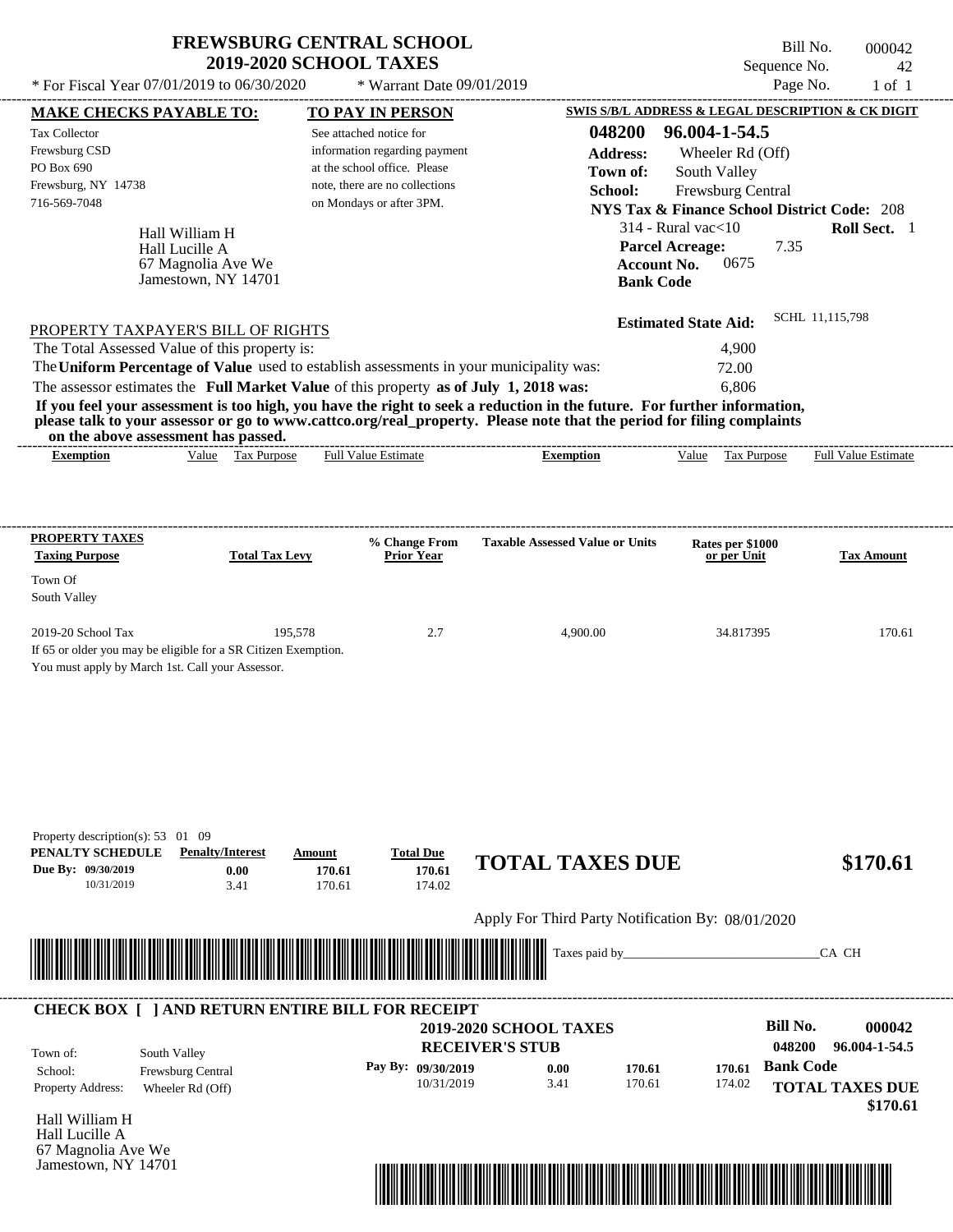| <b>FREWSBURG CENTRAL SCHOOL</b> |
|---------------------------------|
| <b>2019-2020 SCHOOL TAXES</b>   |

Bill No. 000043 Sequence No. 43

| * For Fiscal Year 07/01/2019 to 06/30/2020                                                                                                       |                                                                        | * Warrant Date 09/01/2019                                                                                                                              |                                                                                                                                                                                                                                                                      |                                                                                                                                                                                                 | Page No.<br>$1$ of $1$                              |
|--------------------------------------------------------------------------------------------------------------------------------------------------|------------------------------------------------------------------------|--------------------------------------------------------------------------------------------------------------------------------------------------------|----------------------------------------------------------------------------------------------------------------------------------------------------------------------------------------------------------------------------------------------------------------------|-------------------------------------------------------------------------------------------------------------------------------------------------------------------------------------------------|-----------------------------------------------------|
| <b>MAKE CHECKS PAYABLE TO:</b>                                                                                                                   |                                                                        | <b>TO PAY IN PERSON</b>                                                                                                                                |                                                                                                                                                                                                                                                                      | SWIS S/B/L ADDRESS & LEGAL DESCRIPTION & CK DIGIT                                                                                                                                               |                                                     |
| Tax Collector<br>Frewsburg CSD<br>PO Box 690<br>Frewsburg, NY 14738<br>716-569-7048<br>10 Dennison St.                                           | Hallenbeck Ellis J.<br>Frewsburg, NY 14738                             | See attached notice for<br>information regarding payment<br>at the school office. Please<br>note, there are no collections<br>on Mondays or after 3PM. | 048200<br><b>Address:</b><br>Town of:<br>School:<br><b>Account No.</b><br><b>Bank Code</b>                                                                                                                                                                           | 96.002-2-18<br>Oak Hill Rd (Off)<br>South Valley<br>Frewsburg Central<br><b>NYS Tax &amp; Finance School District Code: 208</b><br>260 - Seasonal res<br><b>Parcel Acreage:</b><br>6.45<br>0074 | Roll Sect. 1                                        |
| PROPERTY TAXPAYER'S BILL OF RIGHTS<br>The Total Assessed Value of this property is:                                                              |                                                                        |                                                                                                                                                        |                                                                                                                                                                                                                                                                      | <b>Estimated State Aid:</b><br>21,000                                                                                                                                                           | SCHL 11,115,798                                     |
| The Uniform Percentage of Value used to establish assessments in your municipality was:                                                          |                                                                        |                                                                                                                                                        |                                                                                                                                                                                                                                                                      | 72.00                                                                                                                                                                                           |                                                     |
| The assessor estimates the Full Market Value of this property as of July 1, 2018 was:<br>on the above assessment has passed.<br><b>Exemption</b> | Value Tax Purpose                                                      | <b>Full Value Estimate</b>                                                                                                                             | If you feel your assessment is too high, you have the right to seek a reduction in the future. For further information,<br>please talk to your assessor or go to www.cattco.org/real_property. Please note that the period for filing complaints<br><b>Exemption</b> | 29,167<br>Value Tax Purpose                                                                                                                                                                     | <b>Full Value Estimate</b>                          |
| <b>PROPERTY TAXES</b>                                                                                                                            |                                                                        | % Change From                                                                                                                                          | <b>Taxable Assessed Value or Units</b>                                                                                                                                                                                                                               | Rates per \$1000                                                                                                                                                                                |                                                     |
| <b>Taxing Purpose</b><br>Town Of<br>South Valley                                                                                                 | <b>Total Tax Levy</b>                                                  | <b>Prior Year</b>                                                                                                                                      |                                                                                                                                                                                                                                                                      | or per Unit                                                                                                                                                                                     | <b>Tax Amount</b>                                   |
| 2019-20 School Tax<br>If 65 or older you may be eligible for a SR Citizen Exemption.<br>You must apply by March 1st. Call your Assessor.         | 195,578                                                                | 2.7                                                                                                                                                    | 21,000.00                                                                                                                                                                                                                                                            | 34.817395                                                                                                                                                                                       | 731.17                                              |
| Property description(s): $54$ 01 09<br>PENALTY SCHEDULE<br>Due By: 09/30/2019<br>10/31/2019                                                      | <b>Penalty/Interest</b><br>Amount<br>0.00<br>731.17<br>14.62<br>731.17 | <b>Total Due</b><br>731.17<br>745.79                                                                                                                   | <b>TOTAL TAXES DUE</b><br>Apply For Third Party Notification By: 08/01/2020                                                                                                                                                                                          |                                                                                                                                                                                                 | \$731.17                                            |
|                                                                                                                                                  |                                                                        |                                                                                                                                                        | Taxes paid by_                                                                                                                                                                                                                                                       |                                                                                                                                                                                                 | CA CH                                               |
| <b>CHECK BOX [ ] AND RETURN ENTIRE BILL FOR RECEIPT</b><br>South Valley<br>Town of:<br>Frewsburg Central<br>School:                              |                                                                        | Pay By: 09/30/2019                                                                                                                                     | 2019-2020 SCHOOL TAXES<br><b>RECEIVER'S STUB</b><br>0.00<br>731.17                                                                                                                                                                                                   | <b>Bill No.</b><br>731.17                                                                                                                                                                       | 000043<br>048200<br>96.002-2-18<br><b>Bank Code</b> |
| Property Address:<br>Oak Hill Rd (Off)<br>Hallenbeck Ellis J.<br>10 Dennison St.<br>Frewsburg, NY 14738                                          |                                                                        | 10/31/2019                                                                                                                                             | 14.62<br>731.17                                                                                                                                                                                                                                                      | 745.79                                                                                                                                                                                          | <b>TOTAL TAXES DUE</b><br>\$731.17                  |

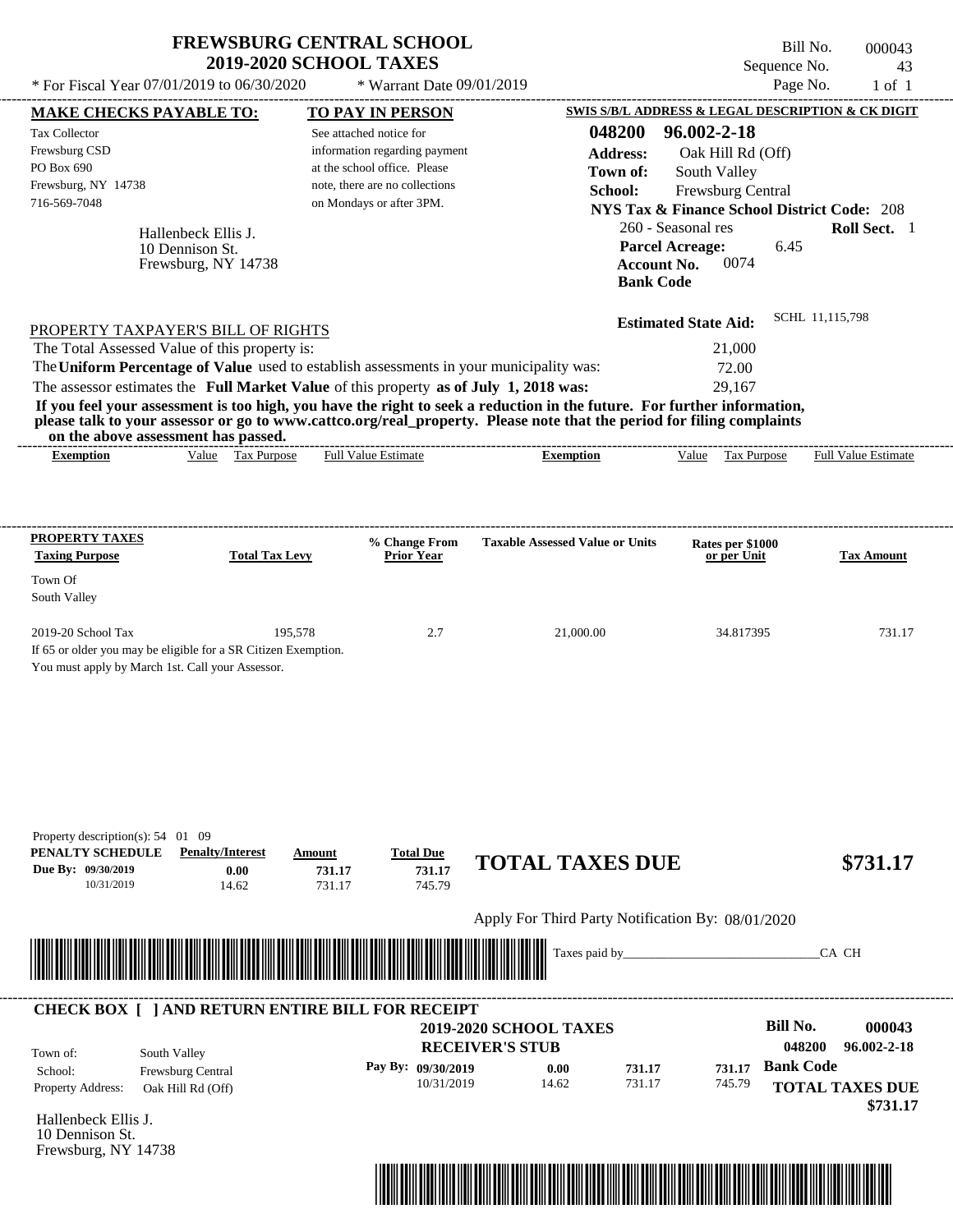| <b>FREWSBURG CENTRAL SCHOOL</b> |  |
|---------------------------------|--|
| <b>2019-2020 SCHOOL TAXES</b>   |  |

Bill No. 000044 Sequence No. 44

| * For Fiscal Year 07/01/2019 to 06/30/2020                                                               |                                                                                                                                                                                                                                             | * Warrant Date 09/01/2019                                                                                                                              |                                                                                                                                                                                                                                                                      |                                                                                                                                                                                                                         | Page No.<br>$1$ of $1$                        |
|----------------------------------------------------------------------------------------------------------|---------------------------------------------------------------------------------------------------------------------------------------------------------------------------------------------------------------------------------------------|--------------------------------------------------------------------------------------------------------------------------------------------------------|----------------------------------------------------------------------------------------------------------------------------------------------------------------------------------------------------------------------------------------------------------------------|-------------------------------------------------------------------------------------------------------------------------------------------------------------------------------------------------------------------------|-----------------------------------------------|
| <b>MAKE CHECKS PAYABLE TO:</b>                                                                           |                                                                                                                                                                                                                                             | <b>TO PAY IN PERSON</b>                                                                                                                                |                                                                                                                                                                                                                                                                      | SWIS S/B/L ADDRESS & LEGAL DESCRIPTION & CK DIGIT                                                                                                                                                                       |                                               |
| Tax Collector<br>Frewsburg CSD<br>PO Box 690<br>Frewsburg, NY 14738<br>716-569-7048                      | Hallenbeck Ellis J.<br>10 Dennison Rd<br>Frewsburg, NY 14738                                                                                                                                                                                | See attached notice for<br>information regarding payment<br>at the school office. Please<br>note, there are no collections<br>on Mondays or after 3PM. | 048200<br><b>Address:</b><br>Town of:<br>School:<br><b>Bank Code</b>                                                                                                                                                                                                 | 96.002-2-19.2<br>Oak Hill Rd<br>South Valley<br>Frewsburg Central<br><b>NYS Tax &amp; Finance School District Code: 208</b><br>$314$ - Rural vac $<$ 10<br><b>Parcel Acreage:</b><br>4.85<br><b>Account No.</b><br>0589 | Roll Sect. 1                                  |
| The Total Assessed Value of this property is:<br>on the above assessment has passed.<br><b>Exemption</b> | PROPERTY TAXPAYER'S BILL OF RIGHTS<br>The Uniform Percentage of Value used to establish assessments in your municipality was:<br>The assessor estimates the Full Market Value of this property as of July 1, 2018 was:<br>Value Tax Purpose | <b>Full Value Estimate</b>                                                                                                                             | If you feel your assessment is too high, you have the right to seek a reduction in the future. For further information,<br>please talk to your assessor or go to www.cattco.org/real_property. Please note that the period for filing complaints<br><b>Exemption</b> | <b>Estimated State Aid:</b><br>7,100<br>72.00<br>9,861<br>Value Tax Purpose                                                                                                                                             | SCHL 11,115,798<br><b>Full Value Estimate</b> |
|                                                                                                          |                                                                                                                                                                                                                                             |                                                                                                                                                        |                                                                                                                                                                                                                                                                      |                                                                                                                                                                                                                         |                                               |
| <b>PROPERTY TAXES</b><br><b>Taxing Purpose</b><br>Town Of                                                | <b>Total Tax Levy</b>                                                                                                                                                                                                                       | % Change From<br><b>Prior Year</b>                                                                                                                     | <b>Taxable Assessed Value or Units</b>                                                                                                                                                                                                                               | Rates per \$1000<br>or per Unit                                                                                                                                                                                         | <b>Tax Amount</b>                             |
| South Valley                                                                                             |                                                                                                                                                                                                                                             |                                                                                                                                                        |                                                                                                                                                                                                                                                                      |                                                                                                                                                                                                                         |                                               |
| 2019-20 School Tax<br>You must apply by March 1st. Call your Assessor.                                   | 195,578<br>If 65 or older you may be eligible for a SR Citizen Exemption.                                                                                                                                                                   | 2.7                                                                                                                                                    | 7,100.00                                                                                                                                                                                                                                                             | 34.817395                                                                                                                                                                                                               | 247.20                                        |
| Property description(s): $54 \quad 01 \quad 09$<br>PENALTY SCHEDULE<br>Due By: 09/30/2019<br>10/31/2019  | <b>Penalty/Interest</b><br>Amount<br>0.00<br>4.94                                                                                                                                                                                           | <b>Total Due</b><br>247.20<br>247.20<br>247.20<br>252.14                                                                                               | <b>TOTAL TAXES DUE</b>                                                                                                                                                                                                                                               |                                                                                                                                                                                                                         | \$247.20                                      |
|                                                                                                          |                                                                                                                                                                                                                                             |                                                                                                                                                        | Apply For Third Party Notification By: 08/01/2020                                                                                                                                                                                                                    |                                                                                                                                                                                                                         |                                               |
|                                                                                                          |                                                                                                                                                                                                                                             |                                                                                                                                                        | Taxes paid by_                                                                                                                                                                                                                                                       |                                                                                                                                                                                                                         | CA CH                                         |
| <b>CHECK BOX [ ] AND RETURN ENTIRE BILL FOR RECEIPT</b>                                                  |                                                                                                                                                                                                                                             |                                                                                                                                                        | 2019-2020 SCHOOL TAXES<br><b>RECEIVER'S STUB</b>                                                                                                                                                                                                                     | <b>Bill No.</b><br>048200                                                                                                                                                                                               | 000044<br>96.002-2-19.2                       |
| South Valley<br>Town of:<br>School:                                                                      | Frewsburg Central                                                                                                                                                                                                                           | Pay By: 09/30/2019                                                                                                                                     | 0.00<br>247.20                                                                                                                                                                                                                                                       | 247.20                                                                                                                                                                                                                  | <b>Bank Code</b>                              |
| Property Address:<br>Oak Hill Rd<br>Hallenbeck Ellis J.                                                  |                                                                                                                                                                                                                                             | 10/31/2019                                                                                                                                             | 4.94<br>247.20                                                                                                                                                                                                                                                       | 252.14                                                                                                                                                                                                                  | <b>TOTAL TAXES DUE</b><br>\$247.20            |
| 10 Dennison Rd<br>Frewsburg, NY 14738                                                                    |                                                                                                                                                                                                                                             |                                                                                                                                                        |                                                                                                                                                                                                                                                                      |                                                                                                                                                                                                                         |                                               |

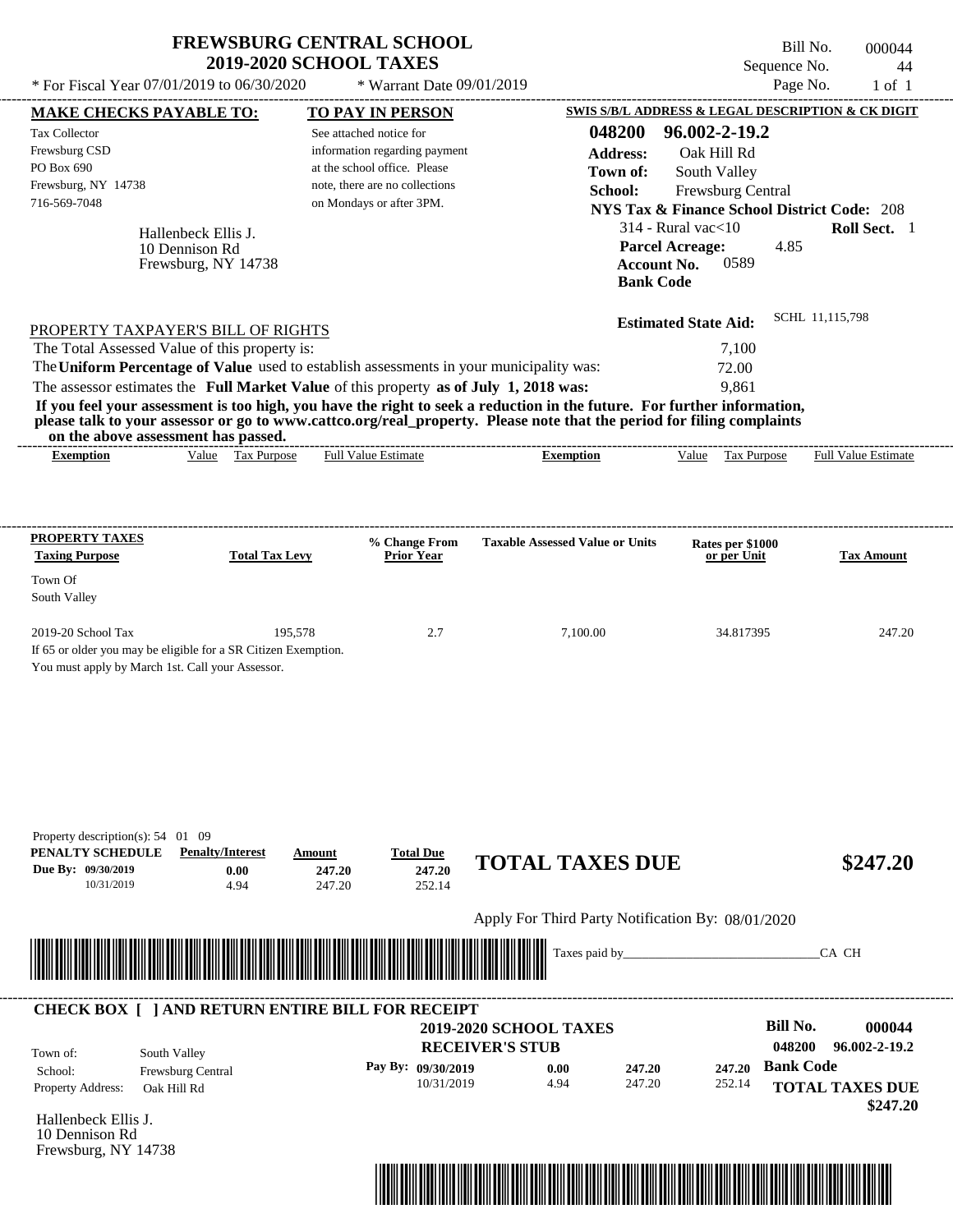| <b>FREWSBURG CENTRAL SCHOOL</b> |
|---------------------------------|
| <b>2019-2020 SCHOOL TAXES</b>   |

Bill No. 000045 Sequence No. 45

| * For Fiscal Year 07/01/2019 to 06/30/2020                                                                                                                                       |                                                               | * Warrant Date 09/01/2019                                                                                                                              |                                                                                                                                                                                                                                                                      |                                                                                                                                                                                                                         | Page No.<br>$1$ of $1$                   |
|----------------------------------------------------------------------------------------------------------------------------------------------------------------------------------|---------------------------------------------------------------|--------------------------------------------------------------------------------------------------------------------------------------------------------|----------------------------------------------------------------------------------------------------------------------------------------------------------------------------------------------------------------------------------------------------------------------|-------------------------------------------------------------------------------------------------------------------------------------------------------------------------------------------------------------------------|------------------------------------------|
| <b>MAKE CHECKS PAYABLE TO:</b>                                                                                                                                                   |                                                               | <b>TO PAY IN PERSON</b>                                                                                                                                |                                                                                                                                                                                                                                                                      | SWIS S/B/L ADDRESS & LEGAL DESCRIPTION & CK DIGIT                                                                                                                                                                       |                                          |
| Tax Collector<br>Frewsburg CSD<br>PO Box 690<br>Frewsburg, NY 14738<br>716-569-7048                                                                                              | Hallenbeck Ellis J.<br>10 Dennison St.<br>Frewsburg, NY 14738 | See attached notice for<br>information regarding payment<br>at the school office. Please<br>note, there are no collections<br>on Mondays or after 3PM. | 048200<br><b>Address:</b><br>Town of:<br>School:<br><b>Bank Code</b>                                                                                                                                                                                                 | 96.004-1-2<br>Sawmill Run Rd<br>South Valley<br>Frewsburg Central<br><b>NYS Tax &amp; Finance School District Code: 208</b><br>$322$ - Rural vac $>10$<br><b>Parcel Acreage:</b><br>21.68<br><b>Account No.</b><br>0075 | Roll Sect. 1                             |
| PROPERTY TAXPAYER'S BILL OF RIGHTS                                                                                                                                               |                                                               |                                                                                                                                                        |                                                                                                                                                                                                                                                                      | <b>Estimated State Aid:</b>                                                                                                                                                                                             | SCHL 11,115,798                          |
| The Total Assessed Value of this property is:                                                                                                                                    |                                                               |                                                                                                                                                        |                                                                                                                                                                                                                                                                      | 12,600                                                                                                                                                                                                                  |                                          |
| The Uniform Percentage of Value used to establish assessments in your municipality was:<br>The assessor estimates the Full Market Value of this property as of July 1, 2018 was: |                                                               |                                                                                                                                                        |                                                                                                                                                                                                                                                                      | 72.00<br>17,500                                                                                                                                                                                                         |                                          |
| on the above assessment has passed.<br><b>Exemption</b>                                                                                                                          | Value Tax Purpose                                             | <b>Full Value Estimate</b>                                                                                                                             | If you feel your assessment is too high, you have the right to seek a reduction in the future. For further information,<br>please talk to your assessor or go to www.cattco.org/real_property. Please note that the period for filing complaints<br><b>Exemption</b> | Value Tax Purpose                                                                                                                                                                                                       | <b>Full Value Estimate</b>               |
| <b>PROPERTY TAXES</b>                                                                                                                                                            |                                                               | % Change From                                                                                                                                          | <b>Taxable Assessed Value or Units</b>                                                                                                                                                                                                                               | Rates per \$1000                                                                                                                                                                                                        |                                          |
| <b>Taxing Purpose</b>                                                                                                                                                            | <b>Total Tax Levy</b>                                         | <b>Prior Year</b>                                                                                                                                      |                                                                                                                                                                                                                                                                      | or per Unit                                                                                                                                                                                                             | <b>Tax Amount</b>                        |
| Town Of<br>South Valley                                                                                                                                                          |                                                               |                                                                                                                                                        |                                                                                                                                                                                                                                                                      |                                                                                                                                                                                                                         |                                          |
| 2019-20 School Tax<br>If 65 or older you may be eligible for a SR Citizen Exemption.<br>You must apply by March 1st. Call your Assessor.                                         | 195,578                                                       | 2.7                                                                                                                                                    | 12,600.00                                                                                                                                                                                                                                                            | 34.817395                                                                                                                                                                                                               | 438.70                                   |
| Property description(s): $53 \quad 01 \quad 09$<br>PENALTY SCHEDULE<br>Due By: 09/30/2019<br>10/31/2019                                                                          | <b>Penalty/Interest</b><br>Amount<br>0.00<br>8.77             | <b>Total Due</b><br>438.70<br>438.70<br>438.70<br>447.47                                                                                               | <b>TOTAL TAXES DUE</b><br>Apply For Third Party Notification By: 08/01/2020                                                                                                                                                                                          |                                                                                                                                                                                                                         | \$438.70                                 |
|                                                                                                                                                                                  |                                                               |                                                                                                                                                        | Taxes paid by_                                                                                                                                                                                                                                                       |                                                                                                                                                                                                                         | CA CH                                    |
| <b>CHECK BOX [ ] AND RETURN ENTIRE BILL FOR RECEIPT</b>                                                                                                                          |                                                               |                                                                                                                                                        | 2019-2020 SCHOOL TAXES                                                                                                                                                                                                                                               | <b>Bill No.</b>                                                                                                                                                                                                         | 000045                                   |
| South Valley<br>Town of:                                                                                                                                                         |                                                               |                                                                                                                                                        | <b>RECEIVER'S STUB</b>                                                                                                                                                                                                                                               |                                                                                                                                                                                                                         | 048200<br>96.004-1-2<br><b>Bank Code</b> |
| School:<br>Property Address:                                                                                                                                                     | Frewsburg Central<br>Sawmill Run Rd                           | Pay By: 09/30/2019<br>10/31/2019                                                                                                                       | 0.00<br>438.70<br>8.77<br>438.70                                                                                                                                                                                                                                     | 438.70<br>447.47                                                                                                                                                                                                        | <b>TOTAL TAXES DUE</b><br>\$438.70       |
| Hallenbeck Ellis J.<br>10 Dennison St.<br>Frewsburg, NY 14738                                                                                                                    |                                                               |                                                                                                                                                        |                                                                                                                                                                                                                                                                      |                                                                                                                                                                                                                         |                                          |

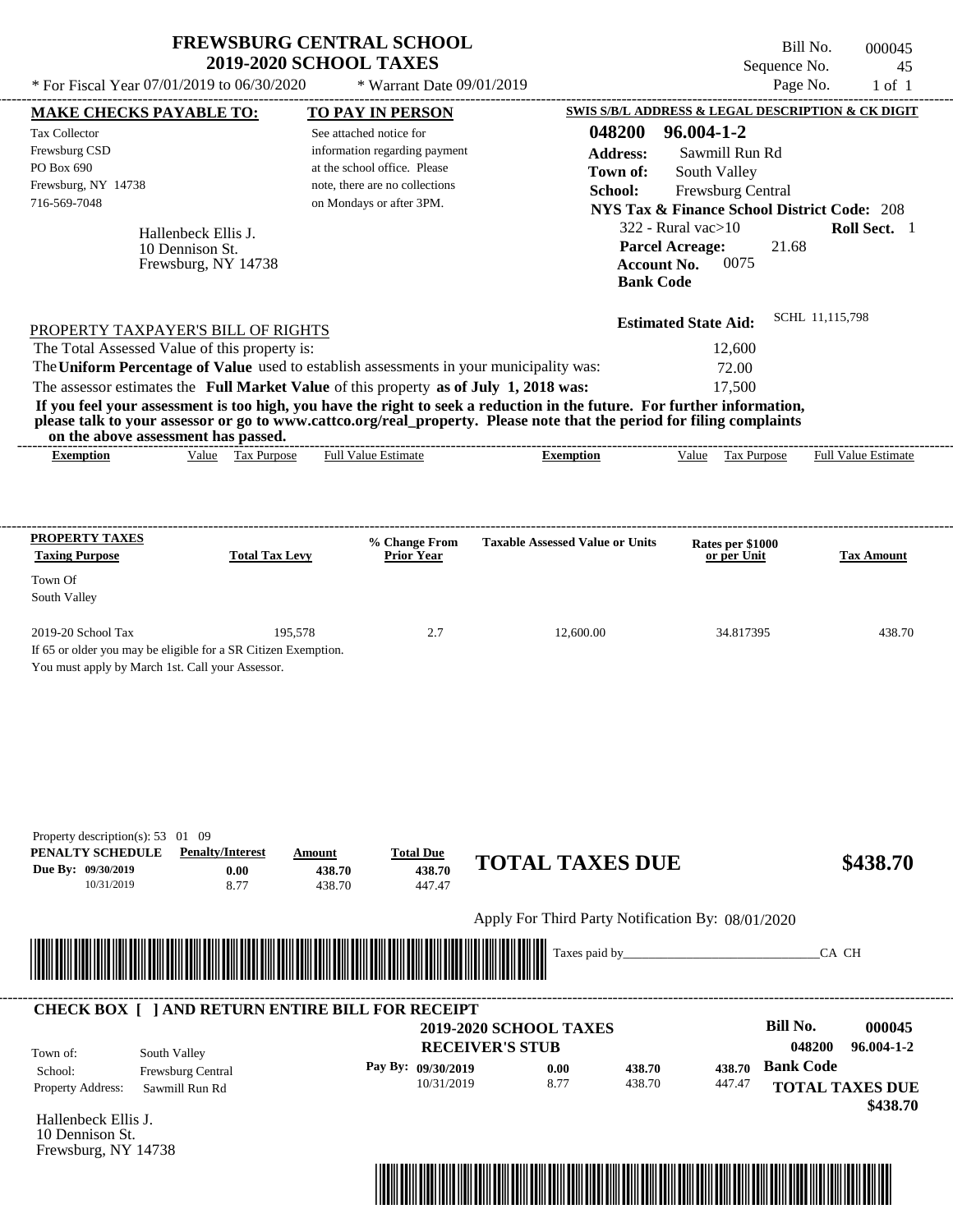| <b>FREWSBURG CENTRAL SCHOOL</b> |
|---------------------------------|
| <b>2019-2020 SCHOOL TAXES</b>   |

Bill No. 000046 Sequence No. 46

| * For Fiscal Year 07/01/2019 to 06/30/2020                                                                                                                                                                                                                               |                                                              | * Warrant Date 09/01/2019                                                                                                                              |                                                                                                                                                                                                                                                  |                                                                                                                                                                                          | Page No.<br>$1$ of $1$                                                                            |
|--------------------------------------------------------------------------------------------------------------------------------------------------------------------------------------------------------------------------------------------------------------------------|--------------------------------------------------------------|--------------------------------------------------------------------------------------------------------------------------------------------------------|--------------------------------------------------------------------------------------------------------------------------------------------------------------------------------------------------------------------------------------------------|------------------------------------------------------------------------------------------------------------------------------------------------------------------------------------------|---------------------------------------------------------------------------------------------------|
| <b>MAKE CHECKS PAYABLE TO:</b>                                                                                                                                                                                                                                           |                                                              | <b>TO PAY IN PERSON</b>                                                                                                                                |                                                                                                                                                                                                                                                  |                                                                                                                                                                                          | SWIS S/B/L ADDRESS & LEGAL DESCRIPTION & CK DIGIT                                                 |
| Tax Collector<br>Frewsburg CSD<br>PO Box 690<br>Frewsburg, NY 14738<br>716-569-7048<br>PROPERTY TAXPAYER'S BILL OF RIGHTS                                                                                                                                                | Hallenbeck `Ellis J<br>10 Dennison Rd<br>Frewsburg, NY 14738 | See attached notice for<br>information regarding payment<br>at the school office. Please<br>note, there are no collections<br>on Mondays or after 3PM. | 048200<br><b>Address:</b><br>Town of:<br>School:<br><b>Bank Code</b>                                                                                                                                                                             | 96.002-2-21<br>Oak Hill Rd (Off)<br>South Valley<br>Frewsburg Central<br>$314$ - Rural vac $<$ 10<br><b>Parcel Acreage:</b><br><b>Account No.</b><br>0590<br><b>Estimated State Aid:</b> | <b>NYS Tax &amp; Finance School District Code: 208</b><br>Roll Sect. 1<br>4.26<br>SCHL 11,115,798 |
| The Total Assessed Value of this property is:<br>The Uniform Percentage of Value used to establish assessments in your municipality was:<br>The assessor estimates the Full Market Value of this property as of July 1, 2018 was:<br>on the above assessment has passed. |                                                              |                                                                                                                                                        | If you feel your assessment is too high, you have the right to seek a reduction in the future. For further information,<br>please talk to your assessor or go to www.cattco.org/real_property. Please note that the period for filing complaints | 3,300<br>72.00<br>4,583                                                                                                                                                                  |                                                                                                   |
| <b>Exemption</b>                                                                                                                                                                                                                                                         | Value Tax Purpose                                            | <b>Full Value Estimate</b>                                                                                                                             | <b>Exemption</b>                                                                                                                                                                                                                                 | Value Tax Purpose                                                                                                                                                                        | <b>Full Value Estimate</b>                                                                        |
| <b>PROPERTY TAXES</b><br><b>Taxing Purpose</b>                                                                                                                                                                                                                           | <b>Total Tax Levy</b>                                        | % Change From<br><b>Prior Year</b>                                                                                                                     | <b>Taxable Assessed Value or Units</b>                                                                                                                                                                                                           | Rates per \$1000<br>or per Unit                                                                                                                                                          | <b>Tax Amount</b>                                                                                 |
| Town Of<br>South Valley                                                                                                                                                                                                                                                  |                                                              |                                                                                                                                                        |                                                                                                                                                                                                                                                  |                                                                                                                                                                                          |                                                                                                   |
| 2019-20 School Tax<br>If 65 or older you may be eligible for a SR Citizen Exemption.<br>You must apply by March 1st. Call your Assessor.                                                                                                                                 | 195,578                                                      | 2.7                                                                                                                                                    | 3,300.00                                                                                                                                                                                                                                         | 34.817395                                                                                                                                                                                | 114.90                                                                                            |
| Property description(s): $54$ 01 09<br>PENALTY SCHEDULE<br>Due By: 09/30/2019<br>10/31/2019                                                                                                                                                                              | <b>Penalty/Interest</b><br>Amount<br>0.00<br>2.30            | <b>Total Due</b><br>114.90<br>114.90<br>114.90<br>117.20                                                                                               | <b>TOTAL TAXES DUE</b>                                                                                                                                                                                                                           |                                                                                                                                                                                          | \$114.90                                                                                          |
|                                                                                                                                                                                                                                                                          |                                                              |                                                                                                                                                        | Apply For Third Party Notification By: 08/01/2020                                                                                                                                                                                                |                                                                                                                                                                                          |                                                                                                   |
|                                                                                                                                                                                                                                                                          |                                                              |                                                                                                                                                        | Taxes paid by_                                                                                                                                                                                                                                   |                                                                                                                                                                                          | CA CH                                                                                             |
| <b>CHECK BOX [ ] AND RETURN ENTIRE BILL FOR RECEIPT</b><br>South Valley<br>Town of:<br>School:<br>Frewsburg Central<br>Property Address:<br>Oak Hill Rd (Off)                                                                                                            |                                                              | Pay By: 09/30/2019<br>10/31/2019                                                                                                                       | 2019-2020 SCHOOL TAXES<br><b>RECEIVER'S STUB</b><br>114.90<br>0.00<br>2.30<br>114.90                                                                                                                                                             | 114.90<br>117.20                                                                                                                                                                         | <b>Bill No.</b><br>000046<br>96.002-2-21<br>048200<br><b>Bank Code</b><br><b>TOTAL TAXES DUE</b>  |
| Hallenbeck `Ellis J<br>10 Dennison Rd<br>Frewsburg, NY 14738                                                                                                                                                                                                             |                                                              |                                                                                                                                                        |                                                                                                                                                                                                                                                  |                                                                                                                                                                                          | \$114.90                                                                                          |

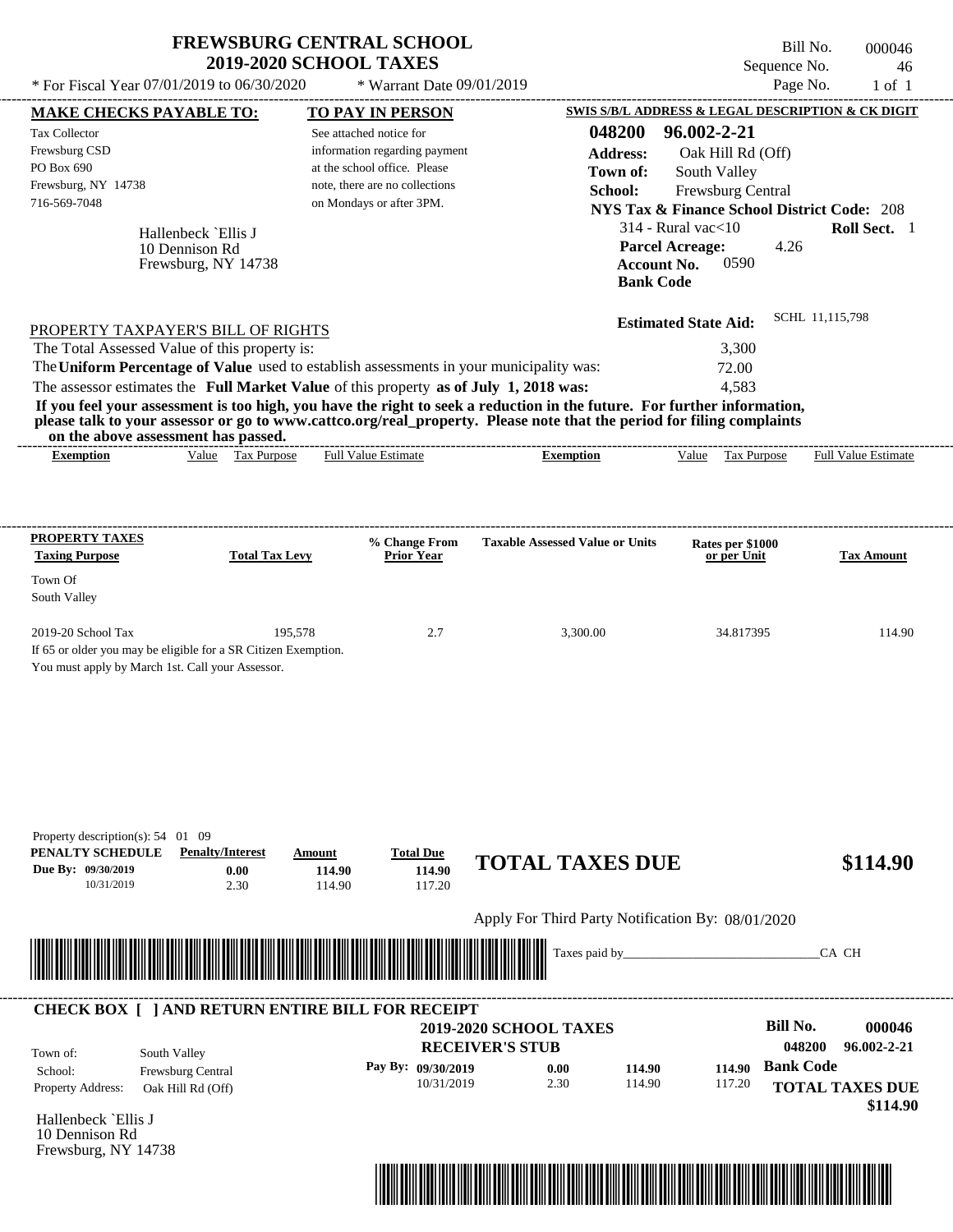$*$  For Fiscal Year 07/01/2019 to 06/30/2020

 $*$  Warrant Date  $09/01/2019$ 

Bill No. 000047 Sequence No. 47<br>Page No. 1 of 1

| <b>MAKE CHECKS PAYABLE TO:</b>                                                        |                                              |         | <b>TO PAY IN PERSON</b>        |                                                                                                                         |                    |                                                        |                  | SWIS S/B/L ADDRESS & LEGAL DESCRIPTION & CK DIGIT |
|---------------------------------------------------------------------------------------|----------------------------------------------|---------|--------------------------------|-------------------------------------------------------------------------------------------------------------------------|--------------------|--------------------------------------------------------|------------------|---------------------------------------------------|
| <b>Tax Collector</b>                                                                  |                                              |         | See attached notice for        |                                                                                                                         | 048200             | 96.002-1-37.2                                          |                  |                                                   |
| Frewsburg CSD                                                                         |                                              |         | information regarding payment  |                                                                                                                         | <b>Address:</b>    | Bone Run Rd                                            |                  |                                                   |
| PO Box 690                                                                            |                                              |         | at the school office. Please   |                                                                                                                         | Town of:           | South Valley                                           |                  |                                                   |
| Frewsburg, NY 14738                                                                   |                                              |         | note, there are no collections |                                                                                                                         | School:            | Frewsburg Central                                      |                  |                                                   |
| 716-569-7048                                                                          |                                              |         | on Mondays or after 3PM.       |                                                                                                                         |                    | <b>NYS Tax &amp; Finance School District Code: 208</b> |                  |                                                   |
|                                                                                       |                                              |         |                                |                                                                                                                         |                    | $322$ - Rural vac $>10$                                |                  | Roll Sect. 1                                      |
|                                                                                       | <b>Hammersley Timothy</b><br>Hammersley Faye |         |                                |                                                                                                                         |                    | <b>Parcel Acreage:</b>                                 | 34.55            |                                                   |
|                                                                                       | 3477 Follett Run Road                        |         |                                |                                                                                                                         | <b>Account No.</b> | 0631                                                   |                  |                                                   |
|                                                                                       | Warren, PA 16365                             |         |                                |                                                                                                                         | <b>Bank Code</b>   |                                                        |                  |                                                   |
|                                                                                       |                                              |         |                                |                                                                                                                         |                    |                                                        |                  |                                                   |
| PROPERTY TAXPAYER'S BILL OF RIGHTS                                                    |                                              |         |                                |                                                                                                                         |                    | <b>Estimated State Aid:</b>                            |                  | SCHL 11,115,798                                   |
| The Total Assessed Value of this property is:                                         |                                              |         |                                |                                                                                                                         |                    | 21,500                                                 |                  |                                                   |
|                                                                                       |                                              |         |                                | The Uniform Percentage of Value used to establish assessments in your municipality was:                                 |                    | 72.00                                                  |                  |                                                   |
| The assessor estimates the Full Market Value of this property as of July 1, 2018 was: |                                              |         |                                |                                                                                                                         |                    | 29,861                                                 |                  |                                                   |
|                                                                                       |                                              |         |                                | If you feel your assessment is too high, you have the right to seek a reduction in the future. For further information, |                    |                                                        |                  |                                                   |
|                                                                                       |                                              |         |                                | please talk to your assessor or go to www.cattco.org/real_property. Please note that the period for filing complaints   |                    |                                                        |                  |                                                   |
| on the above assessment has passed.<br><b>Exemption</b>                               | Value Tax Purpose                            |         | <b>Full Value Estimate</b>     | <b>Exemption</b>                                                                                                        |                    | Value Tax Purpose                                      |                  | <b>Full Value Estimate</b>                        |
|                                                                                       |                                              |         |                                |                                                                                                                         |                    |                                                        |                  |                                                   |
|                                                                                       |                                              |         |                                |                                                                                                                         |                    |                                                        |                  |                                                   |
| <b>PROPERTY TAXES</b>                                                                 |                                              |         | % Change From                  |                                                                                                                         |                    |                                                        |                  |                                                   |
| <b>Taxing Purpose</b>                                                                 | <b>Total Tax Levy</b>                        |         | <b>Prior Year</b>              | <b>Taxable Assessed Value or Units</b>                                                                                  |                    | Rates per \$1000<br>or per Unit                        |                  | <b>Tax Amount</b>                                 |
| Town Of                                                                               |                                              |         |                                |                                                                                                                         |                    |                                                        |                  |                                                   |
| South Valley                                                                          |                                              |         |                                |                                                                                                                         |                    |                                                        |                  |                                                   |
| 2019-20 School Tax                                                                    |                                              | 195,578 | 2.7                            | 21,500.00                                                                                                               |                    | 34.817395                                              |                  | 748.57                                            |
| If 65 or older you may be eligible for a SR Citizen Exemption.                        |                                              |         |                                |                                                                                                                         |                    |                                                        |                  |                                                   |
| You must apply by March 1st. Call your Assessor.                                      |                                              |         |                                |                                                                                                                         |                    |                                                        |                  |                                                   |
|                                                                                       |                                              |         |                                |                                                                                                                         |                    |                                                        |                  |                                                   |
|                                                                                       |                                              |         |                                |                                                                                                                         |                    |                                                        |                  |                                                   |
|                                                                                       |                                              |         |                                |                                                                                                                         |                    |                                                        |                  |                                                   |
|                                                                                       |                                              |         |                                |                                                                                                                         |                    |                                                        |                  |                                                   |
|                                                                                       |                                              |         |                                |                                                                                                                         |                    |                                                        |                  |                                                   |
|                                                                                       |                                              |         |                                |                                                                                                                         |                    |                                                        |                  |                                                   |
| Property description(s): $55 \quad 01 \quad 09$                                       |                                              |         |                                |                                                                                                                         |                    |                                                        |                  |                                                   |
| PENALTY SCHEDULE                                                                      | <b>Penalty/Interest</b>                      | Amount  | <b>Total Due</b>               | <b>TOTAL TAXES DUE</b>                                                                                                  |                    |                                                        |                  | \$748.57                                          |
| Due By: 09/30/2019                                                                    | 0.00                                         | 748.57  | 748.57                         |                                                                                                                         |                    |                                                        |                  |                                                   |
| 10/31/2019                                                                            | 14.97                                        | 748.57  | 763.54                         |                                                                                                                         |                    |                                                        |                  |                                                   |
|                                                                                       |                                              |         |                                | Apply For Third Party Notification By: 08/01/2020                                                                       |                    |                                                        |                  |                                                   |
|                                                                                       |                                              |         |                                |                                                                                                                         |                    |                                                        |                  |                                                   |
|                                                                                       |                                              |         |                                | Taxes paid by                                                                                                           |                    |                                                        |                  | CA CH                                             |
|                                                                                       |                                              |         |                                |                                                                                                                         |                    |                                                        |                  |                                                   |
| <b>CHECK BOX [ ] AND RETURN ENTIRE BILL FOR RECEIPT</b>                               |                                              |         |                                |                                                                                                                         |                    |                                                        |                  |                                                   |
|                                                                                       |                                              |         |                                | 2019-2020 SCHOOL TAXES                                                                                                  |                    |                                                        | <b>Bill No.</b>  | 000047                                            |
| Town of:                                                                              | South Valley                                 |         |                                | <b>RECEIVER'S STUB</b>                                                                                                  |                    |                                                        | 048200           | 96.002-1-37.2                                     |
| School:                                                                               | Frewsburg Central                            |         | Pay By: 09/30/2019             | 0.00                                                                                                                    | 748.57             | 748.57                                                 | <b>Bank Code</b> |                                                   |
| Property Address:                                                                     | Bone Run Rd                                  |         | 10/31/2019                     | 14.97                                                                                                                   | 748.57             | 763.54                                                 |                  | <b>TOTAL TAXES DUE</b>                            |
|                                                                                       |                                              |         |                                |                                                                                                                         |                    |                                                        |                  | \$748.57                                          |
| <b>Hammersley Timothy</b>                                                             |                                              |         |                                |                                                                                                                         |                    |                                                        |                  |                                                   |
| Hammersley Faye                                                                       |                                              |         |                                |                                                                                                                         |                    |                                                        |                  |                                                   |
|                                                                                       |                                              |         |                                |                                                                                                                         |                    |                                                        |                  |                                                   |
| 3477 Follett Run Road<br>Warren, PA 16365                                             |                                              |         |                                |                                                                                                                         |                    |                                                        |                  |                                                   |

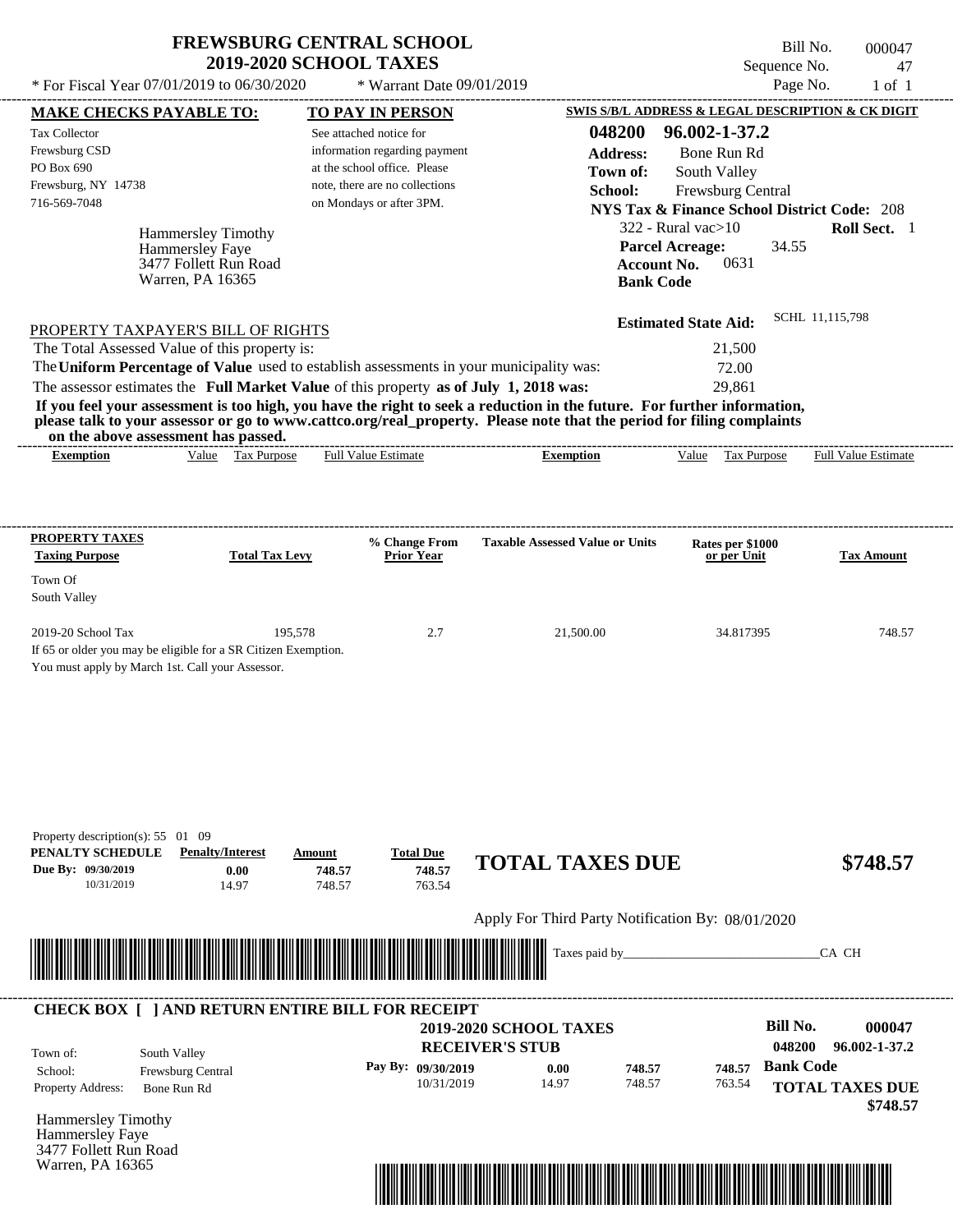| * For Fiscal Year 07/01/2019 to 06/30/2020                                              |                                                      | * Warrant Date 09/01/2019                                     |                                                                                                                         |                                                                             | Page No.<br>$1$ of $1$     |
|-----------------------------------------------------------------------------------------|------------------------------------------------------|---------------------------------------------------------------|-------------------------------------------------------------------------------------------------------------------------|-----------------------------------------------------------------------------|----------------------------|
| <b>MAKE CHECKS PAYABLE TO:</b>                                                          |                                                      | <b>TO PAY IN PERSON</b>                                       |                                                                                                                         | SWIS S/B/L ADDRESS & LEGAL DESCRIPTION & CK DIGIT                           |                            |
| Tax Collector                                                                           |                                                      | See attached notice for                                       | 048200                                                                                                                  | 105.002-1-1.9                                                               |                            |
| Frewsburg CSD<br>PO Box 690                                                             |                                                      | information regarding payment<br>at the school office. Please | <b>Address:</b>                                                                                                         | 4 S Sylvann Glenn                                                           |                            |
| Frewsburg, NY 14738                                                                     |                                                      | note, there are no collections                                | Town of:                                                                                                                | South Valley                                                                |                            |
| 716-569-7048                                                                            |                                                      | on Mondays or after 3PM.                                      | School:                                                                                                                 | Frewsburg Central<br><b>NYS Tax &amp; Finance School District Code: 208</b> |                            |
|                                                                                         |                                                      |                                                               |                                                                                                                         | 260 - Seasonal res                                                          | Roll Sect. 1               |
| Hartson Randall L<br>Hartson Diane M<br>4 S Sylvan Glenn                                |                                                      |                                                               |                                                                                                                         | <b>Parcel Acreage:</b><br>6.05<br><b>Account No.</b><br>0617                |                            |
|                                                                                         | Frewsburg, NY 14738                                  |                                                               | <b>Bank Code</b>                                                                                                        |                                                                             |                            |
| PROPERTY TAXPAYER'S BILL OF RIGHTS                                                      |                                                      |                                                               |                                                                                                                         | <b>Estimated State Aid:</b>                                                 | SCHL 11,115,798            |
| The Total Assessed Value of this property is:                                           |                                                      |                                                               |                                                                                                                         | 87,000                                                                      |                            |
| The Uniform Percentage of Value used to establish assessments in your municipality was: |                                                      |                                                               |                                                                                                                         | 72.00                                                                       |                            |
| The assessor estimates the Full Market Value of this property as of July 1, 2018 was:   |                                                      |                                                               |                                                                                                                         | 120,833                                                                     |                            |
|                                                                                         |                                                      |                                                               | If you feel your assessment is too high, you have the right to seek a reduction in the future. For further information, |                                                                             |                            |
|                                                                                         |                                                      |                                                               | please talk to your assessor or go to www.cattco.org/real_property. Please note that the period for filing complaints   |                                                                             |                            |
| on the above assessment has passed.                                                     | Value Tax Purpose                                    | <b>Full Value Estimate</b>                                    | --------------------------------------                                                                                  |                                                                             | <b>Full Value Estimate</b> |
| <b>Exemption</b>                                                                        |                                                      |                                                               | <b>Exemption</b>                                                                                                        | Value Tax Purpose                                                           |                            |
|                                                                                         |                                                      |                                                               |                                                                                                                         |                                                                             |                            |
| <b>PROPERTY TAXES</b>                                                                   |                                                      | % Change From                                                 | <b>Taxable Assessed Value or Units</b>                                                                                  | Rates per \$1000                                                            |                            |
| <b>Taxing Purpose</b>                                                                   | <b>Total Tax Levy</b>                                | <b>Prior Year</b>                                             |                                                                                                                         | or per Unit                                                                 | <b>Tax Amount</b>          |
| Town Of                                                                                 |                                                      |                                                               |                                                                                                                         |                                                                             |                            |
| South Valley                                                                            |                                                      |                                                               |                                                                                                                         |                                                                             |                            |
| 2019-20 School Tax                                                                      | 195,578                                              | 2.7                                                           | 87,000.00                                                                                                               | 34.817395                                                                   | 3,029.11                   |
| If 65 or older you may be eligible for a SR Citizen Exemption.                          |                                                      |                                                               |                                                                                                                         |                                                                             |                            |
| You must apply by March 1st. Call your Assessor.                                        |                                                      |                                                               |                                                                                                                         |                                                                             |                            |
|                                                                                         |                                                      |                                                               |                                                                                                                         |                                                                             |                            |
|                                                                                         |                                                      |                                                               |                                                                                                                         |                                                                             |                            |
|                                                                                         |                                                      |                                                               |                                                                                                                         |                                                                             |                            |
|                                                                                         |                                                      |                                                               |                                                                                                                         |                                                                             |                            |
|                                                                                         |                                                      |                                                               |                                                                                                                         |                                                                             |                            |
|                                                                                         |                                                      |                                                               |                                                                                                                         |                                                                             |                            |
|                                                                                         |                                                      |                                                               |                                                                                                                         |                                                                             |                            |
| Property description(s): $51 \quad 01 \quad 09$<br>PENALTY SCHEDULE                     | (land Contract)<br><b>Penalty/Interest</b><br>Amount | <b>Total Due</b>                                              |                                                                                                                         |                                                                             |                            |
| Due By: 09/30/2019                                                                      | 0.00                                                 | 3,029.11<br>3,029.11                                          | <b>TOTAL TAXES DUE</b>                                                                                                  |                                                                             | \$3,029.11                 |
| 10/31/2019                                                                              | 60.58                                                | 3,089.69<br>3,029.11                                          |                                                                                                                         |                                                                             |                            |
|                                                                                         |                                                      |                                                               | Apply For Third Party Notification By: 08/01/2020                                                                       |                                                                             |                            |
|                                                                                         |                                                      |                                                               |                                                                                                                         |                                                                             |                            |
|                                                                                         |                                                      |                                                               | Taxes paid by_                                                                                                          |                                                                             | CA CH                      |
|                                                                                         |                                                      |                                                               |                                                                                                                         |                                                                             |                            |
|                                                                                         |                                                      |                                                               |                                                                                                                         |                                                                             |                            |
| <b>CHECK BOX [ ] AND RETURN ENTIRE BILL FOR RECEIPT</b>                                 |                                                      |                                                               | 2019-2020 SCHOOL TAXES                                                                                                  | <b>Bill No.</b>                                                             | 000048                     |
|                                                                                         |                                                      |                                                               | <b>RECEIVER'S STUB</b>                                                                                                  | 048200                                                                      | 105.002-1-1.9              |
| South Valley<br>Town of:                                                                |                                                      | Pay By: 09/30/2019                                            |                                                                                                                         | 3,029.11                                                                    | <b>Bank Code</b>           |
| Frewsburg Central<br>School:<br>Property Address:                                       |                                                      | 10/31/2019                                                    | 0.00<br>3,029.11<br>60.58<br>3,029.11                                                                                   | 3,089.69                                                                    | <b>TOTAL TAXES DUE</b>     |
| 4 S Sylvann Glenn                                                                       |                                                      |                                                               |                                                                                                                         |                                                                             | \$3,029.11                 |
| Hartson Randall L                                                                       |                                                      |                                                               |                                                                                                                         |                                                                             |                            |
| Hartson Diane M                                                                         |                                                      |                                                               |                                                                                                                         |                                                                             |                            |
| 4 S Sylvan Glenn                                                                        |                                                      |                                                               |                                                                                                                         |                                                                             |                            |
| Frewsburg, NY 14738                                                                     |                                                      |                                                               |                                                                                                                         |                                                                             |                            |

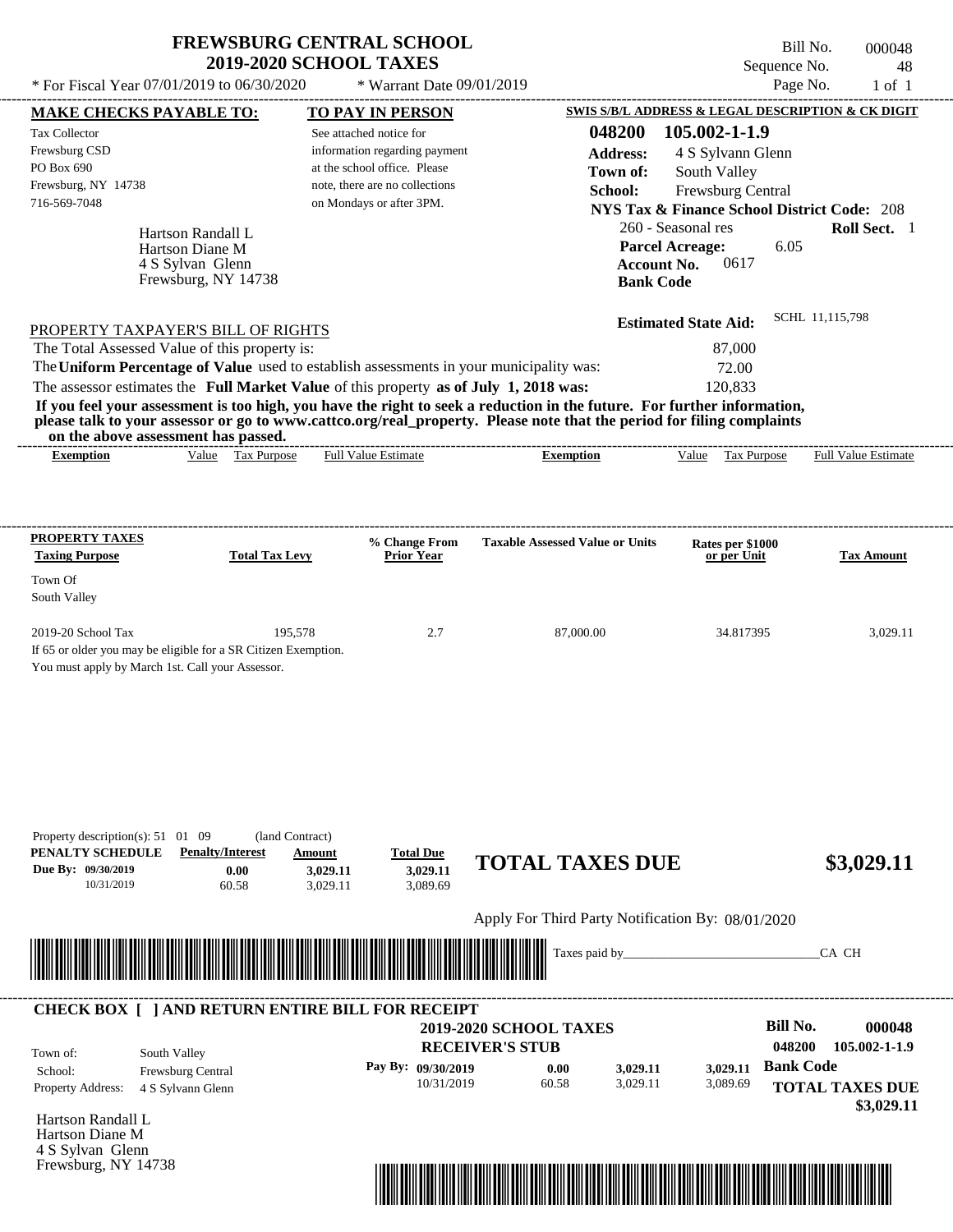| <b>FREWSBURG CENTRAL SCHOOL</b> |  |
|---------------------------------|--|
| <b>2019-2020 SCHOOL TAXES</b>   |  |

Bill No. 000049 Sequence No. 49

| * For Fiscal Year 07/01/2019 to 06/30/2020                                                                                                                                                                                                                                                                                                                                                                                                                                                                                                                                                                  |                                | * Warrant Date 09/01/2019                                                                                                                              |                                                                                     |                                                                                                                                                                                                  | Page No.<br>$1$ of $1$                            |
|-------------------------------------------------------------------------------------------------------------------------------------------------------------------------------------------------------------------------------------------------------------------------------------------------------------------------------------------------------------------------------------------------------------------------------------------------------------------------------------------------------------------------------------------------------------------------------------------------------------|--------------------------------|--------------------------------------------------------------------------------------------------------------------------------------------------------|-------------------------------------------------------------------------------------|--------------------------------------------------------------------------------------------------------------------------------------------------------------------------------------------------|---------------------------------------------------|
| <b>MAKE CHECKS PAYABLE TO:</b>                                                                                                                                                                                                                                                                                                                                                                                                                                                                                                                                                                              |                                | <b>TO PAY IN PERSON</b>                                                                                                                                |                                                                                     |                                                                                                                                                                                                  | SWIS S/B/L ADDRESS & LEGAL DESCRIPTION & CK DIGIT |
| Tax Collector<br>Frewsburg CSD<br>PO Box 690<br>Frewsburg, NY 14738<br>716-569-7048<br>Hellenbeck Ellis J<br>10 Dennison Road<br>Frewsburg, NY 14738                                                                                                                                                                                                                                                                                                                                                                                                                                                        |                                | See attached notice for<br>information regarding payment<br>at the school office. Please<br>note, there are no collections<br>on Mondays or after 3PM. | 048200<br><b>Address:</b><br>Town of:<br>School:<br>Account No.<br><b>Bank Code</b> | 96.002-2-19.1<br>1059 Dennison Rd<br>South Valley<br>Frewsburg Central<br><b>NYS Tax &amp; Finance School District Code: 208</b><br>210 - 1 Family Res<br><b>Parcel Acreage:</b><br>5.00<br>0088 | Roll Sect. 1                                      |
| PROPERTY TAXPAYER'S BILL OF RIGHTS<br>The Total Assessed Value of this property is:<br>The Uniform Percentage of Value used to establish assessments in your municipality was:<br>The assessor estimates the Full Market Value of this property as of July 1, 2018 was:<br>If you feel your assessment is too high, you have the right to seek a reduction in the future. For further information,<br>please talk to your assessor or go to www.cattco.org/real_property. Please note that the period for filing complaints<br>on the above assessment has passed.<br>Value Tax Purpose<br><b>Exemption</b> |                                | <b>Full Value Estimate</b>                                                                                                                             | <b>Exemption</b>                                                                    | <b>Estimated State Aid:</b><br>32,300<br>72.00<br>44,861<br>Value Tax Purpose                                                                                                                    | SCHL 11,115,798<br><b>Full Value Estimate</b>     |
|                                                                                                                                                                                                                                                                                                                                                                                                                                                                                                                                                                                                             |                                |                                                                                                                                                        |                                                                                     |                                                                                                                                                                                                  |                                                   |
| <b>PROPERTY TAXES</b><br><b>Taxing Purpose</b><br>Town Of                                                                                                                                                                                                                                                                                                                                                                                                                                                                                                                                                   | <b>Total Tax Levy</b>          | % Change From<br><b>Prior Year</b>                                                                                                                     | <b>Taxable Assessed Value or Units</b>                                              | Rates per \$1000<br>or per Unit                                                                                                                                                                  | <b>Tax Amount</b>                                 |
| South Valley<br>2019-20 School Tax<br>If 65 or older you may be eligible for a SR Citizen Exemption.<br>You must apply by March 1st. Call your Assessor.                                                                                                                                                                                                                                                                                                                                                                                                                                                    | 195,578                        | 2.7                                                                                                                                                    | 32,300.00                                                                           | 34.817395                                                                                                                                                                                        | 1,124.60                                          |
| Property description(s): $54$ 01 09<br>PENALTY SCHEDULE<br><b>Penalty/Interest</b><br>Due By: 09/30/2019<br>0.00<br>10/31/2019<br>22.49                                                                                                                                                                                                                                                                                                                                                                                                                                                                     | Amount<br>1,124.60<br>1.124.60 | <b>Total Due</b><br>1,124.60<br>1,147.09                                                                                                               | <b>TOTAL TAXES DUE</b>                                                              |                                                                                                                                                                                                  | \$1,124.60                                        |
|                                                                                                                                                                                                                                                                                                                                                                                                                                                                                                                                                                                                             |                                |                                                                                                                                                        | Apply For Third Party Notification By: 08/01/2020                                   |                                                                                                                                                                                                  |                                                   |
|                                                                                                                                                                                                                                                                                                                                                                                                                                                                                                                                                                                                             |                                |                                                                                                                                                        | Taxes paid by_                                                                      |                                                                                                                                                                                                  | CA CH                                             |

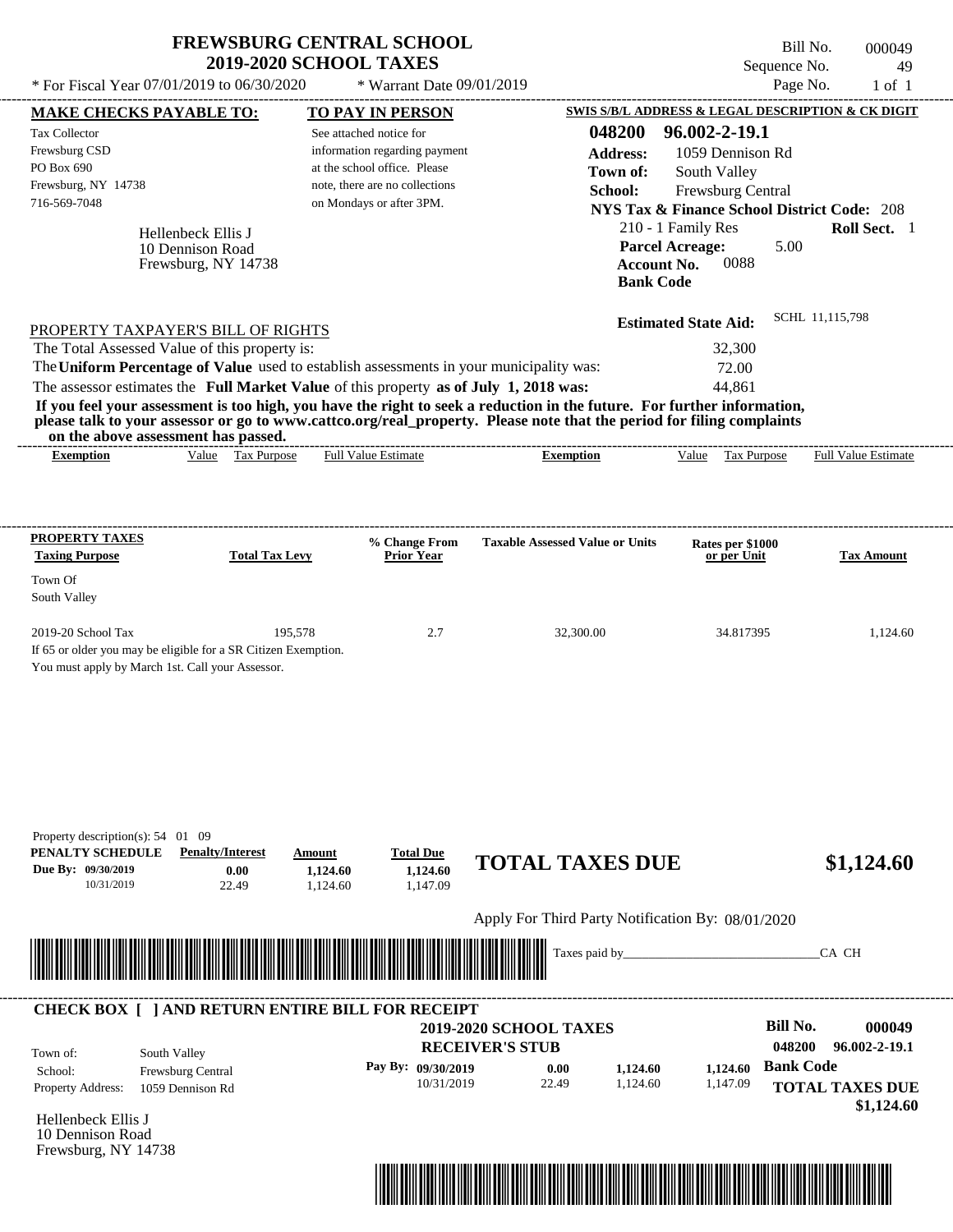| <b>FREWSBURG CENTRAL SCHOOL</b> |  |
|---------------------------------|--|
| <b>2019-2020 SCHOOL TAXES</b>   |  |

Bill No. 000050 Sequence No. 50

| <b>MAKE CHECKS PAYABLE TO:</b><br>Tax Collector                                                                                                                                                                                                                                                                                                                                                                           |                                                                            | * Warrant Date 09/01/2019                         | Page No.                                                                  | $1$ of $1$                 |
|---------------------------------------------------------------------------------------------------------------------------------------------------------------------------------------------------------------------------------------------------------------------------------------------------------------------------------------------------------------------------------------------------------------------------|----------------------------------------------------------------------------|---------------------------------------------------|---------------------------------------------------------------------------|----------------------------|
|                                                                                                                                                                                                                                                                                                                                                                                                                           | <b>TO PAY IN PERSON</b>                                                    |                                                   | SWIS S/B/L ADDRESS & LEGAL DESCRIPTION & CK DIGIT                         |                            |
| Frewsburg CSD                                                                                                                                                                                                                                                                                                                                                                                                             | See attached notice for<br>information regarding payment                   | 048200<br><b>Address:</b>                         | 105.002-1-1.38<br>12770 Gurnsey Hollow Rd                                 |                            |
| PO Box 690                                                                                                                                                                                                                                                                                                                                                                                                                | at the school office. Please                                               | Town of:                                          | South Valley                                                              |                            |
| Frewsburg, NY 14738<br>716-569-7048                                                                                                                                                                                                                                                                                                                                                                                       | note, there are no collections<br>on Mondays or after 3PM.                 | School:                                           | Frewsburg Central                                                         |                            |
|                                                                                                                                                                                                                                                                                                                                                                                                                           |                                                                            |                                                   | <b>NYS Tax &amp; Finance School District Code: 208</b><br>240 - Rural res | Roll Sect. 1               |
| Hill Matthew E<br>12770 Gurnsey Hollow Rd<br>Frewsburg, NY 14738                                                                                                                                                                                                                                                                                                                                                          |                                                                            | <b>Account No.</b><br><b>Bank Code</b>            | <b>Parcel Acreage:</b><br>10.33<br>0746                                   |                            |
| PROPERTY TAXPAYER'S BILL OF RIGHTS                                                                                                                                                                                                                                                                                                                                                                                        |                                                                            |                                                   | <b>Estimated State Aid:</b>                                               | SCHL 11,115,798            |
| The Total Assessed Value of this property is:                                                                                                                                                                                                                                                                                                                                                                             |                                                                            |                                                   | 71,600                                                                    |                            |
| The Uniform Percentage of Value used to establish assessments in your municipality was:                                                                                                                                                                                                                                                                                                                                   |                                                                            |                                                   | 72.00                                                                     |                            |
| The assessor estimates the Full Market Value of this property as of July 1, 2018 was:<br>If you feel your assessment is too high, you have the right to seek a reduction in the future. For further information,<br>please talk to your assessor or go to www.cattco.org/real_property. Please note that the period for filing complaints<br>on the above assessment has passed.<br>Value Tax Purpose<br><b>Exemption</b> | <b>Full Value Estimate</b>                                                 | <b>Exemption</b>                                  | 99,444<br>Value Tax Purpose                                               | <b>Full Value Estimate</b> |
|                                                                                                                                                                                                                                                                                                                                                                                                                           |                                                                            |                                                   |                                                                           |                            |
| <b>PROPERTY TAXES</b><br><b>Taxing Purpose</b><br><b>Total Tax Levy</b>                                                                                                                                                                                                                                                                                                                                                   | % Change From<br><b>Prior Year</b>                                         | <b>Taxable Assessed Value or Units</b>            | Rates per \$1000<br>or per Unit                                           | <b>Tax Amount</b>          |
| Town Of                                                                                                                                                                                                                                                                                                                                                                                                                   |                                                                            |                                                   |                                                                           |                            |
| South Valley                                                                                                                                                                                                                                                                                                                                                                                                              |                                                                            |                                                   |                                                                           |                            |
| 2019-20 School Tax<br>If 65 or older you may be eligible for a SR Citizen Exemption.<br>You must apply by March 1st. Call your Assessor.                                                                                                                                                                                                                                                                                  | 195,578<br>2.7                                                             | 71,600.00                                         | 34.817395                                                                 | 2,492.93                   |
| Property description(s): $43/51$ 01 09<br>PENALTY SCHEDULE<br><b>Penalty/Interest</b><br>Due By: 09/30/2019<br>0.00<br>10/31/2019<br>49.86                                                                                                                                                                                                                                                                                | <b>Total Due</b><br>Amount<br>2,492.93<br>2,492.93<br>2,542.79<br>2,492.93 | <b>TOTAL TAXES DUE</b>                            |                                                                           | \$2,492.93                 |
|                                                                                                                                                                                                                                                                                                                                                                                                                           |                                                                            | Apply For Third Party Notification By: 08/01/2020 |                                                                           |                            |
|                                                                                                                                                                                                                                                                                                                                                                                                                           |                                                                            | Taxes paid by_                                    |                                                                           | CA CH                      |
|                                                                                                                                                                                                                                                                                                                                                                                                                           |                                                                            |                                                   |                                                                           |                            |
|                                                                                                                                                                                                                                                                                                                                                                                                                           |                                                                            |                                                   |                                                                           |                            |
| <b>CHECK BOX [ ] AND RETURN ENTIRE BILL FOR RECEIPT</b><br>South Valley<br>Town of:                                                                                                                                                                                                                                                                                                                                       |                                                                            | 2019-2020 SCHOOL TAXES<br><b>RECEIVER'S STUB</b>  | <b>Bill No.</b><br>048200<br>2,492.93 Bank Code                           | 000050<br>105.002-1-1.38   |

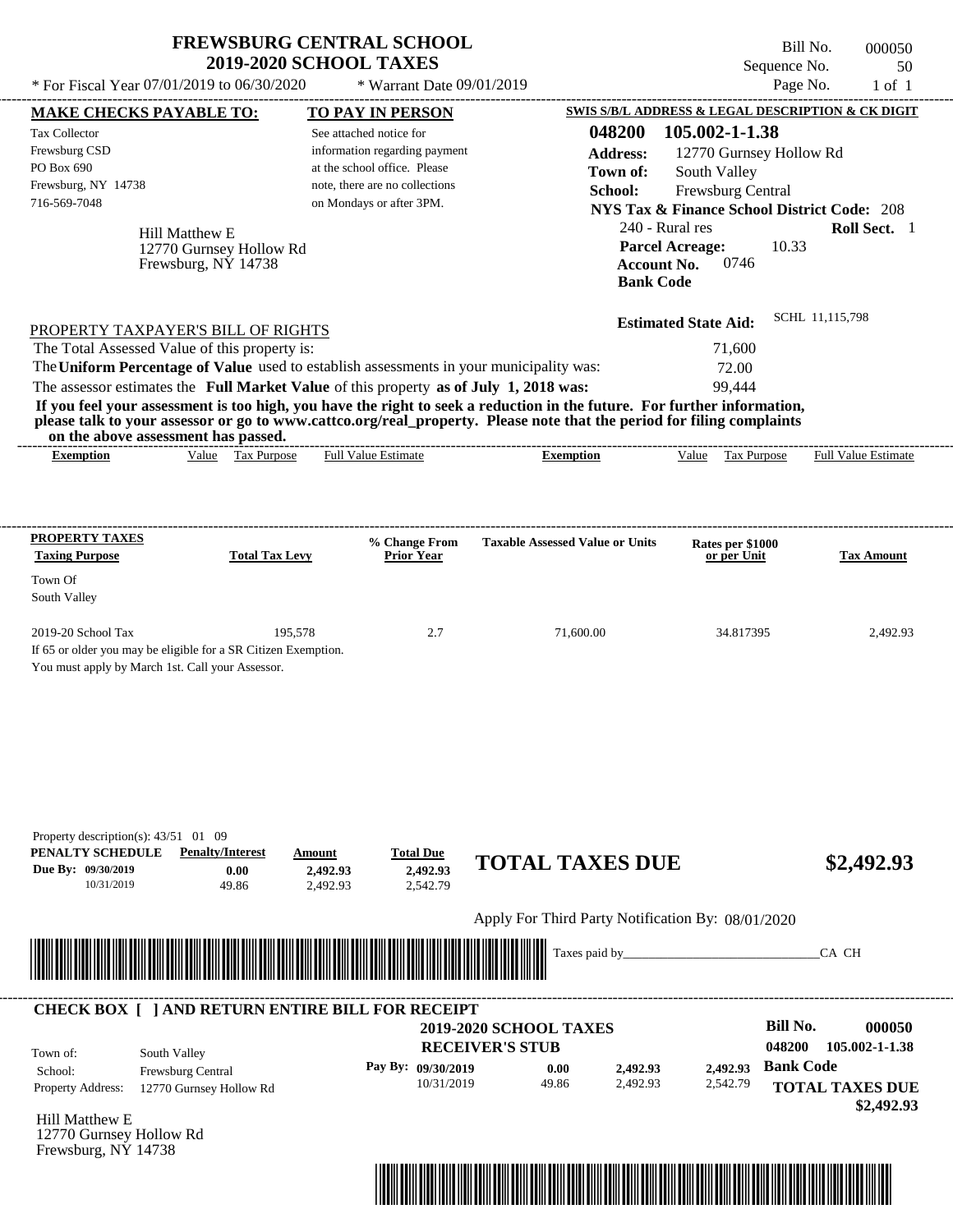| <b>FREWSBURG CENTRAL SCHOOL</b> |
|---------------------------------|
| <b>2019-2020 SCHOOL TAXES</b>   |

Bill No. 000051 Sequence No. 52

| * For Fiscal Year 07/01/2019 to 06/30/2020                                                                                                       |                                                                       | * Warrant Date 09/01/2019                                                                                                                              |                                                                                                                                                                                                                                                  | Page No.                                                                                                                          | $1$ of $1$                                |
|--------------------------------------------------------------------------------------------------------------------------------------------------|-----------------------------------------------------------------------|--------------------------------------------------------------------------------------------------------------------------------------------------------|--------------------------------------------------------------------------------------------------------------------------------------------------------------------------------------------------------------------------------------------------|-----------------------------------------------------------------------------------------------------------------------------------|-------------------------------------------|
| <b>MAKE CHECKS PAYABLE TO:</b>                                                                                                                   |                                                                       | <b>TO PAY IN PERSON</b>                                                                                                                                |                                                                                                                                                                                                                                                  | SWIS S/B/L ADDRESS & LEGAL DESCRIPTION & CK DIGIT                                                                                 |                                           |
| Tax Collector<br>Frewsburg CSD<br>PO Box 690<br>Frewsburg, NY 14738<br>716-569-7048                                                              |                                                                       | See attached notice for<br>information regarding payment<br>at the school office. Please<br>note, there are no collections<br>on Mondays or after 3PM. | 048200<br><b>Address:</b><br>Town of:<br>School:                                                                                                                                                                                                 | $96.004 - 1 - 3$<br>Sawmill Run Rd<br>South Valley<br>Frewsburg Central<br><b>NYS Tax &amp; Finance School District Code: 208</b> |                                           |
| 36 Scioto St                                                                                                                                     | <b>Bloomquist Rebecca</b><br>Jamestown, NY 14701                      |                                                                                                                                                        | <b>Account No.</b><br><b>Bank Code</b>                                                                                                                                                                                                           | 312 - Vac w/imprv<br><b>Parcel Dimensions:</b><br>0194                                                                            | Roll Sect. 1<br>$210.00 \text{ X}$ 264.00 |
| PROPERTY TAXPAYER'S BILL OF RIGHTS                                                                                                               |                                                                       |                                                                                                                                                        |                                                                                                                                                                                                                                                  | <b>Estimated State Aid:</b>                                                                                                       | SCHL 11,115,798                           |
| The Total Assessed Value of this property is:                                                                                                    |                                                                       |                                                                                                                                                        |                                                                                                                                                                                                                                                  | 6,300                                                                                                                             |                                           |
| The Uniform Percentage of Value used to establish assessments in your municipality was:                                                          |                                                                       |                                                                                                                                                        |                                                                                                                                                                                                                                                  | 72.00                                                                                                                             |                                           |
| The assessor estimates the Full Market Value of this property as of July 1, 2018 was:<br>on the above assessment has passed.<br><b>Exemption</b> | Value Tax Purpose                                                     | <b>Full Value Estimate</b>                                                                                                                             | If you feel your assessment is too high, you have the right to seek a reduction in the future. For further information,<br>please talk to your assessor or go to www.cattco.org/real_property. Please note that the period for filing complaints | 8,750<br><b>Tax Purpose</b><br>Value                                                                                              | Full Value Estimate                       |
|                                                                                                                                                  |                                                                       |                                                                                                                                                        | <b>Exemption</b>                                                                                                                                                                                                                                 |                                                                                                                                   |                                           |
| <b>PROPERTY TAXES</b><br><b>Taxing Purpose</b>                                                                                                   | <b>Total Tax Levy</b>                                                 | % Change From<br><b>Prior Year</b>                                                                                                                     | <b>Taxable Assessed Value or Units</b>                                                                                                                                                                                                           | Rates per \$1000<br>or per Unit                                                                                                   | <b>Tax Amount</b>                         |
| Town Of<br>South Valley                                                                                                                          |                                                                       |                                                                                                                                                        |                                                                                                                                                                                                                                                  |                                                                                                                                   |                                           |
| 2019-20 School Tax<br>If 65 or older you may be eligible for a SR Citizen Exemption.<br>You must apply by March 1st. Call your Assessor.         | 195,578                                                               | 2.7                                                                                                                                                    | 6,300.00                                                                                                                                                                                                                                         | 34.817395                                                                                                                         | 219.35                                    |
| Property description(s): $53 \quad 01 \quad 09$<br>PENALTY SCHEDULE<br>Due By: 09/30/2019<br>10/31/2019                                          | <b>Penalty/Interest</b><br>Amount<br>0.00<br>219.35<br>4.39<br>219.35 | <b>Total Due</b><br>219.35<br>223.74                                                                                                                   | <b>TOTAL TAXES DUE</b>                                                                                                                                                                                                                           |                                                                                                                                   | \$219.35                                  |
|                                                                                                                                                  |                                                                       |                                                                                                                                                        | Apply For Third Party Notification By: 08/01/2020                                                                                                                                                                                                |                                                                                                                                   |                                           |
|                                                                                                                                                  |                                                                       |                                                                                                                                                        | Taxes paid by_                                                                                                                                                                                                                                   |                                                                                                                                   | CA CH                                     |
| <b>CHECK BOX [ ] AND RETURN ENTIRE BILL FOR RECEIPT</b>                                                                                          |                                                                       |                                                                                                                                                        |                                                                                                                                                                                                                                                  |                                                                                                                                   |                                           |
|                                                                                                                                                  |                                                                       |                                                                                                                                                        | <b>2019-2020 SCHOOL TAXES</b><br><b>RECEIVER'S STUB</b>                                                                                                                                                                                          | <b>Bill No.</b>                                                                                                                   | 000051<br>048200<br>$96.004 - 1 - 3$      |
| South Valley<br>Town of:<br>School:<br>Frewsburg Central                                                                                         |                                                                       | Pay By: 09/30/2019                                                                                                                                     | 0.00<br>219.35                                                                                                                                                                                                                                   | <b>Bank Code</b><br>219.35                                                                                                        |                                           |
| <b>Property Address:</b><br>Sawmill Run Rd                                                                                                       |                                                                       | 10/31/2019                                                                                                                                             | 4.39<br>219.35                                                                                                                                                                                                                                   | 223.74                                                                                                                            | <b>TOTAL TAXES DUE</b><br>\$219.35        |
| <b>Bloomquist Rebecca</b><br>36 Scioto St<br>Jamestown, NY 14701                                                                                 |                                                                       |                                                                                                                                                        |                                                                                                                                                                                                                                                  |                                                                                                                                   |                                           |

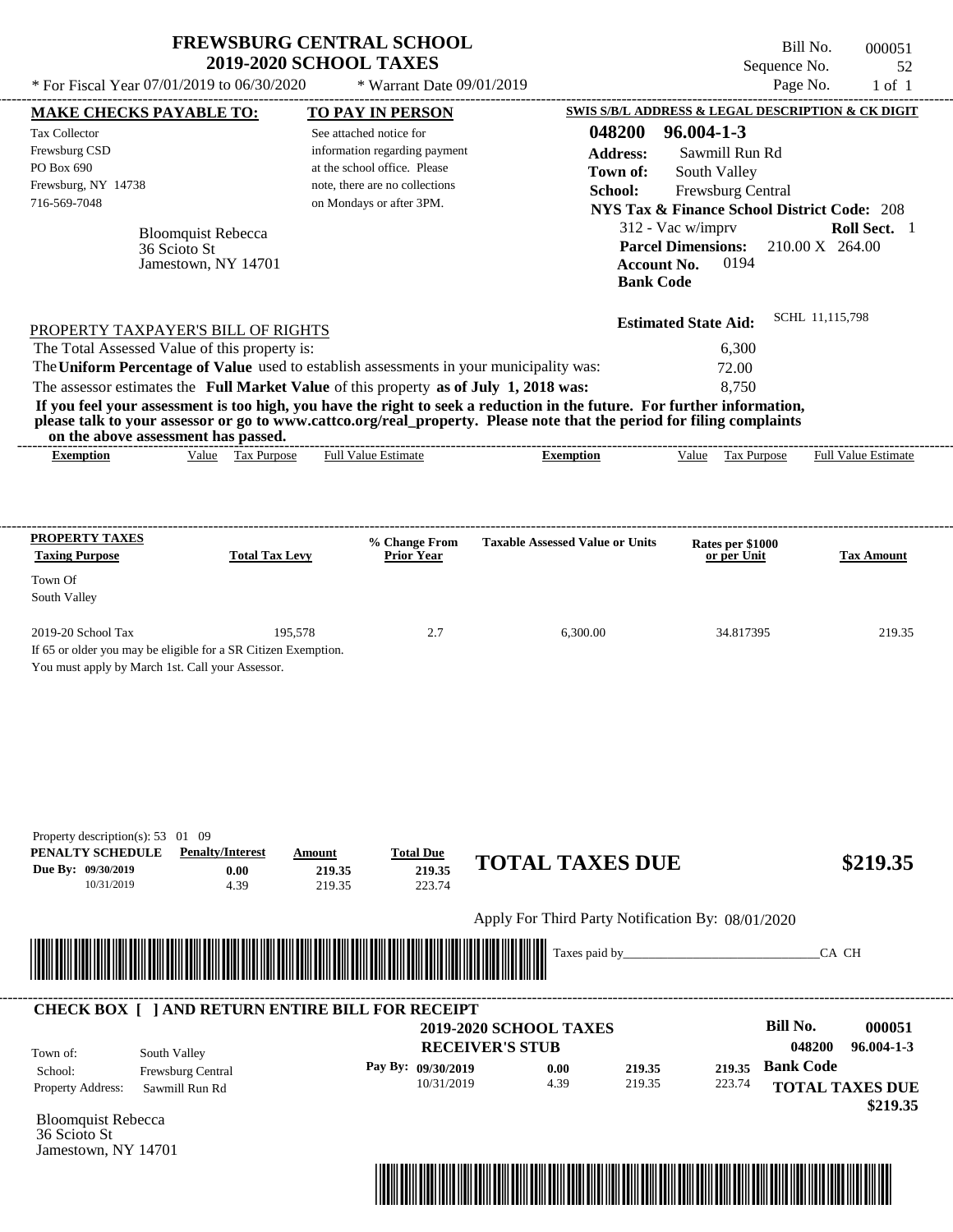| <b>FREWSBURG CENTRAL SCHOOL</b> |
|---------------------------------|
| <b>2019-2020 SCHOOL TAXES</b>   |

Bill No. 000052 Sequence No. 53

| * For Fiscal Year 07/01/2019 to 06/30/2020                                                                                                                                                                                                                                                                                                                                         | * Warrant Date 09/01/2019                                                                                                         |                                                   | Page No.                                                     | $1$ of $1$                           |
|------------------------------------------------------------------------------------------------------------------------------------------------------------------------------------------------------------------------------------------------------------------------------------------------------------------------------------------------------------------------------------|-----------------------------------------------------------------------------------------------------------------------------------|---------------------------------------------------|--------------------------------------------------------------|--------------------------------------|
| <b>MAKE CHECKS PAYABLE TO:</b>                                                                                                                                                                                                                                                                                                                                                     | <b>TO PAY IN PERSON</b>                                                                                                           |                                                   | SWIS S/B/L ADDRESS & LEGAL DESCRIPTION & CK DIGIT            |                                      |
| Tax Collector<br>Frewsburg CSD<br>PO Box 690                                                                                                                                                                                                                                                                                                                                       | See attached notice for<br>information regarding payment<br>at the school office. Please                                          | 048200<br><b>Address:</b><br>Town of:             | 96.002-2-20.2<br>1078 Oak Hill Rd (Off)<br>South Valley      |                                      |
| Frewsburg, NY 14738                                                                                                                                                                                                                                                                                                                                                                | note, there are no collections                                                                                                    | School:                                           | Frewsburg Central                                            |                                      |
| 716-569-7048                                                                                                                                                                                                                                                                                                                                                                       | on Mondays or after 3PM.                                                                                                          |                                                   | <b>NYS Tax &amp; Finance School District Code: 208</b>       |                                      |
| Johnstone Michael S<br>1078 Dennison Rd<br>Frewsburg, NY 14738                                                                                                                                                                                                                                                                                                                     |                                                                                                                                   | Account No.<br><b>Bank Code</b>                   | 210 - 1 Family Res<br><b>Parcel Acreage:</b><br>2.28<br>0536 | Roll Sect. 1                         |
| PROPERTY TAXPAYER'S BILL OF RIGHTS                                                                                                                                                                                                                                                                                                                                                 |                                                                                                                                   |                                                   | <b>Estimated State Aid:</b>                                  | SCHL 11,115,798                      |
| The Total Assessed Value of this property is:                                                                                                                                                                                                                                                                                                                                      |                                                                                                                                   |                                                   | 54,600                                                       |                                      |
| The Uniform Percentage of Value used to establish assessments in your municipality was:<br>The assessor estimates the Full Market Value of this property as of July 1, 2018 was:                                                                                                                                                                                                   |                                                                                                                                   |                                                   | 72.00<br>75,833                                              |                                      |
| If you feel your assessment is too high, you have the right to seek a reduction in the future. For further information,<br>please talk to your assessor or go to www.cattco.org/real_property. Please note that the period for filing complaints<br>on the above assessment has passed.<br>Value Tax Purpose<br><b>Exemption</b><br><b>Bas Star</b><br>21,600 SCHOOL<br>(See Note) | <b>Full Value Estimate</b><br>30,000                                                                                              | ----------------------------<br><b>Exemption</b>  | Value Tax Purpose                                            | <b>Full Value Estimate</b>           |
| <b>PROPERTY TAXES</b>                                                                                                                                                                                                                                                                                                                                                              | % Change From                                                                                                                     | <b>Taxable Assessed Value or Units</b>            | Rates per \$1000                                             |                                      |
| <b>Taxing Purpose</b>                                                                                                                                                                                                                                                                                                                                                              | <b>Total Tax Levy</b><br><b>Prior Year</b>                                                                                        | (before accounting for STAR)                      | or per Unit                                                  | <b>Tax Amount</b>                    |
| Town Of<br>South Valley                                                                                                                                                                                                                                                                                                                                                            |                                                                                                                                   |                                                   |                                                              |                                      |
| 2019-20 School Tax<br>If 65 or older you may be eligible for a SR Citizen Exemption.<br>You must apply by March 1st. Call your Assessor.                                                                                                                                                                                                                                           | 195,578<br>2.7                                                                                                                    | 54,600.00                                         | 34.817395                                                    | 1,901.03                             |
| Your tax savings this year resulting from the New York State School Tax Relief (STAR) program is:<br>Property description(s): $54 \quad 01 \quad 09$<br><b>PENALTY SCHEDULE</b> Penalty/Interest<br>Due By: 09/30/2019<br>0.00                                                                                                                                                     | Note: This year's STAR exemption benefit cannot exceed last year's benefit.<br><b>Total Due</b><br>Amount<br>1,168.03<br>1,168.03 | <b>TOTAL TAXES DUE</b>                            |                                                              | \$733.00<br>\$1,168.03               |
| 10/31/2019<br>23.36                                                                                                                                                                                                                                                                                                                                                                | 1,191.39<br>1,168.03                                                                                                              |                                                   |                                                              |                                      |
|                                                                                                                                                                                                                                                                                                                                                                                    |                                                                                                                                   | Apply For Third Party Notification By: 08/01/2020 |                                                              |                                      |
|                                                                                                                                                                                                                                                                                                                                                                                    |                                                                                                                                   |                                                   |                                                              | CA CH                                |
| <b>CHECK BOX [ ] AND RETURN ENTIRE BILL FOR RECEIPT</b><br>South Valley<br>Town of:                                                                                                                                                                                                                                                                                                |                                                                                                                                   | 2019-2020 SCHOOL TAXES<br><b>RECEIVER'S STUB</b>  | <b>Bill No.</b><br>048200                                    | 000052<br>96.002-2-20.2              |
| School:<br>Frewsburg Central<br><b>Property Address:</b><br>1078 Oak Hill Rd (Off)                                                                                                                                                                                                                                                                                                 | Pay By: 09/30/2019<br>10/31/2019                                                                                                  | 0.00<br>1,168.03<br>23.36<br>1,168.03             | <b>Bank Code</b><br>1,168.03<br>1,191.39                     | <b>TOTAL TAXES DUE</b><br>\$1,168.03 |
| Johnstone Michael S<br>1078 Dennison Rd<br>Frewsburg, NY 14738                                                                                                                                                                                                                                                                                                                     |                                                                                                                                   |                                                   |                                                              |                                      |
|                                                                                                                                                                                                                                                                                                                                                                                    |                                                                                                                                   |                                                   |                                                              |                                      |

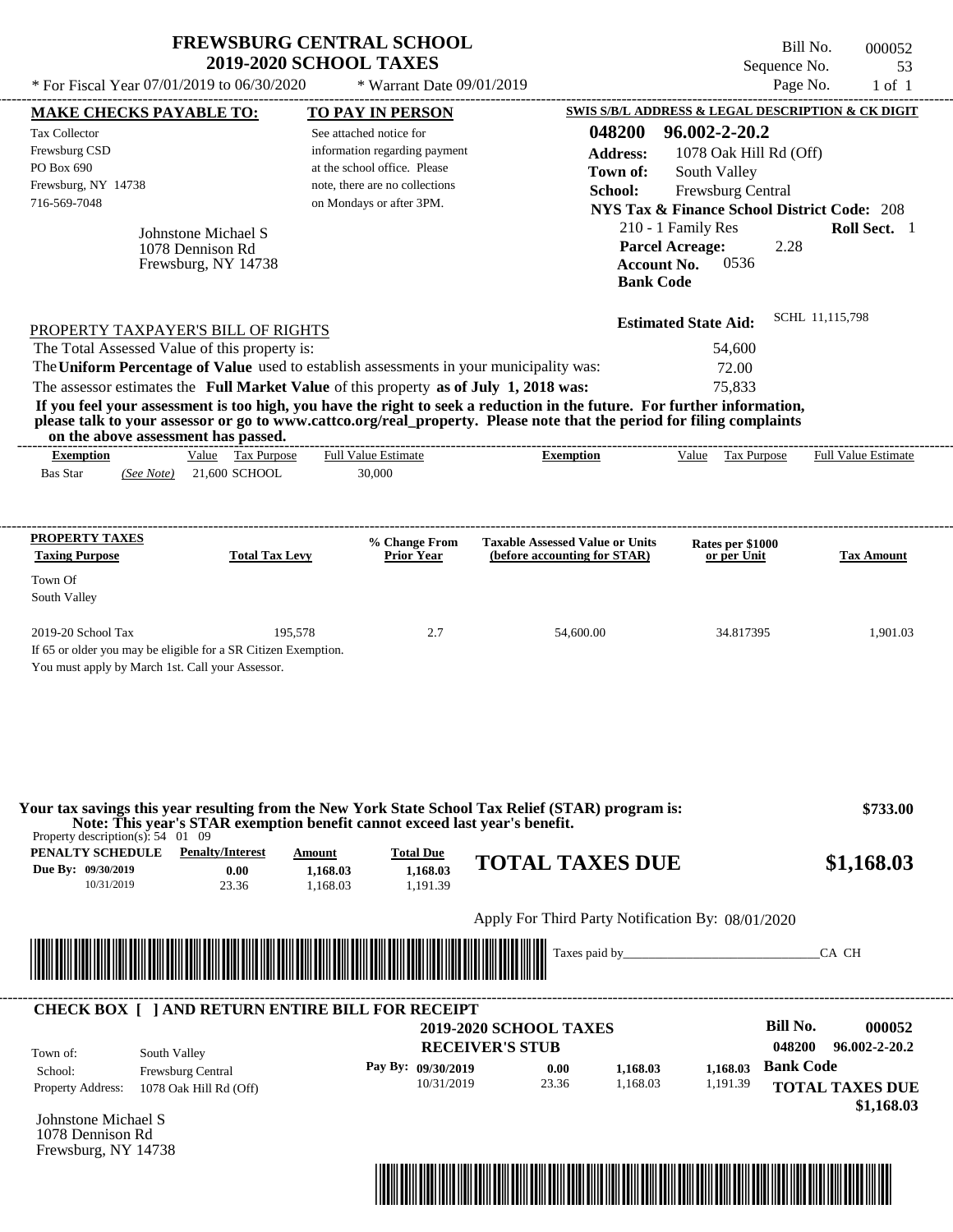Bill No. 000053 Sequence No. 54

| * For Fiscal Year 07/01/2019 to 06/30/2020                                                                                                                                                                                           |                                           | * Warrant Date 09/01/2019                                     |                                                                                                                         |                                                                             | Page No.<br>$1$ of $1$     |
|--------------------------------------------------------------------------------------------------------------------------------------------------------------------------------------------------------------------------------------|-------------------------------------------|---------------------------------------------------------------|-------------------------------------------------------------------------------------------------------------------------|-----------------------------------------------------------------------------|----------------------------|
| <b>MAKE CHECKS PAYABLE TO:</b>                                                                                                                                                                                                       |                                           | <b>TO PAY IN PERSON</b>                                       |                                                                                                                         | SWIS S/B/L ADDRESS & LEGAL DESCRIPTION & CK DIGIT                           |                            |
| Tax Collector                                                                                                                                                                                                                        |                                           | See attached notice for                                       | 048200                                                                                                                  | 105.002-1-37.3                                                              |                            |
| Frewsburg CSD<br>PO Box 690                                                                                                                                                                                                          |                                           | information regarding payment<br>at the school office. Please | <b>Address:</b>                                                                                                         | Brown Run Rd                                                                |                            |
| Frewsburg, NY 14738                                                                                                                                                                                                                  |                                           | note, there are no collections                                | Town of:                                                                                                                | South Valley                                                                |                            |
| 716-569-7048                                                                                                                                                                                                                         |                                           | on Mondays or after 3PM.                                      | School:                                                                                                                 | Frewsburg Central<br><b>NYS Tax &amp; Finance School District Code: 208</b> |                            |
|                                                                                                                                                                                                                                      |                                           |                                                               |                                                                                                                         | 312 - Vac w/imprv                                                           | Roll Sect. 1               |
| Jones Jack S Sr<br>Jones Pauline M<br>287 Robin Hill Rd<br>Frewsburg, NY 14738                                                                                                                                                       |                                           |                                                               | <b>Bank Code</b>                                                                                                        | <b>Parcel Acreage:</b><br>11.25<br>0741<br><b>Account No.</b>               |                            |
| PROPERTY TAXPAYER'S BILL OF RIGHTS                                                                                                                                                                                                   |                                           |                                                               |                                                                                                                         | <b>Estimated State Aid:</b>                                                 | SCHL 11,115,798            |
| The Total Assessed Value of this property is:                                                                                                                                                                                        |                                           |                                                               |                                                                                                                         | 35,000                                                                      |                            |
| The Uniform Percentage of Value used to establish assessments in your municipality was:                                                                                                                                              |                                           |                                                               |                                                                                                                         | 72.00                                                                       |                            |
| The assessor estimates the Full Market Value of this property as of July 1, 2018 was:                                                                                                                                                |                                           |                                                               |                                                                                                                         | 48,611                                                                      |                            |
|                                                                                                                                                                                                                                      |                                           |                                                               | If you feel your assessment is too high, you have the right to seek a reduction in the future. For further information, |                                                                             |                            |
| on the above assessment has passed.                                                                                                                                                                                                  |                                           |                                                               | please talk to your assessor or go to www.cattco.org/real_property. Please note that the period for filing complaints   |                                                                             |                            |
| <b>Exemption</b>                                                                                                                                                                                                                     | Value Tax Purpose                         | <b>Full Value Estimate</b>                                    | <b>Exemption</b>                                                                                                        | Value Tax Purpose                                                           | <b>Full Value Estimate</b> |
|                                                                                                                                                                                                                                      |                                           |                                                               |                                                                                                                         |                                                                             |                            |
|                                                                                                                                                                                                                                      |                                           |                                                               |                                                                                                                         |                                                                             |                            |
|                                                                                                                                                                                                                                      |                                           |                                                               |                                                                                                                         |                                                                             |                            |
| <b>PROPERTY TAXES</b>                                                                                                                                                                                                                |                                           | % Change From                                                 | <b>Taxable Assessed Value or Units</b>                                                                                  | Rates per \$1000                                                            |                            |
| <b>Taxing Purpose</b>                                                                                                                                                                                                                | <b>Total Tax Levy</b>                     | <b>Prior Year</b>                                             |                                                                                                                         | or per Unit                                                                 | <b>Tax Amount</b>          |
| Town Of                                                                                                                                                                                                                              |                                           |                                                               |                                                                                                                         |                                                                             |                            |
| South Valley                                                                                                                                                                                                                         |                                           |                                                               |                                                                                                                         |                                                                             |                            |
| 2019-20 School Tax                                                                                                                                                                                                                   | 195,578                                   | 2.7                                                           | 35,000.00                                                                                                               | 34.817395                                                                   | 1,218.61                   |
| If 65 or older you may be eligible for a SR Citizen Exemption.                                                                                                                                                                       |                                           |                                                               |                                                                                                                         |                                                                             |                            |
| You must apply by March 1st. Call your Assessor.                                                                                                                                                                                     |                                           |                                                               |                                                                                                                         |                                                                             |                            |
|                                                                                                                                                                                                                                      |                                           |                                                               |                                                                                                                         |                                                                             |                            |
|                                                                                                                                                                                                                                      |                                           |                                                               |                                                                                                                         |                                                                             |                            |
|                                                                                                                                                                                                                                      |                                           |                                                               |                                                                                                                         |                                                                             |                            |
| PENALTY SCHEDULE<br>Due By: 09/30/2019                                                                                                                                                                                               | <b>Penalty/Interest</b><br>Amount<br>0.00 | <b>Total Due</b><br>1,218.61<br>1,218.61                      | <b>TOTAL TAXES DUE</b>                                                                                                  |                                                                             | \$1,218.61                 |
| 10/31/2019                                                                                                                                                                                                                           | 24.37                                     | 1,242.98<br>1,218.61                                          |                                                                                                                         |                                                                             |                            |
|                                                                                                                                                                                                                                      |                                           |                                                               |                                                                                                                         |                                                                             |                            |
|                                                                                                                                                                                                                                      |                                           |                                                               | Apply For Third Party Notification By: 08/01/2020                                                                       |                                                                             |                            |
|                                                                                                                                                                                                                                      |                                           |                                                               | Taxes paid by_                                                                                                          |                                                                             | CA CH                      |
| <u> Indian American State of Barbara and The Barbara and The Barbara and The Barbara and The Barbara and The Barbara and The Barbara and The Barbara and The Barbara and The Barbara and The Barbara and The Barbara and The Bar</u> |                                           |                                                               |                                                                                                                         |                                                                             |                            |
|                                                                                                                                                                                                                                      |                                           |                                                               |                                                                                                                         |                                                                             |                            |
| <b>CHECK BOX [ ] AND RETURN ENTIRE BILL FOR RECEIPT</b>                                                                                                                                                                              |                                           |                                                               |                                                                                                                         |                                                                             |                            |
|                                                                                                                                                                                                                                      |                                           |                                                               | 2019-2020 SCHOOL TAXES                                                                                                  |                                                                             | <b>Bill No.</b><br>000053  |
| South Valley<br>Town of:                                                                                                                                                                                                             |                                           |                                                               | <b>RECEIVER'S STUB</b>                                                                                                  | 048200                                                                      | 105.002-1-37.3             |
| Frewsburg Central<br>School:                                                                                                                                                                                                         |                                           | Pay By: 09/30/2019                                            | 0.00<br>1,218.61                                                                                                        | 1,218.61                                                                    | <b>Bank Code</b>           |
| Property Address:<br>Brown Run Rd                                                                                                                                                                                                    |                                           | 10/31/2019                                                    | 24.37<br>1,218.61                                                                                                       | 1,242.98                                                                    | <b>TOTAL TAXES DUE</b>     |
| Jones Jack S Sr                                                                                                                                                                                                                      |                                           |                                                               |                                                                                                                         |                                                                             | \$1,218.61                 |
| Jones Pauline M                                                                                                                                                                                                                      |                                           |                                                               |                                                                                                                         |                                                                             |                            |
| 287 Robin Hill Rd                                                                                                                                                                                                                    |                                           |                                                               |                                                                                                                         |                                                                             |                            |
| Frewsburg, NY 14738                                                                                                                                                                                                                  |                                           |                                                               |                                                                                                                         |                                                                             |                            |

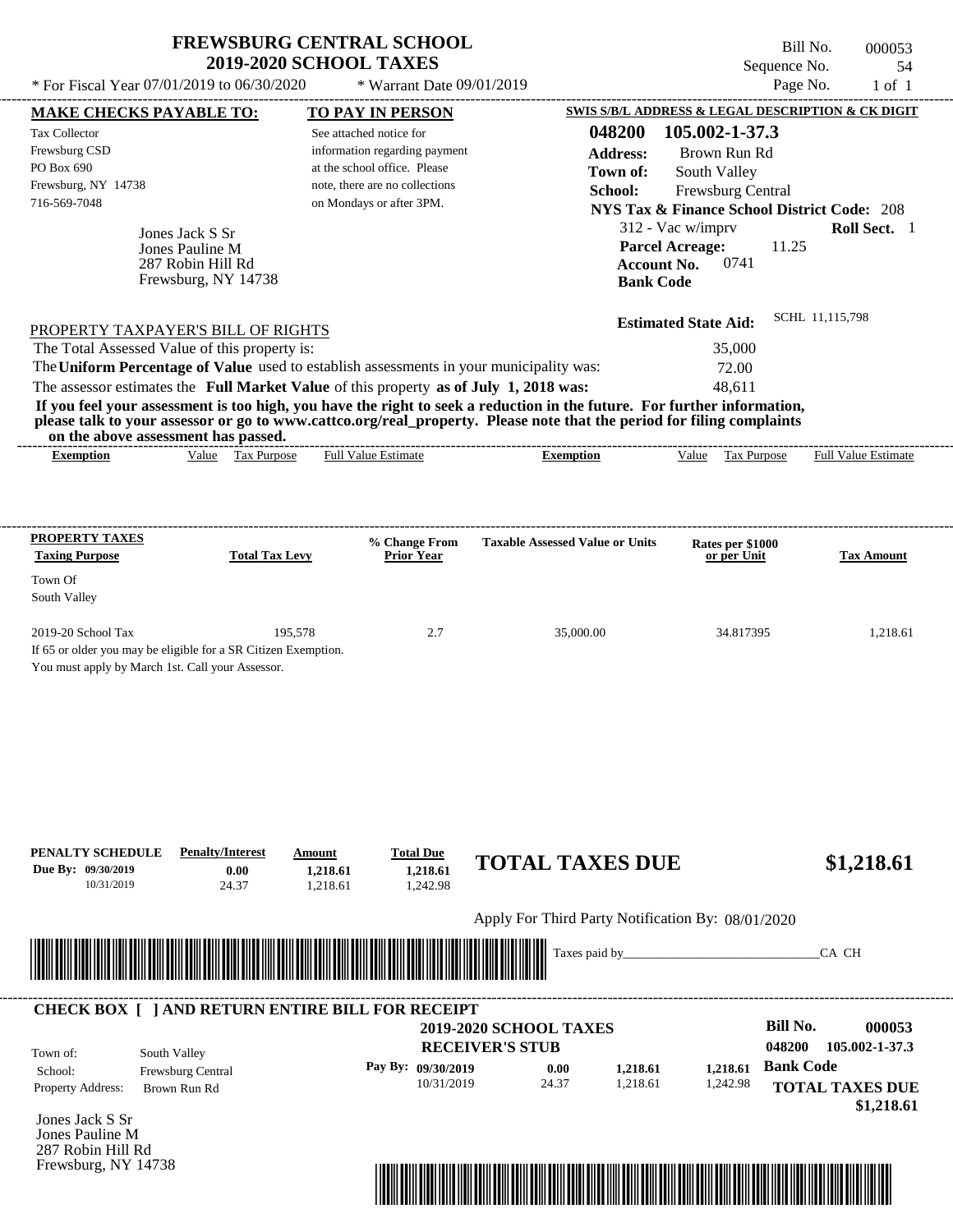|                                                                                                                                                                                                                                                                                                                                                                                                                                                                                                                                                                    | <b>FREWSBURG CENTRAL SCHOOL</b><br><b>2019-2020 SCHOOL TAXES</b>                                                                                       |                                                                                                                      | Bill No.<br>Sequence No.                                                                                                                                                | 000054<br>55               |
|--------------------------------------------------------------------------------------------------------------------------------------------------------------------------------------------------------------------------------------------------------------------------------------------------------------------------------------------------------------------------------------------------------------------------------------------------------------------------------------------------------------------------------------------------------------------|--------------------------------------------------------------------------------------------------------------------------------------------------------|----------------------------------------------------------------------------------------------------------------------|-------------------------------------------------------------------------------------------------------------------------------------------------------------------------|----------------------------|
| * For Fiscal Year 07/01/2019 to 06/30/2020                                                                                                                                                                                                                                                                                                                                                                                                                                                                                                                         | * Warrant Date 09/01/2019                                                                                                                              |                                                                                                                      | Page No.                                                                                                                                                                | $1$ of $1$                 |
| <b>MAKE CHECKS PAYABLE TO:</b>                                                                                                                                                                                                                                                                                                                                                                                                                                                                                                                                     | <b>TO PAY IN PERSON</b>                                                                                                                                |                                                                                                                      | SWIS S/B/L ADDRESS & LEGAL DESCRIPTION & CK DIGIT                                                                                                                       |                            |
| Tax Collector<br>Frewsburg CSD<br>PO Box 690<br>Frewsburg, NY 14738<br>716-569-7048<br>Joslyn Kelley K<br>57 Robin Hill Rd<br>Frewsburg, NY 14738                                                                                                                                                                                                                                                                                                                                                                                                                  | See attached notice for<br>information regarding payment<br>at the school office. Please<br>note, there are no collections<br>on Mondays or after 3PM. | 048200<br><b>Address:</b><br>Town of:<br>School:<br><b>Parcel Acreage:</b><br><b>Account No.</b><br><b>Bank Code</b> | 105.002-1-35.2<br>57 Robin Hill Rd<br>South Valley<br>Frewsburg Central<br><b>NYS Tax &amp; Finance School District Code: 208</b><br>210 - 1 Family Res<br>7.65<br>0727 | <b>Roll Sect.</b> 1        |
| PROPERTY TAXPAYER'S BILL OF RIGHTS<br>The Total Assessed Value of this property is:<br>The Uniform Percentage of Value used to establish assessments in your municipality was:<br>The assessor estimates the Full Market Value of this property as of July 1, 2018 was:<br>If you feel your assessment is too high, you have the right to seek a reduction in the future. For further information,<br>please talk to your assessor or go to www.cattco.org/real_property. Please note that the period for filing complaints<br>on the above assessment has passed. |                                                                                                                                                        |                                                                                                                      | <b>Estimated State Aid:</b><br>85,200<br>72.00<br>118,333                                                                                                               | SCHL 11,115,798            |
| Value Tax Purpose<br><b>Exemption</b><br>Bas Star<br>21,600 SCHOOL<br>(See Note)                                                                                                                                                                                                                                                                                                                                                                                                                                                                                   | <b>Full Value Estimate</b><br>30,000                                                                                                                   | <b>Exemption</b>                                                                                                     | Value<br>Tax Purpose                                                                                                                                                    | <b>Full Value Estimate</b> |
| <b>PROPERTY TAXES</b><br><b>Taxing Purpose</b><br><b>Total Tax Levy</b><br>Town Of<br>South Valley                                                                                                                                                                                                                                                                                                                                                                                                                                                                 | % Change From<br><b>Prior Year</b>                                                                                                                     | <b>Taxable Assessed Value or Units</b><br>(before accounting for STAR)                                               | Rates per \$1000<br>or per Unit                                                                                                                                         | <b>Tax Amount</b>          |
| 2019-20 School Tax<br>If 65 or older you may be eligible for a SR Citizen Exemption.<br>You must apply by March 1st. Call your Assessor.                                                                                                                                                                                                                                                                                                                                                                                                                           | 195,578<br>2.7                                                                                                                                         | 85,200.00                                                                                                            | 34.817395                                                                                                                                                               | 2,966.44                   |
|                                                                                                                                                                                                                                                                                                                                                                                                                                                                                                                                                                    |                                                                                                                                                        |                                                                                                                      |                                                                                                                                                                         |                            |
| Your tax savings this year resulting from the New York State School Tax Relief (STAR) program is:<br>Note: This year's STAR exemption benefit cannot exceed last year's benefit.<br>Property description(s): $50/1/9$<br>PENALTY SCHEDULE<br><b>Penalty/Interest</b><br>Due By: 09/30/2019<br>0.00<br>10/31/2019<br>44.67                                                                                                                                                                                                                                          | Amount<br><b>Total Due</b><br>2,233.44<br>2,233.44<br>2,278.11<br>2,233.44                                                                             | <b>TOTAL TAXES DUE</b>                                                                                               |                                                                                                                                                                         |                            |
|                                                                                                                                                                                                                                                                                                                                                                                                                                                                                                                                                                    |                                                                                                                                                        |                                                                                                                      |                                                                                                                                                                         | \$733.00<br>\$2,233.44     |
| <u> 1989 - Johann Stoff, Amerikaansk politiker (* 1958)</u>                                                                                                                                                                                                                                                                                                                                                                                                                                                                                                        |                                                                                                                                                        | Apply For Third Party Notification By: 08/01/2020                                                                    |                                                                                                                                                                         |                            |

| Town of:                 | South Valley             | <b>2019-2020 SCHOOL TAXES</b><br><b>RECEIVER'S STUB</b> |       |          |          | Bill No.<br>048200 | 000054<br>105.002-1-35.2             |
|--------------------------|--------------------------|---------------------------------------------------------|-------|----------|----------|--------------------|--------------------------------------|
| School:                  | <b>Frewsburg Central</b> | Pay By: $09/30/2019$                                    | 0.00  | 2,233.44 | 2,233,44 | <b>Bank Code</b>   |                                      |
| <b>Property Address:</b> | 57 Robin Hill Rd         | 10/31/2019                                              | 44.67 | 2,233.44 | 2,278.11 |                    | <b>TOTAL TAXES DUE</b><br>\$2,233,44 |

Joslyn Kelley K 57 Robin Hill Rd Frewsburg, NY 14738

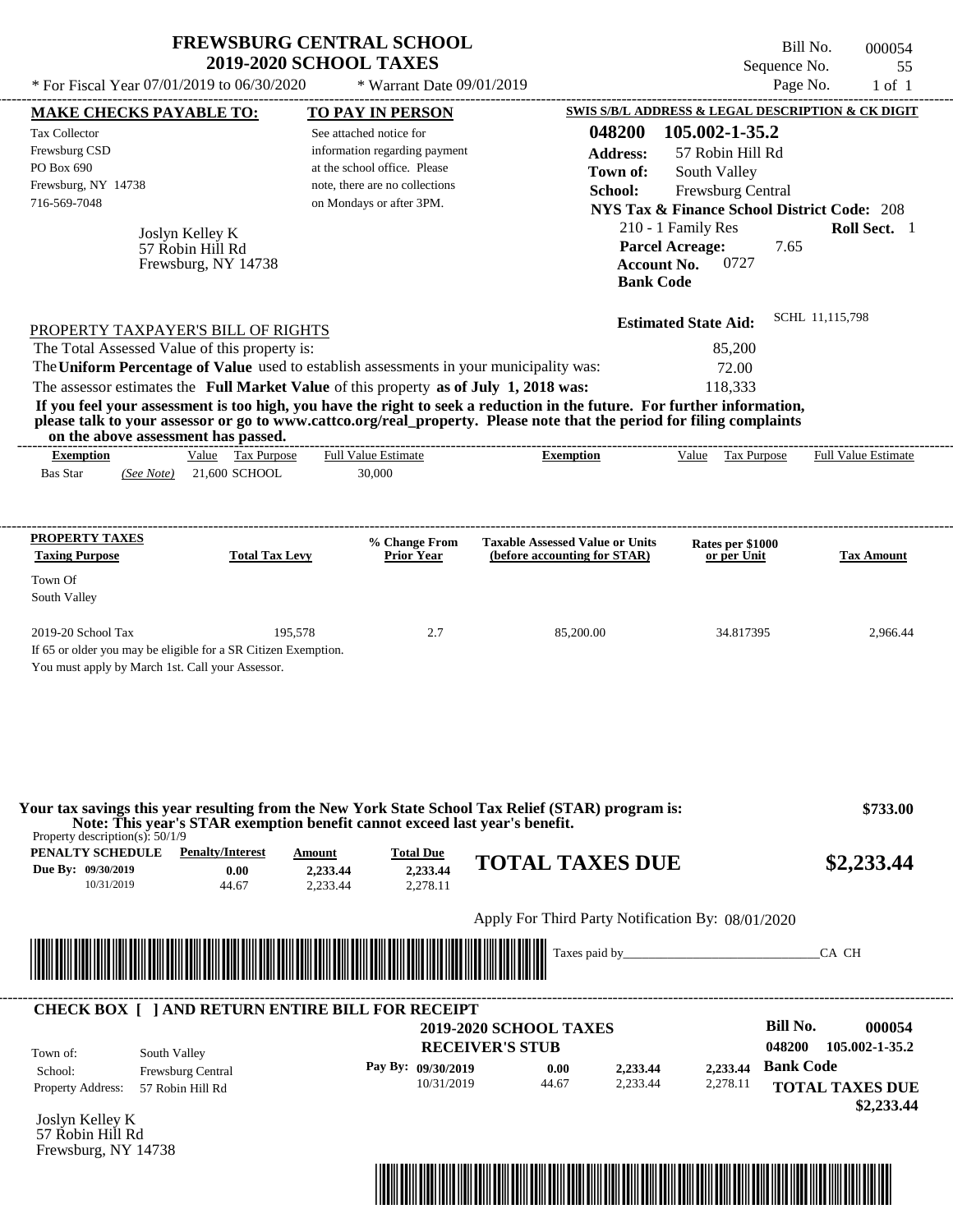\* For Fiscal Year  $07/01/2019$  to  $06/30/2020$  \* Warrant Date  $09/01/2019$  Page No. 1 of 1

\* Warrant Date 09/01/2019

Bill No. 000055 Sequence No. 56

| <b>MAKE CHECKS PAYABLE TO:</b>                          |                         |                                                                | <b>TO PAY IN PERSON</b>                                                                                                                                                                                                                          |                                      |                                                   |                 |                             |                   |                     | <b>SWIS S/B/L ADDRESS &amp; LEGAL DESCRIPTION &amp; CK DIGIT</b> |
|---------------------------------------------------------|-------------------------|----------------------------------------------------------------|--------------------------------------------------------------------------------------------------------------------------------------------------------------------------------------------------------------------------------------------------|--------------------------------------|---------------------------------------------------|-----------------|-----------------------------|-------------------|---------------------|------------------------------------------------------------------|
| <b>Tax Collector</b>                                    |                         |                                                                | See attached notice for                                                                                                                                                                                                                          |                                      |                                                   | 048200          | 96.004-1-53.2               |                   |                     |                                                                  |
| Frewsburg CSD                                           |                         |                                                                | information regarding payment                                                                                                                                                                                                                    |                                      |                                                   | <b>Address:</b> |                             |                   | 782 Wheeler Hill Rd |                                                                  |
| PO Box 690                                              |                         |                                                                | at the school office. Please                                                                                                                                                                                                                     |                                      |                                                   | Town of:        |                             | South Valley      |                     |                                                                  |
| Frewsburg, NY 14738                                     |                         |                                                                | note, there are no collections                                                                                                                                                                                                                   |                                      |                                                   | School:         |                             | Frewsburg Central |                     |                                                                  |
| 716-569-7048                                            |                         |                                                                | on Mondays or after 3PM.                                                                                                                                                                                                                         |                                      |                                                   |                 |                             |                   |                     | <b>NYS Tax &amp; Finance School District Code: 208</b>           |
|                                                         | Kestler Mark            |                                                                |                                                                                                                                                                                                                                                  |                                      |                                                   |                 | 210 - 1 Family Res          |                   |                     | Roll Sect. 1                                                     |
|                                                         | Abbey Vicki             |                                                                |                                                                                                                                                                                                                                                  |                                      |                                                   |                 | <b>Parcel Acreage:</b>      |                   | 3.90                |                                                                  |
|                                                         | <b>Messmer Mary Lou</b> |                                                                |                                                                                                                                                                                                                                                  |                                      |                                                   |                 | <b>Account No.</b>          | 0488              |                     |                                                                  |
|                                                         |                         | 782-784 Wheeler Hill Rd<br>Frewsburg, NY 14738                 |                                                                                                                                                                                                                                                  |                                      |                                                   |                 | <b>Bank Code</b>            | 017               |                     |                                                                  |
|                                                         |                         |                                                                |                                                                                                                                                                                                                                                  |                                      |                                                   |                 |                             |                   |                     | SCHL 11,115,798                                                  |
| PROPERTY TAXPAYER'S BILL OF RIGHTS                      |                         |                                                                |                                                                                                                                                                                                                                                  |                                      |                                                   |                 | <b>Estimated State Aid:</b> |                   |                     |                                                                  |
| The Total Assessed Value of this property is:           |                         |                                                                |                                                                                                                                                                                                                                                  |                                      |                                                   |                 |                             | 29,300            |                     |                                                                  |
|                                                         |                         |                                                                | The Uniform Percentage of Value used to establish assessments in your municipality was:                                                                                                                                                          |                                      |                                                   |                 |                             | 72.00             |                     |                                                                  |
|                                                         |                         |                                                                | The assessor estimates the Full Market Value of this property as of July 1, 2018 was:                                                                                                                                                            |                                      |                                                   |                 |                             | 40,694            |                     |                                                                  |
|                                                         |                         |                                                                | If you feel your assessment is too high, you have the right to seek a reduction in the future. For further information,<br>please talk to your assessor or go to www.cattco.org/real_property. Please note that the period for filing complaints |                                      |                                                   |                 |                             |                   |                     |                                                                  |
| on the above assessment has passed.<br><b>Exemption</b> |                         | Value Tax Purpose                                              | <b>Full Value Estimate</b>                                                                                                                                                                                                                       |                                      | <b>Exemption</b>                                  |                 |                             |                   |                     | Value Tax Purpose Full Value Estimate                            |
| <b>Bas Star</b>                                         |                         | (See Note) 21,600 SCHOOL                                       | 30,000                                                                                                                                                                                                                                           |                                      |                                                   |                 |                             |                   |                     |                                                                  |
|                                                         |                         |                                                                |                                                                                                                                                                                                                                                  |                                      |                                                   |                 |                             |                   |                     |                                                                  |
| <b>PROPERTY TAXES</b>                                   |                         |                                                                |                                                                                                                                                                                                                                                  | % Change From                        | <b>Taxable Assessed Value or Units</b>            |                 |                             | Rates per \$1000  |                     |                                                                  |
| <b>Taxing Purpose</b>                                   |                         | <b>Total Tax Levy</b>                                          |                                                                                                                                                                                                                                                  | <b>Prior Year</b>                    | (before accounting for STAR)                      |                 |                             | or per Unit       |                     | <b>Tax Amount</b>                                                |
| Town Of                                                 |                         |                                                                |                                                                                                                                                                                                                                                  |                                      |                                                   |                 |                             |                   |                     |                                                                  |
| South Valley                                            |                         |                                                                |                                                                                                                                                                                                                                                  |                                      |                                                   |                 |                             |                   |                     |                                                                  |
| 2019-20 School Tax                                      |                         | 195,578                                                        |                                                                                                                                                                                                                                                  | 2.7                                  | 29,300.00                                         |                 |                             | 34.817395         |                     | 1,020.15                                                         |
|                                                         |                         | If 65 or older you may be eligible for a SR Citizen Exemption. |                                                                                                                                                                                                                                                  |                                      |                                                   |                 |                             |                   |                     |                                                                  |
| You must apply by March 1st. Call your Assessor.        |                         |                                                                |                                                                                                                                                                                                                                                  |                                      |                                                   |                 |                             |                   |                     |                                                                  |
|                                                         |                         |                                                                | Your tax savings this year resulting from the New York State School Tax Relief (STAR) program is:                                                                                                                                                |                                      |                                                   |                 |                             |                   |                     | \$733.00                                                         |
| Property description(s): $52 \quad 01 \quad 09$         |                         |                                                                | Note: This year's STAR exemption benefit cannot exceed last year's benefit.                                                                                                                                                                      |                                      |                                                   |                 |                             |                   |                     |                                                                  |
| PENALTY SCHEDULE<br>Due By: 09/30/2019<br>10/31/2019    |                         | <b>Penalty/Interest</b><br>0.00<br>5.74                        | Amount<br>287.15<br>287.15                                                                                                                                                                                                                       | <b>Total Due</b><br>287.15<br>292.89 | <b>TOTAL TAXES DUE</b>                            |                 |                             |                   |                     | \$287.15                                                         |
|                                                         |                         |                                                                |                                                                                                                                                                                                                                                  |                                      | Apply For Third Party Notification By: 08/01/2020 |                 |                             |                   |                     |                                                                  |
|                                                         |                         |                                                                |                                                                                                                                                                                                                                                  |                                      |                                                   | Taxes paid by   |                             |                   |                     | CA CH                                                            |
|                                                         |                         |                                                                | <u> Indian American State of Barbara and The Barbara and The Barbara and The Barbara and The Barbara and The Barba</u>                                                                                                                           |                                      |                                                   |                 |                             |                   |                     |                                                                  |
|                                                         |                         |                                                                | <b>CHECK BOX [ ] AND RETURN ENTIRE BILL FOR RECEIPT</b>                                                                                                                                                                                          |                                      |                                                   |                 |                             |                   |                     |                                                                  |
|                                                         |                         |                                                                |                                                                                                                                                                                                                                                  |                                      | <b>2019-2020 SCHOOL TAXES</b>                     |                 |                             |                   | <b>Bill No.</b>     | 000055                                                           |
| Town of:                                                | South Valley            |                                                                |                                                                                                                                                                                                                                                  |                                      | <b>RECEIVER'S STUB</b>                            |                 |                             |                   | 048200              | 96.004-1-53.2                                                    |
| School:                                                 | Frewsburg Central       |                                                                |                                                                                                                                                                                                                                                  | Pay By: 09/30/2019                   | 0.00                                              | 287.15          |                             | 287.15            |                     | <b>Bank Code 017</b>                                             |
| Property Address:                                       | 782 Wheeler Hill Rd     |                                                                |                                                                                                                                                                                                                                                  | 10/31/2019                           | 5.74                                              | 287.15          |                             | 292.89            |                     | <b>TOTAL TAXES DUE</b>                                           |
|                                                         |                         |                                                                |                                                                                                                                                                                                                                                  |                                      |                                                   |                 |                             |                   |                     | \$287.15                                                         |
| <b>Kestler Mark</b><br>Abbey Vicki<br>Messmer Mary Lou  |                         |                                                                |                                                                                                                                                                                                                                                  |                                      |                                                   |                 |                             |                   |                     |                                                                  |

782-784 Wheeler Hill Rd Frewsburg, NY 14738

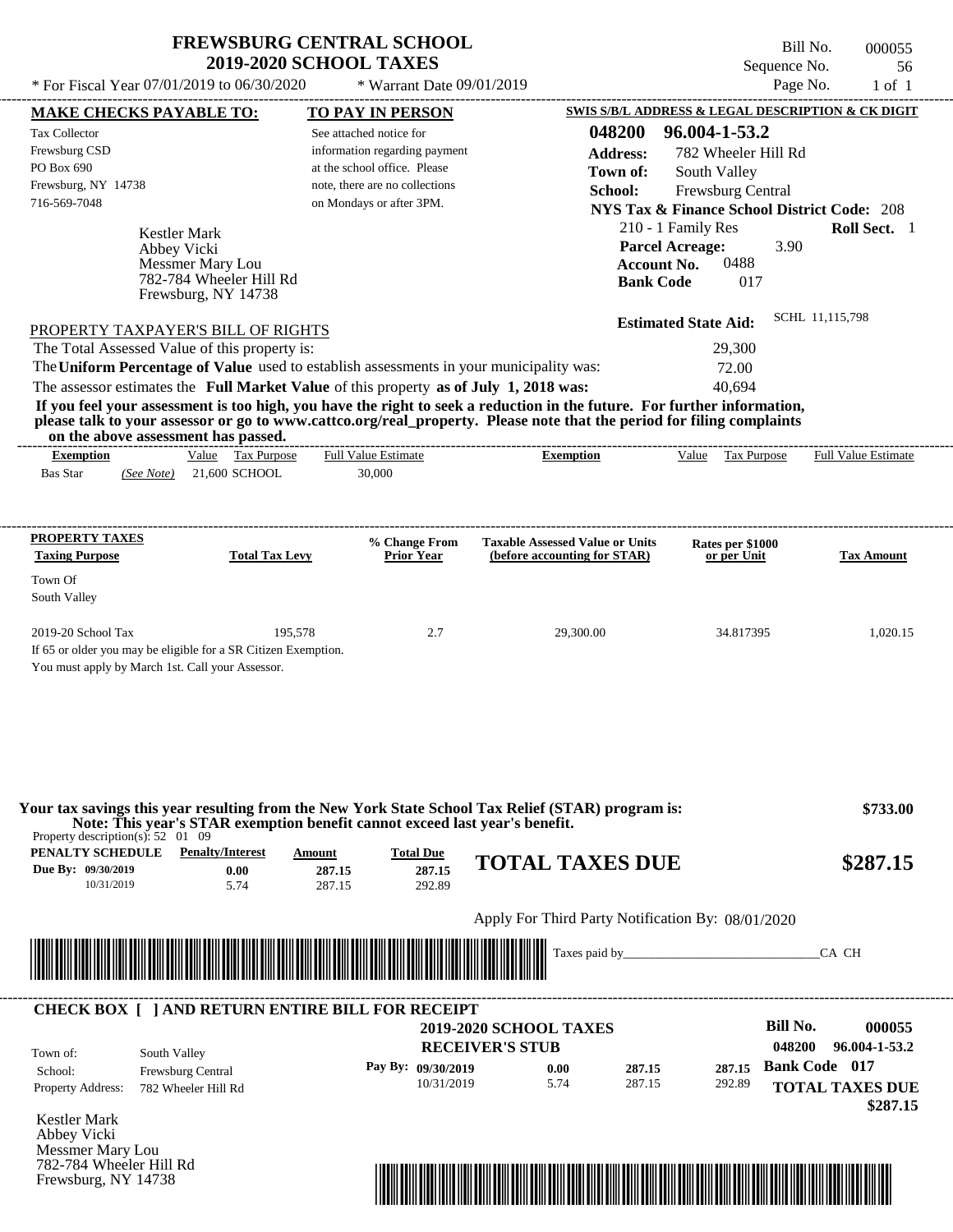Frewsburg, NY 14738

Bill No. 000056 Sequence No. 57<br>Page No. 1 of 1

| * For Fiscal Year 07/01/2019 to 06/30/2020                                                                                                                   |                                                |                            | * Warrant Date 09/01/2019                                      |                                                   |                  |                                                                              | Page No.             | $1$ of $1$                 |
|--------------------------------------------------------------------------------------------------------------------------------------------------------------|------------------------------------------------|----------------------------|----------------------------------------------------------------|---------------------------------------------------|------------------|------------------------------------------------------------------------------|----------------------|----------------------------|
| <b>MAKE CHECKS PAYABLE TO:</b>                                                                                                                               |                                                |                            | <b>TO PAY IN PERSON</b>                                        |                                                   |                  | SWIS S/B/L ADDRESS & LEGAL DESCRIPTION & CK DIGIT                            |                      |                            |
| Tax Collector                                                                                                                                                |                                                | See attached notice for    |                                                                |                                                   | 048200           | 96.004-1-53.4                                                                |                      |                            |
| Frewsburg CSD                                                                                                                                                |                                                |                            | information regarding payment                                  |                                                   | <b>Address:</b>  | Wheeler Hill Rd                                                              |                      |                            |
| PO Box 690<br>Frewsburg, NY 14738                                                                                                                            |                                                |                            | at the school office. Please<br>note, there are no collections |                                                   | Town of:         | South Valley                                                                 |                      |                            |
| 716-569-7048                                                                                                                                                 |                                                |                            | on Mondays or after 3PM.                                       |                                                   | School:          | Frewsburg Central                                                            |                      |                            |
|                                                                                                                                                              |                                                |                            |                                                                |                                                   |                  | <b>NYS Tax &amp; Finance School District Code: 208</b><br>260 - Seasonal res |                      | Roll Sect. 1               |
| <b>Kestler Mark</b>                                                                                                                                          |                                                |                            |                                                                |                                                   |                  | <b>Parcel Acreage:</b>                                                       | 1.90                 |                            |
| Abbey Vicki                                                                                                                                                  | Messmer Mary Lou                               |                            |                                                                |                                                   |                  | 0593<br>Account No.                                                          |                      |                            |
|                                                                                                                                                              | 782-784 Wheeler Hill Rd<br>Frewsburg, NY 14738 |                            |                                                                |                                                   | <b>Bank Code</b> | 017                                                                          |                      |                            |
| PROPERTY TAXPAYER'S BILL OF RIGHTS                                                                                                                           |                                                |                            |                                                                |                                                   |                  | <b>Estimated State Aid:</b>                                                  | SCHL 11,115,798      |                            |
| The Total Assessed Value of this property is:                                                                                                                |                                                |                            |                                                                |                                                   |                  | 15,000                                                                       |                      |                            |
| The Uniform Percentage of Value used to establish assessments in your municipality was:                                                                      |                                                |                            |                                                                |                                                   |                  | 72.00                                                                        |                      |                            |
| The assessor estimates the Full Market Value of this property as of July 1, 2018 was:                                                                        |                                                |                            |                                                                |                                                   |                  | 20,833                                                                       |                      |                            |
| If you feel your assessment is too high, you have the right to seek a reduction in the future. For further information,                                      |                                                |                            |                                                                |                                                   |                  |                                                                              |                      |                            |
| please talk to your assessor or go to www.cattco.org/real_property. Please note that the period for filing complaints<br>on the above assessment has passed. |                                                |                            |                                                                |                                                   |                  |                                                                              |                      |                            |
| <b>Exemption</b>                                                                                                                                             | Value Tax Purpose                              | <b>Full Value Estimate</b> |                                                                | <b>Exemption</b>                                  |                  | Value Tax Purpose                                                            |                      | <b>Full Value Estimate</b> |
|                                                                                                                                                              |                                                |                            |                                                                |                                                   |                  |                                                                              |                      |                            |
|                                                                                                                                                              |                                                |                            |                                                                |                                                   |                  |                                                                              |                      |                            |
|                                                                                                                                                              |                                                |                            |                                                                |                                                   |                  |                                                                              |                      |                            |
| <b>PROPERTY TAXES</b>                                                                                                                                        |                                                |                            | % Change From                                                  | <b>Taxable Assessed Value or Units</b>            |                  | Rates per \$1000                                                             |                      |                            |
| <b>Taxing Purpose</b>                                                                                                                                        | <b>Total Tax Levy</b>                          |                            | <b>Prior Year</b>                                              |                                                   |                  | or per Unit                                                                  |                      | <b>Tax Amount</b>          |
| Town Of                                                                                                                                                      |                                                |                            |                                                                |                                                   |                  |                                                                              |                      |                            |
| South Valley                                                                                                                                                 |                                                |                            |                                                                |                                                   |                  |                                                                              |                      |                            |
| 2019-20 School Tax                                                                                                                                           | 195,578                                        |                            | 2.7                                                            | 15,000.00                                         |                  | 34.817395                                                                    |                      | 522.26                     |
| If 65 or older you may be eligible for a SR Citizen Exemption.                                                                                               |                                                |                            |                                                                |                                                   |                  |                                                                              |                      |                            |
| You must apply by March 1st. Call your Assessor.                                                                                                             |                                                |                            |                                                                |                                                   |                  |                                                                              |                      |                            |
|                                                                                                                                                              |                                                |                            |                                                                |                                                   |                  |                                                                              |                      |                            |
|                                                                                                                                                              |                                                |                            |                                                                |                                                   |                  |                                                                              |                      |                            |
|                                                                                                                                                              |                                                |                            |                                                                |                                                   |                  |                                                                              |                      |                            |
|                                                                                                                                                              |                                                |                            |                                                                |                                                   |                  |                                                                              |                      |                            |
|                                                                                                                                                              |                                                |                            |                                                                |                                                   |                  |                                                                              |                      |                            |
|                                                                                                                                                              |                                                |                            |                                                                |                                                   |                  |                                                                              |                      |                            |
|                                                                                                                                                              |                                                |                            |                                                                |                                                   |                  |                                                                              |                      |                            |
| Property description(s): $52 \quad 01 \quad 09$                                                                                                              |                                                |                            |                                                                |                                                   |                  |                                                                              |                      |                            |
| PENALTY SCHEDULE                                                                                                                                             | <b>Penalty/Interest</b>                        | Amount                     | <b>Total Due</b>                                               | <b>TOTAL TAXES DUE</b>                            |                  |                                                                              |                      | \$522.26                   |
| Due By: 09/30/2019<br>10/31/2019                                                                                                                             | 0.00<br>10.45                                  | 522.26<br>522.26           | 522.26<br>532.71                                               |                                                   |                  |                                                                              |                      |                            |
|                                                                                                                                                              |                                                |                            |                                                                |                                                   |                  |                                                                              |                      |                            |
|                                                                                                                                                              |                                                |                            |                                                                | Apply For Third Party Notification By: 08/01/2020 |                  |                                                                              |                      |                            |
|                                                                                                                                                              |                                                |                            |                                                                | Taxes paid by                                     |                  |                                                                              |                      | CA CH                      |
|                                                                                                                                                              |                                                |                            |                                                                |                                                   |                  |                                                                              |                      |                            |
|                                                                                                                                                              |                                                |                            |                                                                |                                                   |                  |                                                                              |                      |                            |
| <b>CHECK BOX [ ] AND RETURN ENTIRE BILL FOR RECEIPT</b>                                                                                                      |                                                |                            |                                                                |                                                   |                  |                                                                              |                      |                            |
|                                                                                                                                                              |                                                |                            |                                                                | 2019-2020 SCHOOL TAXES                            |                  |                                                                              | <b>Bill No.</b>      | 000056                     |
| South Valley<br>Town of:                                                                                                                                     |                                                |                            |                                                                | <b>RECEIVER'S STUB</b>                            |                  |                                                                              | 048200               | 96.004-1-53.4              |
| School:                                                                                                                                                      | Frewsburg Central                              |                            | Pay By: 09/30/2019                                             | 0.00                                              | 522.26           | 522.26                                                                       | <b>Bank Code 017</b> |                            |
| Property Address:<br>Wheeler Hill Rd                                                                                                                         |                                                |                            | 10/31/2019                                                     | 10.45                                             | 522.26           | 532.71                                                                       |                      | <b>TOTAL TAXES DUE</b>     |
|                                                                                                                                                              |                                                |                            |                                                                |                                                   |                  |                                                                              |                      | \$522.26                   |
| Kestler Mark                                                                                                                                                 |                                                |                            |                                                                |                                                   |                  |                                                                              |                      |                            |
| Abbey Vicki                                                                                                                                                  |                                                |                            |                                                                |                                                   |                  |                                                                              |                      |                            |
| Messmer Mary Lou<br>782-784 Wheeler Hill Rd                                                                                                                  |                                                |                            |                                                                |                                                   |                  |                                                                              |                      |                            |
|                                                                                                                                                              |                                                |                            |                                                                |                                                   |                  |                                                                              |                      |                            |

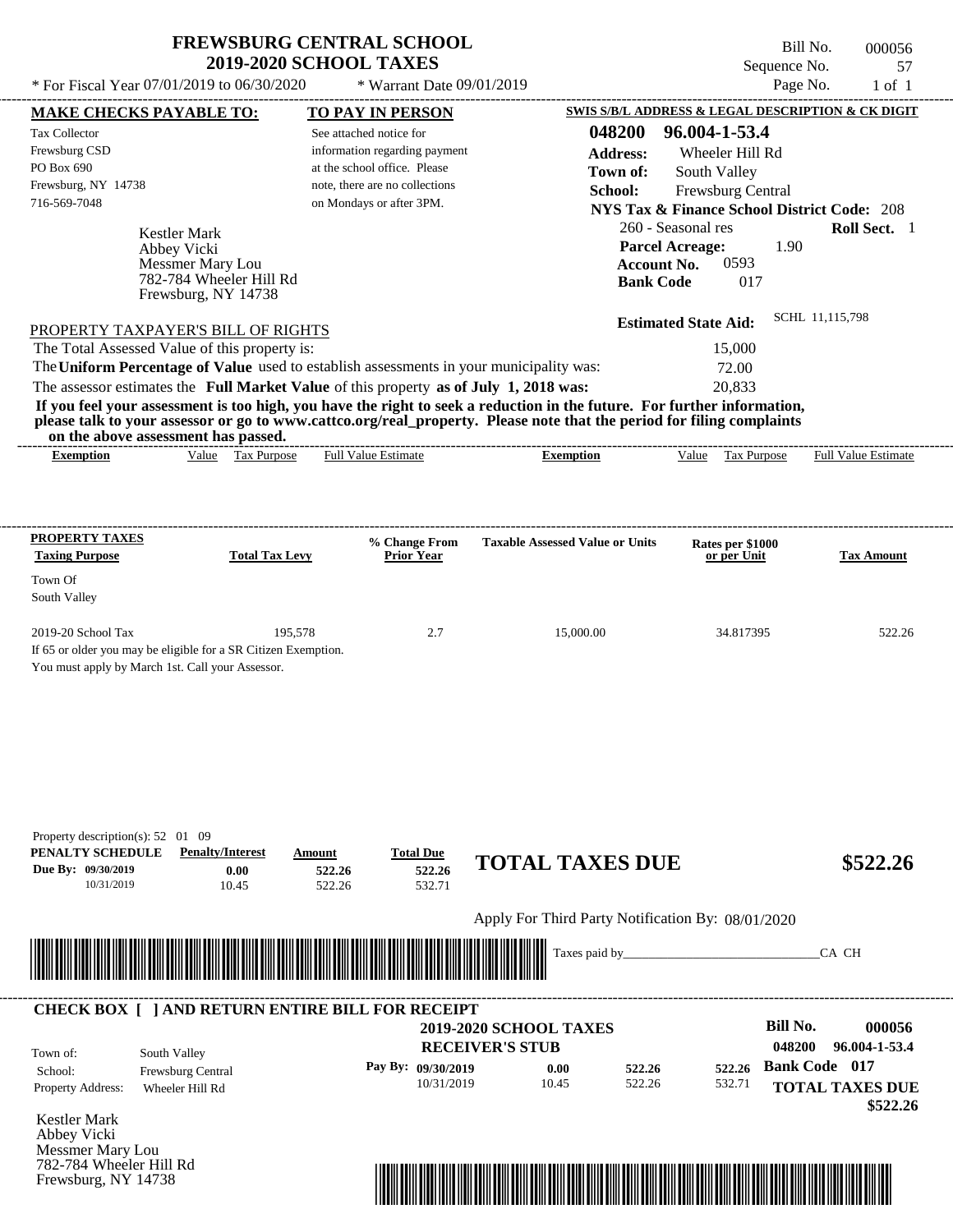| Page No.<br>* For Fiscal Year 07/01/2019 to 06/30/2020<br>* Warrant Date 09/01/2019<br>SWIS S/B/L ADDRESS & LEGAL DESCRIPTION & CK DIGIT<br>TO PAY IN PERSON<br><b>MAKE CHECKS PAYABLE TO:</b><br>048200<br>96.004-1-57.2<br><b>Tax Collector</b><br>See attached notice for<br>Frewsburg CSD<br>information regarding payment<br><b>Address:</b><br>817 Wheeler Hill Rd<br>PO Box 690<br>at the school office. Please<br>South Valley<br>Town of:<br>Frewsburg, NY 14738<br>note, there are no collections<br>Frewsburg Central<br>School:<br>716-569-7048<br>on Mondays or after 3PM.<br><b>NYS Tax &amp; Finance School District Code: 208</b><br>260 - Seasonal res<br>Roll Sect. 1<br>King Dona J<br>6.75<br><b>Parcel Acreage:</b><br>560 LeBrun<br>0492<br><b>Account No.</b><br>Amherst, NY 14226<br><b>Bank Code</b><br>SCHL 11,115,798<br><b>Estimated State Aid:</b><br>PROPERTY TAXPAYER'S BILL OF RIGHTS<br>The Total Assessed Value of this property is:<br>70,100<br>The Uniform Percentage of Value used to establish assessments in your municipality was:<br>72.00<br>The assessor estimates the Full Market Value of this property as of July 1, 2018 was:<br>97,361<br>If you feel your assessment is too high, you have the right to seek a reduction in the future. For further information,<br>please talk to your assessor or go to www.cattco.org/real_property. Please note that the period for filing complaints<br>on the above assessment has passed.<br>Value Tax Purpose<br><b>Full Value Estimate</b><br><b>Exemption</b><br>Value Tax Purpose<br><b>Full Value Estimate</b><br><b>Exemption</b><br><b>PROPERTY TAXES</b><br>% Change From<br><b>Taxable Assessed Value or Units</b><br>Rates per \$1000<br><b>Taxing Purpose</b><br><b>Total Tax Levy</b><br><b>Prior Year</b><br>or per Unit<br><b>Tax Amount</b><br>Town Of |              | <b>2019-2020 SCHOOL TAXES</b> | Sequence No. | 58         |
|----------------------------------------------------------------------------------------------------------------------------------------------------------------------------------------------------------------------------------------------------------------------------------------------------------------------------------------------------------------------------------------------------------------------------------------------------------------------------------------------------------------------------------------------------------------------------------------------------------------------------------------------------------------------------------------------------------------------------------------------------------------------------------------------------------------------------------------------------------------------------------------------------------------------------------------------------------------------------------------------------------------------------------------------------------------------------------------------------------------------------------------------------------------------------------------------------------------------------------------------------------------------------------------------------------------------------------------------------------------------------------------------------------------------------------------------------------------------------------------------------------------------------------------------------------------------------------------------------------------------------------------------------------------------------------------------------------------------------------------------------------------------------------------------------------------------------------------------------------------|--------------|-------------------------------|--------------|------------|
|                                                                                                                                                                                                                                                                                                                                                                                                                                                                                                                                                                                                                                                                                                                                                                                                                                                                                                                                                                                                                                                                                                                                                                                                                                                                                                                                                                                                                                                                                                                                                                                                                                                                                                                                                                                                                                                                |              |                               |              | $1$ of $1$ |
|                                                                                                                                                                                                                                                                                                                                                                                                                                                                                                                                                                                                                                                                                                                                                                                                                                                                                                                                                                                                                                                                                                                                                                                                                                                                                                                                                                                                                                                                                                                                                                                                                                                                                                                                                                                                                                                                |              |                               |              |            |
|                                                                                                                                                                                                                                                                                                                                                                                                                                                                                                                                                                                                                                                                                                                                                                                                                                                                                                                                                                                                                                                                                                                                                                                                                                                                                                                                                                                                                                                                                                                                                                                                                                                                                                                                                                                                                                                                |              |                               |              |            |
|                                                                                                                                                                                                                                                                                                                                                                                                                                                                                                                                                                                                                                                                                                                                                                                                                                                                                                                                                                                                                                                                                                                                                                                                                                                                                                                                                                                                                                                                                                                                                                                                                                                                                                                                                                                                                                                                |              |                               |              |            |
|                                                                                                                                                                                                                                                                                                                                                                                                                                                                                                                                                                                                                                                                                                                                                                                                                                                                                                                                                                                                                                                                                                                                                                                                                                                                                                                                                                                                                                                                                                                                                                                                                                                                                                                                                                                                                                                                |              |                               |              |            |
|                                                                                                                                                                                                                                                                                                                                                                                                                                                                                                                                                                                                                                                                                                                                                                                                                                                                                                                                                                                                                                                                                                                                                                                                                                                                                                                                                                                                                                                                                                                                                                                                                                                                                                                                                                                                                                                                |              |                               |              |            |
|                                                                                                                                                                                                                                                                                                                                                                                                                                                                                                                                                                                                                                                                                                                                                                                                                                                                                                                                                                                                                                                                                                                                                                                                                                                                                                                                                                                                                                                                                                                                                                                                                                                                                                                                                                                                                                                                |              |                               |              |            |
|                                                                                                                                                                                                                                                                                                                                                                                                                                                                                                                                                                                                                                                                                                                                                                                                                                                                                                                                                                                                                                                                                                                                                                                                                                                                                                                                                                                                                                                                                                                                                                                                                                                                                                                                                                                                                                                                |              |                               |              |            |
|                                                                                                                                                                                                                                                                                                                                                                                                                                                                                                                                                                                                                                                                                                                                                                                                                                                                                                                                                                                                                                                                                                                                                                                                                                                                                                                                                                                                                                                                                                                                                                                                                                                                                                                                                                                                                                                                |              |                               |              |            |
|                                                                                                                                                                                                                                                                                                                                                                                                                                                                                                                                                                                                                                                                                                                                                                                                                                                                                                                                                                                                                                                                                                                                                                                                                                                                                                                                                                                                                                                                                                                                                                                                                                                                                                                                                                                                                                                                |              |                               |              |            |
|                                                                                                                                                                                                                                                                                                                                                                                                                                                                                                                                                                                                                                                                                                                                                                                                                                                                                                                                                                                                                                                                                                                                                                                                                                                                                                                                                                                                                                                                                                                                                                                                                                                                                                                                                                                                                                                                |              |                               |              |            |
|                                                                                                                                                                                                                                                                                                                                                                                                                                                                                                                                                                                                                                                                                                                                                                                                                                                                                                                                                                                                                                                                                                                                                                                                                                                                                                                                                                                                                                                                                                                                                                                                                                                                                                                                                                                                                                                                |              |                               |              |            |
|                                                                                                                                                                                                                                                                                                                                                                                                                                                                                                                                                                                                                                                                                                                                                                                                                                                                                                                                                                                                                                                                                                                                                                                                                                                                                                                                                                                                                                                                                                                                                                                                                                                                                                                                                                                                                                                                |              |                               |              |            |
|                                                                                                                                                                                                                                                                                                                                                                                                                                                                                                                                                                                                                                                                                                                                                                                                                                                                                                                                                                                                                                                                                                                                                                                                                                                                                                                                                                                                                                                                                                                                                                                                                                                                                                                                                                                                                                                                |              |                               |              |            |
|                                                                                                                                                                                                                                                                                                                                                                                                                                                                                                                                                                                                                                                                                                                                                                                                                                                                                                                                                                                                                                                                                                                                                                                                                                                                                                                                                                                                                                                                                                                                                                                                                                                                                                                                                                                                                                                                |              |                               |              |            |
|                                                                                                                                                                                                                                                                                                                                                                                                                                                                                                                                                                                                                                                                                                                                                                                                                                                                                                                                                                                                                                                                                                                                                                                                                                                                                                                                                                                                                                                                                                                                                                                                                                                                                                                                                                                                                                                                |              |                               |              |            |
|                                                                                                                                                                                                                                                                                                                                                                                                                                                                                                                                                                                                                                                                                                                                                                                                                                                                                                                                                                                                                                                                                                                                                                                                                                                                                                                                                                                                                                                                                                                                                                                                                                                                                                                                                                                                                                                                |              |                               |              |            |
|                                                                                                                                                                                                                                                                                                                                                                                                                                                                                                                                                                                                                                                                                                                                                                                                                                                                                                                                                                                                                                                                                                                                                                                                                                                                                                                                                                                                                                                                                                                                                                                                                                                                                                                                                                                                                                                                |              |                               |              |            |
|                                                                                                                                                                                                                                                                                                                                                                                                                                                                                                                                                                                                                                                                                                                                                                                                                                                                                                                                                                                                                                                                                                                                                                                                                                                                                                                                                                                                                                                                                                                                                                                                                                                                                                                                                                                                                                                                |              |                               |              |            |
| 2019-20 School Tax<br>195.578<br>70,100.00<br>2.7<br>34.817395                                                                                                                                                                                                                                                                                                                                                                                                                                                                                                                                                                                                                                                                                                                                                                                                                                                                                                                                                                                                                                                                                                                                                                                                                                                                                                                                                                                                                                                                                                                                                                                                                                                                                                                                                                                                 | South Valley |                               |              |            |
| If 65 or older you may be eligible for a SR Citizen Exemption.                                                                                                                                                                                                                                                                                                                                                                                                                                                                                                                                                                                                                                                                                                                                                                                                                                                                                                                                                                                                                                                                                                                                                                                                                                                                                                                                                                                                                                                                                                                                                                                                                                                                                                                                                                                                 |              |                               |              |            |
| You must apply by March 1st. Call your Assessor.                                                                                                                                                                                                                                                                                                                                                                                                                                                                                                                                                                                                                                                                                                                                                                                                                                                                                                                                                                                                                                                                                                                                                                                                                                                                                                                                                                                                                                                                                                                                                                                                                                                                                                                                                                                                               |              |                               |              |            |
|                                                                                                                                                                                                                                                                                                                                                                                                                                                                                                                                                                                                                                                                                                                                                                                                                                                                                                                                                                                                                                                                                                                                                                                                                                                                                                                                                                                                                                                                                                                                                                                                                                                                                                                                                                                                                                                                |              |                               |              | 2,440.70   |

| PENALTY SCHEDULE<br>Due By: 09/30/2019<br>10/31/2019 | <b>Penalty/Interest</b><br>0.00<br>48.81                 | Amount<br>2,440.70<br>2,440.70  | <b>Total Due</b><br>2,440.70<br>2,489.51 | <b>TOTAL TAXES DUE</b>                                  |                      |                      | \$2,440.70                                               |
|------------------------------------------------------|----------------------------------------------------------|---------------------------------|------------------------------------------|---------------------------------------------------------|----------------------|----------------------|----------------------------------------------------------|
|                                                      |                                                          |                                 |                                          | Apply For Third Party Notification By: 08/01/2020       |                      |                      |                                                          |
|                                                      |                                                          | <u> Harry Harry Harry Harry</u> |                                          | Taxes paid by_                                          |                      |                      | CA CH                                                    |
|                                                      | <b>CHECK BOX [ ] AND RETURN ENTIRE BILL FOR RECEIPT</b>  |                                 |                                          | <b>2019-2020 SCHOOL TAXES</b><br><b>RECEIVER'S STUB</b> |                      |                      | <b>Bill No.</b><br>000057<br>048200<br>96.004-1-57.2     |
| Town of:<br>School:<br>Property Address:             | South Valley<br>Frewsburg Central<br>817 Wheeler Hill Rd |                                 | Pay By: 09/30/2019<br>10/31/2019         | 0.00<br>48.81                                           | 2,440.70<br>2,440.70 | 2,440.70<br>2,489.51 | <b>Bank Code</b><br><b>TOTAL TAXES DUE</b><br>\$2,440.70 |
| King Dona J<br>560 LeBrun<br>Amherst, NY 14226       |                                                          |                                 |                                          |                                                         |                      |                      |                                                          |
|                                                      |                                                          |                                 |                                          | Ⅲ                                                       |                      |                      |                                                          |

Property description(s): 53 01 09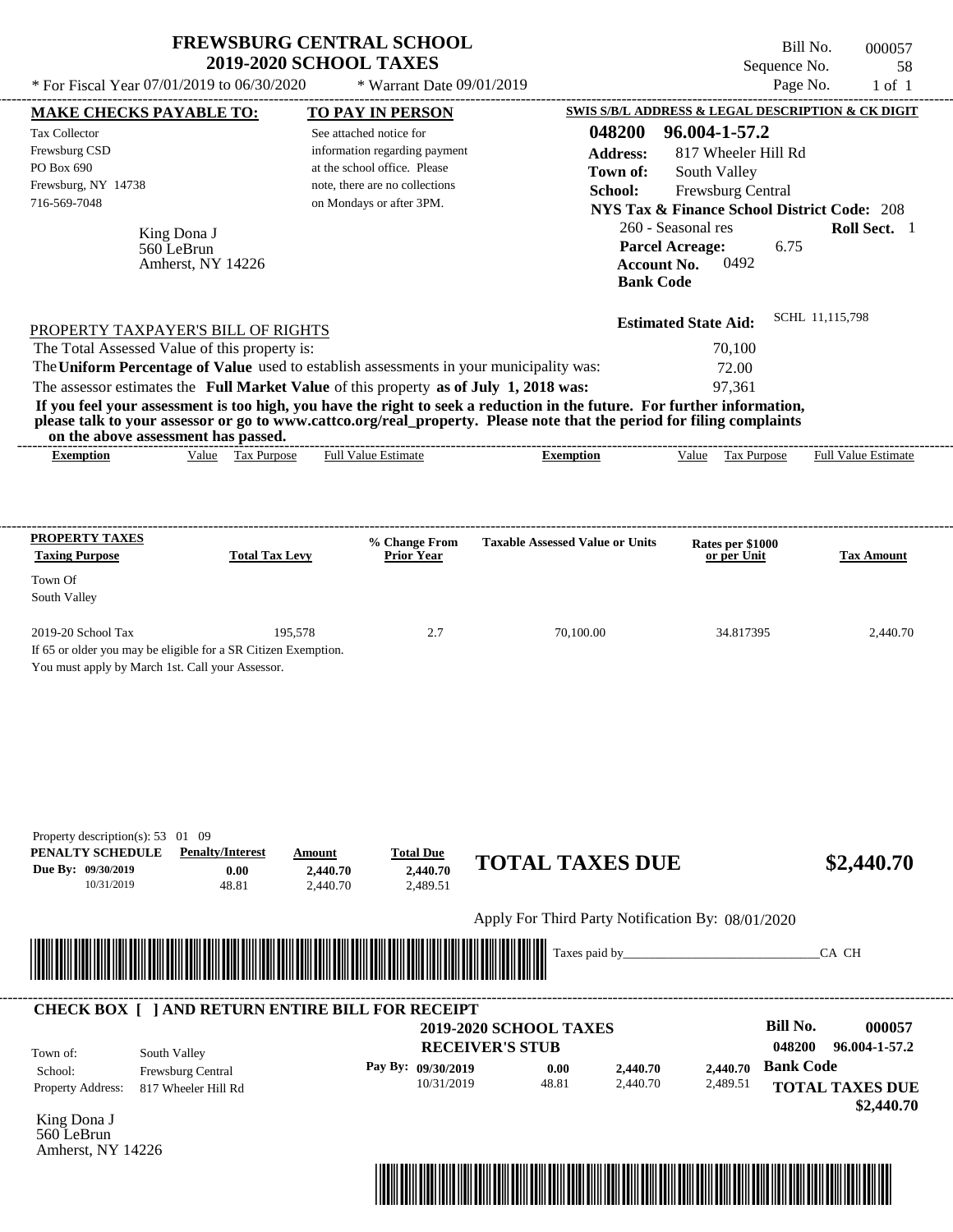$*$  For Fiscal Year 07/01/2019 to 06/30/2020

 $*$  Warrant Date  $09/01/2019$ 

Bill No. 000058 Sequence No. 59<br>Page No. 1 of 1

| <b>MAKE CHECKS PAYABLE TO:</b>                                                                                                   |                                   |                       |          | <b>TO PAY IN PERSON</b>          |                                                                                                                         |                             | SWIS S/B/L ADDRESS & LEGAL DESCRIPTION & CK DIGIT      |
|----------------------------------------------------------------------------------------------------------------------------------|-----------------------------------|-----------------------|----------|----------------------------------|-------------------------------------------------------------------------------------------------------------------------|-----------------------------|--------------------------------------------------------|
| Tax Collector                                                                                                                    |                                   |                       |          | See attached notice for          | 048200                                                                                                                  | 105.002-1-26                |                                                        |
| Frewsburg CSD                                                                                                                    |                                   |                       |          | information regarding payment    | <b>Address:</b>                                                                                                         | Brown Run Rd                |                                                        |
| PO Box 690                                                                                                                       |                                   |                       |          | at the school office. Please     | Town of:                                                                                                                | South Valley                |                                                        |
| Frewsburg, NY 14738                                                                                                              |                                   |                       |          | note, there are no collections   | School:                                                                                                                 | Frewsburg Central           |                                                        |
| 716-569-7048                                                                                                                     |                                   |                       |          | on Mondays or after 3PM.         |                                                                                                                         |                             | <b>NYS Tax &amp; Finance School District Code: 208</b> |
|                                                                                                                                  |                                   |                       |          |                                  |                                                                                                                         | 910 - Priv forest           | Roll Sect. 1                                           |
|                                                                                                                                  | Koch Darryl M<br>Noll Kim         |                       |          |                                  |                                                                                                                         | <b>Parcel Acreage:</b>      | 45.48                                                  |
|                                                                                                                                  | 39 Majestic Ln                    |                       |          |                                  |                                                                                                                         | Account No.<br>0126         |                                                        |
|                                                                                                                                  | Sinking Spring, PA 19608          |                       |          |                                  |                                                                                                                         | <b>Bank Code</b>            |                                                        |
|                                                                                                                                  |                                   |                       |          |                                  |                                                                                                                         |                             |                                                        |
| PROPERTY TAXPAYER'S BILL OF RIGHTS                                                                                               |                                   |                       |          |                                  |                                                                                                                         | <b>Estimated State Aid:</b> | SCHL 11,115,798                                        |
| The Total Assessed Value of this property is:                                                                                    |                                   |                       |          |                                  |                                                                                                                         | 36,900                      |                                                        |
|                                                                                                                                  |                                   |                       |          |                                  | The Uniform Percentage of Value used to establish assessments in your municipality was:                                 | 72.00                       |                                                        |
|                                                                                                                                  |                                   |                       |          |                                  | The assessor estimates the Full Market Value of this property as of July 1, 2018 was:                                   | 51,250                      |                                                        |
|                                                                                                                                  |                                   |                       |          |                                  | If you feel your assessment is too high, you have the right to seek a reduction in the future. For further information, |                             |                                                        |
|                                                                                                                                  |                                   |                       |          |                                  | please talk to your assessor or go to www.cattco.org/real_property. Please note that the period for filing complaints   |                             |                                                        |
| on the above assessment has passed.                                                                                              |                                   |                       |          | -------------------------------- |                                                                                                                         |                             |                                                        |
| <b>Exemption</b>                                                                                                                 |                                   | Value Tax Purpose     |          | <b>Full Value Estimate</b>       | <b>Exemption</b>                                                                                                        | Value Tax Purpose           | <b>Full Value Estimate</b>                             |
|                                                                                                                                  |                                   |                       |          |                                  |                                                                                                                         |                             |                                                        |
|                                                                                                                                  |                                   |                       |          |                                  |                                                                                                                         |                             |                                                        |
| <b>PROPERTY TAXES</b>                                                                                                            |                                   |                       |          | % Change From                    | <b>Taxable Assessed Value or Units</b>                                                                                  | Rates per \$1000            |                                                        |
| <b>Taxing Purpose</b>                                                                                                            |                                   | <b>Total Tax Levy</b> |          | <b>Prior Year</b>                |                                                                                                                         | or per Unit                 | <b>Tax Amount</b>                                      |
| Town Of                                                                                                                          |                                   |                       |          |                                  |                                                                                                                         |                             |                                                        |
| South Valley                                                                                                                     |                                   |                       |          |                                  |                                                                                                                         |                             |                                                        |
|                                                                                                                                  |                                   |                       |          |                                  |                                                                                                                         |                             |                                                        |
| 2019-20 School Tax                                                                                                               |                                   |                       | 195,578  | 2.7                              | 36,900.00                                                                                                               | 34.817395                   | 1,284.76                                               |
| If 65 or older you may be eligible for a SR Citizen Exemption.<br>You must apply by March 1st. Call your Assessor.               |                                   |                       |          |                                  |                                                                                                                         |                             |                                                        |
|                                                                                                                                  |                                   |                       |          |                                  |                                                                                                                         |                             |                                                        |
|                                                                                                                                  |                                   |                       |          |                                  |                                                                                                                         |                             |                                                        |
|                                                                                                                                  |                                   |                       |          |                                  |                                                                                                                         |                             |                                                        |
|                                                                                                                                  |                                   |                       |          |                                  |                                                                                                                         |                             |                                                        |
|                                                                                                                                  |                                   |                       |          |                                  |                                                                                                                         |                             |                                                        |
|                                                                                                                                  |                                   |                       |          |                                  |                                                                                                                         |                             |                                                        |
|                                                                                                                                  |                                   |                       |          |                                  |                                                                                                                         |                             |                                                        |
|                                                                                                                                  |                                   |                       |          |                                  |                                                                                                                         |                             |                                                        |
| Property description(s): $42 \quad 01 \quad 09$<br>PENALTY SCHEDULE                                                              | <b>Penalty/Interest</b>           |                       | Amount   | <b>Total Due</b>                 |                                                                                                                         |                             |                                                        |
| Due By: 09/30/2019                                                                                                               |                                   | 0.00                  | 1,284.76 | 1,284.76                         | <b>TOTAL TAXES DUE</b>                                                                                                  |                             | \$1,284.76                                             |
| 10/31/2019                                                                                                                       |                                   | 25.70                 | 1,284.76 | 1,310.46                         |                                                                                                                         |                             |                                                        |
|                                                                                                                                  |                                   |                       |          |                                  |                                                                                                                         |                             |                                                        |
|                                                                                                                                  |                                   |                       |          |                                  | Apply For Third Party Notification By: 08/01/2020                                                                       |                             |                                                        |
|                                                                                                                                  |                                   |                       |          |                                  | Taxes paid by_                                                                                                          |                             | CA CH                                                  |
|                                                                                                                                  |                                   |                       |          |                                  |                                                                                                                         |                             |                                                        |
|                                                                                                                                  |                                   |                       |          |                                  |                                                                                                                         |                             |                                                        |
|                                                                                                                                  |                                   |                       |          |                                  |                                                                                                                         |                             |                                                        |
|                                                                                                                                  |                                   |                       |          |                                  | 2019-2020 SCHOOL TAXES                                                                                                  |                             | <b>Bill No.</b><br>000058                              |
|                                                                                                                                  |                                   |                       |          |                                  | <b>RECEIVER'S STUB</b>                                                                                                  |                             | 048200<br>105.002-1-26                                 |
|                                                                                                                                  |                                   |                       |          |                                  |                                                                                                                         |                             |                                                        |
|                                                                                                                                  | South Valley<br>Frewsburg Central |                       |          | Pay By: 09/30/2019               | 1,284.76<br>0.00                                                                                                        | 1,284.76                    | <b>Bank Code</b>                                       |
|                                                                                                                                  | Brown Run Rd                      |                       |          | 10/31/2019                       | 25.70<br>1,284.76                                                                                                       | 1,310.46                    | <b>TOTAL TAXES DUE</b>                                 |
|                                                                                                                                  |                                   |                       |          |                                  |                                                                                                                         |                             | \$1,284.76                                             |
|                                                                                                                                  |                                   |                       |          |                                  |                                                                                                                         |                             |                                                        |
| <b>CHECK BOX [ ] AND RETURN ENTIRE BILL FOR RECEIPT</b><br>Town of:<br>School:<br>Property Address:<br>Koch Darryl M<br>Noll Kim |                                   |                       |          |                                  |                                                                                                                         |                             |                                                        |
| 39 Majestic Ln<br>Sinking Spring, PA 19608                                                                                       |                                   |                       |          |                                  |                                                                                                                         |                             |                                                        |

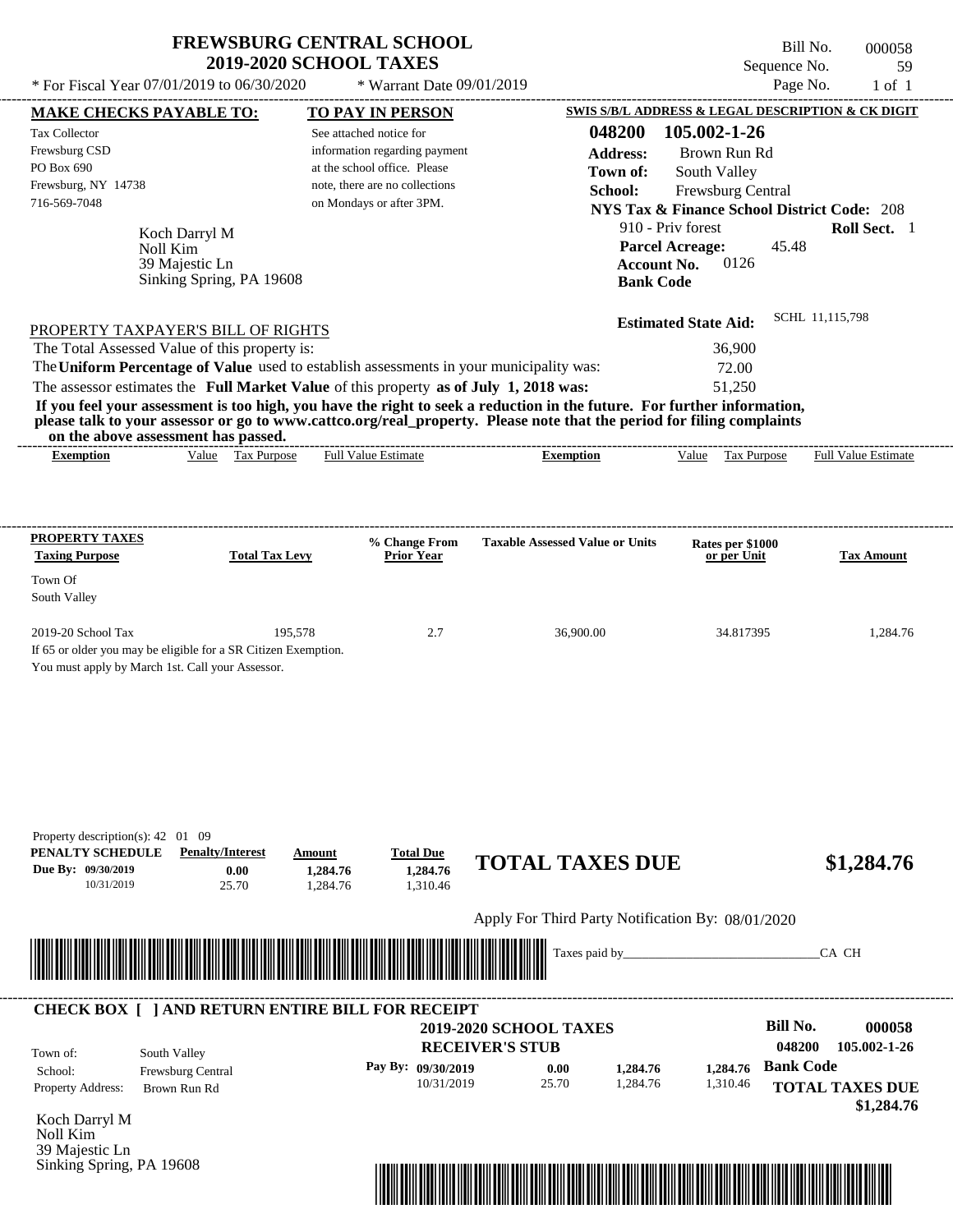\* Warrant Date 09/01/2019

Bill No. 000059 Sequence No. 60

---------------------------------------------------------------------------------------------------------------------------------------------------------------------------------------------------- Lahrs Andrew If 65 or older you may be eligible for a SR Citizen Exemption. You must apply by March 1st. Call your Assessor. \* For Fiscal Year  $07/01/2019$  to  $06/30/2020$  \* Warrant Date  $09/01/2019$  Page No. 1 of 1 **MAKE CHECKS PAYABLE TO: TO PAY IN PERSON SWIS S/B/L ADDRESS & LEGAL DESCRIPTION & CK DIGIT 048200 105.002-1-1.35 Address:** 12810 Gurnsey Hollow Rd South Valley **School:** Frewsburg Central **NYS Tax & Finance School District Code:** 208 210 - 1 Family Res **Roll Sect.** 1 4.90 **Account No.** 0738 **Bank Code Estimated State Aid:** SCHL 11,115,798 PROPERTY TAXPAYER'S BILL OF RIGHTS The assessor estimates the **Full Market Value** of this property **as of July 1, 2018 was:** 32,222 The Total Assessed Value of this property is: 23,200 The **Uniform Percentage of Value** used to establish assessments in your municipality was: 72.00 **If you feel your assessment is too high, you have the right to seek a reduction in the future. For further information, please talk to your assessor or go to www.cattco.org/real\_property. Please note that the period for filing complaints on the above assessment has passed. Exemption** Value Tax Purpose **PROPERTY TAXES Taxing Purpose Total Tax Levy Prior Year % Change From Taxable Assessed Value or Units or per Unit Rates per \$1000 Tax Amount PENALTY SCHEDULE Penalty/Interest Amount Total Due Due By: 09/30/2019** 10/31/2019 16.16 **0.00** 807.76 **807.76** 823.92 **807.76 TOTAL TAXES DUE \$807.76** Apply For Third Party Notification By: 08/01/2020 **RECEIVER'S STUB Bill No. 000059 Bank Code** Property Address: 12810 Gurnsey Hollow Rd South Valley School: Frewsburg Central **TOTAL TAXES DUE \$807.76** See attached notice for information regarding payment at the school office. Please note, there are no collections Tax Collector Frewsburg CSD PO Box 690 Frewsburg, NY 14738  **2019-2020 SCHOOL TAXES** 716-569-7048 on Mondays or after 3PM. **Parcel Acreage:** Town Of South Valley 2019-20 School Tax 195,578 2.7 23,200.00 34.817395 807.76 **048200 105.002-1-1.35 Pay By: 09/30/2019** 10/31/2019 16.16 **0.00** 807.76 **807.76** 823.92 **807.76** Lahrs Ann Full Value Estimate Taxes paid by\_\_\_\_\_\_\_\_\_\_\_\_\_\_\_\_\_\_\_\_\_\_\_\_\_\_\_\_\_\_\_CA CH ---------------------------------------------------------------------------------------------------------------------------------------------------------------------------------------------------- ---------------------------------------------------------------------------------------------------------------------------------------------------------------------------------------------------- Property description(s): 43 51/1/9 Town of: **Town of:** 3975 Yale ave Hamburg, NY 14075 **Exemption** Value Tax Purpose Full Value Estimate ---------------------------------------------------------------------------------------------------------------------------------------------------------------------------------------------------- **CHECK BOX [ ] AND RETURN ENTIRE BILL FOR RECEIPT** \*04820000005900000000080776\*

Lahrs Andrew Lahrs Ann 3975 Yale ave Hamburg, NY 14075

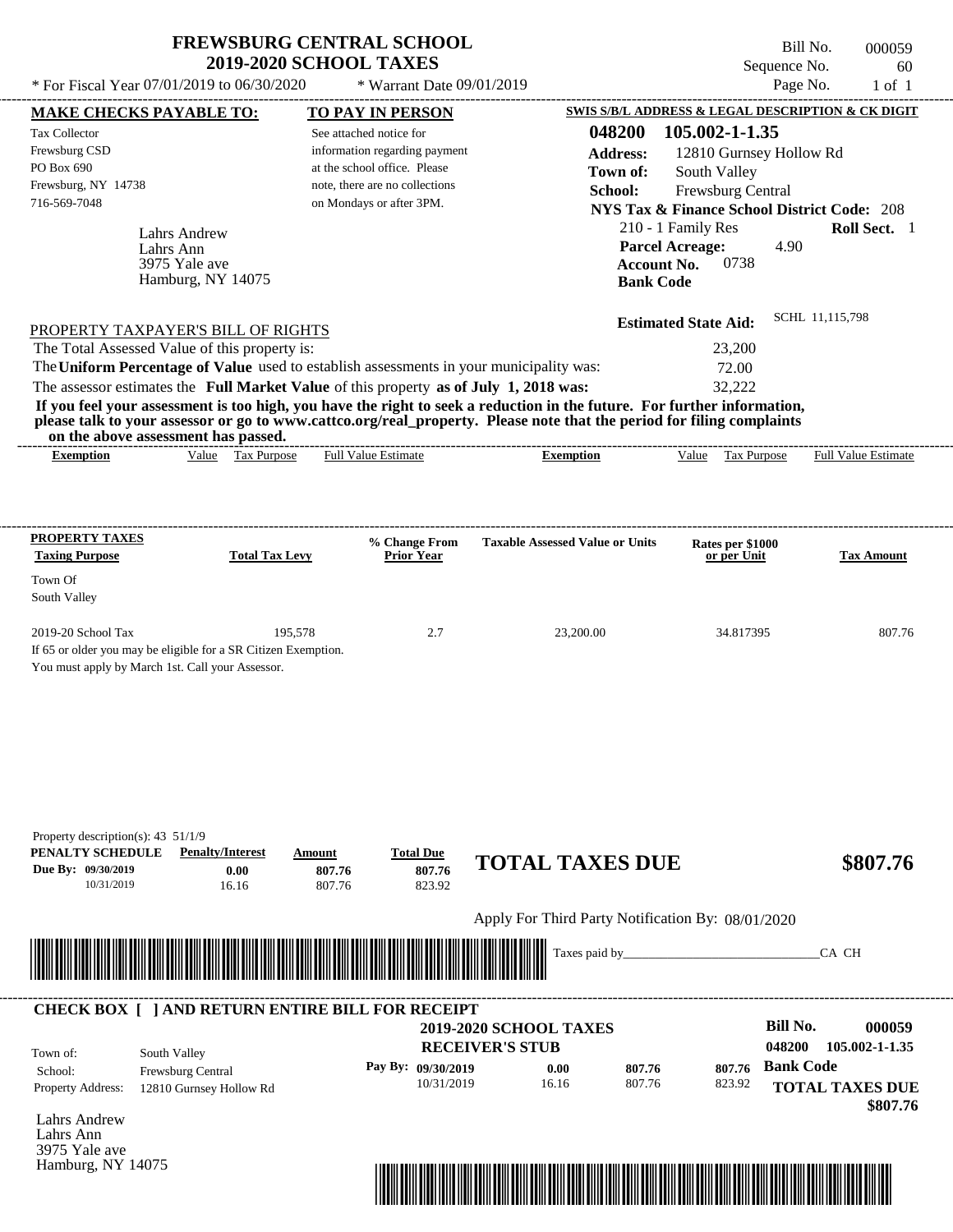\* Warrant Date 09/01/2019

Bill No. 000060 Sequence No. 61

---------------------------------------------------------------------------------------------------------------------------------------------------------------------------------------------------- Lahrs Andrew J. If 65 or older you may be eligible for a SR Citizen Exemption. You must apply by March 1st. Call your Assessor. \* For Fiscal Year  $07/01/2019$  to  $06/30/2020$  \* Warrant Date  $09/01/2019$  Page No. 1 of 1 **MAKE CHECKS PAYABLE TO: TO PAY IN PERSON SWIS S/B/L ADDRESS & LEGAL DESCRIPTION & CK DIGIT 048200 105.002-1-1.4 Address:** 12802 Gurnsey Hollow Rd South Valley **School:** Frewsburg Central **NYS Tax & Finance School District Code:** 208 270 - Mfg housing **Roll Sect.** 1 4.90 **Account No. 0605 Bank Code Estimated State Aid:** SCHL 11,115,798 PROPERTY TAXPAYER'S BILL OF RIGHTS The assessor estimates the **Full Market Value** of this property **as of July 1, 2018 was:** 16,250 The Total Assessed Value of this property is: 11,700 The **Uniform Percentage of Value** used to establish assessments in your municipality was: 72.00 **If you feel your assessment is too high, you have the right to seek a reduction in the future. For further information, please talk to your assessor or go to www.cattco.org/real\_property. Please note that the period for filing complaints on the above assessment has passed. Exemption** Value Tax Purpose **PROPERTY TAXES Taxing Purpose Total Tax Levy Prior Year % Change From Taxable Assessed Value or Units or per Unit Rates per \$1000 Tax Amount PENALTY SCHEDULE Penalty/Interest Amount Total Due Due By: 09/30/2019** 10/31/2019 8.15 **0.00** 407.36 **407.36** 415.51 **407.36 TOTAL TAXES DUE \$407.36** Apply For Third Party Notification By: 08/01/2020 Lahrs Andrew J. **RECEIVER'S STUB Bill No. 000060 Bank Code** Property Address: 12802 Gurnsey Hollow Rd South Valley School: Frewsburg Central **TOTAL TAXES DUE \$407.36** See attached notice for information regarding payment at the school office. Please note, there are no collections Tax Collector Frewsburg CSD PO Box 690 Frewsburg, NY 14738  **2019-2020 SCHOOL TAXES** 716-569-7048 on Mondays or after 3PM. **Parcel Acreage:** Town Of South Valley 2019-20 School Tax 195,578 2.7 11,700.00 34.817395 407.36 **048200 105.002-1-1.4 Pay By: 09/30/2019** 10/31/2019 8.15 **0.00** 407.36 **407.36** 415.51 **407.36** Lahrs Ann M. Full Value Estimate Taxes paid by\_\_\_\_\_\_\_\_\_\_\_\_\_\_\_\_\_\_\_\_\_\_\_\_\_\_\_\_\_\_\_CA CH ---------------------------------------------------------------------------------------------------------------------------------------------------------------------------------------------------- ---------------------------------------------------------------------------------------------------------------------------------------------------------------------------------------------------- Property description(s): 43/51 01 09 Town of: **Town of:** 3975 Yale Avenue Hamburg, NY 14075 **Exemption** Value Tax Purpose Full Value Estimate ---------------------------------------------------------------------------------------------------------------------------------------------------------------------------------------------------- **CHECK BOX [ ] AND RETURN ENTIRE BILL FOR RECEIPT** \*04820000006000000000040736\*

Lahrs Ann M. 3975 Yale Avenue Hamburg, NY 14075

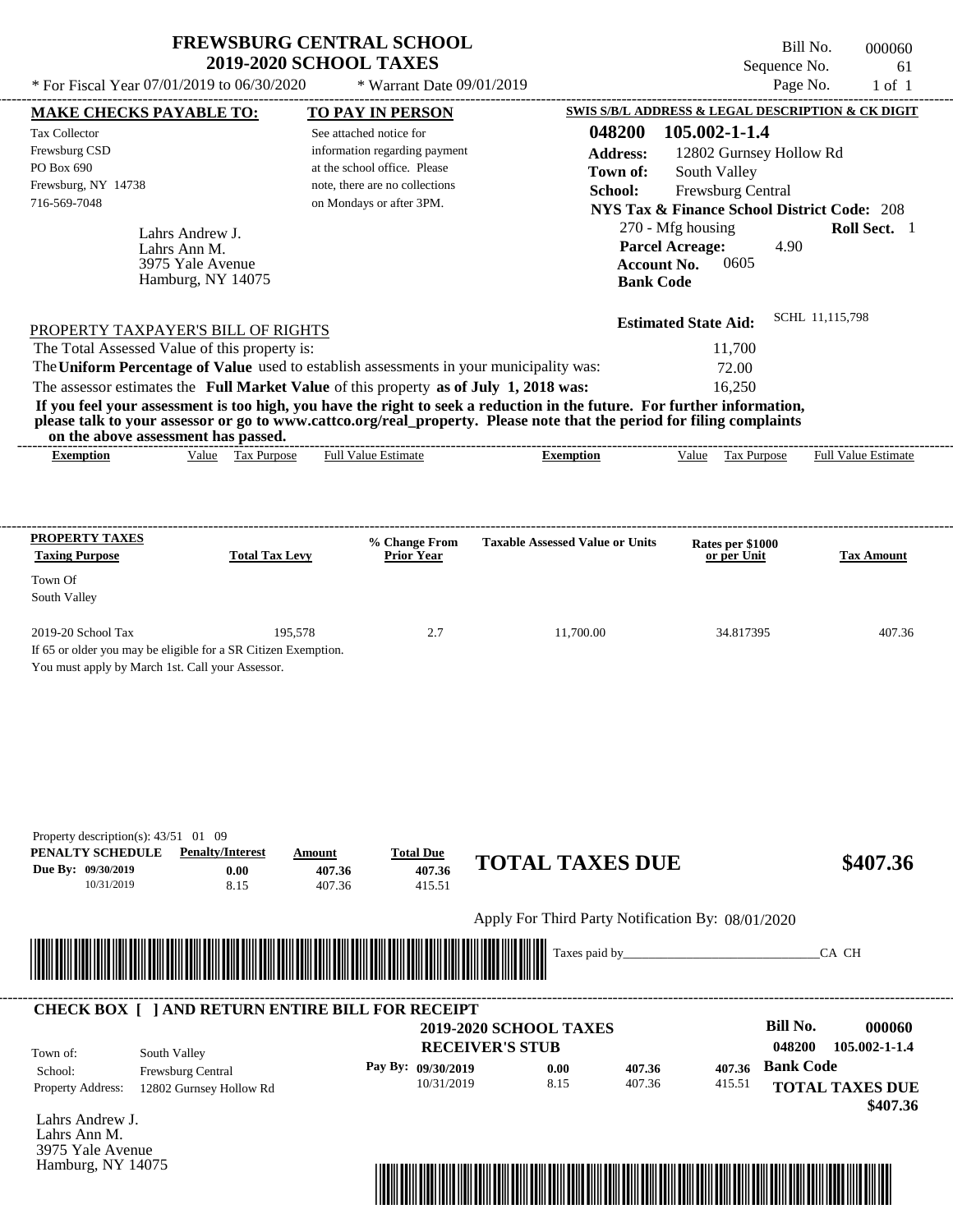Bill No. 000061 Sequence No. 62<br>Page No. 1 of 1

| * For Fiscal Year 07/01/2019 to 06/30/2020                                                                              |                       | * Warrant Date 09/01/2019                                  |                                                   |                                                        | Page No.<br>$1$ of $1$     |
|-------------------------------------------------------------------------------------------------------------------------|-----------------------|------------------------------------------------------------|---------------------------------------------------|--------------------------------------------------------|----------------------------|
| <b>MAKE CHECKS PAYABLE TO:</b>                                                                                          |                       | <b>TO PAY IN PERSON</b>                                    |                                                   | SWIS S/B/L ADDRESS & LEGAL DESCRIPTION & CK DIGIT      |                            |
| Tax Collector                                                                                                           |                       | See attached notice for                                    | 048200                                            | 96.004-1-55                                            |                            |
| Frewsburg CSD                                                                                                           |                       | information regarding payment                              | <b>Address:</b>                                   | Wheeler Hill Rd                                        |                            |
| PO Box 690                                                                                                              |                       | at the school office. Please                               | Town of:                                          | South Valley                                           |                            |
| Frewsburg, NY 14738<br>716-569-7048                                                                                     |                       | note, there are no collections<br>on Mondays or after 3PM. | School:                                           | Frewsburg Central                                      |                            |
|                                                                                                                         |                       |                                                            |                                                   | <b>NYS Tax &amp; Finance School District Code: 208</b> |                            |
| Lang George                                                                                                             |                       |                                                            |                                                   | 270 - Mfg housing                                      | Roll Sect. 1               |
| Lang Joyca A<br>812 Wheeler Hl                                                                                          |                       |                                                            |                                                   | <b>Parcel Dimensions:</b><br>Account No.<br>0116       | 100.00 X 375.00            |
| Frewsburg, NY 14738                                                                                                     |                       |                                                            |                                                   | <b>Bank Code</b>                                       |                            |
|                                                                                                                         |                       |                                                            |                                                   |                                                        |                            |
|                                                                                                                         |                       |                                                            |                                                   | <b>Estimated State Aid:</b>                            | SCHL 11,115,798            |
| PROPERTY TAXPAYER'S BILL OF RIGHTS<br>The Total Assessed Value of this property is:                                     |                       |                                                            |                                                   |                                                        |                            |
| The Uniform Percentage of Value used to establish assessments in your municipality was:                                 |                       |                                                            |                                                   | 9,600<br>72.00                                         |                            |
| The assessor estimates the Full Market Value of this property as of July 1, 2018 was:                                   |                       |                                                            |                                                   | 13,333                                                 |                            |
| If you feel your assessment is too high, you have the right to seek a reduction in the future. For further information, |                       |                                                            |                                                   |                                                        |                            |
| please talk to your assessor or go to www.cattco.org/real_property. Please note that the period for filing complaints   |                       |                                                            |                                                   |                                                        |                            |
| on the above assessment has passed.                                                                                     |                       |                                                            |                                                   |                                                        |                            |
| Value Tax Purpose<br><b>Exemption</b>                                                                                   |                       | Full Value Estimate                                        | <b>Exemption</b>                                  | Value Tax Purpose                                      | <b>Full Value Estimate</b> |
|                                                                                                                         |                       |                                                            |                                                   |                                                        |                            |
|                                                                                                                         |                       |                                                            |                                                   |                                                        |                            |
| <b>PROPERTY TAXES</b>                                                                                                   |                       |                                                            |                                                   |                                                        |                            |
| <b>Taxing Purpose</b>                                                                                                   | <b>Total Tax Levy</b> | % Change From<br><b>Prior Year</b>                         | <b>Taxable Assessed Value or Units</b>            | Rates per \$1000<br>or per Unit                        | <b>Tax Amount</b>          |
| Town Of                                                                                                                 |                       |                                                            |                                                   |                                                        |                            |
| South Valley                                                                                                            |                       |                                                            |                                                   |                                                        |                            |
|                                                                                                                         |                       |                                                            |                                                   |                                                        |                            |
| 2019-20 School Tax                                                                                                      | 195,578               | 2.7                                                        | 9,600.00                                          | 34.817395                                              | 334.25                     |
| If 65 or older you may be eligible for a SR Citizen Exemption.                                                          |                       |                                                            |                                                   |                                                        |                            |
| You must apply by March 1st. Call your Assessor.                                                                        |                       |                                                            |                                                   |                                                        |                            |
|                                                                                                                         |                       |                                                            |                                                   |                                                        |                            |
|                                                                                                                         |                       |                                                            |                                                   |                                                        |                            |
|                                                                                                                         |                       |                                                            |                                                   |                                                        |                            |
|                                                                                                                         |                       |                                                            |                                                   |                                                        |                            |
|                                                                                                                         |                       |                                                            |                                                   |                                                        |                            |
|                                                                                                                         |                       |                                                            |                                                   |                                                        |                            |
|                                                                                                                         |                       |                                                            |                                                   |                                                        |                            |
| Property description(s): 53 01 09                                                                                       |                       |                                                            |                                                   |                                                        |                            |
| PENALTY SCHEDULE<br><b>Penalty/Interest</b>                                                                             | Amount                | <b>Total Due</b>                                           | <b>TOTAL TAXES DUE</b>                            |                                                        | \$334.25                   |
| Due By: 09/30/2019<br>0.00                                                                                              | 334.25                | 334.25                                                     |                                                   |                                                        |                            |
| 10/31/2019<br>6.69                                                                                                      | 334.25                | 340.94                                                     |                                                   |                                                        |                            |
|                                                                                                                         |                       |                                                            | Apply For Third Party Notification By: 08/01/2020 |                                                        |                            |
|                                                                                                                         |                       |                                                            |                                                   |                                                        |                            |
|                                                                                                                         |                       |                                                            | Taxes paid by_                                    |                                                        | CA CH                      |
|                                                                                                                         |                       |                                                            |                                                   |                                                        |                            |
|                                                                                                                         |                       |                                                            |                                                   |                                                        |                            |
| <b>CHECK BOX [ ] AND RETURN ENTIRE BILL FOR RECEIPT</b>                                                                 |                       |                                                            |                                                   | <b>Bill No.</b>                                        |                            |
|                                                                                                                         |                       |                                                            | 2019-2020 SCHOOL TAXES                            |                                                        | 000061                     |
| South Valley<br>Town of:                                                                                                |                       |                                                            | <b>RECEIVER'S STUB</b>                            |                                                        | 048200<br>96.004-1-55      |
| Frewsburg Central<br>School:                                                                                            |                       | Pay By: 09/30/2019                                         | 0.00<br>334.25                                    | 334.25                                                 | <b>Bank Code</b>           |
| <b>Property Address:</b><br>Wheeler Hill Rd                                                                             |                       | 10/31/2019                                                 | 6.69<br>334.25                                    | 340.94                                                 | <b>TOTAL TAXES DUE</b>     |
| Lang George                                                                                                             |                       |                                                            |                                                   |                                                        | \$334.25                   |
| Lang Joyca A                                                                                                            |                       |                                                            |                                                   |                                                        |                            |
| 812 Wheeler Hl                                                                                                          |                       |                                                            |                                                   |                                                        |                            |
| Frewsburg, NY 14738                                                                                                     |                       |                                                            |                                                   |                                                        |                            |

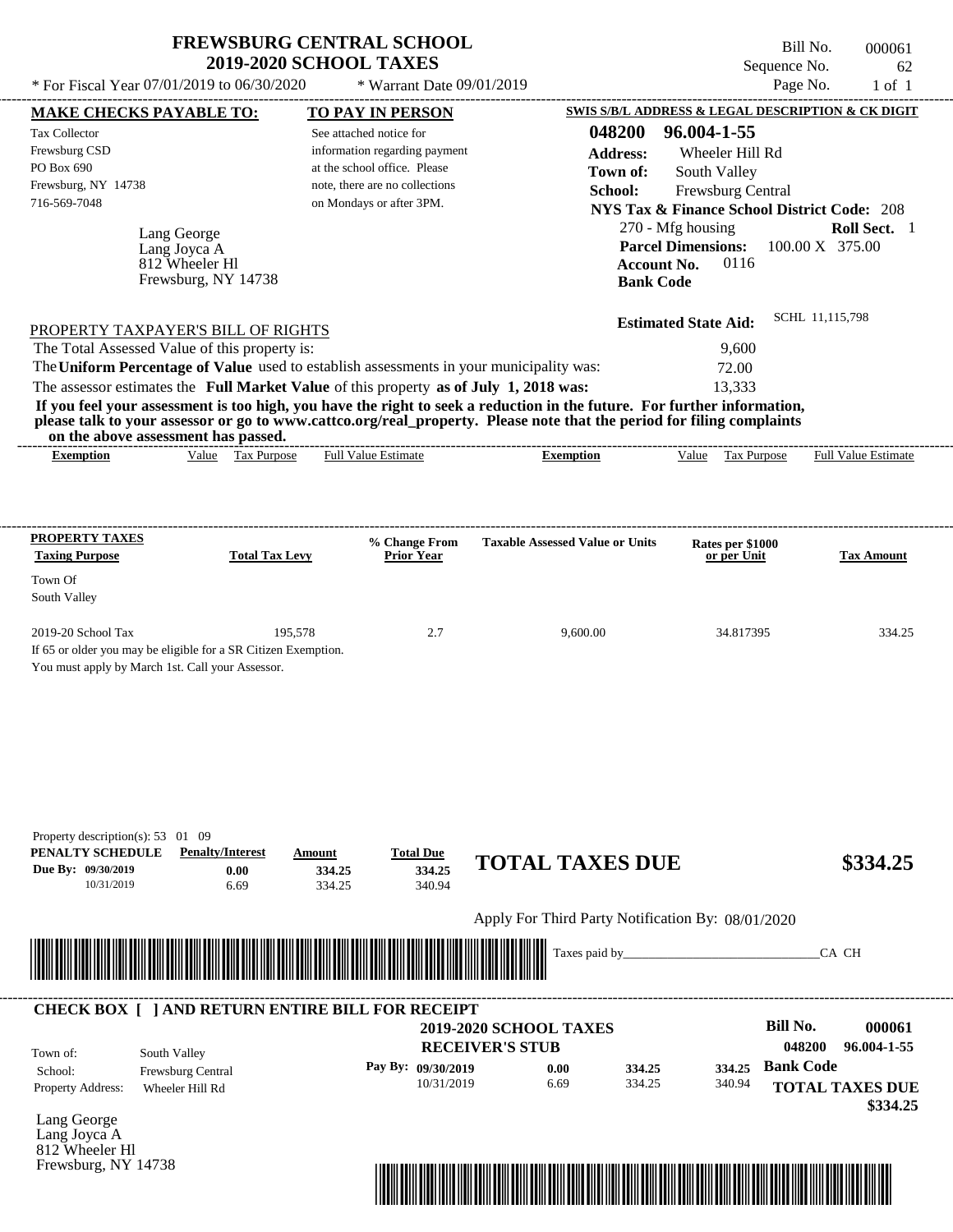| <b>FREWSBURG CENTRAL SCHOOL</b> |
|---------------------------------|
| <b>2019-2020 SCHOOL TAXES</b>   |

\* For Fiscal Year  $07/01/2019$  to  $06/30/2020$  \* Warrant Date  $09/01/2019$  Page No. 1 of 1

\* Warrant Date 09/01/2019

Bill No. 000062 Sequence No. 63<br>Page No. 1 of 1

| <b>MAKE CHECKS PAYABLE TO:</b>                                                                                                                                                                                                                                                                                                                                                   | <b>TO PAY IN PERSON</b>                                                                                                    |                                                                        | <b>SWIS S/B/L ADDRESS &amp; LEGAL DESCRIPTION &amp; CK DIGIT</b>                                                      |                                                             |
|----------------------------------------------------------------------------------------------------------------------------------------------------------------------------------------------------------------------------------------------------------------------------------------------------------------------------------------------------------------------------------|----------------------------------------------------------------------------------------------------------------------------|------------------------------------------------------------------------|-----------------------------------------------------------------------------------------------------------------------|-------------------------------------------------------------|
| <b>Tax Collector</b><br>Frewsburg CSD<br>PO Box 690<br>Frewsburg, NY 14738                                                                                                                                                                                                                                                                                                       | See attached notice for<br>information regarding payment<br>at the school office. Please<br>note, there are no collections | 048200<br><b>Address:</b><br>Town of:<br>School:                       | 96.004-1-54.2<br>Wheeler Hill Rd & Bragg<br>South Valley<br>Frewsburg Central                                         |                                                             |
| 716-569-7048<br>Lang George Jr<br>Day Joyce<br>812 Wheeler Hill Rd<br>Frewsburg, NY 14738                                                                                                                                                                                                                                                                                        | on Mondays or after 3PM.                                                                                                   | <b>Account No.</b><br><b>Bank Code</b>                                 | <b>NYS Tax &amp; Finance School District Code: 208</b><br>270 - Mfg housing<br><b>Parcel Acreage:</b><br>2.96<br>0507 | Roll Sect. 1                                                |
| PROPERTY TAXPAYER'S BILL OF RIGHTS                                                                                                                                                                                                                                                                                                                                               |                                                                                                                            |                                                                        | <b>Estimated State Aid:</b>                                                                                           | SCHL 11,115,798                                             |
| The Total Assessed Value of this property is:<br>The Uniform Percentage of Value used to establish assessments in your municipality was:                                                                                                                                                                                                                                         |                                                                                                                            |                                                                        | 20,800<br>72.00                                                                                                       |                                                             |
| The assessor estimates the Full Market Value of this property as of July 1, 2018 was:<br>If you feel your assessment is too high, you have the right to seek a reduction in the future. For further information,<br>please talk to your assessor or go to www.cattco.org/real_property. Please note that the period for filing complaints<br>on the above assessment has passed. |                                                                                                                            |                                                                        | 28,889                                                                                                                |                                                             |
| Value Tax Purpose<br><b>Exemption</b><br><b>Bas Star</b><br>(See Note) 20,800 SCHOOL                                                                                                                                                                                                                                                                                             | <b>Full Value Estimate</b><br>28,889                                                                                       | <b>Exemption</b>                                                       | Value Tax Purpose Full Value Estimate                                                                                 |                                                             |
| <b>PROPERTY TAXES</b><br><b>Total Tax Levy</b><br><b>Taxing Purpose</b>                                                                                                                                                                                                                                                                                                          | % Change From<br><b>Prior Year</b>                                                                                         | <b>Taxable Assessed Value or Units</b><br>(before accounting for STAR) | Rates per \$1000<br>or per Unit                                                                                       | <b>Tax Amount</b>                                           |
| Town Of<br>South Valley                                                                                                                                                                                                                                                                                                                                                          |                                                                                                                            |                                                                        |                                                                                                                       |                                                             |
| 2019-20 School Tax<br>If 65 or older you may be eligible for a SR Citizen Exemption.<br>You must apply by March 1st. Call your Assessor.                                                                                                                                                                                                                                         | 195,578<br>2.7                                                                                                             | 20,800.00                                                              | 34.817395                                                                                                             | 724.20                                                      |
| Your tax savings this year resulting from the New York State School Tax Relief (STAR) program is:<br>Note: This year's STAR exemption benefit cannot exceed last year's benefit.<br>Property description(s): $53 \quad 01 \quad 09$<br>PENALTY SCHEDULE<br><b>Penalty/Interest</b><br>Due By:                                                                                    | <b>Total Due</b><br><b>Amount</b>                                                                                          | <b>TOTAL TAXES DUE</b>                                                 |                                                                                                                       | \$724.20<br>\$0.00                                          |
|                                                                                                                                                                                                                                                                                                                                                                                  |                                                                                                                            | Apply For Third Party Notification By: 08/01/2020                      |                                                                                                                       |                                                             |
| <u> 1989 - Johann Stoff, Amerikaansk politiker (* 1958)</u>                                                                                                                                                                                                                                                                                                                      |                                                                                                                            |                                                                        |                                                                                                                       | CA CH                                                       |
| <b>CHECK BOX [ ] AND RETURN ENTIRE BILL FOR RECEIPT</b>                                                                                                                                                                                                                                                                                                                          |                                                                                                                            | <b>2019-2020 SCHOOL TAXES</b>                                          | <b>Bill No.</b>                                                                                                       | 000062                                                      |
| South Valley<br>Town of:<br>Frewsburg Central<br>School:<br><b>Property Address:</b><br>Wheeler Hill Rd & Bragg                                                                                                                                                                                                                                                                  | Pay By:                                                                                                                    | <b>RECEIVER'S STUB</b>                                                 | 048200                                                                                                                | 96.004-1-54.2<br><b>Bank Code</b><br><b>TOTAL TAXES DUE</b> |
| Lang George Jr<br>Day Joyce<br>812 Wheeler Hill Rd                                                                                                                                                                                                                                                                                                                               |                                                                                                                            |                                                                        |                                                                                                                       | \$0.00                                                      |
| Frewsburg, NY 14738                                                                                                                                                                                                                                                                                                                                                              |                                                                                                                            | <u> 1989 - Johann Stoff, Amerikaansk politiker († 1989)</u>            |                                                                                                                       |                                                             |
|                                                                                                                                                                                                                                                                                                                                                                                  |                                                                                                                            |                                                                        |                                                                                                                       |                                                             |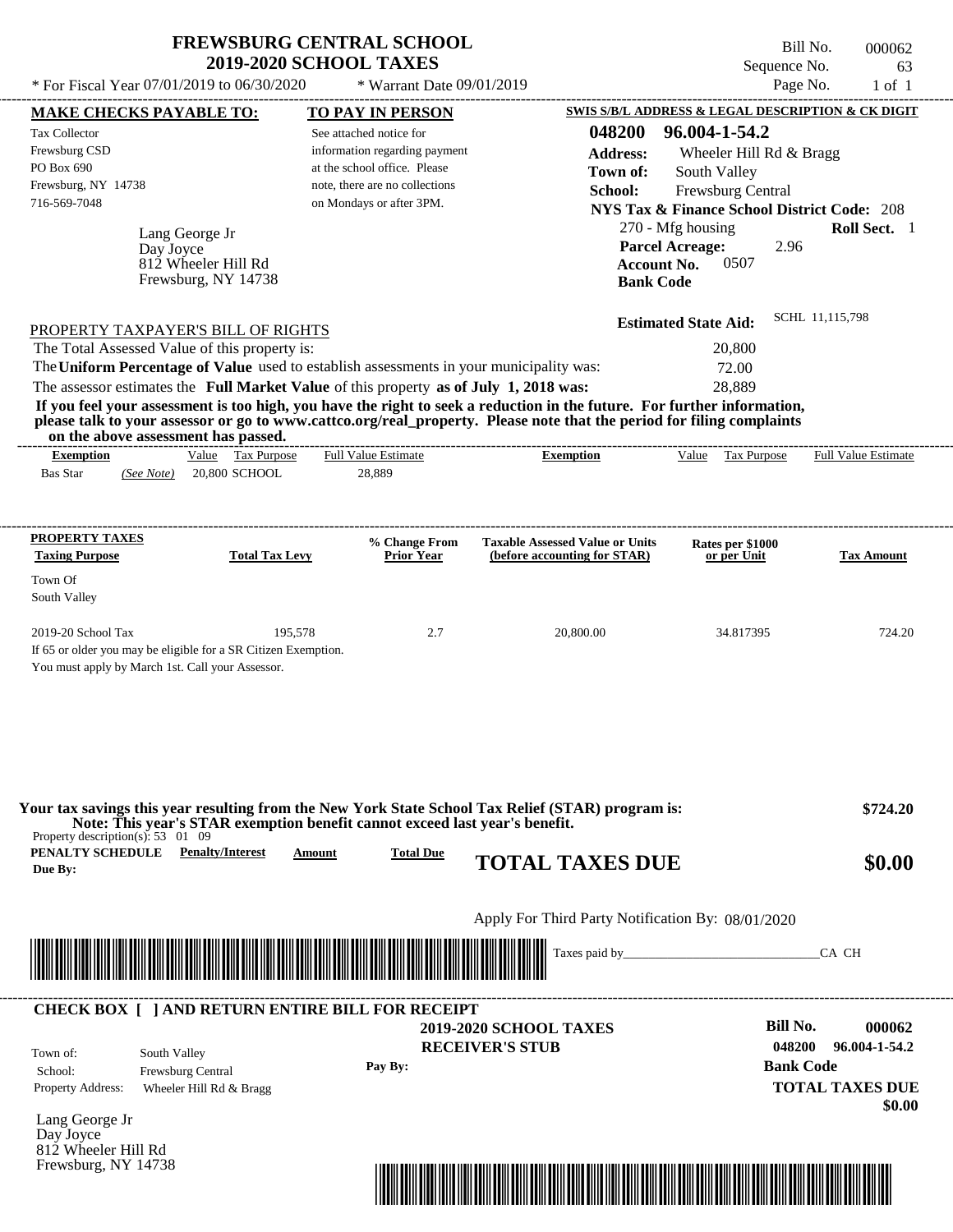| <b>FREWSBURG CENTRAL SCHOOL</b> |
|---------------------------------|
| <b>2019-2020 SCHOOL TAXES</b>   |

Bill No. 000063 Sequence No. 64

| <b>MAKE CHECKS PAYABLE TO:</b>                                                                                                                                             |                                                                |                                                                                                                                                                                  |                                                                                                                                                                                                                                                  |                                                                                                                                                                                                                                                     | Page No.                        |
|----------------------------------------------------------------------------------------------------------------------------------------------------------------------------|----------------------------------------------------------------|----------------------------------------------------------------------------------------------------------------------------------------------------------------------------------|--------------------------------------------------------------------------------------------------------------------------------------------------------------------------------------------------------------------------------------------------|-----------------------------------------------------------------------------------------------------------------------------------------------------------------------------------------------------------------------------------------------------|---------------------------------|
|                                                                                                                                                                            |                                                                | <b>TO PAY IN PERSON</b>                                                                                                                                                          |                                                                                                                                                                                                                                                  | SWIS S/B/L ADDRESS & LEGAL DESCRIPTION & CK DIGIT                                                                                                                                                                                                   |                                 |
| Tax Collector<br>Frewsburg CSD<br>PO Box 690<br>Frewsburg, NY 14738<br>716-569-7048<br>PROPERTY TAXPAYER'S BILL OF RIGHTS<br>The Total Assessed Value of this property is: | Lang George W Jr<br>812 Wheeler Hill Rd<br>Frewsburg, NY 14738 | See attached notice for<br>information regarding payment<br>at the school office. Please<br>note, there are no collections<br>on Mondays or after 3PM.                           | 048200<br><b>Address:</b><br>Town of:<br>School:<br>Account No.<br><b>Bank Code</b>                                                                                                                                                              | 96.004-1-54.1<br>794 Wheeler Hill Rd<br>South Valley<br>Frewsburg Central<br><b>NYS Tax &amp; Finance School District Code: 208</b><br>210 - 1 Family Res<br>9.20<br><b>Parcel Acreage:</b><br>0183<br>032<br><b>Estimated State Aid:</b><br>47,300 | Roll Sect. 1<br>SCHL 11,115,798 |
| on the above assessment has passed.                                                                                                                                        |                                                                | The Uniform Percentage of Value used to establish assessments in your municipality was:<br>The assessor estimates the Full Market Value of this property as of July 1, 2018 was: | If you feel your assessment is too high, you have the right to seek a reduction in the future. For further information,<br>please talk to your assessor or go to www.cattco.org/real_property. Please note that the period for filing complaints | 72.00<br>65,694                                                                                                                                                                                                                                     |                                 |
| <b>Exemption</b>                                                                                                                                                           | Value Tax Purpose                                              | <b>Full Value Estimate</b>                                                                                                                                                       | <b>Exemption</b>                                                                                                                                                                                                                                 | Value Tax Purpose                                                                                                                                                                                                                                   | <b>Full Value Estimate</b>      |
| <b>PROPERTY TAXES</b><br><b>Taxing Purpose</b><br>Town Of<br>South Valley                                                                                                  | <b>Total Tax Levy</b>                                          | % Change From<br><b>Prior Year</b>                                                                                                                                               | <b>Taxable Assessed Value or Units</b>                                                                                                                                                                                                           | Rates per \$1000<br>or per Unit                                                                                                                                                                                                                     | <b>Tax Amount</b>               |
| 2019-20 School Tax<br>If 65 or older you may be eligible for a SR Citizen Exemption.<br>You must apply by March 1st. Call your Assessor.                                   | 195,578                                                        | 2.7                                                                                                                                                                              | 47,300.00                                                                                                                                                                                                                                        | 34.817395                                                                                                                                                                                                                                           | 1,646.86                        |
|                                                                                                                                                                            |                                                                |                                                                                                                                                                                  |                                                                                                                                                                                                                                                  |                                                                                                                                                                                                                                                     |                                 |
| Property description(s): 53 01 09<br>Due By: 09/30/2019<br>10/31/2019                                                                                                      | <b>Penalty/Interest</b><br>0.00<br>32.94                       | <b>Total Due</b><br>Amount<br>1,646.86<br>1.646.86<br>1,679.80<br>1,646.86                                                                                                       | <b>TOTAL TAXES DUE</b>                                                                                                                                                                                                                           |                                                                                                                                                                                                                                                     | \$1,646.86                      |
| PENALTY SCHEDULE<br><u> III de la contrada de la contrada de la contrada de la contrada de la contrada de la contrada de la contrada</u>                                   |                                                                |                                                                                                                                                                                  | Apply For Third Party Notification By: 08/01/2020<br>Taxes paid by_                                                                                                                                                                              |                                                                                                                                                                                                                                                     | CA CH                           |

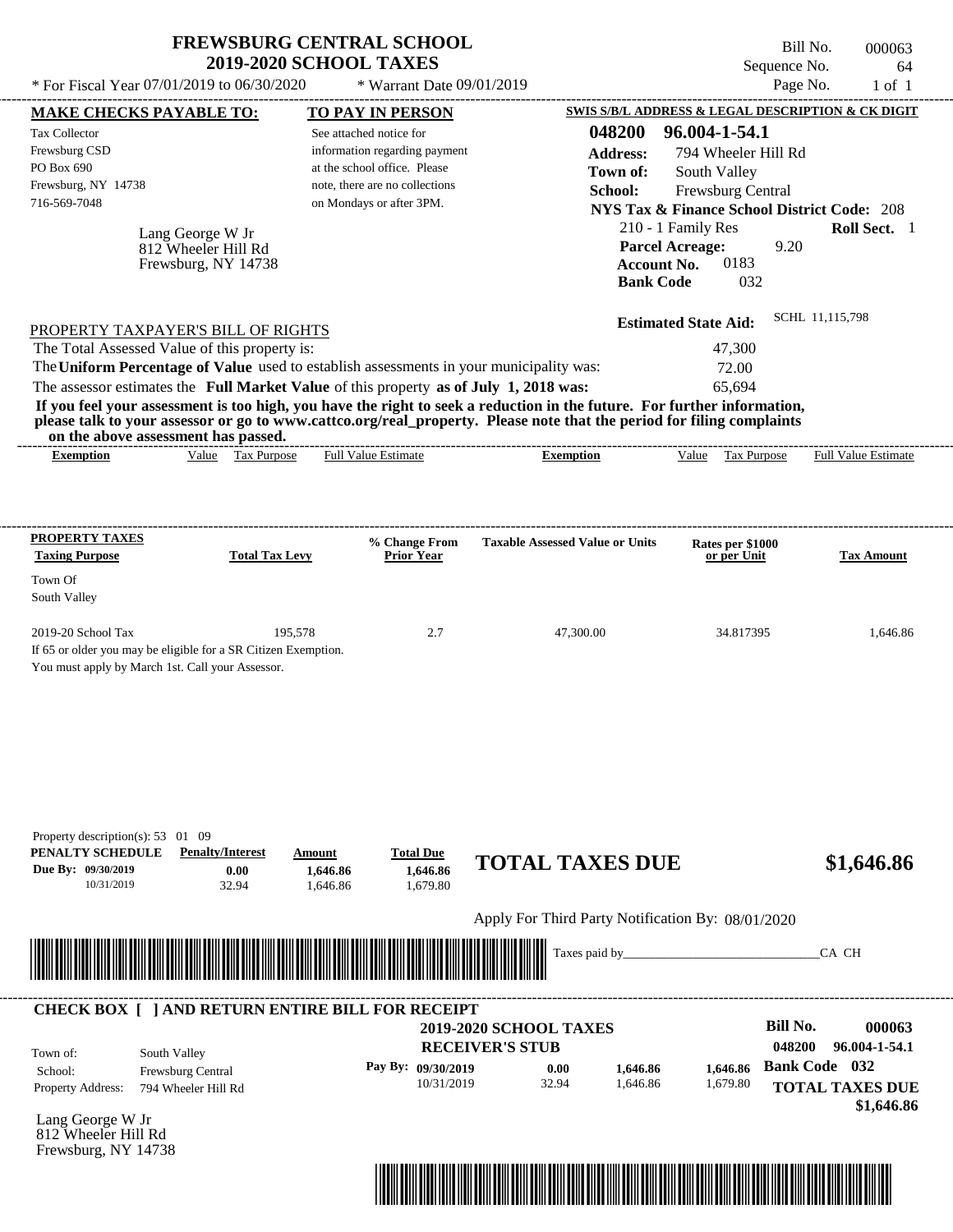| <b>FREWSBURG CENTRAL SCHOOL</b> |  |
|---------------------------------|--|
| <b>2019-2020 SCHOOL TAXES</b>   |  |

Bill No. 000064 Sequence No. 65

| * For Fiscal Year 07/01/2019 to 06/30/2020                                                                                                                                                                       |                            | * Warrant Date 09/01/2019            |                                                   |                                                                                     | Page No.<br>$1$ of $1$                                 |
|------------------------------------------------------------------------------------------------------------------------------------------------------------------------------------------------------------------|----------------------------|--------------------------------------|---------------------------------------------------|-------------------------------------------------------------------------------------|--------------------------------------------------------|
| <b>MAKE CHECKS PAYABLE TO:</b>                                                                                                                                                                                   |                            | <b>TO PAY IN PERSON</b>              |                                                   |                                                                                     | SWIS S/B/L ADDRESS & LEGAL DESCRIPTION & CK DIGIT      |
| Tax Collector                                                                                                                                                                                                    |                            | See attached notice for              | 048200                                            | 96.004-1-54.3                                                                       |                                                        |
| Frewsburg CSD                                                                                                                                                                                                    |                            | information regarding payment        | <b>Address:</b>                                   | Wheeler Hill Rd                                                                     |                                                        |
| PO Box 690                                                                                                                                                                                                       |                            | at the school office. Please         | Town of:                                          | South Valley                                                                        |                                                        |
| Frewsburg, NY 14738                                                                                                                                                                                              |                            | note, there are no collections       | School:                                           | Frewsburg Central                                                                   |                                                        |
| 716-569-7048                                                                                                                                                                                                     |                            | on Mondays or after 3PM.             |                                                   | <b>NYS Tax &amp; Finance School District Code: 208</b>                              |                                                        |
| Lang George W Jr<br>794 Wheeler Hill Rd<br>Frewsburg, NY 14738                                                                                                                                                   |                            |                                      | <b>Bank Code</b>                                  | $314$ - Rural vac $<$ 10<br><b>Parcel Dimensions:</b><br><b>Account No.</b><br>0540 | Roll Sect. 1<br>$250.00 \text{ X}$ 75.00               |
|                                                                                                                                                                                                                  |                            |                                      |                                                   | <b>Estimated State Aid:</b>                                                         | SCHL 11,115,798                                        |
| PROPERTY TAXPAYER'S BILL OF RIGHTS                                                                                                                                                                               |                            |                                      |                                                   |                                                                                     |                                                        |
| The Total Assessed Value of this property is:                                                                                                                                                                    |                            |                                      |                                                   | 3,200                                                                               |                                                        |
| The Uniform Percentage of Value used to establish assessments in your municipality was:                                                                                                                          |                            |                                      |                                                   | 72.00                                                                               |                                                        |
| The assessor estimates the Full Market Value of this property as of July 1, 2018 was:<br>If you feel your assessment is too high, you have the right to seek a reduction in the future. For further information, |                            |                                      |                                                   | 4,444                                                                               |                                                        |
| please talk to your assessor or go to www.cattco.org/real_property. Please note that the period for filing complaints<br>on the above assessment has passed.<br>Value Tax Purpose<br><b>Exemption</b>            |                            | <b>Full Value Estimate</b>           | <b>Exemption</b>                                  | <b>Tax Purpose</b><br>Value                                                         | Full Value Estimate                                    |
| <b>PROPERTY TAXES</b>                                                                                                                                                                                            |                            | % Change From                        | <b>Taxable Assessed Value or Units</b>            | Rates per \$1000                                                                    |                                                        |
| <b>Taxing Purpose</b>                                                                                                                                                                                            | <b>Total Tax Levy</b>      | <b>Prior Year</b>                    |                                                   | or per Unit                                                                         | <b>Tax Amount</b>                                      |
| Town Of<br>South Valley                                                                                                                                                                                          |                            |                                      |                                                   |                                                                                     |                                                        |
| 2019-20 School Tax<br>If 65 or older you may be eligible for a SR Citizen Exemption.<br>You must apply by March 1st. Call your Assessor.                                                                         | 195,578                    | 2.7                                  | 3,200.00                                          | 34.817395                                                                           | 111.42                                                 |
| Property description(s): $53 \quad 01 \quad 09$<br>PENALTY SCHEDULE<br><b>Penalty/Interest</b><br>Due By: 09/30/2019<br>0.00<br>10/31/2019<br>2.23                                                               | Amount<br>111.42<br>111.42 | <b>Total Due</b><br>111.42<br>113.65 | <b>TOTAL TAXES DUE</b>                            |                                                                                     | \$111.42                                               |
|                                                                                                                                                                                                                  |                            |                                      | Apply For Third Party Notification By: 08/01/2020 |                                                                                     |                                                        |
|                                                                                                                                                                                                                  |                            |                                      | Taxes paid by_                                    |                                                                                     | CA CH                                                  |
| <b>CHECK BOX [ ] AND RETURN ENTIRE BILL FOR RECEIPT</b>                                                                                                                                                          |                            |                                      |                                                   |                                                                                     | <b>Bill No.</b><br>000064                              |
|                                                                                                                                                                                                                  |                            |                                      | <b>2019-2020 SCHOOL TAXES</b>                     |                                                                                     | 048200<br>96.004-1-54.3                                |
| South Valley<br>Town of:                                                                                                                                                                                         |                            |                                      | <b>RECEIVER'S STUB</b>                            |                                                                                     |                                                        |
| Frewsburg Central<br>School:<br><b>Property Address:</b><br>Wheeler Hill Rd                                                                                                                                      |                            | Pay By: 09/30/2019<br>10/31/2019     | 0.00<br>111.42<br>111.42<br>2.23                  | 111.42<br>113.65                                                                    | <b>Bank Code</b><br><b>TOTAL TAXES DUE</b><br>\$111.42 |
| Lang George W Jr<br>794 Wheeler Hill Rd<br>Frewsburg, NY 14738                                                                                                                                                   |                            |                                      |                                                   |                                                                                     |                                                        |

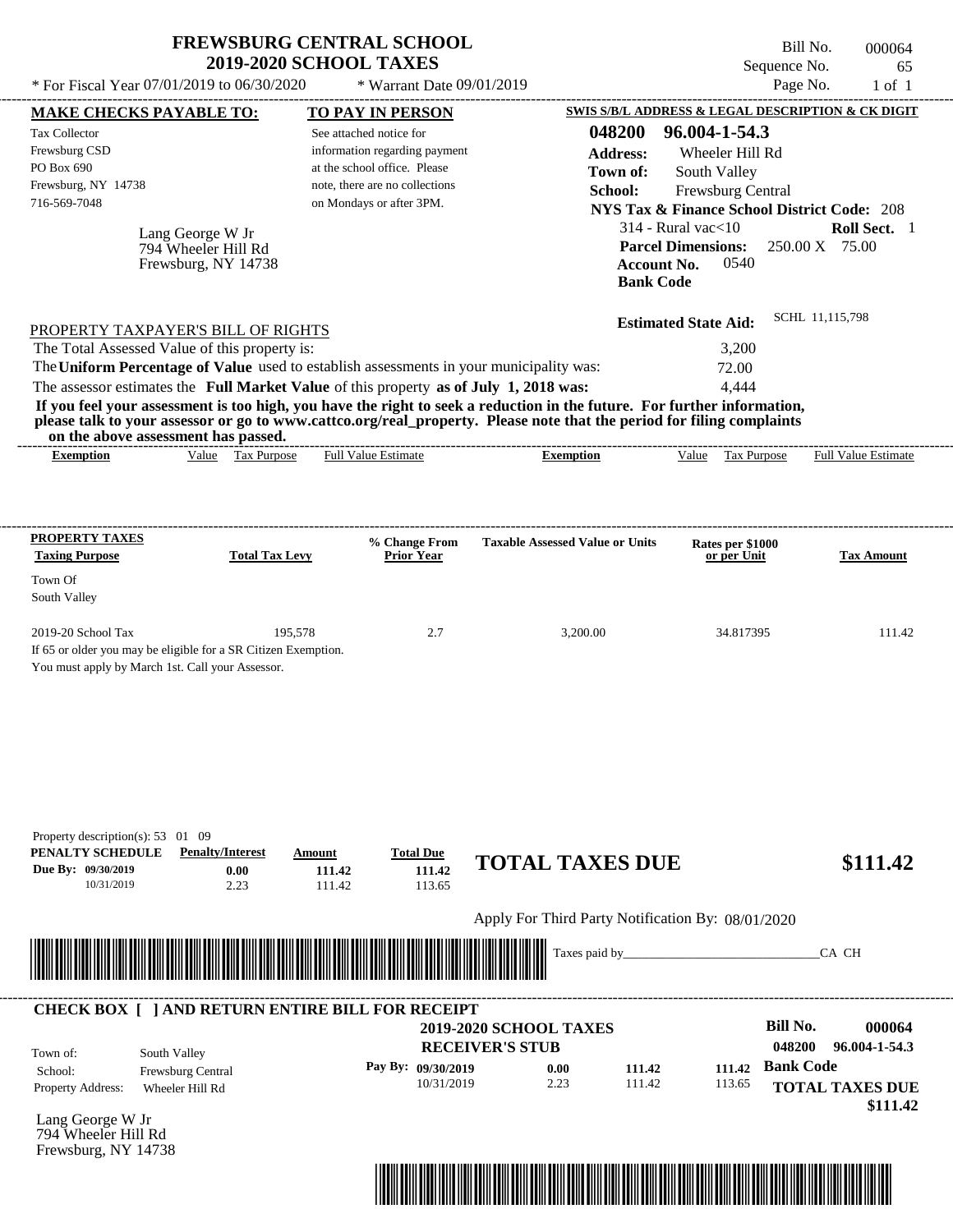| <b>FREWSBURG CENTRAL SCHOOL</b> |
|---------------------------------|
| <b>2019-2020 SCHOOL TAXES</b>   |

Bill No. 000065 Sequence No. 66

| * For Fiscal Year 07/01/2019 to 06/30/2020                                                                                               |                                                                       | * Warrant Date 09/01/2019            |                                                                                                                                                                                                                                                                      |                                                                  | Page No.<br>$1$ of $1$             |
|------------------------------------------------------------------------------------------------------------------------------------------|-----------------------------------------------------------------------|--------------------------------------|----------------------------------------------------------------------------------------------------------------------------------------------------------------------------------------------------------------------------------------------------------------------|------------------------------------------------------------------|------------------------------------|
| <b>MAKE CHECKS PAYABLE TO:</b>                                                                                                           |                                                                       | <b>TO PAY IN PERSON</b>              |                                                                                                                                                                                                                                                                      | SWIS S/B/L ADDRESS & LEGAL DESCRIPTION & CK DIGIT                |                                    |
| Tax Collector                                                                                                                            |                                                                       | See attached notice for              | 048200                                                                                                                                                                                                                                                               | 105.002-1-31                                                     |                                    |
| Frewsburg CSD                                                                                                                            |                                                                       | information regarding payment        | <b>Address:</b>                                                                                                                                                                                                                                                      | Brown Run Rd                                                     |                                    |
| PO Box 690                                                                                                                               |                                                                       | at the school office. Please         | Town of:                                                                                                                                                                                                                                                             | South Valley                                                     |                                    |
| Frewsburg, NY 14738                                                                                                                      |                                                                       | note, there are no collections       | School:                                                                                                                                                                                                                                                              | Frewsburg Central                                                |                                    |
| 716-569-7048                                                                                                                             |                                                                       | on Mondays or after 3PM.             |                                                                                                                                                                                                                                                                      | <b>NYS Tax &amp; Finance School District Code: 208</b>           |                                    |
| 20619 Brown Rd                                                                                                                           | Lang Realty Company<br>Saegertown, PA 16433                           |                                      | <b>Account No.</b><br><b>Bank Code</b>                                                                                                                                                                                                                               | 322 - Rural vac $>10$<br><b>Parcel Acreage:</b><br>16.42<br>0267 | Roll Sect. 1                       |
| PROPERTY TAXPAYER'S BILL OF RIGHTS                                                                                                       |                                                                       |                                      |                                                                                                                                                                                                                                                                      | <b>Estimated State Aid:</b>                                      | SCHL 11,115,798                    |
| The Total Assessed Value of this property is:                                                                                            |                                                                       |                                      |                                                                                                                                                                                                                                                                      | 12,900                                                           |                                    |
| The Uniform Percentage of Value used to establish assessments in your municipality was:                                                  |                                                                       |                                      |                                                                                                                                                                                                                                                                      | 72.00                                                            |                                    |
| The assessor estimates the Full Market Value of this property as of July 1, 2018 was:                                                    |                                                                       |                                      |                                                                                                                                                                                                                                                                      | 17,917                                                           |                                    |
| on the above assessment has passed.<br><b>Exemption</b>                                                                                  | Value Tax Purpose                                                     | <b>Full Value Estimate</b>           | If you feel your assessment is too high, you have the right to seek a reduction in the future. For further information,<br>please talk to your assessor or go to www.cattco.org/real_property. Please note that the period for filing complaints<br><b>Exemption</b> | Tax Purpose<br>Value                                             | Full Value Estimate                |
| <b>PROPERTY TAXES</b><br><b>Taxing Purpose</b>                                                                                           | <b>Total Tax Levy</b>                                                 | % Change From<br><b>Prior Year</b>   | <b>Taxable Assessed Value or Units</b>                                                                                                                                                                                                                               | Rates per \$1000<br>or per Unit                                  | <b>Tax Amount</b>                  |
| Town Of<br>South Valley                                                                                                                  |                                                                       |                                      |                                                                                                                                                                                                                                                                      |                                                                  |                                    |
| 2019-20 School Tax<br>If 65 or older you may be eligible for a SR Citizen Exemption.<br>You must apply by March 1st. Call your Assessor. | 195,578                                                               | 2.7                                  | 12,900.00                                                                                                                                                                                                                                                            | 34.817395                                                        | 449.14                             |
| Property description(s): $50 \quad 01 \quad 09$<br>PENALTY SCHEDULE<br>Due By: 09/30/2019<br>10/31/2019                                  | <b>Penalty/Interest</b><br>Amount<br>0.00<br>449.14<br>8.98<br>449.14 | <b>Total Due</b><br>449.14<br>458.12 | <b>TOTAL TAXES DUE</b><br>Apply For Third Party Notification By: 08/01/2020                                                                                                                                                                                          |                                                                  | \$449.14                           |
|                                                                                                                                          |                                                                       |                                      | Taxes paid by_                                                                                                                                                                                                                                                       |                                                                  | CA CH                              |
| <b>CHECK BOX [ ] AND RETURN ENTIRE BILL FOR RECEIPT</b>                                                                                  |                                                                       |                                      |                                                                                                                                                                                                                                                                      |                                                                  |                                    |
|                                                                                                                                          |                                                                       |                                      | <b>2019-2020 SCHOOL TAXES</b>                                                                                                                                                                                                                                        | <b>Bill No.</b>                                                  | 000065                             |
| South Valley<br>Town of:                                                                                                                 |                                                                       |                                      | <b>RECEIVER'S STUB</b>                                                                                                                                                                                                                                               |                                                                  | 048200<br>105.002-1-31             |
| School:<br>Frewsburg Central                                                                                                             |                                                                       | Pay By: 09/30/2019                   | 0.00<br>449.14                                                                                                                                                                                                                                                       | 449.14                                                           | <b>Bank Code</b>                   |
| Property Address:<br>Brown Run Rd                                                                                                        |                                                                       | 10/31/2019                           | 8.98<br>449.14                                                                                                                                                                                                                                                       | 458.12                                                           | <b>TOTAL TAXES DUE</b><br>\$449.14 |
| Lang Realty Company<br>20619 Brown Rd<br>Saegertown, PA 16433                                                                            |                                                                       |                                      |                                                                                                                                                                                                                                                                      |                                                                  |                                    |

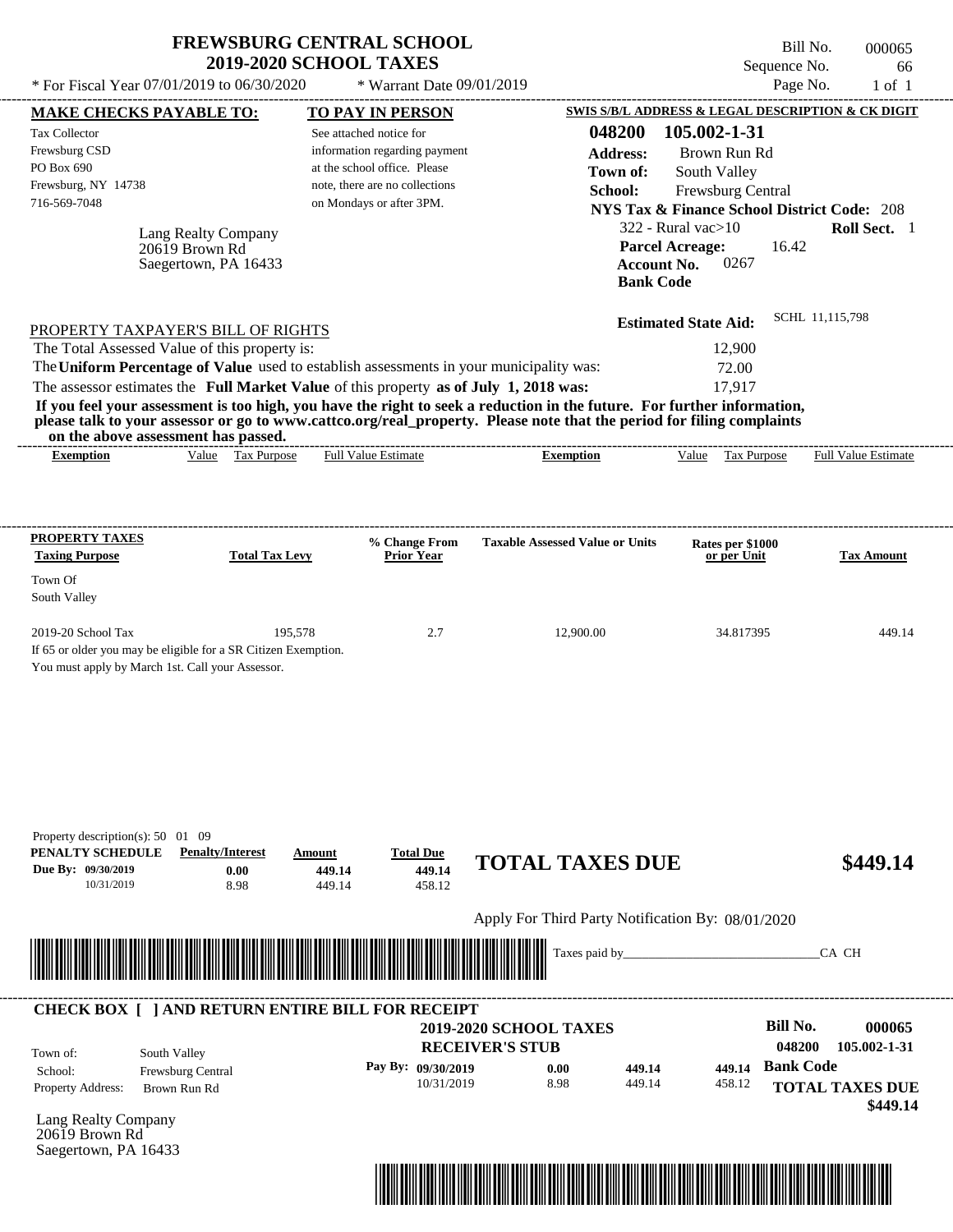Bill No. 000066 Sequence No. 67<br>Page No. 1 of 1

| * For Fiscal Year 07/01/2019 to 06/30/2020                                                                                               |                                   | * Warrant Date 09/01/2019                                      |                                                                                                                         |                                                      | Page No.<br>$1$ of $1$                                 |
|------------------------------------------------------------------------------------------------------------------------------------------|-----------------------------------|----------------------------------------------------------------|-------------------------------------------------------------------------------------------------------------------------|------------------------------------------------------|--------------------------------------------------------|
| <b>MAKE CHECKS PAYABLE TO:</b>                                                                                                           |                                   | <b>TO PAY IN PERSON</b>                                        |                                                                                                                         |                                                      | SWIS S/B/L ADDRESS & LEGAL DESCRIPTION & CK DIGIT      |
| Tax Collector                                                                                                                            |                                   | See attached notice for                                        | 048200                                                                                                                  | 105.002-1-27.4                                       |                                                        |
| Frewsburg CSD                                                                                                                            |                                   | information regarding payment                                  | <b>Address:</b>                                                                                                         | Brown Run Rd                                         |                                                        |
| PO Box 690                                                                                                                               |                                   | at the school office. Please<br>note, there are no collections | Town of:                                                                                                                | South Valley                                         |                                                        |
| Frewsburg, NY 14738<br>716-569-7048                                                                                                      |                                   | on Mondays or after 3PM.                                       | School:                                                                                                                 | Frewsburg Central                                    |                                                        |
|                                                                                                                                          |                                   |                                                                |                                                                                                                         |                                                      | <b>NYS Tax &amp; Finance School District Code: 208</b> |
| Lang Thomas G                                                                                                                            |                                   |                                                                |                                                                                                                         | $322$ - Rural vac $>10$                              | Roll Sect. 1                                           |
| Lang George A Jr<br>20619 Brown Rd                                                                                                       |                                   |                                                                |                                                                                                                         | <b>Parcel Acreage:</b><br><b>Account No.</b><br>0551 | 20.90                                                  |
|                                                                                                                                          | Saegertown, PA 16433              |                                                                |                                                                                                                         | <b>Bank Code</b>                                     |                                                        |
|                                                                                                                                          |                                   |                                                                |                                                                                                                         |                                                      |                                                        |
|                                                                                                                                          |                                   |                                                                |                                                                                                                         | <b>Estimated State Aid:</b>                          | SCHL 11,115,798                                        |
| PROPERTY TAXPAYER'S BILL OF RIGHTS                                                                                                       |                                   |                                                                |                                                                                                                         |                                                      |                                                        |
| The Total Assessed Value of this property is:<br>The Uniform Percentage of Value used to establish assessments in your municipality was: |                                   |                                                                |                                                                                                                         | 15,200<br>72.00                                      |                                                        |
| The assessor estimates the Full Market Value of this property as of July 1, 2018 was:                                                    |                                   |                                                                |                                                                                                                         | 21,111                                               |                                                        |
|                                                                                                                                          |                                   |                                                                | If you feel your assessment is too high, you have the right to seek a reduction in the future. For further information, |                                                      |                                                        |
|                                                                                                                                          |                                   |                                                                | please talk to your assessor or go to www.cattco.org/real_property. Please note that the period for filing complaints   |                                                      |                                                        |
| on the above assessment has passed.                                                                                                      |                                   |                                                                |                                                                                                                         |                                                      |                                                        |
| <b>Exemption</b>                                                                                                                         | Value Tax Purpose                 | <b>Full Value Estimate</b>                                     | <b>Exemption</b>                                                                                                        | Value Tax Purpose                                    | <b>Full Value Estimate</b>                             |
|                                                                                                                                          |                                   |                                                                |                                                                                                                         |                                                      |                                                        |
|                                                                                                                                          |                                   |                                                                |                                                                                                                         |                                                      |                                                        |
|                                                                                                                                          |                                   |                                                                |                                                                                                                         |                                                      |                                                        |
| <b>PROPERTY TAXES</b><br><b>Taxing Purpose</b>                                                                                           | <b>Total Tax Levy</b>             | % Change From<br><b>Prior Year</b>                             | <b>Taxable Assessed Value or Units</b>                                                                                  | Rates per \$1000<br>or per Unit                      | <b>Tax Amount</b>                                      |
|                                                                                                                                          |                                   |                                                                |                                                                                                                         |                                                      |                                                        |
| Town Of<br>South Valley                                                                                                                  |                                   |                                                                |                                                                                                                         |                                                      |                                                        |
|                                                                                                                                          |                                   |                                                                |                                                                                                                         |                                                      |                                                        |
| 2019-20 School Tax                                                                                                                       | 195,578                           | 2.7                                                            | 15,200.00                                                                                                               | 34.817395                                            | 529.22                                                 |
| If 65 or older you may be eligible for a SR Citizen Exemption.                                                                           |                                   |                                                                |                                                                                                                         |                                                      |                                                        |
| You must apply by March 1st. Call your Assessor.                                                                                         |                                   |                                                                |                                                                                                                         |                                                      |                                                        |
|                                                                                                                                          |                                   |                                                                |                                                                                                                         |                                                      |                                                        |
|                                                                                                                                          |                                   |                                                                |                                                                                                                         |                                                      |                                                        |
|                                                                                                                                          |                                   |                                                                |                                                                                                                         |                                                      |                                                        |
|                                                                                                                                          |                                   |                                                                |                                                                                                                         |                                                      |                                                        |
|                                                                                                                                          |                                   |                                                                |                                                                                                                         |                                                      |                                                        |
|                                                                                                                                          |                                   |                                                                |                                                                                                                         |                                                      |                                                        |
|                                                                                                                                          |                                   |                                                                |                                                                                                                         |                                                      |                                                        |
| Property description(s): $42/50$ 01 09                                                                                                   |                                   |                                                                |                                                                                                                         |                                                      |                                                        |
| PENALTY SCHEDULE                                                                                                                         | <b>Penalty/Interest</b><br>Amount | <b>Total Due</b>                                               |                                                                                                                         |                                                      |                                                        |
| Due By: 09/30/2019                                                                                                                       | 0.00                              | 529.22<br>529.22                                               | <b>TOTAL TAXES DUE</b>                                                                                                  |                                                      | \$529.22                                               |
| 10/31/2019                                                                                                                               | 10.58<br>529.22                   | 539.80                                                         |                                                                                                                         |                                                      |                                                        |
|                                                                                                                                          |                                   |                                                                | Apply For Third Party Notification By: 08/01/2020                                                                       |                                                      |                                                        |
|                                                                                                                                          |                                   |                                                                |                                                                                                                         |                                                      |                                                        |
|                                                                                                                                          |                                   |                                                                | Taxes paid by_                                                                                                          |                                                      | CA CH                                                  |
|                                                                                                                                          |                                   |                                                                |                                                                                                                         |                                                      |                                                        |
|                                                                                                                                          |                                   |                                                                |                                                                                                                         |                                                      |                                                        |
| <b>CHECK BOX [ ] AND RETURN ENTIRE BILL FOR RECEIPT</b>                                                                                  |                                   |                                                                |                                                                                                                         |                                                      |                                                        |
|                                                                                                                                          |                                   |                                                                | 2019-2020 SCHOOL TAXES                                                                                                  |                                                      | <b>Bill No.</b><br>000066                              |
| South Valley<br>Town of:                                                                                                                 |                                   |                                                                | <b>RECEIVER'S STUB</b>                                                                                                  |                                                      | 048200<br>105.002-1-27.4                               |
| Frewsburg Central<br>School:                                                                                                             |                                   | Pay By: 09/30/2019                                             | 0.00<br>529.22                                                                                                          | 529.22                                               | <b>Bank Code</b>                                       |
| Property Address:<br>Brown Run Rd                                                                                                        |                                   | 10/31/2019                                                     | 10.58<br>529.22                                                                                                         | 539.80                                               | <b>TOTAL TAXES DUE</b>                                 |
|                                                                                                                                          |                                   |                                                                |                                                                                                                         |                                                      | \$529.22                                               |
| Lang Thomas G                                                                                                                            |                                   |                                                                |                                                                                                                         |                                                      |                                                        |
| Lang George A Jr<br>20619 Brown Rd                                                                                                       |                                   |                                                                |                                                                                                                         |                                                      |                                                        |
| Saegertown, PA 16433                                                                                                                     |                                   |                                                                |                                                                                                                         |                                                      |                                                        |
|                                                                                                                                          |                                   |                                                                |                                                                                                                         |                                                      |                                                        |

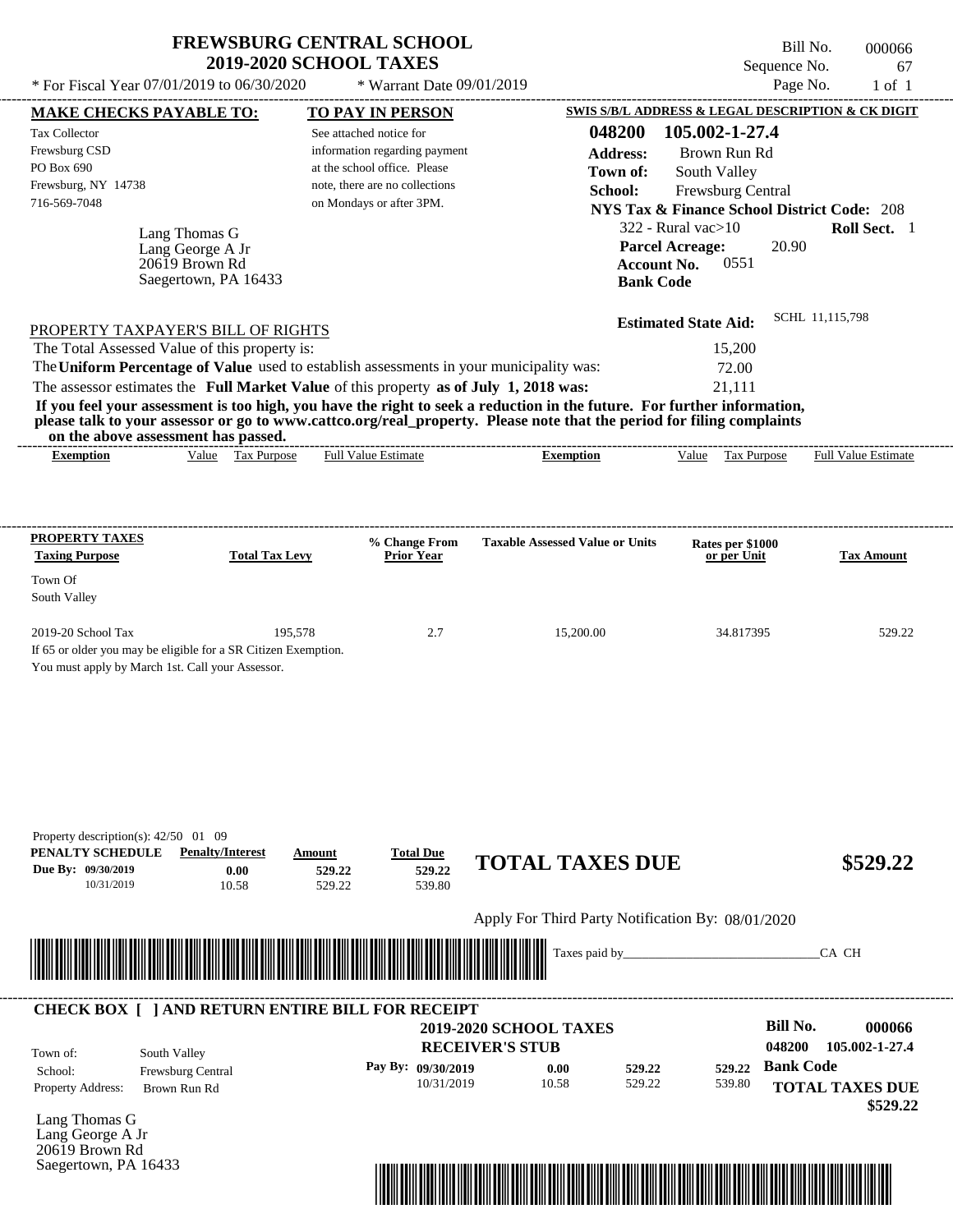$*$  For Fiscal Year 07/01/2019 to 06/30/2020

 $*$  Warrant Date 09/01/2019

Bill No. 000067 Sequence No. 68<br>Page No. 1 of 1

| 105.002-1-30<br>048200<br>Tax Collector<br>See attached notice for<br>Frewsburg CSD<br>information regarding payment<br><b>Address:</b><br>Brown Run Rd<br>PO Box 690<br>at the school office. Please<br>South Valley<br>Town of:<br>Frewsburg, NY 14738<br>note, there are no collections<br>School:<br>Frewsburg Central<br>716-569-7048<br>on Mondays or after 3PM.<br><b>NYS Tax &amp; Finance School District Code: 208</b><br>$314$ - Rural vac $<$ 10<br>Roll Sect. 1<br>Lang Thomas G<br><b>Parcel Acreage:</b><br>1.71<br>Lang Richard Sr<br>20619 Brown Rd<br><b>Account No.</b><br>0205<br>Saegertown, PA 16433<br><b>Bank Code</b><br>SCHL 11,115,798<br><b>Estimated State Aid:</b><br>PROPERTY TAXPAYER'S BILL OF RIGHTS<br>The Total Assessed Value of this property is:<br>4,600<br>The Uniform Percentage of Value used to establish assessments in your municipality was:<br>72.00<br>The assessor estimates the Full Market Value of this property as of July 1, 2018 was:<br>6,389<br>If you feel your assessment is too high, you have the right to seek a reduction in the future. For further information,<br>please talk to your assessor or go to www.cattco.org/real_property. Please note that the period for filing complaints<br>on the above assessment has passed.<br>-------------------------------<br>Value Tax Purpose<br><b>Full Value Estimate</b><br><b>Exemption</b><br><b>Exemption</b><br>Value Tax Purpose<br><b>Full Value Estimate</b><br><b>PROPERTY TAXES</b><br>% Change From<br><b>Taxable Assessed Value or Units</b><br>Rates per \$1000<br><b>Taxing Purpose</b><br><b>Total Tax Levy</b><br><b>Prior Year</b><br>or per Unit<br><b>Tax Amount</b><br>Town Of<br>South Valley<br>2019-20 School Tax<br>195,578<br>2.7<br>4,600.00<br>34.817395<br>160.16<br>If 65 or older you may be eligible for a SR Citizen Exemption.<br>You must apply by March 1st. Call your Assessor. |
|-----------------------------------------------------------------------------------------------------------------------------------------------------------------------------------------------------------------------------------------------------------------------------------------------------------------------------------------------------------------------------------------------------------------------------------------------------------------------------------------------------------------------------------------------------------------------------------------------------------------------------------------------------------------------------------------------------------------------------------------------------------------------------------------------------------------------------------------------------------------------------------------------------------------------------------------------------------------------------------------------------------------------------------------------------------------------------------------------------------------------------------------------------------------------------------------------------------------------------------------------------------------------------------------------------------------------------------------------------------------------------------------------------------------------------------------------------------------------------------------------------------------------------------------------------------------------------------------------------------------------------------------------------------------------------------------------------------------------------------------------------------------------------------------------------------------------------------------------------------------------------------------------------------------------------------|
|                                                                                                                                                                                                                                                                                                                                                                                                                                                                                                                                                                                                                                                                                                                                                                                                                                                                                                                                                                                                                                                                                                                                                                                                                                                                                                                                                                                                                                                                                                                                                                                                                                                                                                                                                                                                                                                                                                                                   |
|                                                                                                                                                                                                                                                                                                                                                                                                                                                                                                                                                                                                                                                                                                                                                                                                                                                                                                                                                                                                                                                                                                                                                                                                                                                                                                                                                                                                                                                                                                                                                                                                                                                                                                                                                                                                                                                                                                                                   |
|                                                                                                                                                                                                                                                                                                                                                                                                                                                                                                                                                                                                                                                                                                                                                                                                                                                                                                                                                                                                                                                                                                                                                                                                                                                                                                                                                                                                                                                                                                                                                                                                                                                                                                                                                                                                                                                                                                                                   |
|                                                                                                                                                                                                                                                                                                                                                                                                                                                                                                                                                                                                                                                                                                                                                                                                                                                                                                                                                                                                                                                                                                                                                                                                                                                                                                                                                                                                                                                                                                                                                                                                                                                                                                                                                                                                                                                                                                                                   |
|                                                                                                                                                                                                                                                                                                                                                                                                                                                                                                                                                                                                                                                                                                                                                                                                                                                                                                                                                                                                                                                                                                                                                                                                                                                                                                                                                                                                                                                                                                                                                                                                                                                                                                                                                                                                                                                                                                                                   |
|                                                                                                                                                                                                                                                                                                                                                                                                                                                                                                                                                                                                                                                                                                                                                                                                                                                                                                                                                                                                                                                                                                                                                                                                                                                                                                                                                                                                                                                                                                                                                                                                                                                                                                                                                                                                                                                                                                                                   |
|                                                                                                                                                                                                                                                                                                                                                                                                                                                                                                                                                                                                                                                                                                                                                                                                                                                                                                                                                                                                                                                                                                                                                                                                                                                                                                                                                                                                                                                                                                                                                                                                                                                                                                                                                                                                                                                                                                                                   |
|                                                                                                                                                                                                                                                                                                                                                                                                                                                                                                                                                                                                                                                                                                                                                                                                                                                                                                                                                                                                                                                                                                                                                                                                                                                                                                                                                                                                                                                                                                                                                                                                                                                                                                                                                                                                                                                                                                                                   |
|                                                                                                                                                                                                                                                                                                                                                                                                                                                                                                                                                                                                                                                                                                                                                                                                                                                                                                                                                                                                                                                                                                                                                                                                                                                                                                                                                                                                                                                                                                                                                                                                                                                                                                                                                                                                                                                                                                                                   |
|                                                                                                                                                                                                                                                                                                                                                                                                                                                                                                                                                                                                                                                                                                                                                                                                                                                                                                                                                                                                                                                                                                                                                                                                                                                                                                                                                                                                                                                                                                                                                                                                                                                                                                                                                                                                                                                                                                                                   |
|                                                                                                                                                                                                                                                                                                                                                                                                                                                                                                                                                                                                                                                                                                                                                                                                                                                                                                                                                                                                                                                                                                                                                                                                                                                                                                                                                                                                                                                                                                                                                                                                                                                                                                                                                                                                                                                                                                                                   |
|                                                                                                                                                                                                                                                                                                                                                                                                                                                                                                                                                                                                                                                                                                                                                                                                                                                                                                                                                                                                                                                                                                                                                                                                                                                                                                                                                                                                                                                                                                                                                                                                                                                                                                                                                                                                                                                                                                                                   |
|                                                                                                                                                                                                                                                                                                                                                                                                                                                                                                                                                                                                                                                                                                                                                                                                                                                                                                                                                                                                                                                                                                                                                                                                                                                                                                                                                                                                                                                                                                                                                                                                                                                                                                                                                                                                                                                                                                                                   |
|                                                                                                                                                                                                                                                                                                                                                                                                                                                                                                                                                                                                                                                                                                                                                                                                                                                                                                                                                                                                                                                                                                                                                                                                                                                                                                                                                                                                                                                                                                                                                                                                                                                                                                                                                                                                                                                                                                                                   |
|                                                                                                                                                                                                                                                                                                                                                                                                                                                                                                                                                                                                                                                                                                                                                                                                                                                                                                                                                                                                                                                                                                                                                                                                                                                                                                                                                                                                                                                                                                                                                                                                                                                                                                                                                                                                                                                                                                                                   |
|                                                                                                                                                                                                                                                                                                                                                                                                                                                                                                                                                                                                                                                                                                                                                                                                                                                                                                                                                                                                                                                                                                                                                                                                                                                                                                                                                                                                                                                                                                                                                                                                                                                                                                                                                                                                                                                                                                                                   |
|                                                                                                                                                                                                                                                                                                                                                                                                                                                                                                                                                                                                                                                                                                                                                                                                                                                                                                                                                                                                                                                                                                                                                                                                                                                                                                                                                                                                                                                                                                                                                                                                                                                                                                                                                                                                                                                                                                                                   |
|                                                                                                                                                                                                                                                                                                                                                                                                                                                                                                                                                                                                                                                                                                                                                                                                                                                                                                                                                                                                                                                                                                                                                                                                                                                                                                                                                                                                                                                                                                                                                                                                                                                                                                                                                                                                                                                                                                                                   |
|                                                                                                                                                                                                                                                                                                                                                                                                                                                                                                                                                                                                                                                                                                                                                                                                                                                                                                                                                                                                                                                                                                                                                                                                                                                                                                                                                                                                                                                                                                                                                                                                                                                                                                                                                                                                                                                                                                                                   |
|                                                                                                                                                                                                                                                                                                                                                                                                                                                                                                                                                                                                                                                                                                                                                                                                                                                                                                                                                                                                                                                                                                                                                                                                                                                                                                                                                                                                                                                                                                                                                                                                                                                                                                                                                                                                                                                                                                                                   |
|                                                                                                                                                                                                                                                                                                                                                                                                                                                                                                                                                                                                                                                                                                                                                                                                                                                                                                                                                                                                                                                                                                                                                                                                                                                                                                                                                                                                                                                                                                                                                                                                                                                                                                                                                                                                                                                                                                                                   |
|                                                                                                                                                                                                                                                                                                                                                                                                                                                                                                                                                                                                                                                                                                                                                                                                                                                                                                                                                                                                                                                                                                                                                                                                                                                                                                                                                                                                                                                                                                                                                                                                                                                                                                                                                                                                                                                                                                                                   |
|                                                                                                                                                                                                                                                                                                                                                                                                                                                                                                                                                                                                                                                                                                                                                                                                                                                                                                                                                                                                                                                                                                                                                                                                                                                                                                                                                                                                                                                                                                                                                                                                                                                                                                                                                                                                                                                                                                                                   |
|                                                                                                                                                                                                                                                                                                                                                                                                                                                                                                                                                                                                                                                                                                                                                                                                                                                                                                                                                                                                                                                                                                                                                                                                                                                                                                                                                                                                                                                                                                                                                                                                                                                                                                                                                                                                                                                                                                                                   |
|                                                                                                                                                                                                                                                                                                                                                                                                                                                                                                                                                                                                                                                                                                                                                                                                                                                                                                                                                                                                                                                                                                                                                                                                                                                                                                                                                                                                                                                                                                                                                                                                                                                                                                                                                                                                                                                                                                                                   |
|                                                                                                                                                                                                                                                                                                                                                                                                                                                                                                                                                                                                                                                                                                                                                                                                                                                                                                                                                                                                                                                                                                                                                                                                                                                                                                                                                                                                                                                                                                                                                                                                                                                                                                                                                                                                                                                                                                                                   |
|                                                                                                                                                                                                                                                                                                                                                                                                                                                                                                                                                                                                                                                                                                                                                                                                                                                                                                                                                                                                                                                                                                                                                                                                                                                                                                                                                                                                                                                                                                                                                                                                                                                                                                                                                                                                                                                                                                                                   |
|                                                                                                                                                                                                                                                                                                                                                                                                                                                                                                                                                                                                                                                                                                                                                                                                                                                                                                                                                                                                                                                                                                                                                                                                                                                                                                                                                                                                                                                                                                                                                                                                                                                                                                                                                                                                                                                                                                                                   |
|                                                                                                                                                                                                                                                                                                                                                                                                                                                                                                                                                                                                                                                                                                                                                                                                                                                                                                                                                                                                                                                                                                                                                                                                                                                                                                                                                                                                                                                                                                                                                                                                                                                                                                                                                                                                                                                                                                                                   |
|                                                                                                                                                                                                                                                                                                                                                                                                                                                                                                                                                                                                                                                                                                                                                                                                                                                                                                                                                                                                                                                                                                                                                                                                                                                                                                                                                                                                                                                                                                                                                                                                                                                                                                                                                                                                                                                                                                                                   |
|                                                                                                                                                                                                                                                                                                                                                                                                                                                                                                                                                                                                                                                                                                                                                                                                                                                                                                                                                                                                                                                                                                                                                                                                                                                                                                                                                                                                                                                                                                                                                                                                                                                                                                                                                                                                                                                                                                                                   |
|                                                                                                                                                                                                                                                                                                                                                                                                                                                                                                                                                                                                                                                                                                                                                                                                                                                                                                                                                                                                                                                                                                                                                                                                                                                                                                                                                                                                                                                                                                                                                                                                                                                                                                                                                                                                                                                                                                                                   |
|                                                                                                                                                                                                                                                                                                                                                                                                                                                                                                                                                                                                                                                                                                                                                                                                                                                                                                                                                                                                                                                                                                                                                                                                                                                                                                                                                                                                                                                                                                                                                                                                                                                                                                                                                                                                                                                                                                                                   |
|                                                                                                                                                                                                                                                                                                                                                                                                                                                                                                                                                                                                                                                                                                                                                                                                                                                                                                                                                                                                                                                                                                                                                                                                                                                                                                                                                                                                                                                                                                                                                                                                                                                                                                                                                                                                                                                                                                                                   |
|                                                                                                                                                                                                                                                                                                                                                                                                                                                                                                                                                                                                                                                                                                                                                                                                                                                                                                                                                                                                                                                                                                                                                                                                                                                                                                                                                                                                                                                                                                                                                                                                                                                                                                                                                                                                                                                                                                                                   |
| Property description(s): 50 01 09                                                                                                                                                                                                                                                                                                                                                                                                                                                                                                                                                                                                                                                                                                                                                                                                                                                                                                                                                                                                                                                                                                                                                                                                                                                                                                                                                                                                                                                                                                                                                                                                                                                                                                                                                                                                                                                                                                 |
| PENALTY SCHEDULE<br><b>Penalty/Interest</b><br><b>Total Due</b><br>Amount<br><b>TOTAL TAXES DUE</b><br>\$160.16                                                                                                                                                                                                                                                                                                                                                                                                                                                                                                                                                                                                                                                                                                                                                                                                                                                                                                                                                                                                                                                                                                                                                                                                                                                                                                                                                                                                                                                                                                                                                                                                                                                                                                                                                                                                                   |
| Due By: 09/30/2019<br>160.16<br>0.00<br>160.16<br>10/31/2019<br>3.20<br>160.16<br>163.36                                                                                                                                                                                                                                                                                                                                                                                                                                                                                                                                                                                                                                                                                                                                                                                                                                                                                                                                                                                                                                                                                                                                                                                                                                                                                                                                                                                                                                                                                                                                                                                                                                                                                                                                                                                                                                          |
|                                                                                                                                                                                                                                                                                                                                                                                                                                                                                                                                                                                                                                                                                                                                                                                                                                                                                                                                                                                                                                                                                                                                                                                                                                                                                                                                                                                                                                                                                                                                                                                                                                                                                                                                                                                                                                                                                                                                   |
| Apply For Third Party Notification By: 08/01/2020                                                                                                                                                                                                                                                                                                                                                                                                                                                                                                                                                                                                                                                                                                                                                                                                                                                                                                                                                                                                                                                                                                                                                                                                                                                                                                                                                                                                                                                                                                                                                                                                                                                                                                                                                                                                                                                                                 |
|                                                                                                                                                                                                                                                                                                                                                                                                                                                                                                                                                                                                                                                                                                                                                                                                                                                                                                                                                                                                                                                                                                                                                                                                                                                                                                                                                                                                                                                                                                                                                                                                                                                                                                                                                                                                                                                                                                                                   |
| Taxes paid by_<br>CA CH                                                                                                                                                                                                                                                                                                                                                                                                                                                                                                                                                                                                                                                                                                                                                                                                                                                                                                                                                                                                                                                                                                                                                                                                                                                                                                                                                                                                                                                                                                                                                                                                                                                                                                                                                                                                                                                                                                           |
|                                                                                                                                                                                                                                                                                                                                                                                                                                                                                                                                                                                                                                                                                                                                                                                                                                                                                                                                                                                                                                                                                                                                                                                                                                                                                                                                                                                                                                                                                                                                                                                                                                                                                                                                                                                                                                                                                                                                   |
| <b>CHECK BOX [ ] AND RETURN ENTIRE BILL FOR RECEIPT</b>                                                                                                                                                                                                                                                                                                                                                                                                                                                                                                                                                                                                                                                                                                                                                                                                                                                                                                                                                                                                                                                                                                                                                                                                                                                                                                                                                                                                                                                                                                                                                                                                                                                                                                                                                                                                                                                                           |
|                                                                                                                                                                                                                                                                                                                                                                                                                                                                                                                                                                                                                                                                                                                                                                                                                                                                                                                                                                                                                                                                                                                                                                                                                                                                                                                                                                                                                                                                                                                                                                                                                                                                                                                                                                                                                                                                                                                                   |
| <b>Bill No.</b><br>000067                                                                                                                                                                                                                                                                                                                                                                                                                                                                                                                                                                                                                                                                                                                                                                                                                                                                                                                                                                                                                                                                                                                                                                                                                                                                                                                                                                                                                                                                                                                                                                                                                                                                                                                                                                                                                                                                                                         |
| 2019-2020 SCHOOL TAXES                                                                                                                                                                                                                                                                                                                                                                                                                                                                                                                                                                                                                                                                                                                                                                                                                                                                                                                                                                                                                                                                                                                                                                                                                                                                                                                                                                                                                                                                                                                                                                                                                                                                                                                                                                                                                                                                                                            |
| <b>RECEIVER'S STUB</b><br>048200<br>105.002-1-30<br>South Valley                                                                                                                                                                                                                                                                                                                                                                                                                                                                                                                                                                                                                                                                                                                                                                                                                                                                                                                                                                                                                                                                                                                                                                                                                                                                                                                                                                                                                                                                                                                                                                                                                                                                                                                                                                                                                                                                  |
| <b>Bank Code</b><br>Pay By: 09/30/2019<br>0.00<br>160.16<br>160.16<br>Frewsburg Central                                                                                                                                                                                                                                                                                                                                                                                                                                                                                                                                                                                                                                                                                                                                                                                                                                                                                                                                                                                                                                                                                                                                                                                                                                                                                                                                                                                                                                                                                                                                                                                                                                                                                                                                                                                                                                           |
| 10/31/2019<br>3.20<br>160.16<br>163.36<br><b>TOTAL TAXES DUE</b><br>Brown Run Rd                                                                                                                                                                                                                                                                                                                                                                                                                                                                                                                                                                                                                                                                                                                                                                                                                                                                                                                                                                                                                                                                                                                                                                                                                                                                                                                                                                                                                                                                                                                                                                                                                                                                                                                                                                                                                                                  |
| \$160.16                                                                                                                                                                                                                                                                                                                                                                                                                                                                                                                                                                                                                                                                                                                                                                                                                                                                                                                                                                                                                                                                                                                                                                                                                                                                                                                                                                                                                                                                                                                                                                                                                                                                                                                                                                                                                                                                                                                          |
|                                                                                                                                                                                                                                                                                                                                                                                                                                                                                                                                                                                                                                                                                                                                                                                                                                                                                                                                                                                                                                                                                                                                                                                                                                                                                                                                                                                                                                                                                                                                                                                                                                                                                                                                                                                                                                                                                                                                   |
| Town of:<br>School:<br>Property Address:<br>Lang Thomas G<br>Lang Richard Sr<br>20619 Brown Rd                                                                                                                                                                                                                                                                                                                                                                                                                                                                                                                                                                                                                                                                                                                                                                                                                                                                                                                                                                                                                                                                                                                                                                                                                                                                                                                                                                                                                                                                                                                                                                                                                                                                                                                                                                                                                                    |

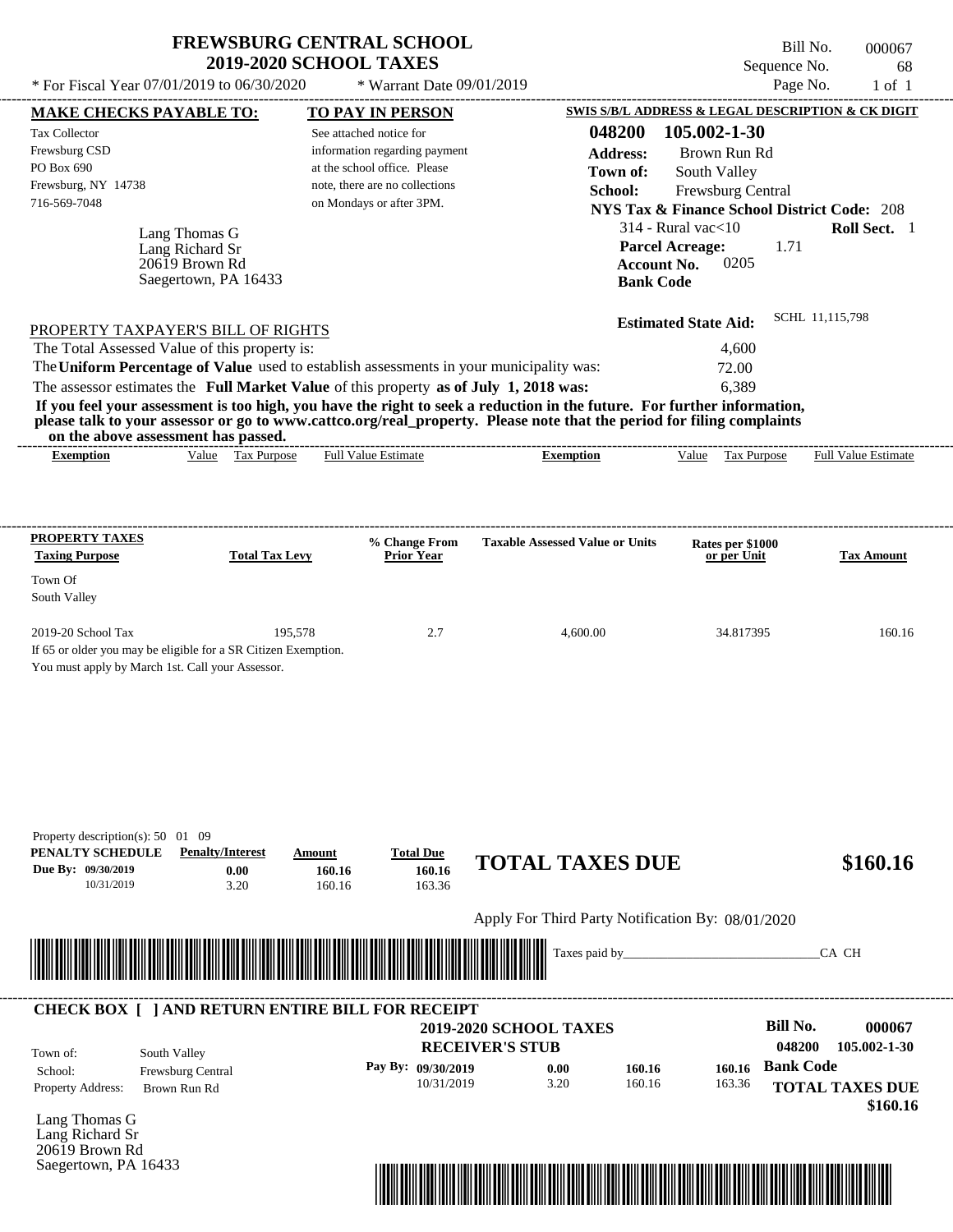\* For Fiscal Year  $07/01/2019$  to  $06/30/2020$  \* Warrant Date  $09/01/2019$  Page No. 1 of 1

\* Warrant Date 09/01/2019

Bill No. 000068 Sequence No. 69

|                                                                                                                                                                                                                                      | <b>MAKE CHECKS PAYABLE TO:</b>            | <b>TO PAY IN PERSON</b>                                                     |                                                                                                                         |                                                   | SWIS S/B/L ADDRESS & LEGAL DESCRIPTION & CK DIGIT      |
|--------------------------------------------------------------------------------------------------------------------------------------------------------------------------------------------------------------------------------------|-------------------------------------------|-----------------------------------------------------------------------------|-------------------------------------------------------------------------------------------------------------------------|---------------------------------------------------|--------------------------------------------------------|
| <b>Tax Collector</b>                                                                                                                                                                                                                 |                                           | See attached notice for                                                     |                                                                                                                         | 048200<br>105.002-1-4                             |                                                        |
| Frewsburg CSD                                                                                                                                                                                                                        |                                           | information regarding payment                                               |                                                                                                                         | <b>Address:</b>                                   | 12759 Gurnsey Hollow Rd                                |
| PO Box 690                                                                                                                                                                                                                           |                                           | at the school office. Please                                                |                                                                                                                         | South Valley<br>Town of:                          |                                                        |
| Frewsburg, NY 14738                                                                                                                                                                                                                  |                                           | note, there are no collections                                              |                                                                                                                         | School:<br>Frewsburg Central                      |                                                        |
| 716-569-7048                                                                                                                                                                                                                         |                                           | on Mondays or after 3PM.                                                    |                                                                                                                         |                                                   | <b>NYS Tax &amp; Finance School District Code: 208</b> |
|                                                                                                                                                                                                                                      |                                           |                                                                             |                                                                                                                         | 210 - 1 Family Res                                | Roll Sect. 1                                           |
|                                                                                                                                                                                                                                      | Lasota Karen E<br>12759 Gurnsey Hollow Rd |                                                                             |                                                                                                                         | <b>Parcel Acreage:</b>                            | 24.10                                                  |
|                                                                                                                                                                                                                                      | Frewsburg, NY 14738                       |                                                                             |                                                                                                                         | 0353<br><b>Account No.</b>                        |                                                        |
|                                                                                                                                                                                                                                      |                                           |                                                                             |                                                                                                                         | <b>Bank Code</b>                                  |                                                        |
|                                                                                                                                                                                                                                      |                                           |                                                                             |                                                                                                                         |                                                   |                                                        |
| PROPERTY TAXPAYER'S BILL OF RIGHTS                                                                                                                                                                                                   |                                           |                                                                             |                                                                                                                         | <b>Estimated State Aid:</b>                       | SCHL 11,115,798                                        |
| The Total Assessed Value of this property is:                                                                                                                                                                                        |                                           |                                                                             |                                                                                                                         | 52,800                                            |                                                        |
|                                                                                                                                                                                                                                      |                                           |                                                                             | The Uniform Percentage of Value used to establish assessments in your municipality was:                                 | 72.00                                             |                                                        |
|                                                                                                                                                                                                                                      |                                           |                                                                             | The assessor estimates the Full Market Value of this property as of July 1, 2018 was:                                   | 73,333                                            |                                                        |
|                                                                                                                                                                                                                                      |                                           |                                                                             | If you feel your assessment is too high, you have the right to seek a reduction in the future. For further information, |                                                   |                                                        |
| on the above assessment has passed.                                                                                                                                                                                                  |                                           |                                                                             | please talk to your assessor or go to www.cattco.org/real_property. Please note that the period for filing complaints   |                                                   |                                                        |
| <b>Exemption</b>                                                                                                                                                                                                                     | Value Tax Purpose                         | <b>Full Value Estimate</b>                                                  | <b>Exemption</b>                                                                                                        | Value Tax Purpose                                 | <b>Full Value Estimate</b>                             |
| Enh Star                                                                                                                                                                                                                             | (See Note) 49,460 SCHOOL                  | 68,694                                                                      |                                                                                                                         |                                                   |                                                        |
|                                                                                                                                                                                                                                      |                                           |                                                                             |                                                                                                                         |                                                   |                                                        |
| <b>PROPERTY TAXES</b>                                                                                                                                                                                                                |                                           | % Change From                                                               | <b>Taxable Assessed Value or Units</b>                                                                                  | Rates per \$1000                                  |                                                        |
| <b>Taxing Purpose</b>                                                                                                                                                                                                                | <b>Total Tax Levy</b>                     | <b>Prior Year</b>                                                           | (before accounting for STAR)                                                                                            | or per Unit                                       | <b>Tax Amount</b>                                      |
| Town Of                                                                                                                                                                                                                              |                                           |                                                                             |                                                                                                                         |                                                   |                                                        |
| South Valley                                                                                                                                                                                                                         |                                           |                                                                             |                                                                                                                         |                                                   |                                                        |
|                                                                                                                                                                                                                                      |                                           |                                                                             |                                                                                                                         |                                                   |                                                        |
|                                                                                                                                                                                                                                      |                                           |                                                                             |                                                                                                                         |                                                   |                                                        |
| 2019-20 School Tax                                                                                                                                                                                                                   | 195,578                                   | 2.7                                                                         | 52,800.00                                                                                                               | 34.817395                                         | 1,838.36                                               |
| If 65 or older you may be eligible for a SR Citizen Exemption.<br>You must apply by March 1st. Call your Assessor.                                                                                                                   |                                           |                                                                             |                                                                                                                         |                                                   |                                                        |
|                                                                                                                                                                                                                                      |                                           |                                                                             |                                                                                                                         |                                                   |                                                        |
|                                                                                                                                                                                                                                      |                                           |                                                                             |                                                                                                                         |                                                   |                                                        |
|                                                                                                                                                                                                                                      |                                           |                                                                             |                                                                                                                         |                                                   |                                                        |
|                                                                                                                                                                                                                                      |                                           |                                                                             |                                                                                                                         |                                                   |                                                        |
|                                                                                                                                                                                                                                      |                                           |                                                                             |                                                                                                                         |                                                   |                                                        |
|                                                                                                                                                                                                                                      |                                           |                                                                             | Your tax savings this year resulting from the New York State School Tax Relief (STAR) program is:                       |                                                   | \$1,574.00                                             |
| Property description(s): $43 \quad 01 \quad 09$                                                                                                                                                                                      | <b>Penalty/Interest</b>                   | Note: This year's STAR exemption benefit cannot exceed last year's benefit. |                                                                                                                         |                                                   |                                                        |
|                                                                                                                                                                                                                                      | 0.00                                      | <b>Total Due</b><br>Amount<br>264.36<br>264.36                              | <b>TOTAL TAXES DUE</b>                                                                                                  |                                                   | \$264.36                                               |
| PENALTY SCHEDULE<br>Due By: 09/30/2019<br>10/31/2019                                                                                                                                                                                 | 5.29                                      | 264.36<br>269.65                                                            |                                                                                                                         |                                                   |                                                        |
|                                                                                                                                                                                                                                      |                                           |                                                                             |                                                                                                                         |                                                   |                                                        |
|                                                                                                                                                                                                                                      |                                           |                                                                             |                                                                                                                         | Apply For Third Party Notification By: 08/01/2020 |                                                        |
|                                                                                                                                                                                                                                      |                                           |                                                                             | Taxes paid by_                                                                                                          |                                                   | CA CH                                                  |
| <u> Indian American State of Barbara and The Barbara and The Barbara and The Barbara and The Barbara and The Barbara and The Barbara and The Barbara and The Barbara and The Barbara and The Barbara and The Barbara and The Bar</u> |                                           |                                                                             |                                                                                                                         |                                                   |                                                        |
|                                                                                                                                                                                                                                      |                                           | <b>CHECK BOX [ ] AND RETURN ENTIRE BILL FOR RECEIPT</b>                     |                                                                                                                         |                                                   |                                                        |
|                                                                                                                                                                                                                                      |                                           |                                                                             | <b>2019-2020 SCHOOL TAXES</b>                                                                                           |                                                   | <b>Bill No.</b>                                        |
| Town of:<br>South Valley                                                                                                                                                                                                             |                                           |                                                                             | <b>RECEIVER'S STUB</b>                                                                                                  |                                                   | 048200                                                 |
| School:                                                                                                                                                                                                                              | Frewsburg Central                         | Pay By: 09/30/2019                                                          | 0.00                                                                                                                    | 264.36<br>264.36                                  | 000068<br>105.002-1-4<br><b>Bank Code</b>              |
| <b>Property Address:</b>                                                                                                                                                                                                             | 12759 Gurnsey Hollow Rd                   |                                                                             | 5.29<br>10/31/2019                                                                                                      | 264.36<br>269.65                                  | <b>TOTAL TAXES DUE</b>                                 |
|                                                                                                                                                                                                                                      |                                           |                                                                             |                                                                                                                         |                                                   | \$264.36                                               |
| Lasota Karen E<br>12759 Gurnsey Hollow Rd                                                                                                                                                                                            |                                           |                                                                             |                                                                                                                         |                                                   |                                                        |

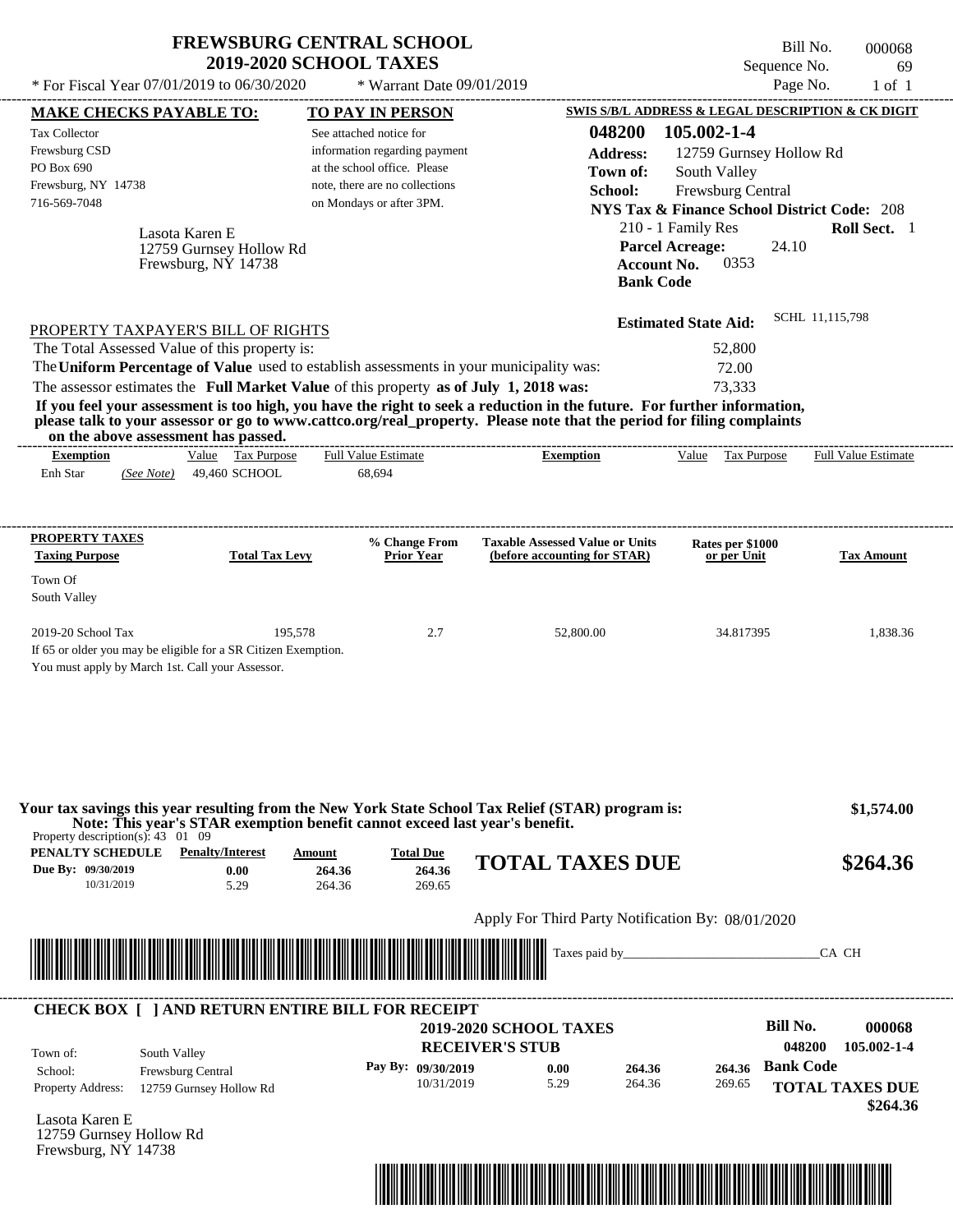$*$  For Fiscal Year 07/01/2019 to 06/30/2020

 $*$  Warrant Date 09/01/2019

Bill No. 000069 Sequence No. 70<br>Page No. 1 of 1

| <b>MAKE CHECKS PAYABLE TO:</b>                                                                                                                                                                                                                   |                         | <b>TO PAY IN PERSON</b>                                 |                                                                                                                          | SWIS S/B/L ADDRESS & LEGAL DESCRIPTION & CK DIGIT      |                            |
|--------------------------------------------------------------------------------------------------------------------------------------------------------------------------------------------------------------------------------------------------|-------------------------|---------------------------------------------------------|--------------------------------------------------------------------------------------------------------------------------|--------------------------------------------------------|----------------------------|
| Tax Collector                                                                                                                                                                                                                                    | See attached notice for |                                                         | 048200                                                                                                                   | 105.002-1-1.26                                         |                            |
| Frewsburg CSD                                                                                                                                                                                                                                    |                         | information regarding payment                           | <b>Address:</b>                                                                                                          | 8 Gurnsey Hollow Rd                                    |                            |
| PO Box 690                                                                                                                                                                                                                                       |                         | at the school office. Please                            | Town of:                                                                                                                 | South Valley                                           |                            |
| Frewsburg, NY 14738                                                                                                                                                                                                                              |                         | note, there are no collections                          | School:                                                                                                                  |                                                        |                            |
| 716-569-7048                                                                                                                                                                                                                                     |                         | on Mondays or after 3PM.                                |                                                                                                                          | Frewsburg Central                                      |                            |
|                                                                                                                                                                                                                                                  |                         |                                                         |                                                                                                                          | <b>NYS Tax &amp; Finance School District Code: 208</b> |                            |
| Lawton David C.                                                                                                                                                                                                                                  |                         |                                                         |                                                                                                                          | 260 - Seasonal res                                     | Roll Sect. 1               |
| Privitera Laurie J.                                                                                                                                                                                                                              |                         |                                                         |                                                                                                                          | <b>Parcel Acreage:</b><br>12.37                        |                            |
| PO Box 483                                                                                                                                                                                                                                       |                         |                                                         | <b>Account No.</b>                                                                                                       | 0655                                                   |                            |
| Frewsburg, NY 14738                                                                                                                                                                                                                              |                         |                                                         | <b>Bank Code</b>                                                                                                         |                                                        |                            |
|                                                                                                                                                                                                                                                  |                         |                                                         |                                                                                                                          |                                                        |                            |
| PROPERTY TAXPAYER'S BILL OF RIGHTS                                                                                                                                                                                                               |                         |                                                         |                                                                                                                          | <b>Estimated State Aid:</b>                            | SCHL 11,115,798            |
| The Total Assessed Value of this property is:                                                                                                                                                                                                    |                         |                                                         |                                                                                                                          | 39,100                                                 |                            |
| The Uniform Percentage of Value used to establish assessments in your municipality was:                                                                                                                                                          |                         |                                                         |                                                                                                                          | 72.00                                                  |                            |
| The assessor estimates the Full Market Value of this property as of July 1, 2018 was:                                                                                                                                                            |                         |                                                         |                                                                                                                          | 54,306                                                 |                            |
|                                                                                                                                                                                                                                                  |                         |                                                         |                                                                                                                          |                                                        |                            |
| If you feel your assessment is too high, you have the right to seek a reduction in the future. For further information,<br>please talk to your assessor or go to www.cattco.org/real_property. Please note that the period for filing complaints |                         |                                                         |                                                                                                                          |                                                        |                            |
| on the above assessment has passed.<br>Value Tax Purpose<br><b>Exemption</b>                                                                                                                                                                     |                         | --------------------------------<br>Full Value Estimate | <b>Exemption</b>                                                                                                         | Value Tax Purpose                                      | <b>Full Value Estimate</b> |
|                                                                                                                                                                                                                                                  |                         |                                                         |                                                                                                                          |                                                        |                            |
|                                                                                                                                                                                                                                                  |                         |                                                         |                                                                                                                          |                                                        |                            |
|                                                                                                                                                                                                                                                  |                         |                                                         |                                                                                                                          |                                                        |                            |
| <b>PROPERTY TAXES</b>                                                                                                                                                                                                                            |                         | % Change From                                           | <b>Taxable Assessed Value or Units</b>                                                                                   | Rates per \$1000                                       |                            |
| <b>Taxing Purpose</b>                                                                                                                                                                                                                            | <b>Total Tax Levy</b>   | <b>Prior Year</b>                                       |                                                                                                                          | or per Unit                                            | <b>Tax Amount</b>          |
| Town Of                                                                                                                                                                                                                                          |                         |                                                         |                                                                                                                          |                                                        |                            |
| South Valley                                                                                                                                                                                                                                     |                         |                                                         |                                                                                                                          |                                                        |                            |
|                                                                                                                                                                                                                                                  |                         |                                                         |                                                                                                                          |                                                        |                            |
| 2019-20 School Tax                                                                                                                                                                                                                               | 195,578                 | 2.7                                                     | 39,100.00                                                                                                                | 34.817395                                              | 1,361.36                   |
| If 65 or older you may be eligible for a SR Citizen Exemption.                                                                                                                                                                                   |                         |                                                         |                                                                                                                          |                                                        |                            |
| You must apply by March 1st. Call your Assessor.                                                                                                                                                                                                 |                         |                                                         |                                                                                                                          |                                                        |                            |
|                                                                                                                                                                                                                                                  |                         |                                                         |                                                                                                                          |                                                        |                            |
|                                                                                                                                                                                                                                                  |                         |                                                         |                                                                                                                          |                                                        |                            |
| Property description(s): 51 01 09                                                                                                                                                                                                                | Sawmill Run Sub Div     | Phase Ii                                                |                                                                                                                          |                                                        |                            |
| PENALTY SCHEDULE<br><b>Penalty/Interest</b>                                                                                                                                                                                                      | Amount                  | <b>Total Due</b>                                        | <b>TOTAL TAXES DUE</b>                                                                                                   |                                                        | \$1,361.36                 |
| Due By: 09/30/2019<br>0.00<br>10/31/2019<br>27.23                                                                                                                                                                                                | 1.361.36<br>1.361.36    | 1.361.36<br>1,388.59                                    |                                                                                                                          |                                                        |                            |
|                                                                                                                                                                                                                                                  |                         |                                                         |                                                                                                                          |                                                        |                            |
|                                                                                                                                                                                                                                                  |                         |                                                         | Apply For Third Party Notification By: 08/01/2020                                                                        |                                                        |                            |
|                                                                                                                                                                                                                                                  |                         |                                                         | Taxes paid by_                                                                                                           |                                                        | CA CH                      |
|                                                                                                                                                                                                                                                  |                         |                                                         |                                                                                                                          |                                                        |                            |
|                                                                                                                                                                                                                                                  |                         |                                                         |                                                                                                                          |                                                        |                            |
| <b>CHECK BOX [ ] AND RETURN ENTIRE BILL FOR RECEIPT</b>                                                                                                                                                                                          |                         |                                                         | 2019-2020 SCHOOL TAXES                                                                                                   | <b>Bill No.</b>                                        | 000069                     |
|                                                                                                                                                                                                                                                  |                         |                                                         | <b>RECEIVER'S STUB</b>                                                                                                   | 048200                                                 | 105.002-1-1.26             |
| South Valley<br>Town of:                                                                                                                                                                                                                         |                         |                                                         |                                                                                                                          |                                                        |                            |
| School:<br>Frewsburg Central                                                                                                                                                                                                                     |                         | Pay By: 09/30/2019                                      | 1,361.36<br>0.00                                                                                                         | 1,361.36                                               | <b>Bank Code</b>           |
|                                                                                                                                                                                                                                                  |                         |                                                         |                                                                                                                          | 1,388.59                                               | <b>TOTAL TAXES DUE</b>     |
| 8 Gurnsey Hollow Rd                                                                                                                                                                                                                              |                         | 10/31/2019                                              | 27.23<br>1.361.36                                                                                                        |                                                        |                            |
| Property Address:                                                                                                                                                                                                                                |                         |                                                         |                                                                                                                          |                                                        |                            |
|                                                                                                                                                                                                                                                  |                         |                                                         |                                                                                                                          |                                                        |                            |
|                                                                                                                                                                                                                                                  |                         |                                                         |                                                                                                                          |                                                        |                            |
|                                                                                                                                                                                                                                                  |                         |                                                         |                                                                                                                          |                                                        | \$1,361.36                 |
|                                                                                                                                                                                                                                                  |                         |                                                         |                                                                                                                          |                                                        |                            |
| Lawton David C.<br>Privitera Laurie J.<br>PO Box 483<br>Frewsburg, NY 14738                                                                                                                                                                      |                         |                                                         | <u> III di kacamatan ing Kabupatèn III di Kabupatèn III di Kabupatèn III di Kabupatèn III di Kabupatèn III di Kabupa</u> |                                                        |                            |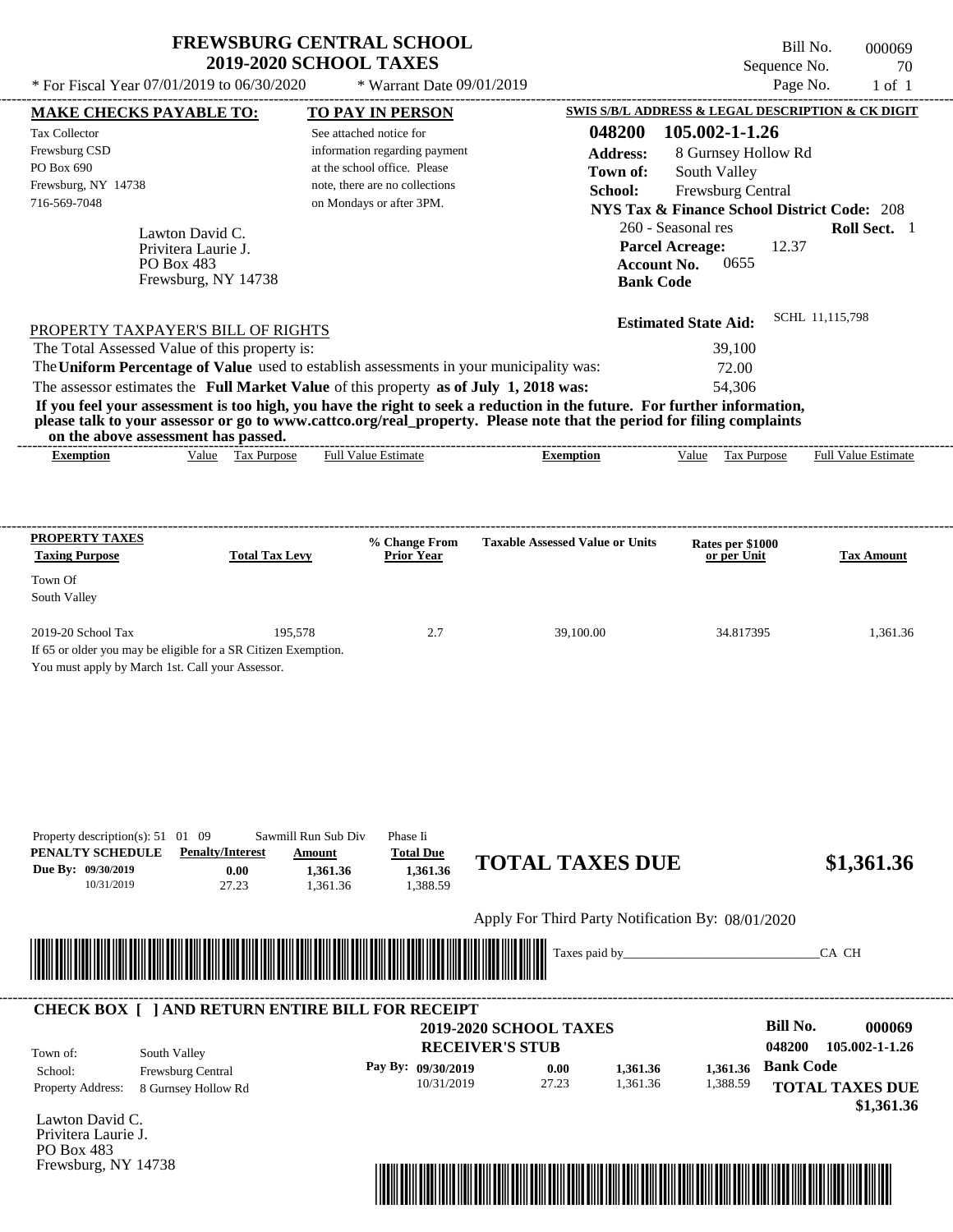| <b>FREWSBURG CENTRAL SCHOOL</b> |  |
|---------------------------------|--|
| <b>2019-2020 SCHOOL TAXES</b>   |  |

Bill No. 000070 Sequence No. 21

| * For Fiscal Year 07/01/2019 to 06/30/2020                                                                                               |                                                               | * Warrant Date 09/01/2019                                                                                                                                                        |                                                                                                                                                                                                                                                  | Page No.                                                                                                                                                                                           | $1$ of $1$                           |
|------------------------------------------------------------------------------------------------------------------------------------------|---------------------------------------------------------------|----------------------------------------------------------------------------------------------------------------------------------------------------------------------------------|--------------------------------------------------------------------------------------------------------------------------------------------------------------------------------------------------------------------------------------------------|----------------------------------------------------------------------------------------------------------------------------------------------------------------------------------------------------|--------------------------------------|
| <b>MAKE CHECKS PAYABLE TO:</b>                                                                                                           |                                                               | <b>TO PAY IN PERSON</b>                                                                                                                                                          |                                                                                                                                                                                                                                                  | SWIS S/B/L ADDRESS & LEGAL DESCRIPTION & CK DIGIT                                                                                                                                                  |                                      |
| Tax Collector<br>Frewsburg CSD<br>PO Box 690<br>Frewsburg, NY 14738<br>716-569-7048                                                      | Lewis Duane R<br>182 Conneaut Lake Rd<br>Greenville, PA 16125 | See attached notice for<br>information regarding payment<br>at the school office. Please<br>note, there are no collections<br>on Mondays or after 3PM.                           | 048200<br><b>Address:</b><br>Town of:<br>School:<br><b>Account No.</b><br><b>Bank Code</b>                                                                                                                                                       | 105.002-1-1.27<br>Gurnsey Hollow Rd<br>South Valley<br>Frewsburg Central<br><b>NYS Tax &amp; Finance School District Code: 208</b><br>210 - 1 Family Res<br><b>Parcel Acreage:</b><br>5.32<br>0656 | Roll Sect. 1                         |
| PROPERTY TAXPAYER'S BILL OF RIGHTS<br>The Total Assessed Value of this property is:<br>on the above assessment has passed.               |                                                               | The Uniform Percentage of Value used to establish assessments in your municipality was:<br>The assessor estimates the Full Market Value of this property as of July 1, 2018 was: | If you feel your assessment is too high, you have the right to seek a reduction in the future. For further information,<br>please talk to your assessor or go to www.cattco.org/real_property. Please note that the period for filing complaints | <b>Estimated State Aid:</b><br>41,200<br>72.00<br>57,222                                                                                                                                           | SCHL 11,115,798                      |
| <b>Exemption</b>                                                                                                                         | Value Tax Purpose                                             | <b>Full Value Estimate</b>                                                                                                                                                       | <b>Exemption</b>                                                                                                                                                                                                                                 | Value Tax Purpose                                                                                                                                                                                  | <b>Full Value Estimate</b>           |
| <b>PROPERTY TAXES</b><br><b>Taxing Purpose</b>                                                                                           | <b>Total Tax Levy</b>                                         | % Change From<br><b>Prior Year</b>                                                                                                                                               | <b>Taxable Assessed Value or Units</b>                                                                                                                                                                                                           | Rates per \$1000<br>or per Unit                                                                                                                                                                    | <b>Tax Amount</b>                    |
| Town Of<br>South Valley                                                                                                                  |                                                               |                                                                                                                                                                                  |                                                                                                                                                                                                                                                  |                                                                                                                                                                                                    |                                      |
| 2019-20 School Tax<br>If 65 or older you may be eligible for a SR Citizen Exemption.<br>You must apply by March 1st. Call your Assessor. | 195,578                                                       | 2.7                                                                                                                                                                              | 41,200.00                                                                                                                                                                                                                                        | 34.817395                                                                                                                                                                                          | 1,434.48                             |
| Property description(s): 51 01 09<br>PENALTY SCHEDULE<br>Due By: 09/30/2019<br>10/31/2019                                                | Sylvan glenn #9<br><b>Penalty/Interest</b><br>0.00<br>28.69   | <b>Total Due</b><br>Amount<br>1,434.48<br>1,434.48<br>1,434.48<br>1,463.17                                                                                                       | <b>TOTAL TAXES DUE</b>                                                                                                                                                                                                                           |                                                                                                                                                                                                    | \$1,434.48                           |
|                                                                                                                                          |                                                               |                                                                                                                                                                                  | Apply For Third Party Notification By: 08/01/2020                                                                                                                                                                                                |                                                                                                                                                                                                    |                                      |
| <u> Handel al III de la construcció de la construcció de la construcció de la construcció de la construcció de la </u>                   |                                                               |                                                                                                                                                                                  | Taxes paid by_                                                                                                                                                                                                                                   |                                                                                                                                                                                                    | CA CH                                |
|                                                                                                                                          |                                                               | <b>CHECK BOX [ ] AND RETURN ENTIRE BILL FOR RECEIPT</b>                                                                                                                          |                                                                                                                                                                                                                                                  | <b>Bill No.</b>                                                                                                                                                                                    |                                      |
| Town of:                                                                                                                                 | South Valley                                                  |                                                                                                                                                                                  | 2019-2020 SCHOOL TAXES<br><b>RECEIVER'S STUB</b>                                                                                                                                                                                                 | 048200<br>1,434.48 Bank Code                                                                                                                                                                       | 000070<br>105.002-1-1.27             |
| School:                                                                                                                                  |                                                               | Pay By: 09/30/2019                                                                                                                                                               | 0.00<br>1,434.48                                                                                                                                                                                                                                 |                                                                                                                                                                                                    |                                      |
| Property Address:<br>Lewis Duane R                                                                                                       | Frewsburg Central<br><b>Gurnsey Hollow Rd</b>                 | 10/31/2019                                                                                                                                                                       | 28.69<br>1,434.48                                                                                                                                                                                                                                | 1,463.17                                                                                                                                                                                           | <b>TOTAL TAXES DUE</b><br>\$1,434.48 |

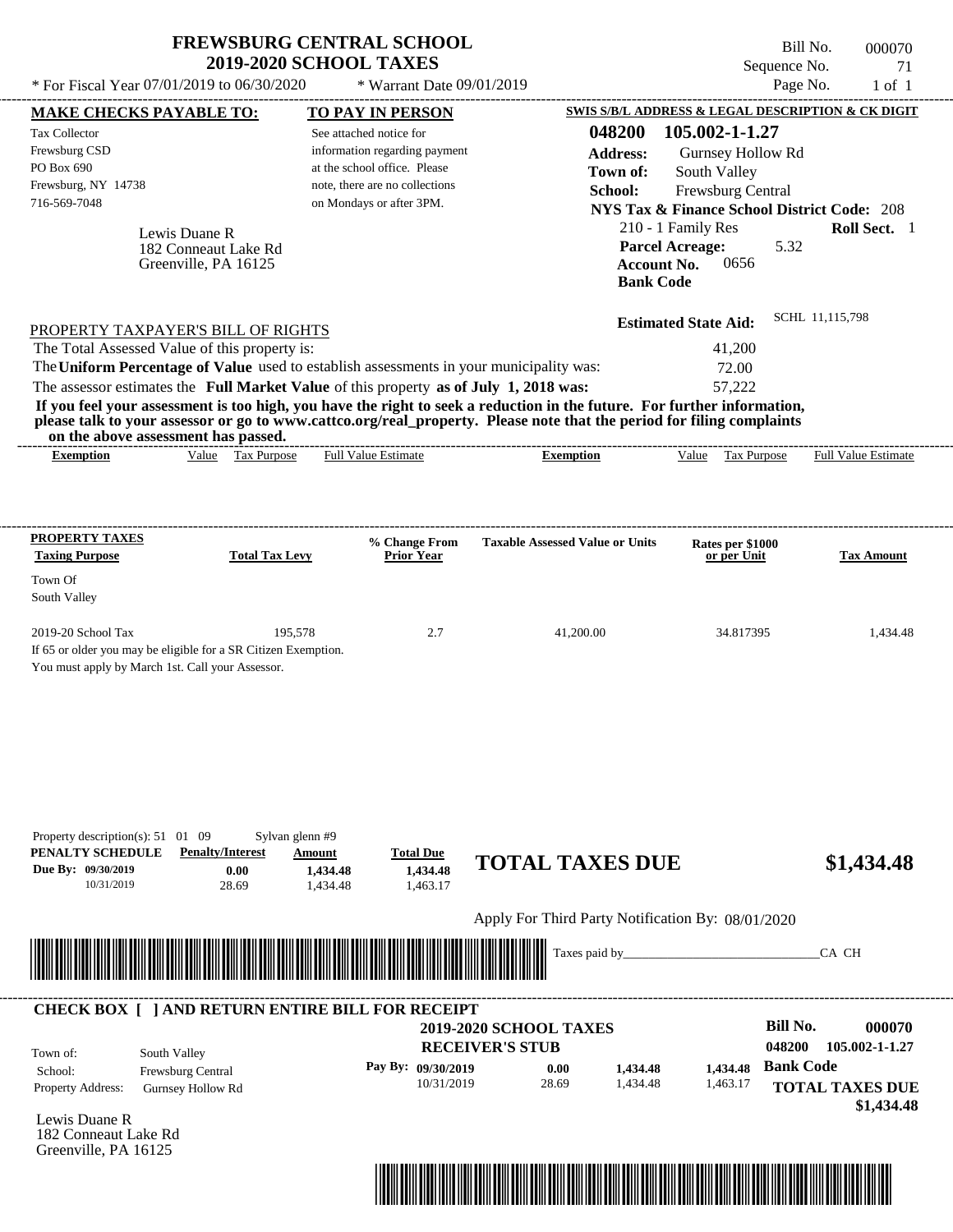| <b>FREWSBURG CENTRAL SCHOOL</b> |  |
|---------------------------------|--|
| <b>2019-2020 SCHOOL TAXES</b>   |  |

Bill No. 000071 Sequence No. 22

| * For Fiscal Year 07/01/2019 to 06/30/2020                                                                                                                                       |                                                 | * Warrant Date 09/01/2019                |                                                   |                                                                           | Page No.<br>$1$ of $1$                                 |
|----------------------------------------------------------------------------------------------------------------------------------------------------------------------------------|-------------------------------------------------|------------------------------------------|---------------------------------------------------|---------------------------------------------------------------------------|--------------------------------------------------------|
| <b>MAKE CHECKS PAYABLE TO:</b>                                                                                                                                                   |                                                 | <b>TO PAY IN PERSON</b>                  |                                                   |                                                                           | SWIS S/B/L ADDRESS & LEGAL DESCRIPTION & CK DIGIT      |
| Tax Collector                                                                                                                                                                    |                                                 | See attached notice for                  | 048200                                            | $96.002 - 2 - 1.1$                                                        |                                                        |
| Frewsburg CSD                                                                                                                                                                    |                                                 | information regarding payment            | <b>Address:</b>                                   | Oak Hill Rd                                                               |                                                        |
| PO Box 690                                                                                                                                                                       |                                                 | at the school office. Please             | Town of:                                          | South Valley                                                              |                                                        |
| Frewsburg, NY 14738                                                                                                                                                              |                                                 | note, there are no collections           | School:                                           | Frewsburg Central                                                         |                                                        |
| 716-569-7048                                                                                                                                                                     |                                                 | on Mondays or after 3PM.                 |                                                   |                                                                           | <b>NYS Tax &amp; Finance School District Code: 208</b> |
| Lodestro James J<br>996 Franquette Ave<br>San Jose, CA 95125                                                                                                                     |                                                 |                                          | <b>Bank Code</b>                                  | 312 - Vac w/imprv<br><b>Parcel Acreage:</b><br>0231<br><b>Account No.</b> | Roll Sect. 1<br>100.85                                 |
|                                                                                                                                                                                  |                                                 |                                          |                                                   |                                                                           |                                                        |
| PROPERTY TAXPAYER'S BILL OF RIGHTS                                                                                                                                               |                                                 |                                          |                                                   | <b>Estimated State Aid:</b>                                               | SCHL 11,115,798                                        |
| The Total Assessed Value of this property is:                                                                                                                                    |                                                 |                                          |                                                   | 71,500                                                                    |                                                        |
| The Uniform Percentage of Value used to establish assessments in your municipality was:                                                                                          |                                                 |                                          |                                                   | 72.00                                                                     |                                                        |
| The assessor estimates the Full Market Value of this property as of July 1, 2018 was:                                                                                            |                                                 |                                          |                                                   | 99.306                                                                    |                                                        |
| please talk to your assessor or go to www.cattco.org/real_property. Please note that the period for filing complaints<br>on the above assessment has passed.<br><b>Exemption</b> | Value Tax Purpose                               | Full Value Estimate                      | <b>Exemption</b>                                  | Tax Purpose<br>Value                                                      | Full Value Estimate                                    |
|                                                                                                                                                                                  |                                                 |                                          |                                                   |                                                                           |                                                        |
| <b>PROPERTY TAXES</b><br><b>Taxing Purpose</b>                                                                                                                                   | <b>Total Tax Levy</b>                           | % Change From<br><b>Prior Year</b>       | <b>Taxable Assessed Value or Units</b>            | Rates per \$1000<br>or per Unit                                           | <b>Tax Amount</b>                                      |
|                                                                                                                                                                                  |                                                 |                                          |                                                   |                                                                           |                                                        |
| Town Of                                                                                                                                                                          |                                                 |                                          |                                                   |                                                                           |                                                        |
| South Valley                                                                                                                                                                     |                                                 |                                          |                                                   |                                                                           |                                                        |
| 2019-20 School Tax<br>If 65 or older you may be eligible for a SR Citizen Exemption.<br>You must apply by March 1st. Call your Assessor.                                         | 195,578                                         | 2.7                                      | 71,500.00                                         | 34.817395                                                                 | 2,489.44                                               |
| Property description(s): 54 01 09<br>PENALTY SCHEDULE<br><b>Penalty/Interest</b><br>Due By: 09/30/2019<br>10/31/2019                                                             | Amount<br>0.00<br>2,489.44<br>49.79<br>2,489.44 | <b>Total Due</b><br>2,489.44<br>2,539.23 | <b>TOTAL TAXES DUE</b>                            |                                                                           | \$2,489.44                                             |
|                                                                                                                                                                                  |                                                 |                                          | Apply For Third Party Notification By: 08/01/2020 |                                                                           |                                                        |
|                                                                                                                                                                                  |                                                 |                                          | Taxes paid by_                                    |                                                                           | CA CH                                                  |
| <b>CHECK BOX [ ] AND RETURN ENTIRE BILL FOR RECEIPT</b>                                                                                                                          |                                                 |                                          |                                                   |                                                                           |                                                        |
|                                                                                                                                                                                  |                                                 |                                          | <b>2019-2020 SCHOOL TAXES</b>                     |                                                                           | <b>Bill No.</b><br>000071                              |
| South Valley<br>Town of:                                                                                                                                                         |                                                 |                                          | <b>RECEIVER'S STUB</b>                            |                                                                           | 048200<br>$96.002 - 2 - 1.1$                           |
| School:<br>Frewsburg Central                                                                                                                                                     |                                                 | Pay By: 09/30/2019                       | 2,489.44<br>0.00                                  | 2,489.44                                                                  | <b>Bank Code</b>                                       |
| Property Address:<br>Oak Hill Rd<br>Lodestro James J                                                                                                                             |                                                 | 10/31/2019                               | 49.79<br>2,489.44                                 | 2,539.23                                                                  | <b>TOTAL TAXES DUE</b><br>\$2,489.44                   |
| 996 Franquette Ave<br>San Jose, CA 95125                                                                                                                                         |                                                 |                                          |                                                   |                                                                           |                                                        |

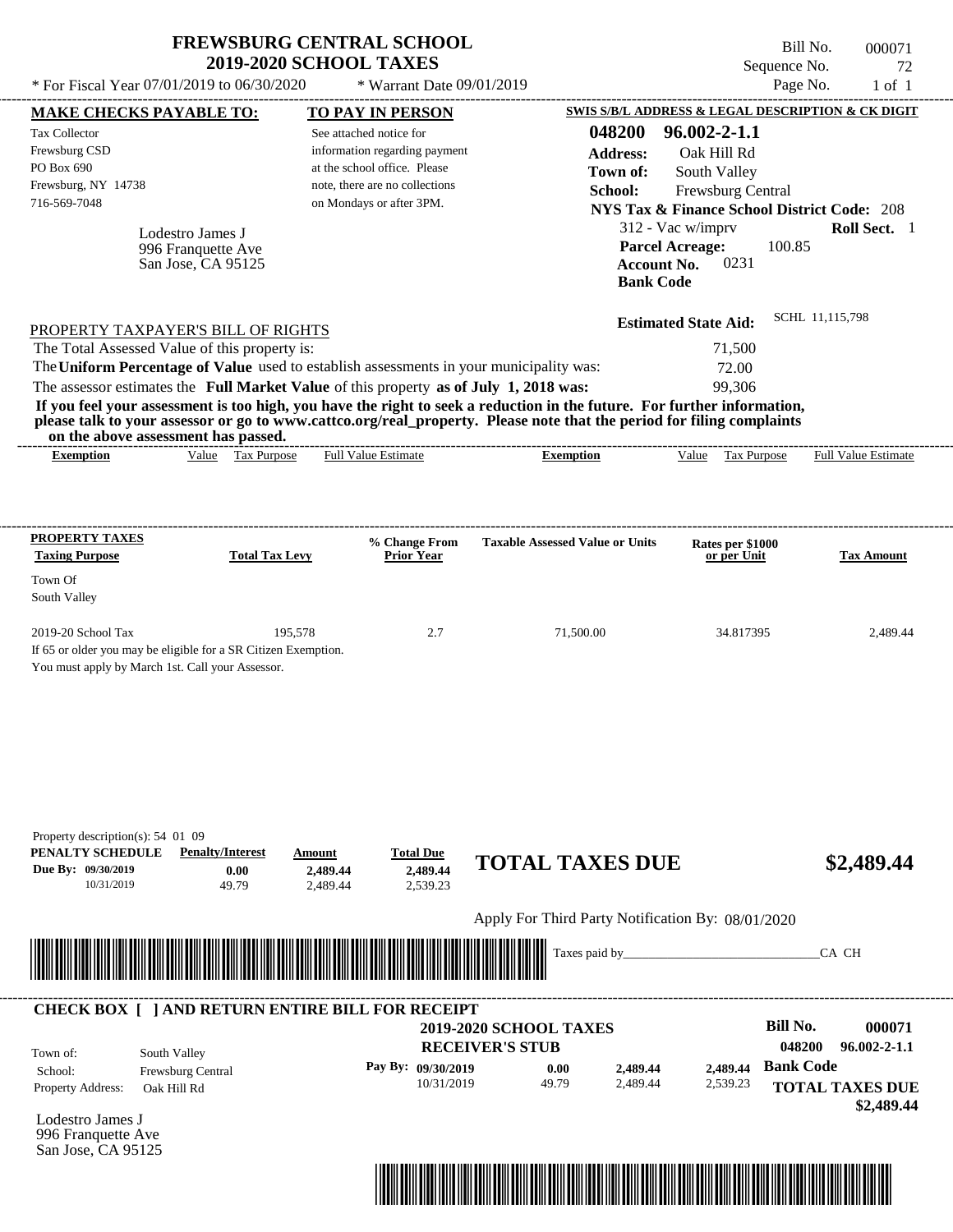| <b>FREWSBURG CENTRAL SCHOOL</b> |
|---------------------------------|
| <b>2019-2020 SCHOOL TAXES</b>   |

See attached notice for information regarding payment at the school office. Please note, there are no collections

Tax Collector Frewsburg CSD PO Box 690

Frewsburg, NY 14738

Lodestro Larry R

Lodestro Cynthia L

12815 Brown Run Rd

716-569-7048 on Mondays or after 3PM.

\* Warrant Date 09/01/2019

---------------------------------------------------------------------------------------------------------------------------------------------------------------------------------------------------- Bill No. 000072 Sequence No. 23 \* For Fiscal Year  $07/01/2019$  to  $06/30/2020$  \* Warrant Date  $09/01/2019$  Page No. 1 of 1 **MAKE CHECKS PAYABLE TO: TO PAY IN PERSON SWIS S/B/L ADDRESS & LEGAL DESCRIPTION & CK DIGIT 048200 105.002-1-27.5 Address:** 12815 Brown Run Rd South Valley **School:** Frewsburg Central **NYS Tax & Finance School District Code:** 208 240 - Rural res **Roll Sect.** 1 23.35 **Parcel Acreage: Town of:**

**Account No.** 0664

| Frewsburg, NY 14738                                                                                                   | <b>Bank Code</b>            |                 |
|-----------------------------------------------------------------------------------------------------------------------|-----------------------------|-----------------|
| PROPERTY TAXPAYER'S BILL OF RIGHTS                                                                                    | <b>Estimated State Aid:</b> | SCHL 11,115,798 |
| The Total Assessed Value of this property is:                                                                         | 196.500                     |                 |
| The Uniform Percentage of Value used to establish assessments in your municipality was:                               | 72.00                       |                 |
| The assessor estimates the Full Market Value of this property as of July 1, 2018 was:                                 | 272.917                     |                 |
| If you feel your assessment is too high you have the right to seek a reduction in the future. For further information |                             |                 |

**If you feel your assessment is too high, you have the right to seek a reduction in the future. For further information, please talk to your assessor or go to www.cattco.org/real\_property. Please note that the period for filing complaints on the above assessment has passed.**

| <b>Exemption</b>                                               | Value | Tax Purpose           | <b>Full Value Estimate</b>         | <b>Exemption</b>                                                       |            | Value | Tax Purpose                     | <b>Full Value Estimate</b> |
|----------------------------------------------------------------|-------|-----------------------|------------------------------------|------------------------------------------------------------------------|------------|-------|---------------------------------|----------------------------|
| Ag Dist                                                        |       | 3,448 CO/TOWN/SCH     | 4,789                              | <b>Bas Star</b>                                                        | (See Note) |       | 21,600 SCHOOL                   | 30,000                     |
|                                                                |       |                       |                                    |                                                                        |            |       |                                 |                            |
| <b>PROPERTY TAXES</b><br><b>Taxing Purpose</b>                 |       | <b>Total Tax Levy</b> | % Change From<br><b>Prior Year</b> | <b>Taxable Assessed Value or Units</b><br>(before accounting for STAR) |            |       | Rates per \$1000<br>or per Unit | <b>Tax Amount</b>          |
| Town Of<br>South Valley                                        |       |                       |                                    |                                                                        |            |       |                                 |                            |
| $2019-20$ School Tax                                           |       | 195.578               | 2.7                                | 193,052.00                                                             |            |       | 34.817395                       | 6.721.57                   |
| If 65 or older you may be eligible for a SR Citizen Exemption. |       |                       |                                    |                                                                        |            |       |                                 |                            |
| You must apply by March 1st. Call your Assessor.               |       |                       |                                    |                                                                        |            |       |                                 |                            |

| MAY BE SUBJECT TO PAYMENT UNDER AG DIST LAW UNTIL 2023 |  |
|--------------------------------------------------------|--|
|--------------------------------------------------------|--|

Frewsburg, NY 14738

| Property description(s): $50 \quad 01 \quad 09$      |                                                                                                                      |                                |                                          |                                                         |  |                                                |
|------------------------------------------------------|----------------------------------------------------------------------------------------------------------------------|--------------------------------|------------------------------------------|---------------------------------------------------------|--|------------------------------------------------|
| PENALTY SCHEDULE<br>Due By: 09/30/2019<br>10/31/2019 | <b>Penalty/Interest</b><br>0.00<br>119.77                                                                            | Amount<br>5,988.57<br>5,988.57 | <b>Total Due</b><br>5.988.57<br>6,108.34 | <b>TOTAL TAXES DUE</b>                                  |  | \$5,988.57                                     |
|                                                      |                                                                                                                      |                                |                                          | Apply For Third Party Notification By: 08/01/2020       |  |                                                |
|                                                      |                                                                                                                      |                                |                                          |                                                         |  |                                                |
|                                                      | <u> Martin Barbara (Barbara) da kasas da shekara 1999 da kasas da kasas da kasas da kasas da kasas da kasas da k</u> |                                |                                          | '   <b>                     </b><br>Taxes paid by       |  | CA CH                                          |
| Town of:                                             | <b>CHECK BOX [ ] AND RETURN ENTIRE BILL FOR RECEIPT</b><br>South Valley                                              |                                |                                          | <b>2019-2020 SCHOOL TAXES</b><br><b>RECEIVER'S STUB</b> |  | Bill No.<br>000072<br>105.002-1-27.5<br>048200 |

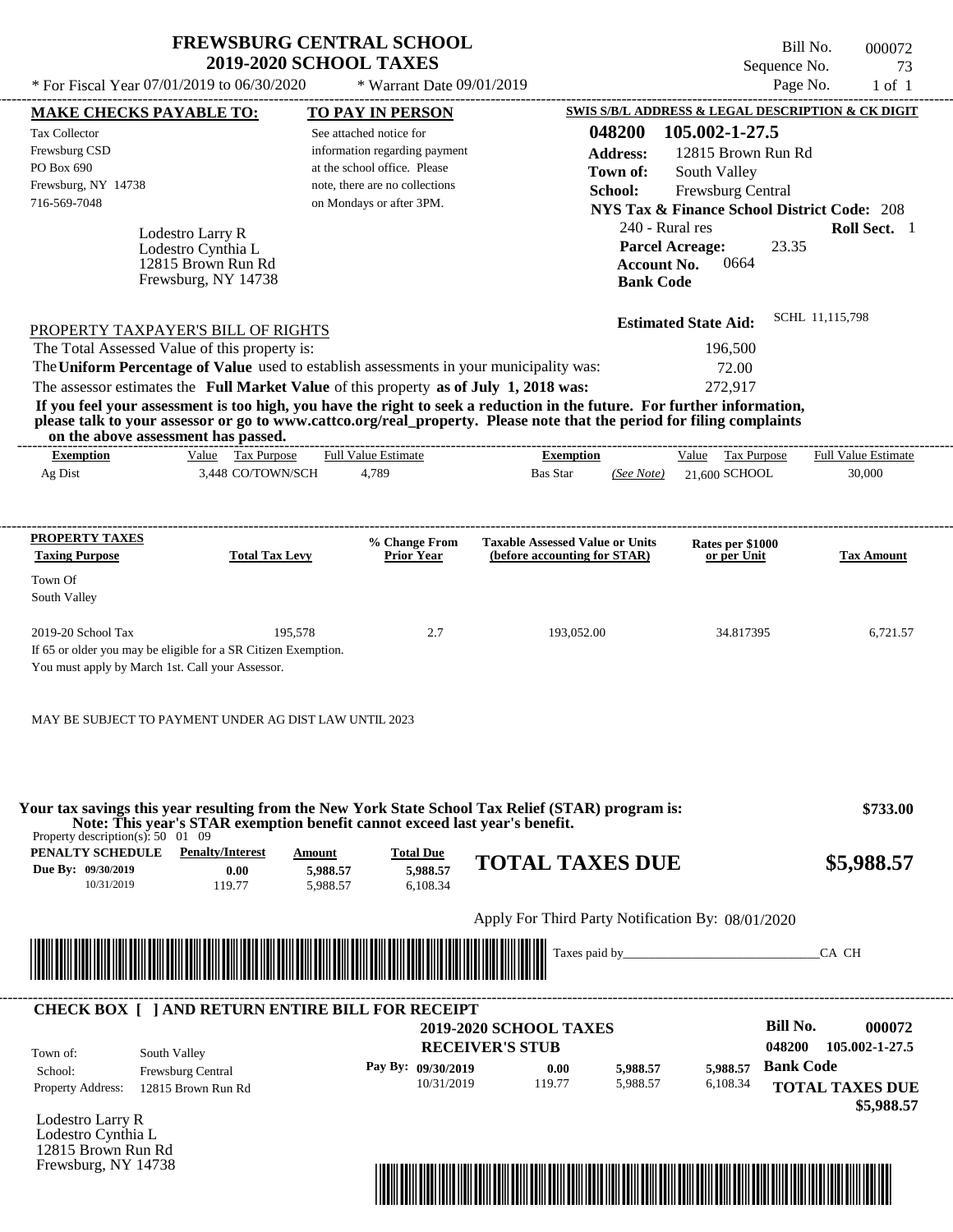| <b>FREWSBURG CENTRAL SCHOOL</b> |
|---------------------------------|
| <b>2019-2020 SCHOOL TAXES</b>   |

Bill No. 000073 Sequence No. 74

| * For Fiscal Year 07/01/2019 to 06/30/2020                                                                                                                                                                                                                                              |                                                            | * Warrant Date 09/01/2019                         |                  |                                                                           | Page No.                | $1$ of $1$          |
|-----------------------------------------------------------------------------------------------------------------------------------------------------------------------------------------------------------------------------------------------------------------------------------------|------------------------------------------------------------|---------------------------------------------------|------------------|---------------------------------------------------------------------------|-------------------------|---------------------|
| <b>MAKE CHECKS PAYABLE TO:</b>                                                                                                                                                                                                                                                          | <b>TO PAY IN PERSON</b>                                    |                                                   |                  | SWIS S/B/L ADDRESS & LEGAL DESCRIPTION & CK DIGIT                         |                         |                     |
| Tax Collector                                                                                                                                                                                                                                                                           | See attached notice for                                    |                                                   | 048200           | 87.004-1-3                                                                |                         |                     |
| Frewsburg CSD                                                                                                                                                                                                                                                                           | information regarding payment                              |                                                   | <b>Address:</b>  |                                                                           | Woodchuck Hill Rd (Off) |                     |
| PO Box 690                                                                                                                                                                                                                                                                              | at the school office. Please                               |                                                   | Town of:         | South Valley                                                              |                         |                     |
| Frewsburg, NY 14738<br>716-569-7048                                                                                                                                                                                                                                                     | note, there are no collections<br>on Mondays or after 3PM. |                                                   | School:          | Frewsburg Central                                                         |                         |                     |
|                                                                                                                                                                                                                                                                                         |                                                            |                                                   |                  | <b>NYS Tax &amp; Finance School District Code: 208</b>                    |                         |                     |
| Lyme New York Headwaters LLC<br>23 S Main Str<br>Hanover, NH 03755                                                                                                                                                                                                                      |                                                            |                                                   | <b>Bank Code</b> | 910 - Priv forest<br><b>Parcel Acreage:</b><br>0164<br><b>Account No.</b> | 156.84                  | Roll Sect. 1        |
| PROPERTY TAXPAYER'S BILL OF RIGHTS                                                                                                                                                                                                                                                      |                                                            |                                                   |                  | <b>Estimated State Aid:</b>                                               | SCHL 11,115,798         |                     |
| The Total Assessed Value of this property is:                                                                                                                                                                                                                                           |                                                            |                                                   |                  | 94,900                                                                    |                         |                     |
| The Uniform Percentage of Value used to establish assessments in your municipality was:                                                                                                                                                                                                 |                                                            |                                                   |                  | 72.00                                                                     |                         |                     |
| The assessor estimates the Full Market Value of this property as of July 1, 2018 was:                                                                                                                                                                                                   |                                                            |                                                   |                  | 131,806                                                                   |                         |                     |
| If you feel your assessment is too high, you have the right to seek a reduction in the future. For further information,<br>please talk to your assessor or go to www.cattco.org/real_property. Please note that the period for filing complaints<br>on the above assessment has passed. |                                                            |                                                   |                  |                                                                           |                         |                     |
| Value Tax Purpose<br><b>Exemption</b>                                                                                                                                                                                                                                                   | <b>Full Value Estimate</b>                                 | <b>Exemption</b>                                  |                  | Tax Purpose<br>Value                                                      |                         | Full Value Estimate |
|                                                                                                                                                                                                                                                                                         |                                                            |                                                   |                  |                                                                           |                         |                     |
| <b>PROPERTY TAXES</b><br><b>Taxing Purpose</b><br><b>Total Tax Levy</b><br>Town Of                                                                                                                                                                                                      | % Change From<br><b>Prior Year</b>                         | <b>Taxable Assessed Value or Units</b>            |                  | Rates per \$1000<br>or per Unit                                           |                         | <b>Tax Amount</b>   |
| South Valley                                                                                                                                                                                                                                                                            |                                                            |                                                   |                  |                                                                           |                         |                     |
| 2019-20 School Tax<br>If 65 or older you may be eligible for a SR Citizen Exemption.<br>You must apply by March 1st. Call your Assessor.                                                                                                                                                | 195,578                                                    | 2.7<br>94,900.00                                  |                  | 34.817395                                                                 |                         | 3,304.17            |
| Property description(s): 57 01 09<br>PENALTY SCHEDULE<br><b>Penalty/Interest</b><br>Due By: 09/30/2019<br>0.00<br>66.08<br>10/31/2019                                                                                                                                                   | <b>Total Due</b><br>Amount<br>3,304.17<br>3,304.17         | <b>TOTAL TAXES DUE</b><br>3,304.17<br>3,370.25    |                  |                                                                           |                         | \$3,304.17          |
|                                                                                                                                                                                                                                                                                         |                                                            |                                                   |                  |                                                                           |                         |                     |
|                                                                                                                                                                                                                                                                                         |                                                            | Apply For Third Party Notification By: 08/01/2020 |                  |                                                                           |                         |                     |
| <u> Indian American State of Barbara and The Barbara and The Barbara and The Barbara and The Barbara and The Barbara and The Barbara and The Barbara and The Barbara and The Barbara and The Barbara and The Barbara and The Bar</u>                                                    |                                                            |                                                   | Taxes paid by_   |                                                                           | CA CH                   |                     |
| <b>CHECK BOX [ ] AND RETURN ENTIRE BILL FOR RECEIPT</b>                                                                                                                                                                                                                                 |                                                            |                                                   |                  |                                                                           |                         |                     |
|                                                                                                                                                                                                                                                                                         |                                                            | <b>2019-2020 SCHOOL TAXES</b>                     |                  |                                                                           | <b>Bill No.</b>         | 000073              |
| South Valley<br>Town of:                                                                                                                                                                                                                                                                |                                                            | <b>RECEIVER'S STUB</b>                            |                  |                                                                           | 048200                  | 87.004-1-3          |
| School:<br>Frewsburg Central                                                                                                                                                                                                                                                            | Pay By: 09/30/2019                                         | 0.00                                              | 3,304.17         | 3,304.17                                                                  | <b>Bank Code</b>        |                     |
| Property Address:<br>Woodchuck Hill Rd (Off)                                                                                                                                                                                                                                            |                                                            | 10/31/2019<br>66.08                               | 3,304.17         | 3,370.25                                                                  | <b>TOTAL TAXES DUE</b>  |                     |
| Lyme New York Headwaters LLC<br>23 S Main Str<br>Hanover, NH 03755                                                                                                                                                                                                                      |                                                            |                                                   |                  |                                                                           |                         | \$3,304.17          |
|                                                                                                                                                                                                                                                                                         |                                                            |                                                   |                  |                                                                           |                         |                     |
|                                                                                                                                                                                                                                                                                         |                                                            |                                                   |                  |                                                                           |                         |                     |
|                                                                                                                                                                                                                                                                                         |                                                            |                                                   |                  |                                                                           |                         |                     |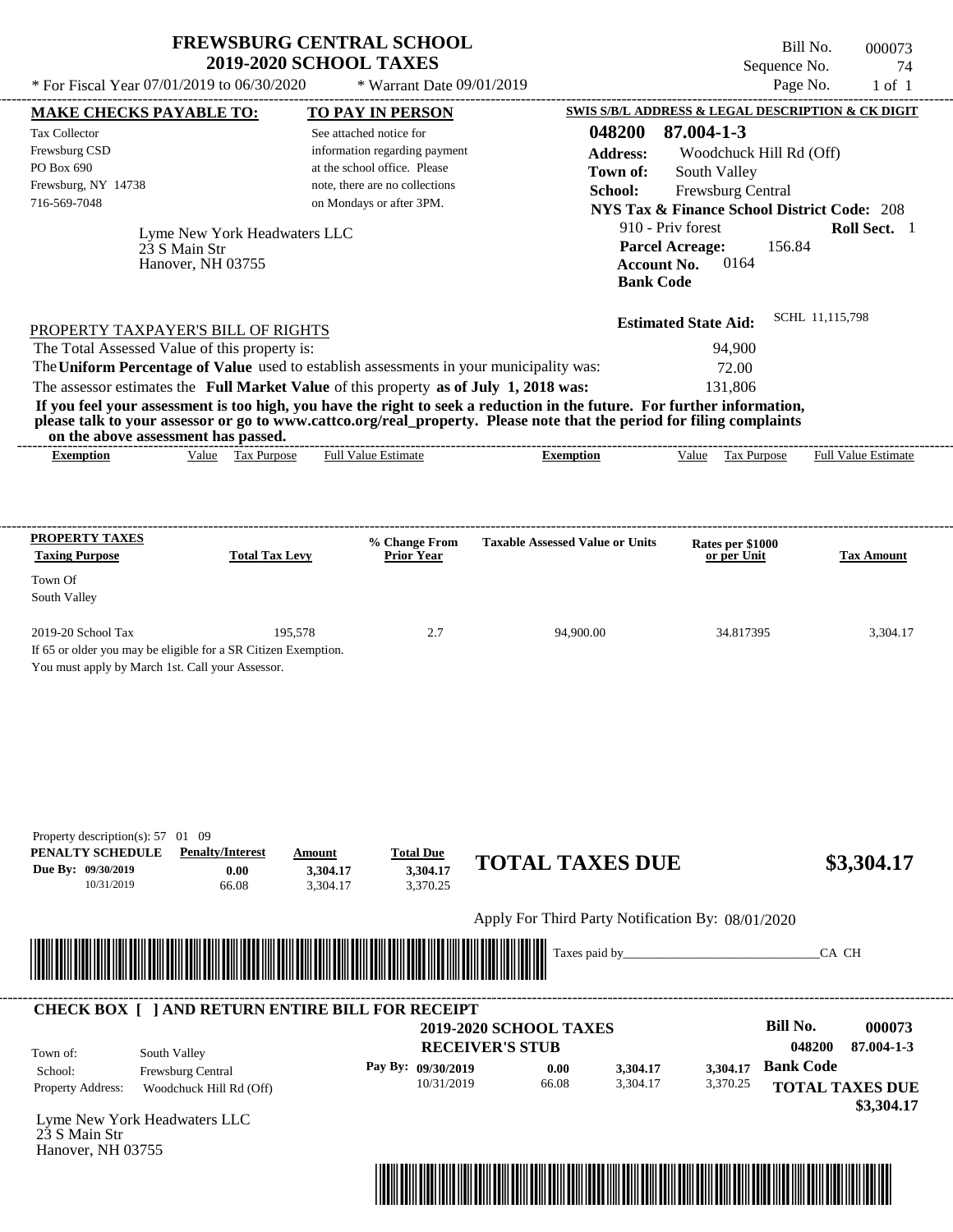| <b>FREWSBURG CENTRAL SCHOOL</b> |
|---------------------------------|
| <b>2019-2020 SCHOOL TAXES</b>   |

Bill No. 000074 Sequence No. 75  $*$  For Fiscal Year 07/01/2019 to 06/30/2020  $*$  Warrant Date 09/01/2019 Page No. 1 of 1

| <b>MAKE CHECKS PAYABLE TO:</b>                                 |                              | <b>TO PAY IN PERSON</b>                                 |                                                                                                                                                                                                                                                  |                             |                                 | <b>SWIS S/B/L ADDRESS &amp; LEGAL DESCRIPTION &amp; CK DIGIT</b> |
|----------------------------------------------------------------|------------------------------|---------------------------------------------------------|--------------------------------------------------------------------------------------------------------------------------------------------------------------------------------------------------------------------------------------------------|-----------------------------|---------------------------------|------------------------------------------------------------------|
| <b>Tax Collector</b>                                           |                              | See attached notice for                                 |                                                                                                                                                                                                                                                  | 048200                      | 87.004-1-11                     |                                                                  |
| Frewsburg CSD                                                  |                              | information regarding payment                           |                                                                                                                                                                                                                                                  | <b>Address:</b>             | Bone Run Rd (Off)               |                                                                  |
| PO Box 690                                                     |                              | at the school office. Please                            |                                                                                                                                                                                                                                                  | Town of:                    | South Valley                    |                                                                  |
| Frewsburg, NY 14738                                            |                              | note, there are no collections                          |                                                                                                                                                                                                                                                  | School:                     | Frewsburg Central               |                                                                  |
| 716-569-7048                                                   |                              | on Mondays or after 3PM.                                |                                                                                                                                                                                                                                                  |                             |                                 | <b>NYS Tax &amp; Finance School District Code: 208</b>           |
|                                                                | Lyme New York Headwaters LLC |                                                         |                                                                                                                                                                                                                                                  | 910 - Priv forest           |                                 | Roll Sect. 1                                                     |
|                                                                | 23 S Main Str                |                                                         |                                                                                                                                                                                                                                                  | <b>Parcel Acreage:</b>      |                                 | 172.21                                                           |
|                                                                | Hanover, NH 03755            |                                                         |                                                                                                                                                                                                                                                  | <b>Account No.</b>          | 0162                            |                                                                  |
|                                                                |                              |                                                         |                                                                                                                                                                                                                                                  | <b>Bank Code</b>            |                                 |                                                                  |
|                                                                |                              |                                                         |                                                                                                                                                                                                                                                  | <b>Estimated State Aid:</b> |                                 | SCHL 11,115,798                                                  |
| PROPERTY TAXPAYER'S BILL OF RIGHTS                             |                              |                                                         |                                                                                                                                                                                                                                                  |                             |                                 |                                                                  |
| The Total Assessed Value of this property is:                  |                              |                                                         |                                                                                                                                                                                                                                                  |                             | 106,300                         |                                                                  |
|                                                                |                              |                                                         | The Uniform Percentage of Value used to establish assessments in your municipality was:                                                                                                                                                          |                             | 72.00                           |                                                                  |
|                                                                |                              |                                                         | The assessor estimates the Full Market Value of this property as of July 1, 2018 was:                                                                                                                                                            |                             | 147,639                         |                                                                  |
|                                                                |                              |                                                         | If you feel your assessment is too high, you have the right to seek a reduction in the future. For further information,<br>please talk to your assessor or go to www.cattco.org/real_property. Please note that the period for filing complaints |                             |                                 |                                                                  |
| on the above assessment has passed.<br><b>Exemption</b>        | Value Tax Purpose            | <b>Full Value Estimate</b>                              | <b>Exemption</b>                                                                                                                                                                                                                                 |                             | Value Tax Purpose               | <b>Full Value Estimate</b>                                       |
|                                                                |                              |                                                         |                                                                                                                                                                                                                                                  |                             |                                 |                                                                  |
|                                                                |                              |                                                         |                                                                                                                                                                                                                                                  |                             |                                 |                                                                  |
| <b>PROPERTY TAXES</b>                                          |                              |                                                         | <b>Taxable Assessed Value or Units</b>                                                                                                                                                                                                           |                             |                                 |                                                                  |
| <b>Taxing Purpose</b>                                          | <b>Total Tax Levy</b>        | % Change From<br><b>Prior Year</b>                      |                                                                                                                                                                                                                                                  |                             | Rates per \$1000<br>or per Unit | <b>Tax Amount</b>                                                |
| Town Of                                                        |                              |                                                         |                                                                                                                                                                                                                                                  |                             |                                 |                                                                  |
| South Valley                                                   |                              |                                                         |                                                                                                                                                                                                                                                  |                             |                                 |                                                                  |
| 2019-20 School Tax                                             | 195,578                      | 2.7                                                     | 106,300.00                                                                                                                                                                                                                                       |                             | 34.817395                       | 3,701.09                                                         |
| If 65 or older you may be eligible for a SR Citizen Exemption. |                              |                                                         |                                                                                                                                                                                                                                                  |                             |                                 |                                                                  |
| You must apply by March 1st. Call your Assessor.               |                              |                                                         |                                                                                                                                                                                                                                                  |                             |                                 |                                                                  |
|                                                                |                              |                                                         |                                                                                                                                                                                                                                                  |                             |                                 |                                                                  |
|                                                                |                              |                                                         |                                                                                                                                                                                                                                                  |                             |                                 |                                                                  |
|                                                                |                              |                                                         |                                                                                                                                                                                                                                                  |                             |                                 |                                                                  |
|                                                                |                              |                                                         |                                                                                                                                                                                                                                                  |                             |                                 |                                                                  |
|                                                                |                              |                                                         |                                                                                                                                                                                                                                                  |                             |                                 |                                                                  |
|                                                                |                              |                                                         |                                                                                                                                                                                                                                                  |                             |                                 |                                                                  |
|                                                                |                              |                                                         |                                                                                                                                                                                                                                                  |                             |                                 |                                                                  |
| Property description(s): 48 01 09<br>PENALTY SCHEDULE          | <b>Penalty/Interest</b>      | <b>Total Due</b><br>Amount                              |                                                                                                                                                                                                                                                  |                             |                                 |                                                                  |
| Due By: 09/30/2019                                             | 0.00                         | 3,701.09<br>3,701.09                                    | <b>TOTAL TAXES DUE</b>                                                                                                                                                                                                                           |                             |                                 | \$3,701.09                                                       |
| 10/31/2019                                                     | 74.02                        | 3,775.11<br>3,701.09                                    |                                                                                                                                                                                                                                                  |                             |                                 |                                                                  |
|                                                                |                              |                                                         | Apply For Third Party Notification By: 08/01/2020                                                                                                                                                                                                |                             |                                 |                                                                  |
|                                                                |                              |                                                         |                                                                                                                                                                                                                                                  |                             |                                 |                                                                  |
|                                                                |                              |                                                         |                                                                                                                                                                                                                                                  | Taxes paid by_              |                                 | CA CH                                                            |
|                                                                |                              |                                                         |                                                                                                                                                                                                                                                  |                             |                                 |                                                                  |
|                                                                |                              | <b>CHECK BOX [ ] AND RETURN ENTIRE BILL FOR RECEIPT</b> | 2019-2020 SCHOOL TAXES                                                                                                                                                                                                                           |                             |                                 | <b>Bill No.</b><br>000074                                        |
|                                                                |                              |                                                         | <b>RECEIVER'S STUB</b>                                                                                                                                                                                                                           |                             |                                 | 048200<br>87.004-1-11                                            |
| Town of:                                                       | South Valley                 |                                                         |                                                                                                                                                                                                                                                  |                             |                                 |                                                                  |
| School:                                                        | Frewsburg Central            | Pay By: 09/30/2019                                      | 0.00<br>74.02<br>10/31/2019                                                                                                                                                                                                                      | 3,701.09<br>3,701.09        | 3,701.09                        | <b>Bank Code</b>                                                 |
| Property Address:                                              | Bone Run Rd (Off)            |                                                         |                                                                                                                                                                                                                                                  |                             | 3,775.11                        | <b>TOTAL TAXES DUE</b>                                           |
| Lyme New York Headwaters LLC                                   |                              |                                                         |                                                                                                                                                                                                                                                  |                             |                                 | \$3,701.09                                                       |
| 23 S Main Str                                                  |                              |                                                         |                                                                                                                                                                                                                                                  |                             |                                 |                                                                  |
| Hanover, NH 03755                                              |                              |                                                         |                                                                                                                                                                                                                                                  |                             |                                 |                                                                  |
|                                                                |                              |                                                         |                                                                                                                                                                                                                                                  |                             |                                 |                                                                  |
|                                                                |                              |                                                         | <u> 1989 - Andrea Stadt British, martin bir shekarar 1989 - Andrea Stadt British, martin bir shekarar 1981 - Andrea</u>                                                                                                                          |                             |                                 |                                                                  |
|                                                                |                              |                                                         |                                                                                                                                                                                                                                                  |                             |                                 |                                                                  |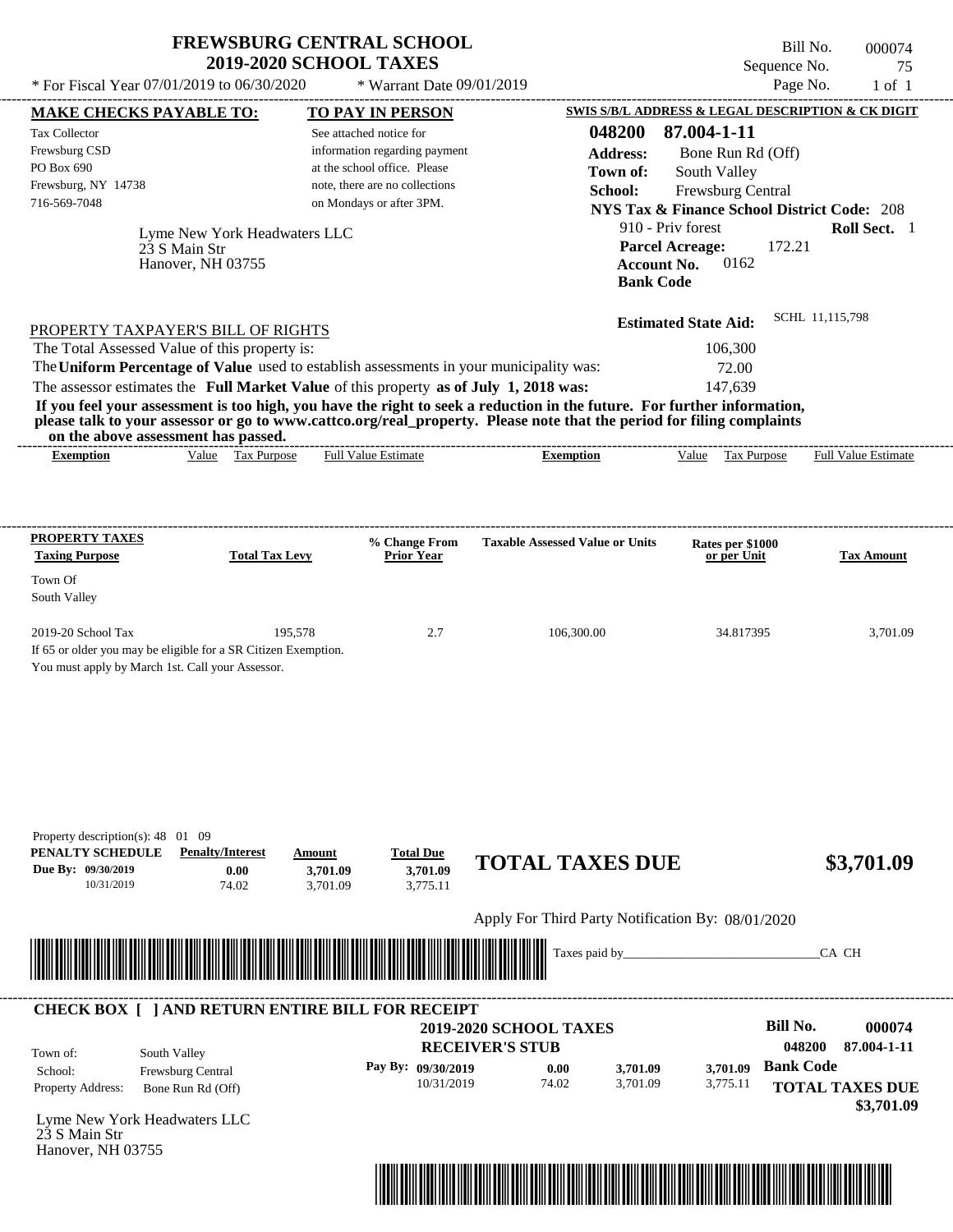Bill No. 000075 Sequence No. 76<br>Page No. 1 of 1

| * For Fiscal Year 07/01/2019 to 06/30/2020                                                                                                                                                                                                                                                                                         |                                                                            | * Warrant Date 09/01/2019                                                                                                                              |                                                                                                                                                                                                                                                                      |                                                                                                                                                                                        | Page No.<br>$1$ of $1$                                                                                         |
|------------------------------------------------------------------------------------------------------------------------------------------------------------------------------------------------------------------------------------------------------------------------------------------------------------------------------------|----------------------------------------------------------------------------|--------------------------------------------------------------------------------------------------------------------------------------------------------|----------------------------------------------------------------------------------------------------------------------------------------------------------------------------------------------------------------------------------------------------------------------|----------------------------------------------------------------------------------------------------------------------------------------------------------------------------------------|----------------------------------------------------------------------------------------------------------------|
| <b>MAKE CHECKS PAYABLE TO:</b>                                                                                                                                                                                                                                                                                                     |                                                                            | <b>TO PAY IN PERSON</b>                                                                                                                                |                                                                                                                                                                                                                                                                      |                                                                                                                                                                                        | SWIS S/B/L ADDRESS & LEGAL DESCRIPTION & CK DIGIT                                                              |
| Tax Collector<br>Frewsburg CSD<br>PO Box 690<br>Frewsburg, NY 14738<br>716-569-7048<br>23 S Main Str                                                                                                                                                                                                                               | Lyme New York Headwaters LLC<br>Hanover, NH 03755                          | See attached notice for<br>information regarding payment<br>at the school office. Please<br>note, there are no collections<br>on Mondays or after 3PM. | 048200<br><b>Address:</b><br>Town of:<br>School:<br><b>Account No.</b><br><b>Bank Code</b>                                                                                                                                                                           | 87.004-1-13<br>Woodchuck Hill Rd<br>South Valley<br>Frewsburg Central<br><b>NYS Tax &amp; Finance School District Code: 208</b><br>910 - Priv forest<br><b>Parcel Acreage:</b><br>0157 | Roll Sect. 1<br>93.66                                                                                          |
| PROPERTY TAXPAYER'S BILL OF RIGHTS<br>The Total Assessed Value of this property is:<br>The Uniform Percentage of Value used to establish assessments in your municipality was:<br>The assessor estimates the Full Market Value of this property as of July 1, 2018 was:<br>on the above assessment has passed.<br><b>Exemption</b> | Value Tax Purpose                                                          | <b>Full Value Estimate</b>                                                                                                                             | If you feel your assessment is too high, you have the right to seek a reduction in the future. For further information,<br>please talk to your assessor or go to www.cattco.org/real_property. Please note that the period for filing complaints<br><b>Exemption</b> | <b>Estimated State Aid:</b><br>56,700<br>72.00<br>78,750<br>Value Tax Purpose                                                                                                          | SCHL 11,115,798<br><b>Full Value Estimate</b>                                                                  |
|                                                                                                                                                                                                                                                                                                                                    |                                                                            |                                                                                                                                                        |                                                                                                                                                                                                                                                                      |                                                                                                                                                                                        |                                                                                                                |
| <b>PROPERTY TAXES</b><br><b>Taxing Purpose</b><br>Town Of                                                                                                                                                                                                                                                                          | <b>Total Tax Levy</b>                                                      | % Change From<br><b>Prior Year</b>                                                                                                                     | <b>Taxable Assessed Value or Units</b>                                                                                                                                                                                                                               | Rates per \$1000<br>or per Unit                                                                                                                                                        | <b>Tax Amount</b>                                                                                              |
| South Valley<br>2019-20 School Tax<br>If 65 or older you may be eligible for a SR Citizen Exemption.<br>You must apply by March 1st. Call your Assessor.                                                                                                                                                                           | 195,578                                                                    | 2.7                                                                                                                                                    | 56,700.00                                                                                                                                                                                                                                                            | 34.817395                                                                                                                                                                              | 1,974.15                                                                                                       |
| Property description(s): $56 \quad 01 \quad 09$<br>PENALTY SCHEDULE<br>Due By: 09/30/2019<br>10/31/2019                                                                                                                                                                                                                            | <b>Penalty/Interest</b><br>Amount<br>0.00<br>1,974.15<br>39.48<br>1,974.15 | <b>Total Due</b><br>1.974.15<br>2,013.63                                                                                                               | <b>TOTAL TAXES DUE</b>                                                                                                                                                                                                                                               |                                                                                                                                                                                        | \$1,974.15                                                                                                     |
|                                                                                                                                                                                                                                                                                                                                    |                                                                            |                                                                                                                                                        | Apply For Third Party Notification By: 08/01/2020                                                                                                                                                                                                                    |                                                                                                                                                                                        |                                                                                                                |
|                                                                                                                                                                                                                                                                                                                                    |                                                                            |                                                                                                                                                        | Taxes paid by_                                                                                                                                                                                                                                                       |                                                                                                                                                                                        | CA CH                                                                                                          |
| <b>CHECK BOX [ ] AND RETURN ENTIRE BILL FOR RECEIPT</b><br>South Valley<br>Town of:<br>Frewsburg Central<br>School:<br>Property Address:<br>Lyme New York Headwaters LLC<br>23 S Main Str<br>Hanover, NH 03755                                                                                                                     | Woodchuck Hill Rd                                                          | Pay By: 09/30/2019<br>10/31/2019                                                                                                                       | 2019-2020 SCHOOL TAXES<br><b>RECEIVER'S STUB</b><br>0.00<br>1,974.15<br>39.48<br>1,974.15                                                                                                                                                                            | 1.974.15<br>2,013.63                                                                                                                                                                   | <b>Bill No.</b><br>000075<br>048200<br>87.004-1-13<br><b>Bank Code</b><br><b>TOTAL TAXES DUE</b><br>\$1,974.15 |

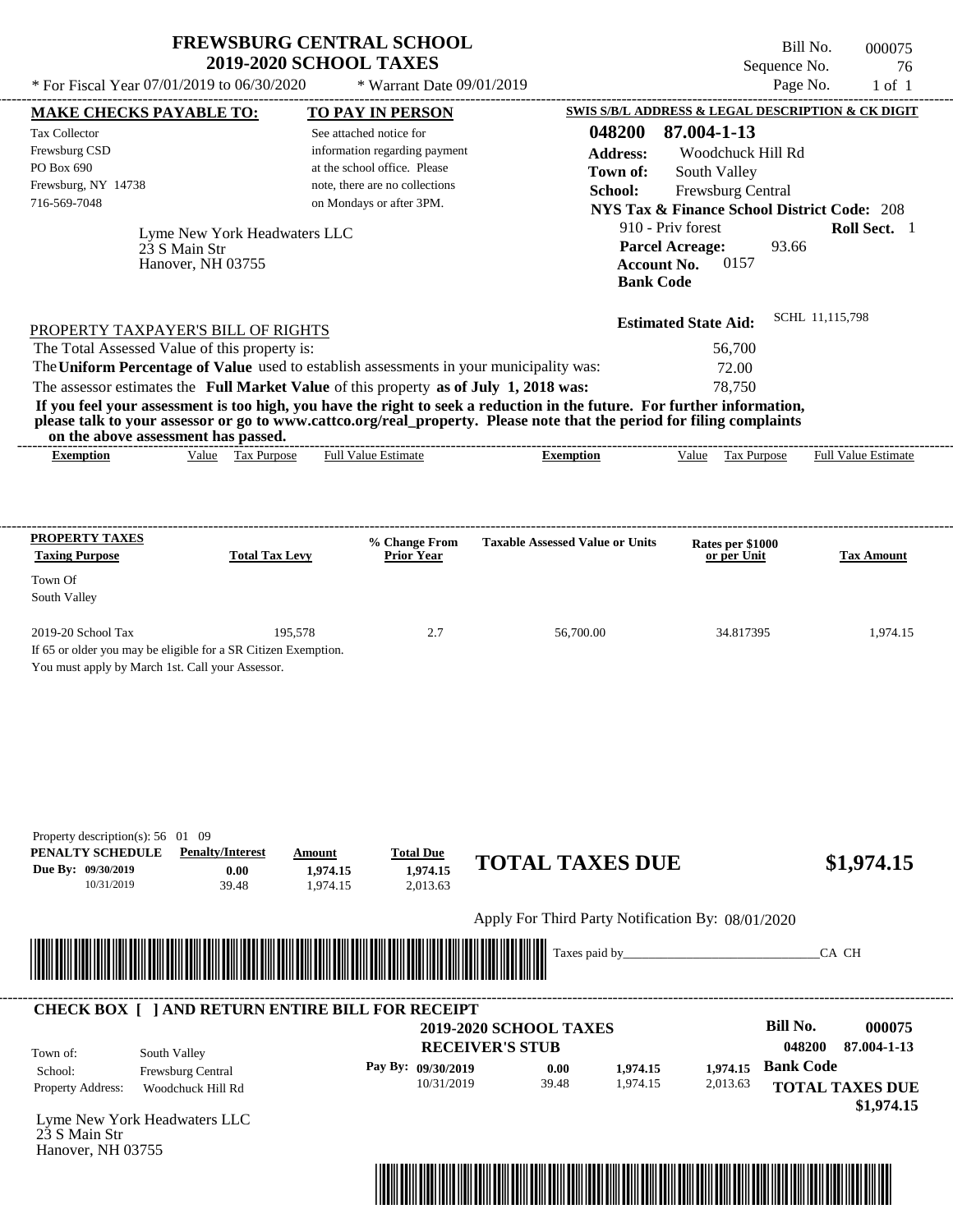Bill No. 000076 Sequence No. 77

| * For Fiscal Year 07/01/2019 to 06/30/2020                                                                           |                                                       | * Warrant Date 09/01/2019                                     |                                                                                                                                                                                                                                                  |                                                                             | Page No.                   | $1$ of $1$                 |
|----------------------------------------------------------------------------------------------------------------------|-------------------------------------------------------|---------------------------------------------------------------|--------------------------------------------------------------------------------------------------------------------------------------------------------------------------------------------------------------------------------------------------|-----------------------------------------------------------------------------|----------------------------|----------------------------|
| <b>MAKE CHECKS PAYABLE TO:</b>                                                                                       |                                                       | <b>TO PAY IN PERSON</b>                                       |                                                                                                                                                                                                                                                  | SWIS S/B/L ADDRESS & LEGAL DESCRIPTION & CK DIGIT                           |                            |                            |
| Tax Collector                                                                                                        |                                                       | See attached notice for                                       | 048200                                                                                                                                                                                                                                           | 87.004-1-14                                                                 |                            |                            |
| Frewsburg CSD<br>PO Box 690                                                                                          |                                                       | information regarding payment<br>at the school office. Please | <b>Address:</b>                                                                                                                                                                                                                                  | Woodchuck Hill Rd                                                           |                            |                            |
| Frewsburg, NY 14738                                                                                                  |                                                       | note, there are no collections                                | Town of:<br>School:                                                                                                                                                                                                                              | South Valley                                                                |                            |                            |
| 716-569-7048                                                                                                         |                                                       | on Mondays or after 3PM.                                      |                                                                                                                                                                                                                                                  | Frewsburg Central<br><b>NYS Tax &amp; Finance School District Code: 208</b> |                            |                            |
|                                                                                                                      | Lyme New York Headwaters LLC                          |                                                               |                                                                                                                                                                                                                                                  | 910 - Priv forest                                                           |                            | Roll Sect. 1               |
| 23 S Main Str                                                                                                        |                                                       |                                                               |                                                                                                                                                                                                                                                  | <b>Parcel Acreage:</b>                                                      | 49.71                      |                            |
| Hanover, NH 03755                                                                                                    |                                                       |                                                               |                                                                                                                                                                                                                                                  | <b>Account No.</b><br>0156                                                  |                            |                            |
|                                                                                                                      |                                                       |                                                               | <b>Bank Code</b>                                                                                                                                                                                                                                 |                                                                             |                            |                            |
| PROPERTY TAXPAYER'S BILL OF RIGHTS                                                                                   |                                                       |                                                               |                                                                                                                                                                                                                                                  | <b>Estimated State Aid:</b>                                                 | SCHL 11,115,798            |                            |
| The Total Assessed Value of this property is:                                                                        |                                                       |                                                               |                                                                                                                                                                                                                                                  | 31,900                                                                      |                            |                            |
| The Uniform Percentage of Value used to establish assessments in your municipality was:                              |                                                       |                                                               |                                                                                                                                                                                                                                                  | 72.00                                                                       |                            |                            |
| The assessor estimates the Full Market Value of this property as of July 1, 2018 was:                                |                                                       |                                                               |                                                                                                                                                                                                                                                  | 44,306                                                                      |                            |                            |
|                                                                                                                      |                                                       |                                                               | If you feel your assessment is too high, you have the right to seek a reduction in the future. For further information,<br>please talk to your assessor or go to www.cattco.org/real_property. Please note that the period for filing complaints |                                                                             |                            |                            |
| on the above assessment has passed.<br><b>Exemption</b>                                                              | Value Tax Purpose                                     | <b>Full Value Estimate</b>                                    | <b>Exemption</b>                                                                                                                                                                                                                                 | Value Tax Purpose                                                           |                            | <b>Full Value Estimate</b> |
|                                                                                                                      |                                                       |                                                               |                                                                                                                                                                                                                                                  |                                                                             |                            |                            |
|                                                                                                                      |                                                       |                                                               |                                                                                                                                                                                                                                                  |                                                                             |                            |                            |
| <b>PROPERTY TAXES</b>                                                                                                |                                                       | % Change From                                                 | <b>Taxable Assessed Value or Units</b>                                                                                                                                                                                                           | Rates per \$1000                                                            |                            |                            |
| <b>Taxing Purpose</b>                                                                                                | <b>Total Tax Levy</b>                                 | <b>Prior Year</b>                                             |                                                                                                                                                                                                                                                  | or per Unit                                                                 |                            | <b>Tax Amount</b>          |
| Town Of                                                                                                              |                                                       |                                                               |                                                                                                                                                                                                                                                  |                                                                             |                            |                            |
| South Valley                                                                                                         |                                                       |                                                               |                                                                                                                                                                                                                                                  |                                                                             |                            |                            |
| 2019-20 School Tax                                                                                                   | 195,578                                               | 2.7                                                           | 31,900.00                                                                                                                                                                                                                                        | 34.817395                                                                   |                            | 1,110.67                   |
| If 65 or older you may be eligible for a SR Citizen Exemption.<br>You must apply by March 1st. Call your Assessor.   |                                                       |                                                               |                                                                                                                                                                                                                                                  |                                                                             |                            |                            |
|                                                                                                                      |                                                       |                                                               |                                                                                                                                                                                                                                                  |                                                                             |                            |                            |
|                                                                                                                      |                                                       |                                                               |                                                                                                                                                                                                                                                  |                                                                             |                            |                            |
|                                                                                                                      |                                                       |                                                               |                                                                                                                                                                                                                                                  |                                                                             |                            |                            |
|                                                                                                                      |                                                       |                                                               |                                                                                                                                                                                                                                                  |                                                                             |                            |                            |
|                                                                                                                      |                                                       |                                                               |                                                                                                                                                                                                                                                  |                                                                             |                            |                            |
|                                                                                                                      |                                                       |                                                               |                                                                                                                                                                                                                                                  |                                                                             |                            |                            |
| Property description(s): 56 01 09<br>PENALTY SCHEDULE                                                                |                                                       |                                                               |                                                                                                                                                                                                                                                  |                                                                             |                            |                            |
| Due By: 09/30/2019                                                                                                   | <b>Penalty/Interest</b><br>Amount<br>0.00<br>1,110.67 | <b>Total Due</b><br>1,110.67                                  | <b>TOTAL TAXES DUE</b>                                                                                                                                                                                                                           |                                                                             |                            | \$1,110.67                 |
| 10/31/2019                                                                                                           | 22.21<br>1,110.67                                     | 1,132.88                                                      |                                                                                                                                                                                                                                                  |                                                                             |                            |                            |
|                                                                                                                      |                                                       |                                                               | Apply For Third Party Notification By: 08/01/2020                                                                                                                                                                                                |                                                                             |                            |                            |
| <u> 1989 - Andrea Stadt British Andrew Maria Stadt British Andrew Maria Stadt British Andrew Maria Stadt British</u> |                                                       |                                                               | Taxes paid by_                                                                                                                                                                                                                                   |                                                                             | CA CH                      |                            |
|                                                                                                                      |                                                       |                                                               |                                                                                                                                                                                                                                                  |                                                                             |                            |                            |
| <b>CHECK BOX [ ] AND RETURN ENTIRE BILL FOR RECEIPT</b>                                                              |                                                       |                                                               |                                                                                                                                                                                                                                                  |                                                                             |                            |                            |
|                                                                                                                      |                                                       |                                                               | 2019-2020 SCHOOL TAXES                                                                                                                                                                                                                           |                                                                             | <b>Bill No.</b>            | 000076                     |
| South Valley<br>Town of:                                                                                             |                                                       |                                                               | <b>RECEIVER'S STUB</b>                                                                                                                                                                                                                           |                                                                             | 048200<br><b>Bank Code</b> | 87.004-1-14                |
| Frewsburg Central<br>School:<br>Property Address:<br>Woodchuck Hill Rd                                               |                                                       | Pay By: 09/30/2019<br>10/31/2019                              | 0.00<br>1,110.67<br>22.21<br>1,110.67                                                                                                                                                                                                            | 1,110.67<br>1,132.88                                                        | <b>TOTAL TAXES DUE</b>     |                            |
|                                                                                                                      |                                                       |                                                               |                                                                                                                                                                                                                                                  |                                                                             |                            | \$1,110.67                 |
| Lyme New York Headwaters LLC                                                                                         |                                                       |                                                               |                                                                                                                                                                                                                                                  |                                                                             |                            |                            |
| 23 S Main Str<br>Hanover, NH 03755                                                                                   |                                                       |                                                               |                                                                                                                                                                                                                                                  |                                                                             |                            |                            |
|                                                                                                                      |                                                       |                                                               |                                                                                                                                                                                                                                                  |                                                                             |                            |                            |
|                                                                                                                      |                                                       |                                                               |                                                                                                                                                                                                                                                  |                                                                             |                            |                            |
|                                                                                                                      |                                                       |                                                               |                                                                                                                                                                                                                                                  |                                                                             |                            |                            |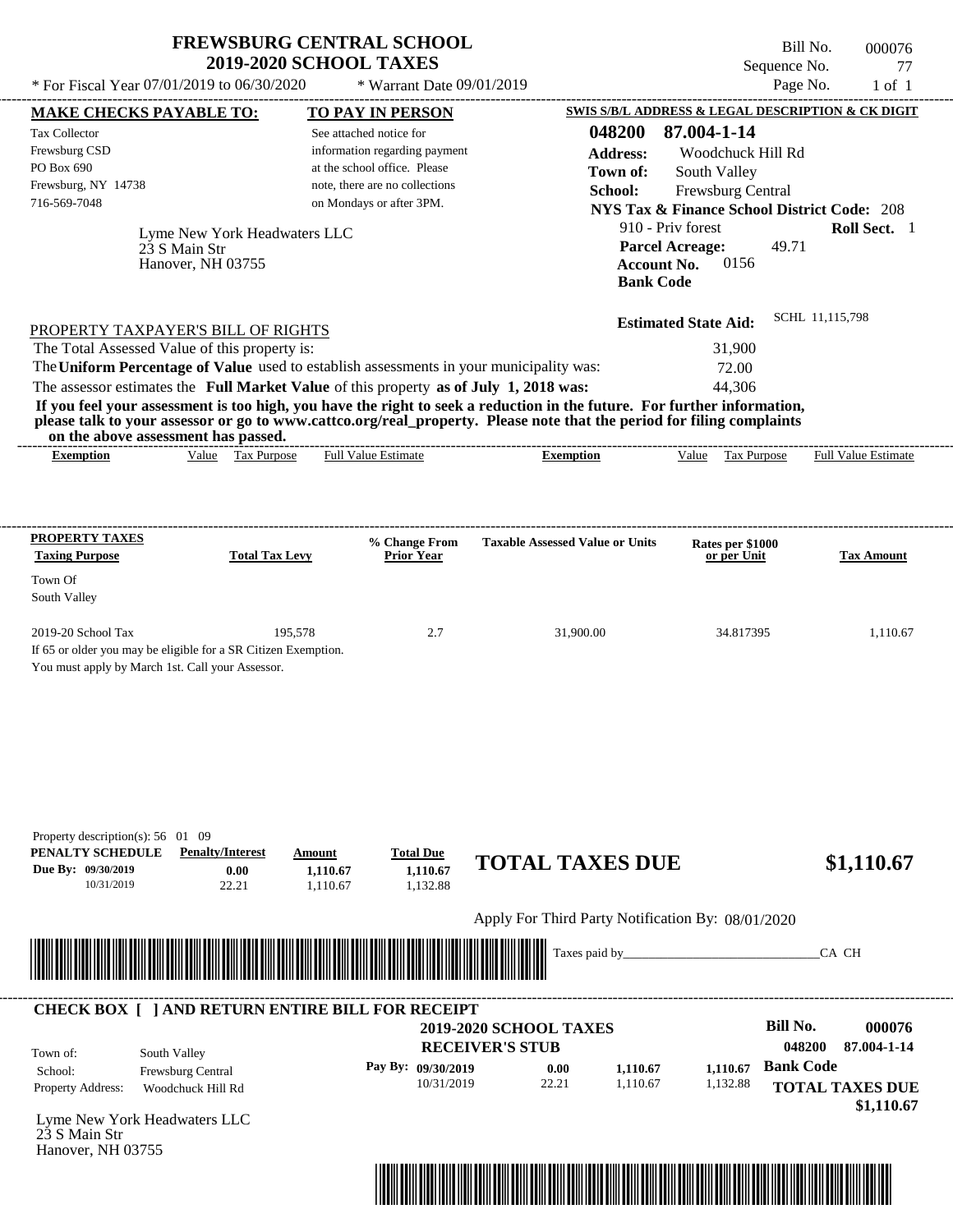Bill No. 000077 Sequence No. 78<br>Page No. 1 of 1

|                                                                                           |                                                                                                                            | * For Fiscal Year 07/01/2019 to 06/30/2020                                                                                                                                       | * Warrant Date 09/01/2019                                                                                                                                                                                                                        | Page No.                                                                                                                                         | $1$ of $1$          |
|-------------------------------------------------------------------------------------------|----------------------------------------------------------------------------------------------------------------------------|----------------------------------------------------------------------------------------------------------------------------------------------------------------------------------|--------------------------------------------------------------------------------------------------------------------------------------------------------------------------------------------------------------------------------------------------|--------------------------------------------------------------------------------------------------------------------------------------------------|---------------------|
|                                                                                           | <b>MAKE CHECKS PAYABLE TO:</b>                                                                                             | <b>TO PAY IN PERSON</b>                                                                                                                                                          |                                                                                                                                                                                                                                                  | SWIS S/B/L ADDRESS & LEGAL DESCRIPTION & CK DIGIT                                                                                                |                     |
| Tax Collector<br>Frewsburg CSD<br>PO Box 690<br>Frewsburg, NY 14738<br>716-569-7048       | Lyme New York Headwaters LLC<br>23 S Main Str<br>Hanover, NH 03755                                                         | See attached notice for<br>information regarding payment<br>at the school office. Please<br>note, there are no collections<br>on Mondays or after 3PM.                           | 048200<br><b>Address:</b><br>Town of:<br>School:<br>910 - Priv forest<br><b>Parcel Acreage:</b><br><b>Account No.</b><br><b>Bank Code</b>                                                                                                        | 87.004-1-15<br>Woodchuck Hill Rd<br>South Valley<br>Frewsburg Central<br><b>NYS Tax &amp; Finance School District Code: 208</b><br>48.86<br>0158 | Roll Sect. 1        |
|                                                                                           | PROPERTY TAXPAYER'S BILL OF RIGHTS<br>The Total Assessed Value of this property is:<br>on the above assessment has passed. | The Uniform Percentage of Value used to establish assessments in your municipality was:<br>The assessor estimates the Full Market Value of this property as of July 1, 2018 was: | If you feel your assessment is too high, you have the right to seek a reduction in the future. For further information,<br>please talk to your assessor or go to www.cattco.org/real_property. Please note that the period for filing complaints | <b>Estimated State Aid:</b><br>33,800<br>72.00<br>46.944                                                                                         | SCHL 11,115,798     |
| <b>Exemption</b>                                                                          | Value Tax Purpose                                                                                                          | <b>Full Value Estimate</b>                                                                                                                                                       | <b>Exemption</b>                                                                                                                                                                                                                                 | Tax Purpose<br>Value                                                                                                                             | Full Value Estimate |
| <b>PROPERTY TAXES</b><br><b>Taxing Purpose</b>                                            | <b>Total Tax Levy</b>                                                                                                      | % Change From<br><b>Prior Year</b>                                                                                                                                               | <b>Taxable Assessed Value or Units</b>                                                                                                                                                                                                           | Rates per \$1000<br>or per Unit                                                                                                                  | <b>Tax Amount</b>   |
| Town Of<br>South Valley                                                                   |                                                                                                                            |                                                                                                                                                                                  |                                                                                                                                                                                                                                                  |                                                                                                                                                  |                     |
| 2019-20 School Tax<br>You must apply by March 1st. Call your Assessor.                    | 195,578<br>If 65 or older you may be eligible for a SR Citizen Exemption.                                                  | 2.7                                                                                                                                                                              | 33,800.00                                                                                                                                                                                                                                        | 34.817395                                                                                                                                        | 1,176.83            |
|                                                                                           |                                                                                                                            |                                                                                                                                                                                  |                                                                                                                                                                                                                                                  |                                                                                                                                                  |                     |
| Property description(s): 56 01 09<br>PENALTY SCHEDULE<br>Due By: 09/30/2019<br>10/31/2019 | <b>Penalty/Interest</b><br>0.00<br>23.54                                                                                   | <b>Total Due</b><br>Amount<br>1,176.83<br>1,176.83<br>1,200.37<br>1.176.83                                                                                                       | <b>TOTAL TAXES DUE</b>                                                                                                                                                                                                                           |                                                                                                                                                  | \$1,176.83          |
|                                                                                           |                                                                                                                            |                                                                                                                                                                                  | Apply For Third Party Notification By: 08/01/2020<br>Taxes paid by_                                                                                                                                                                              |                                                                                                                                                  | CA CH               |

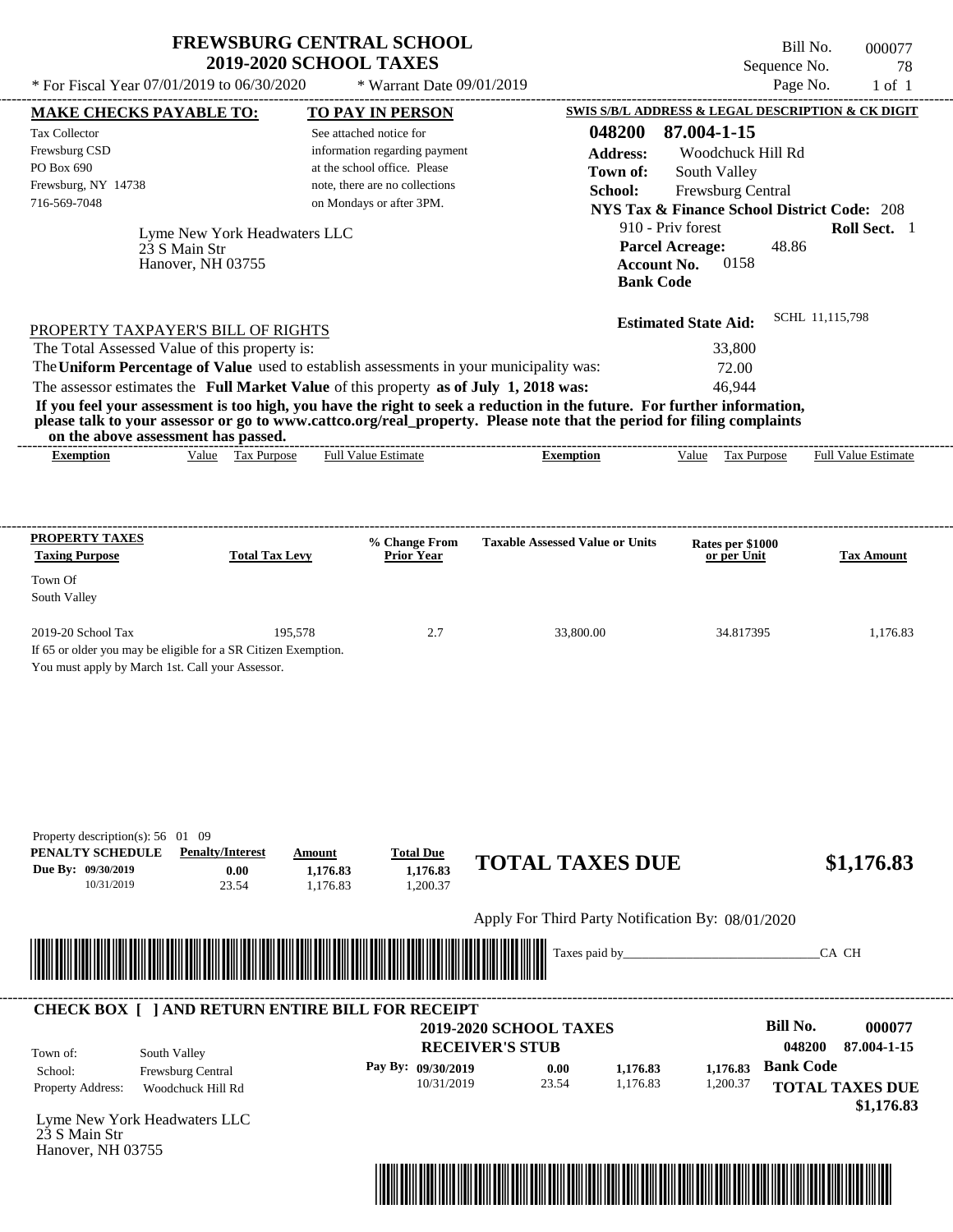Bill No. 000078 Sequence No. 29

| * For Fiscal Year 07/01/2019 to 06/30/2020                                                                                                                                                                                                                                                                                                                                                                                                                                                                                                                                                                  |                                | * Warrant Date 09/01/2019                                                                                                                              |                                                                                           |                                                                                                                                                    | Page No.<br>$1$ of $1$                                                                                         |
|-------------------------------------------------------------------------------------------------------------------------------------------------------------------------------------------------------------------------------------------------------------------------------------------------------------------------------------------------------------------------------------------------------------------------------------------------------------------------------------------------------------------------------------------------------------------------------------------------------------|--------------------------------|--------------------------------------------------------------------------------------------------------------------------------------------------------|-------------------------------------------------------------------------------------------|----------------------------------------------------------------------------------------------------------------------------------------------------|----------------------------------------------------------------------------------------------------------------|
| <b>MAKE CHECKS PAYABLE TO:</b>                                                                                                                                                                                                                                                                                                                                                                                                                                                                                                                                                                              |                                | <b>TO PAY IN PERSON</b>                                                                                                                                |                                                                                           |                                                                                                                                                    | SWIS S/B/L ADDRESS & LEGAL DESCRIPTION & CK DIGIT                                                              |
| Tax Collector<br>Frewsburg CSD<br>PO Box 690<br>Frewsburg, NY 14738<br>716-569-7048<br>Lyme New York Headwaters LLC<br>23 S Main Str<br>Hanover, NH 03755                                                                                                                                                                                                                                                                                                                                                                                                                                                   |                                | See attached notice for<br>information regarding payment<br>at the school office. Please<br>note, there are no collections<br>on Mondays or after 3PM. | 048200<br><b>Address:</b><br>Town of:<br>School:<br><b>Bank Code</b>                      | 87.004-1-17<br>Woodchuck Hill Rd<br>South Valley<br>Frewsburg Central<br>910 - Priv forest<br><b>Parcel Acreage:</b><br><b>Account No.</b><br>0160 | <b>NYS Tax &amp; Finance School District Code: 208</b><br>Roll Sect. 1<br>50.15                                |
| PROPERTY TAXPAYER'S BILL OF RIGHTS<br>The Total Assessed Value of this property is:<br>The Uniform Percentage of Value used to establish assessments in your municipality was:<br>The assessor estimates the Full Market Value of this property as of July 1, 2018 was:<br>If you feel your assessment is too high, you have the right to seek a reduction in the future. For further information,<br>please talk to your assessor or go to www.cattco.org/real_property. Please note that the period for filing complaints<br>on the above assessment has passed.<br>Value Tax Purpose<br><b>Exemption</b> |                                | <b>Full Value Estimate</b>                                                                                                                             | <b>Exemption</b>                                                                          | <b>Estimated State Aid:</b><br>35,300<br>72.00<br>49,028<br>Value Tax Purpose                                                                      | SCHL 11,115,798<br><b>Full Value Estimate</b>                                                                  |
|                                                                                                                                                                                                                                                                                                                                                                                                                                                                                                                                                                                                             |                                |                                                                                                                                                        |                                                                                           |                                                                                                                                                    |                                                                                                                |
| <b>PROPERTY TAXES</b><br><b>Taxing Purpose</b><br>Town Of<br>South Valley                                                                                                                                                                                                                                                                                                                                                                                                                                                                                                                                   | <b>Total Tax Levy</b>          | % Change From<br><b>Prior Year</b>                                                                                                                     | <b>Taxable Assessed Value or Units</b>                                                    | Rates per \$1000<br>or per Unit                                                                                                                    | <b>Tax Amount</b>                                                                                              |
| 2019-20 School Tax<br>If 65 or older you may be eligible for a SR Citizen Exemption.<br>You must apply by March 1st. Call your Assessor.                                                                                                                                                                                                                                                                                                                                                                                                                                                                    | 195,578                        | 2.7                                                                                                                                                    | 35,300.00                                                                                 | 34.817395                                                                                                                                          | 1,229.05                                                                                                       |
| Property description(s): $56 \quad 01 \quad 09$<br>PENALTY SCHEDULE<br><b>Penalty/Interest</b><br>Due By: 09/30/2019<br>0.00<br>10/31/2019<br>24.58                                                                                                                                                                                                                                                                                                                                                                                                                                                         | Amount<br>1,229.05<br>1,229.05 | <b>Total Due</b><br>1,229.05<br>1,253.63                                                                                                               | <b>TOTAL TAXES DUE</b><br>Apply For Third Party Notification By: 08/01/2020               |                                                                                                                                                    | \$1,229.05                                                                                                     |
|                                                                                                                                                                                                                                                                                                                                                                                                                                                                                                                                                                                                             |                                |                                                                                                                                                        | Taxes paid by_                                                                            |                                                                                                                                                    | CA CH                                                                                                          |
| <b>CHECK BOX [ ] AND RETURN ENTIRE BILL FOR RECEIPT</b><br>South Valley<br>Town of:<br>Frewsburg Central<br>School:<br>Property Address:<br>Woodchuck Hill Rd<br>Lyme New York Headwaters LLC<br>23 S Main Str                                                                                                                                                                                                                                                                                                                                                                                              |                                | Pay By: 09/30/2019<br>10/31/2019                                                                                                                       | 2019-2020 SCHOOL TAXES<br><b>RECEIVER'S STUB</b><br>0.00<br>1,229.05<br>24.58<br>1,229.05 | 1.229.05<br>1,253.63                                                                                                                               | <b>Bill No.</b><br>000078<br>048200<br>87.004-1-17<br><b>Bank Code</b><br><b>TOTAL TAXES DUE</b><br>\$1,229.05 |

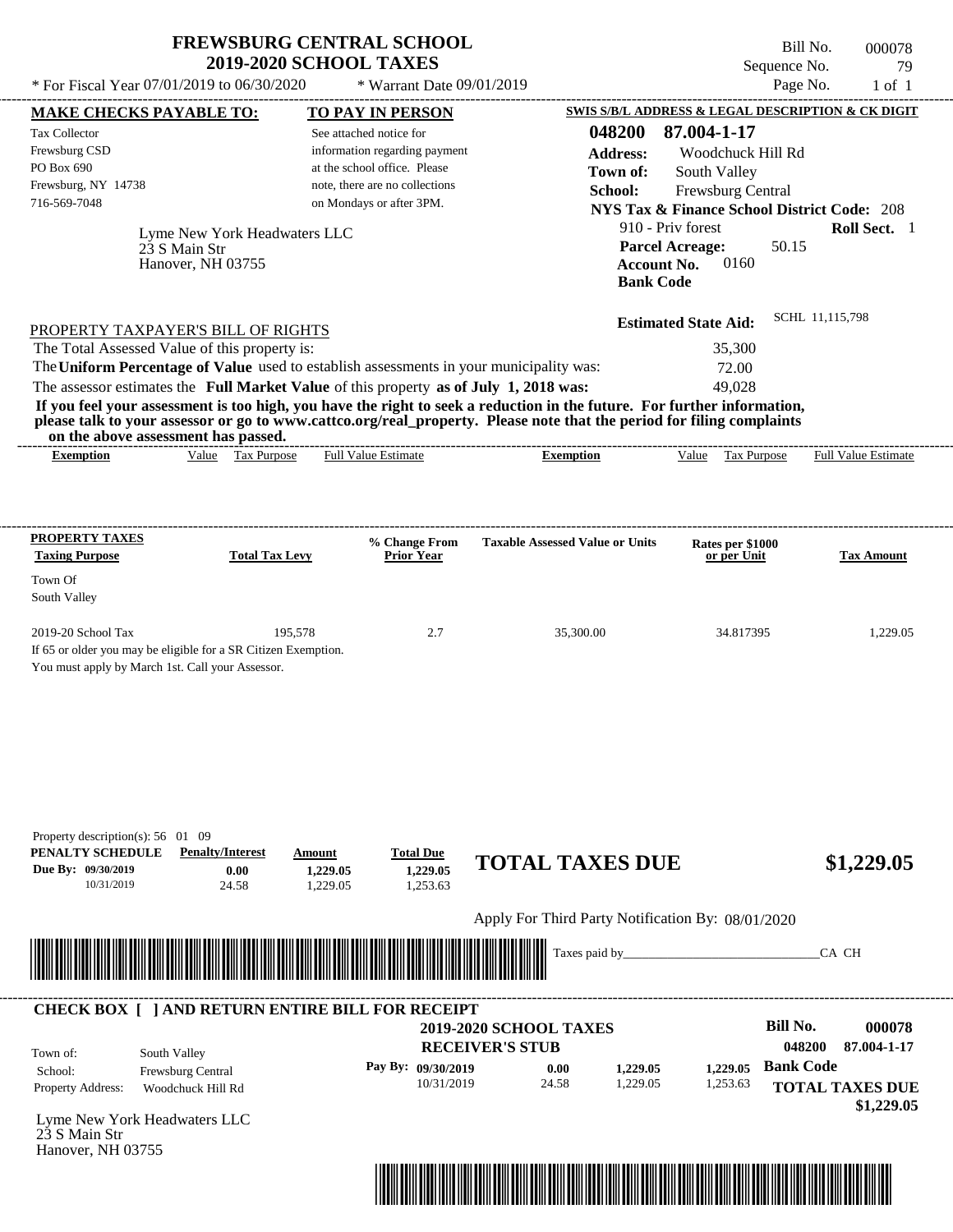| <b>FREWSBURG CENTRAL SCHOOL</b> |
|---------------------------------|
| <b>2019-2020 SCHOOL TAXES</b>   |

Bill No. 000079 Sequence No. 80

| * For Fiscal Year 07/01/2019 to 06/30/2020                                                                                                                                                                                                                                                                                                                                                           |                                                 | * Warrant Date 09/01/2019                                  |                                                   |                                                                             | Page No.<br>$1$ of $1$               |
|------------------------------------------------------------------------------------------------------------------------------------------------------------------------------------------------------------------------------------------------------------------------------------------------------------------------------------------------------------------------------------------------------|-------------------------------------------------|------------------------------------------------------------|---------------------------------------------------|-----------------------------------------------------------------------------|--------------------------------------|
| <b>MAKE CHECKS PAYABLE TO:</b>                                                                                                                                                                                                                                                                                                                                                                       |                                                 | <b>TO PAY IN PERSON</b>                                    |                                                   | SWIS S/B/L ADDRESS & LEGAL DESCRIPTION & CK DIGIT                           |                                      |
| Tax Collector<br>Frewsburg CSD                                                                                                                                                                                                                                                                                                                                                                       |                                                 | See attached notice for<br>information regarding payment   | 048200<br><b>Address:</b>                         | 87.004-1-18<br>Woodchuck Hill Rd (Off)                                      |                                      |
| PO Box 690                                                                                                                                                                                                                                                                                                                                                                                           |                                                 | at the school office. Please                               | Town of:                                          | South Valley                                                                |                                      |
| Frewsburg, NY 14738<br>716-569-7048                                                                                                                                                                                                                                                                                                                                                                  |                                                 | note, there are no collections<br>on Mondays or after 3PM. | School:                                           | Frewsburg Central                                                           |                                      |
|                                                                                                                                                                                                                                                                                                                                                                                                      |                                                 |                                                            |                                                   | <b>NYS Tax &amp; Finance School District Code: 208</b><br>910 - Priv forest | Roll Sect. 1                         |
| 23 S Main Str<br>Hanover, NH 03755                                                                                                                                                                                                                                                                                                                                                                   | Lyme New York Headwaters LLC                    |                                                            | <b>Bank Code</b>                                  | <b>Parcel Acreage:</b><br>51.41<br><b>Account No.</b><br>0163               |                                      |
| PROPERTY TAXPAYER'S BILL OF RIGHTS                                                                                                                                                                                                                                                                                                                                                                   |                                                 |                                                            |                                                   | <b>Estimated State Aid:</b>                                                 | SCHL 11,115,798                      |
| The Total Assessed Value of this property is:                                                                                                                                                                                                                                                                                                                                                        |                                                 |                                                            |                                                   | 39,500                                                                      |                                      |
| The Uniform Percentage of Value used to establish assessments in your municipality was:                                                                                                                                                                                                                                                                                                              |                                                 |                                                            |                                                   | 72.00                                                                       |                                      |
| The assessor estimates the Full Market Value of this property as of July 1, 2018 was:<br>If you feel your assessment is too high, you have the right to seek a reduction in the future. For further information,<br>please talk to your assessor or go to www.cattco.org/real_property. Please note that the period for filing complaints<br>on the above assessment has passed.<br><b>Exemption</b> | Value Tax Purpose                               | <b>Full Value Estimate</b>                                 | <b>Exemption</b>                                  | 54,861<br>Value Tax Purpose                                                 | <b>Full Value Estimate</b>           |
|                                                                                                                                                                                                                                                                                                                                                                                                      |                                                 |                                                            |                                                   |                                                                             |                                      |
| <b>PROPERTY TAXES</b><br><b>Taxing Purpose</b>                                                                                                                                                                                                                                                                                                                                                       | <b>Total Tax Levy</b>                           | % Change From<br><b>Prior Year</b>                         | <b>Taxable Assessed Value or Units</b>            | Rates per \$1000<br>or per Unit                                             | <b>Tax Amount</b>                    |
| Town Of<br>South Valley                                                                                                                                                                                                                                                                                                                                                                              |                                                 |                                                            |                                                   |                                                                             |                                      |
|                                                                                                                                                                                                                                                                                                                                                                                                      |                                                 |                                                            |                                                   |                                                                             |                                      |
| 2019-20 School Tax<br>If 65 or older you may be eligible for a SR Citizen Exemption.<br>You must apply by March 1st. Call your Assessor.                                                                                                                                                                                                                                                             | 195,578                                         | 2.7                                                        | 39,500.00                                         | 34.817395                                                                   | 1,375.29                             |
| Property description(s): $57 \quad 01 \quad 09$<br>PENALTY SCHEDULE<br><b>Penalty/Interest</b><br>Due By: 09/30/2019<br>10/31/2019                                                                                                                                                                                                                                                                   | Amount<br>0.00<br>1,375.29<br>27.51<br>1,375.29 | <b>Total Due</b><br>1,375.29<br>1,402.80                   | <b>TOTAL TAXES DUE</b>                            |                                                                             | \$1,375.29                           |
|                                                                                                                                                                                                                                                                                                                                                                                                      |                                                 |                                                            | Apply For Third Party Notification By: 08/01/2020 |                                                                             |                                      |
|                                                                                                                                                                                                                                                                                                                                                                                                      |                                                 |                                                            | Taxes paid by_                                    |                                                                             | CA CH                                |
| <b>CHECK BOX [ ] AND RETURN ENTIRE BILL FOR RECEIPT</b>                                                                                                                                                                                                                                                                                                                                              |                                                 |                                                            |                                                   |                                                                             |                                      |
| South Valley<br>Town of:                                                                                                                                                                                                                                                                                                                                                                             |                                                 |                                                            | 2019-2020 SCHOOL TAXES<br><b>RECEIVER'S STUB</b>  | <b>Bill No.</b>                                                             | 000079<br>048200<br>87.004-1-18      |
| Frewsburg Central<br>School:                                                                                                                                                                                                                                                                                                                                                                         |                                                 | Pay By: 09/30/2019                                         | 0.00<br>1,375.29                                  | 1,375.29                                                                    | <b>Bank Code</b>                     |
| Property Address:<br>Woodchuck Hill Rd (Off)                                                                                                                                                                                                                                                                                                                                                         |                                                 | 10/31/2019                                                 | 27.51<br>1,375.29                                 | 1,402.80                                                                    | <b>TOTAL TAXES DUE</b><br>\$1,375.29 |
| Lyme New York Headwaters LLC<br>23 S Main Str<br>Hanover, NH 03755                                                                                                                                                                                                                                                                                                                                   |                                                 |                                                            |                                                   |                                                                             |                                      |
|                                                                                                                                                                                                                                                                                                                                                                                                      |                                                 |                                                            |                                                   |                                                                             |                                      |

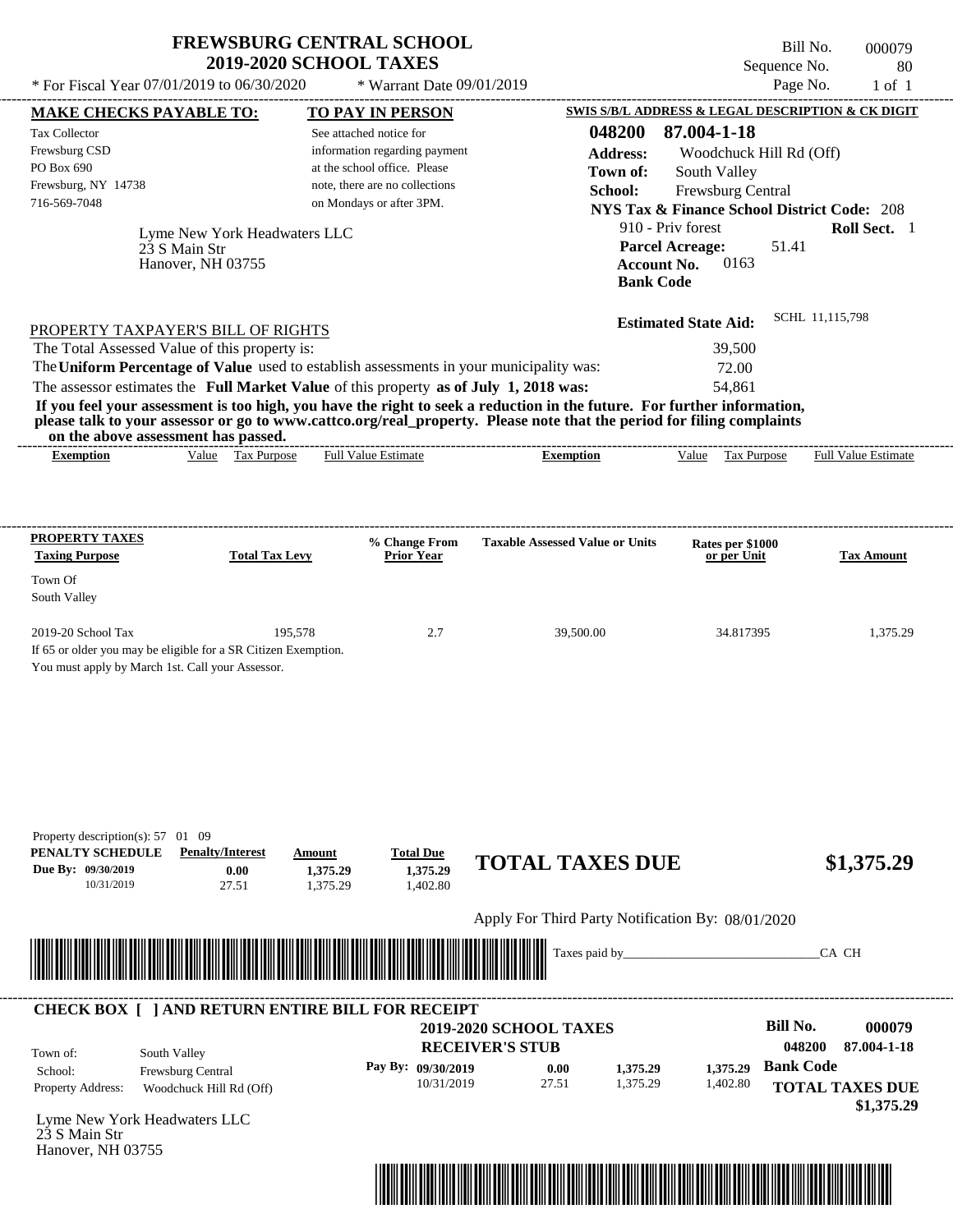Bill No. 000080 Sequence No. 81

| * For Fiscal Year 07/01/2019 to 06/30/2020                                                                                                                                                                                                       |                                       | * Warrant Date 09/01/2019                                |                                                   |                                                        | Page No.         | $1$ of $1$                           |
|--------------------------------------------------------------------------------------------------------------------------------------------------------------------------------------------------------------------------------------------------|---------------------------------------|----------------------------------------------------------|---------------------------------------------------|--------------------------------------------------------|------------------|--------------------------------------|
| <b>MAKE CHECKS PAYABLE TO:</b>                                                                                                                                                                                                                   |                                       | <b>TO PAY IN PERSON</b>                                  |                                                   | SWIS S/B/L ADDRESS & LEGAL DESCRIPTION & CK DIGIT      |                  |                                      |
| Tax Collector<br>Frewsburg CSD                                                                                                                                                                                                                   |                                       | See attached notice for<br>information regarding payment | 048200<br><b>Address:</b>                         | $96.002 - 1 - 1$<br>Bone Run Rd (Off)                  |                  |                                      |
| PO Box 690                                                                                                                                                                                                                                       |                                       | at the school office. Please                             | Town of:                                          | South Valley                                           |                  |                                      |
| Frewsburg, NY 14738                                                                                                                                                                                                                              |                                       | note, there are no collections                           | School:                                           | Frewsburg Central                                      |                  |                                      |
| 716-569-7048                                                                                                                                                                                                                                     |                                       | on Mondays or after 3PM.                                 |                                                   | <b>NYS Tax &amp; Finance School District Code: 208</b> |                  |                                      |
|                                                                                                                                                                                                                                                  | Lyme New York Headwaters LLC          |                                                          |                                                   | 910 - Priv forest                                      |                  | Roll Sect. 1                         |
| 23 S Main Str                                                                                                                                                                                                                                    |                                       |                                                          |                                                   | <b>Parcel Acreage:</b>                                 | 50.00            |                                      |
| Hanover, NH 03755                                                                                                                                                                                                                                |                                       |                                                          | <b>Bank Code</b>                                  | <b>Account No.</b><br>0159                             |                  |                                      |
|                                                                                                                                                                                                                                                  |                                       |                                                          |                                                   |                                                        |                  |                                      |
| PROPERTY TAXPAYER'S BILL OF RIGHTS                                                                                                                                                                                                               |                                       |                                                          |                                                   | <b>Estimated State Aid:</b>                            | SCHL 11,115,798  |                                      |
| The Total Assessed Value of this property is:                                                                                                                                                                                                    |                                       |                                                          |                                                   | 31,100                                                 |                  |                                      |
| The Uniform Percentage of Value used to establish assessments in your municipality was:                                                                                                                                                          |                                       |                                                          |                                                   | 72.00                                                  |                  |                                      |
| The assessor estimates the Full Market Value of this property as of July 1, 2018 was:                                                                                                                                                            |                                       |                                                          |                                                   | 43,194                                                 |                  |                                      |
| If you feel your assessment is too high, you have the right to seek a reduction in the future. For further information,<br>please talk to your assessor or go to www.cattco.org/real_property. Please note that the period for filing complaints |                                       |                                                          |                                                   |                                                        |                  |                                      |
| on the above assessment has passed.<br><b>Exemption</b>                                                                                                                                                                                          | Value Tax Purpose                     | <b>Full Value Estimate</b>                               | <b>Exemption</b>                                  | Value Tax Purpose                                      |                  | <b>Full Value Estimate</b>           |
|                                                                                                                                                                                                                                                  |                                       |                                                          |                                                   |                                                        |                  |                                      |
|                                                                                                                                                                                                                                                  |                                       |                                                          |                                                   |                                                        |                  |                                      |
| <b>PROPERTY TAXES</b>                                                                                                                                                                                                                            |                                       | % Change From                                            | <b>Taxable Assessed Value or Units</b>            |                                                        |                  |                                      |
| <b>Taxing Purpose</b>                                                                                                                                                                                                                            | <b>Total Tax Levy</b>                 | <b>Prior Year</b>                                        |                                                   | Rates per \$1000<br>or per Unit                        |                  | <b>Tax Amount</b>                    |
| Town Of                                                                                                                                                                                                                                          |                                       |                                                          |                                                   |                                                        |                  |                                      |
| South Valley                                                                                                                                                                                                                                     |                                       |                                                          |                                                   |                                                        |                  |                                      |
| 2019-20 School Tax                                                                                                                                                                                                                               | 195,578                               | 2.7                                                      | 31,100.00                                         | 34.817395                                              |                  | 1,082.82                             |
| If 65 or older you may be eligible for a SR Citizen Exemption.                                                                                                                                                                                   |                                       |                                                          |                                                   |                                                        |                  |                                      |
| You must apply by March 1st. Call your Assessor.                                                                                                                                                                                                 |                                       |                                                          |                                                   |                                                        |                  |                                      |
|                                                                                                                                                                                                                                                  |                                       |                                                          |                                                   |                                                        |                  |                                      |
|                                                                                                                                                                                                                                                  |                                       |                                                          |                                                   |                                                        |                  |                                      |
|                                                                                                                                                                                                                                                  |                                       |                                                          |                                                   |                                                        |                  |                                      |
|                                                                                                                                                                                                                                                  |                                       |                                                          |                                                   |                                                        |                  |                                      |
|                                                                                                                                                                                                                                                  |                                       |                                                          |                                                   |                                                        |                  |                                      |
| Property description(s): $55 \quad 01 \quad 09$                                                                                                                                                                                                  |                                       |                                                          |                                                   |                                                        |                  |                                      |
| PENALTY SCHEDULE<br><b>Penalty/Interest</b>                                                                                                                                                                                                      | Amount                                | <b>Total Due</b>                                         | <b>TOTAL TAXES DUE</b>                            |                                                        |                  |                                      |
| Due By: 09/30/2019<br>10/31/2019                                                                                                                                                                                                                 | 0.00<br>1,082.82<br>21.66<br>1,082.82 | 1,082.82<br>1,104.48                                     |                                                   |                                                        |                  | \$1,082.82                           |
|                                                                                                                                                                                                                                                  |                                       |                                                          |                                                   |                                                        |                  |                                      |
|                                                                                                                                                                                                                                                  |                                       |                                                          | Apply For Third Party Notification By: 08/01/2020 |                                                        |                  |                                      |
| <u> 1999 - Andrew Maria Maria Maria Maria Maria Maria Maria Maria Maria Maria Maria Maria Maria Maria Maria Ma</u>                                                                                                                               |                                       |                                                          | Taxes paid by_                                    |                                                        | CA CH            |                                      |
|                                                                                                                                                                                                                                                  |                                       |                                                          |                                                   |                                                        |                  |                                      |
| <b>CHECK BOX [ ] AND RETURN ENTIRE BILL FOR RECEIPT</b>                                                                                                                                                                                          |                                       |                                                          |                                                   |                                                        |                  |                                      |
|                                                                                                                                                                                                                                                  |                                       |                                                          | 2019-2020 SCHOOL TAXES                            |                                                        | <b>Bill No.</b>  | 000080                               |
| South Valley<br>Town of:                                                                                                                                                                                                                         |                                       |                                                          | <b>RECEIVER'S STUB</b>                            |                                                        | 048200           | $96.002 - 1 - 1$                     |
| Frewsburg Central<br>School:                                                                                                                                                                                                                     |                                       | Pay By: 09/30/2019<br>10/31/2019                         | 0.00<br>1,082.82<br>21.66<br>1,082.82             | 1.082.82<br>1,104.48                                   | <b>Bank Code</b> |                                      |
| Property Address:<br>Bone Run Rd (Off)                                                                                                                                                                                                           |                                       |                                                          |                                                   |                                                        |                  | <b>TOTAL TAXES DUE</b><br>\$1,082.82 |
| Lyme New York Headwaters LLC                                                                                                                                                                                                                     |                                       |                                                          |                                                   |                                                        |                  |                                      |
| 23 S Main Str<br>Hanover, NH 03755                                                                                                                                                                                                               |                                       |                                                          |                                                   |                                                        |                  |                                      |
|                                                                                                                                                                                                                                                  |                                       |                                                          |                                                   |                                                        |                  |                                      |
|                                                                                                                                                                                                                                                  |                                       |                                                          |                                                   |                                                        |                  |                                      |
|                                                                                                                                                                                                                                                  |                                       |                                                          |                                                   |                                                        |                  |                                      |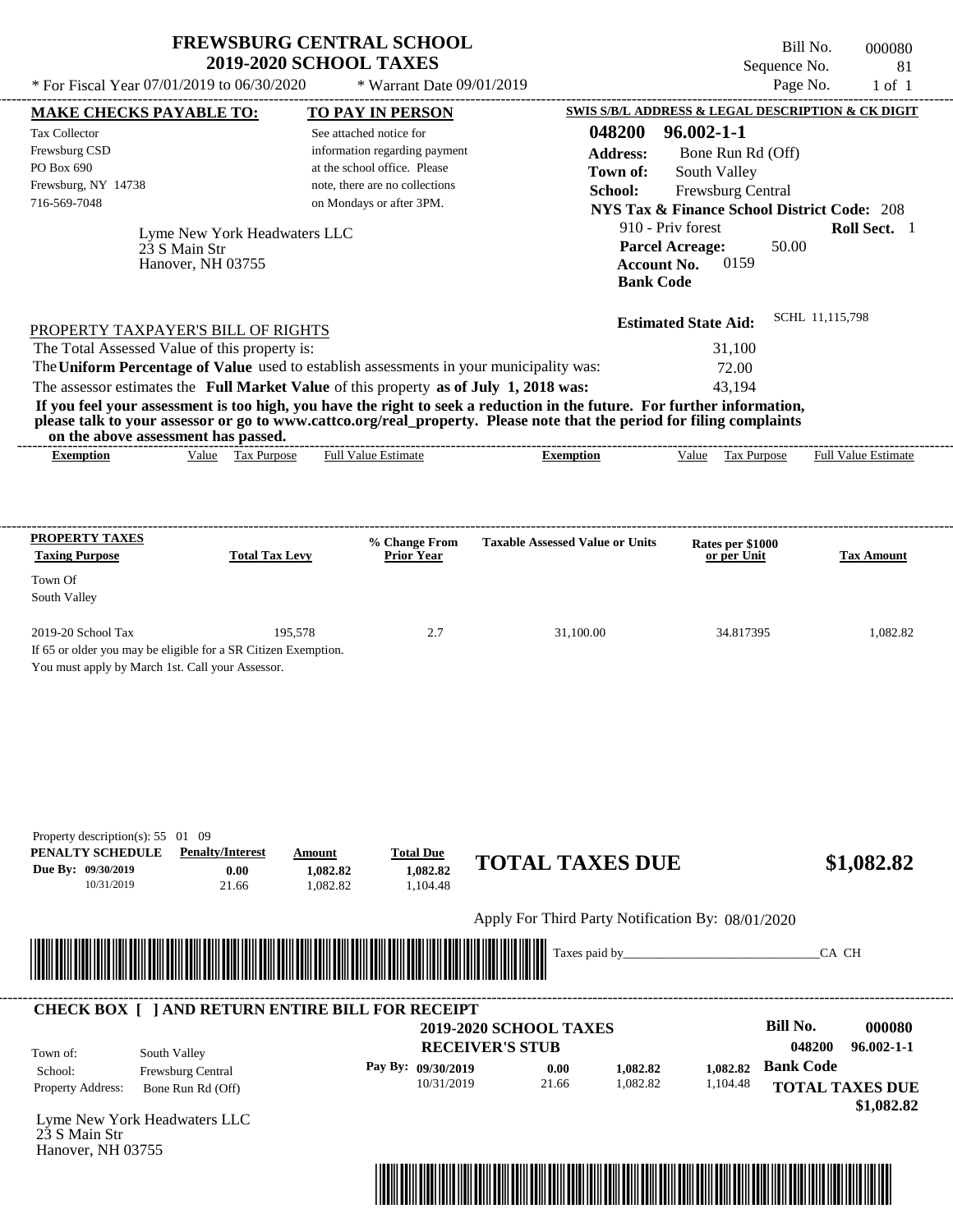| <b>FREWSBURG CENTRAL SCHOOL</b> |
|---------------------------------|
| <b>2019-2020 SCHOOL TAXES</b>   |

---------------------------------------------------------------------------------------------------------------------------------------------------------------------------------------------------- Lynn Christopher If 65 or older you may be eligible for a SR Citizen Exemption. You must apply by March 1st. Call your Assessor.  $*$  For Fiscal Year 07/01/2019 to 06/30/2020  $*$  Warrant Date 09/01/2019 Page No. 1 of 1 **MAKE CHECKS PAYABLE TO: TO PAY IN PERSON SWIS S/B/L ADDRESS & LEGAL DESCRIPTION & CK DIGIT 048200 105.002-1-27.2 Address:** 12778 Brown Run Rd South Valley **School:** Frewsburg Central **NYS Tax & Finance School District Code:** 208 240 - Rural res **Roll Sect.** 1 86.25 **Account No.** 0484 **Bank Code Estimated State Aid:** SCHL 11,115,798 PROPERTY TAXPAYER'S BILL OF RIGHTS The assessor estimates the **Full Market Value** of this property **as of July 1, 2018 was:** 188,472 The Total Assessed Value of this property is: 135,700 The **Uniform Percentage of Value** used to establish assessments in your municipality was: 72.00 **If you feel your assessment is too high, you have the right to seek a reduction in the future. For further information, please talk to your assessor or go to www.cattco.org/real\_property. Please note that the period for filing complaints on the above assessment has passed. Exemption** Value Tax Purpose **PROPERTY TAXES Taxing Purpose Total Tax Levy Prior Year % Change From Taxable Assessed Value or Units or per Unit Rates per \$1000 Tax Amount PENALTY SCHEDULE Penalty/Interest Amount Total Due Due By: 09/30/2019** 10/31/2019 94.49 **0.00** 4,724.72 **4,724.72** 4,819.21 **4,724.72 TOTAL TAXES DUE \$4,724.72** Apply For Third Party Notification By: 08/01/2020 Lynn Christopher **RECEIVER'S STUB Bill No. 000081 Bank Code** Property Address: 12778 Brown Run Rd South Valley School: Frewsburg Central **TOTAL TAXES DUE \$4,724.72** See attached notice for information regarding payment at the school office. Please note, there are no collections Tax Collector Frewsburg CSD PO Box 690 Frewsburg, NY 14738  **2019-2020 SCHOOL TAXES** 716-569-7048 on Mondays or after 3PM. **Parcel Acreage:** Town Of South Valley 2019-20 School Tax 195,578 135,700.00 34.817395 4,724.72 **048200 105.002-1-27.2 Pay By: 09/30/2019** 10/31/2019 94.49 **0.00** 4,724.72 **4,724.72** 4,819.21 **4,724.72** Lynn Heather Full Value Estimate Taxes paid by\_\_\_\_\_\_\_\_\_\_\_\_\_\_\_\_\_\_\_\_\_\_\_\_\_\_\_\_\_\_\_CA CH ---------------------------------------------------------------------------------------------------------------------------------------------------------------------------------------------------- ---------------------------------------------------------------------------------------------------------------------------------------------------------------------------------------------------- Property description(s):  $42/50$  01 09 Town of: **Town of:** 12778 Brown Run Rd Frewsburg, NY 14738 **Exemption** Value Tax Purpose Full Value Estimate ---------------------------------------------------------------------------------------------------------------------------------------------------------------------------------------------------- **CHECK BOX [ ] AND RETURN ENTIRE BILL FOR RECEIPT** \*04820000008100000000472472\*

Lynn Heather 12778 Brown Run Rd Frewsburg, NY 14738



Sequence No. 82

Bill No. 000081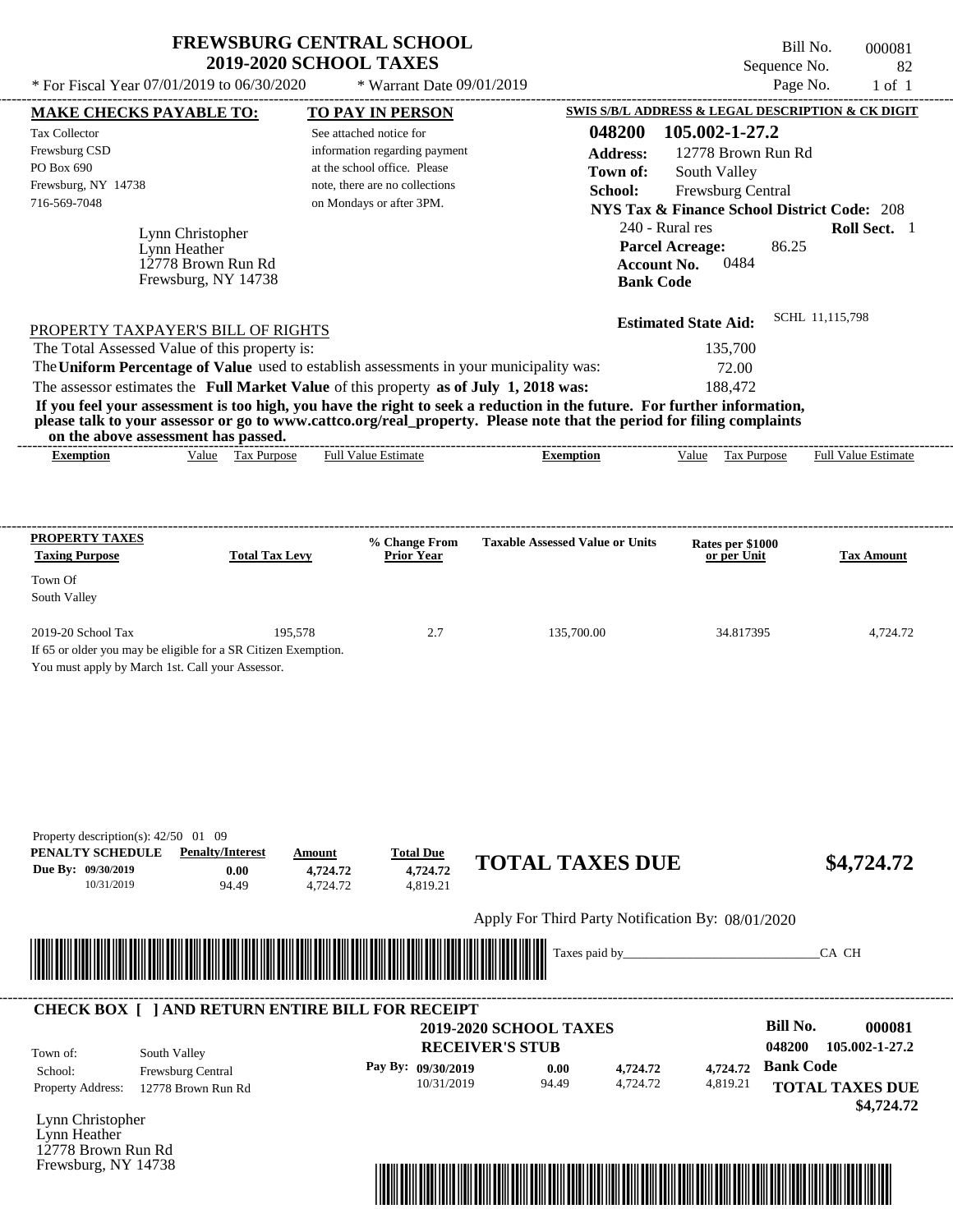| <b>FREWSBURG CENTRAL SCHOOL</b> |
|---------------------------------|
| <b>2019-2020 SCHOOL TAXES</b>   |

Bill No. 000082 Sequence No. 83

| <b>TO PAY IN PERSON</b>                                                                                                                                                                                                              |                                                                                                                                                                                                                                                                        |                                                                                                                                                                                                                                |                                                                                                                                                                                                                                                                                                                                                                                                                                                                                                                                                  |
|--------------------------------------------------------------------------------------------------------------------------------------------------------------------------------------------------------------------------------------|------------------------------------------------------------------------------------------------------------------------------------------------------------------------------------------------------------------------------------------------------------------------|--------------------------------------------------------------------------------------------------------------------------------------------------------------------------------------------------------------------------------|--------------------------------------------------------------------------------------------------------------------------------------------------------------------------------------------------------------------------------------------------------------------------------------------------------------------------------------------------------------------------------------------------------------------------------------------------------------------------------------------------------------------------------------------------|
| See attached notice for                                                                                                                                                                                                              | 048200                                                                                                                                                                                                                                                                 |                                                                                                                                                                                                                                |                                                                                                                                                                                                                                                                                                                                                                                                                                                                                                                                                  |
| information regarding payment                                                                                                                                                                                                        | <b>Address:</b>                                                                                                                                                                                                                                                        | Brown Run Rd                                                                                                                                                                                                                   |                                                                                                                                                                                                                                                                                                                                                                                                                                                                                                                                                  |
|                                                                                                                                                                                                                                      |                                                                                                                                                                                                                                                                        |                                                                                                                                                                                                                                |                                                                                                                                                                                                                                                                                                                                                                                                                                                                                                                                                  |
|                                                                                                                                                                                                                                      | School:                                                                                                                                                                                                                                                                |                                                                                                                                                                                                                                |                                                                                                                                                                                                                                                                                                                                                                                                                                                                                                                                                  |
|                                                                                                                                                                                                                                      |                                                                                                                                                                                                                                                                        |                                                                                                                                                                                                                                |                                                                                                                                                                                                                                                                                                                                                                                                                                                                                                                                                  |
|                                                                                                                                                                                                                                      |                                                                                                                                                                                                                                                                        |                                                                                                                                                                                                                                | Roll Sect. 1                                                                                                                                                                                                                                                                                                                                                                                                                                                                                                                                     |
|                                                                                                                                                                                                                                      |                                                                                                                                                                                                                                                                        | 0383                                                                                                                                                                                                                           |                                                                                                                                                                                                                                                                                                                                                                                                                                                                                                                                                  |
|                                                                                                                                                                                                                                      |                                                                                                                                                                                                                                                                        | 092                                                                                                                                                                                                                            |                                                                                                                                                                                                                                                                                                                                                                                                                                                                                                                                                  |
|                                                                                                                                                                                                                                      |                                                                                                                                                                                                                                                                        |                                                                                                                                                                                                                                |                                                                                                                                                                                                                                                                                                                                                                                                                                                                                                                                                  |
|                                                                                                                                                                                                                                      |                                                                                                                                                                                                                                                                        |                                                                                                                                                                                                                                | SCHL 11,115,798                                                                                                                                                                                                                                                                                                                                                                                                                                                                                                                                  |
|                                                                                                                                                                                                                                      |                                                                                                                                                                                                                                                                        | 72,200                                                                                                                                                                                                                         |                                                                                                                                                                                                                                                                                                                                                                                                                                                                                                                                                  |
|                                                                                                                                                                                                                                      |                                                                                                                                                                                                                                                                        | 72.00                                                                                                                                                                                                                          |                                                                                                                                                                                                                                                                                                                                                                                                                                                                                                                                                  |
|                                                                                                                                                                                                                                      |                                                                                                                                                                                                                                                                        | 100,278                                                                                                                                                                                                                        |                                                                                                                                                                                                                                                                                                                                                                                                                                                                                                                                                  |
|                                                                                                                                                                                                                                      |                                                                                                                                                                                                                                                                        |                                                                                                                                                                                                                                |                                                                                                                                                                                                                                                                                                                                                                                                                                                                                                                                                  |
|                                                                                                                                                                                                                                      |                                                                                                                                                                                                                                                                        |                                                                                                                                                                                                                                |                                                                                                                                                                                                                                                                                                                                                                                                                                                                                                                                                  |
| <b>Full Value Estimate</b>                                                                                                                                                                                                           | <b>Exemption</b>                                                                                                                                                                                                                                                       | Value Tax Purpose                                                                                                                                                                                                              | <b>Full Value Estimate</b>                                                                                                                                                                                                                                                                                                                                                                                                                                                                                                                       |
| 30,000                                                                                                                                                                                                                               |                                                                                                                                                                                                                                                                        |                                                                                                                                                                                                                                |                                                                                                                                                                                                                                                                                                                                                                                                                                                                                                                                                  |
|                                                                                                                                                                                                                                      |                                                                                                                                                                                                                                                                        |                                                                                                                                                                                                                                |                                                                                                                                                                                                                                                                                                                                                                                                                                                                                                                                                  |
|                                                                                                                                                                                                                                      |                                                                                                                                                                                                                                                                        |                                                                                                                                                                                                                                |                                                                                                                                                                                                                                                                                                                                                                                                                                                                                                                                                  |
| % Change From                                                                                                                                                                                                                        | <b>Taxable Assessed Value or Units</b>                                                                                                                                                                                                                                 | Rates per \$1000                                                                                                                                                                                                               |                                                                                                                                                                                                                                                                                                                                                                                                                                                                                                                                                  |
| <b>Prior Year</b>                                                                                                                                                                                                                    | (before accounting for STAR)                                                                                                                                                                                                                                           | or per Unit                                                                                                                                                                                                                    | <b>Tax Amount</b>                                                                                                                                                                                                                                                                                                                                                                                                                                                                                                                                |
|                                                                                                                                                                                                                                      |                                                                                                                                                                                                                                                                        |                                                                                                                                                                                                                                |                                                                                                                                                                                                                                                                                                                                                                                                                                                                                                                                                  |
|                                                                                                                                                                                                                                      |                                                                                                                                                                                                                                                                        |                                                                                                                                                                                                                                |                                                                                                                                                                                                                                                                                                                                                                                                                                                                                                                                                  |
|                                                                                                                                                                                                                                      |                                                                                                                                                                                                                                                                        |                                                                                                                                                                                                                                |                                                                                                                                                                                                                                                                                                                                                                                                                                                                                                                                                  |
|                                                                                                                                                                                                                                      |                                                                                                                                                                                                                                                                        |                                                                                                                                                                                                                                |                                                                                                                                                                                                                                                                                                                                                                                                                                                                                                                                                  |
| 195,578<br>2.7                                                                                                                                                                                                                       | 72,200.00                                                                                                                                                                                                                                                              | 34.817395                                                                                                                                                                                                                      | 2,513.82                                                                                                                                                                                                                                                                                                                                                                                                                                                                                                                                         |
| If 65 or older you may be eligible for a SR Citizen Exemption.<br>You must apply by March 1st. Call your Assessor.                                                                                                                   |                                                                                                                                                                                                                                                                        |                                                                                                                                                                                                                                |                                                                                                                                                                                                                                                                                                                                                                                                                                                                                                                                                  |
|                                                                                                                                                                                                                                      |                                                                                                                                                                                                                                                                        |                                                                                                                                                                                                                                |                                                                                                                                                                                                                                                                                                                                                                                                                                                                                                                                                  |
|                                                                                                                                                                                                                                      |                                                                                                                                                                                                                                                                        |                                                                                                                                                                                                                                |                                                                                                                                                                                                                                                                                                                                                                                                                                                                                                                                                  |
|                                                                                                                                                                                                                                      |                                                                                                                                                                                                                                                                        |                                                                                                                                                                                                                                |                                                                                                                                                                                                                                                                                                                                                                                                                                                                                                                                                  |
|                                                                                                                                                                                                                                      |                                                                                                                                                                                                                                                                        |                                                                                                                                                                                                                                |                                                                                                                                                                                                                                                                                                                                                                                                                                                                                                                                                  |
|                                                                                                                                                                                                                                      |                                                                                                                                                                                                                                                                        |                                                                                                                                                                                                                                |                                                                                                                                                                                                                                                                                                                                                                                                                                                                                                                                                  |
|                                                                                                                                                                                                                                      |                                                                                                                                                                                                                                                                        |                                                                                                                                                                                                                                |                                                                                                                                                                                                                                                                                                                                                                                                                                                                                                                                                  |
|                                                                                                                                                                                                                                      | Your tax savings this year resulting from the New York State School Tax Relief (STAR) program is:                                                                                                                                                                      |                                                                                                                                                                                                                                | \$733.00                                                                                                                                                                                                                                                                                                                                                                                                                                                                                                                                         |
| Note: This year's STAR exemption benefit cannot exceed last year's benefit.                                                                                                                                                          |                                                                                                                                                                                                                                                                        |                                                                                                                                                                                                                                |                                                                                                                                                                                                                                                                                                                                                                                                                                                                                                                                                  |
| <b>Total Due</b><br>Amount                                                                                                                                                                                                           |                                                                                                                                                                                                                                                                        |                                                                                                                                                                                                                                |                                                                                                                                                                                                                                                                                                                                                                                                                                                                                                                                                  |
| 1,780.82<br>1,780.82                                                                                                                                                                                                                 | <b>TOTAL TAXES DUE</b>                                                                                                                                                                                                                                                 |                                                                                                                                                                                                                                | \$1,780.82                                                                                                                                                                                                                                                                                                                                                                                                                                                                                                                                       |
| 1,780.82<br>1,816.44                                                                                                                                                                                                                 |                                                                                                                                                                                                                                                                        |                                                                                                                                                                                                                                |                                                                                                                                                                                                                                                                                                                                                                                                                                                                                                                                                  |
|                                                                                                                                                                                                                                      | Apply For Third Party Notification By: 08/01/2020                                                                                                                                                                                                                      |                                                                                                                                                                                                                                |                                                                                                                                                                                                                                                                                                                                                                                                                                                                                                                                                  |
|                                                                                                                                                                                                                                      |                                                                                                                                                                                                                                                                        |                                                                                                                                                                                                                                |                                                                                                                                                                                                                                                                                                                                                                                                                                                                                                                                                  |
|                                                                                                                                                                                                                                      |                                                                                                                                                                                                                                                                        |                                                                                                                                                                                                                                | CA CH                                                                                                                                                                                                                                                                                                                                                                                                                                                                                                                                            |
| <u> Indian State of the Community of the Community of the Community of the Community of the Community of the Community of the Community of the Community of the Community of the Community of the Community of the Community of </u> |                                                                                                                                                                                                                                                                        |                                                                                                                                                                                                                                |                                                                                                                                                                                                                                                                                                                                                                                                                                                                                                                                                  |
|                                                                                                                                                                                                                                      |                                                                                                                                                                                                                                                                        |                                                                                                                                                                                                                                |                                                                                                                                                                                                                                                                                                                                                                                                                                                                                                                                                  |
| <b>CHECK BOX [ ] AND RETURN ENTIRE BILL FOR RECEIPT</b>                                                                                                                                                                              | 2019-2020 SCHOOL TAXES                                                                                                                                                                                                                                                 | <b>Bill No.</b>                                                                                                                                                                                                                | 000082                                                                                                                                                                                                                                                                                                                                                                                                                                                                                                                                           |
|                                                                                                                                                                                                                                      | <b>RECEIVER'S STUB</b>                                                                                                                                                                                                                                                 | 048200                                                                                                                                                                                                                         | 105.002-1-37.1                                                                                                                                                                                                                                                                                                                                                                                                                                                                                                                                   |
| Pay By: 09/30/2019                                                                                                                                                                                                                   | 0.00<br>1,780.82                                                                                                                                                                                                                                                       | 1,780.82                                                                                                                                                                                                                       | <b>Bank Code</b> 092                                                                                                                                                                                                                                                                                                                                                                                                                                                                                                                             |
| 10/31/2019                                                                                                                                                                                                                           | 35.62<br>1,780.82                                                                                                                                                                                                                                                      | 1,816.44                                                                                                                                                                                                                       | <b>TOTAL TAXES DUE</b>                                                                                                                                                                                                                                                                                                                                                                                                                                                                                                                           |
|                                                                                                                                                                                                                                      |                                                                                                                                                                                                                                                                        |                                                                                                                                                                                                                                | \$1,780.82                                                                                                                                                                                                                                                                                                                                                                                                                                                                                                                                       |
|                                                                                                                                                                                                                                      |                                                                                                                                                                                                                                                                        |                                                                                                                                                                                                                                |                                                                                                                                                                                                                                                                                                                                                                                                                                                                                                                                                  |
| 21,600 SCHOOL                                                                                                                                                                                                                        | at the school office. Please<br>note, there are no collections<br>on Mondays or after 3PM.<br>PROPERTY TAXPAYER'S BILL OF RIGHTS<br>The Total Assessed Value of this property is:<br>on the above assessment has passed.<br>Value Tax Purpose<br><b>Total Tax Levy</b> | Town of:<br>The Uniform Percentage of Value used to establish assessments in your municipality was:<br>The assessor estimates the Full Market Value of this property as of July 1, 2018 was:<br>______________________________ | SWIS S/B/L ADDRESS & LEGAL DESCRIPTION & CK DIGIT<br>105.002-1-37.1<br>South Valley<br>Frewsburg Central<br><b>NYS Tax &amp; Finance School District Code: 208</b><br>210 - 1 Family Res<br><b>Parcel Acreage:</b><br>3.85<br>Account No.<br><b>Bank Code</b><br><b>Estimated State Aid:</b><br>If you feel your assessment is too high, you have the right to seek a reduction in the future. For further information,<br>please talk to your assessor or go to www.cattco.org/real_property. Please note that the period for filing complaints |

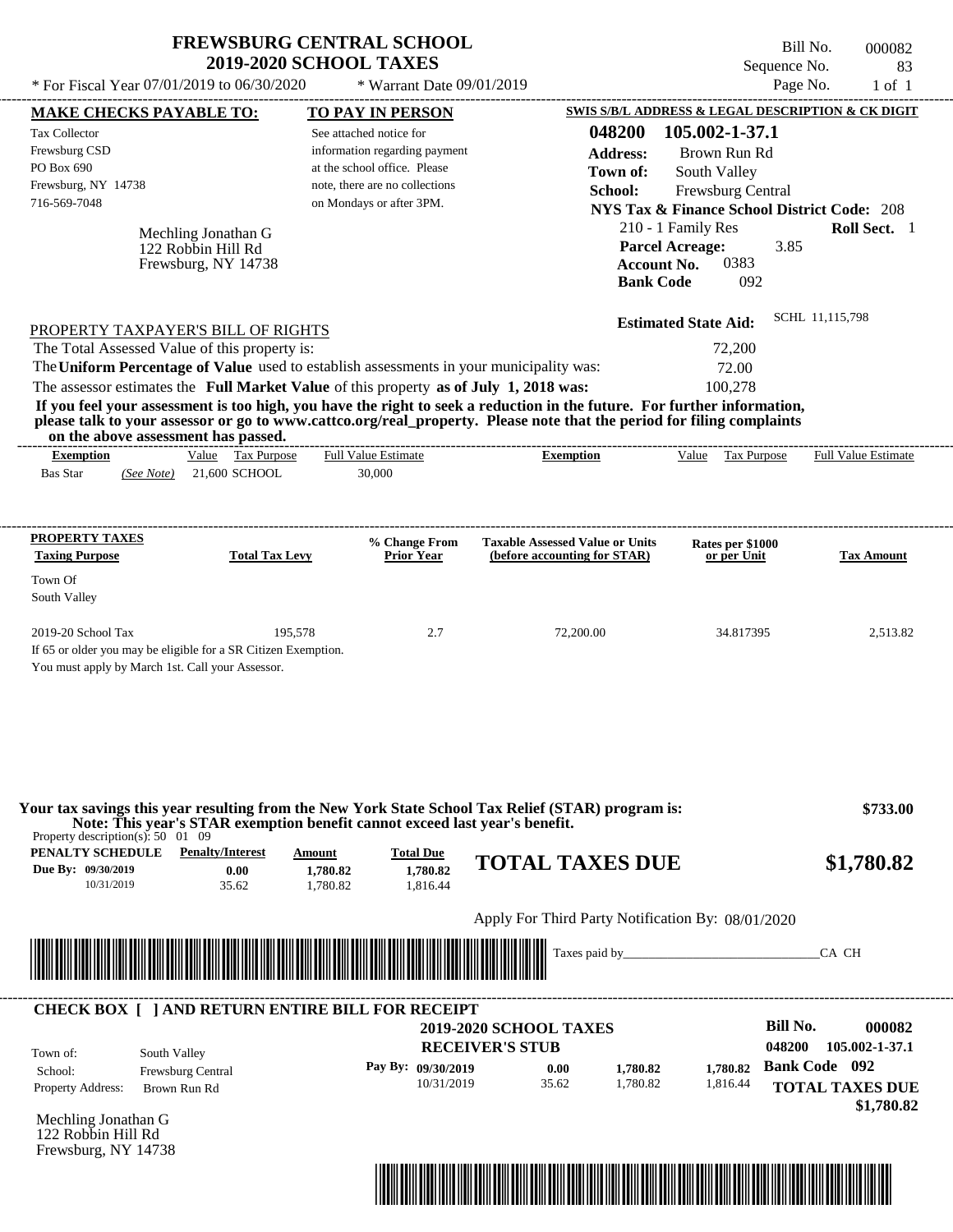$*$  For Fiscal Year 07/01/2019 to 06/30/2020

\* Warrant Date 09/01/2019

Bill No. 000083 Sequence No. 84<br>Page No. 1 of 1

| 048200 105.002-1-1.10<br>Tax Collector<br>See attached notice for<br>Frewsburg CSD<br>information regarding payment<br><b>Address:</b><br>12946 Gurnsey Hollow Rd<br>PO Box 690<br>at the school office. Please<br>Town of:<br>South Valley<br>Frewsburg, NY 14738<br>note, there are no collections<br>School:<br>Frewsburg Central<br>716-569-7048<br>on Mondays or after 3PM.<br><b>NYS Tax &amp; Finance School District Code: 208</b><br>210 - 1 Family Res<br>Miller David J<br><b>Parcel Acreage:</b><br>7.85<br>Miller Katherine<br>0618<br>12946 Gurnsey Hollow Rd<br><b>Account No.</b><br>Frewsburg, NY 14738<br><b>Bank Code</b><br>SCHL 11,115,798<br><b>Estimated State Aid:</b><br>PROPERTY TAXPAYER'S BILL OF RIGHTS<br>The Total Assessed Value of this property is:<br>72,600<br>The Uniform Percentage of Value used to establish assessments in your municipality was:<br>72.00<br>The assessor estimates the Full Market Value of this property as of July 1, 2018 was:<br>100,833<br>If you feel your assessment is too high, you have the right to seek a reduction in the future. For further information,<br>please talk to your assessor or go to www.cattco.org/real_property. Please note that the period for filing complaints<br>on the above assessment has passed.<br>Value Tax Purpose<br><b>Full Value Estimate</b><br><b>Exemption</b><br>Value Tax Purpose<br><b>Full Value Estimate</b><br><b>Exemption</b><br>Enh Star<br>49,460 SCHOOL<br>68,694<br>(See Note)<br><b>PROPERTY TAXES</b><br>% Change From<br><b>Taxable Assessed Value or Units</b><br>Rates per \$1000<br><b>Taxing Purpose</b><br><b>Total Tax Levy</b><br><b>Prior Year</b><br>or per Unit<br>(before accounting for STAR)<br>Town Of<br>South Valley<br>2019-20 School Tax<br>195,578<br>2.7<br>72,600.00<br>34.817395<br>If 65 or older you may be eligible for a SR Citizen Exemption.<br>You must apply by March 1st. Call your Assessor.<br>Your tax savings this year resulting from the New York State School Tax Relief (STAR) program is:<br>Note: This year's STAR exemption benefit cannot exceed last year's benefit.<br>Property description(s): $51\,01\,09$<br><b>Penalty/Interest</b><br><b>PENALTY SCHEDULE</b><br><b>Total Due</b><br>Amount<br><b>TOTAL TAXES DUE</b><br>953.74<br>Due By: 09/30/2019<br>0.00<br>953.74<br>10/31/2019<br>19.07<br>953.74<br>972.81<br>Apply For Third Party Notification By: 08/01/2020<br><u> Tanzania di Baratta di Baratta di Baratta di Baratta di Baratta di Baratta di Baratta di Baratta di Baratta </u><br>Taxes paid by_<br>CA CH |                         |                        |
|--------------------------------------------------------------------------------------------------------------------------------------------------------------------------------------------------------------------------------------------------------------------------------------------------------------------------------------------------------------------------------------------------------------------------------------------------------------------------------------------------------------------------------------------------------------------------------------------------------------------------------------------------------------------------------------------------------------------------------------------------------------------------------------------------------------------------------------------------------------------------------------------------------------------------------------------------------------------------------------------------------------------------------------------------------------------------------------------------------------------------------------------------------------------------------------------------------------------------------------------------------------------------------------------------------------------------------------------------------------------------------------------------------------------------------------------------------------------------------------------------------------------------------------------------------------------------------------------------------------------------------------------------------------------------------------------------------------------------------------------------------------------------------------------------------------------------------------------------------------------------------------------------------------------------------------------------------------------------------------------------------------------------------------------------------------------------------------------------------------------------------------------------------------------------------------------------------------------------------------------------------------------------------------------------------------------------------------------------------------------------------------------------------------------------------------------------------------------------------------------------------------------------------------------------------------------------------------------------------|-------------------------|------------------------|
|                                                                                                                                                                                                                                                                                                                                                                                                                                                                                                                                                                                                                                                                                                                                                                                                                                                                                                                                                                                                                                                                                                                                                                                                                                                                                                                                                                                                                                                                                                                                                                                                                                                                                                                                                                                                                                                                                                                                                                                                                                                                                                                                                                                                                                                                                                                                                                                                                                                                                                                                                                                                        |                         |                        |
|                                                                                                                                                                                                                                                                                                                                                                                                                                                                                                                                                                                                                                                                                                                                                                                                                                                                                                                                                                                                                                                                                                                                                                                                                                                                                                                                                                                                                                                                                                                                                                                                                                                                                                                                                                                                                                                                                                                                                                                                                                                                                                                                                                                                                                                                                                                                                                                                                                                                                                                                                                                                        |                         |                        |
|                                                                                                                                                                                                                                                                                                                                                                                                                                                                                                                                                                                                                                                                                                                                                                                                                                                                                                                                                                                                                                                                                                                                                                                                                                                                                                                                                                                                                                                                                                                                                                                                                                                                                                                                                                                                                                                                                                                                                                                                                                                                                                                                                                                                                                                                                                                                                                                                                                                                                                                                                                                                        |                         |                        |
|                                                                                                                                                                                                                                                                                                                                                                                                                                                                                                                                                                                                                                                                                                                                                                                                                                                                                                                                                                                                                                                                                                                                                                                                                                                                                                                                                                                                                                                                                                                                                                                                                                                                                                                                                                                                                                                                                                                                                                                                                                                                                                                                                                                                                                                                                                                                                                                                                                                                                                                                                                                                        |                         |                        |
|                                                                                                                                                                                                                                                                                                                                                                                                                                                                                                                                                                                                                                                                                                                                                                                                                                                                                                                                                                                                                                                                                                                                                                                                                                                                                                                                                                                                                                                                                                                                                                                                                                                                                                                                                                                                                                                                                                                                                                                                                                                                                                                                                                                                                                                                                                                                                                                                                                                                                                                                                                                                        |                         |                        |
|                                                                                                                                                                                                                                                                                                                                                                                                                                                                                                                                                                                                                                                                                                                                                                                                                                                                                                                                                                                                                                                                                                                                                                                                                                                                                                                                                                                                                                                                                                                                                                                                                                                                                                                                                                                                                                                                                                                                                                                                                                                                                                                                                                                                                                                                                                                                                                                                                                                                                                                                                                                                        |                         | Roll Sect. 1           |
|                                                                                                                                                                                                                                                                                                                                                                                                                                                                                                                                                                                                                                                                                                                                                                                                                                                                                                                                                                                                                                                                                                                                                                                                                                                                                                                                                                                                                                                                                                                                                                                                                                                                                                                                                                                                                                                                                                                                                                                                                                                                                                                                                                                                                                                                                                                                                                                                                                                                                                                                                                                                        |                         |                        |
|                                                                                                                                                                                                                                                                                                                                                                                                                                                                                                                                                                                                                                                                                                                                                                                                                                                                                                                                                                                                                                                                                                                                                                                                                                                                                                                                                                                                                                                                                                                                                                                                                                                                                                                                                                                                                                                                                                                                                                                                                                                                                                                                                                                                                                                                                                                                                                                                                                                                                                                                                                                                        |                         |                        |
|                                                                                                                                                                                                                                                                                                                                                                                                                                                                                                                                                                                                                                                                                                                                                                                                                                                                                                                                                                                                                                                                                                                                                                                                                                                                                                                                                                                                                                                                                                                                                                                                                                                                                                                                                                                                                                                                                                                                                                                                                                                                                                                                                                                                                                                                                                                                                                                                                                                                                                                                                                                                        |                         |                        |
|                                                                                                                                                                                                                                                                                                                                                                                                                                                                                                                                                                                                                                                                                                                                                                                                                                                                                                                                                                                                                                                                                                                                                                                                                                                                                                                                                                                                                                                                                                                                                                                                                                                                                                                                                                                                                                                                                                                                                                                                                                                                                                                                                                                                                                                                                                                                                                                                                                                                                                                                                                                                        |                         |                        |
|                                                                                                                                                                                                                                                                                                                                                                                                                                                                                                                                                                                                                                                                                                                                                                                                                                                                                                                                                                                                                                                                                                                                                                                                                                                                                                                                                                                                                                                                                                                                                                                                                                                                                                                                                                                                                                                                                                                                                                                                                                                                                                                                                                                                                                                                                                                                                                                                                                                                                                                                                                                                        |                         |                        |
|                                                                                                                                                                                                                                                                                                                                                                                                                                                                                                                                                                                                                                                                                                                                                                                                                                                                                                                                                                                                                                                                                                                                                                                                                                                                                                                                                                                                                                                                                                                                                                                                                                                                                                                                                                                                                                                                                                                                                                                                                                                                                                                                                                                                                                                                                                                                                                                                                                                                                                                                                                                                        |                         |                        |
|                                                                                                                                                                                                                                                                                                                                                                                                                                                                                                                                                                                                                                                                                                                                                                                                                                                                                                                                                                                                                                                                                                                                                                                                                                                                                                                                                                                                                                                                                                                                                                                                                                                                                                                                                                                                                                                                                                                                                                                                                                                                                                                                                                                                                                                                                                                                                                                                                                                                                                                                                                                                        |                         |                        |
|                                                                                                                                                                                                                                                                                                                                                                                                                                                                                                                                                                                                                                                                                                                                                                                                                                                                                                                                                                                                                                                                                                                                                                                                                                                                                                                                                                                                                                                                                                                                                                                                                                                                                                                                                                                                                                                                                                                                                                                                                                                                                                                                                                                                                                                                                                                                                                                                                                                                                                                                                                                                        |                         |                        |
|                                                                                                                                                                                                                                                                                                                                                                                                                                                                                                                                                                                                                                                                                                                                                                                                                                                                                                                                                                                                                                                                                                                                                                                                                                                                                                                                                                                                                                                                                                                                                                                                                                                                                                                                                                                                                                                                                                                                                                                                                                                                                                                                                                                                                                                                                                                                                                                                                                                                                                                                                                                                        |                         |                        |
|                                                                                                                                                                                                                                                                                                                                                                                                                                                                                                                                                                                                                                                                                                                                                                                                                                                                                                                                                                                                                                                                                                                                                                                                                                                                                                                                                                                                                                                                                                                                                                                                                                                                                                                                                                                                                                                                                                                                                                                                                                                                                                                                                                                                                                                                                                                                                                                                                                                                                                                                                                                                        |                         |                        |
|                                                                                                                                                                                                                                                                                                                                                                                                                                                                                                                                                                                                                                                                                                                                                                                                                                                                                                                                                                                                                                                                                                                                                                                                                                                                                                                                                                                                                                                                                                                                                                                                                                                                                                                                                                                                                                                                                                                                                                                                                                                                                                                                                                                                                                                                                                                                                                                                                                                                                                                                                                                                        |                         |                        |
|                                                                                                                                                                                                                                                                                                                                                                                                                                                                                                                                                                                                                                                                                                                                                                                                                                                                                                                                                                                                                                                                                                                                                                                                                                                                                                                                                                                                                                                                                                                                                                                                                                                                                                                                                                                                                                                                                                                                                                                                                                                                                                                                                                                                                                                                                                                                                                                                                                                                                                                                                                                                        |                         |                        |
|                                                                                                                                                                                                                                                                                                                                                                                                                                                                                                                                                                                                                                                                                                                                                                                                                                                                                                                                                                                                                                                                                                                                                                                                                                                                                                                                                                                                                                                                                                                                                                                                                                                                                                                                                                                                                                                                                                                                                                                                                                                                                                                                                                                                                                                                                                                                                                                                                                                                                                                                                                                                        |                         |                        |
|                                                                                                                                                                                                                                                                                                                                                                                                                                                                                                                                                                                                                                                                                                                                                                                                                                                                                                                                                                                                                                                                                                                                                                                                                                                                                                                                                                                                                                                                                                                                                                                                                                                                                                                                                                                                                                                                                                                                                                                                                                                                                                                                                                                                                                                                                                                                                                                                                                                                                                                                                                                                        |                         |                        |
|                                                                                                                                                                                                                                                                                                                                                                                                                                                                                                                                                                                                                                                                                                                                                                                                                                                                                                                                                                                                                                                                                                                                                                                                                                                                                                                                                                                                                                                                                                                                                                                                                                                                                                                                                                                                                                                                                                                                                                                                                                                                                                                                                                                                                                                                                                                                                                                                                                                                                                                                                                                                        |                         |                        |
|                                                                                                                                                                                                                                                                                                                                                                                                                                                                                                                                                                                                                                                                                                                                                                                                                                                                                                                                                                                                                                                                                                                                                                                                                                                                                                                                                                                                                                                                                                                                                                                                                                                                                                                                                                                                                                                                                                                                                                                                                                                                                                                                                                                                                                                                                                                                                                                                                                                                                                                                                                                                        |                         | <b>Tax Amount</b>      |
|                                                                                                                                                                                                                                                                                                                                                                                                                                                                                                                                                                                                                                                                                                                                                                                                                                                                                                                                                                                                                                                                                                                                                                                                                                                                                                                                                                                                                                                                                                                                                                                                                                                                                                                                                                                                                                                                                                                                                                                                                                                                                                                                                                                                                                                                                                                                                                                                                                                                                                                                                                                                        |                         |                        |
|                                                                                                                                                                                                                                                                                                                                                                                                                                                                                                                                                                                                                                                                                                                                                                                                                                                                                                                                                                                                                                                                                                                                                                                                                                                                                                                                                                                                                                                                                                                                                                                                                                                                                                                                                                                                                                                                                                                                                                                                                                                                                                                                                                                                                                                                                                                                                                                                                                                                                                                                                                                                        |                         |                        |
|                                                                                                                                                                                                                                                                                                                                                                                                                                                                                                                                                                                                                                                                                                                                                                                                                                                                                                                                                                                                                                                                                                                                                                                                                                                                                                                                                                                                                                                                                                                                                                                                                                                                                                                                                                                                                                                                                                                                                                                                                                                                                                                                                                                                                                                                                                                                                                                                                                                                                                                                                                                                        |                         |                        |
|                                                                                                                                                                                                                                                                                                                                                                                                                                                                                                                                                                                                                                                                                                                                                                                                                                                                                                                                                                                                                                                                                                                                                                                                                                                                                                                                                                                                                                                                                                                                                                                                                                                                                                                                                                                                                                                                                                                                                                                                                                                                                                                                                                                                                                                                                                                                                                                                                                                                                                                                                                                                        |                         | 2,527.74               |
|                                                                                                                                                                                                                                                                                                                                                                                                                                                                                                                                                                                                                                                                                                                                                                                                                                                                                                                                                                                                                                                                                                                                                                                                                                                                                                                                                                                                                                                                                                                                                                                                                                                                                                                                                                                                                                                                                                                                                                                                                                                                                                                                                                                                                                                                                                                                                                                                                                                                                                                                                                                                        |                         |                        |
|                                                                                                                                                                                                                                                                                                                                                                                                                                                                                                                                                                                                                                                                                                                                                                                                                                                                                                                                                                                                                                                                                                                                                                                                                                                                                                                                                                                                                                                                                                                                                                                                                                                                                                                                                                                                                                                                                                                                                                                                                                                                                                                                                                                                                                                                                                                                                                                                                                                                                                                                                                                                        |                         |                        |
|                                                                                                                                                                                                                                                                                                                                                                                                                                                                                                                                                                                                                                                                                                                                                                                                                                                                                                                                                                                                                                                                                                                                                                                                                                                                                                                                                                                                                                                                                                                                                                                                                                                                                                                                                                                                                                                                                                                                                                                                                                                                                                                                                                                                                                                                                                                                                                                                                                                                                                                                                                                                        |                         |                        |
|                                                                                                                                                                                                                                                                                                                                                                                                                                                                                                                                                                                                                                                                                                                                                                                                                                                                                                                                                                                                                                                                                                                                                                                                                                                                                                                                                                                                                                                                                                                                                                                                                                                                                                                                                                                                                                                                                                                                                                                                                                                                                                                                                                                                                                                                                                                                                                                                                                                                                                                                                                                                        |                         |                        |
|                                                                                                                                                                                                                                                                                                                                                                                                                                                                                                                                                                                                                                                                                                                                                                                                                                                                                                                                                                                                                                                                                                                                                                                                                                                                                                                                                                                                                                                                                                                                                                                                                                                                                                                                                                                                                                                                                                                                                                                                                                                                                                                                                                                                                                                                                                                                                                                                                                                                                                                                                                                                        |                         |                        |
|                                                                                                                                                                                                                                                                                                                                                                                                                                                                                                                                                                                                                                                                                                                                                                                                                                                                                                                                                                                                                                                                                                                                                                                                                                                                                                                                                                                                                                                                                                                                                                                                                                                                                                                                                                                                                                                                                                                                                                                                                                                                                                                                                                                                                                                                                                                                                                                                                                                                                                                                                                                                        |                         |                        |
|                                                                                                                                                                                                                                                                                                                                                                                                                                                                                                                                                                                                                                                                                                                                                                                                                                                                                                                                                                                                                                                                                                                                                                                                                                                                                                                                                                                                                                                                                                                                                                                                                                                                                                                                                                                                                                                                                                                                                                                                                                                                                                                                                                                                                                                                                                                                                                                                                                                                                                                                                                                                        |                         |                        |
|                                                                                                                                                                                                                                                                                                                                                                                                                                                                                                                                                                                                                                                                                                                                                                                                                                                                                                                                                                                                                                                                                                                                                                                                                                                                                                                                                                                                                                                                                                                                                                                                                                                                                                                                                                                                                                                                                                                                                                                                                                                                                                                                                                                                                                                                                                                                                                                                                                                                                                                                                                                                        |                         | \$1,574.00             |
|                                                                                                                                                                                                                                                                                                                                                                                                                                                                                                                                                                                                                                                                                                                                                                                                                                                                                                                                                                                                                                                                                                                                                                                                                                                                                                                                                                                                                                                                                                                                                                                                                                                                                                                                                                                                                                                                                                                                                                                                                                                                                                                                                                                                                                                                                                                                                                                                                                                                                                                                                                                                        |                         |                        |
|                                                                                                                                                                                                                                                                                                                                                                                                                                                                                                                                                                                                                                                                                                                                                                                                                                                                                                                                                                                                                                                                                                                                                                                                                                                                                                                                                                                                                                                                                                                                                                                                                                                                                                                                                                                                                                                                                                                                                                                                                                                                                                                                                                                                                                                                                                                                                                                                                                                                                                                                                                                                        |                         | \$953.74               |
|                                                                                                                                                                                                                                                                                                                                                                                                                                                                                                                                                                                                                                                                                                                                                                                                                                                                                                                                                                                                                                                                                                                                                                                                                                                                                                                                                                                                                                                                                                                                                                                                                                                                                                                                                                                                                                                                                                                                                                                                                                                                                                                                                                                                                                                                                                                                                                                                                                                                                                                                                                                                        |                         |                        |
|                                                                                                                                                                                                                                                                                                                                                                                                                                                                                                                                                                                                                                                                                                                                                                                                                                                                                                                                                                                                                                                                                                                                                                                                                                                                                                                                                                                                                                                                                                                                                                                                                                                                                                                                                                                                                                                                                                                                                                                                                                                                                                                                                                                                                                                                                                                                                                                                                                                                                                                                                                                                        |                         |                        |
|                                                                                                                                                                                                                                                                                                                                                                                                                                                                                                                                                                                                                                                                                                                                                                                                                                                                                                                                                                                                                                                                                                                                                                                                                                                                                                                                                                                                                                                                                                                                                                                                                                                                                                                                                                                                                                                                                                                                                                                                                                                                                                                                                                                                                                                                                                                                                                                                                                                                                                                                                                                                        |                         |                        |
|                                                                                                                                                                                                                                                                                                                                                                                                                                                                                                                                                                                                                                                                                                                                                                                                                                                                                                                                                                                                                                                                                                                                                                                                                                                                                                                                                                                                                                                                                                                                                                                                                                                                                                                                                                                                                                                                                                                                                                                                                                                                                                                                                                                                                                                                                                                                                                                                                                                                                                                                                                                                        |                         |                        |
|                                                                                                                                                                                                                                                                                                                                                                                                                                                                                                                                                                                                                                                                                                                                                                                                                                                                                                                                                                                                                                                                                                                                                                                                                                                                                                                                                                                                                                                                                                                                                                                                                                                                                                                                                                                                                                                                                                                                                                                                                                                                                                                                                                                                                                                                                                                                                                                                                                                                                                                                                                                                        |                         |                        |
|                                                                                                                                                                                                                                                                                                                                                                                                                                                                                                                                                                                                                                                                                                                                                                                                                                                                                                                                                                                                                                                                                                                                                                                                                                                                                                                                                                                                                                                                                                                                                                                                                                                                                                                                                                                                                                                                                                                                                                                                                                                                                                                                                                                                                                                                                                                                                                                                                                                                                                                                                                                                        |                         |                        |
| <b>CHECK BOX [ ] AND RETURN ENTIRE BILL FOR RECEIPT</b>                                                                                                                                                                                                                                                                                                                                                                                                                                                                                                                                                                                                                                                                                                                                                                                                                                                                                                                                                                                                                                                                                                                                                                                                                                                                                                                                                                                                                                                                                                                                                                                                                                                                                                                                                                                                                                                                                                                                                                                                                                                                                                                                                                                                                                                                                                                                                                                                                                                                                                                                                |                         |                        |
| <b>Bill No.</b><br><b>2019-2020 SCHOOL TAXES</b>                                                                                                                                                                                                                                                                                                                                                                                                                                                                                                                                                                                                                                                                                                                                                                                                                                                                                                                                                                                                                                                                                                                                                                                                                                                                                                                                                                                                                                                                                                                                                                                                                                                                                                                                                                                                                                                                                                                                                                                                                                                                                                                                                                                                                                                                                                                                                                                                                                                                                                                                                       |                         | 000083                 |
| <b>RECEIVER'S STUB</b><br>048200<br>Town of:<br>South Valley                                                                                                                                                                                                                                                                                                                                                                                                                                                                                                                                                                                                                                                                                                                                                                                                                                                                                                                                                                                                                                                                                                                                                                                                                                                                                                                                                                                                                                                                                                                                                                                                                                                                                                                                                                                                                                                                                                                                                                                                                                                                                                                                                                                                                                                                                                                                                                                                                                                                                                                                           |                         | 105.002-1-1.10         |
| <b>Bank Code</b><br>Pay By: 09/30/2019<br>953.74<br>0.00<br>953.74<br>School:<br>Frewsburg Central                                                                                                                                                                                                                                                                                                                                                                                                                                                                                                                                                                                                                                                                                                                                                                                                                                                                                                                                                                                                                                                                                                                                                                                                                                                                                                                                                                                                                                                                                                                                                                                                                                                                                                                                                                                                                                                                                                                                                                                                                                                                                                                                                                                                                                                                                                                                                                                                                                                                                                     |                         |                        |
| 10/31/2019<br>19.07<br>953.74<br>972.81<br>Property Address:                                                                                                                                                                                                                                                                                                                                                                                                                                                                                                                                                                                                                                                                                                                                                                                                                                                                                                                                                                                                                                                                                                                                                                                                                                                                                                                                                                                                                                                                                                                                                                                                                                                                                                                                                                                                                                                                                                                                                                                                                                                                                                                                                                                                                                                                                                                                                                                                                                                                                                                                           |                         |                        |
|                                                                                                                                                                                                                                                                                                                                                                                                                                                                                                                                                                                                                                                                                                                                                                                                                                                                                                                                                                                                                                                                                                                                                                                                                                                                                                                                                                                                                                                                                                                                                                                                                                                                                                                                                                                                                                                                                                                                                                                                                                                                                                                                                                                                                                                                                                                                                                                                                                                                                                                                                                                                        | 12946 Gurnsey Hollow Rd | <b>TOTAL TAXES DUE</b> |
|                                                                                                                                                                                                                                                                                                                                                                                                                                                                                                                                                                                                                                                                                                                                                                                                                                                                                                                                                                                                                                                                                                                                                                                                                                                                                                                                                                                                                                                                                                                                                                                                                                                                                                                                                                                                                                                                                                                                                                                                                                                                                                                                                                                                                                                                                                                                                                                                                                                                                                                                                                                                        |                         | \$953.74               |
| Miller David J                                                                                                                                                                                                                                                                                                                                                                                                                                                                                                                                                                                                                                                                                                                                                                                                                                                                                                                                                                                                                                                                                                                                                                                                                                                                                                                                                                                                                                                                                                                                                                                                                                                                                                                                                                                                                                                                                                                                                                                                                                                                                                                                                                                                                                                                                                                                                                                                                                                                                                                                                                                         |                         |                        |
| Miller Katherine<br>12946 Gurnsey Hollow Rd                                                                                                                                                                                                                                                                                                                                                                                                                                                                                                                                                                                                                                                                                                                                                                                                                                                                                                                                                                                                                                                                                                                                                                                                                                                                                                                                                                                                                                                                                                                                                                                                                                                                                                                                                                                                                                                                                                                                                                                                                                                                                                                                                                                                                                                                                                                                                                                                                                                                                                                                                            |                         |                        |

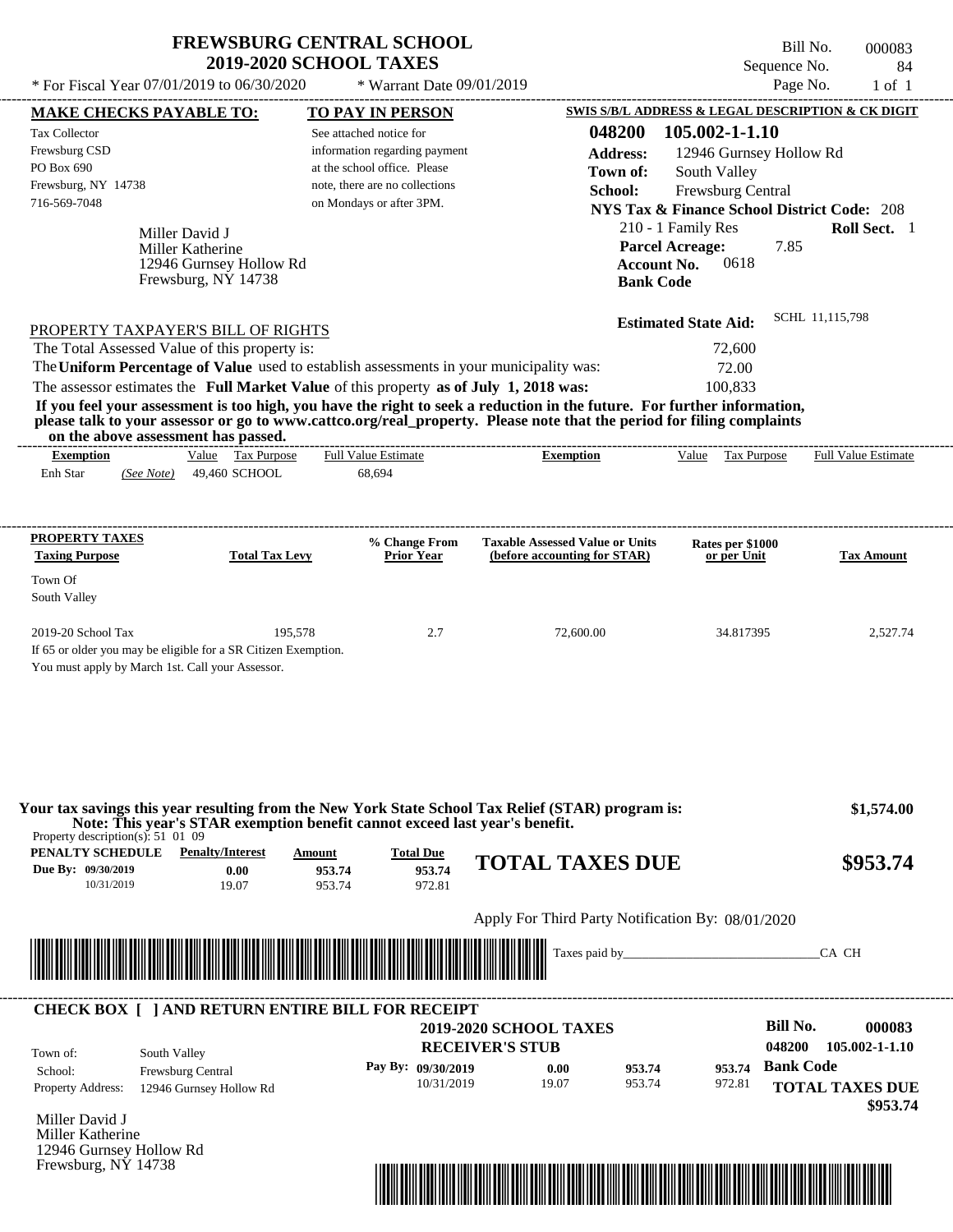| <b>FREWSBURG CENTRAL SCHOOL</b> |
|---------------------------------|
| <b>2019-2020 SCHOOL TAXES</b>   |

Bill No. 000084 Sequence No. 85

| * For Fiscal Year 07/01/2019 to 06/30/2020                                                                                                                                                                                                                                                                                                                                                                                                                                                                                                                         |                                                    | * Warrant Date 09/01/2019                                                                                                                              |                                                   |                                                                                                                                                                                   | Page No.<br>$1$ of $1$                                                         |
|--------------------------------------------------------------------------------------------------------------------------------------------------------------------------------------------------------------------------------------------------------------------------------------------------------------------------------------------------------------------------------------------------------------------------------------------------------------------------------------------------------------------------------------------------------------------|----------------------------------------------------|--------------------------------------------------------------------------------------------------------------------------------------------------------|---------------------------------------------------|-----------------------------------------------------------------------------------------------------------------------------------------------------------------------------------|--------------------------------------------------------------------------------|
| <b>MAKE CHECKS PAYABLE TO:</b>                                                                                                                                                                                                                                                                                                                                                                                                                                                                                                                                     |                                                    | <b>TO PAY IN PERSON</b>                                                                                                                                |                                                   |                                                                                                                                                                                   | SWIS S/B/L ADDRESS & LEGAL DESCRIPTION & CK DIGIT                              |
| Tax Collector<br>Frewsburg CSD<br>PO Box 690<br>Frewsburg, NY 14738<br>716-569-7048<br>Moses Charles W Jr<br>10 Sylvan Glen South<br>Frewsburg, NY 14738                                                                                                                                                                                                                                                                                                                                                                                                           |                                                    | See attached notice for<br>information regarding payment<br>at the school office. Please<br>note, there are no collections<br>on Mondays or after 3PM. | 048200<br><b>Address:</b><br>Town of:<br>School:  | 105.002-1-1.28<br>10 Gurnsey Hollow Rd<br>South Valley<br>Frewsburg Central<br>240 - Rural res<br><b>Parcel Acreage:</b><br>0657<br><b>Account No.</b><br><b>Bank Code</b><br>017 | <b>NYS Tax &amp; Finance School District Code: 208</b><br>Roll Sect. 1<br>5.45 |
| PROPERTY TAXPAYER'S BILL OF RIGHTS<br>The Total Assessed Value of this property is:<br>The Uniform Percentage of Value used to establish assessments in your municipality was:<br>The assessor estimates the Full Market Value of this property as of July 1, 2018 was:<br>If you feel your assessment is too high, you have the right to seek a reduction in the future. For further information,<br>please talk to your assessor or go to www.cattco.org/real_property. Please note that the period for filing complaints<br>on the above assessment has passed. |                                                    |                                                                                                                                                        | --------------------------------------            | <b>Estimated State Aid:</b><br>84,100<br>72.00<br>116,806                                                                                                                         | SCHL 11,115,798                                                                |
| Value Tax Purpose<br><b>Exemption</b>                                                                                                                                                                                                                                                                                                                                                                                                                                                                                                                              |                                                    | <b>Full Value Estimate</b>                                                                                                                             | <b>Exemption</b>                                  | Value Tax Purpose                                                                                                                                                                 | <b>Full Value Estimate</b>                                                     |
| <b>PROPERTY TAXES</b><br><b>Taxing Purpose</b>                                                                                                                                                                                                                                                                                                                                                                                                                                                                                                                     | <b>Total Tax Levy</b>                              | % Change From<br><b>Prior Year</b>                                                                                                                     | <b>Taxable Assessed Value or Units</b>            | Rates per \$1000<br>or per Unit                                                                                                                                                   | <b>Tax Amount</b>                                                              |
| Town Of<br>South Valley                                                                                                                                                                                                                                                                                                                                                                                                                                                                                                                                            |                                                    |                                                                                                                                                        |                                                   |                                                                                                                                                                                   |                                                                                |
| 2019-20 School Tax<br>If 65 or older you may be eligible for a SR Citizen Exemption.<br>You must apply by March 1st. Call your Assessor.                                                                                                                                                                                                                                                                                                                                                                                                                           | 195,578                                            | 2.7                                                                                                                                                    | 84,100.00                                         | 34.817395                                                                                                                                                                         | 2,928.14                                                                       |
| Property description(s): $51 \quad 01 \quad 09$<br>PENALTY SCHEDULE<br><b>Penalty/Interest</b><br>Due By: 09/30/2019<br>0.00<br>10/31/2019<br>58.56                                                                                                                                                                                                                                                                                                                                                                                                                | Gurnsey Sub Div.<br>Amount<br>2,928.14<br>2,928.14 | Sylvan Glen<br><b>Total Due</b><br>2,928.14<br>2,986.70                                                                                                | <b>TOTAL TAXES DUE</b>                            |                                                                                                                                                                                   | \$2,928.14                                                                     |
|                                                                                                                                                                                                                                                                                                                                                                                                                                                                                                                                                                    |                                                    |                                                                                                                                                        | Apply For Third Party Notification By: 08/01/2020 |                                                                                                                                                                                   |                                                                                |
|                                                                                                                                                                                                                                                                                                                                                                                                                                                                                                                                                                    |                                                    |                                                                                                                                                        | Taxes paid by_                                    |                                                                                                                                                                                   | CA CH                                                                          |
| <b>CHECK BOX [ ] AND RETURN ENTIRE BILL FOR RECEIPT</b>                                                                                                                                                                                                                                                                                                                                                                                                                                                                                                            |                                                    |                                                                                                                                                        | 2019-2020 SCHOOL TAXES<br><b>RECEIVER'S STUB</b>  |                                                                                                                                                                                   | <b>Bill No.</b><br>000084<br>048200<br>105.002-1-1.28                          |

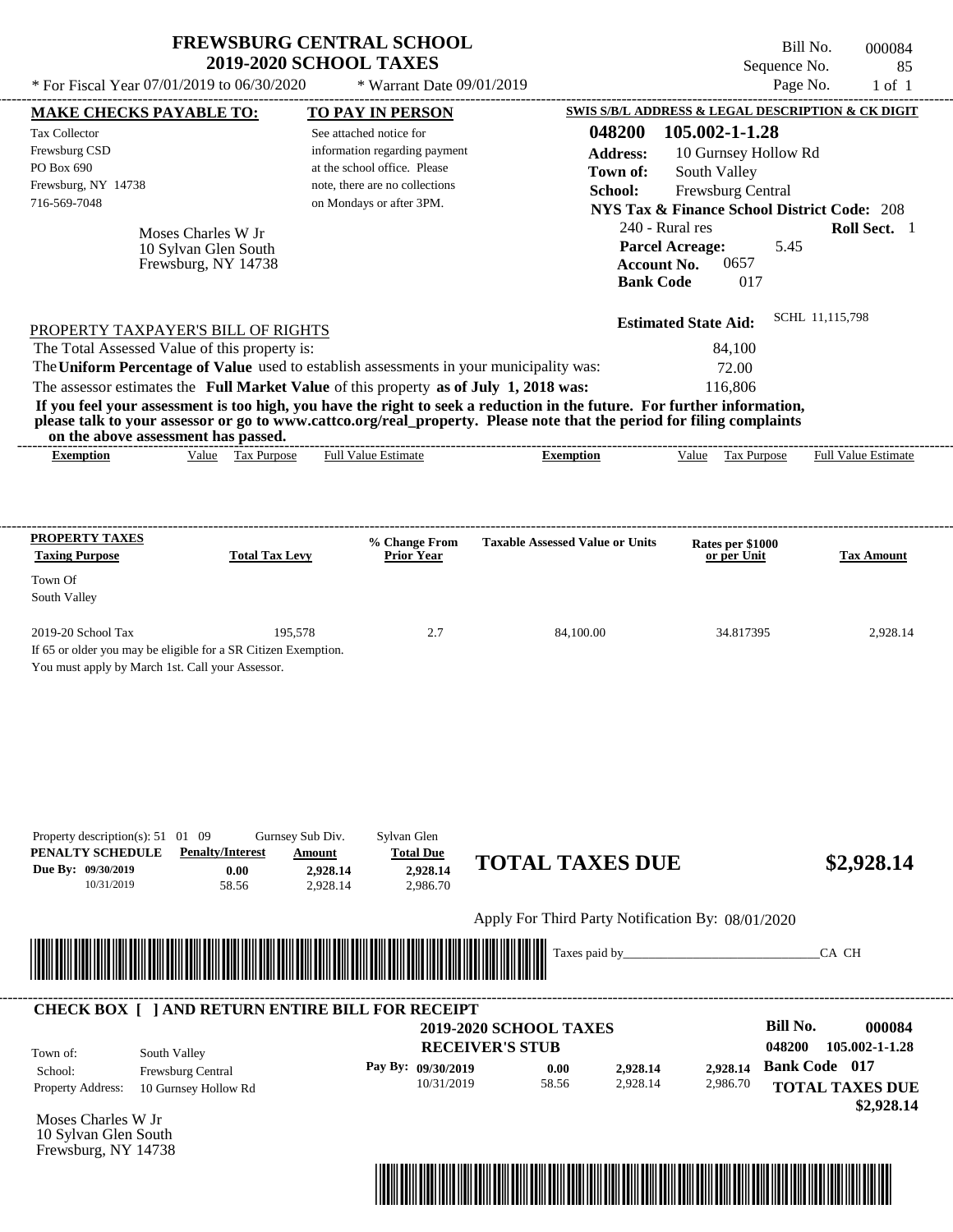| <b>FREWSBURG CENTRAL SCHOOL</b> |
|---------------------------------|
| <b>2019-2020 SCHOOL TAXES</b>   |

 $*$  For Fiscal Year 07/01/2019 to 06/30/2020

 $*$  Warrant Date 09/01/2019

Bill No. 000085 Sequence No. 86<br>Page No. 1 of 1

|                                                                                                                       | <b>MAKE CHECKS PAYABLE TO:</b>  |                            | <b>TO PAY IN PERSON</b>        |                                                                                                                                                                                                                                                  |                             | SWIS S/B/L ADDRESS & LEGAL DESCRIPTION & CK DIGIT      |
|-----------------------------------------------------------------------------------------------------------------------|---------------------------------|----------------------------|--------------------------------|--------------------------------------------------------------------------------------------------------------------------------------------------------------------------------------------------------------------------------------------------|-----------------------------|--------------------------------------------------------|
| Tax Collector                                                                                                         |                                 | See attached notice for    |                                |                                                                                                                                                                                                                                                  | 048200 105.002-1-28         |                                                        |
| Frewsburg CSD                                                                                                         |                                 |                            | information regarding payment  | <b>Address:</b>                                                                                                                                                                                                                                  | Brown Run Rd                |                                                        |
| PO Box 690                                                                                                            |                                 |                            | at the school office. Please   | Town of:                                                                                                                                                                                                                                         | South Valley                |                                                        |
| Frewsburg, NY 14738                                                                                                   |                                 |                            | note, there are no collections | School:                                                                                                                                                                                                                                          | Frewsburg Central           |                                                        |
| 716-569-7048                                                                                                          |                                 | on Mondays or after 3PM.   |                                |                                                                                                                                                                                                                                                  |                             | <b>NYS Tax &amp; Finance School District Code: 208</b> |
|                                                                                                                       |                                 |                            |                                |                                                                                                                                                                                                                                                  |                             |                                                        |
|                                                                                                                       | Moynihan Nancy                  |                            |                                |                                                                                                                                                                                                                                                  | 910 - Priv forest           | Roll Sect. 1                                           |
|                                                                                                                       | 1211 Chewning Ln                |                            |                                |                                                                                                                                                                                                                                                  | <b>Parcel Acreage:</b>      | 50.84                                                  |
|                                                                                                                       | Fredercksburg, VA 22407         |                            |                                | <b>Account No.</b>                                                                                                                                                                                                                               | 0317                        |                                                        |
|                                                                                                                       |                                 |                            |                                | <b>Bank Code</b>                                                                                                                                                                                                                                 |                             |                                                        |
|                                                                                                                       |                                 |                            |                                |                                                                                                                                                                                                                                                  | <b>Estimated State Aid:</b> | SCHL 11,115,798                                        |
| PROPERTY TAXPAYER'S BILL OF RIGHTS<br>The Total Assessed Value of this property is:                                   |                                 |                            |                                |                                                                                                                                                                                                                                                  | 42,400                      |                                                        |
|                                                                                                                       |                                 |                            |                                | The Uniform Percentage of Value used to establish assessments in your municipality was:                                                                                                                                                          | 72.00                       |                                                        |
|                                                                                                                       |                                 |                            |                                |                                                                                                                                                                                                                                                  |                             |                                                        |
| The assessor estimates the Full Market Value of this property as of July 1, 2018 was:                                 |                                 |                            |                                |                                                                                                                                                                                                                                                  | 58,889                      |                                                        |
|                                                                                                                       |                                 |                            |                                | If you feel your assessment is too high, you have the right to seek a reduction in the future. For further information,<br>please talk to your assessor or go to www.cattco.org/real_property. Please note that the period for filing complaints |                             |                                                        |
| on the above assessment has passed.                                                                                   |                                 |                            |                                |                                                                                                                                                                                                                                                  |                             |                                                        |
| <b>Exemption</b>                                                                                                      | Value Tax Purpose               | <b>Full Value Estimate</b> |                                | <b>Exemption</b>                                                                                                                                                                                                                                 | Value Tax Purpose           | <b>Full Value Estimate</b>                             |
|                                                                                                                       |                                 |                            |                                |                                                                                                                                                                                                                                                  |                             |                                                        |
|                                                                                                                       |                                 |                            |                                |                                                                                                                                                                                                                                                  |                             |                                                        |
| <b>PROPERTY TAXES</b>                                                                                                 |                                 |                            | % Change From<br>Prior Year    | <b>Taxable Assessed Value or Units</b>                                                                                                                                                                                                           | Rates per \$1000            |                                                        |
| <b>Taxing Purpose</b>                                                                                                 | <b>Total Tax Levy</b>           |                            |                                |                                                                                                                                                                                                                                                  | or per Unit                 | <b>Tax Amount</b>                                      |
| Town Of<br>South Valley                                                                                               |                                 |                            |                                |                                                                                                                                                                                                                                                  |                             |                                                        |
| 2019-20 School Tax                                                                                                    |                                 | 195,578                    | 2.7                            | 42,400.00                                                                                                                                                                                                                                        | 34.817395                   | 1,476.26                                               |
|                                                                                                                       |                                 |                            |                                |                                                                                                                                                                                                                                                  |                             |                                                        |
| If 65 or older you may be eligible for a SR Citizen Exemption.<br>You must apply by March 1st. Call your Assessor.    |                                 |                            |                                |                                                                                                                                                                                                                                                  |                             |                                                        |
| Property description(s): 42 01 09<br>PENALTY SCHEDULE<br>Due By: 09/30/2019<br>10/31/2019                             | <b>Penalty/Interest</b><br>0.00 | Amount<br>1,476.26         | <b>Total Due</b><br>1,476.26   | <b>TOTAL TAXES DUE</b>                                                                                                                                                                                                                           |                             |                                                        |
|                                                                                                                       | 29.53                           | 1,476.26                   | 1,505.79                       |                                                                                                                                                                                                                                                  |                             | \$1,476.26                                             |
|                                                                                                                       |                                 |                            |                                | Apply For Third Party Notification By: 08/01/2020                                                                                                                                                                                                |                             |                                                        |
| <u> Haria da Barat da Barat da Barat da Barat da Barat da Barat da Barat da Barat da Barat da Barat da Barat da B</u> |                                 |                            |                                | Taxes paid by_                                                                                                                                                                                                                                   |                             | CA CH                                                  |
|                                                                                                                       |                                 |                            |                                |                                                                                                                                                                                                                                                  |                             |                                                        |
| <b>CHECK BOX [ ] AND RETURN ENTIRE BILL FOR RECEIPT</b>                                                               |                                 |                            |                                | 2019-2020 SCHOOL TAXES                                                                                                                                                                                                                           |                             | <b>Bill No.</b><br>000085                              |
| Town of:                                                                                                              |                                 |                            |                                | <b>RECEIVER'S STUB</b>                                                                                                                                                                                                                           |                             | 048200                                                 |
| School:                                                                                                               | South Valley                    |                            | Pay By: 09/30/2019             | 0.00<br>1,476.26                                                                                                                                                                                                                                 | 1,476.26                    | <b>Bank Code</b>                                       |
|                                                                                                                       | Frewsburg Central               |                            | 10/31/2019                     | 29.53<br>1,476.26                                                                                                                                                                                                                                | 1,505.79                    |                                                        |
|                                                                                                                       | Brown Run Rd                    |                            |                                |                                                                                                                                                                                                                                                  |                             |                                                        |
| Property Address:<br>Moynihan Nancy                                                                                   |                                 |                            |                                |                                                                                                                                                                                                                                                  |                             | 105.002-1-28<br><b>TOTAL TAXES DUE</b><br>\$1,476.26   |

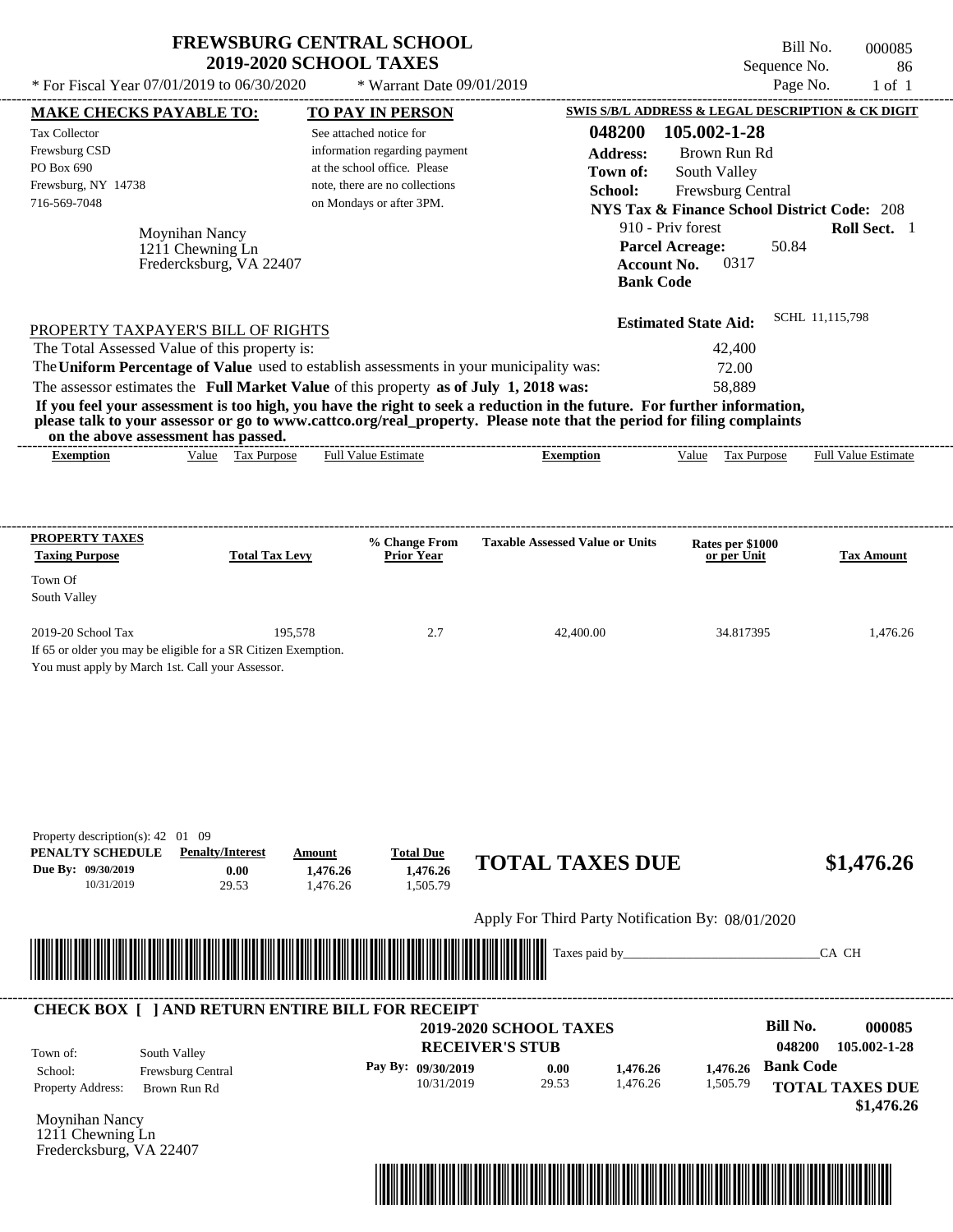\* For Fiscal Year  $07/01/2019$  to  $06/30/2020$  \* Warrant Date  $09/01/2019$  Page No. 1 of 1

\* Warrant Date 09/01/2019

Bill No. 000086 Sequence No. 87

| <b>MAKE CHECKS PAYABLE TO:</b>                                                                                                                                                                                                                                                        | <b>TO PAY IN PERSON</b>            |                                                                        |                                                        | <b>SWIS S/B/L ADDRESS &amp; LEGAL DESCRIPTION &amp; CK DIGIT</b> |
|---------------------------------------------------------------------------------------------------------------------------------------------------------------------------------------------------------------------------------------------------------------------------------------|------------------------------------|------------------------------------------------------------------------|--------------------------------------------------------|------------------------------------------------------------------|
| <b>Tax Collector</b>                                                                                                                                                                                                                                                                  | See attached notice for            | 048200                                                                 | 105.002-1-1.12                                         |                                                                  |
| Frewsburg CSD                                                                                                                                                                                                                                                                         | information regarding payment      | <b>Address:</b>                                                        | 12904 Gurnsey Hollow Rd                                |                                                                  |
| PO Box 690                                                                                                                                                                                                                                                                            | at the school office. Please       | Town of:                                                               | South Valley                                           |                                                                  |
| Frewsburg, NY 14738                                                                                                                                                                                                                                                                   | note, there are no collections     | School:                                                                | Frewsburg Central                                      |                                                                  |
| 716-569-7048                                                                                                                                                                                                                                                                          | on Mondays or after 3PM.           |                                                                        | <b>NYS Tax &amp; Finance School District Code: 208</b> |                                                                  |
| Mucikowsky Michael                                                                                                                                                                                                                                                                    |                                    |                                                                        | 210 - 1 Family Res                                     | Roll Sect. 1                                                     |
| Mucikowsky Marjorie                                                                                                                                                                                                                                                                   |                                    | <b>Parcel Acreage:</b>                                                 | 5.85                                                   |                                                                  |
| 12904 Gurnsey Hollow Rd                                                                                                                                                                                                                                                               |                                    | <b>Account No.</b>                                                     | 0620                                                   |                                                                  |
| Frewsburg, NY 14738                                                                                                                                                                                                                                                                   |                                    | <b>Bank Code</b>                                                       |                                                        |                                                                  |
|                                                                                                                                                                                                                                                                                       |                                    |                                                                        | <b>Estimated State Aid:</b>                            | SCHL 11,115,798                                                  |
| PROPERTY TAXPAYER'S BILL OF RIGHTS<br>The Total Assessed Value of this property is:                                                                                                                                                                                                   |                                    |                                                                        | 77,700                                                 |                                                                  |
| The Uniform Percentage of Value used to establish assessments in your municipality was:                                                                                                                                                                                               |                                    |                                                                        | 72.00                                                  |                                                                  |
| The assessor estimates the Full Market Value of this property as of July 1, 2018 was:                                                                                                                                                                                                 |                                    |                                                                        | 107,917                                                |                                                                  |
| If you feel your assessment is too high, you have the right to seek a reduction in the future. For further information,                                                                                                                                                               |                                    |                                                                        |                                                        |                                                                  |
| please talk to your assessor or go to www.cattco.org/real_property. Please note that the period for filing complaints<br>on the above assessment has passed.                                                                                                                          |                                    |                                                                        |                                                        |                                                                  |
| Value Tax Purpose<br><b>Exemption</b>                                                                                                                                                                                                                                                 | <b>Full Value Estimate</b>         | <b>Exemption</b>                                                       | Value Tax Purpose                                      | <b>Full Value Estimate</b>                                       |
| Enh Star<br>(See Note) 49,460 SCHOOL                                                                                                                                                                                                                                                  | 68,694                             |                                                                        |                                                        |                                                                  |
|                                                                                                                                                                                                                                                                                       |                                    |                                                                        |                                                        |                                                                  |
| <b>PROPERTY TAXES</b>                                                                                                                                                                                                                                                                 |                                    |                                                                        |                                                        |                                                                  |
| <b>Total Tax Levy</b><br><b>Taxing Purpose</b>                                                                                                                                                                                                                                        | % Change From<br><b>Prior Year</b> | <b>Taxable Assessed Value or Units</b><br>(before accounting for STAR) | Rates per \$1000<br>or per Unit                        | <b>Tax Amount</b>                                                |
| Town Of                                                                                                                                                                                                                                                                               |                                    |                                                                        |                                                        |                                                                  |
| South Valley                                                                                                                                                                                                                                                                          |                                    |                                                                        |                                                        |                                                                  |
|                                                                                                                                                                                                                                                                                       |                                    |                                                                        |                                                        |                                                                  |
| 2019-20 School Tax                                                                                                                                                                                                                                                                    | 195,578<br>2.7                     | 77,700.00                                                              | 34.817395                                              | 2,705.31                                                         |
| If 65 or older you may be eligible for a SR Citizen Exemption.                                                                                                                                                                                                                        |                                    |                                                                        |                                                        |                                                                  |
| You must apply by March 1st. Call your Assessor.                                                                                                                                                                                                                                      |                                    |                                                                        |                                                        |                                                                  |
|                                                                                                                                                                                                                                                                                       |                                    |                                                                        |                                                        |                                                                  |
|                                                                                                                                                                                                                                                                                       |                                    |                                                                        |                                                        |                                                                  |
|                                                                                                                                                                                                                                                                                       |                                    |                                                                        |                                                        |                                                                  |
|                                                                                                                                                                                                                                                                                       |                                    |                                                                        |                                                        |                                                                  |
|                                                                                                                                                                                                                                                                                       |                                    |                                                                        |                                                        |                                                                  |
|                                                                                                                                                                                                                                                                                       |                                    |                                                                        |                                                        | \$1,574.00                                                       |
| Note: This year's STAR exemption benefit cannot exceed last year's benefit.                                                                                                                                                                                                           |                                    |                                                                        |                                                        |                                                                  |
| <b>Penalty/Interest</b>                                                                                                                                                                                                                                                               | <b>Total Due</b><br>Amount         |                                                                        |                                                        |                                                                  |
| 0.00                                                                                                                                                                                                                                                                                  | 1,131.31<br>1,131.31               | <b>TOTAL TAXES DUE</b>                                                 |                                                        | \$1,131.31                                                       |
| 10/31/2019<br>22.63                                                                                                                                                                                                                                                                   | 1,153.94<br>1,131.31               |                                                                        |                                                        |                                                                  |
|                                                                                                                                                                                                                                                                                       |                                    | Apply For Third Party Notification By: 08/01/2020                      |                                                        |                                                                  |
|                                                                                                                                                                                                                                                                                       |                                    |                                                                        |                                                        |                                                                  |
|                                                                                                                                                                                                                                                                                       |                                    |                                                                        |                                                        | CA CH                                                            |
|                                                                                                                                                                                                                                                                                       |                                    |                                                                        |                                                        |                                                                  |
|                                                                                                                                                                                                                                                                                       |                                    |                                                                        | <b>Bill No.</b>                                        |                                                                  |
|                                                                                                                                                                                                                                                                                       |                                    | <b>2019-2020 SCHOOL TAXES</b>                                          | 048200                                                 |                                                                  |
| Your tax savings this year resulting from the New York State School Tax Relief (STAR) program is:<br>Property description(s): $51 \quad 01 \quad 09$<br>PENALTY SCHEDULE<br>Due By: 09/30/2019<br><b>CHECK BOX [ ] AND RETURN ENTIRE BILL FOR RECEIPT</b><br>South Valley<br>Town of: | <b>RECEIVER'S STUB</b>             |                                                                        |                                                        |                                                                  |
| Frewsburg Central<br>School:                                                                                                                                                                                                                                                          | Pay By: 09/30/2019                 | 0.00<br>1,131.31                                                       | <b>Bank Code</b><br>1,131.31                           |                                                                  |
| <b>Property Address:</b><br>12904 Gurnsey Hollow Rd                                                                                                                                                                                                                                   | 10/31/2019                         | 22.63<br>1,131.31                                                      | 1,153.94                                               |                                                                  |
|                                                                                                                                                                                                                                                                                       |                                    |                                                                        |                                                        | 000086<br>105.002-1-1.12                                         |
|                                                                                                                                                                                                                                                                                       |                                    |                                                                        |                                                        |                                                                  |
| Mucikowsky Michael<br>Mucikowsky Marjorie<br>12904 Gurnsey Hollow Rd<br>Frewsburg, NY 14738                                                                                                                                                                                           |                                    |                                                                        |                                                        | <b>TOTAL TAXES DUE</b><br>\$1,131.31                             |

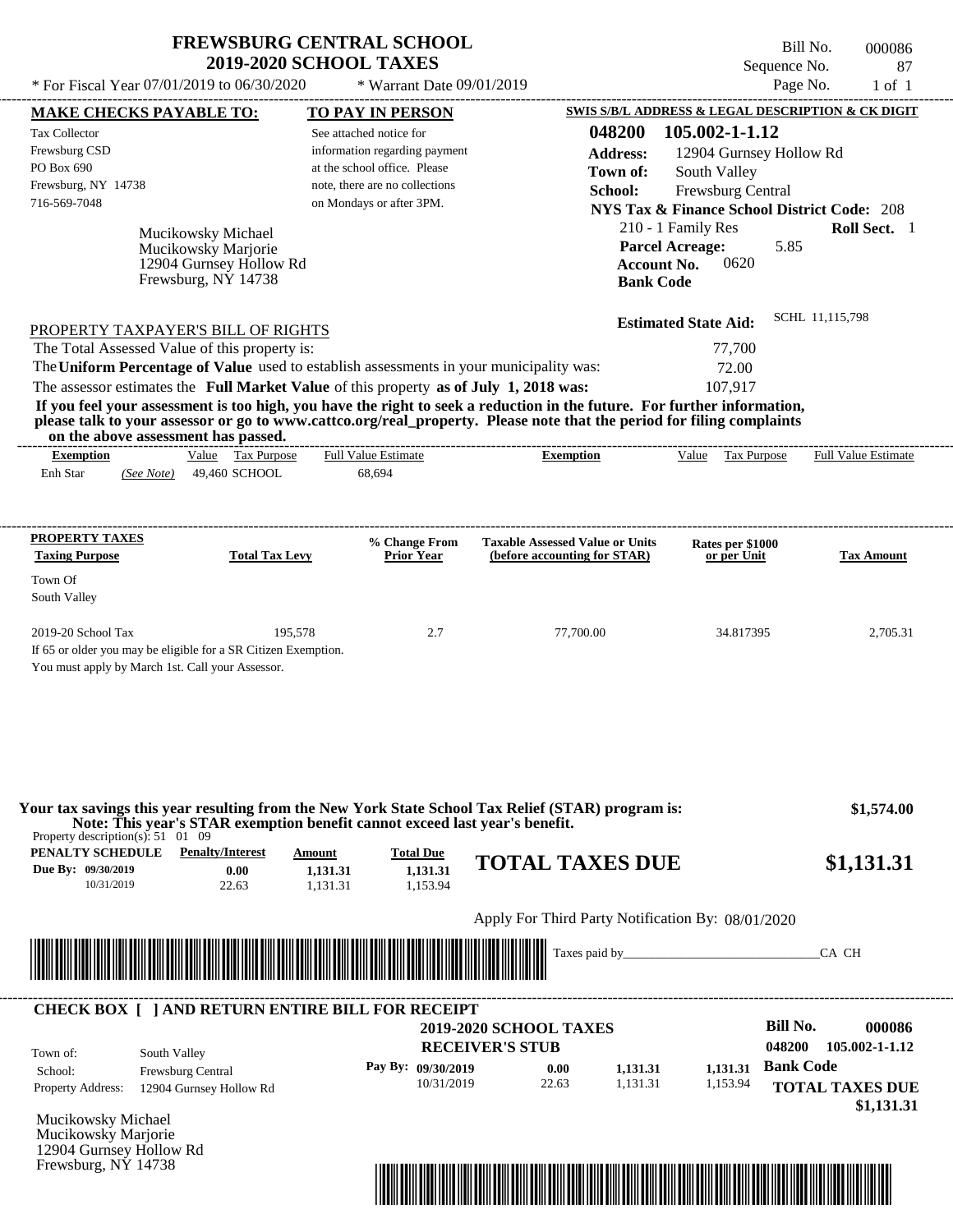$*$  For Fiscal Year 07/01/2019 to 06/30/2020

 $*$  Warrant Date 09/01/2019

Bill No. 000087 Sequence No. 88<br>Page No. 1 of 1

| <b>MAKE CHECKS PAYABLE TO:</b>                                                          |                                   | <b>TO PAY IN PERSON</b>        |                                                                                                                                                                                                                                                  | SWIS S/B/L ADDRESS & LEGAL DESCRIPTION & CK DIGIT      |                            |
|-----------------------------------------------------------------------------------------|-----------------------------------|--------------------------------|--------------------------------------------------------------------------------------------------------------------------------------------------------------------------------------------------------------------------------------------------|--------------------------------------------------------|----------------------------|
| Tax Collector                                                                           |                                   | See attached notice for        | 048200                                                                                                                                                                                                                                           | 96.004-1-52                                            |                            |
| Frewsburg CSD                                                                           |                                   | information regarding payment  | <b>Address:</b>                                                                                                                                                                                                                                  | Bragg Rd                                               |                            |
| PO Box 690                                                                              |                                   | at the school office. Please   | Town of:                                                                                                                                                                                                                                         | South Valley                                           |                            |
| Frewsburg, NY 14738                                                                     |                                   | note, there are no collections | School:                                                                                                                                                                                                                                          | Frewsburg Central                                      |                            |
| 716-569-7048                                                                            |                                   | on Mondays or after 3PM.       |                                                                                                                                                                                                                                                  | <b>NYS Tax &amp; Finance School District Code: 208</b> |                            |
|                                                                                         |                                   |                                |                                                                                                                                                                                                                                                  |                                                        |                            |
| Murray Kevin                                                                            |                                   |                                |                                                                                                                                                                                                                                                  | $322$ - Rural vac $>10$                                | Roll Sect. 1               |
| Long Scott                                                                              |                                   |                                |                                                                                                                                                                                                                                                  | <b>Parcel Acreage:</b><br>13.10                        |                            |
| 521 Willardshire Rd                                                                     | Orchard Park, NY 14127            |                                | <b>Account No.</b>                                                                                                                                                                                                                               | 0389                                                   |                            |
|                                                                                         |                                   |                                | <b>Bank Code</b>                                                                                                                                                                                                                                 |                                                        |                            |
|                                                                                         |                                   |                                |                                                                                                                                                                                                                                                  | <b>Estimated State Aid:</b>                            | SCHL 11,115,798            |
| PROPERTY TAXPAYER'S BILL OF RIGHTS<br>The Total Assessed Value of this property is:     |                                   |                                |                                                                                                                                                                                                                                                  | 11,300                                                 |                            |
|                                                                                         |                                   |                                |                                                                                                                                                                                                                                                  |                                                        |                            |
| The Uniform Percentage of Value used to establish assessments in your municipality was: |                                   |                                |                                                                                                                                                                                                                                                  | 72.00                                                  |                            |
| The assessor estimates the Full Market Value of this property as of July 1, 2018 was:   |                                   |                                |                                                                                                                                                                                                                                                  | 15,694                                                 |                            |
| on the above assessment has passed.                                                     |                                   |                                | If you feel your assessment is too high, you have the right to seek a reduction in the future. For further information,<br>please talk to your assessor or go to www.cattco.org/real_property. Please note that the period for filing complaints |                                                        |                            |
| <b>Exemption</b>                                                                        | Value Tax Purpose                 | <b>Full Value Estimate</b>     | <b>Exemption</b>                                                                                                                                                                                                                                 | Value Tax Purpose                                      | <b>Full Value Estimate</b> |
|                                                                                         |                                   |                                |                                                                                                                                                                                                                                                  |                                                        |                            |
|                                                                                         |                                   |                                |                                                                                                                                                                                                                                                  |                                                        |                            |
| <b>PROPERTY TAXES</b>                                                                   |                                   | % Change From                  | <b>Taxable Assessed Value or Units</b>                                                                                                                                                                                                           | Rates per \$1000                                       |                            |
| <b>Taxing Purpose</b>                                                                   | <b>Total Tax Levy</b>             | <b>Prior Year</b>              |                                                                                                                                                                                                                                                  | or per Unit                                            | <b>Tax Amount</b>          |
| Town Of                                                                                 |                                   |                                |                                                                                                                                                                                                                                                  |                                                        |                            |
| South Valley                                                                            |                                   |                                |                                                                                                                                                                                                                                                  |                                                        |                            |
| 2019-20 School Tax                                                                      | 195,578                           | 2.7                            | 11,300.00                                                                                                                                                                                                                                        | 34.817395                                              | 393.44                     |
| If 65 or older you may be eligible for a SR Citizen Exemption.                          |                                   |                                |                                                                                                                                                                                                                                                  |                                                        |                            |
| You must apply by March 1st. Call your Assessor.                                        |                                   |                                |                                                                                                                                                                                                                                                  |                                                        |                            |
|                                                                                         |                                   |                                |                                                                                                                                                                                                                                                  |                                                        |                            |
|                                                                                         |                                   |                                |                                                                                                                                                                                                                                                  |                                                        |                            |
|                                                                                         |                                   |                                |                                                                                                                                                                                                                                                  |                                                        |                            |
|                                                                                         |                                   |                                |                                                                                                                                                                                                                                                  |                                                        |                            |
|                                                                                         |                                   |                                |                                                                                                                                                                                                                                                  |                                                        |                            |
|                                                                                         |                                   |                                |                                                                                                                                                                                                                                                  |                                                        |                            |
|                                                                                         |                                   |                                |                                                                                                                                                                                                                                                  |                                                        |                            |
| Property description(s): 52 01 09                                                       |                                   |                                |                                                                                                                                                                                                                                                  |                                                        |                            |
| PENALTY SCHEDULE                                                                        | <b>Penalty/Interest</b><br>Amount | <b>Total Due</b>               | <b>TOTAL TAXES DUE</b>                                                                                                                                                                                                                           |                                                        | \$393.44                   |
| Due By: 09/30/2019                                                                      | 0.00<br>393.44                    | 393.44                         |                                                                                                                                                                                                                                                  |                                                        |                            |
| 10/31/2019                                                                              | 7.87<br>393.44                    | 401.31                         |                                                                                                                                                                                                                                                  |                                                        |                            |
|                                                                                         |                                   |                                | Apply For Third Party Notification By: 08/01/2020                                                                                                                                                                                                |                                                        |                            |
|                                                                                         |                                   |                                | Taxes paid by_                                                                                                                                                                                                                                   |                                                        | CA CH                      |
|                                                                                         |                                   |                                |                                                                                                                                                                                                                                                  |                                                        |                            |
|                                                                                         |                                   |                                |                                                                                                                                                                                                                                                  |                                                        |                            |
| <b>CHECK BOX [ ] AND RETURN ENTIRE BILL FOR RECEIPT</b>                                 |                                   |                                |                                                                                                                                                                                                                                                  |                                                        |                            |
|                                                                                         |                                   |                                | 2019-2020 SCHOOL TAXES                                                                                                                                                                                                                           | <b>Bill No.</b>                                        | 000087                     |
| South Valley<br>Town of:                                                                |                                   |                                | <b>RECEIVER'S STUB</b>                                                                                                                                                                                                                           | 048200                                                 | 96.004-1-52                |
| Frewsburg Central<br>School:                                                            |                                   | Pay By: 09/30/2019             | 393.44<br>0.00                                                                                                                                                                                                                                   | <b>Bank Code</b><br>393.44                             |                            |
| Property Address:<br>Bragg Rd                                                           |                                   | 10/31/2019                     | 7.87<br>393.44                                                                                                                                                                                                                                   | 401.31                                                 | <b>TOTAL TAXES DUE</b>     |
|                                                                                         |                                   |                                |                                                                                                                                                                                                                                                  |                                                        | \$393.44                   |
| Murray Kevin                                                                            |                                   |                                |                                                                                                                                                                                                                                                  |                                                        |                            |
| Long Scott                                                                              |                                   |                                |                                                                                                                                                                                                                                                  |                                                        |                            |
| 521 Willardshire Rd                                                                     |                                   |                                |                                                                                                                                                                                                                                                  |                                                        |                            |
| Orchard Park, NY 14127                                                                  |                                   |                                |                                                                                                                                                                                                                                                  |                                                        |                            |
|                                                                                         |                                   |                                |                                                                                                                                                                                                                                                  |                                                        |                            |
|                                                                                         |                                   |                                |                                                                                                                                                                                                                                                  |                                                        |                            |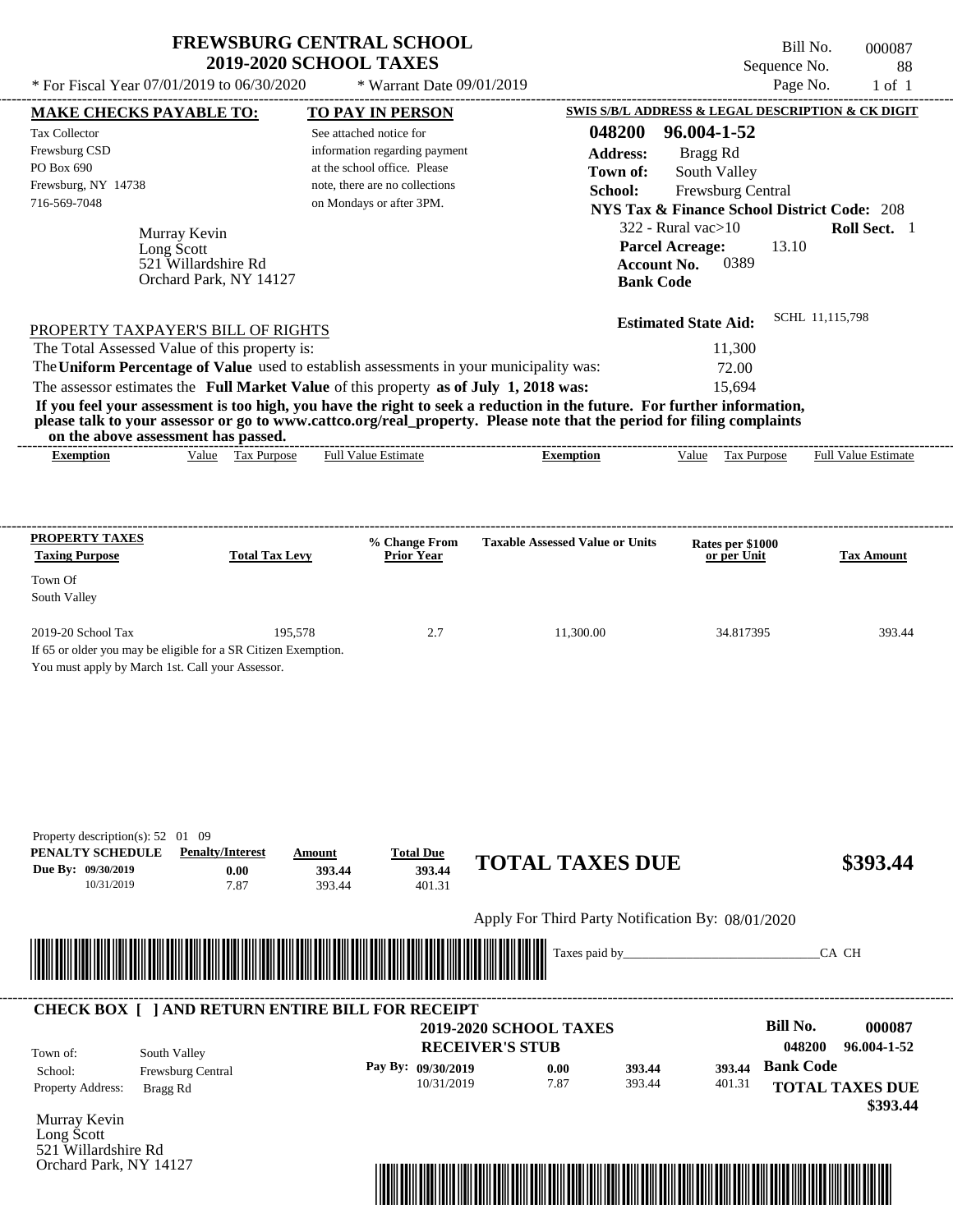\* For Fiscal Year 07/01/2019 to 06/30/2020  $\rightarrow$  Warrant Date 09/01/2019

Bill No. 000088 Sequence No. 89

| * For Fiscal Year 07/01/2019 to 06/30/2020                                                                                                                   |                         |        | * Warrant Date 09/01/2019                                     |                                                   |                  |                                                                             | Page No.         | $1$ of $1$                 |
|--------------------------------------------------------------------------------------------------------------------------------------------------------------|-------------------------|--------|---------------------------------------------------------------|---------------------------------------------------|------------------|-----------------------------------------------------------------------------|------------------|----------------------------|
| <b>MAKE CHECKS PAYABLE TO:</b>                                                                                                                               |                         |        | <b>TO PAY IN PERSON</b>                                       |                                                   |                  | SWIS S/B/L ADDRESS & LEGAL DESCRIPTION & CK DIGIT                           |                  |                            |
| Tax Collector                                                                                                                                                |                         |        | See attached notice for                                       |                                                   | 048200           | 96.004-1-56                                                                 |                  |                            |
| Frewsburg CSD<br>PO Box 690                                                                                                                                  |                         |        | information regarding payment<br>at the school office. Please |                                                   | <b>Address:</b>  | Wheeler Hill Rd                                                             |                  |                            |
| Frewsburg, NY 14738                                                                                                                                          |                         |        | note, there are no collections                                |                                                   | Town of:         | South Valley                                                                |                  |                            |
| 716-569-7048                                                                                                                                                 |                         |        | on Mondays or after 3PM.                                      |                                                   | School:          | Frewsburg Central<br><b>NYS Tax &amp; Finance School District Code: 208</b> |                  |                            |
|                                                                                                                                                              |                         |        |                                                               |                                                   |                  | 312 - Vac w/imprv                                                           |                  | Roll Sect. 1               |
| Murray Kevin<br>Long Scott                                                                                                                                   |                         |        |                                                               |                                                   |                  | <b>Parcel Acreage:</b>                                                      | 20.38            |                            |
|                                                                                                                                                              | 521 Willardshire Rd     |        |                                                               |                                                   |                  | 0388<br><b>Account No.</b>                                                  |                  |                            |
|                                                                                                                                                              | Orchard Park, NY 14127  |        |                                                               |                                                   |                  | <b>Bank Code</b>                                                            |                  |                            |
|                                                                                                                                                              |                         |        |                                                               |                                                   |                  |                                                                             |                  |                            |
| PROPERTY TAXPAYER'S BILL OF RIGHTS                                                                                                                           |                         |        |                                                               |                                                   |                  | <b>Estimated State Aid:</b>                                                 | SCHL 11,115,798  |                            |
| The Total Assessed Value of this property is:                                                                                                                |                         |        |                                                               |                                                   |                  | 16,400                                                                      |                  |                            |
| The Uniform Percentage of Value used to establish assessments in your municipality was:                                                                      |                         |        |                                                               |                                                   |                  | 72.00                                                                       |                  |                            |
| The assessor estimates the Full Market Value of this property as of July 1, 2018 was:                                                                        |                         |        |                                                               |                                                   |                  | 22,778                                                                      |                  |                            |
| If you feel your assessment is too high, you have the right to seek a reduction in the future. For further information,                                      |                         |        |                                                               |                                                   |                  |                                                                             |                  |                            |
| please talk to your assessor or go to www.cattco.org/real_property. Please note that the period for filing complaints<br>on the above assessment has passed. |                         |        |                                                               |                                                   |                  |                                                                             |                  |                            |
| <b>Exemption</b>                                                                                                                                             | Value Tax Purpose       |        | <b>Full Value Estimate</b>                                    | <b>Exemption</b>                                  |                  | Value Tax Purpose                                                           |                  | <b>Full Value Estimate</b> |
|                                                                                                                                                              |                         |        |                                                               |                                                   |                  |                                                                             |                  |                            |
|                                                                                                                                                              |                         |        |                                                               |                                                   |                  |                                                                             |                  |                            |
|                                                                                                                                                              |                         |        |                                                               |                                                   |                  |                                                                             |                  |                            |
| <b>PROPERTY TAXES</b>                                                                                                                                        |                         |        | % Change From                                                 | <b>Taxable Assessed Value or Units</b>            |                  | Rates per \$1000                                                            |                  |                            |
| <b>Taxing Purpose</b>                                                                                                                                        | <b>Total Tax Levy</b>   |        | <b>Prior Year</b>                                             |                                                   |                  | or per Unit                                                                 |                  | <b>Tax Amount</b>          |
| Town Of                                                                                                                                                      |                         |        |                                                               |                                                   |                  |                                                                             |                  |                            |
| South Valley                                                                                                                                                 |                         |        |                                                               |                                                   |                  |                                                                             |                  |                            |
| 2019-20 School Tax                                                                                                                                           | 195,578                 |        | 2.7                                                           | 16,400.00                                         |                  | 34.817395                                                                   |                  | 571.01                     |
| If 65 or older you may be eligible for a SR Citizen Exemption.                                                                                               |                         |        |                                                               |                                                   |                  |                                                                             |                  |                            |
| You must apply by March 1st. Call your Assessor.                                                                                                             |                         |        |                                                               |                                                   |                  |                                                                             |                  |                            |
|                                                                                                                                                              |                         |        |                                                               |                                                   |                  |                                                                             |                  |                            |
|                                                                                                                                                              |                         |        |                                                               |                                                   |                  |                                                                             |                  |                            |
|                                                                                                                                                              |                         |        |                                                               |                                                   |                  |                                                                             |                  |                            |
|                                                                                                                                                              |                         |        |                                                               |                                                   |                  |                                                                             |                  |                            |
|                                                                                                                                                              |                         |        |                                                               |                                                   |                  |                                                                             |                  |                            |
|                                                                                                                                                              |                         |        |                                                               |                                                   |                  |                                                                             |                  |                            |
|                                                                                                                                                              |                         |        |                                                               |                                                   |                  |                                                                             |                  |                            |
| Property description(s): 53 01 09<br>PENALTY SCHEDULE                                                                                                        | <b>Penalty/Interest</b> | Amount | <b>Total Due</b>                                              |                                                   |                  |                                                                             |                  |                            |
| Due By: 09/30/2019                                                                                                                                           | 0.00                    | 571.01 | 571.01                                                        | <b>TOTAL TAXES DUE</b>                            |                  |                                                                             |                  | \$571.01                   |
| 10/31/2019                                                                                                                                                   | 11.42                   | 571.01 | 582.43                                                        |                                                   |                  |                                                                             |                  |                            |
|                                                                                                                                                              |                         |        |                                                               |                                                   |                  |                                                                             |                  |                            |
|                                                                                                                                                              |                         |        |                                                               | Apply For Third Party Notification By: 08/01/2020 |                  |                                                                             |                  |                            |
|                                                                                                                                                              |                         |        |                                                               |                                                   | Taxes paid by_   |                                                                             |                  | CA CH                      |
|                                                                                                                                                              |                         |        |                                                               |                                                   |                  |                                                                             |                  |                            |
|                                                                                                                                                              |                         |        |                                                               |                                                   |                  |                                                                             |                  |                            |
| <b>CHECK BOX [ ] AND RETURN ENTIRE BILL FOR RECEIPT</b>                                                                                                      |                         |        |                                                               |                                                   |                  |                                                                             |                  |                            |
|                                                                                                                                                              |                         |        |                                                               | 2019-2020 SCHOOL TAXES                            |                  |                                                                             | <b>Bill No.</b>  | 000088                     |
| South Valley<br>Town of:                                                                                                                                     |                         |        |                                                               | <b>RECEIVER'S STUB</b>                            |                  |                                                                             | 048200           | 96.004-1-56                |
| School:                                                                                                                                                      | Frewsburg Central       |        | Pay By: 09/30/2019                                            | 0.00                                              | 571.01<br>571.01 | 571.01                                                                      | <b>Bank Code</b> |                            |
| Property Address:<br>Wheeler Hill Rd                                                                                                                         |                         |        | 10/31/2019                                                    | 11.42                                             |                  | 582.43                                                                      |                  | <b>TOTAL TAXES DUE</b>     |
| Murray Kevin                                                                                                                                                 |                         |        |                                                               |                                                   |                  |                                                                             |                  | \$571.01                   |
| Long Scott                                                                                                                                                   |                         |        |                                                               |                                                   |                  |                                                                             |                  |                            |
| 521 Willardshire Rd                                                                                                                                          |                         |        |                                                               |                                                   |                  |                                                                             |                  |                            |
| Orchard Park, NY 14127                                                                                                                                       |                         |        |                                                               |                                                   |                  |                                                                             |                  |                            |

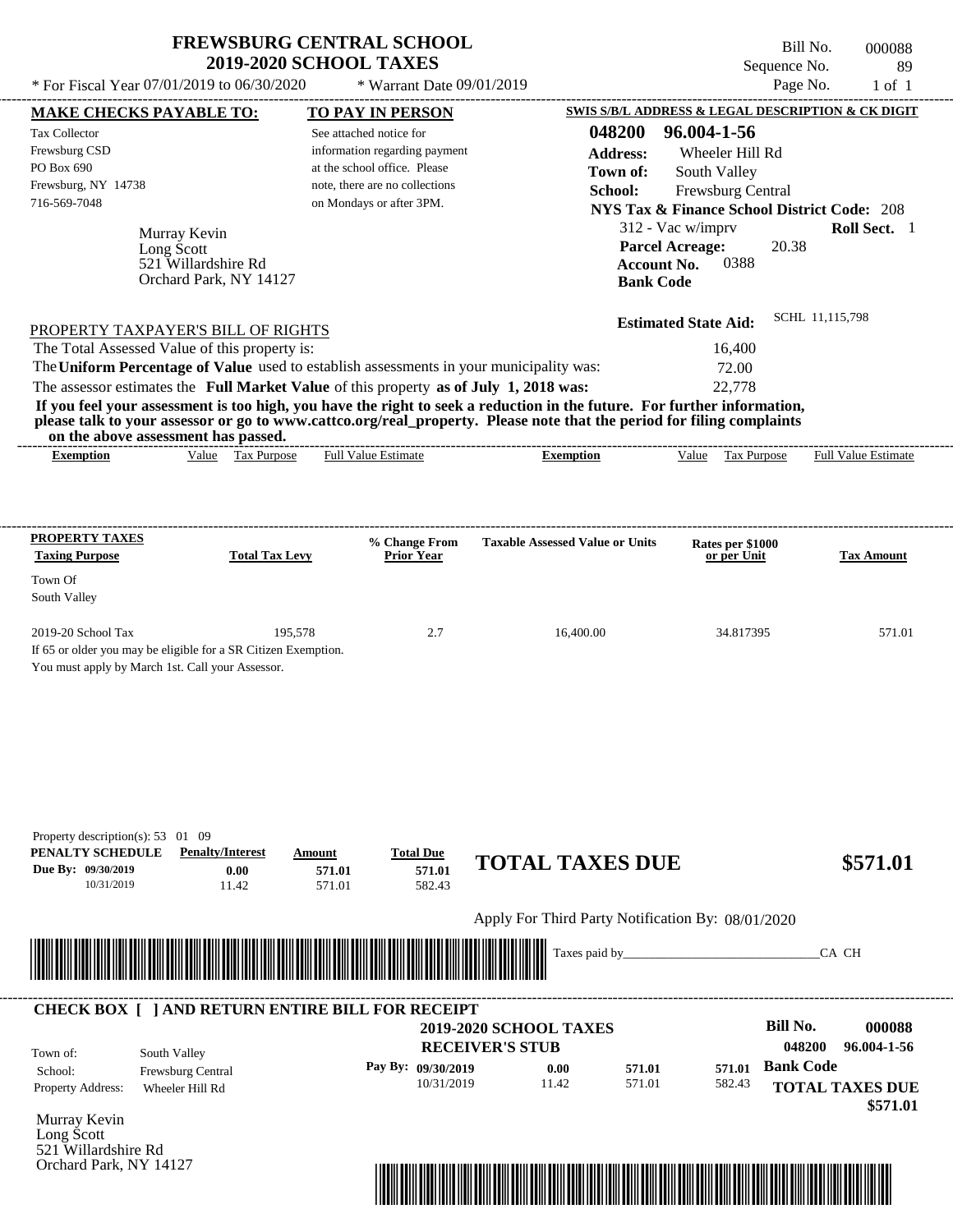Bill No. 000089 Sequence No. 91<br>Page No. 1 of 1

| * For Fiscal Year 07/01/2019 to 06/30/2020                                                              |                                                                                                                     | * Warrant Date 09/01/2019            |                                                                                                                                           |                                                              | Page No.<br>$1$ of $1$  |
|---------------------------------------------------------------------------------------------------------|---------------------------------------------------------------------------------------------------------------------|--------------------------------------|-------------------------------------------------------------------------------------------------------------------------------------------|--------------------------------------------------------------|-------------------------|
| <b>MAKE CHECKS PAYABLE TO:</b>                                                                          |                                                                                                                     | <b>TO PAY IN PERSON</b>              |                                                                                                                                           | SWIS S/B/L ADDRESS & LEGAL DESCRIPTION & CK DIGIT            |                         |
| Tax Collector                                                                                           |                                                                                                                     | See attached notice for              | 048200                                                                                                                                    | 96.004-1-58.2                                                |                         |
| Frewsburg CSD                                                                                           |                                                                                                                     | information regarding payment        | <b>Address:</b>                                                                                                                           | Wheeler Hill Rd                                              |                         |
| PO Box 690                                                                                              |                                                                                                                     | at the school office. Please         | Town of:                                                                                                                                  | South Valley                                                 |                         |
| Frewsburg, NY 14738                                                                                     |                                                                                                                     | note, there are no collections       | School:                                                                                                                                   | Frewsburg Central                                            |                         |
| 716-569-7048                                                                                            |                                                                                                                     | on Mondays or after 3PM.             |                                                                                                                                           | <b>NYS Tax &amp; Finance School District Code: 208</b>       |                         |
|                                                                                                         | Nordlund Duane R. & Luella L.<br>20 Marvin Street<br>Frewsburg, NY 14738                                            |                                      | <b>Account No.</b><br><b>Bank Code</b>                                                                                                    | 260 - Seasonal res<br><b>Parcel Acreage:</b><br>1.93<br>0495 | Roll Sect. 1            |
|                                                                                                         |                                                                                                                     |                                      |                                                                                                                                           | <b>Estimated State Aid:</b>                                  | SCHL 11,115,798         |
| The Total Assessed Value of this property is:                                                           | PROPERTY TAXPAYER'S BILL OF RIGHTS                                                                                  |                                      |                                                                                                                                           | 26,100                                                       |                         |
|                                                                                                         | The Uniform Percentage of Value used to establish assessments in your municipality was:                             |                                      |                                                                                                                                           | 72.00                                                        |                         |
|                                                                                                         |                                                                                                                     |                                      |                                                                                                                                           |                                                              |                         |
|                                                                                                         | The assessor estimates the Full Market Value of this property as of July 1, 2018 was:                               |                                      | If you feel your assessment is too high, you have the right to seek a reduction in the future. For further information,                   | 36,250                                                       |                         |
| on the above assessment has passed.<br><b>Exemption</b>                                                 | Value Tax Purpose                                                                                                   | <b>Full Value Estimate</b>           | please talk to your assessor or go to www.cattco.org/real_property. Please note that the period for filing complaints<br><b>Exemption</b> | Tax Purpose<br>Value                                         | Full Value Estimate     |
| <b>PROPERTY TAXES</b><br><b>Taxing Purpose</b>                                                          | <b>Total Tax Levy</b>                                                                                               | % Change From<br><b>Prior Year</b>   | <b>Taxable Assessed Value or Units</b>                                                                                                    | Rates per \$1000<br>or per Unit                              | <b>Tax Amount</b>       |
|                                                                                                         |                                                                                                                     |                                      |                                                                                                                                           |                                                              |                         |
| Town Of<br>South Valley                                                                                 |                                                                                                                     |                                      |                                                                                                                                           |                                                              |                         |
| 2019-20 School Tax<br>You must apply by March 1st. Call your Assessor.                                  | 195,578<br>If 65 or older you may be eligible for a SR Citizen Exemption.                                           | 2.7                                  | 26,100.00                                                                                                                                 | 34.817395                                                    | 908.73                  |
| Property description(s): $53 \quad 01 \quad 09$<br>PENALTY SCHEDULE<br>Due By: 09/30/2019<br>10/31/2019 | <b>Penalty/Interest</b><br>Amount<br>0.00<br>908.73<br>908.73<br>18.17                                              | <b>Total Due</b><br>908.73<br>926.90 | <b>TOTAL TAXES DUE</b>                                                                                                                    |                                                              | \$908.73                |
|                                                                                                         |                                                                                                                     |                                      | Apply For Third Party Notification By: 08/01/2020                                                                                         |                                                              |                         |
|                                                                                                         | <u> 1999 - Andrew Maria Maria Maria Maria Maria Maria Maria Maria Maria Maria Maria Maria Maria Maria Maria Mar</u> |                                      | Taxes paid by                                                                                                                             |                                                              | CA CH                   |
|                                                                                                         | <b>CHECK BOX [ ] AND RETURN ENTIRE BILL FOR RECEIPT</b>                                                             |                                      |                                                                                                                                           | <b>Bill No.</b>                                              | 000089                  |
|                                                                                                         |                                                                                                                     |                                      | <b>2019-2020 SCHOOL TAXES</b>                                                                                                             |                                                              |                         |
| South Valley<br>Town of:                                                                                |                                                                                                                     |                                      | <b>RECEIVER'S STUB</b>                                                                                                                    |                                                              | 048200<br>96.004-1-58.2 |
| School:                                                                                                 | Frewsburg Central                                                                                                   | Pay By: 09/30/2019                   | 0.00<br>908.73                                                                                                                            | 908.73                                                       | <b>Bank Code</b>        |
| Property Address:                                                                                       | Wheeler Hill Rd                                                                                                     | 10/31/2019                           | 18.17<br>908.73                                                                                                                           | 926.90                                                       | <b>TOTAL TAXES DUE</b>  |
| Nordlund Duane R. & Luella L<br>20 Marvin Street<br>Frewsburg, NY 14738                                 |                                                                                                                     |                                      |                                                                                                                                           |                                                              | \$908.73                |

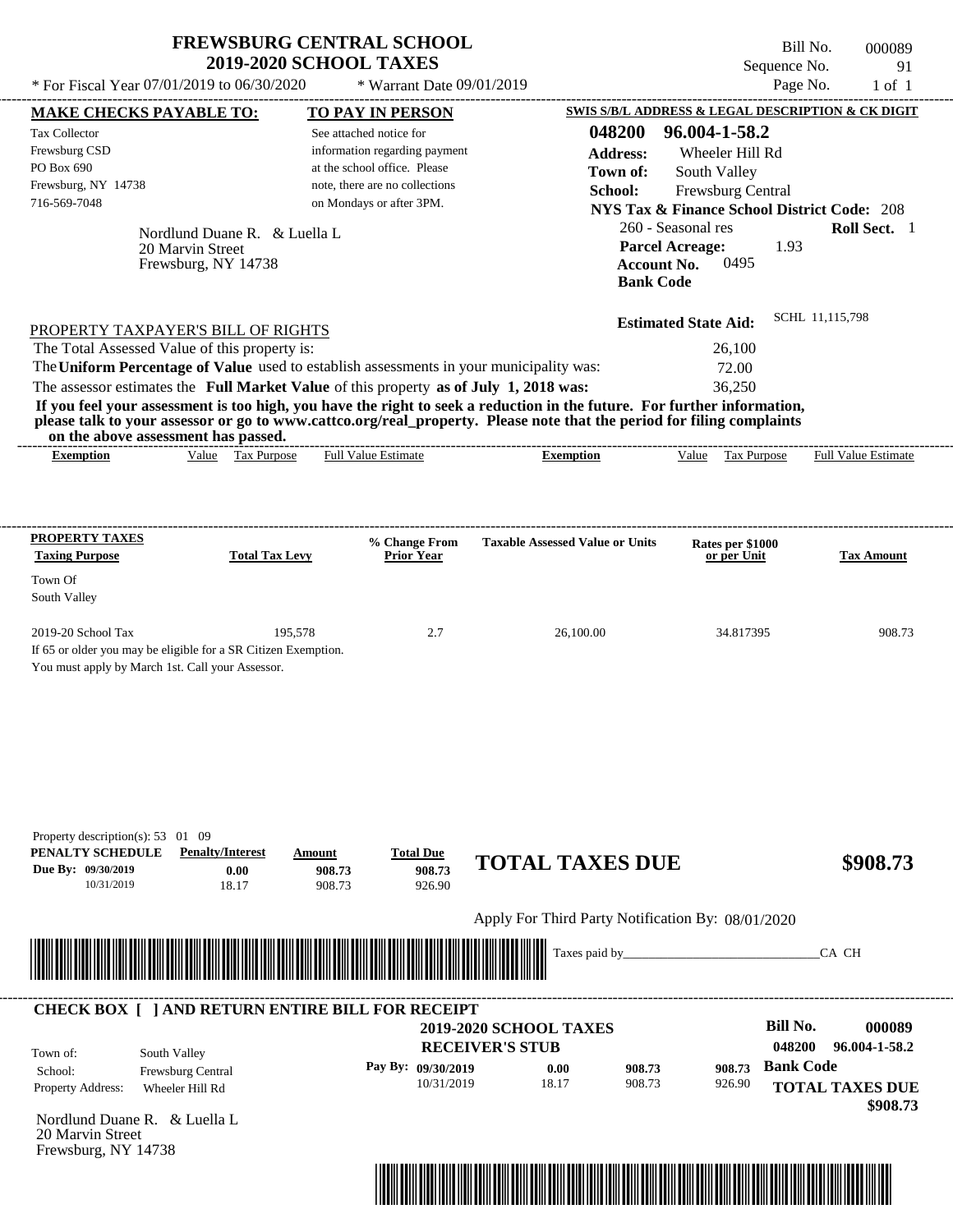| <b>FREWSBURG CENTRAL SCHOOL</b> |
|---------------------------------|
| <b>2019-2020 SCHOOL TAXES</b>   |

 $*$  For Fiscal Year 07/01/2019 to 06/30/2020

 $*$  Warrant Date 09/01/2019

Bill No. 000090 Sequence No. 92

| <u>MAKE CHECKS PAYABLE TO:</u>                                 |                                                 |                       |          | <b>TO PAY IN PERSON</b>                                    |                                                                                                                         |                  |                             |                   |                         | SWIS S/B/L ADDRESS & LEGAL DESCRIPTION & CK DIGIT      |
|----------------------------------------------------------------|-------------------------------------------------|-----------------------|----------|------------------------------------------------------------|-------------------------------------------------------------------------------------------------------------------------|------------------|-----------------------------|-------------------|-------------------------|--------------------------------------------------------|
| Tax Collector                                                  |                                                 |                       |          | See attached notice for                                    |                                                                                                                         | 048200           | 105.002-1-1.8               |                   |                         |                                                        |
| Frewsburg CSD                                                  |                                                 |                       |          | information regarding payment                              |                                                                                                                         | <b>Address:</b>  |                             |                   | Gurnsey Hollow Rd (Off) |                                                        |
| PO Box 690                                                     |                                                 |                       |          | at the school office. Please                               |                                                                                                                         | Town of:         | South Valley                |                   |                         |                                                        |
| Frewsburg, NY 14738<br>716-569-7048                            |                                                 |                       |          | note, there are no collections<br>on Mondays or after 3PM. |                                                                                                                         | School:          |                             | Frewsburg Central |                         |                                                        |
|                                                                |                                                 |                       |          |                                                            |                                                                                                                         |                  |                             |                   |                         | <b>NYS Tax &amp; Finance School District Code: 208</b> |
|                                                                | Nowicki Marc                                    |                       |          |                                                            |                                                                                                                         |                  | 260 - Seasonal res          |                   |                         | Roll Sect. 1                                           |
|                                                                | Nowicki Maureen G                               |                       |          |                                                            |                                                                                                                         |                  | <b>Parcel Acreage:</b>      |                   | 9.59                    |                                                        |
|                                                                | 430 Washington Hwy<br>Amherst, $N\bar{Y}$ 14226 |                       |          |                                                            |                                                                                                                         | <b>Bank Code</b> | Account No.                 | 0616              |                         |                                                        |
|                                                                |                                                 |                       |          |                                                            |                                                                                                                         |                  |                             |                   |                         |                                                        |
| PROPERTY TAXPAYER'S BILL OF RIGHTS                             |                                                 |                       |          |                                                            |                                                                                                                         |                  | <b>Estimated State Aid:</b> |                   |                         | SCHL 11,115,798                                        |
| The Total Assessed Value of this property is:                  |                                                 |                       |          |                                                            |                                                                                                                         |                  |                             | 35,500            |                         |                                                        |
|                                                                |                                                 |                       |          |                                                            | The Uniform Percentage of Value used to establish assessments in your municipality was:                                 |                  |                             | 72.00             |                         |                                                        |
|                                                                |                                                 |                       |          |                                                            | The assessor estimates the Full Market Value of this property as of July 1, 2018 was:                                   |                  |                             | 49,306            |                         |                                                        |
|                                                                |                                                 |                       |          |                                                            | If you feel your assessment is too high, you have the right to seek a reduction in the future. For further information, |                  |                             |                   |                         |                                                        |
| on the above assessment has passed.                            |                                                 |                       |          |                                                            | please talk to your assessor or go to www.cattco.org/real_property. Please note that the period for filing complaints   |                  |                             |                   |                         |                                                        |
| <b>Exemption</b>                                               |                                                 | Value Tax Purpose     |          | <b>Full Value Estimate</b>                                 | <b>Exemption</b>                                                                                                        |                  |                             | Value Tax Purpose |                         | <b>Full Value Estimate</b>                             |
|                                                                |                                                 |                       |          |                                                            |                                                                                                                         |                  |                             |                   |                         |                                                        |
|                                                                |                                                 |                       |          |                                                            |                                                                                                                         |                  |                             |                   |                         |                                                        |
| <b>PROPERTY TAXES</b>                                          |                                                 |                       |          | % Change From                                              | <b>Taxable Assessed Value or Units</b>                                                                                  |                  |                             | Rates per \$1000  |                         |                                                        |
| <b>Taxing Purpose</b>                                          |                                                 | <b>Total Tax Levy</b> |          | <b>Prior Year</b>                                          |                                                                                                                         |                  |                             | or per Unit       |                         | <b>Tax Amount</b>                                      |
| Town Of                                                        |                                                 |                       |          |                                                            |                                                                                                                         |                  |                             |                   |                         |                                                        |
| South Valley                                                   |                                                 |                       |          |                                                            |                                                                                                                         |                  |                             |                   |                         |                                                        |
| 2019-20 School Tax                                             |                                                 |                       | 195,578  | 2.7                                                        | 35,500.00                                                                                                               |                  |                             | 34.817395         |                         | 1,236.02                                               |
| If 65 or older you may be eligible for a SR Citizen Exemption. |                                                 |                       |          |                                                            |                                                                                                                         |                  |                             |                   |                         |                                                        |
| You must apply by March 1st. Call your Assessor.               |                                                 |                       |          |                                                            |                                                                                                                         |                  |                             |                   |                         |                                                        |
|                                                                |                                                 |                       |          |                                                            |                                                                                                                         |                  |                             |                   |                         |                                                        |
|                                                                |                                                 |                       |          |                                                            |                                                                                                                         |                  |                             |                   |                         |                                                        |
|                                                                |                                                 |                       |          |                                                            |                                                                                                                         |                  |                             |                   |                         |                                                        |
|                                                                |                                                 |                       |          |                                                            |                                                                                                                         |                  |                             |                   |                         |                                                        |
|                                                                |                                                 |                       |          |                                                            |                                                                                                                         |                  |                             |                   |                         |                                                        |
|                                                                |                                                 |                       |          |                                                            |                                                                                                                         |                  |                             |                   |                         |                                                        |
| Property description(s): $51 \quad 01 \quad 09$                |                                                 |                       |          |                                                            |                                                                                                                         |                  |                             |                   |                         |                                                        |
| PENALTY SCHEDULE                                               | <b>Penalty/Interest</b>                         |                       | Amount   | <b>Total Due</b>                                           |                                                                                                                         |                  |                             |                   |                         |                                                        |
| Due By: 09/30/2019                                             |                                                 | 0.00                  | 1,236.02 | 1,236.02                                                   | <b>TOTAL TAXES DUE</b>                                                                                                  |                  |                             |                   |                         | \$1,236.02                                             |
| 10/31/2019                                                     |                                                 | 24.72                 | 1,236.02 | 1,260.74                                                   |                                                                                                                         |                  |                             |                   |                         |                                                        |
|                                                                |                                                 |                       |          |                                                            | Apply For Third Party Notification By: 08/01/2020                                                                       |                  |                             |                   |                         |                                                        |
|                                                                |                                                 |                       |          |                                                            |                                                                                                                         |                  |                             |                   |                         |                                                        |
|                                                                |                                                 |                       |          |                                                            | Taxes paid by_                                                                                                          |                  |                             |                   |                         | CA CH                                                  |
|                                                                |                                                 |                       |          |                                                            |                                                                                                                         |                  |                             |                   |                         |                                                        |
|                                                                |                                                 |                       |          | <b>CHECK BOX [ ] AND RETURN ENTIRE BILL FOR RECEIPT</b>    |                                                                                                                         |                  |                             |                   |                         |                                                        |
|                                                                |                                                 |                       |          |                                                            | <b>2019-2020 SCHOOL TAXES</b>                                                                                           |                  |                             |                   | <b>Bill No.</b>         | 000090                                                 |
| Town of:                                                       | South Valley                                    |                       |          |                                                            | <b>RECEIVER'S STUB</b>                                                                                                  |                  |                             |                   | 048200                  | 105.002-1-1.8                                          |
| School:                                                        | Frewsburg Central                               |                       |          | Pay By: 09/30/2019                                         | 0.00                                                                                                                    | 1,236.02         |                             | 1,236.02          | <b>Bank Code</b>        |                                                        |
| Property Address:                                              | Gurnsey Hollow Rd (Off)                         |                       |          | 10/31/2019                                                 | 24.72                                                                                                                   | 1,236.02         |                             | 1,260.74          |                         | <b>TOTAL TAXES DUE</b>                                 |
|                                                                |                                                 |                       |          |                                                            |                                                                                                                         |                  |                             |                   |                         | \$1,236.02                                             |
| Nowicki Marc<br>Nowicki Maureen G                              |                                                 |                       |          |                                                            |                                                                                                                         |                  |                             |                   |                         |                                                        |
|                                                                |                                                 |                       |          |                                                            |                                                                                                                         |                  |                             |                   |                         |                                                        |
| 430 Washington Hwy<br>Amherst, NY 14226                        |                                                 |                       |          |                                                            |                                                                                                                         |                  |                             |                   |                         |                                                        |

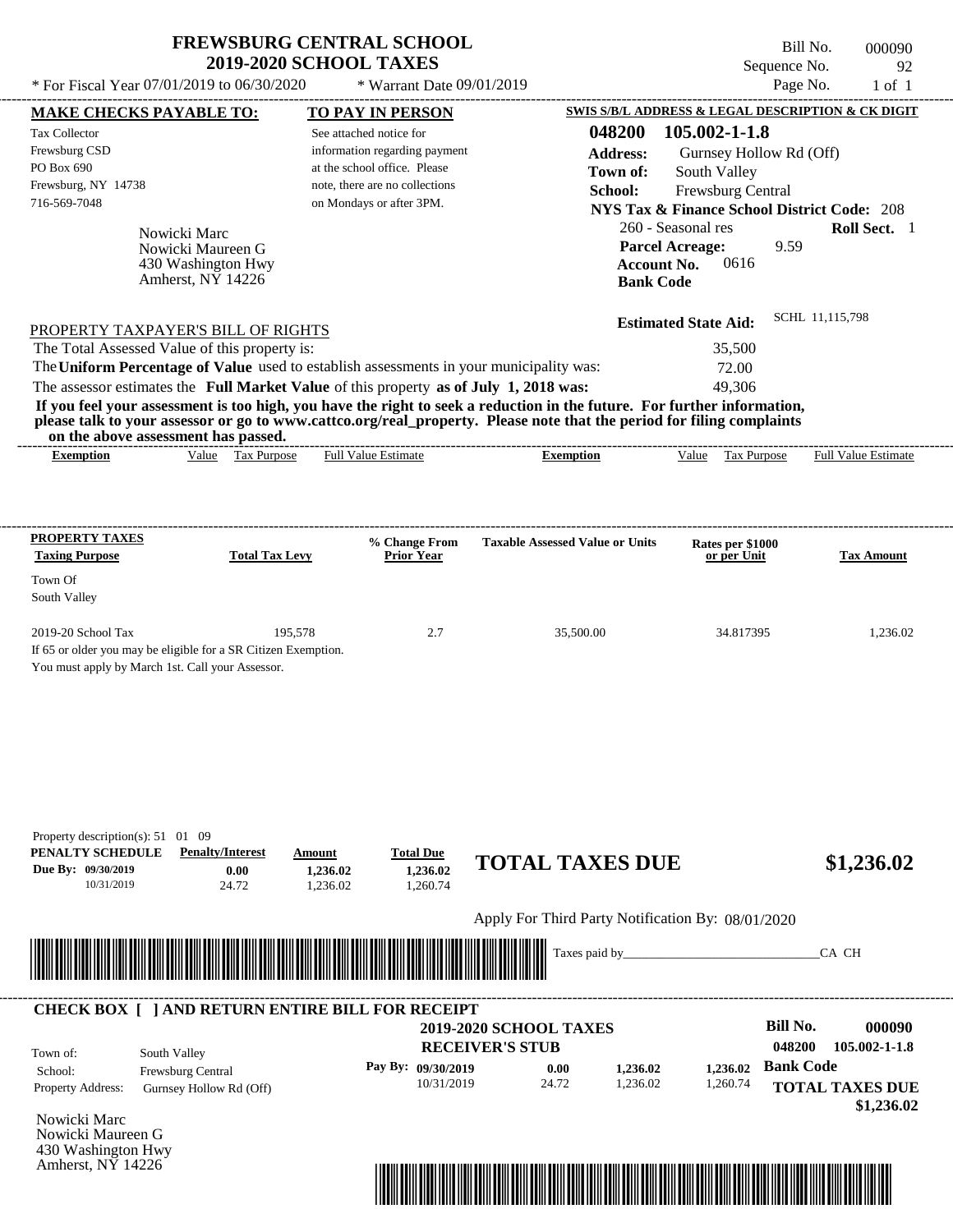$*$  For Fiscal Year 07/01/2019 to 06/30/2020

 $*$  Warrant Date 09/01/2019

Bill No. 000091 Sequence No. 93<br>Page No. 1 of 1

|                                                                                         | <b>MAKE CHECKS PAYABLE TO:</b>      |                       |          | <b>TO PAY IN PERSON</b>        |                                                                                                                         |                    | SWIS S/B/L ADDRESS & LEGAL DESCRIPTION & CK DIGIT      |                  |                                      |
|-----------------------------------------------------------------------------------------|-------------------------------------|-----------------------|----------|--------------------------------|-------------------------------------------------------------------------------------------------------------------------|--------------------|--------------------------------------------------------|------------------|--------------------------------------|
| Tax Collector                                                                           |                                     |                       |          | See attached notice for        |                                                                                                                         |                    | 048200 96.004-1-4                                      |                  |                                      |
| Frewsburg CSD                                                                           |                                     |                       |          | information regarding payment  |                                                                                                                         | <b>Address:</b>    | Sawmill Run Rd                                         |                  |                                      |
| PO Box 690                                                                              |                                     |                       |          | at the school office. Please   |                                                                                                                         | Town of:           | South Valley                                           |                  |                                      |
| Frewsburg, NY 14738                                                                     |                                     |                       |          | note, there are no collections |                                                                                                                         | School:            | Frewsburg Central                                      |                  |                                      |
| 716-569-7048                                                                            |                                     |                       |          | on Mondays or after 3PM.       |                                                                                                                         |                    | <b>NYS Tax &amp; Finance School District Code: 208</b> |                  |                                      |
|                                                                                         | Oberg Ronald D                      |                       |          |                                |                                                                                                                         |                    | 100 - Agricultural                                     |                  | Roll Sect. 1                         |
|                                                                                         | Oberg Christopher                   |                       |          |                                |                                                                                                                         |                    | <b>Parcel Acreage:</b>                                 | 6.00             |                                      |
|                                                                                         | $1762$ W & J Blvd                   |                       |          |                                |                                                                                                                         | <b>Account No.</b> | 0290                                                   |                  |                                      |
|                                                                                         | Jamestown, NY 14701                 |                       |          |                                |                                                                                                                         | <b>Bank Code</b>   |                                                        |                  |                                      |
|                                                                                         |                                     |                       |          |                                |                                                                                                                         |                    | <b>Estimated State Aid:</b>                            | SCHL 11,115,798  |                                      |
| PROPERTY TAXPAYER'S BILL OF RIGHTS<br>The Total Assessed Value of this property is:     |                                     |                       |          |                                |                                                                                                                         |                    | 32,700                                                 |                  |                                      |
| The Uniform Percentage of Value used to establish assessments in your municipality was: |                                     |                       |          |                                |                                                                                                                         |                    | 72.00                                                  |                  |                                      |
| The assessor estimates the Full Market Value of this property as of July 1, 2018 was:   |                                     |                       |          |                                |                                                                                                                         |                    | 45,417                                                 |                  |                                      |
|                                                                                         |                                     |                       |          |                                | If you feel your assessment is too high, you have the right to seek a reduction in the future. For further information, |                    |                                                        |                  |                                      |
|                                                                                         |                                     |                       |          |                                | please talk to your assessor or go to www.cattco.org/real_property. Please note that the period for filing complaints   |                    |                                                        |                  |                                      |
| on the above assessment has passed.<br><b>Exemption</b>                                 |                                     | Value Tax Purpose     |          | Full Value Estimate            | <b>Exemption</b>                                                                                                        |                    | Value Tax Purpose                                      |                  | <b>Full Value Estimate</b>           |
|                                                                                         |                                     |                       |          |                                |                                                                                                                         |                    |                                                        |                  |                                      |
|                                                                                         |                                     |                       |          |                                |                                                                                                                         |                    |                                                        |                  |                                      |
| <b>PROPERTY TAXES</b>                                                                   |                                     |                       |          | % Change From                  | <b>Taxable Assessed Value or Units</b>                                                                                  |                    | Rates per \$1000                                       |                  |                                      |
| <b>Taxing Purpose</b>                                                                   |                                     | <b>Total Tax Levy</b> |          | <b>Prior Year</b>              |                                                                                                                         |                    | or per Unit                                            |                  | <b>Tax Amount</b>                    |
| Town Of                                                                                 |                                     |                       |          |                                |                                                                                                                         |                    |                                                        |                  |                                      |
| South Valley                                                                            |                                     |                       |          |                                |                                                                                                                         |                    |                                                        |                  |                                      |
| 2019-20 School Tax                                                                      |                                     | 195,578               |          | 2.7                            | 32,700.00                                                                                                               |                    | 34.817395                                              |                  | 1,138.53                             |
| If 65 or older you may be eligible for a SR Citizen Exemption.                          |                                     |                       |          |                                |                                                                                                                         |                    |                                                        |                  |                                      |
| You must apply by March 1st. Call your Assessor.                                        |                                     |                       |          |                                |                                                                                                                         |                    |                                                        |                  |                                      |
|                                                                                         |                                     |                       |          |                                |                                                                                                                         |                    |                                                        |                  |                                      |
|                                                                                         |                                     |                       |          |                                |                                                                                                                         |                    |                                                        |                  |                                      |
|                                                                                         |                                     |                       |          |                                |                                                                                                                         |                    |                                                        |                  |                                      |
|                                                                                         |                                     |                       |          |                                |                                                                                                                         |                    |                                                        |                  |                                      |
|                                                                                         |                                     |                       |          |                                |                                                                                                                         |                    |                                                        |                  |                                      |
|                                                                                         |                                     |                       |          |                                |                                                                                                                         |                    |                                                        |                  |                                      |
| Property description(s): $53 \quad 01 \quad 09$<br>PENALTY SCHEDULE                     | <b>Penalty/Interest</b>             |                       | Amount   | <b>Total Due</b>               |                                                                                                                         |                    |                                                        |                  |                                      |
| Due By: 09/30/2019                                                                      |                                     | 0.00                  | 1.138.53 | 1,138.53                       | <b>TOTAL TAXES DUE</b>                                                                                                  |                    |                                                        |                  | \$1,138.53                           |
| 10/31/2019                                                                              |                                     | 22.77                 | 1,138.53 | 1,161.30                       |                                                                                                                         |                    |                                                        |                  |                                      |
|                                                                                         |                                     |                       |          |                                | Apply For Third Party Notification By: 08/01/2020                                                                       |                    |                                                        |                  |                                      |
|                                                                                         |                                     |                       |          |                                |                                                                                                                         |                    |                                                        |                  |                                      |
|                                                                                         |                                     |                       |          |                                | Taxes paid by                                                                                                           |                    |                                                        |                  | CA CH                                |
|                                                                                         |                                     |                       |          |                                |                                                                                                                         |                    |                                                        |                  |                                      |
| <b>CHECK BOX [ ] AND RETURN ENTIRE BILL FOR RECEIPT</b>                                 |                                     |                       |          |                                |                                                                                                                         |                    |                                                        |                  |                                      |
|                                                                                         |                                     |                       |          |                                | 2019-2020 SCHOOL TAXES                                                                                                  |                    |                                                        | <b>Bill No.</b>  | 000091                               |
|                                                                                         | South Valley                        |                       |          |                                | <b>RECEIVER'S STUB</b>                                                                                                  |                    |                                                        | 048200           | 96.004-1-4                           |
| Town of:                                                                                |                                     |                       |          | Pay By: 09/30/2019             | 0.00                                                                                                                    | 1,138.53           | 1,138.53                                               | <b>Bank Code</b> |                                      |
|                                                                                         |                                     |                       |          | 10/31/2019                     | 22.77                                                                                                                   | 1,138.53           | 1,161.30                                               |                  |                                      |
|                                                                                         | Frewsburg Central<br>Sawmill Run Rd |                       |          |                                |                                                                                                                         |                    |                                                        |                  |                                      |
|                                                                                         |                                     |                       |          |                                |                                                                                                                         |                    |                                                        |                  |                                      |
|                                                                                         |                                     |                       |          |                                |                                                                                                                         |                    |                                                        |                  |                                      |
| School:<br><b>Property Address:</b><br>Oberg Ronald D<br>Oberg Christopher              |                                     |                       |          |                                |                                                                                                                         |                    |                                                        |                  | <b>TOTAL TAXES DUE</b><br>\$1,138.53 |
| 1762 W & J Blvd<br>Jamestown, NY 14701                                                  |                                     |                       |          |                                |                                                                                                                         |                    |                                                        |                  |                                      |

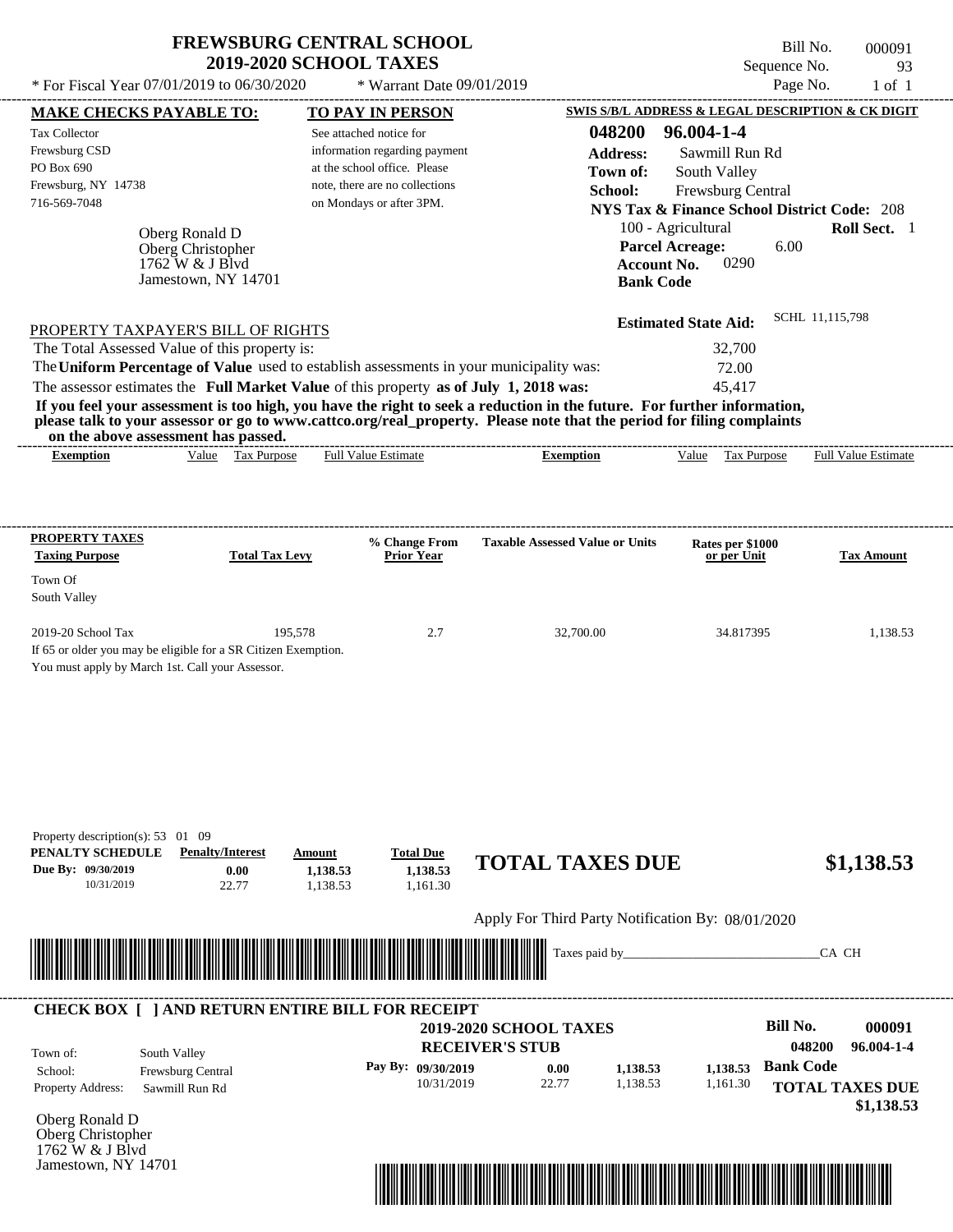\* For Fiscal Year  $07/01/2019$  to  $06/30/2020$  \* Warrant Date  $09/01/2019$  Page No. 1 of 1

\* Warrant Date 09/01/2019

Bill No. 000092 Sequence No. 94

| <b>MAKE CHECKS PAYABLE TO:</b>                                                                                                                                                                                                       |                                       | <b>TO PAY IN PERSON</b>                                                                 |                                                                                                                                                                                                                                      | SWIS S/B/L ADDRESS & LEGAL DESCRIPTION & CK DIGIT      |                            |
|--------------------------------------------------------------------------------------------------------------------------------------------------------------------------------------------------------------------------------------|---------------------------------------|-----------------------------------------------------------------------------------------|--------------------------------------------------------------------------------------------------------------------------------------------------------------------------------------------------------------------------------------|--------------------------------------------------------|----------------------------|
| Tax Collector                                                                                                                                                                                                                        |                                       | See attached notice for                                                                 |                                                                                                                                                                                                                                      | 048200 96.004-1-58.1                                   |                            |
| Frewsburg CSD                                                                                                                                                                                                                        |                                       | information regarding payment                                                           | <b>Address:</b>                                                                                                                                                                                                                      | Sawmill Run Rd                                         |                            |
| PO Box 690                                                                                                                                                                                                                           |                                       | at the school office. Please<br>note, there are no collections                          | Town of:                                                                                                                                                                                                                             | South Valley                                           |                            |
| Frewsburg, NY 14738<br>716-569-7048                                                                                                                                                                                                  |                                       | on Mondays or after 3PM.                                                                | School:                                                                                                                                                                                                                              | Frewsburg Central                                      |                            |
|                                                                                                                                                                                                                                      |                                       |                                                                                         |                                                                                                                                                                                                                                      | <b>NYS Tax &amp; Finance School District Code: 208</b> |                            |
|                                                                                                                                                                                                                                      | Pache Richard R                       |                                                                                         |                                                                                                                                                                                                                                      | 312 - Vac w/imprv                                      | Roll Sect. 1               |
|                                                                                                                                                                                                                                      | Pache Carole A                        |                                                                                         |                                                                                                                                                                                                                                      | <b>Parcel Acreage:</b><br>11.50                        |                            |
|                                                                                                                                                                                                                                      | 1267 Greenfield Dr<br>Alden, NY 14004 |                                                                                         | <b>Account No.</b><br><b>Bank Code</b>                                                                                                                                                                                               | 0286                                                   |                            |
|                                                                                                                                                                                                                                      |                                       |                                                                                         |                                                                                                                                                                                                                                      |                                                        |                            |
| PROPERTY TAXPAYER'S BILL OF RIGHTS                                                                                                                                                                                                   |                                       |                                                                                         |                                                                                                                                                                                                                                      | <b>Estimated State Aid:</b>                            | SCHL 11,115,798            |
| The Total Assessed Value of this property is:                                                                                                                                                                                        |                                       |                                                                                         |                                                                                                                                                                                                                                      | 23,300                                                 |                            |
|                                                                                                                                                                                                                                      |                                       | The Uniform Percentage of Value used to establish assessments in your municipality was: |                                                                                                                                                                                                                                      | 72.00                                                  |                            |
|                                                                                                                                                                                                                                      |                                       | The assessor estimates the Full Market Value of this property as of July 1, 2018 was:   |                                                                                                                                                                                                                                      | 32,361                                                 |                            |
|                                                                                                                                                                                                                                      |                                       |                                                                                         | If you feel your assessment is too high, you have the right to seek a reduction in the future. For further information,                                                                                                              |                                                        |                            |
| on the above assessment has passed.                                                                                                                                                                                                  |                                       |                                                                                         | please talk to your assessor or go to www.cattco.org/real_property. Please note that the period for filing complaints                                                                                                                |                                                        |                            |
| <b>Exemption</b>                                                                                                                                                                                                                     | Value Tax Purpose                     | <b>Full Value Estimate</b>                                                              | <b>Exemption</b>                                                                                                                                                                                                                     | Value Tax Purpose                                      | <b>Full Value Estimate</b> |
|                                                                                                                                                                                                                                      |                                       |                                                                                         |                                                                                                                                                                                                                                      |                                                        |                            |
|                                                                                                                                                                                                                                      |                                       |                                                                                         |                                                                                                                                                                                                                                      |                                                        |                            |
|                                                                                                                                                                                                                                      |                                       |                                                                                         |                                                                                                                                                                                                                                      |                                                        |                            |
| <b>PROPERTY TAXES</b><br><b>Taxing Purpose</b>                                                                                                                                                                                       | <b>Total Tax Levy</b>                 | % Change From<br><b>Prior Year</b>                                                      | <b>Taxable Assessed Value or Units</b>                                                                                                                                                                                               | Rates per \$1000<br>or per Unit                        | <b>Tax Amount</b>          |
| Town Of                                                                                                                                                                                                                              |                                       |                                                                                         |                                                                                                                                                                                                                                      |                                                        |                            |
| South Valley                                                                                                                                                                                                                         |                                       |                                                                                         |                                                                                                                                                                                                                                      |                                                        |                            |
| 2019-20 School Tax                                                                                                                                                                                                                   | 195,578                               | 2.7                                                                                     | 23,300.00                                                                                                                                                                                                                            | 34.817395                                              | 811.25                     |
| If 65 or older you may be eligible for a SR Citizen Exemption.                                                                                                                                                                       |                                       |                                                                                         |                                                                                                                                                                                                                                      |                                                        |                            |
| You must apply by March 1st. Call your Assessor.                                                                                                                                                                                     |                                       |                                                                                         |                                                                                                                                                                                                                                      |                                                        |                            |
|                                                                                                                                                                                                                                      |                                       |                                                                                         |                                                                                                                                                                                                                                      |                                                        |                            |
|                                                                                                                                                                                                                                      |                                       |                                                                                         |                                                                                                                                                                                                                                      |                                                        |                            |
|                                                                                                                                                                                                                                      |                                       |                                                                                         |                                                                                                                                                                                                                                      |                                                        |                            |
|                                                                                                                                                                                                                                      |                                       |                                                                                         |                                                                                                                                                                                                                                      |                                                        |                            |
|                                                                                                                                                                                                                                      |                                       |                                                                                         |                                                                                                                                                                                                                                      |                                                        |                            |
|                                                                                                                                                                                                                                      |                                       |                                                                                         |                                                                                                                                                                                                                                      |                                                        |                            |
|                                                                                                                                                                                                                                      |                                       |                                                                                         |                                                                                                                                                                                                                                      |                                                        |                            |
| Property description(s): 53 01 09<br>PENALTY SCHEDULE                                                                                                                                                                                | <b>Penalty/Interest</b>               | <b>Total Due</b><br><b>Amount</b>                                                       |                                                                                                                                                                                                                                      |                                                        |                            |
| Due By: 09/30/2019                                                                                                                                                                                                                   | 0.00                                  | 811.25<br>811.25                                                                        | <b>TOTAL TAXES DUE</b>                                                                                                                                                                                                               |                                                        | \$811.25                   |
| 10/31/2019                                                                                                                                                                                                                           | 16.23                                 | 827.48<br>811.25                                                                        |                                                                                                                                                                                                                                      |                                                        |                            |
|                                                                                                                                                                                                                                      |                                       |                                                                                         | Apply For Third Party Notification By: 08/01/2020                                                                                                                                                                                    |                                                        |                            |
|                                                                                                                                                                                                                                      |                                       |                                                                                         |                                                                                                                                                                                                                                      |                                                        |                            |
| <u> Harry Harry Harry Harry Harry Harry Harry Harry Harry Harry Harry Harry Harry Harry Harry Harry Harry Harry Harry Harry Harry Harry Harry Harry Harry Harry Harry Harry Harry Harry Harry Harry Harry Harry Harry Harry Harr</u> |                                       |                                                                                         | Taxes paid by                                                                                                                                                                                                                        |                                                        | CA CH                      |
|                                                                                                                                                                                                                                      |                                       |                                                                                         |                                                                                                                                                                                                                                      |                                                        |                            |
|                                                                                                                                                                                                                                      |                                       | <b>CHECK BOX [ ] AND RETURN ENTIRE BILL FOR RECEIPT</b>                                 |                                                                                                                                                                                                                                      |                                                        |                            |
|                                                                                                                                                                                                                                      |                                       |                                                                                         | <b>2019-2020 SCHOOL TAXES</b>                                                                                                                                                                                                        | <b>Bill No.</b>                                        | 000092                     |
| South Valley<br>Town of:                                                                                                                                                                                                             |                                       |                                                                                         | <b>RECEIVER'S STUB</b>                                                                                                                                                                                                               | 048200                                                 | 96.004-1-58.1              |
| School:                                                                                                                                                                                                                              | Frewsburg Central                     | Pay By: 09/30/2019                                                                      | 0.00<br>811.25                                                                                                                                                                                                                       | <b>Bank Code</b><br>811.25                             |                            |
| Property Address:                                                                                                                                                                                                                    | Sawmill Run Rd                        | 10/31/2019                                                                              | 16.23<br>811.25                                                                                                                                                                                                                      | 827.48                                                 | <b>TOTAL TAXES DUE</b>     |
|                                                                                                                                                                                                                                      |                                       |                                                                                         |                                                                                                                                                                                                                                      |                                                        | \$811.25                   |
| Pache Richard R                                                                                                                                                                                                                      |                                       |                                                                                         |                                                                                                                                                                                                                                      |                                                        |                            |
| Pache Carole A<br>1267 Greenfield Dr                                                                                                                                                                                                 |                                       |                                                                                         |                                                                                                                                                                                                                                      |                                                        |                            |
|                                                                                                                                                                                                                                      |                                       |                                                                                         |                                                                                                                                                                                                                                      |                                                        |                            |
|                                                                                                                                                                                                                                      |                                       |                                                                                         |                                                                                                                                                                                                                                      |                                                        |                            |
| Alden, NY 14004                                                                                                                                                                                                                      |                                       |                                                                                         | <u> 1989 - Andrea Stadt British, mark ar strí british ar breithinn ar breithinn ar breithinn ar breithinn ar breithinn ar breithinn ar breithinn ar breithinn ar breithinn ar breithinn ar breithinn ar breithinn ar breithinn a</u> |                                                        |                            |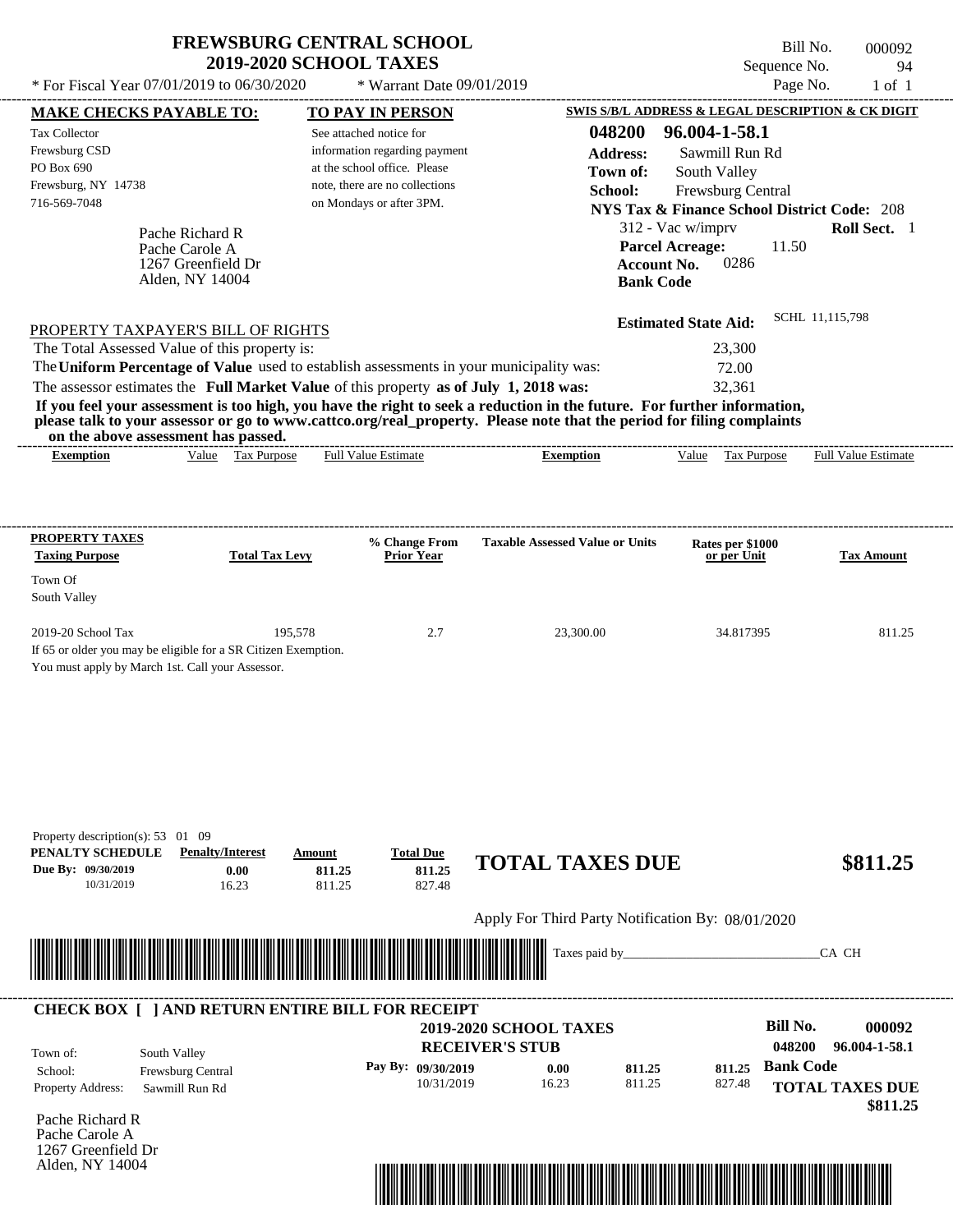| <b>FREWSBURG CENTRAL SCHOOL</b> |
|---------------------------------|
| <b>2019-2020 SCHOOL TAXES</b>   |

\* For Fiscal Year  $07/01/2019$  to  $06/30/2020$  \* Warrant Date  $09/01/2019$  Page No. 1 of 1

\* Warrant Date 09/01/2019

| <b>MAKE CHECKS PAYABLE TO:</b>                                 |                         | <b>TO PAY IN PERSON</b>                                                                                                                                                                                                              |                                                                                                                         | <b>SWIS S/B/L ADDRESS &amp; LEGAL DESCRIPTION &amp; CK DIGIT</b> |                            |
|----------------------------------------------------------------|-------------------------|--------------------------------------------------------------------------------------------------------------------------------------------------------------------------------------------------------------------------------------|-------------------------------------------------------------------------------------------------------------------------|------------------------------------------------------------------|----------------------------|
| <b>Tax Collector</b>                                           |                         | See attached notice for                                                                                                                                                                                                              | 048200                                                                                                                  | 96.004-1-58.3                                                    |                            |
| Frewsburg CSD                                                  |                         | information regarding payment                                                                                                                                                                                                        | <b>Address:</b>                                                                                                         | Sawmill Run Rd                                                   |                            |
| PO Box 690                                                     |                         | at the school office. Please                                                                                                                                                                                                         | Town of:                                                                                                                | South Valley                                                     |                            |
| Frewsburg, NY 14738                                            |                         | note, there are no collections                                                                                                                                                                                                       | School:                                                                                                                 | Frewsburg Central                                                |                            |
| 716-569-7048                                                   |                         | on Mondays or after 3PM.                                                                                                                                                                                                             |                                                                                                                         | <b>NYS Tax &amp; Finance School District Code: 208</b>           |                            |
|                                                                | Pache Richard R         |                                                                                                                                                                                                                                      |                                                                                                                         | 270 - Mfg housing                                                | Roll Sect. 1               |
|                                                                | Pache Carole A          |                                                                                                                                                                                                                                      |                                                                                                                         | <b>Parcel Acreage:</b><br>3.00                                   |                            |
|                                                                | 1267 Greenfield Dr      |                                                                                                                                                                                                                                      | <b>Account No.</b>                                                                                                      | 0537                                                             |                            |
|                                                                | Alden, NY 14004         |                                                                                                                                                                                                                                      | <b>Bank Code</b>                                                                                                        |                                                                  |                            |
|                                                                |                         |                                                                                                                                                                                                                                      |                                                                                                                         | <b>Estimated State Aid:</b>                                      | SCHL 11,115,798            |
| PROPERTY TAXPAYER'S BILL OF RIGHTS                             |                         |                                                                                                                                                                                                                                      |                                                                                                                         | 30,700                                                           |                            |
| The Total Assessed Value of this property is:                  |                         | The Uniform Percentage of Value used to establish assessments in your municipality was:                                                                                                                                              |                                                                                                                         | 72.00                                                            |                            |
|                                                                |                         | The assessor estimates the Full Market Value of this property as of July 1, 2018 was:                                                                                                                                                |                                                                                                                         | 42,639                                                           |                            |
|                                                                |                         |                                                                                                                                                                                                                                      | If you feel your assessment is too high, you have the right to seek a reduction in the future. For further information, |                                                                  |                            |
|                                                                |                         |                                                                                                                                                                                                                                      | please talk to your assessor or go to www.cattco.org/real_property. Please note that the period for filing complaints   |                                                                  |                            |
| on the above assessment has passed.<br><b>Exemption</b>        | Value Tax Purpose       | <b>Full Value Estimate</b>                                                                                                                                                                                                           | <b>Exemption</b>                                                                                                        | Value Tax Purpose                                                | <b>Full Value Estimate</b> |
|                                                                |                         |                                                                                                                                                                                                                                      |                                                                                                                         |                                                                  |                            |
|                                                                |                         |                                                                                                                                                                                                                                      |                                                                                                                         |                                                                  |                            |
|                                                                |                         |                                                                                                                                                                                                                                      |                                                                                                                         |                                                                  |                            |
| <b>PROPERTY TAXES</b><br><b>Taxing Purpose</b>                 | <b>Total Tax Levy</b>   | % Change From<br><b>Prior Year</b>                                                                                                                                                                                                   | <b>Taxable Assessed Value or Units</b>                                                                                  | Rates per \$1000<br>or per Unit                                  | <b>Tax Amount</b>          |
| Town Of                                                        |                         |                                                                                                                                                                                                                                      |                                                                                                                         |                                                                  |                            |
| South Valley                                                   |                         |                                                                                                                                                                                                                                      |                                                                                                                         |                                                                  |                            |
| 2019-20 School Tax                                             | 195,578                 | 2.7                                                                                                                                                                                                                                  | 30,700.00                                                                                                               | 34.817395                                                        | 1,068.89                   |
| If 65 or older you may be eligible for a SR Citizen Exemption. |                         |                                                                                                                                                                                                                                      |                                                                                                                         |                                                                  |                            |
| You must apply by March 1st. Call your Assessor.               |                         |                                                                                                                                                                                                                                      |                                                                                                                         |                                                                  |                            |
|                                                                |                         |                                                                                                                                                                                                                                      |                                                                                                                         |                                                                  |                            |
|                                                                |                         |                                                                                                                                                                                                                                      |                                                                                                                         |                                                                  |                            |
|                                                                |                         |                                                                                                                                                                                                                                      |                                                                                                                         |                                                                  |                            |
|                                                                |                         |                                                                                                                                                                                                                                      |                                                                                                                         |                                                                  |                            |
|                                                                |                         |                                                                                                                                                                                                                                      |                                                                                                                         |                                                                  |                            |
|                                                                |                         |                                                                                                                                                                                                                                      |                                                                                                                         |                                                                  |                            |
|                                                                |                         |                                                                                                                                                                                                                                      |                                                                                                                         |                                                                  |                            |
| Property description(s): 53 01 09<br>PENALTY SCHEDULE          | <b>Penalty/Interest</b> |                                                                                                                                                                                                                                      |                                                                                                                         |                                                                  |                            |
| Due By: 09/30/2019                                             | 0.00                    | <b>Total Due</b><br>Amount<br>1,068.89<br>1,068.89                                                                                                                                                                                   | <b>TOTAL TAXES DUE</b>                                                                                                  |                                                                  | \$1,068.89                 |
| 10/31/2019                                                     | 21.38                   | 1,090.27<br>1,068.89                                                                                                                                                                                                                 |                                                                                                                         |                                                                  |                            |
|                                                                |                         |                                                                                                                                                                                                                                      | Apply For Third Party Notification By: 08/01/2020                                                                       |                                                                  |                            |
|                                                                |                         |                                                                                                                                                                                                                                      |                                                                                                                         |                                                                  |                            |
|                                                                |                         | <u> In the second control of the second control of the second control of the second control of the second control of the second control of the second control of the second control of the second control of the second control </u> | Taxes paid by_                                                                                                          |                                                                  | CA CH                      |
|                                                                |                         |                                                                                                                                                                                                                                      |                                                                                                                         |                                                                  |                            |
|                                                                |                         | <b>CHECK BOX [ ] AND RETURN ENTIRE BILL FOR RECEIPT</b>                                                                                                                                                                              |                                                                                                                         |                                                                  |                            |
|                                                                |                         |                                                                                                                                                                                                                                      | 2019-2020 SCHOOL TAXES                                                                                                  | <b>Bill No.</b>                                                  | 000093                     |
| Town of:                                                       | South Valley            |                                                                                                                                                                                                                                      | <b>RECEIVER'S STUB</b>                                                                                                  | 048200                                                           | 96.004-1-58.3              |
| School:                                                        | Frewsburg Central       | Pay By: 09/30/2019                                                                                                                                                                                                                   | 0.00<br>1,068.89                                                                                                        | <b>Bank Code</b><br>1,068.89                                     |                            |
| Property Address:                                              | Sawmill Run Rd          | 10/31/2019                                                                                                                                                                                                                           | 21.38<br>1,068.89                                                                                                       | 1,090.27                                                         | <b>TOTAL TAXES DUE</b>     |
|                                                                |                         |                                                                                                                                                                                                                                      |                                                                                                                         |                                                                  | \$1,068.89                 |
| Pache Richard R                                                |                         |                                                                                                                                                                                                                                      |                                                                                                                         |                                                                  |                            |
| Pache Carole A<br>1267 Greenfield Dr                           |                         |                                                                                                                                                                                                                                      |                                                                                                                         |                                                                  |                            |
| Alden, NY 14004                                                |                         |                                                                                                                                                                                                                                      |                                                                                                                         |                                                                  |                            |
|                                                                |                         |                                                                                                                                                                                                                                      | <u> 1989 - Johann Stoff, fransk politik formuler (d. 1989)</u>                                                          |                                                                  |                            |
|                                                                |                         |                                                                                                                                                                                                                                      |                                                                                                                         |                                                                  |                            |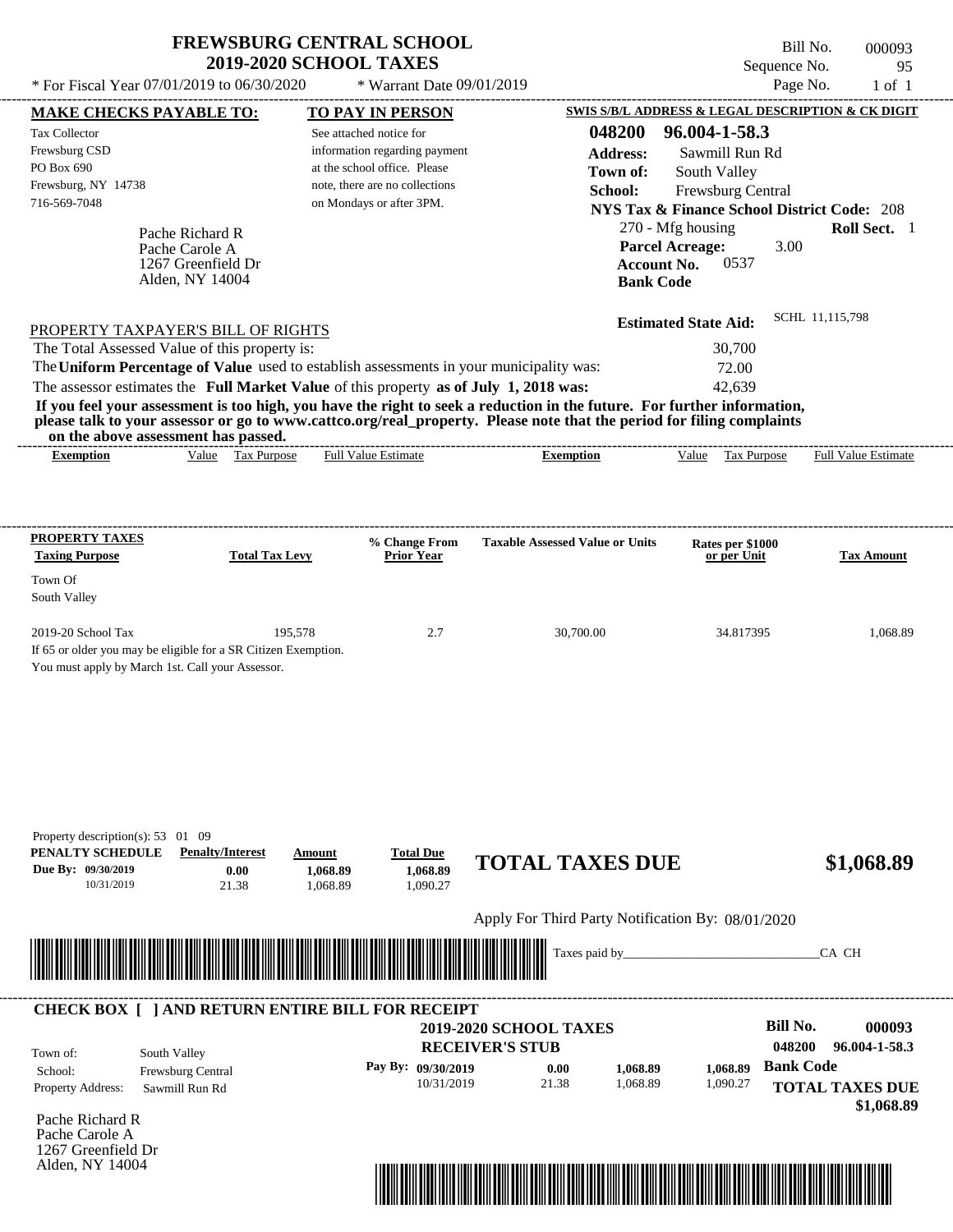| <b>FREWSBURG CENTRAL SCHOOL</b> |
|---------------------------------|
| <b>2019-2020 SCHOOL TAXES</b>   |

Bill No. 000094 Sequence No. 96

| * For Fiscal Year 07/01/2019 to 06/30/2020                                                                                               |                                                               | * Warrant Date 09/01/2019                                                                                                                                                        |                                                                                                                                                                                                                                                  | Page No.                                                                                                                                                                                                                                                 | $1$ of $1$                         |
|------------------------------------------------------------------------------------------------------------------------------------------|---------------------------------------------------------------|----------------------------------------------------------------------------------------------------------------------------------------------------------------------------------|--------------------------------------------------------------------------------------------------------------------------------------------------------------------------------------------------------------------------------------------------|----------------------------------------------------------------------------------------------------------------------------------------------------------------------------------------------------------------------------------------------------------|------------------------------------|
| <b>MAKE CHECKS PAYABLE TO:</b>                                                                                                           |                                                               | <b>TO PAY IN PERSON</b>                                                                                                                                                          |                                                                                                                                                                                                                                                  | SWIS S/B/L ADDRESS & LEGAL DESCRIPTION & CK DIGIT                                                                                                                                                                                                        |                                    |
| Tax Collector<br>Frewsburg CSD<br>PO Box 690<br>Frewsburg, NY 14738<br>716-569-7048<br>PROPERTY TAXPAYER'S BILL OF RIGHTS                | Peterson Michael C<br>2850 Mitchell Rd<br>Jamestown, NY 14701 | See attached notice for<br>information regarding payment<br>at the school office. Please<br>note, there are no collections<br>on Mondays or after 3PM.                           | 048200<br><b>Address:</b><br>Town of:<br>School:<br><b>Bank Code</b>                                                                                                                                                                             | 105.002-1-29.2<br>Brown Run Rd<br>South Valley<br>Frewsburg Central<br><b>NYS Tax &amp; Finance School District Code: 208</b><br>$314$ - Rural vac $<$ 10<br><b>Parcel Acreage:</b><br>4.55<br><b>Account No.</b><br>0548<br><b>Estimated State Aid:</b> | Roll Sect. 1<br>SCHL 11,115,798    |
| The Total Assessed Value of this property is:<br>on the above assessment has passed.                                                     |                                                               | The Uniform Percentage of Value used to establish assessments in your municipality was:<br>The assessor estimates the Full Market Value of this property as of July 1, 2018 was: | If you feel your assessment is too high, you have the right to seek a reduction in the future. For further information,<br>please talk to your assessor or go to www.cattco.org/real_property. Please note that the period for filing complaints | 6,800<br>72.00<br>9,444                                                                                                                                                                                                                                  |                                    |
| <b>Exemption</b>                                                                                                                         | Value Tax Purpose                                             | <b>Full Value Estimate</b>                                                                                                                                                       | <b>Exemption</b>                                                                                                                                                                                                                                 | Value Tax Purpose                                                                                                                                                                                                                                        | <b>Full Value Estimate</b>         |
| <b>PROPERTY TAXES</b><br><b>Taxing Purpose</b>                                                                                           | <b>Total Tax Levy</b>                                         | % Change From<br><b>Prior Year</b>                                                                                                                                               | <b>Taxable Assessed Value or Units</b>                                                                                                                                                                                                           | Rates per \$1000<br>or per Unit                                                                                                                                                                                                                          | <b>Tax Amount</b>                  |
| Town Of<br>South Valley                                                                                                                  |                                                               |                                                                                                                                                                                  |                                                                                                                                                                                                                                                  |                                                                                                                                                                                                                                                          |                                    |
| 2019-20 School Tax<br>If 65 or older you may be eligible for a SR Citizen Exemption.<br>You must apply by March 1st. Call your Assessor. | 195,578                                                       | 2.7                                                                                                                                                                              | 6,800.00                                                                                                                                                                                                                                         | 34.817395                                                                                                                                                                                                                                                | 236.76                             |
| Property description(s): 50 01 09<br>PENALTY SCHEDULE<br>Due By: 09/30/2019<br>10/31/2019                                                | <b>Penalty/Interest</b><br>0.00<br>4.74                       | <b>Total Due</b><br>Amount<br>236.76<br>236.76<br>236.76<br>241.50                                                                                                               | <b>TOTAL TAXES DUE</b>                                                                                                                                                                                                                           |                                                                                                                                                                                                                                                          | \$236.76                           |
|                                                                                                                                          |                                                               |                                                                                                                                                                                  | Apply For Third Party Notification By: 08/01/2020                                                                                                                                                                                                |                                                                                                                                                                                                                                                          |                                    |
|                                                                                                                                          |                                                               |                                                                                                                                                                                  | Taxes paid by_                                                                                                                                                                                                                                   |                                                                                                                                                                                                                                                          | CA CH                              |
|                                                                                                                                          |                                                               | <b>CHECK BOX [ ] AND RETURN ENTIRE BILL FOR RECEIPT</b>                                                                                                                          |                                                                                                                                                                                                                                                  | <b>Bill No.</b>                                                                                                                                                                                                                                          |                                    |
| South Valley<br>Town of:                                                                                                                 |                                                               |                                                                                                                                                                                  | 2019-2020 SCHOOL TAXES<br><b>RECEIVER'S STUB</b>                                                                                                                                                                                                 | 048200                                                                                                                                                                                                                                                   | 000094<br>105.002-1-29.2           |
| School:<br>Property Address:                                                                                                             | Frewsburg Central<br>Brown Run Rd                             | Pay By: 09/30/2019<br>10/31/2019                                                                                                                                                 | 0.00<br>236.76<br>4.74<br>236.76                                                                                                                                                                                                                 | 236.76 Bank Code<br>241.50                                                                                                                                                                                                                               | <b>TOTAL TAXES DUE</b><br>\$236.76 |
| Peterson Michael C<br>2850 Mitchell Rd<br>Jamestown, NY 14701                                                                            |                                                               |                                                                                                                                                                                  |                                                                                                                                                                                                                                                  |                                                                                                                                                                                                                                                          |                                    |

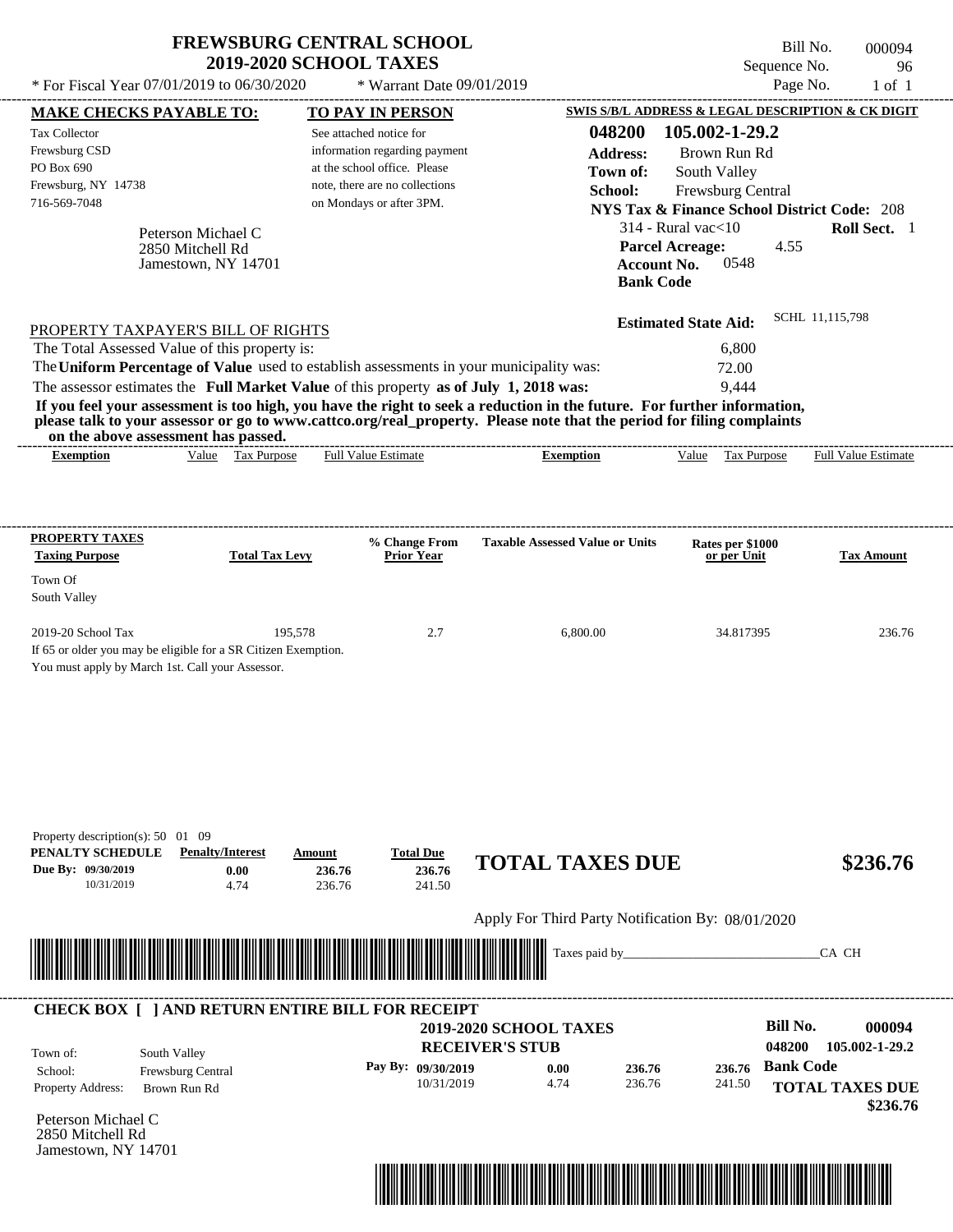| <b>FREWSBURG CENTRAL SCHOOL</b> |
|---------------------------------|
| <b>2019-2020 SCHOOL TAXES</b>   |

Bill No. 000095 Sequence No. 97  $*$  For Fiscal Year 07/01/2019 to 06/30/2020  $*$  Warrant Date 09/01/2019 Page No. 1 of 1

| <b>MAKE CHECKS PAYABLE TO:</b>                                                                                                                                                                                                       |                         |                       |                          | <b>TO PAY IN PERSON</b>          |                        |                                                                                                                        |                                        |                   |                           | SWIS S/B/L ADDRESS & LEGAL DESCRIPTION & CK DIGIT      |
|--------------------------------------------------------------------------------------------------------------------------------------------------------------------------------------------------------------------------------------|-------------------------|-----------------------|--------------------------|----------------------------------|------------------------|------------------------------------------------------------------------------------------------------------------------|----------------------------------------|-------------------|---------------------------|--------------------------------------------------------|
| <b>Tax Collector</b>                                                                                                                                                                                                                 |                         |                       | See attached notice for  |                                  |                        | 048200                                                                                                                 |                                        | 105.002-1-29.3    |                           |                                                        |
| Frewsburg CSD                                                                                                                                                                                                                        |                         |                       |                          | information regarding payment    |                        | <b>Address:</b>                                                                                                        |                                        | Brown Run Rd      |                           |                                                        |
| PO Box 690                                                                                                                                                                                                                           |                         |                       |                          | at the school office. Please     |                        | Town of:                                                                                                               |                                        | South Valley      |                           |                                                        |
| Frewsburg, NY 14738<br>716-569-7048                                                                                                                                                                                                  |                         |                       |                          | note, there are no collections   |                        | School:                                                                                                                |                                        | Frewsburg Central |                           |                                                        |
|                                                                                                                                                                                                                                      |                         |                       | on Mondays or after 3PM. |                                  |                        |                                                                                                                        |                                        |                   |                           | <b>NYS Tax &amp; Finance School District Code: 208</b> |
|                                                                                                                                                                                                                                      | Peterson Michael C      |                       |                          |                                  |                        |                                                                                                                        | 312 - Vac w/imprv                      |                   |                           | Roll Sect. 1                                           |
|                                                                                                                                                                                                                                      | 2850 Mitchell Rd        |                       |                          |                                  |                        |                                                                                                                        | <b>Parcel Acreage:</b>                 | 0629              | 4.60                      |                                                        |
|                                                                                                                                                                                                                                      | Jamestown, NY 14701     |                       |                          |                                  |                        |                                                                                                                        | <b>Account No.</b><br><b>Bank Code</b> |                   |                           |                                                        |
|                                                                                                                                                                                                                                      |                         |                       |                          |                                  |                        |                                                                                                                        |                                        |                   |                           |                                                        |
|                                                                                                                                                                                                                                      |                         |                       |                          |                                  |                        |                                                                                                                        | <b>Estimated State Aid:</b>            |                   |                           | SCHL 11,115,798                                        |
| PROPERTY TAXPAYER'S BILL OF RIGHTS<br>The Total Assessed Value of this property is:                                                                                                                                                  |                         |                       |                          |                                  |                        |                                                                                                                        |                                        | 10,200            |                           |                                                        |
| The Uniform Percentage of Value used to establish assessments in your municipality was:                                                                                                                                              |                         |                       |                          |                                  |                        |                                                                                                                        |                                        | 72.00             |                           |                                                        |
| The assessor estimates the Full Market Value of this property as of July 1, 2018 was:                                                                                                                                                |                         |                       |                          |                                  |                        |                                                                                                                        |                                        | 14,167            |                           |                                                        |
| If you feel your assessment is too high, you have the right to seek a reduction in the future. For further information,                                                                                                              |                         |                       |                          |                                  |                        |                                                                                                                        |                                        |                   |                           |                                                        |
| please talk to your assessor or go to www.cattco.org/real_property. Please note that the period for filing complaints<br>on the above assessment has passed.                                                                         |                         |                       |                          |                                  |                        |                                                                                                                        |                                        |                   |                           |                                                        |
| <b>Exemption</b>                                                                                                                                                                                                                     |                         | Value Tax Purpose     |                          | <b>Full Value Estimate</b>       |                        | <b>Exemption</b>                                                                                                       |                                        | Value Tax Purpose |                           | <b>Full Value Estimate</b>                             |
|                                                                                                                                                                                                                                      |                         |                       |                          |                                  |                        |                                                                                                                        |                                        |                   |                           |                                                        |
|                                                                                                                                                                                                                                      |                         |                       |                          |                                  |                        |                                                                                                                        |                                        |                   |                           |                                                        |
|                                                                                                                                                                                                                                      |                         |                       |                          |                                  |                        |                                                                                                                        |                                        |                   |                           |                                                        |
| <b>PROPERTY TAXES</b>                                                                                                                                                                                                                |                         |                       |                          | % Change From                    |                        | <b>Taxable Assessed Value or Units</b>                                                                                 |                                        | Rates per \$1000  |                           |                                                        |
| <b>Taxing Purpose</b>                                                                                                                                                                                                                |                         | <b>Total Tax Levy</b> |                          | <b>Prior Year</b>                |                        |                                                                                                                        |                                        | or per Unit       |                           | <b>Tax Amount</b>                                      |
| Town Of<br>South Valley                                                                                                                                                                                                              |                         |                       |                          |                                  |                        |                                                                                                                        |                                        |                   |                           |                                                        |
|                                                                                                                                                                                                                                      |                         |                       |                          |                                  |                        |                                                                                                                        |                                        |                   |                           |                                                        |
| 2019-20 School Tax                                                                                                                                                                                                                   |                         | 195,578               |                          | 2.7                              |                        | 10,200.00                                                                                                              |                                        | 34.817395         |                           | 355.14                                                 |
| If 65 or older you may be eligible for a SR Citizen Exemption.<br>You must apply by March 1st. Call your Assessor.                                                                                                                   |                         |                       |                          |                                  |                        |                                                                                                                        |                                        |                   |                           |                                                        |
|                                                                                                                                                                                                                                      |                         |                       |                          |                                  |                        |                                                                                                                        |                                        |                   |                           |                                                        |
|                                                                                                                                                                                                                                      |                         |                       |                          |                                  |                        |                                                                                                                        |                                        |                   |                           |                                                        |
|                                                                                                                                                                                                                                      |                         |                       |                          |                                  |                        |                                                                                                                        |                                        |                   |                           |                                                        |
|                                                                                                                                                                                                                                      |                         |                       |                          |                                  |                        |                                                                                                                        |                                        |                   |                           |                                                        |
|                                                                                                                                                                                                                                      |                         |                       |                          |                                  |                        |                                                                                                                        |                                        |                   |                           |                                                        |
|                                                                                                                                                                                                                                      |                         |                       |                          |                                  |                        |                                                                                                                        |                                        |                   |                           |                                                        |
|                                                                                                                                                                                                                                      |                         |                       |                          |                                  |                        |                                                                                                                        |                                        |                   |                           |                                                        |
| Property description(s): 50 01 09                                                                                                                                                                                                    |                         |                       |                          |                                  |                        |                                                                                                                        |                                        |                   |                           |                                                        |
| PENALTY SCHEDULE                                                                                                                                                                                                                     | <b>Penalty/Interest</b> |                       | Amount                   | <b>Total Due</b>                 |                        | <b>TOTAL TAXES DUE</b>                                                                                                 |                                        |                   |                           | \$355.14                                               |
| Due By: 09/30/2019<br>10/31/2019                                                                                                                                                                                                     |                         | 0.00<br>7.10          | 355.14<br>355.14         | 355.14<br>362.24                 |                        |                                                                                                                        |                                        |                   |                           |                                                        |
|                                                                                                                                                                                                                                      |                         |                       |                          |                                  |                        |                                                                                                                        |                                        |                   |                           |                                                        |
|                                                                                                                                                                                                                                      |                         |                       |                          |                                  |                        | Apply For Third Party Notification By: 08/01/2020                                                                      |                                        |                   |                           |                                                        |
|                                                                                                                                                                                                                                      |                         |                       |                          |                                  |                        | Taxes paid by_                                                                                                         |                                        |                   |                           | CA CH                                                  |
| <u> Harry Harry Harry Harry Harry Harry Harry Harry Harry Harry Harry Harry Harry Harry Harry Harry Harry Harry Harry Harry Harry Harry Harry Harry Harry Harry Harry Harry Harry Harry Harry Harry Harry Harry Harry Harry Harr</u> |                         |                       |                          |                                  |                        |                                                                                                                        |                                        |                   |                           |                                                        |
|                                                                                                                                                                                                                                      |                         |                       |                          |                                  |                        |                                                                                                                        |                                        |                   |                           |                                                        |
| <b>CHECK BOX [ ] AND RETURN ENTIRE BILL FOR RECEIPT</b>                                                                                                                                                                              |                         |                       |                          |                                  |                        |                                                                                                                        |                                        |                   |                           |                                                        |
|                                                                                                                                                                                                                                      |                         |                       |                          |                                  | 2019-2020 SCHOOL TAXES |                                                                                                                        |                                        |                   | <b>Bill No.</b><br>048200 | 000095<br>105.002-1-29.3                               |
| Town of:                                                                                                                                                                                                                             | South Valley            |                       |                          |                                  | <b>RECEIVER'S STUB</b> |                                                                                                                        |                                        |                   |                           |                                                        |
| School:                                                                                                                                                                                                                              | Frewsburg Central       |                       |                          | Pay By: 09/30/2019<br>10/31/2019 |                        | 0.00<br>355.14<br>7.10<br>355.14                                                                                       |                                        | 355.14<br>362.24  | <b>Bank Code</b>          |                                                        |
| Property Address:                                                                                                                                                                                                                    | Brown Run Rd            |                       |                          |                                  |                        |                                                                                                                        |                                        |                   |                           | <b>TOTAL TAXES DUE</b><br>\$355.14                     |
| Peterson Michael C                                                                                                                                                                                                                   |                         |                       |                          |                                  |                        |                                                                                                                        |                                        |                   |                           |                                                        |
| 2850 Mitchell Rd                                                                                                                                                                                                                     |                         |                       |                          |                                  |                        |                                                                                                                        |                                        |                   |                           |                                                        |
| Jamestown, NY 14701                                                                                                                                                                                                                  |                         |                       |                          |                                  |                        |                                                                                                                        |                                        |                   |                           |                                                        |
|                                                                                                                                                                                                                                      |                         |                       |                          |                                  |                        | <u> 1989 - Andrea Stadt British, mars ann an t-Èireann an t-Èireann an t-Èireann an t-Èireann an t-Èireann an t-Èi</u> |                                        |                   |                           |                                                        |
|                                                                                                                                                                                                                                      |                         |                       |                          |                                  |                        |                                                                                                                        |                                        |                   |                           |                                                        |
|                                                                                                                                                                                                                                      |                         |                       |                          |                                  |                        |                                                                                                                        |                                        |                   |                           |                                                        |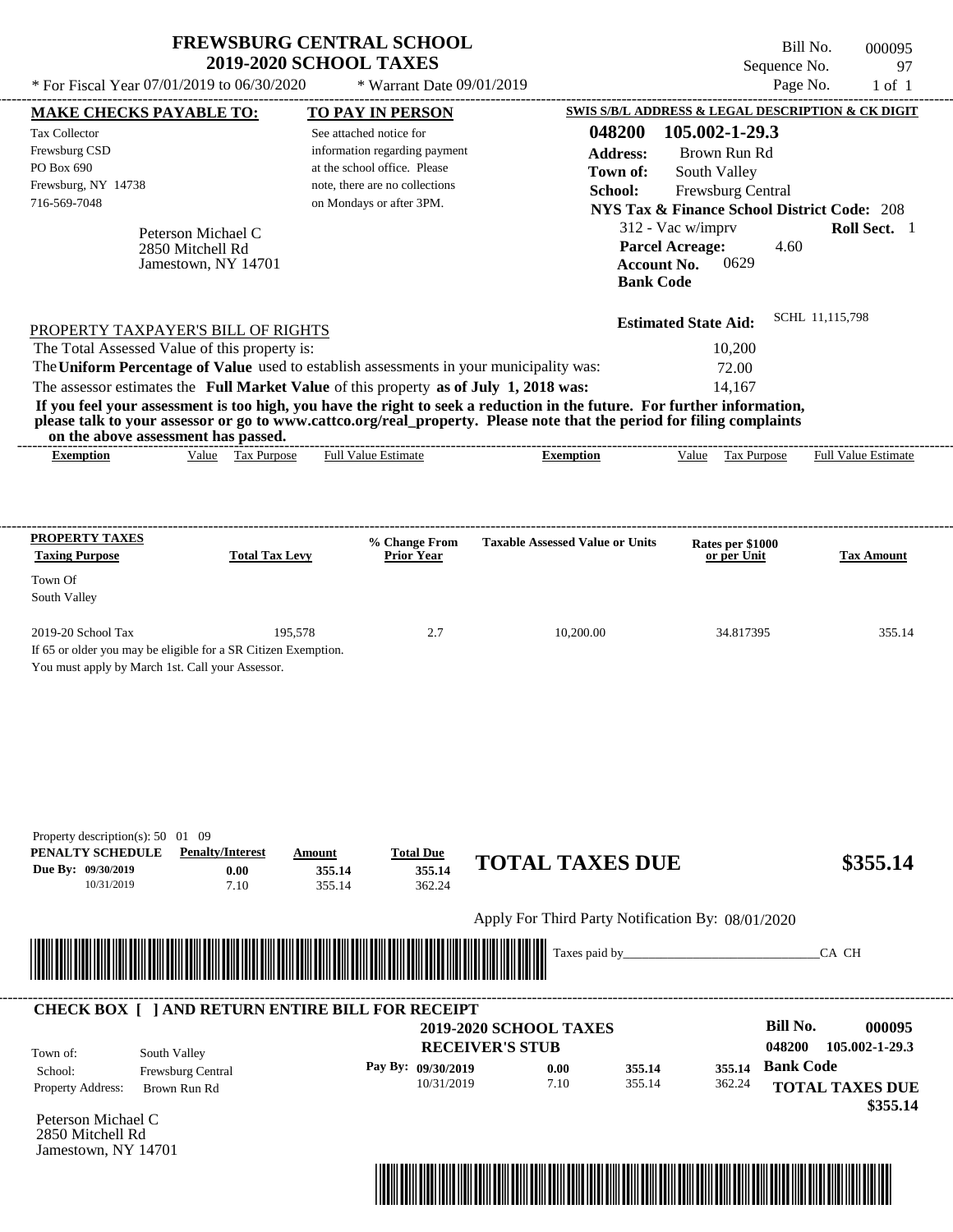Frewsburg, NY 14738

Bill No. 000096 Sequence No. 98<br>Page No. 1 of 1

| * For Fiscal Year 07/01/2019 to 06/30/2020                                                                                                                                                                                                                                                                                                       |                                                 | * Warrant Date 09/01/2019                                                                                                                              |                                                                                            |                                                                                                                                                                                     | Page No.<br>$1$ of $1$                                                                              |
|--------------------------------------------------------------------------------------------------------------------------------------------------------------------------------------------------------------------------------------------------------------------------------------------------------------------------------------------------|-------------------------------------------------|--------------------------------------------------------------------------------------------------------------------------------------------------------|--------------------------------------------------------------------------------------------|-------------------------------------------------------------------------------------------------------------------------------------------------------------------------------------|-----------------------------------------------------------------------------------------------------|
| <b>MAKE CHECKS PAYABLE TO:</b>                                                                                                                                                                                                                                                                                                                   |                                                 | <b>TO PAY IN PERSON</b>                                                                                                                                |                                                                                            |                                                                                                                                                                                     | SWIS S/B/L ADDRESS & LEGAL DESCRIPTION & CK DIGIT                                                   |
| Tax Collector<br>Frewsburg CSD<br>PO Box 690<br>Frewsburg, NY 14738<br>716-569-7048<br>Piazza Shelley<br>Piazza Anthony M<br>PO Box 476<br>Frewsburg, NY 14738<br>PROPERTY TAXPAYER'S BILL OF RIGHTS<br>The Total Assessed Value of this property is:<br>The Uniform Percentage of Value used to establish assessments in your municipality was: |                                                 | See attached notice for<br>information regarding payment<br>at the school office. Please<br>note, there are no collections<br>on Mondays or after 3PM. | 048200<br><b>Address:</b><br>Town of:<br>School:<br><b>Account No.</b><br><b>Bank Code</b> | 96.004-1-19.1<br>12530 Bragg Rd<br>South Valley<br>Frewsburg Central<br>$322$ - Rural vac $>10$<br><b>Parcel Acreage:</b><br>0307<br><b>Estimated State Aid:</b><br>69,900<br>72.00 | <b>NYS Tax &amp; Finance School District Code: 208</b><br>Roll Sect. 1<br>157.90<br>SCHL 11,115,798 |
| The assessor estimates the Full Market Value of this property as of July 1, 2018 was:<br>If you feel your assessment is too high, you have the right to seek a reduction in the future. For further information,                                                                                                                                 |                                                 |                                                                                                                                                        |                                                                                            | 97,083                                                                                                                                                                              |                                                                                                     |
| please talk to your assessor or go to www.cattco.org/real_property. Please note that the period for filing complaints<br>on the above assessment has passed.                                                                                                                                                                                     |                                                 |                                                                                                                                                        |                                                                                            |                                                                                                                                                                                     |                                                                                                     |
| <b>Exemption</b>                                                                                                                                                                                                                                                                                                                                 | Value Tax Purpose                               | <b>Full Value Estimate</b>                                                                                                                             | -------------------------------------<br><b>Exemption</b>                                  | Value Tax Purpose                                                                                                                                                                   | <b>Full Value Estimate</b>                                                                          |
|                                                                                                                                                                                                                                                                                                                                                  |                                                 |                                                                                                                                                        |                                                                                            |                                                                                                                                                                                     |                                                                                                     |
| <b>PROPERTY TAXES</b><br><b>Taxing Purpose</b>                                                                                                                                                                                                                                                                                                   | <b>Total Tax Levy</b>                           | % Change From<br><b>Prior Year</b>                                                                                                                     | <b>Taxable Assessed Value or Units</b>                                                     | Rates per \$1000<br>or per Unit                                                                                                                                                     | <b>Tax Amount</b>                                                                                   |
| Town Of<br>South Valley                                                                                                                                                                                                                                                                                                                          |                                                 |                                                                                                                                                        |                                                                                            |                                                                                                                                                                                     |                                                                                                     |
| 2019-20 School Tax<br>If 65 or older you may be eligible for a SR Citizen Exemption.<br>You must apply by March 1st. Call your Assessor.                                                                                                                                                                                                         | 195,578                                         | 2.7                                                                                                                                                    | 69,900.00                                                                                  | 34.817395                                                                                                                                                                           | 2,433.74                                                                                            |
| Property description(s): $44/45/53$ 01 09<br>PENALTY SCHEDULE<br><b>Penalty/Interest</b><br>Due By: 09/30/2019<br>10/31/2019                                                                                                                                                                                                                     | Amount<br>0.00<br>2,433.74<br>48.67<br>2,433.74 | <b>Total Due</b><br>2,433.74<br>2,482.41                                                                                                               | <b>TOTAL TAXES DUE</b><br>Apply For Third Party Notification By: 08/01/2020                |                                                                                                                                                                                     | \$2,433.74                                                                                          |
|                                                                                                                                                                                                                                                                                                                                                  |                                                 |                                                                                                                                                        | Taxes paid by_                                                                             |                                                                                                                                                                                     | CA CH                                                                                               |
|                                                                                                                                                                                                                                                                                                                                                  |                                                 |                                                                                                                                                        |                                                                                            |                                                                                                                                                                                     |                                                                                                     |
| <b>CHECK BOX [ ] AND RETURN ENTIRE BILL FOR RECEIPT</b><br>South Valley<br>Town of:<br>Frewsburg Central<br>School:                                                                                                                                                                                                                              |                                                 | Pay By: 09/30/2019                                                                                                                                     | 2019-2020 SCHOOL TAXES<br><b>RECEIVER'S STUB</b><br>0.00<br>2,433.74                       | 2.433.74                                                                                                                                                                            | <b>Bill No.</b><br>000096<br>048200<br>96.004-1-19.1<br><b>Bank Code</b>                            |
| <b>Property Address:</b><br>12530 Bragg Rd<br>Piazza Shelley<br>Piazza Anthony M<br>PO Box 476                                                                                                                                                                                                                                                   |                                                 | 10/31/2019                                                                                                                                             | 48.67<br>2,433.74                                                                          | 2,482.41                                                                                                                                                                            | <b>TOTAL TAXES DUE</b><br>\$2,433.74                                                                |

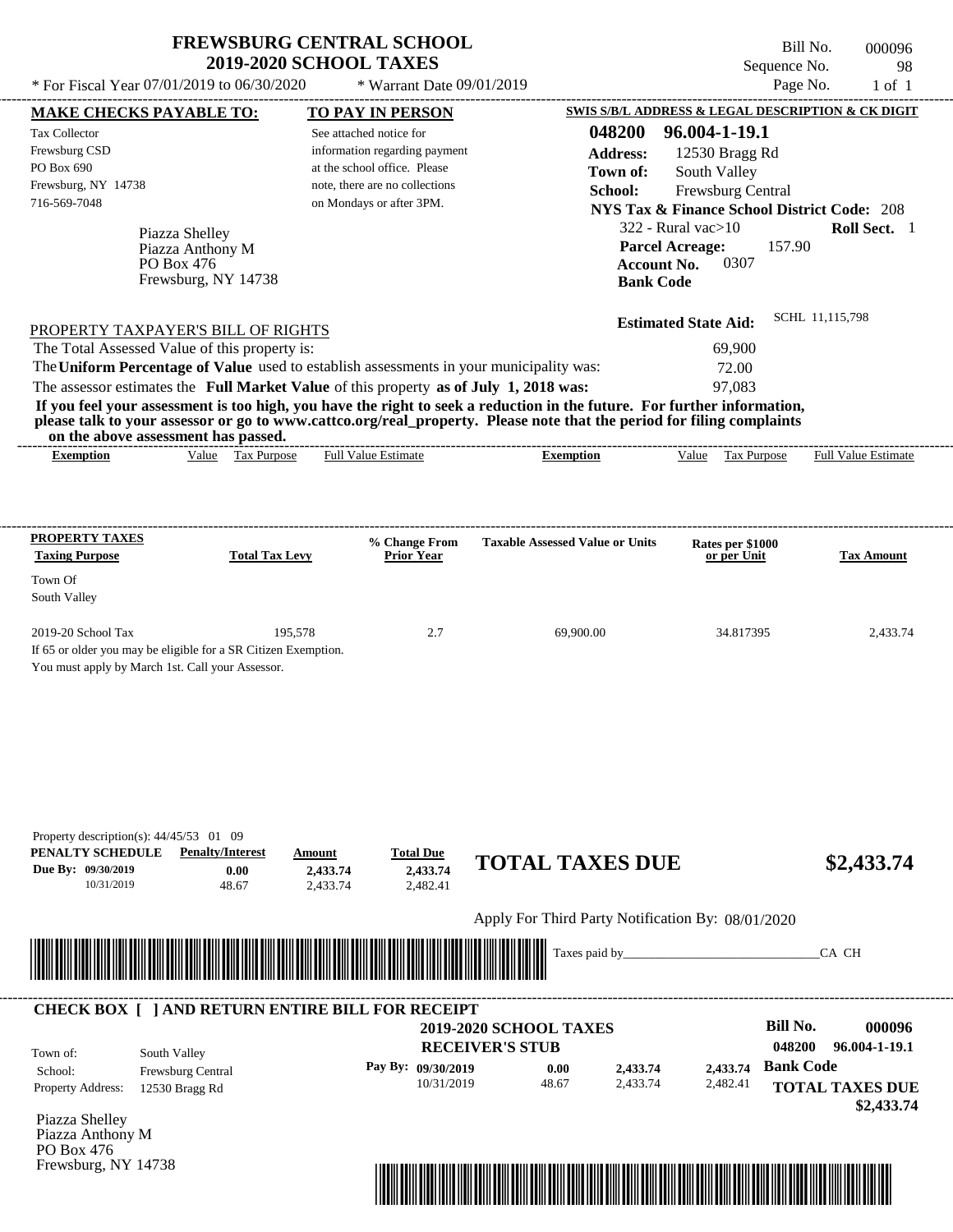| <b>FREWSBURG CENTRAL SCHOOL</b> |
|---------------------------------|
| <b>2019-2020 SCHOOL TAXES</b>   |

 $*$  For Fiscal Year 07/01/2019 to 06/30/2020

 $*$  Warrant Date  $09/01/2019$ 

Bill No. 000097 Sequence No. 99<br>Page No. 1 of 1

| Tax Collector                                                  | <b>MAKE CHECKS PAYABLE TO:</b>                                                                                                                                                                                                                   |                         | <b>TO PAY IN PERSON</b>            |                                                                        |                    |                                                        |                  | SWIS S/B/L ADDRESS & LEGAL DESCRIPTION & CK DIGIT |
|----------------------------------------------------------------|--------------------------------------------------------------------------------------------------------------------------------------------------------------------------------------------------------------------------------------------------|-------------------------|------------------------------------|------------------------------------------------------------------------|--------------------|--------------------------------------------------------|------------------|---------------------------------------------------|
|                                                                |                                                                                                                                                                                                                                                  | See attached notice for |                                    |                                                                        | 048200             | 96.004-1-41                                            |                  |                                                   |
| Frewsburg CSD                                                  |                                                                                                                                                                                                                                                  |                         | information regarding payment      |                                                                        | <b>Address:</b>    | 12530 Bragg Rd                                         |                  |                                                   |
| PO Box 690                                                     |                                                                                                                                                                                                                                                  |                         | at the school office. Please       |                                                                        | Town of:           | South Valley                                           |                  |                                                   |
| Frewsburg, NY 14738                                            |                                                                                                                                                                                                                                                  |                         | note, there are no collections     |                                                                        | School:            | Frewsburg Central                                      |                  |                                                   |
| 716-569-7048                                                   |                                                                                                                                                                                                                                                  |                         | on Mondays or after 3PM.           |                                                                        |                    | <b>NYS Tax &amp; Finance School District Code: 208</b> |                  |                                                   |
|                                                                |                                                                                                                                                                                                                                                  |                         |                                    |                                                                        |                    | 240 - Rural res                                        |                  | Roll Sect. 1                                      |
|                                                                | Piazza Shelley                                                                                                                                                                                                                                   |                         |                                    |                                                                        |                    |                                                        |                  |                                                   |
|                                                                | Piazza Anthony M                                                                                                                                                                                                                                 |                         |                                    |                                                                        |                    | <b>Parcel Acreage:</b>                                 | 69.17            |                                                   |
|                                                                | PO Box 476<br>Frewsburg, NY 14738                                                                                                                                                                                                                |                         |                                    |                                                                        | <b>Account No.</b> | 0309                                                   |                  |                                                   |
|                                                                |                                                                                                                                                                                                                                                  |                         |                                    |                                                                        | <b>Bank Code</b>   |                                                        |                  |                                                   |
|                                                                | PROPERTY TAXPAYER'S BILL OF RIGHTS                                                                                                                                                                                                               |                         |                                    |                                                                        |                    | <b>Estimated State Aid:</b>                            | SCHL 11,115,798  |                                                   |
|                                                                | The Total Assessed Value of this property is:                                                                                                                                                                                                    |                         |                                    |                                                                        |                    | 104,100                                                |                  |                                                   |
|                                                                | The Uniform Percentage of Value used to establish assessments in your municipality was:                                                                                                                                                          |                         |                                    |                                                                        |                    | 72.00                                                  |                  |                                                   |
|                                                                |                                                                                                                                                                                                                                                  |                         |                                    |                                                                        |                    |                                                        |                  |                                                   |
|                                                                | The assessor estimates the Full Market Value of this property as of July 1, 2018 was:                                                                                                                                                            |                         |                                    |                                                                        |                    | 144,583                                                |                  |                                                   |
|                                                                | If you feel your assessment is too high, you have the right to seek a reduction in the future. For further information,<br>please talk to your assessor or go to www.cattco.org/real_property. Please note that the period for filing complaints |                         |                                    |                                                                        |                    |                                                        |                  |                                                   |
| <b>Exemption</b>                                               | on the above assessment has passed.<br>Value Tax Purpose                                                                                                                                                                                         |                         | <b>Full Value Estimate</b>         | <b>Exemption</b>                                                       |                    | Value Tax Purpose                                      |                  | <b>Full Value Estimate</b>                        |
| <b>Bas Star</b>                                                | $(See Note)$ 21,600 SCHOOL                                                                                                                                                                                                                       |                         | 30,000                             |                                                                        |                    |                                                        |                  |                                                   |
|                                                                |                                                                                                                                                                                                                                                  |                         |                                    |                                                                        |                    |                                                        |                  |                                                   |
| <b>PROPERTY TAXES</b>                                          |                                                                                                                                                                                                                                                  |                         |                                    |                                                                        |                    |                                                        |                  |                                                   |
| <b>Taxing Purpose</b>                                          | <b>Total Tax Levy</b>                                                                                                                                                                                                                            |                         | % Change From<br><b>Prior Year</b> | <b>Taxable Assessed Value or Units</b><br>(before accounting for STAR) |                    | Rates per \$1000<br>or per Unit                        |                  | <b>Tax Amount</b>                                 |
| Town Of                                                        |                                                                                                                                                                                                                                                  |                         |                                    |                                                                        |                    |                                                        |                  |                                                   |
| South Valley                                                   |                                                                                                                                                                                                                                                  |                         |                                    |                                                                        |                    |                                                        |                  |                                                   |
|                                                                |                                                                                                                                                                                                                                                  |                         |                                    |                                                                        |                    |                                                        |                  |                                                   |
| 2019-20 School Tax                                             |                                                                                                                                                                                                                                                  | 195,578                 | 2.7                                | 104,100.00                                                             |                    | 34.817395                                              |                  | 3,624.49                                          |
|                                                                | If 65 or older you may be eligible for a SR Citizen Exemption.                                                                                                                                                                                   |                         |                                    |                                                                        |                    |                                                        |                  |                                                   |
|                                                                | You must apply by March 1st. Call your Assessor.                                                                                                                                                                                                 |                         |                                    |                                                                        |                    |                                                        |                  |                                                   |
|                                                                |                                                                                                                                                                                                                                                  |                         |                                    |                                                                        |                    |                                                        |                  |                                                   |
|                                                                |                                                                                                                                                                                                                                                  |                         |                                    |                                                                        |                    |                                                        |                  |                                                   |
|                                                                |                                                                                                                                                                                                                                                  |                         |                                    |                                                                        |                    |                                                        |                  |                                                   |
|                                                                |                                                                                                                                                                                                                                                  |                         |                                    |                                                                        |                    |                                                        |                  |                                                   |
|                                                                |                                                                                                                                                                                                                                                  |                         |                                    |                                                                        |                    |                                                        |                  |                                                   |
|                                                                |                                                                                                                                                                                                                                                  |                         |                                    |                                                                        |                    |                                                        |                  |                                                   |
|                                                                |                                                                                                                                                                                                                                                  |                         |                                    |                                                                        |                    |                                                        |                  |                                                   |
|                                                                | Your tax savings this year resulting from the New York State School Tax Relief (STAR) program is:                                                                                                                                                |                         |                                    |                                                                        |                    |                                                        |                  | \$733.00                                          |
| Property description(s): $44 \quad 01 \quad 09$                | Note: This year's STAR exemption benefit cannot exceed last year's benefit.                                                                                                                                                                      |                         |                                    |                                                                        |                    |                                                        |                  |                                                   |
|                                                                | <b>PENALTY SCHEDULE</b> Penalty/Interest<br>0.00                                                                                                                                                                                                 | Amount                  | <b>Total Due</b>                   | <b>TOTAL TAXES DUE</b>                                                 |                    |                                                        |                  | \$2,891.49                                        |
| 10/31/2019                                                     | 57.83                                                                                                                                                                                                                                            | 2,891.49<br>2,891.49    | 2,891.49<br>2,949.32               |                                                                        |                    |                                                        |                  |                                                   |
|                                                                |                                                                                                                                                                                                                                                  |                         |                                    |                                                                        |                    |                                                        |                  |                                                   |
| Due By: 09/30/2019                                             |                                                                                                                                                                                                                                                  |                         |                                    | Apply For Third Party Notification By: 08/01/2020                      |                    |                                                        |                  |                                                   |
|                                                                |                                                                                                                                                                                                                                                  |                         |                                    | Taxes paid by_                                                         |                    |                                                        |                  | CA CH                                             |
|                                                                |                                                                                                                                                                                                                                                  |                         |                                    |                                                                        |                    |                                                        |                  |                                                   |
|                                                                |                                                                                                                                                                                                                                                  |                         |                                    |                                                                        |                    |                                                        |                  |                                                   |
|                                                                | <b>CHECK BOX [ ] AND RETURN ENTIRE BILL FOR RECEIPT</b>                                                                                                                                                                                          |                         |                                    | <b>2019-2020 SCHOOL TAXES</b>                                          |                    |                                                        | <b>Bill No.</b>  | 000097                                            |
|                                                                |                                                                                                                                                                                                                                                  |                         |                                    |                                                                        |                    |                                                        | 048200           |                                                   |
| Town of:                                                       | South Valley                                                                                                                                                                                                                                     |                         |                                    | <b>RECEIVER'S STUB</b>                                                 |                    |                                                        |                  |                                                   |
| School:                                                        | Frewsburg Central                                                                                                                                                                                                                                |                         | Pay By: 09/30/2019                 | 0.00                                                                   | 2,891.49           | 2,891.49                                               | <b>Bank Code</b> |                                                   |
|                                                                | 12530 Bragg Rd                                                                                                                                                                                                                                   |                         | 10/31/2019                         | 57.83                                                                  | 2,891.49           | 2,949.32                                               |                  | 96.004-1-41                                       |
|                                                                |                                                                                                                                                                                                                                                  |                         |                                    |                                                                        |                    |                                                        |                  |                                                   |
|                                                                |                                                                                                                                                                                                                                                  |                         |                                    |                                                                        |                    |                                                        |                  |                                                   |
| <b>Property Address:</b><br>Piazza Shelley<br>Piazza Anthony M |                                                                                                                                                                                                                                                  |                         |                                    |                                                                        |                    |                                                        |                  | <b>TOTAL TAXES DUE</b><br>\$2,891.49              |
| PO Box 476<br>Frewsburg, NY 14738                              |                                                                                                                                                                                                                                                  |                         |                                    |                                                                        |                    |                                                        |                  |                                                   |

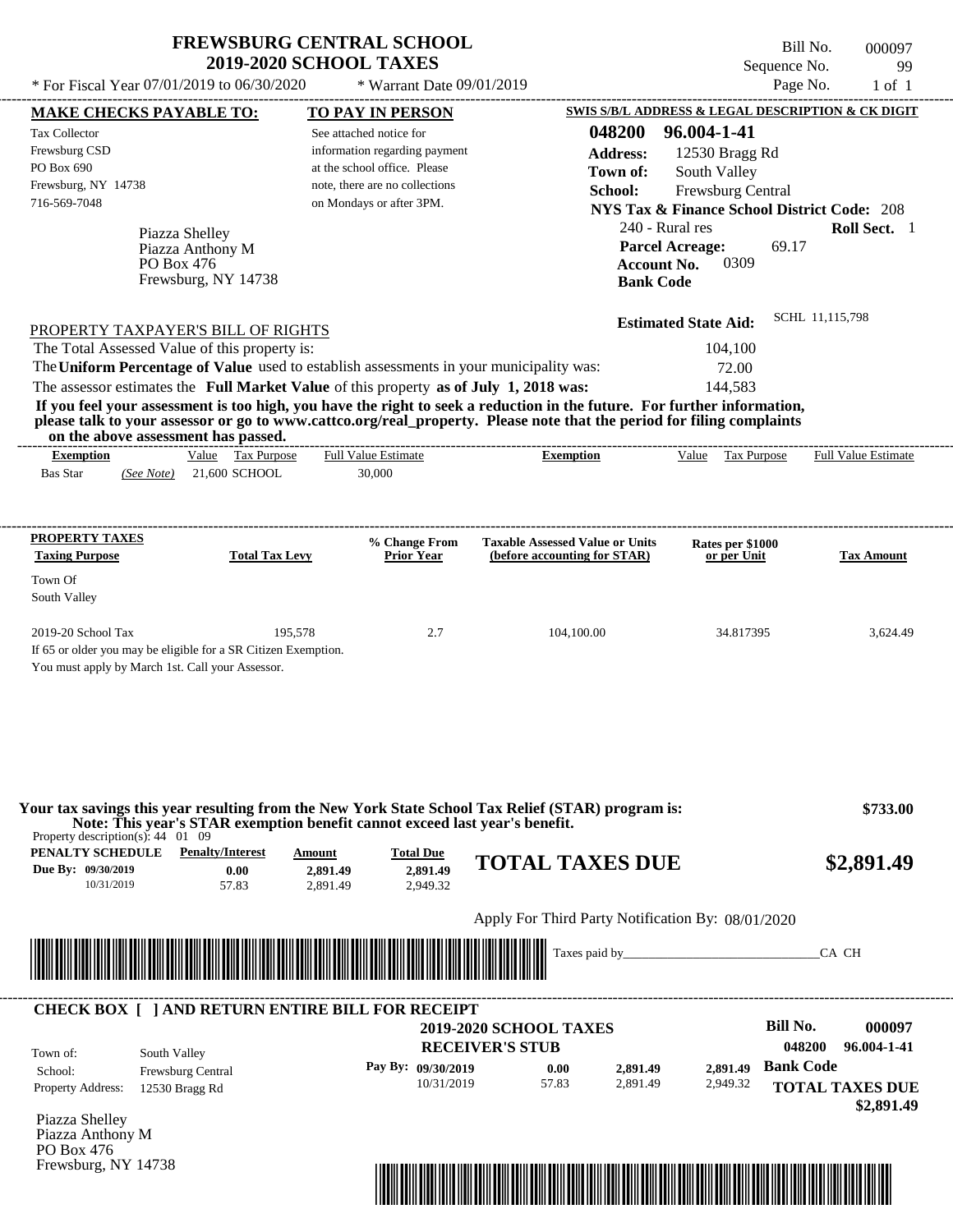\* For Fiscal Year  $07/01/2019$  to  $06/30/2020$  \* Warrant Date  $09/01/2019$  Page No. 1 of 1

\* Warrant Date 09/01/2019

Bill No. 000098 Sequence No. 100<br>Page No. 1 of 1

| <b>MAKE CHECKS PAYABLE TO:</b>                                                              |                                                                                                                                                                                  | <b>TO PAY IN PERSON</b>        |                                    |                                                                        |                    | <b>SWIS S/B/L ADDRESS &amp; LEGAL DESCRIPTION &amp; CK DIGIT</b> |                  |                            |
|---------------------------------------------------------------------------------------------|----------------------------------------------------------------------------------------------------------------------------------------------------------------------------------|--------------------------------|------------------------------------|------------------------------------------------------------------------|--------------------|------------------------------------------------------------------|------------------|----------------------------|
| Tax Collector                                                                               |                                                                                                                                                                                  | See attached notice for        |                                    |                                                                        | 048200             | 96.004-1-19.2                                                    |                  |                            |
| Frewsburg CSD                                                                               |                                                                                                                                                                                  | information regarding payment  |                                    |                                                                        | <b>Address:</b>    | Bragg Rd                                                         |                  |                            |
| PO Box 690                                                                                  |                                                                                                                                                                                  | at the school office. Please   |                                    |                                                                        | Town of:           | South Valley                                                     |                  |                            |
| Frewsburg, NY 14738                                                                         |                                                                                                                                                                                  | note, there are no collections |                                    |                                                                        | School:            | Frewsburg Central                                                |                  |                            |
| 716-569-7048                                                                                |                                                                                                                                                                                  | on Mondays or after 3PM.       |                                    |                                                                        |                    | <b>NYS Tax &amp; Finance School District Code: 208</b>           |                  |                            |
|                                                                                             |                                                                                                                                                                                  |                                |                                    |                                                                        |                    | 210 - 1 Family Res                                               |                  | Roll Sect. 1               |
|                                                                                             | <b>Ramsey Jeffrey</b><br>Ramsey Marian                                                                                                                                           |                                |                                    |                                                                        |                    | <b>Parcel Acreage:</b>                                           | 9.61             |                            |
|                                                                                             | RD 2 Wheeler Hill Rd                                                                                                                                                             |                                |                                    |                                                                        | <b>Account No.</b> | 0506                                                             |                  |                            |
|                                                                                             | Frewsburg, NY 14738                                                                                                                                                              |                                |                                    |                                                                        | <b>Bank Code</b>   |                                                                  |                  |                            |
|                                                                                             |                                                                                                                                                                                  |                                |                                    |                                                                        |                    |                                                                  |                  |                            |
|                                                                                             | PROPERTY TAXPAYER'S BILL OF RIGHTS                                                                                                                                               |                                |                                    |                                                                        |                    | <b>Estimated State Aid:</b>                                      |                  | SCHL 11,115,798            |
|                                                                                             | The Total Assessed Value of this property is:                                                                                                                                    |                                |                                    |                                                                        |                    | 36,500                                                           |                  |                            |
|                                                                                             | The Uniform Percentage of Value used to establish assessments in your municipality was:                                                                                          |                                |                                    |                                                                        |                    | 72.00                                                            |                  |                            |
|                                                                                             | The assessor estimates the Full Market Value of this property as of July 1, 2018 was:                                                                                            |                                |                                    |                                                                        |                    | 50,694                                                           |                  |                            |
|                                                                                             | If you feel your assessment is too high, you have the right to seek a reduction in the future. For further information,                                                          |                                |                                    |                                                                        |                    |                                                                  |                  |                            |
|                                                                                             | please talk to your assessor or go to www.cattco.org/real_property. Please note that the period for filing complaints                                                            |                                |                                    |                                                                        |                    |                                                                  |                  |                            |
| <b>Exemption</b>                                                                            | on the above assessment has passed.<br>Value Tax Purpose                                                                                                                         | <b>Full Value Estimate</b>     |                                    | <b>Exemption</b>                                                       |                    | Value Tax Purpose                                                |                  | <b>Full Value Estimate</b> |
| <b>Bas Star</b>                                                                             | $(See Note)$ 21,600 SCHOOL                                                                                                                                                       | 30,000                         |                                    |                                                                        |                    |                                                                  |                  |                            |
|                                                                                             |                                                                                                                                                                                  |                                |                                    |                                                                        |                    |                                                                  |                  |                            |
|                                                                                             |                                                                                                                                                                                  |                                |                                    |                                                                        |                    |                                                                  |                  |                            |
| <b>PROPERTY TAXES</b><br><b>Taxing Purpose</b>                                              | <b>Total Tax Levy</b>                                                                                                                                                            |                                | % Change From<br><b>Prior Year</b> | <b>Taxable Assessed Value or Units</b><br>(before accounting for STAR) |                    | Rates per \$1000<br>or per Unit                                  |                  | <b>Tax Amount</b>          |
|                                                                                             |                                                                                                                                                                                  |                                |                                    |                                                                        |                    |                                                                  |                  |                            |
| Town Of<br>South Valley                                                                     |                                                                                                                                                                                  |                                |                                    |                                                                        |                    |                                                                  |                  |                            |
| 2019-20 School Tax                                                                          | If 65 or older you may be eligible for a SR Citizen Exemption.<br>You must apply by March 1st. Call your Assessor.                                                               | 195,578                        | 2.7                                | 36,500.00                                                              |                    | 34.817395                                                        |                  | 1,270.83                   |
| Property description(s): $44 \quad 01 \quad 09$<br><b>PENALTY SCHEDULE</b> Penalty/Interest | Your tax savings this year resulting from the New York State School Tax Relief (STAR) program is:<br>Note: This year's STAR exemption benefit cannot exceed last year's benefit. | Amount                         | <b>Total Due</b>                   | <b>TOTAL TAXES DUE</b>                                                 |                    |                                                                  |                  | \$733.00<br>\$537.83       |
| Due By: 09/30/2019<br>10/31/2019                                                            | 0.00<br>10.76                                                                                                                                                                    | 537.83<br>537.83               | 537.83<br>548.59                   |                                                                        |                    |                                                                  |                  |                            |
|                                                                                             |                                                                                                                                                                                  |                                |                                    | Apply For Third Party Notification By: 08/01/2020                      |                    |                                                                  |                  |                            |
|                                                                                             |                                                                                                                                                                                  |                                |                                    |                                                                        |                    |                                                                  |                  |                            |
|                                                                                             |                                                                                                                                                                                  |                                |                                    |                                                                        |                    | Taxes paid by                                                    |                  | CA CH                      |
|                                                                                             | <b>CHECK BOX [ ] AND RETURN ENTIRE BILL FOR RECEIPT</b>                                                                                                                          |                                |                                    |                                                                        |                    |                                                                  |                  |                            |
|                                                                                             |                                                                                                                                                                                  |                                |                                    | <b>2019-2020 SCHOOL TAXES</b>                                          |                    |                                                                  | <b>Bill No.</b>  | 000098                     |
| Town of:                                                                                    | South Valley                                                                                                                                                                     |                                | <b>RECEIVER'S STUB</b>             |                                                                        |                    |                                                                  | 048200           | 96.004-1-19.2              |
| School:                                                                                     | Frewsburg Central                                                                                                                                                                |                                | Pay By: 09/30/2019                 | 0.00                                                                   | 537.83             | 537.83                                                           | <b>Bank Code</b> |                            |
| Property Address:                                                                           | Bragg Rd                                                                                                                                                                         |                                | 10/31/2019                         | 10.76                                                                  | 537.83             | 548.59                                                           |                  | <b>TOTAL TAXES DUE</b>     |
|                                                                                             |                                                                                                                                                                                  |                                |                                    |                                                                        |                    |                                                                  |                  | \$537.83                   |
|                                                                                             |                                                                                                                                                                                  |                                |                                    |                                                                        |                    |                                                                  |                  |                            |
| <b>Ramsey Jeffrey</b>                                                                       |                                                                                                                                                                                  |                                |                                    |                                                                        |                    |                                                                  |                  |                            |
|                                                                                             |                                                                                                                                                                                  |                                |                                    |                                                                        |                    |                                                                  |                  |                            |
| Ramsey Marian<br>RD 2 Wheeler Hill Rd<br>Frewsburg, NY 14738                                |                                                                                                                                                                                  |                                |                                    |                                                                        |                    |                                                                  |                  |                            |

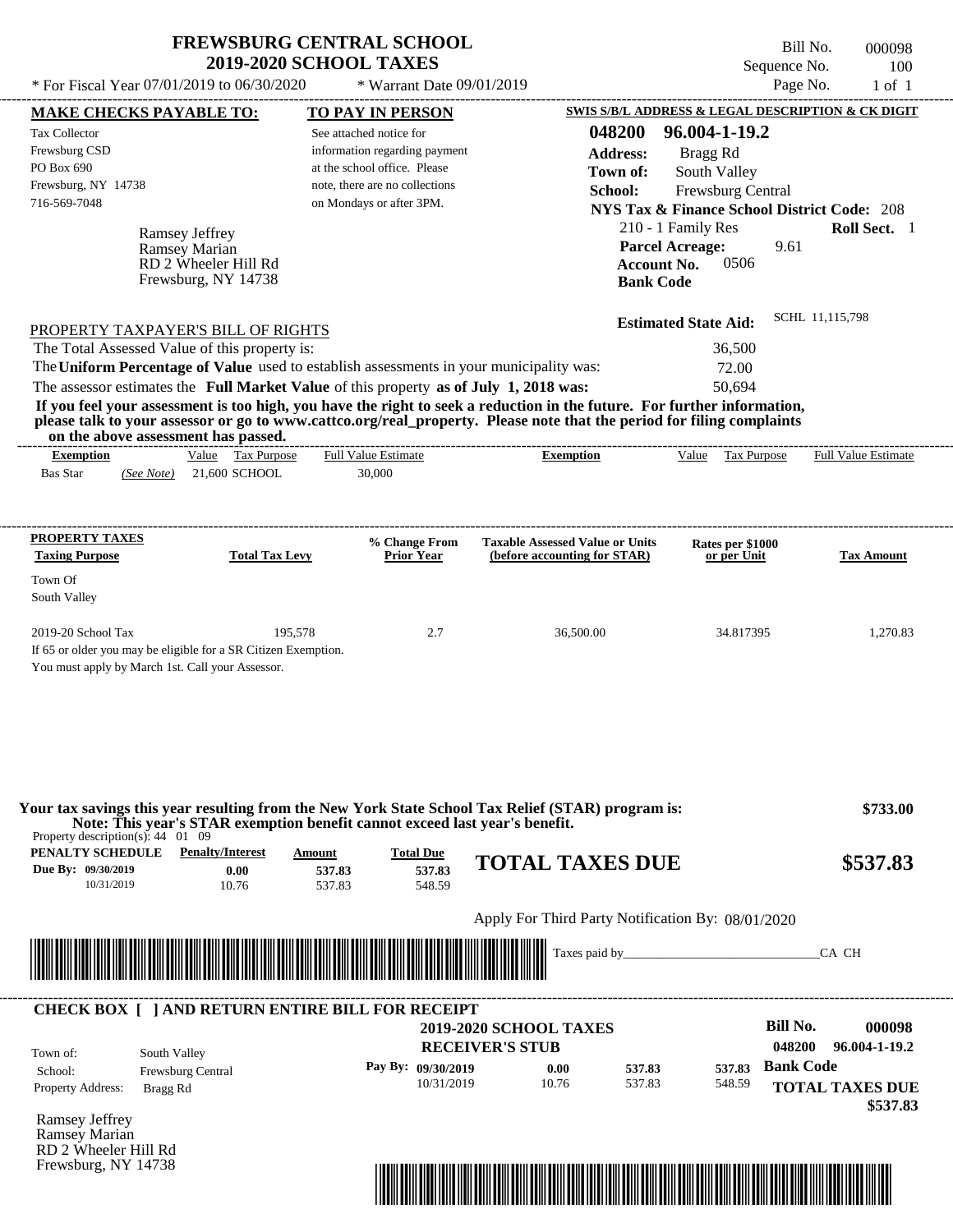| <b>FREWSBURG CENTRAL SCHOOL</b> |
|---------------------------------|
| <b>2019-2020 SCHOOL TAXES</b>   |

\* For Fiscal Year  $07/01/2019$  to  $06/30/2020$  \* Warrant Date  $09/01/2019$  Page No. 1 of 1

\* Warrant Date 09/01/2019

Bill No. 000099 Sequence No. 101<br>Page No. 1 of 1

| <b>MAKE CHECKS PAYABLE TO:</b>                                                                                                                                                                                                       |                                    | <b>TO PAY IN PERSON</b>                                                                 |                                                                                                                         | SWIS S/B/L ADDRESS & LEGAL DESCRIPTION & CK DIGIT      |                        |
|--------------------------------------------------------------------------------------------------------------------------------------------------------------------------------------------------------------------------------------|------------------------------------|-----------------------------------------------------------------------------------------|-------------------------------------------------------------------------------------------------------------------------|--------------------------------------------------------|------------------------|
| <b>Tax Collector</b>                                                                                                                                                                                                                 |                                    | See attached notice for                                                                 | 048200                                                                                                                  | 105.002-1-29.1                                         |                        |
| Frewsburg CSD                                                                                                                                                                                                                        |                                    | information regarding payment                                                           | <b>Address:</b>                                                                                                         | Brown Run Rd                                           |                        |
| PO Box 690                                                                                                                                                                                                                           |                                    | at the school office. Please                                                            | Town of:                                                                                                                | South Valley                                           |                        |
| Frewsburg, NY 14738<br>716-569-7048                                                                                                                                                                                                  |                                    | note, there are no collections                                                          | School:                                                                                                                 | Frewsburg Central                                      |                        |
|                                                                                                                                                                                                                                      |                                    | on Mondays or after 3PM.                                                                |                                                                                                                         | <b>NYS Tax &amp; Finance School District Code: 208</b> |                        |
|                                                                                                                                                                                                                                      | Remmy Robert A                     |                                                                                         |                                                                                                                         | $322$ - Rural vac $>10$                                | Roll Sect. 1           |
|                                                                                                                                                                                                                                      | Remmy Cindy S                      |                                                                                         |                                                                                                                         | <b>Parcel Acreage:</b><br>16.60<br>0203                |                        |
|                                                                                                                                                                                                                                      | 23 Lynette LN<br>Amherst, NY 14228 |                                                                                         | <b>Account No.</b><br><b>Bank Code</b>                                                                                  |                                                        |                        |
|                                                                                                                                                                                                                                      |                                    |                                                                                         |                                                                                                                         |                                                        |                        |
|                                                                                                                                                                                                                                      |                                    |                                                                                         |                                                                                                                         | <b>Estimated State Aid:</b>                            | SCHL 11,115,798        |
| PROPERTY TAXPAYER'S BILL OF RIGHTS<br>The Total Assessed Value of this property is:                                                                                                                                                  |                                    |                                                                                         |                                                                                                                         | 13,000                                                 |                        |
|                                                                                                                                                                                                                                      |                                    | The Uniform Percentage of Value used to establish assessments in your municipality was: |                                                                                                                         | 72.00                                                  |                        |
|                                                                                                                                                                                                                                      |                                    | The assessor estimates the Full Market Value of this property as of July 1, 2018 was:   |                                                                                                                         | 18,056                                                 |                        |
|                                                                                                                                                                                                                                      |                                    |                                                                                         | If you feel your assessment is too high, you have the right to seek a reduction in the future. For further information, |                                                        |                        |
|                                                                                                                                                                                                                                      |                                    |                                                                                         | please talk to your assessor or go to www.cattco.org/real_property. Please note that the period for filing complaints   |                                                        |                        |
| on the above assessment has passed.<br><b>Exemption</b>                                                                                                                                                                              | Value Tax Purpose                  | <b>Full Value Estimate</b>                                                              | <b>Exemption</b>                                                                                                        | Value Tax Purpose Full Value Estimate                  |                        |
|                                                                                                                                                                                                                                      |                                    |                                                                                         |                                                                                                                         |                                                        |                        |
|                                                                                                                                                                                                                                      |                                    |                                                                                         |                                                                                                                         |                                                        |                        |
|                                                                                                                                                                                                                                      |                                    |                                                                                         |                                                                                                                         |                                                        |                        |
| <b>PROPERTY TAXES</b><br><b>Taxing Purpose</b>                                                                                                                                                                                       | <b>Total Tax Levy</b>              | % Change From<br><b>Prior Year</b>                                                      | <b>Taxable Assessed Value or Units</b>                                                                                  | Rates per \$1000<br>or per Unit                        | <b>Tax Amount</b>      |
| Town Of                                                                                                                                                                                                                              |                                    |                                                                                         |                                                                                                                         |                                                        |                        |
| South Valley                                                                                                                                                                                                                         |                                    |                                                                                         |                                                                                                                         |                                                        |                        |
| 2019-20 School Tax                                                                                                                                                                                                                   | 195,578                            | 2.7                                                                                     | 13,000.00                                                                                                               | 34.817395                                              | 452.63                 |
| If 65 or older you may be eligible for a SR Citizen Exemption.                                                                                                                                                                       |                                    |                                                                                         |                                                                                                                         |                                                        |                        |
| You must apply by March 1st. Call your Assessor.                                                                                                                                                                                     |                                    |                                                                                         |                                                                                                                         |                                                        |                        |
|                                                                                                                                                                                                                                      |                                    |                                                                                         |                                                                                                                         |                                                        |                        |
|                                                                                                                                                                                                                                      |                                    |                                                                                         |                                                                                                                         |                                                        |                        |
|                                                                                                                                                                                                                                      |                                    |                                                                                         |                                                                                                                         |                                                        |                        |
|                                                                                                                                                                                                                                      |                                    |                                                                                         |                                                                                                                         |                                                        |                        |
|                                                                                                                                                                                                                                      |                                    |                                                                                         |                                                                                                                         |                                                        |                        |
|                                                                                                                                                                                                                                      |                                    |                                                                                         |                                                                                                                         |                                                        |                        |
| Property description(s): 50 01 09                                                                                                                                                                                                    |                                    |                                                                                         |                                                                                                                         |                                                        |                        |
| PENALTY SCHEDULE                                                                                                                                                                                                                     | <b>Penalty/Interest</b>            | <b>Total Due</b><br>Amount                                                              | <b>TOTAL TAXES DUE</b>                                                                                                  |                                                        | \$452.63               |
| Due By: 09/30/2019<br>10/31/2019                                                                                                                                                                                                     | 0.00<br>9.05                       | 452.63<br>452.63<br>452.63<br>461.68                                                    |                                                                                                                         |                                                        |                        |
|                                                                                                                                                                                                                                      |                                    |                                                                                         |                                                                                                                         |                                                        |                        |
|                                                                                                                                                                                                                                      |                                    |                                                                                         | Apply For Third Party Notification By: 08/01/2020                                                                       |                                                        |                        |
| <u> In the second control of the second control of the second control of the second control of the second control of the second control of the second control of the second control of the second control of the second control </u> |                                    |                                                                                         | Taxes paid by_                                                                                                          |                                                        | CA CH                  |
|                                                                                                                                                                                                                                      |                                    |                                                                                         |                                                                                                                         |                                                        |                        |
|                                                                                                                                                                                                                                      |                                    | <b>CHECK BOX [ ] AND RETURN ENTIRE BILL FOR RECEIPT</b>                                 |                                                                                                                         |                                                        |                        |
|                                                                                                                                                                                                                                      |                                    |                                                                                         | 2019-2020 SCHOOL TAXES                                                                                                  | <b>Bill No.</b>                                        | 000099                 |
| South Valley<br>Town of:                                                                                                                                                                                                             |                                    |                                                                                         | <b>RECEIVER'S STUB</b>                                                                                                  | 048200                                                 | 105.002-1-29.1         |
| School:                                                                                                                                                                                                                              | Frewsburg Central                  | Pay By: 09/30/2019                                                                      | 0.00<br>452.63                                                                                                          | <b>Bank Code</b><br>452.63                             |                        |
| <b>Property Address:</b>                                                                                                                                                                                                             | Brown Run Rd                       | 10/31/2019                                                                              | 9.05<br>452.63                                                                                                          | 461.68                                                 | <b>TOTAL TAXES DUE</b> |
|                                                                                                                                                                                                                                      |                                    |                                                                                         |                                                                                                                         |                                                        | \$452.63               |
| Remmy Robert A                                                                                                                                                                                                                       |                                    |                                                                                         |                                                                                                                         |                                                        |                        |
| Remmy Cindy S<br>23 Lynette LN                                                                                                                                                                                                       |                                    |                                                                                         |                                                                                                                         |                                                        |                        |
| Amherst, NY 14228                                                                                                                                                                                                                    |                                    |                                                                                         |                                                                                                                         |                                                        |                        |
|                                                                                                                                                                                                                                      |                                    |                                                                                         | <u> 1989 - Johann Stoff, Amerikaansk politiker (</u>                                                                    |                                                        |                        |
|                                                                                                                                                                                                                                      |                                    |                                                                                         |                                                                                                                         |                                                        |                        |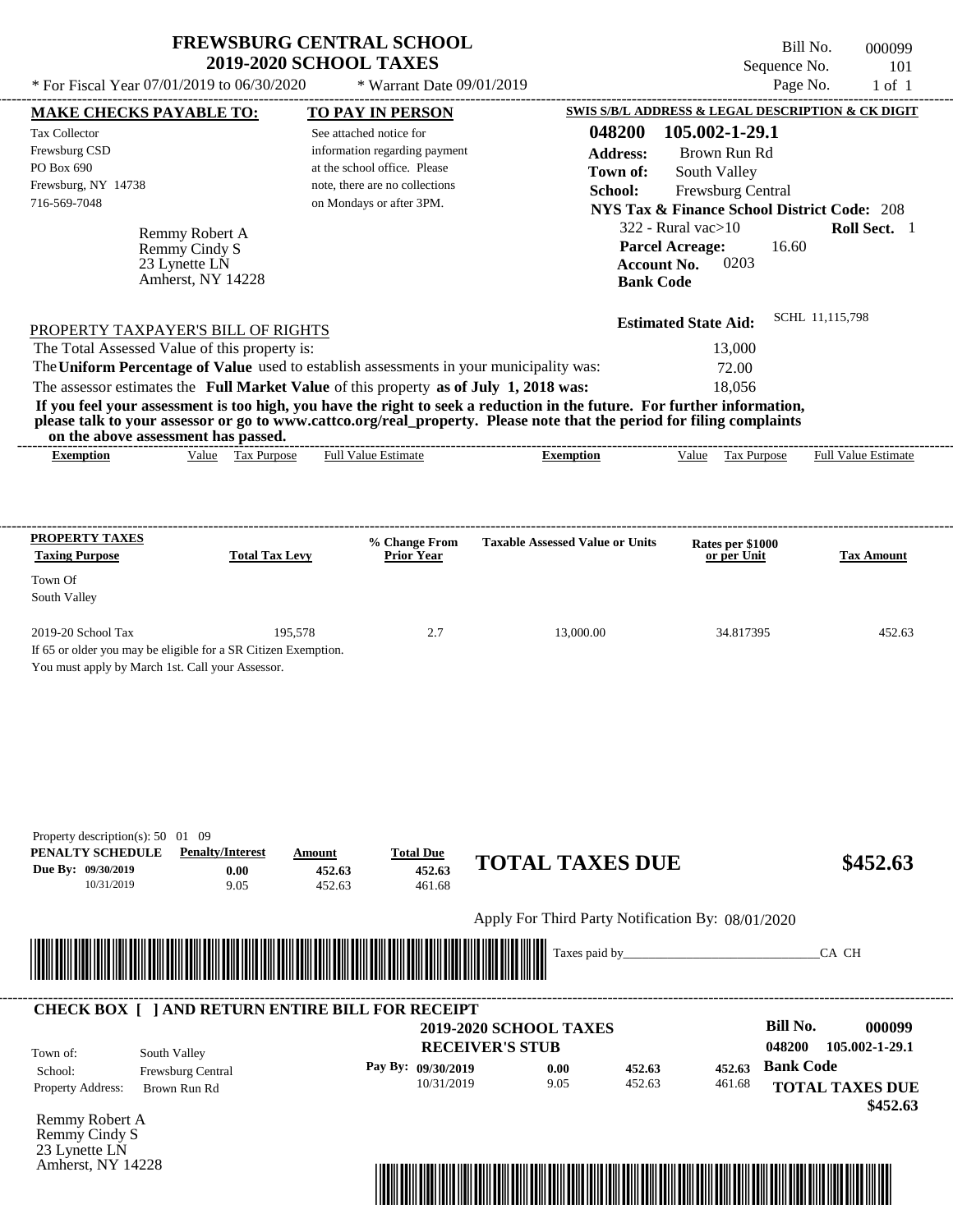See attached notice for

Full Value Estimate

Tax Collector Frewsburg CSD PO Box 690

Frewsburg, NY 14738

Remmy Robert A

Remmy Cindy S

23 Lynette LN Amherst, NY 14228

PROPERTY TAXPAYER'S BILL OF RIGHTS

**on the above assessment has passed. Exemption** Value Tax Purpose \* Warrant Date 09/01/2019

---------------------------------------------------------------------------------------------------------------------------------------------------------------------------------------------------- Bill No. 000100 Sequence No. 102 \* For Fiscal Year  $07/01/2019$  to  $06/30/2020$  \* Warrant Date  $09/01/2019$  Page No. 1 of 1 **MAKE CHECKS PAYABLE TO: TO PAY IN PERSON SWIS S/B/L ADDRESS & LEGAL DESCRIPTION & CK DIGIT 048200 105.002-1-29.4 Address:** Brown Run Rd South Valley **School:** Frewsburg Central **NYS Tax & Finance School District Code:** 208 260 - Seasonal res **Roll Sect.** 1 16.00 **Account No.** 0678 **Bank Code Estimated State Aid:** SCHL 11,115,798 The assessor estimates the **Full Market Value** of this property **as of July 1, 2018 was:** 34,444 The Total Assessed Value of this property is: 24,800 The **Uniform Percentage of Value** used to establish assessments in your municipality was: 72.00 **If you feel your assessment is too high, you have the right to seek a reduction in the future. For further information, please talk to your assessor or go to www.cattco.org/real\_property. Please note that the period for filing complaints** information regarding payment at the school office. Please note, there are no collections 716-569-7048 on Mondays or after 3PM. **Parcel Acreage:** ---------------------------------------------------------------------------------------------------------------------------------------------------------------------------------------------------- **Town of: Exemption** Value Tax Purpose Full Value Estimate

| <b>PROPERTY TAXES</b><br><b>Taxing Purpose</b>   | <b>Total Tax Levy</b>                                          | % Change From<br><b>Prior Year</b> | <b>Taxable Assessed Value or Units</b> | Rates per \$1000<br>or per Unit | <b>Tax Amount</b> |
|--------------------------------------------------|----------------------------------------------------------------|------------------------------------|----------------------------------------|---------------------------------|-------------------|
| Town Of                                          |                                                                |                                    |                                        |                                 |                   |
| South Valley                                     |                                                                |                                    |                                        |                                 |                   |
| $2019-20$ School Tax                             | 195,578                                                        | 2.7                                | 24,800.00                              | 34.817395                       | 863.47            |
|                                                  | If 65 or older you may be eligible for a SR Citizen Exemption. |                                    |                                        |                                 |                   |
| You must apply by March 1st. Call your Assessor. |                                                                |                                    |                                        |                                 |                   |

| Property description(s): $50$      | 09<br>01                                                |                                                                                                                        |                    |                                                   |                                                                                                                                                                                                                                |        |                           |
|------------------------------------|---------------------------------------------------------|------------------------------------------------------------------------------------------------------------------------|--------------------|---------------------------------------------------|--------------------------------------------------------------------------------------------------------------------------------------------------------------------------------------------------------------------------------|--------|---------------------------|
| PENALTY SCHEDULE                   | <b>Penalty/Interest</b>                                 | Amount                                                                                                                 | <b>Total Due</b>   | <b>TOTAL TAXES DUE</b>                            |                                                                                                                                                                                                                                |        | \$863.47                  |
| Due By: 09/30/2019                 | 0.00                                                    | 863.47                                                                                                                 | 863.47             |                                                   |                                                                                                                                                                                                                                |        |                           |
| 10/31/2019                         | 17.27                                                   | 863.47                                                                                                                 | 880.74             |                                                   |                                                                                                                                                                                                                                |        |                           |
|                                    |                                                         |                                                                                                                        |                    | Apply For Third Party Notification By: 08/01/2020 |                                                                                                                                                                                                                                |        |                           |
|                                    |                                                         |                                                                                                                        |                    |                                                   | Taxes paid by Taxes and the Taxes and the Taxes and the Taxes are the Taxes and the Taxes and the Taxes and the Taxes and the Taxes and the Taxes and the Taxes and the Taxes and the Taxes and the Taxes and the Taxes and th |        | CA CH                     |
|                                    |                                                         | <u> Andrew Maria (1989), provincia de la provincia de la provincia de la provincia de la provincia de la provincia</u> |                    |                                                   |                                                                                                                                                                                                                                |        |                           |
|                                    |                                                         |                                                                                                                        |                    |                                                   |                                                                                                                                                                                                                                |        |                           |
|                                    | <b>CHECK BOX [ ] AND RETURN ENTIRE BILL FOR RECEIPT</b> |                                                                                                                        |                    |                                                   |                                                                                                                                                                                                                                |        |                           |
|                                    |                                                         |                                                                                                                        |                    | <b>2019-2020 SCHOOL TAXES</b>                     |                                                                                                                                                                                                                                |        | <b>Bill No.</b><br>000100 |
| Town of:                           | South Valley                                            |                                                                                                                        |                    | <b>RECEIVER'S STUB</b>                            |                                                                                                                                                                                                                                |        | 105.002-1-29.4<br>048200  |
| School:                            | Frewsburg Central                                       |                                                                                                                        | Pay By: 09/30/2019 | 0.00                                              | 863.47                                                                                                                                                                                                                         | 863.47 | <b>Bank Code</b>          |
| Property Address:                  | Brown Run Rd                                            |                                                                                                                        | 10/31/2019         | 17.27                                             | 863.47                                                                                                                                                                                                                         | 880.74 | <b>TOTAL TAXES DUE</b>    |
|                                    |                                                         |                                                                                                                        |                    |                                                   |                                                                                                                                                                                                                                |        | \$863.47                  |
| Remmy Robert A                     |                                                         |                                                                                                                        |                    |                                                   |                                                                                                                                                                                                                                |        |                           |
| Remmy Cindy S                      |                                                         |                                                                                                                        |                    |                                                   |                                                                                                                                                                                                                                |        |                           |
| 23 Lynette LN<br>Amherst, NY 14228 |                                                         |                                                                                                                        |                    |                                                   |                                                                                                                                                                                                                                |        |                           |
|                                    |                                                         |                                                                                                                        |                    |                                                   |                                                                                                                                                                                                                                |        |                           |
|                                    |                                                         |                                                                                                                        |                    |                                                   |                                                                                                                                                                                                                                |        |                           |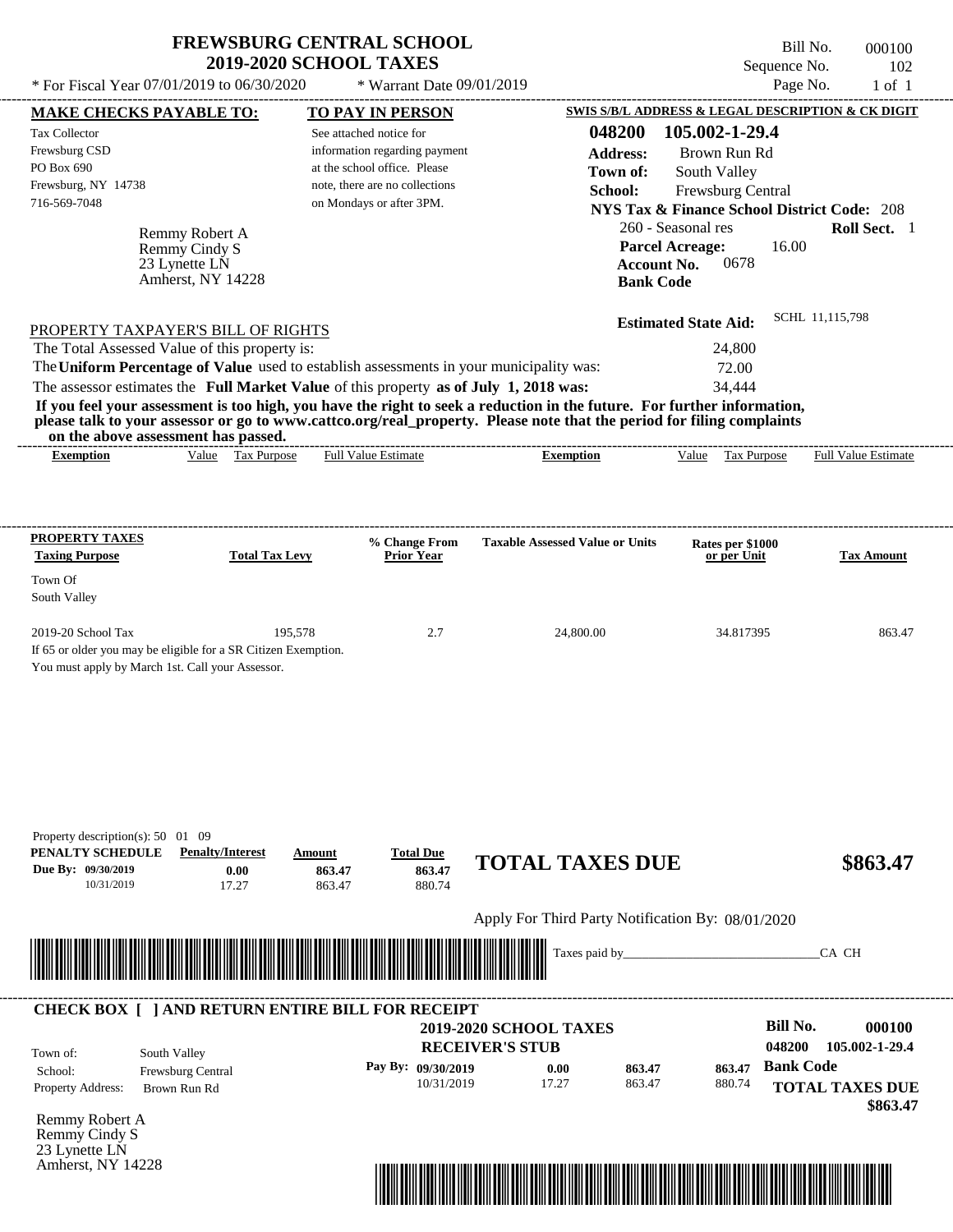$*$  For Fiscal Year 07/01/2019 to 06/30/2020

 $*$  Warrant Date  $09/01/2019$ 

Bill No. 000101 Sequence No. 103<br>Page No. 1 of 1

| <b>MAKE CHECKS PAYABLE TO:</b>                                                                                          |                                 |                        |                            | <b>TO PAY IN PERSON</b>              |                                                   |                      |                             |                                 |                  | SWIS S/B/L ADDRESS & LEGAL DESCRIPTION & CK DIGIT      |
|-------------------------------------------------------------------------------------------------------------------------|---------------------------------|------------------------|----------------------------|--------------------------------------|---------------------------------------------------|----------------------|-----------------------------|---------------------------------|------------------|--------------------------------------------------------|
| <b>Tax Collector</b>                                                                                                    |                                 |                        | See attached notice for    |                                      |                                                   | 048200 96.004-1-59.1 |                             |                                 |                  |                                                        |
| Frewsburg CSD                                                                                                           |                                 |                        |                            | information regarding payment        |                                                   | <b>Address:</b>      |                             | Sawmill Run Rd                  |                  |                                                        |
| PO Box 690                                                                                                              |                                 |                        |                            | at the school office. Please         |                                                   | Town of:             |                             | South Valley                    |                  |                                                        |
| Frewsburg, NY 14738                                                                                                     |                                 |                        |                            | note, there are no collections       |                                                   | School:              |                             | Frewsburg Central               |                  |                                                        |
| 716-569-7048                                                                                                            |                                 |                        |                            | on Mondays or after 3PM.             |                                                   |                      |                             |                                 |                  | <b>NYS Tax &amp; Finance School District Code: 208</b> |
|                                                                                                                         |                                 |                        |                            |                                      |                                                   |                      | $322$ - Rural vac $>10$     |                                 |                  | Roll Sect. 1                                           |
|                                                                                                                         | Renda John B<br>Renda Mary Beth |                        |                            |                                      |                                                   |                      | <b>Parcel Acreage:</b>      |                                 | 10.44            |                                                        |
|                                                                                                                         | 5263 Oakwood Dr                 |                        |                            |                                      |                                                   |                      | <b>Account No.</b>          | 0263                            |                  |                                                        |
|                                                                                                                         |                                 | N. Tonawanda, NY 14120 |                            |                                      |                                                   |                      | <b>Bank Code</b>            |                                 |                  |                                                        |
|                                                                                                                         |                                 |                        |                            |                                      |                                                   |                      |                             |                                 |                  |                                                        |
| PROPERTY TAXPAYER'S BILL OF RIGHTS                                                                                      |                                 |                        |                            |                                      |                                                   |                      | <b>Estimated State Aid:</b> |                                 |                  | SCHL 11,115,798                                        |
| The Total Assessed Value of this property is:                                                                           |                                 |                        |                            |                                      |                                                   |                      |                             | 9,900                           |                  |                                                        |
| The Uniform Percentage of Value used to establish assessments in your municipality was:                                 |                                 |                        |                            |                                      |                                                   |                      |                             | 72.00                           |                  |                                                        |
| The assessor estimates the Full Market Value of this property as of July 1, 2018 was:                                   |                                 |                        |                            |                                      |                                                   |                      |                             | 13,750                          |                  |                                                        |
| If you feel your assessment is too high, you have the right to seek a reduction in the future. For further information, |                                 |                        |                            |                                      |                                                   |                      |                             |                                 |                  |                                                        |
| please talk to your assessor or go to www.cattco.org/real_property. Please note that the period for filing complaints   |                                 |                        |                            |                                      |                                                   |                      |                             |                                 |                  |                                                        |
| on the above assessment has passed.<br><b>Exemption</b>                                                                 |                                 | Value Tax Purpose      |                            | <b>Full Value Estimate</b>           | <b>Exemption</b>                                  |                      |                             | Value Tax Purpose               |                  | <b>Full Value Estimate</b>                             |
|                                                                                                                         |                                 |                        |                            |                                      |                                                   |                      |                             |                                 |                  |                                                        |
|                                                                                                                         |                                 |                        |                            |                                      |                                                   |                      |                             |                                 |                  |                                                        |
|                                                                                                                         |                                 |                        |                            |                                      |                                                   |                      |                             |                                 |                  |                                                        |
| <b>PROPERTY TAXES</b><br><b>Taxing Purpose</b>                                                                          |                                 | <b>Total Tax Levy</b>  |                            | % Change From<br><b>Prior Year</b>   | <b>Taxable Assessed Value or Units</b>            |                      |                             | Rates per \$1000<br>or per Unit |                  | <b>Tax Amount</b>                                      |
|                                                                                                                         |                                 |                        |                            |                                      |                                                   |                      |                             |                                 |                  |                                                        |
| Town Of<br>South Valley                                                                                                 |                                 |                        |                            |                                      |                                                   |                      |                             |                                 |                  |                                                        |
| 2019-20 School Tax<br>If 65 or older you may be eligible for a SR Citizen Exemption.                                    |                                 | 195,578                |                            | 2.7                                  |                                                   | 9,900.00             |                             | 34.817395                       |                  | 344.69                                                 |
| You must apply by March 1st. Call your Assessor.                                                                        |                                 |                        |                            |                                      |                                                   |                      |                             |                                 |                  |                                                        |
| Property description(s): $53 \quad 01 \quad 09$<br>PENALTY SCHEDULE<br>Due By: 09/30/2019<br>10/31/2019                 | <b>Penalty/Interest</b>         | 0.00<br>6.89           | Amount<br>344.69<br>344.69 | <b>Total Due</b><br>344.69<br>351.58 | <b>TOTAL TAXES DUE</b>                            |                      |                             |                                 |                  | \$344.69                                               |
|                                                                                                                         |                                 |                        |                            |                                      | Apply For Third Party Notification By: 08/01/2020 |                      |                             |                                 |                  |                                                        |
|                                                                                                                         |                                 |                        |                            |                                      |                                                   | Taxes paid by        |                             |                                 |                  |                                                        |
|                                                                                                                         |                                 |                        |                            |                                      |                                                   |                      |                             |                                 |                  | CA CH                                                  |
| <b>CHECK BOX [ ] AND RETURN ENTIRE BILL FOR RECEIPT</b>                                                                 |                                 |                        |                            |                                      |                                                   |                      |                             |                                 |                  |                                                        |
|                                                                                                                         |                                 |                        |                            |                                      | 2019-2020 SCHOOL TAXES                            |                      |                             |                                 | <b>Bill No.</b>  | 000101                                                 |
| Town of:                                                                                                                | South Valley                    |                        |                            |                                      | <b>RECEIVER'S STUB</b>                            |                      |                             |                                 | 048200           | 96.004-1-59.1                                          |
| School:                                                                                                                 | Frewsburg Central               |                        |                            | Pay By: 09/30/2019                   | 0.00                                              | 344.69               |                             | 344.69                          | <b>Bank Code</b> |                                                        |
| Property Address:                                                                                                       | Sawmill Run Rd                  |                        |                            | 10/31/2019                           | 6.89                                              | 344.69               |                             | 351.58                          |                  | <b>TOTAL TAXES DUE</b>                                 |
|                                                                                                                         |                                 |                        |                            |                                      |                                                   |                      |                             |                                 |                  | \$344.69                                               |
| Renda John B<br>Renda Mary Beth                                                                                         |                                 |                        |                            |                                      |                                                   |                      |                             |                                 |                  |                                                        |
| 5263 Oakwood Dr                                                                                                         |                                 |                        |                            |                                      |                                                   |                      |                             |                                 |                  |                                                        |
| N. Tonawanda, NY 14120                                                                                                  |                                 |                        |                            |                                      |                                                   |                      |                             |                                 |                  |                                                        |

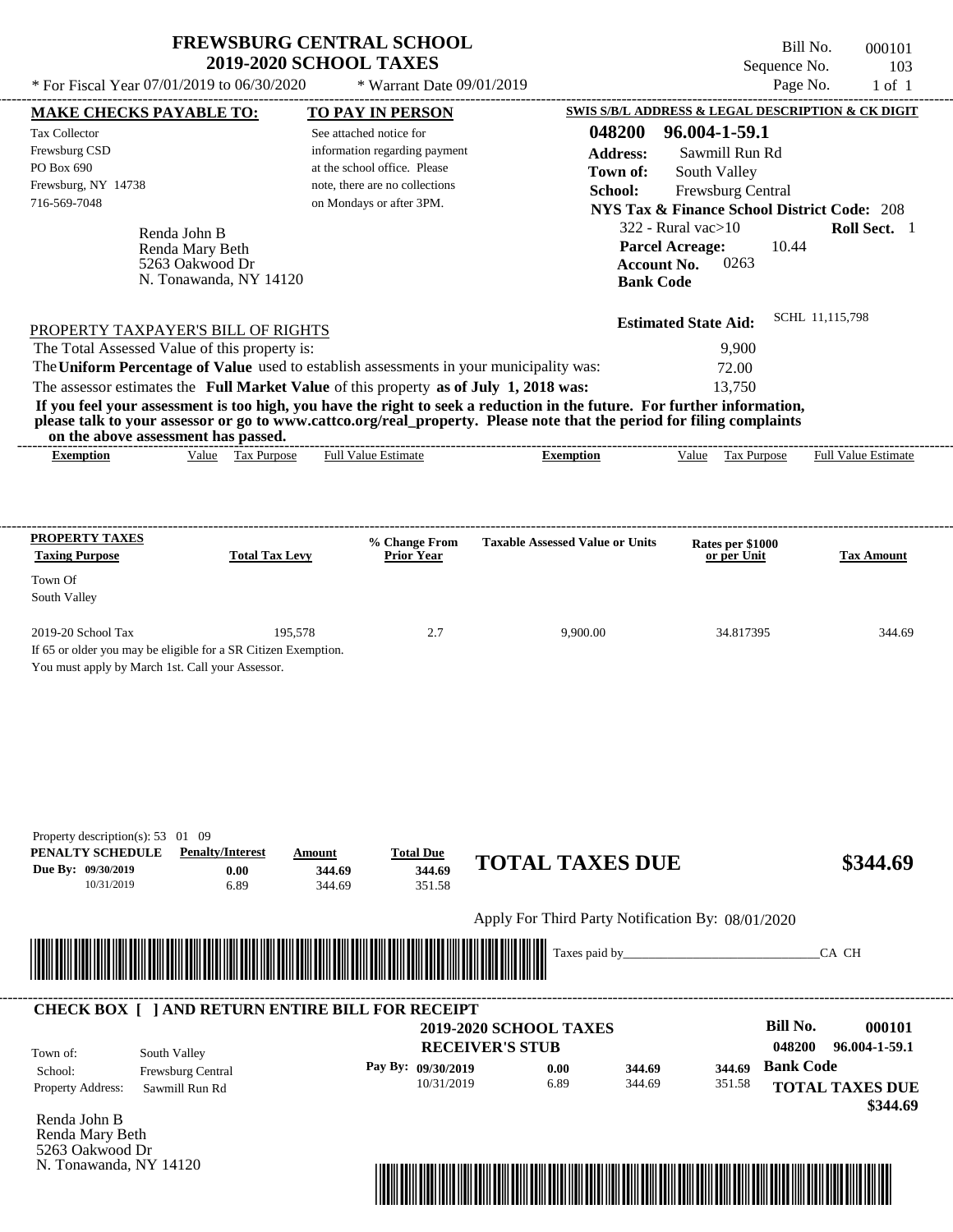\* For Fiscal Year  $07/01/2019$  to  $06/30/2020$  \* Warrant Date  $09/01/2019$  Page No. 1 of 1

\* Warrant Date 09/01/2019

Bill No. 000102 Sequence No. 104<br>Page No. 1 of 1

| <b>MAKE CHECKS PAYABLE TO:</b>                                                          |                                   | <b>TO PAY IN PERSON</b>        |                                                                                                                         | SWIS S/B/L ADDRESS & LEGAL DESCRIPTION & CK DIGIT      |                            |
|-----------------------------------------------------------------------------------------|-----------------------------------|--------------------------------|-------------------------------------------------------------------------------------------------------------------------|--------------------------------------------------------|----------------------------|
| Tax Collector                                                                           |                                   | See attached notice for        | 048200                                                                                                                  | 96.004-1-59.2                                          |                            |
| Frewsburg CSD                                                                           |                                   | information regarding payment  | <b>Address:</b>                                                                                                         | 817 Wheeler Hill Rd                                    |                            |
| PO Box 690                                                                              |                                   | at the school office. Please   | Town of:                                                                                                                | South Valley                                           |                            |
| Frewsburg, NY 14738                                                                     |                                   | note, there are no collections | School:                                                                                                                 | Frewsburg Central                                      |                            |
| 716-569-7048                                                                            |                                   | on Mondays or after 3PM.       |                                                                                                                         | <b>NYS Tax &amp; Finance School District Code: 208</b> |                            |
| Renda John B                                                                            |                                   |                                |                                                                                                                         | 260 - Seasonal res                                     | Roll Sect. 1               |
| Renda Mary Beth                                                                         |                                   |                                | <b>Parcel Acreage:</b>                                                                                                  | 6.75                                                   |                            |
| 5263 Oakwood Dr                                                                         |                                   |                                | <b>Account No.</b>                                                                                                      | 0482                                                   |                            |
|                                                                                         | N. Tonawanda, NY 14120            |                                | <b>Bank Code</b>                                                                                                        |                                                        |                            |
|                                                                                         |                                   |                                |                                                                                                                         | <b>Estimated State Aid:</b>                            | SCHL 11,115,798            |
| PROPERTY TAXPAYER'S BILL OF RIGHTS<br>The Total Assessed Value of this property is:     |                                   |                                |                                                                                                                         | 87,700                                                 |                            |
| The Uniform Percentage of Value used to establish assessments in your municipality was: |                                   |                                |                                                                                                                         | 72.00                                                  |                            |
| The assessor estimates the Full Market Value of this property as of July 1, 2018 was:   |                                   |                                |                                                                                                                         | 121,806                                                |                            |
|                                                                                         |                                   |                                | If you feel your assessment is too high, you have the right to seek a reduction in the future. For further information, |                                                        |                            |
|                                                                                         |                                   |                                | please talk to your assessor or go to www.cattco.org/real_property. Please note that the period for filing complaints   |                                                        |                            |
| on the above assessment has passed.<br><b>Exemption</b>                                 | Value Tax Purpose                 | <b>Full Value Estimate</b>     | <b>Exemption</b>                                                                                                        | Value Tax Purpose                                      | <b>Full Value Estimate</b> |
|                                                                                         |                                   |                                |                                                                                                                         |                                                        |                            |
|                                                                                         |                                   |                                |                                                                                                                         |                                                        |                            |
|                                                                                         |                                   |                                |                                                                                                                         |                                                        |                            |
| <b>PROPERTY TAXES</b>                                                                   |                                   | % Change From                  | <b>Taxable Assessed Value or Units</b>                                                                                  | Rates per \$1000                                       |                            |
| <b>Taxing Purpose</b>                                                                   | <b>Total Tax Levy</b>             | Prior Year                     |                                                                                                                         | or per Unit                                            | <b>Tax Amount</b>          |
| Town Of                                                                                 |                                   |                                |                                                                                                                         |                                                        |                            |
| South Valley                                                                            |                                   |                                |                                                                                                                         |                                                        |                            |
| 2019-20 School Tax                                                                      | 195,578                           | 2.7                            | 87,700.00                                                                                                               | 34.817395                                              | 3,053.49                   |
| If 65 or older you may be eligible for a SR Citizen Exemption.                          |                                   |                                |                                                                                                                         |                                                        |                            |
| You must apply by March 1st. Call your Assessor.                                        |                                   |                                |                                                                                                                         |                                                        |                            |
|                                                                                         |                                   |                                |                                                                                                                         |                                                        |                            |
|                                                                                         |                                   |                                |                                                                                                                         |                                                        |                            |
|                                                                                         |                                   |                                |                                                                                                                         |                                                        |                            |
|                                                                                         |                                   |                                |                                                                                                                         |                                                        |                            |
|                                                                                         |                                   |                                |                                                                                                                         |                                                        |                            |
|                                                                                         |                                   |                                |                                                                                                                         |                                                        |                            |
|                                                                                         |                                   |                                |                                                                                                                         |                                                        |                            |
| Property description(s): 53 01 09                                                       |                                   |                                |                                                                                                                         |                                                        |                            |
| PENALTY SCHEDULE                                                                        | <b>Penalty/Interest</b><br>Amount | <b>Total Due</b>               | <b>TOTAL TAXES DUE</b>                                                                                                  |                                                        | \$3,053.49                 |
| Due By: 09/30/2019                                                                      | 0.00                              | 3,053.49<br>3,053.49           |                                                                                                                         |                                                        |                            |
| 10/31/2019                                                                              | 61.07                             | 3,053.49<br>3,114.56           |                                                                                                                         |                                                        |                            |
|                                                                                         |                                   |                                | Apply For Third Party Notification By: 08/01/2020                                                                       |                                                        |                            |
|                                                                                         |                                   |                                | Taxes paid by_                                                                                                          |                                                        | CA CH                      |
|                                                                                         |                                   |                                |                                                                                                                         |                                                        |                            |
|                                                                                         |                                   |                                |                                                                                                                         |                                                        |                            |
| <b>CHECK BOX [ ] AND RETURN ENTIRE BILL FOR RECEIPT</b>                                 |                                   |                                |                                                                                                                         |                                                        |                            |
|                                                                                         |                                   |                                | 2019-2020 SCHOOL TAXES                                                                                                  | <b>Bill No.</b>                                        | 000102                     |
| South Valley<br>Town of:                                                                |                                   |                                | <b>RECEIVER'S STUB</b>                                                                                                  | 048200                                                 | 96.004-1-59.2              |
| Frewsburg Central<br>School:                                                            |                                   | Pay By: 09/30/2019             | 0.00<br>3,053.49                                                                                                        | <b>Bank Code</b><br>3,053.49                           |                            |
| Property Address:<br>817 Wheeler Hill Rd                                                |                                   | 10/31/2019                     | 61.07<br>3,053.49                                                                                                       | 3,114.56                                               | <b>TOTAL TAXES DUE</b>     |
|                                                                                         |                                   |                                |                                                                                                                         |                                                        | \$3,053.49                 |
| Renda John B<br>Renda Mary Beth                                                         |                                   |                                |                                                                                                                         |                                                        |                            |
| 5263 Oakwood Dr                                                                         |                                   |                                |                                                                                                                         |                                                        |                            |
| N. Tonawanda, NY 14120                                                                  |                                   |                                |                                                                                                                         |                                                        |                            |
|                                                                                         |                                   |                                |                                                                                                                         |                                                        |                            |
|                                                                                         |                                   |                                |                                                                                                                         |                                                        |                            |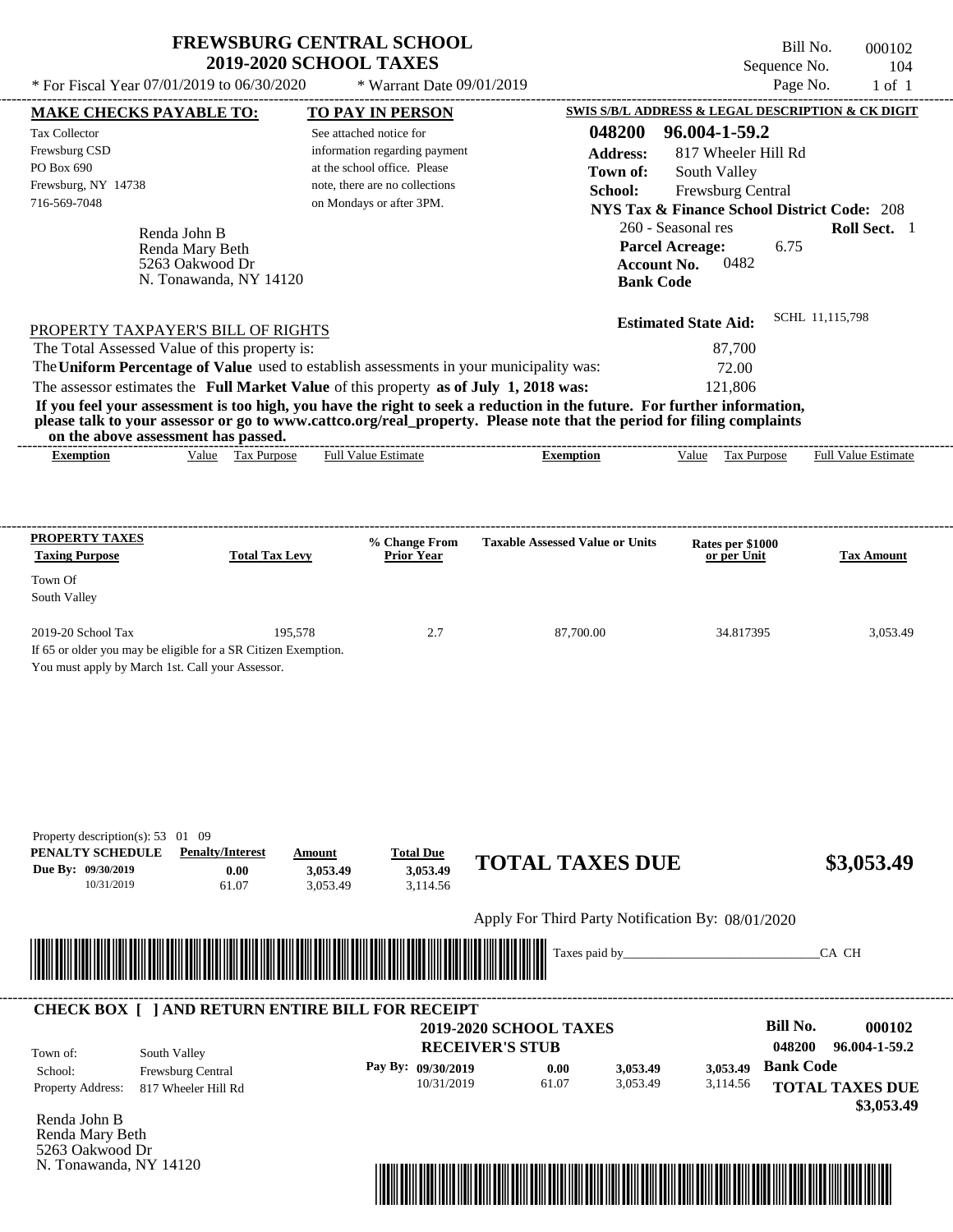\* For Fiscal Year  $07/01/2019$  to  $06/30/2020$  \* Warrant Date  $09/01/2019$  Page No. 1 of 1

\* Warrant Date 09/01/2019

Bill No. 000103 Sequence No. 105

| <b>MAKE CHECKS PAYABLE TO:</b>                                                                                                                                                                                                                   |                                               |                  | <b>TO PAY IN PERSON</b>            |                                                   |                  | SWIS S/B/L ADDRESS & LEGAL DESCRIPTION & CK DIGIT      |                  |                            |
|--------------------------------------------------------------------------------------------------------------------------------------------------------------------------------------------------------------------------------------------------|-----------------------------------------------|------------------|------------------------------------|---------------------------------------------------|------------------|--------------------------------------------------------|------------------|----------------------------|
| Tax Collector                                                                                                                                                                                                                                    |                                               |                  | See attached notice for            |                                                   |                  | 048200 105.002-1-1.36                                  |                  |                            |
| Frewsburg CSD                                                                                                                                                                                                                                    |                                               |                  | information regarding payment      |                                                   | <b>Address:</b>  | Gurnsey Hollow Rd                                      |                  |                            |
| PO Box 690                                                                                                                                                                                                                                       |                                               |                  | at the school office. Please       |                                                   | Town of:         | South Valley                                           |                  |                            |
| Frewsburg, NY 14738                                                                                                                                                                                                                              |                                               |                  | note, there are no collections     |                                                   | School:          | Frewsburg Central                                      |                  |                            |
| 716-569-7048                                                                                                                                                                                                                                     |                                               |                  | on Mondays or after 3PM.           |                                                   |                  | <b>NYS Tax &amp; Finance School District Code: 208</b> |                  |                            |
|                                                                                                                                                                                                                                                  |                                               |                  |                                    |                                                   |                  |                                                        |                  |                            |
|                                                                                                                                                                                                                                                  | Rogers Michael                                |                  |                                    |                                                   |                  | 240 - Rural res                                        |                  | Roll Sect. 1               |
|                                                                                                                                                                                                                                                  | Rogers Sandra                                 |                  |                                    |                                                   |                  | <b>Parcel Acreage:</b>                                 | 42.44            |                            |
|                                                                                                                                                                                                                                                  | 6518 Creek Hollow Drive<br>Lockport, NY 14044 |                  |                                    |                                                   |                  | <b>Account No.</b><br>0746                             |                  |                            |
|                                                                                                                                                                                                                                                  |                                               |                  |                                    |                                                   | <b>Bank Code</b> |                                                        |                  |                            |
| PROPERTY TAXPAYER'S BILL OF RIGHTS                                                                                                                                                                                                               |                                               |                  |                                    |                                                   |                  | <b>Estimated State Aid:</b>                            |                  | SCHL 11.115.798            |
| The Total Assessed Value of this property is:                                                                                                                                                                                                    |                                               |                  |                                    |                                                   |                  | 20,200                                                 |                  |                            |
| The Uniform Percentage of Value used to establish assessments in your municipality was:                                                                                                                                                          |                                               |                  |                                    |                                                   |                  | 72.00                                                  |                  |                            |
|                                                                                                                                                                                                                                                  |                                               |                  |                                    |                                                   |                  |                                                        |                  |                            |
| The assessor estimates the Full Market Value of this property as of July 1, 2018 was:                                                                                                                                                            |                                               |                  |                                    |                                                   |                  | 28,056                                                 |                  |                            |
| If you feel your assessment is too high, you have the right to seek a reduction in the future. For further information,<br>please talk to your assessor or go to www.cattco.org/real_property. Please note that the period for filing complaints |                                               |                  |                                    |                                                   |                  |                                                        |                  |                            |
| on the above assessment has passed.<br><b>Exemption</b>                                                                                                                                                                                          | Value Tax Purpose                             |                  | Full Value Estimate                | <b>Exemption</b>                                  |                  | Value Tax Purpose                                      |                  | <b>Full Value Estimate</b> |
|                                                                                                                                                                                                                                                  |                                               |                  |                                    |                                                   |                  |                                                        |                  |                            |
|                                                                                                                                                                                                                                                  |                                               |                  |                                    |                                                   |                  |                                                        |                  |                            |
| <b>PROPERTY TAXES</b><br><b>Taxing Purpose</b>                                                                                                                                                                                                   | <b>Total Tax Levy</b>                         |                  | % Change From<br><b>Prior Year</b> | <b>Taxable Assessed Value or Units</b>            |                  | Rates per \$1000<br>or per Unit                        |                  | <b>Tax Amount</b>          |
| Town Of                                                                                                                                                                                                                                          |                                               |                  |                                    |                                                   |                  |                                                        |                  |                            |
| South Valley                                                                                                                                                                                                                                     |                                               |                  |                                    |                                                   |                  |                                                        |                  |                            |
| 2019-20 School Tax                                                                                                                                                                                                                               |                                               | 195,578          | 2.7                                | 20,200.00                                         |                  | 34.817395                                              |                  | 703.31                     |
| If 65 or older you may be eligible for a SR Citizen Exemption.                                                                                                                                                                                   |                                               |                  |                                    |                                                   |                  |                                                        |                  |                            |
| You must apply by March 1st. Call your Assessor.                                                                                                                                                                                                 |                                               |                  |                                    |                                                   |                  |                                                        |                  |                            |
|                                                                                                                                                                                                                                                  |                                               |                  |                                    |                                                   |                  |                                                        |                  |                            |
|                                                                                                                                                                                                                                                  |                                               |                  |                                    |                                                   |                  |                                                        |                  |                            |
|                                                                                                                                                                                                                                                  |                                               |                  |                                    |                                                   |                  |                                                        |                  |                            |
|                                                                                                                                                                                                                                                  |                                               |                  |                                    |                                                   |                  |                                                        |                  |                            |
|                                                                                                                                                                                                                                                  |                                               |                  |                                    |                                                   |                  |                                                        |                  |                            |
|                                                                                                                                                                                                                                                  |                                               |                  |                                    |                                                   |                  |                                                        |                  |                            |
|                                                                                                                                                                                                                                                  |                                               |                  |                                    |                                                   |                  |                                                        |                  |                            |
| Property description(s): $43/51$ 01 09                                                                                                                                                                                                           |                                               |                  |                                    |                                                   |                  |                                                        |                  |                            |
| PENALTY SCHEDULE                                                                                                                                                                                                                                 | <b>Penalty/Interest</b>                       | Amount           | <b>Total Due</b>                   | <b>TOTAL TAXES DUE</b>                            |                  |                                                        |                  | \$703.31                   |
| Due By: 09/30/2019<br>10/31/2019                                                                                                                                                                                                                 | 0.00<br>14.07                                 | 703.31<br>703.31 | 703.31<br>717.38                   |                                                   |                  |                                                        |                  |                            |
|                                                                                                                                                                                                                                                  |                                               |                  |                                    |                                                   |                  |                                                        |                  |                            |
|                                                                                                                                                                                                                                                  |                                               |                  |                                    | Apply For Third Party Notification By: 08/01/2020 |                  |                                                        |                  |                            |
|                                                                                                                                                                                                                                                  |                                               |                  |                                    |                                                   | Taxes paid by_   |                                                        |                  | CA CH                      |
| <u> Maria Maria Maria Maria Maria Maria Maria Maria Maria Maria Maria Maria Maria Maria Maria Maria Maria Maria </u>                                                                                                                             |                                               |                  |                                    |                                                   |                  |                                                        |                  |                            |
|                                                                                                                                                                                                                                                  |                                               |                  |                                    |                                                   |                  |                                                        |                  |                            |
| <b>CHECK BOX [ ] AND RETURN ENTIRE BILL FOR RECEIPT</b>                                                                                                                                                                                          |                                               |                  |                                    |                                                   |                  |                                                        |                  |                            |
|                                                                                                                                                                                                                                                  |                                               |                  |                                    | 2019-2020 SCHOOL TAXES                            |                  |                                                        | <b>Bill No.</b>  | 000103                     |
| Town of:                                                                                                                                                                                                                                         | South Valley                                  |                  |                                    | <b>RECEIVER'S STUB</b>                            |                  |                                                        | 048200           | 105.002-1-1.36             |
| School:                                                                                                                                                                                                                                          | Frewsburg Central                             |                  | Pay By: 09/30/2019                 | 0.00                                              | 703.31           | 703.31                                                 | <b>Bank Code</b> |                            |
| <b>Property Address:</b>                                                                                                                                                                                                                         | Gurnsey Hollow Rd                             |                  | 10/31/2019                         | 14.07                                             | 703.31           | 717.38                                                 |                  | <b>TOTAL TAXES DUE</b>     |
|                                                                                                                                                                                                                                                  |                                               |                  |                                    |                                                   |                  |                                                        |                  | \$703.31                   |
| Rogers Michael                                                                                                                                                                                                                                   |                                               |                  |                                    |                                                   |                  |                                                        |                  |                            |
| Rogers Sandra                                                                                                                                                                                                                                    |                                               |                  |                                    |                                                   |                  |                                                        |                  |                            |
| 6518 Creek Hollow Drive                                                                                                                                                                                                                          |                                               |                  |                                    |                                                   |                  |                                                        |                  |                            |
| Lockport, NY 14044                                                                                                                                                                                                                               |                                               |                  |                                    |                                                   |                  |                                                        |                  |                            |

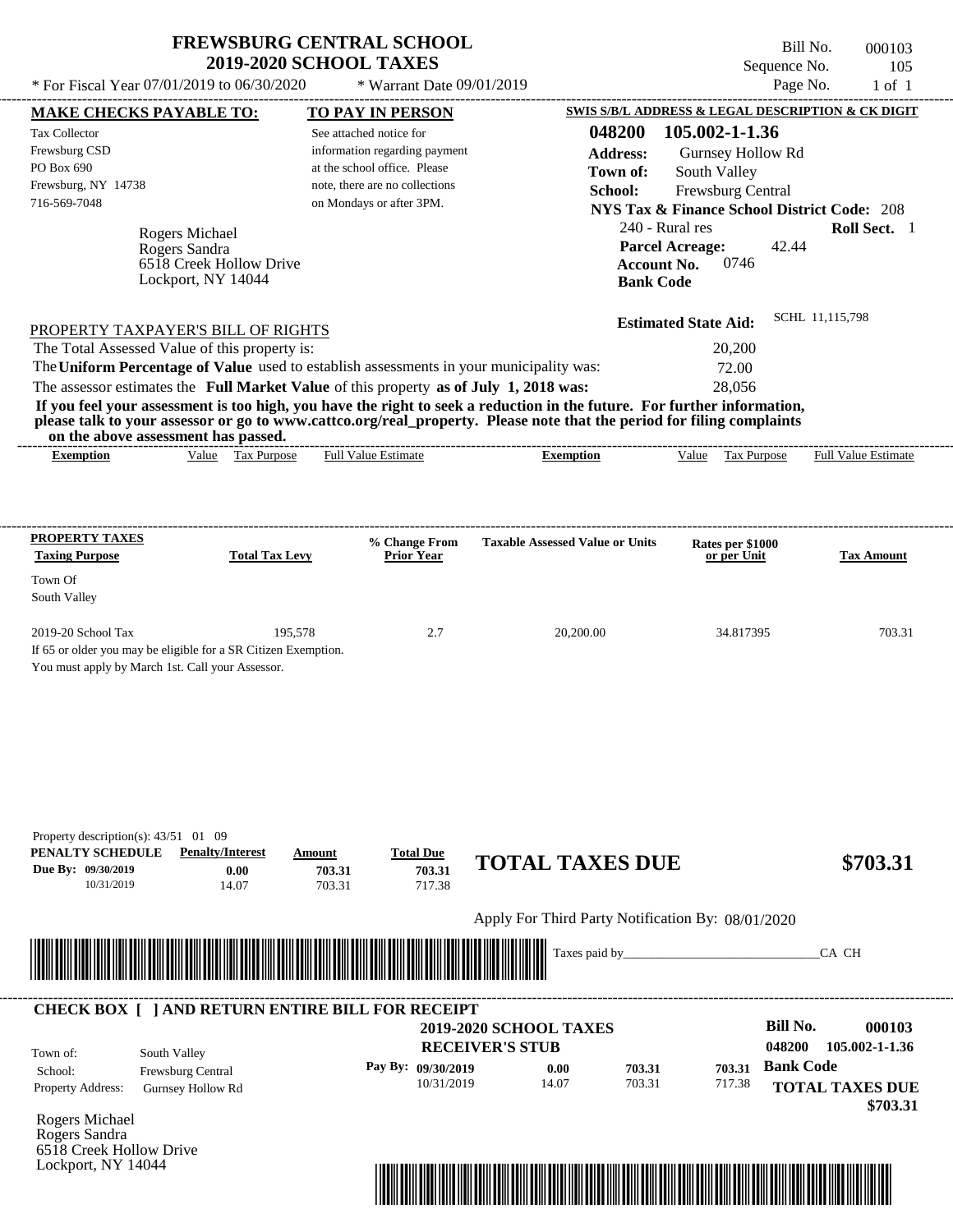Bill No. 000104 Sequence No. 106<br>Page No. 1 of 1

| * For Fiscal Year 07/01/2019 to 06/30/2020                                                                                                                                                                                           |                                                          | * Warrant Date 09/01/2019                                     |                                                                                                                         |                             | Page No.<br>$1$ of $1$                                 |
|--------------------------------------------------------------------------------------------------------------------------------------------------------------------------------------------------------------------------------------|----------------------------------------------------------|---------------------------------------------------------------|-------------------------------------------------------------------------------------------------------------------------|-----------------------------|--------------------------------------------------------|
| <b>MAKE CHECKS PAYABLE TO:</b>                                                                                                                                                                                                       |                                                          | <b>TO PAY IN PERSON</b>                                       |                                                                                                                         |                             | SWIS S/B/L ADDRESS & LEGAL DESCRIPTION & CK DIGIT      |
| Tax Collector                                                                                                                                                                                                                        |                                                          | See attached notice for                                       | 048200                                                                                                                  | 105.002-1-1.15              |                                                        |
| Frewsburg CSD<br>PO Box 690                                                                                                                                                                                                          |                                                          | information regarding payment<br>at the school office. Please | <b>Address:</b>                                                                                                         | 17825 Gurnsey Hollow Rd     |                                                        |
| Frewsburg, NY 14738                                                                                                                                                                                                                  |                                                          | note, there are no collections                                | Town of:                                                                                                                | South Valley                |                                                        |
| 716-569-7048                                                                                                                                                                                                                         |                                                          | on Mondays or after 3PM.                                      | School:                                                                                                                 | Frewsburg Central           | <b>NYS Tax &amp; Finance School District Code: 208</b> |
|                                                                                                                                                                                                                                      |                                                          |                                                               |                                                                                                                         | 260 - Seasonal res          | Roll Sect. 1                                           |
| Rogers Michael C<br>Rogers Sandra                                                                                                                                                                                                    |                                                          |                                                               |                                                                                                                         | <b>Parcel Acreage:</b>      | 6.10                                                   |
| 6518 Creek Hollow Dr                                                                                                                                                                                                                 |                                                          |                                                               |                                                                                                                         | <b>Account No.</b><br>0644  |                                                        |
| Lockport, NY 14094                                                                                                                                                                                                                   |                                                          |                                                               |                                                                                                                         | <b>Bank Code</b>            |                                                        |
|                                                                                                                                                                                                                                      |                                                          |                                                               |                                                                                                                         |                             | SCHL 11,115,798                                        |
| PROPERTY TAXPAYER'S BILL OF RIGHTS                                                                                                                                                                                                   |                                                          |                                                               |                                                                                                                         | <b>Estimated State Aid:</b> |                                                        |
| The Total Assessed Value of this property is:                                                                                                                                                                                        |                                                          |                                                               |                                                                                                                         | 54,400                      |                                                        |
| The Uniform Percentage of Value used to establish assessments in your municipality was:                                                                                                                                              |                                                          |                                                               |                                                                                                                         | 72.00                       |                                                        |
| The assessor estimates the Full Market Value of this property as of July 1, 2018 was:                                                                                                                                                |                                                          |                                                               | If you feel your assessment is too high, you have the right to seek a reduction in the future. For further information, | 75,556                      |                                                        |
| please talk to your assessor or go to www.cattco.org/real_property. Please note that the period for filing complaints                                                                                                                |                                                          |                                                               |                                                                                                                         |                             |                                                        |
| on the above assessment has passed.                                                                                                                                                                                                  |                                                          |                                                               |                                                                                                                         |                             |                                                        |
| <b>Exemption</b>                                                                                                                                                                                                                     | Value Tax Purpose                                        | <b>Full Value Estimate</b>                                    | <b>Exemption</b>                                                                                                        | Value Tax Purpose           | <b>Full Value Estimate</b>                             |
|                                                                                                                                                                                                                                      |                                                          |                                                               |                                                                                                                         |                             |                                                        |
|                                                                                                                                                                                                                                      |                                                          |                                                               |                                                                                                                         |                             |                                                        |
| <b>PROPERTY TAXES</b>                                                                                                                                                                                                                |                                                          | % Change From                                                 | <b>Taxable Assessed Value or Units</b>                                                                                  | Rates per \$1000            |                                                        |
| <b>Taxing Purpose</b>                                                                                                                                                                                                                | <b>Total Tax Levy</b>                                    | <b>Prior Year</b>                                             |                                                                                                                         | or per Unit                 | <b>Tax Amount</b>                                      |
| Town Of                                                                                                                                                                                                                              |                                                          |                                                               |                                                                                                                         |                             |                                                        |
| South Valley                                                                                                                                                                                                                         |                                                          |                                                               |                                                                                                                         |                             |                                                        |
| 2019-20 School Tax                                                                                                                                                                                                                   | 195,578                                                  | 2.7                                                           | 54,400.00                                                                                                               | 34.817395                   | 1,894.07                                               |
| If 65 or older you may be eligible for a SR Citizen Exemption.                                                                                                                                                                       |                                                          |                                                               |                                                                                                                         |                             |                                                        |
| You must apply by March 1st. Call your Assessor.                                                                                                                                                                                     |                                                          |                                                               |                                                                                                                         |                             |                                                        |
|                                                                                                                                                                                                                                      |                                                          |                                                               |                                                                                                                         |                             |                                                        |
|                                                                                                                                                                                                                                      |                                                          |                                                               |                                                                                                                         |                             |                                                        |
|                                                                                                                                                                                                                                      |                                                          |                                                               |                                                                                                                         |                             |                                                        |
|                                                                                                                                                                                                                                      |                                                          |                                                               |                                                                                                                         |                             |                                                        |
|                                                                                                                                                                                                                                      |                                                          |                                                               |                                                                                                                         |                             |                                                        |
|                                                                                                                                                                                                                                      |                                                          |                                                               |                                                                                                                         |                             |                                                        |
|                                                                                                                                                                                                                                      |                                                          |                                                               |                                                                                                                         |                             |                                                        |
| Property description(s): $51 \quad 01 \quad 09$<br>PENALTY SCHEDULE                                                                                                                                                                  | Sawmill Run Sub Div<br><b>Penalty/Interest</b><br>Amount | Phase Ii<br><b>Total Due</b>                                  |                                                                                                                         |                             |                                                        |
| Due By: 09/30/2019                                                                                                                                                                                                                   | 0.00<br>1,894.07                                         | 1,894.07                                                      | <b>TOTAL TAXES DUE</b>                                                                                                  |                             | \$1,894.07                                             |
| 10/31/2019                                                                                                                                                                                                                           | 37.88<br>1,894.07                                        | 1,931.95                                                      |                                                                                                                         |                             |                                                        |
|                                                                                                                                                                                                                                      |                                                          |                                                               | Apply For Third Party Notification By: 08/01/2020                                                                       |                             |                                                        |
|                                                                                                                                                                                                                                      |                                                          |                                                               |                                                                                                                         |                             |                                                        |
| <u> Indian American State of Barbara and The Barbara and The Barbara and The Barbara and The Barbara and The Barbara and The Barbara and The Barbara and The Barbara and The Barbara and The Barbara and The Barbara and The Bar</u> |                                                          |                                                               | Taxes paid by_                                                                                                          |                             | CA CH                                                  |
|                                                                                                                                                                                                                                      |                                                          |                                                               |                                                                                                                         |                             |                                                        |
|                                                                                                                                                                                                                                      |                                                          |                                                               |                                                                                                                         |                             |                                                        |
| <b>CHECK BOX [ ] AND RETURN ENTIRE BILL FOR RECEIPT</b>                                                                                                                                                                              |                                                          |                                                               | 2019-2020 SCHOOL TAXES                                                                                                  |                             | <b>Bill No.</b><br>000104                              |
|                                                                                                                                                                                                                                      |                                                          |                                                               | <b>RECEIVER'S STUB</b>                                                                                                  |                             | 048200<br>105.002-1-1.15                               |
| South Valley<br>Town of:<br>Frewsburg Central<br>School:                                                                                                                                                                             |                                                          | Pay By: 09/30/2019                                            | 0.00<br>1,894.07                                                                                                        | 1.894.07                    | <b>Bank Code</b>                                       |
| <b>Property Address:</b><br>17825 Gurnsey Hollow Rd                                                                                                                                                                                  |                                                          | 10/31/2019                                                    | 37.88<br>1,894.07                                                                                                       | 1,931.95                    | <b>TOTAL TAXES DUE</b>                                 |
|                                                                                                                                                                                                                                      |                                                          |                                                               |                                                                                                                         |                             | \$1,894.07                                             |
| Rogers Michael C                                                                                                                                                                                                                     |                                                          |                                                               |                                                                                                                         |                             |                                                        |
| Rogers Sandra<br>6518 Creek Hollow Dr                                                                                                                                                                                                |                                                          |                                                               |                                                                                                                         |                             |                                                        |
| Lockport, NY 14094                                                                                                                                                                                                                   |                                                          |                                                               |                                                                                                                         |                             |                                                        |

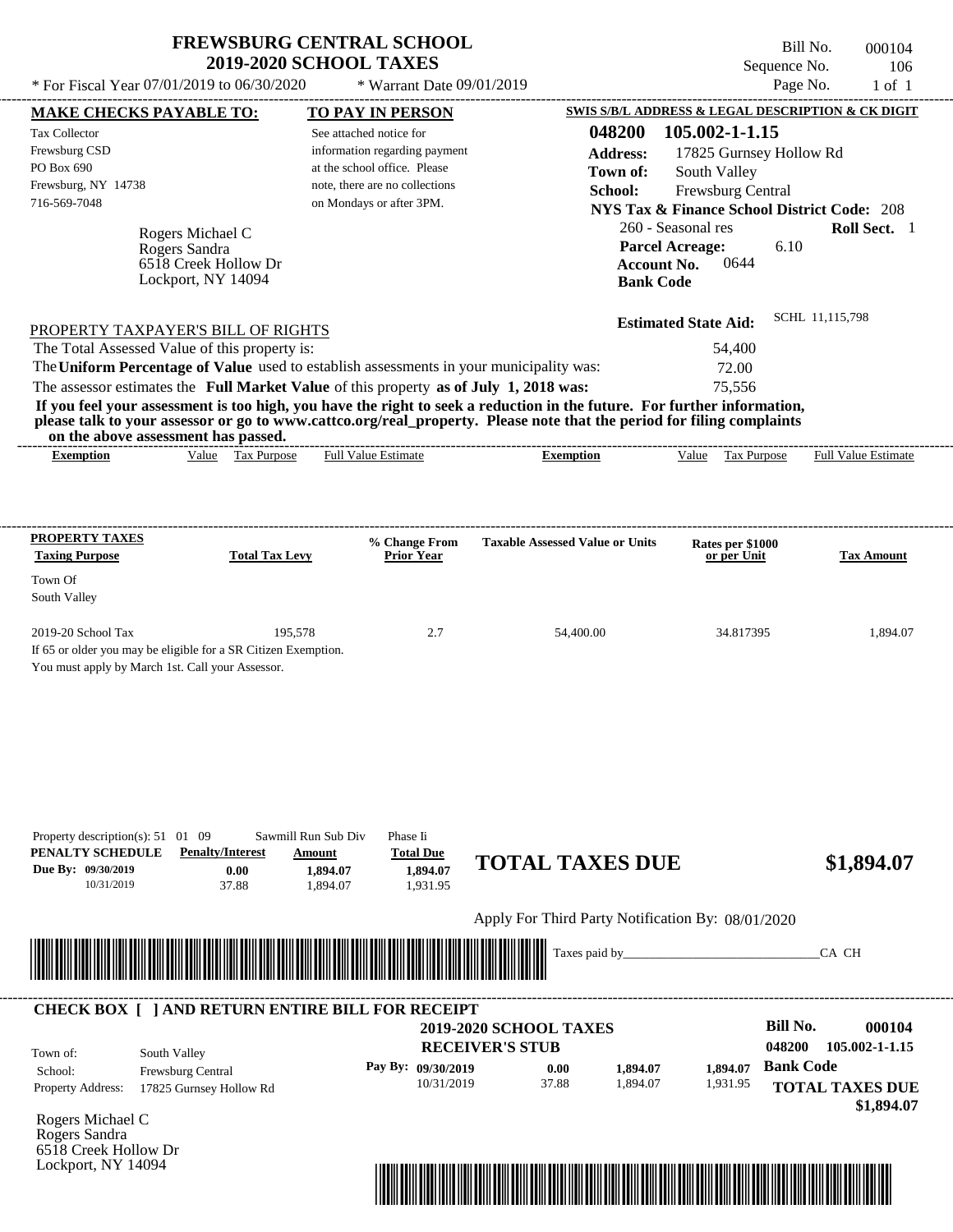\* For Fiscal Year  $07/01/2019$  to  $06/30/2020$  \* Warrant Date  $09/01/2019$  Page No. 1 of 1

\* Warrant Date 09/01/2019

Bill No. 000105 Sequence No. 107<br>Page No. 1 of 1

|                                                                                                                                                                                                                                                                                                 | <b>MAKE CHECKS PAYABLE TO:</b> |         | <b>TO PAY IN PERSON</b>        |                                                                                                                                                                                                                                                  |                             | SWIS S/B/L ADDRESS & LEGAL DESCRIPTION & CK DIGIT      |
|-------------------------------------------------------------------------------------------------------------------------------------------------------------------------------------------------------------------------------------------------------------------------------------------------|--------------------------------|---------|--------------------------------|--------------------------------------------------------------------------------------------------------------------------------------------------------------------------------------------------------------------------------------------------|-----------------------------|--------------------------------------------------------|
| <b>Tax Collector</b>                                                                                                                                                                                                                                                                            |                                |         | See attached notice for        |                                                                                                                                                                                                                                                  | 048200 105.002-1-1.34       |                                                        |
| Frewsburg CSD                                                                                                                                                                                                                                                                                   |                                |         | information regarding payment  | <b>Address:</b>                                                                                                                                                                                                                                  | Gurnsey Hollow Rd           |                                                        |
| PO Box 690                                                                                                                                                                                                                                                                                      |                                |         | at the school office. Please   | Town of:                                                                                                                                                                                                                                         | South Valley                |                                                        |
| Frewsburg, NY 14738                                                                                                                                                                                                                                                                             |                                |         | note, there are no collections | School:                                                                                                                                                                                                                                          | Frewsburg Central           |                                                        |
| 716-569-7048                                                                                                                                                                                                                                                                                    |                                |         | on Mondays or after 3PM.       |                                                                                                                                                                                                                                                  |                             | <b>NYS Tax &amp; Finance School District Code: 208</b> |
|                                                                                                                                                                                                                                                                                                 |                                |         |                                |                                                                                                                                                                                                                                                  |                             |                                                        |
|                                                                                                                                                                                                                                                                                                 | Rogers Michael C               |         |                                |                                                                                                                                                                                                                                                  | $314$ - Rural vac $<$ 10    | Roll Sect. 1                                           |
|                                                                                                                                                                                                                                                                                                 | Rogers Sandra L                |         |                                |                                                                                                                                                                                                                                                  | <b>Parcel Acreage:</b>      | 4.35                                                   |
|                                                                                                                                                                                                                                                                                                 | 6518 Creek Hollow Dr           |         |                                |                                                                                                                                                                                                                                                  | 0740<br><b>Account No.</b>  |                                                        |
|                                                                                                                                                                                                                                                                                                 | Lockport, NY 14094             |         |                                |                                                                                                                                                                                                                                                  | <b>Bank Code</b>            |                                                        |
|                                                                                                                                                                                                                                                                                                 |                                |         |                                |                                                                                                                                                                                                                                                  | <b>Estimated State Aid:</b> | SCHL 11,115,798                                        |
| PROPERTY TAXPAYER'S BILL OF RIGHTS<br>The Total Assessed Value of this property is:                                                                                                                                                                                                             |                                |         |                                |                                                                                                                                                                                                                                                  | 13,000                      |                                                        |
|                                                                                                                                                                                                                                                                                                 |                                |         |                                | The Uniform Percentage of Value used to establish assessments in your municipality was:                                                                                                                                                          | 72.00                       |                                                        |
|                                                                                                                                                                                                                                                                                                 |                                |         |                                |                                                                                                                                                                                                                                                  |                             |                                                        |
| The assessor estimates the Full Market Value of this property as of July 1, 2018 was:                                                                                                                                                                                                           |                                |         |                                |                                                                                                                                                                                                                                                  | 18,056                      |                                                        |
|                                                                                                                                                                                                                                                                                                 |                                |         |                                | If you feel your assessment is too high, you have the right to seek a reduction in the future. For further information,<br>please talk to your assessor or go to www.cattco.org/real property. Please note that the period for filing complaints |                             |                                                        |
| on the above assessment has passed.<br><b>Exemption</b>                                                                                                                                                                                                                                         | Value Tax Purpose              |         | <b>Full Value Estimate</b>     | <b>Exemption</b>                                                                                                                                                                                                                                 | Value Tax Purpose           | <b>Full Value Estimate</b>                             |
|                                                                                                                                                                                                                                                                                                 |                                |         |                                |                                                                                                                                                                                                                                                  |                             |                                                        |
|                                                                                                                                                                                                                                                                                                 |                                |         |                                |                                                                                                                                                                                                                                                  |                             |                                                        |
| <b>PROPERTY TAXES</b>                                                                                                                                                                                                                                                                           |                                |         | % Change From                  | <b>Taxable Assessed Value or Units</b>                                                                                                                                                                                                           | Rates per \$1000            |                                                        |
| <b>Taxing Purpose</b>                                                                                                                                                                                                                                                                           | <b>Total Tax Levy</b>          |         | Prior Year                     |                                                                                                                                                                                                                                                  | or per Unit                 | <b>Tax Amount</b>                                      |
| Town Of                                                                                                                                                                                                                                                                                         |                                |         |                                |                                                                                                                                                                                                                                                  |                             |                                                        |
| South Valley                                                                                                                                                                                                                                                                                    |                                |         |                                |                                                                                                                                                                                                                                                  |                             |                                                        |
|                                                                                                                                                                                                                                                                                                 |                                |         |                                |                                                                                                                                                                                                                                                  |                             |                                                        |
| 2019-20 School Tax                                                                                                                                                                                                                                                                              |                                | 195,578 | 2.7                            | 13,000.00                                                                                                                                                                                                                                        | 34.817395                   | 452.63                                                 |
| If 65 or older you may be eligible for a SR Citizen Exemption.                                                                                                                                                                                                                                  |                                |         |                                |                                                                                                                                                                                                                                                  |                             |                                                        |
|                                                                                                                                                                                                                                                                                                 |                                |         |                                |                                                                                                                                                                                                                                                  |                             |                                                        |
|                                                                                                                                                                                                                                                                                                 |                                |         |                                |                                                                                                                                                                                                                                                  |                             |                                                        |
| You must apply by March 1st. Call your Assessor.                                                                                                                                                                                                                                                |                                |         |                                |                                                                                                                                                                                                                                                  |                             |                                                        |
|                                                                                                                                                                                                                                                                                                 |                                |         |                                |                                                                                                                                                                                                                                                  |                             |                                                        |
|                                                                                                                                                                                                                                                                                                 |                                |         |                                |                                                                                                                                                                                                                                                  |                             |                                                        |
|                                                                                                                                                                                                                                                                                                 |                                |         |                                |                                                                                                                                                                                                                                                  |                             |                                                        |
|                                                                                                                                                                                                                                                                                                 |                                |         |                                |                                                                                                                                                                                                                                                  |                             |                                                        |
|                                                                                                                                                                                                                                                                                                 |                                |         |                                |                                                                                                                                                                                                                                                  |                             |                                                        |
|                                                                                                                                                                                                                                                                                                 |                                |         |                                |                                                                                                                                                                                                                                                  |                             |                                                        |
| Property description(s): $51/1/9$<br>PENALTY SCHEDULE                                                                                                                                                                                                                                           | <b>Penalty/Interest</b>        | Amount  | <b>Total Due</b>               |                                                                                                                                                                                                                                                  |                             |                                                        |
|                                                                                                                                                                                                                                                                                                 | 0.00                           | 452.63  | 452.63                         | <b>TOTAL TAXES DUE</b>                                                                                                                                                                                                                           |                             | \$452.63                                               |
| 10/31/2019                                                                                                                                                                                                                                                                                      | 9.05                           | 452.63  | 461.68                         |                                                                                                                                                                                                                                                  |                             |                                                        |
| Due By: 09/30/2019                                                                                                                                                                                                                                                                              |                                |         |                                | Apply For Third Party Notification By: 08/01/2020                                                                                                                                                                                                |                             |                                                        |
|                                                                                                                                                                                                                                                                                                 |                                |         |                                |                                                                                                                                                                                                                                                  |                             |                                                        |
|                                                                                                                                                                                                                                                                                                 |                                |         |                                | Taxes paid by_                                                                                                                                                                                                                                   |                             | CA CH                                                  |
|                                                                                                                                                                                                                                                                                                 |                                |         |                                |                                                                                                                                                                                                                                                  |                             |                                                        |
| <u> Maria Alemania de Santiago de Santiago de Santiago de Santiago de Santiago de Santiago de Santiago de Santiago de Santiago de Santiago de Santiago de Santiago de Santiago de Santiago de Santiago de Santiago de Santiago d</u><br><b>CHECK BOX [ ] AND RETURN ENTIRE BILL FOR RECEIPT</b> |                                |         |                                |                                                                                                                                                                                                                                                  |                             |                                                        |
|                                                                                                                                                                                                                                                                                                 |                                |         |                                | 2019-2020 SCHOOL TAXES                                                                                                                                                                                                                           |                             | <b>Bill No.</b><br>000105                              |
|                                                                                                                                                                                                                                                                                                 |                                |         |                                | <b>RECEIVER'S STUB</b>                                                                                                                                                                                                                           |                             | 048200<br>105.002-1-1.34                               |
| Town of:                                                                                                                                                                                                                                                                                        | South Valley                   |         |                                |                                                                                                                                                                                                                                                  |                             |                                                        |
| School:                                                                                                                                                                                                                                                                                         | Frewsburg Central              |         | Pay By: 09/30/2019             | 0.00<br>452.63                                                                                                                                                                                                                                   | 452.63                      | <b>Bank Code</b>                                       |
| <b>Property Address:</b>                                                                                                                                                                                                                                                                        | <b>Gurnsey Hollow Rd</b>       |         | 10/31/2019                     | 9.05<br>452.63                                                                                                                                                                                                                                   | 461.68                      | <b>TOTAL TAXES DUE</b>                                 |
|                                                                                                                                                                                                                                                                                                 |                                |         |                                |                                                                                                                                                                                                                                                  |                             | \$452.63                                               |
|                                                                                                                                                                                                                                                                                                 |                                |         |                                |                                                                                                                                                                                                                                                  |                             |                                                        |
| Rogers Michael C<br>Rogers Sandra L<br>6518 Creek Hollow Dr                                                                                                                                                                                                                                     |                                |         |                                |                                                                                                                                                                                                                                                  |                             |                                                        |

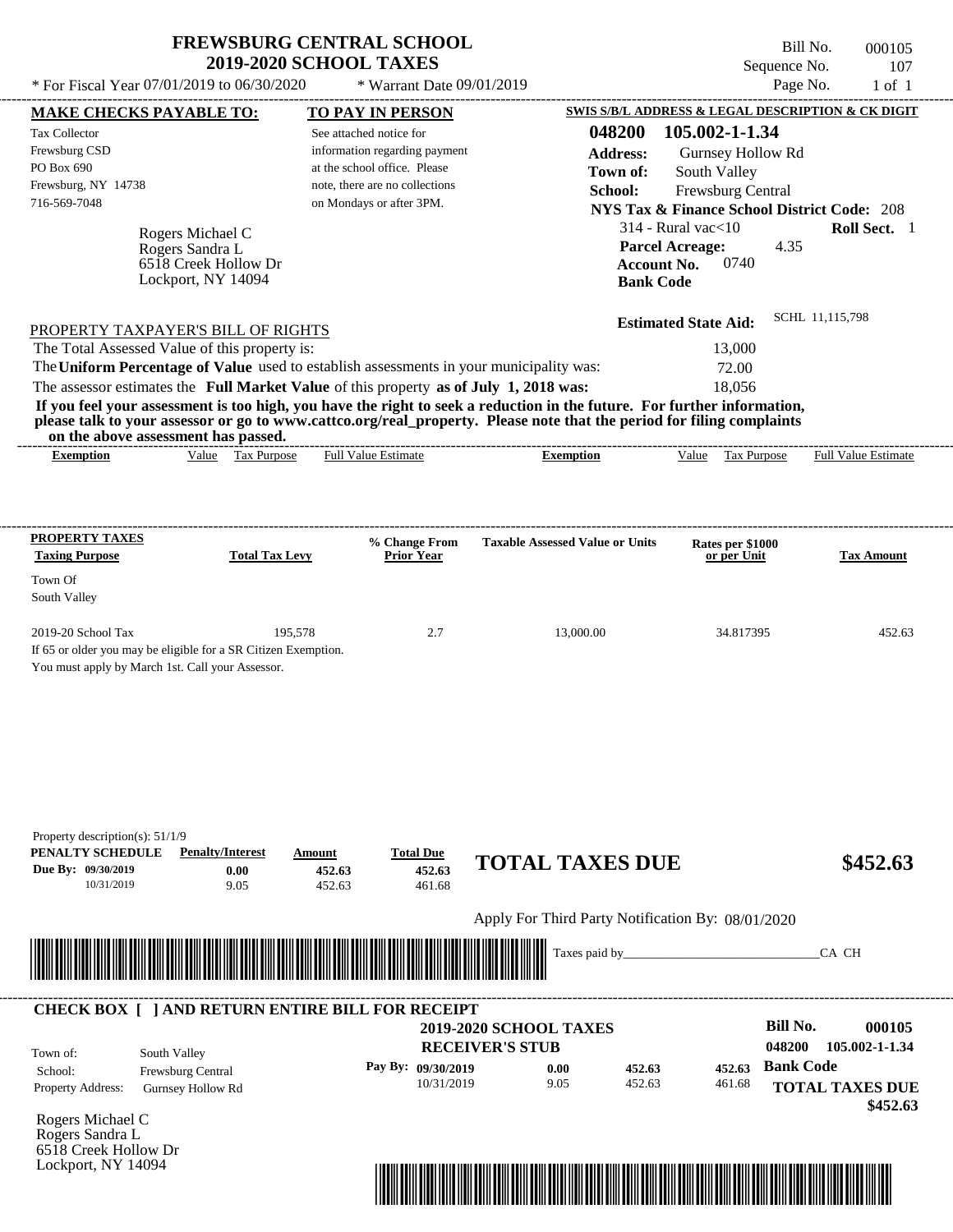| <b>FREWSBURG CENTRAL SCHOOL</b> |
|---------------------------------|
| <b>2019-2020 SCHOOL TAXES</b>   |

Bill No. 000106 Sequence No. 108

| * For Fiscal Year 07/01/2019 to 06/30/2020                                                                                                                                                                                        |                                                                            | * Warrant Date 09/01/2019                                                                                                                              |                                                                                                                                                                                                                                                  | Page No.                                                                                                                                                                                                                         | $1$ of $1$                           |
|-----------------------------------------------------------------------------------------------------------------------------------------------------------------------------------------------------------------------------------|----------------------------------------------------------------------------|--------------------------------------------------------------------------------------------------------------------------------------------------------|--------------------------------------------------------------------------------------------------------------------------------------------------------------------------------------------------------------------------------------------------|----------------------------------------------------------------------------------------------------------------------------------------------------------------------------------------------------------------------------------|--------------------------------------|
| <b>MAKE CHECKS PAYABLE TO:</b>                                                                                                                                                                                                    |                                                                            | <b>TO PAY IN PERSON</b>                                                                                                                                |                                                                                                                                                                                                                                                  | SWIS S/B/L ADDRESS & LEGAL DESCRIPTION & CK DIGIT                                                                                                                                                                                |                                      |
| Tax Collector<br>Frewsburg CSD<br>PO Box 690<br>Frewsburg, NY 14738<br>716-569-7048<br>52 15th St<br>PROPERTY TAXPAYER'S BILL OF RIGHTS                                                                                           | Rosbrook Mary D<br>Buffalo, NY 14213                                       | See attached notice for<br>information regarding payment<br>at the school office. Please<br>note, there are no collections<br>on Mondays or after 3PM. | 048200<br><b>Address:</b><br>Town of:<br>School:<br><b>Account No.</b><br><b>Bank Code</b>                                                                                                                                                       | 105.002-1-1.6<br>Gurnsey Hollow Rd<br>South Valley<br>Frewsburg Central<br><b>NYS Tax &amp; Finance School District Code: 208</b><br>210 - 1 Family Res<br><b>Parcel Acreage:</b><br>9.05<br>0614<br><b>Estimated State Aid:</b> | Roll Sect. 1<br>SCHL 11,115,798      |
| The Total Assessed Value of this property is:<br>The Uniform Percentage of Value used to establish assessments in your municipality was:<br>The assessor estimates the Full Market Value of this property as of July 1, 2018 was: |                                                                            |                                                                                                                                                        |                                                                                                                                                                                                                                                  | 48,200<br>72.00<br>66,944                                                                                                                                                                                                        |                                      |
| on the above assessment has passed.                                                                                                                                                                                               |                                                                            |                                                                                                                                                        | If you feel your assessment is too high, you have the right to seek a reduction in the future. For further information,<br>please talk to your assessor or go to www.cattco.org/real_property. Please note that the period for filing complaints |                                                                                                                                                                                                                                  |                                      |
| <b>Exemption</b>                                                                                                                                                                                                                  | Value Tax Purpose                                                          | <b>Full Value Estimate</b>                                                                                                                             | <b>Exemption</b>                                                                                                                                                                                                                                 | Value Tax Purpose                                                                                                                                                                                                                | <b>Full Value Estimate</b>           |
| <b>PROPERTY TAXES</b><br><b>Taxing Purpose</b>                                                                                                                                                                                    | <b>Total Tax Levy</b>                                                      | % Change From<br><b>Prior Year</b>                                                                                                                     | <b>Taxable Assessed Value or Units</b>                                                                                                                                                                                                           | Rates per \$1000<br>or per Unit                                                                                                                                                                                                  | <b>Tax Amount</b>                    |
| Town Of                                                                                                                                                                                                                           |                                                                            |                                                                                                                                                        |                                                                                                                                                                                                                                                  |                                                                                                                                                                                                                                  |                                      |
| South Valley                                                                                                                                                                                                                      |                                                                            |                                                                                                                                                        |                                                                                                                                                                                                                                                  |                                                                                                                                                                                                                                  |                                      |
| 2019-20 School Tax<br>If 65 or older you may be eligible for a SR Citizen Exemption.<br>You must apply by March 1st. Call your Assessor.                                                                                          | 195,578                                                                    | 2.7                                                                                                                                                    | 48,200.00                                                                                                                                                                                                                                        | 34.817395                                                                                                                                                                                                                        | 1,678.20                             |
| Property description(s): $51 \quad 01 \quad 09$<br>PENALTY SCHEDULE<br>Due By: 09/30/2019<br>10/31/2019                                                                                                                           | <b>Penalty/Interest</b><br>Amount<br>0.00<br>1,678.20<br>33.56<br>1,678.20 | <b>Total Due</b><br>1,678.20<br>1,711.76                                                                                                               | <b>TOTAL TAXES DUE</b>                                                                                                                                                                                                                           |                                                                                                                                                                                                                                  | \$1,678.20                           |
|                                                                                                                                                                                                                                   |                                                                            |                                                                                                                                                        | Apply For Third Party Notification By: 08/01/2020                                                                                                                                                                                                |                                                                                                                                                                                                                                  |                                      |
|                                                                                                                                                                                                                                   |                                                                            |                                                                                                                                                        | Taxes paid by_                                                                                                                                                                                                                                   |                                                                                                                                                                                                                                  | CA CH                                |
| <b>CHECK BOX [ ] AND RETURN ENTIRE BILL FOR RECEIPT</b>                                                                                                                                                                           |                                                                            |                                                                                                                                                        |                                                                                                                                                                                                                                                  |                                                                                                                                                                                                                                  |                                      |
|                                                                                                                                                                                                                                   |                                                                            |                                                                                                                                                        | 2019-2020 SCHOOL TAXES<br><b>RECEIVER'S STUB</b>                                                                                                                                                                                                 | <b>Bill No.</b><br>048200                                                                                                                                                                                                        | 000106<br>105.002-1-1.6              |
| South Valley<br>Town of:<br>Frewsburg Central<br>School:<br>Property Address:<br><b>Gurnsey Hollow Rd</b>                                                                                                                         |                                                                            | Pay By: 09/30/2019<br>10/31/2019                                                                                                                       | 0.00<br>1,678.20<br>33.56<br>1,678.20                                                                                                                                                                                                            | <b>Bank Code</b><br>1,678.20<br>1,711.76                                                                                                                                                                                         | <b>TOTAL TAXES DUE</b><br>\$1,678.20 |
| Rosbrook Mary D<br>52 15th St<br>Buffalo, NY 14213                                                                                                                                                                                |                                                                            |                                                                                                                                                        |                                                                                                                                                                                                                                                  |                                                                                                                                                                                                                                  |                                      |

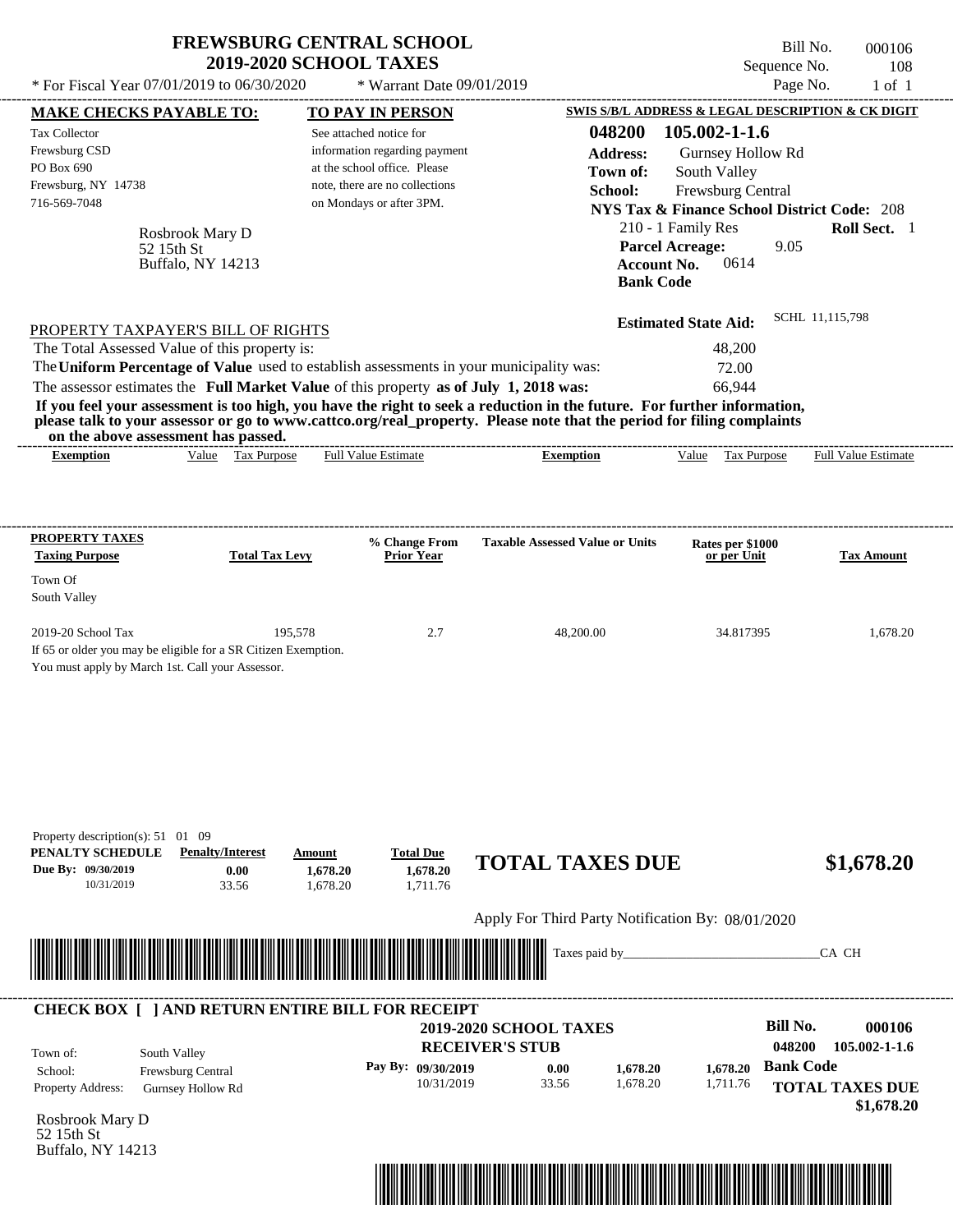Bill No. 000107 Sequence No. 109<br>Page No. 1 of 1

| * For Fiscal Year 07/01/2019 to 06/30/2020                                                                                                                                                                                                       |                       | * Warrant Date 09/01/2019                                  |                                                   |                                                    | Page No.<br>$1$ of $1$                                 |
|--------------------------------------------------------------------------------------------------------------------------------------------------------------------------------------------------------------------------------------------------|-----------------------|------------------------------------------------------------|---------------------------------------------------|----------------------------------------------------|--------------------------------------------------------|
| <b>MAKE CHECKS PAYABLE TO:</b>                                                                                                                                                                                                                   |                       | <b>TO PAY IN PERSON</b>                                    |                                                   |                                                    | SWIS S/B/L ADDRESS & LEGAL DESCRIPTION & CK DIGIT      |
| Tax Collector                                                                                                                                                                                                                                    |                       | See attached notice for                                    | 048200                                            | 96.002-2-1.2                                       |                                                        |
| Frewsburg CSD                                                                                                                                                                                                                                    |                       | information regarding payment                              | <b>Address:</b>                                   | Oak Hill Rd                                        |                                                        |
| PO Box 690                                                                                                                                                                                                                                       |                       | at the school office. Please                               | Town of:                                          | South Valley                                       |                                                        |
| Frewsburg, NY 14738<br>716-569-7048                                                                                                                                                                                                              |                       | note, there are no collections<br>on Mondays or after 3PM. | School:                                           | Frewsburg Central                                  |                                                        |
|                                                                                                                                                                                                                                                  |                       |                                                            |                                                   |                                                    | <b>NYS Tax &amp; Finance School District Code: 208</b> |
| Rumbaugh Daniel C                                                                                                                                                                                                                                |                       |                                                            |                                                   | $314$ - Rural vac $<$ 10<br><b>Parcel Acreage:</b> | Roll Sect. 1<br>4.25                                   |
| Rumbaugh Linda S<br>71 Dennison Rd                                                                                                                                                                                                               |                       |                                                            |                                                   | <b>Account No.</b><br>0731                         |                                                        |
| Frewsburg, NY 14738                                                                                                                                                                                                                              |                       |                                                            |                                                   | <b>Bank Code</b>                                   |                                                        |
|                                                                                                                                                                                                                                                  |                       |                                                            |                                                   |                                                    |                                                        |
| PROPERTY TAXPAYER'S BILL OF RIGHTS                                                                                                                                                                                                               |                       |                                                            |                                                   | <b>Estimated State Aid:</b>                        | SCHL 11,115,798                                        |
| The Total Assessed Value of this property is:                                                                                                                                                                                                    |                       |                                                            |                                                   | 6,600                                              |                                                        |
| The Uniform Percentage of Value used to establish assessments in your municipality was:                                                                                                                                                          |                       |                                                            |                                                   | 72.00                                              |                                                        |
| The assessor estimates the Full Market Value of this property as of July 1, 2018 was:                                                                                                                                                            |                       |                                                            |                                                   | 9,167                                              |                                                        |
| If you feel your assessment is too high, you have the right to seek a reduction in the future. For further information,<br>please talk to your assessor or go to www.cattco.org/real_property. Please note that the period for filing complaints |                       |                                                            |                                                   |                                                    |                                                        |
| on the above assessment has passed.                                                                                                                                                                                                              |                       |                                                            |                                                   |                                                    |                                                        |
| <b>Exemption</b>                                                                                                                                                                                                                                 | Value Tax Purpose     | <b>Full Value Estimate</b>                                 | <b>Exemption</b>                                  | Value Tax Purpose                                  | <b>Full Value Estimate</b>                             |
|                                                                                                                                                                                                                                                  |                       |                                                            |                                                   |                                                    |                                                        |
|                                                                                                                                                                                                                                                  |                       |                                                            |                                                   |                                                    |                                                        |
|                                                                                                                                                                                                                                                  |                       |                                                            |                                                   |                                                    |                                                        |
| <b>PROPERTY TAXES</b><br><b>Taxing Purpose</b>                                                                                                                                                                                                   | <b>Total Tax Levy</b> | % Change From<br><b>Prior Year</b>                         | <b>Taxable Assessed Value or Units</b>            | Rates per \$1000<br>or per Unit                    | <b>Tax Amount</b>                                      |
| Town Of                                                                                                                                                                                                                                          |                       |                                                            |                                                   |                                                    |                                                        |
| South Valley                                                                                                                                                                                                                                     |                       |                                                            |                                                   |                                                    |                                                        |
|                                                                                                                                                                                                                                                  |                       |                                                            |                                                   |                                                    |                                                        |
| 2019-20 School Tax                                                                                                                                                                                                                               | 195,578               | 2.7                                                        | 6,600.00                                          | 34.817395                                          | 229.79                                                 |
| If 65 or older you may be eligible for a SR Citizen Exemption.                                                                                                                                                                                   |                       |                                                            |                                                   |                                                    |                                                        |
| You must apply by March 1st. Call your Assessor.                                                                                                                                                                                                 |                       |                                                            |                                                   |                                                    |                                                        |
|                                                                                                                                                                                                                                                  |                       |                                                            |                                                   |                                                    |                                                        |
|                                                                                                                                                                                                                                                  |                       |                                                            |                                                   |                                                    |                                                        |
|                                                                                                                                                                                                                                                  |                       |                                                            |                                                   |                                                    |                                                        |
|                                                                                                                                                                                                                                                  |                       |                                                            |                                                   |                                                    |                                                        |
|                                                                                                                                                                                                                                                  |                       |                                                            |                                                   |                                                    |                                                        |
|                                                                                                                                                                                                                                                  |                       |                                                            |                                                   |                                                    |                                                        |
|                                                                                                                                                                                                                                                  |                       |                                                            |                                                   |                                                    |                                                        |
|                                                                                                                                                                                                                                                  |                       |                                                            |                                                   |                                                    |                                                        |
| <b>Penalty/Interest</b><br>PENALTY SCHEDULE<br>Due By: 09/30/2019<br>0.00                                                                                                                                                                        | Amount<br>229.79      | <b>Total Due</b><br>229.79                                 | <b>TOTAL TAXES DUE</b>                            |                                                    | \$229.79                                               |
| 10/31/2019<br>4.60                                                                                                                                                                                                                               | 229.79                | 234.39                                                     |                                                   |                                                    |                                                        |
|                                                                                                                                                                                                                                                  |                       |                                                            |                                                   |                                                    |                                                        |
|                                                                                                                                                                                                                                                  |                       |                                                            | Apply For Third Party Notification By: 08/01/2020 |                                                    |                                                        |
| <u> Indian American State of Barbara and The Barbara and The Barbara and The Barbara and The Barbara and The Barbara and The Barbara and The Barbara and The Barbara and The Barbara and The Barbara and The Barbara and The Bar</u>             |                       |                                                            | Taxes paid by_                                    |                                                    | CA CH                                                  |
|                                                                                                                                                                                                                                                  |                       |                                                            |                                                   |                                                    |                                                        |
|                                                                                                                                                                                                                                                  |                       |                                                            |                                                   |                                                    |                                                        |
| <b>CHECK BOX [ ] AND RETURN ENTIRE BILL FOR RECEIPT</b>                                                                                                                                                                                          |                       |                                                            |                                                   |                                                    | <b>Bill No.</b>                                        |
|                                                                                                                                                                                                                                                  |                       |                                                            | 2019-2020 SCHOOL TAXES                            |                                                    | 000107                                                 |
| South Valley<br>Town of:                                                                                                                                                                                                                         |                       |                                                            | <b>RECEIVER'S STUB</b>                            |                                                    | 048200<br>$96.002 - 2 - 1.2$                           |
| Frewsburg Central<br>School:                                                                                                                                                                                                                     |                       | Pay By: 09/30/2019                                         | 0.00<br>229.79                                    | 229.79                                             | <b>Bank Code</b>                                       |
| Property Address:<br>Oak Hill Rd                                                                                                                                                                                                                 |                       | 10/31/2019                                                 | 4.60<br>229.79                                    | 234.39                                             | <b>TOTAL TAXES DUE</b>                                 |
| Rumbaugh Daniel C                                                                                                                                                                                                                                |                       |                                                            |                                                   |                                                    | \$229.79                                               |
| Rumbaugh Linda S                                                                                                                                                                                                                                 |                       |                                                            |                                                   |                                                    |                                                        |
| 71 Dennison Rd                                                                                                                                                                                                                                   |                       |                                                            |                                                   |                                                    |                                                        |
| Frewsburg, NY 14738                                                                                                                                                                                                                              |                       |                                                            |                                                   |                                                    |                                                        |

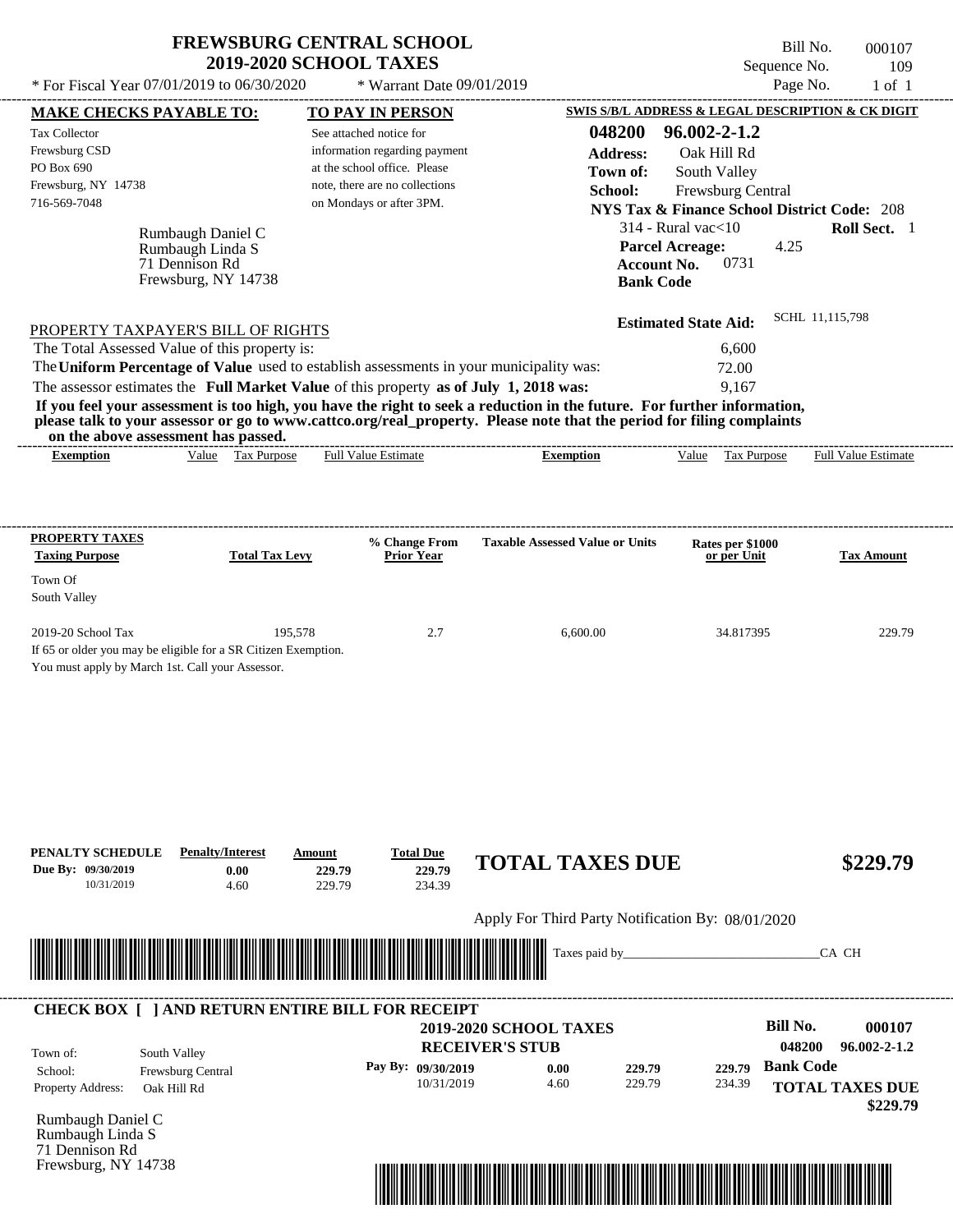$*$  For Fiscal Year 07/01/2019 to 06/30/2020

 $*$  Warrant Date  $09/01/2019$ 

Bill No. 000108 Sequence No. 110<br>Page No. 1 of 1

| <b>MAKE CHECKS PAYABLE TO:</b>                                                                                                                                                                                                                   | <b>TO PAY IN PERSON</b>           |                                                   |                                                        | SWIS S/B/L ADDRESS & LEGAL DESCRIPTION & CK DIGIT |
|--------------------------------------------------------------------------------------------------------------------------------------------------------------------------------------------------------------------------------------------------|-----------------------------------|---------------------------------------------------|--------------------------------------------------------|---------------------------------------------------|
| Tax Collector                                                                                                                                                                                                                                    | See attached notice for           | 048200                                            | 96.002-2-20.1                                          |                                                   |
| Frewsburg CSD                                                                                                                                                                                                                                    | information regarding payment     | <b>Address:</b>                                   | 71 Dennison Rd                                         |                                                   |
| PO Box 690                                                                                                                                                                                                                                       | at the school office. Please      | Town of:                                          | South Valley                                           |                                                   |
| Frewsburg, NY 14738                                                                                                                                                                                                                              | note, there are no collections    | School:                                           | Frewsburg Central                                      |                                                   |
| 716-569-7048                                                                                                                                                                                                                                     | on Mondays or after 3PM.          |                                                   | <b>NYS Tax &amp; Finance School District Code: 208</b> |                                                   |
|                                                                                                                                                                                                                                                  |                                   |                                                   |                                                        |                                                   |
| Rumbaugh Daniel C                                                                                                                                                                                                                                |                                   |                                                   | 210 - 1 Family Res                                     | Roll Sect. 1                                      |
| Rumbaugh Linda                                                                                                                                                                                                                                   |                                   |                                                   | <b>Parcel Acreage:</b>                                 | 3.90                                              |
| 71 Dennison Rd<br>Frewsburg, NY 14738-9779                                                                                                                                                                                                       | <b>Account No.</b>                | 0082                                              |                                                        |                                                   |
|                                                                                                                                                                                                                                                  |                                   | <b>Bank Code</b>                                  |                                                        |                                                   |
| PROPERTY TAXPAYER'S BILL OF RIGHTS                                                                                                                                                                                                               |                                   |                                                   | <b>Estimated State Aid:</b>                            | SCHL 11,115,798                                   |
| The Total Assessed Value of this property is:                                                                                                                                                                                                    |                                   | 87,300                                            |                                                        |                                                   |
| The Uniform Percentage of Value used to establish assessments in your municipality was:                                                                                                                                                          |                                   |                                                   |                                                        |                                                   |
|                                                                                                                                                                                                                                                  |                                   | 72.00                                             |                                                        |                                                   |
| The assessor estimates the Full Market Value of this property as of July 1, 2018 was:                                                                                                                                                            |                                   |                                                   | 121,250                                                |                                                   |
| If you feel your assessment is too high, you have the right to seek a reduction in the future. For further information,<br>please talk to your assessor or go to www.cattco.org/real_property. Please note that the period for filing complaints |                                   |                                                   |                                                        |                                                   |
| on the above assessment has passed.<br>Value Tax Purpose<br><b>Exemption</b>                                                                                                                                                                     | <b>Full Value Estimate</b>        | <b>Exemption</b>                                  | Value Tax Purpose                                      | <b>Full Value Estimate</b>                        |
| $(See Note)$ 21,600 SCHOOL<br><b>Bas Star</b>                                                                                                                                                                                                    | 30,000                            |                                                   |                                                        |                                                   |
|                                                                                                                                                                                                                                                  |                                   |                                                   |                                                        |                                                   |
| <b>PROPERTY TAXES</b>                                                                                                                                                                                                                            | % Change From                     | <b>Taxable Assessed Value or Units</b>            |                                                        |                                                   |
| <b>Taxing Purpose</b><br><b>Total Tax Levy</b>                                                                                                                                                                                                   | <b>Prior Year</b>                 | (before accounting for STAR)                      | Rates per \$1000<br>or per Unit                        | <b>Tax Amount</b>                                 |
| Town Of                                                                                                                                                                                                                                          |                                   |                                                   |                                                        |                                                   |
| South Valley                                                                                                                                                                                                                                     |                                   |                                                   |                                                        |                                                   |
| 2019-20 School Tax                                                                                                                                                                                                                               | 195,578<br>2.7                    | 87,300.00                                         | 34.817395                                              | 3,039.56                                          |
| If 65 or older you may be eligible for a SR Citizen Exemption.                                                                                                                                                                                   |                                   |                                                   |                                                        |                                                   |
| You must apply by March 1st. Call your Assessor.                                                                                                                                                                                                 |                                   |                                                   |                                                        |                                                   |
|                                                                                                                                                                                                                                                  |                                   |                                                   |                                                        |                                                   |
|                                                                                                                                                                                                                                                  |                                   |                                                   |                                                        |                                                   |
|                                                                                                                                                                                                                                                  |                                   |                                                   |                                                        |                                                   |
|                                                                                                                                                                                                                                                  |                                   |                                                   |                                                        |                                                   |
|                                                                                                                                                                                                                                                  |                                   |                                                   |                                                        |                                                   |
| Your tax savings this year resulting from the New York State School Tax Relief (STAR) program is:<br>Note: This year's STAR exemption benefit cannot exceed last year's benefit.                                                                 |                                   |                                                   |                                                        | \$733.00                                          |
| Property description(s): $54 \quad 01 \quad 09$<br><b>PENALTY SCHEDULE</b> Penalty/Interest                                                                                                                                                      | <b>Amount</b><br><b>Total Due</b> |                                                   |                                                        |                                                   |
| Due By: 09/30/2019<br>0.00                                                                                                                                                                                                                       | 2,306.56<br>2,306.56              | <b>TOTAL TAXES DUE</b>                            |                                                        | \$2,306.56                                        |
| 10/31/2019<br>46.13                                                                                                                                                                                                                              | 2,306.56<br>2,352.69              |                                                   |                                                        |                                                   |
|                                                                                                                                                                                                                                                  |                                   | Apply For Third Party Notification By: 08/01/2020 |                                                        |                                                   |
|                                                                                                                                                                                                                                                  |                                   |                                                   |                                                        |                                                   |
|                                                                                                                                                                                                                                                  |                                   | Taxes paid by_                                    |                                                        | CA CH                                             |
|                                                                                                                                                                                                                                                  |                                   |                                                   |                                                        |                                                   |
|                                                                                                                                                                                                                                                  |                                   |                                                   |                                                        |                                                   |
|                                                                                                                                                                                                                                                  |                                   |                                                   |                                                        |                                                   |
|                                                                                                                                                                                                                                                  |                                   | <b>2019-2020 SCHOOL TAXES</b>                     |                                                        | <b>Bill No.</b><br>000108                         |
| South Valley                                                                                                                                                                                                                                     |                                   | <b>RECEIVER'S STUB</b>                            |                                                        | 048200<br>$96.002 - 2 - 20.1$                     |
|                                                                                                                                                                                                                                                  | Pay By: 09/30/2019                | 0.00<br>2,306.56                                  | 2,306.56                                               | <b>Bank Code</b>                                  |
| Frewsburg Central<br>71 Dennison Rd                                                                                                                                                                                                              | 10/31/2019                        | 46.13<br>2,306.56                                 | 2,352.69                                               |                                                   |
|                                                                                                                                                                                                                                                  |                                   |                                                   |                                                        |                                                   |
|                                                                                                                                                                                                                                                  |                                   |                                                   |                                                        |                                                   |
|                                                                                                                                                                                                                                                  |                                   |                                                   |                                                        | <b>TOTAL TAXES DUE</b><br>\$2,306.56              |
| <b>CHECK BOX [ ] AND RETURN ENTIRE BILL FOR RECEIPT</b><br>Town of:<br>School:<br>Property Address:<br>Rumbaugh Daniel C<br>Rumbaugh Linda<br>71 Dennison Rd<br>Frewsburg, NY 14738-9779                                                         |                                   |                                                   |                                                        |                                                   |

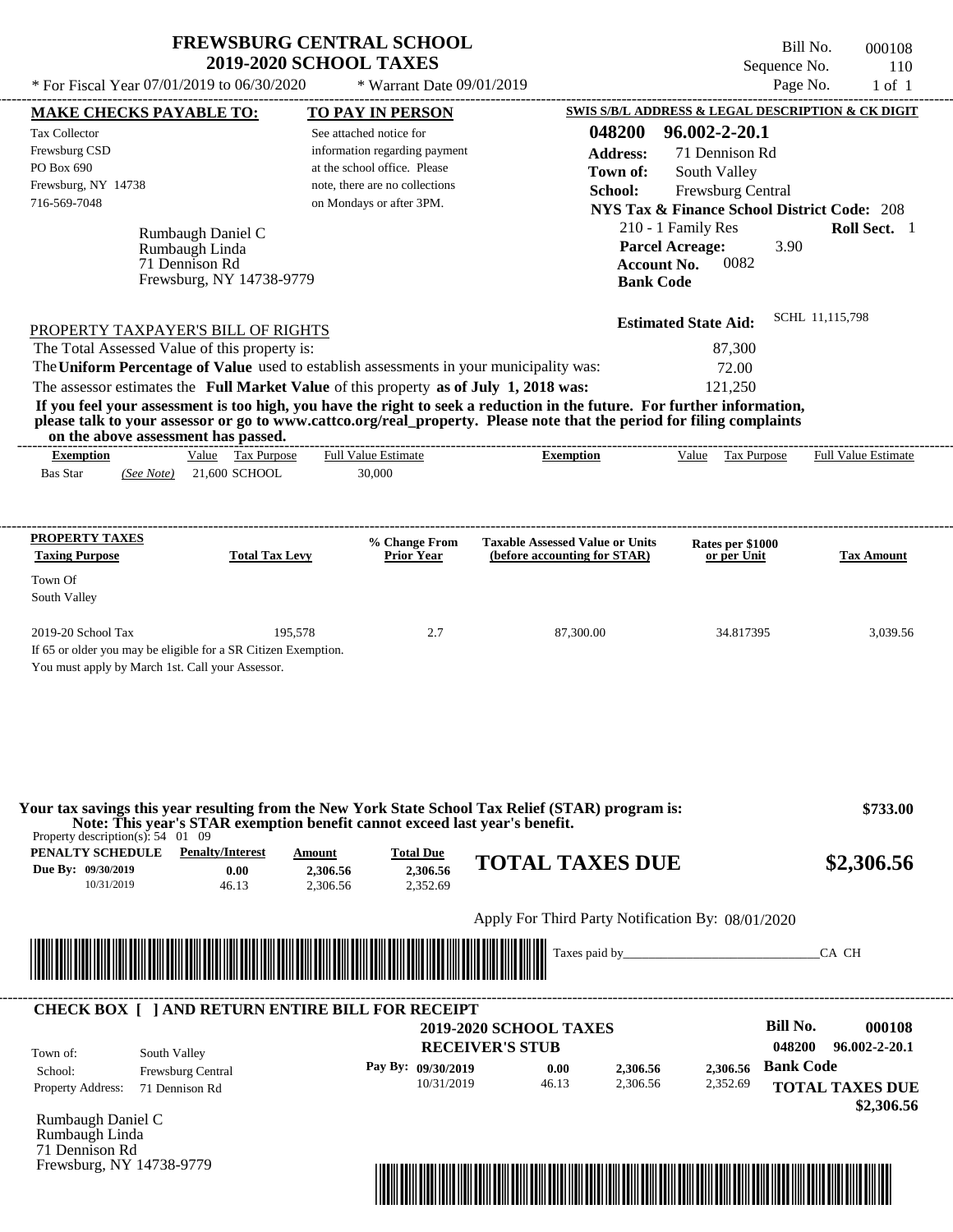| <b>FREWSBURG CENTRAL SCHOOL</b> |
|---------------------------------|
| <b>2019-2020 SCHOOL TAXES</b>   |

Bill No. 000109 Sequence No. 111  $*$  For Fiscal Year 07/01/2019 to 06/30/2020  $*$  Warrant Date 09/01/2019 Page No. 1 of 1

|                                                                                                                                                                                                                           | <b>MAKE CHECKS PAYABLE TO:</b> |                       | <b>TO PAY IN PERSON</b>                                                               |                                                                                                                         |                             | <b>SWIS S/B/L ADDRESS &amp; LEGAL DESCRIPTION &amp; CK DIGIT</b> |
|---------------------------------------------------------------------------------------------------------------------------------------------------------------------------------------------------------------------------|--------------------------------|-----------------------|---------------------------------------------------------------------------------------|-------------------------------------------------------------------------------------------------------------------------|-----------------------------|------------------------------------------------------------------|
| <b>Tax Collector</b>                                                                                                                                                                                                      |                                |                       | See attached notice for                                                               | 048200                                                                                                                  | 96.002-2-17                 |                                                                  |
| Frewsburg CSD                                                                                                                                                                                                             |                                |                       | information regarding payment                                                         | <b>Address:</b>                                                                                                         | Oak Hill Rd (Off)           |                                                                  |
| PO Box 690                                                                                                                                                                                                                |                                |                       | at the school office. Please                                                          | Town of:                                                                                                                | South Valley                |                                                                  |
| Frewsburg, NY 14738                                                                                                                                                                                                       |                                |                       | note, there are no collections                                                        | School:                                                                                                                 | Frewsburg Central           |                                                                  |
| 716-569-7048                                                                                                                                                                                                              |                                |                       | on Mondays or after 3PM.                                                              |                                                                                                                         |                             | <b>NYS Tax &amp; Finance School District Code: 208</b>           |
|                                                                                                                                                                                                                           | Samuelson Steven R             |                       |                                                                                       |                                                                                                                         | $314$ - Rural vac $<$ 10    | Roll Sect. 1                                                     |
|                                                                                                                                                                                                                           | 123 Lake Front Dr              |                       |                                                                                       |                                                                                                                         | <b>Parcel Acreage:</b>      | 3.65                                                             |
|                                                                                                                                                                                                                           | Suffolk, VA 23434              |                       |                                                                                       |                                                                                                                         | 0076<br><b>Account No.</b>  |                                                                  |
|                                                                                                                                                                                                                           |                                |                       |                                                                                       |                                                                                                                         | <b>Bank Code</b>            |                                                                  |
| PROPERTY TAXPAYER'S BILL OF RIGHTS                                                                                                                                                                                        |                                |                       |                                                                                       |                                                                                                                         | <b>Estimated State Aid:</b> | SCHL 11,115,798                                                  |
| The Total Assessed Value of this property is:                                                                                                                                                                             |                                |                       |                                                                                       |                                                                                                                         | 2,900                       |                                                                  |
|                                                                                                                                                                                                                           |                                |                       |                                                                                       | The Uniform Percentage of Value used to establish assessments in your municipality was:                                 | 72.00                       |                                                                  |
|                                                                                                                                                                                                                           |                                |                       | The assessor estimates the Full Market Value of this property as of July 1, 2018 was: |                                                                                                                         | 4,028                       |                                                                  |
|                                                                                                                                                                                                                           |                                |                       |                                                                                       | If you feel your assessment is too high, you have the right to seek a reduction in the future. For further information, |                             |                                                                  |
| on the above assessment has passed.                                                                                                                                                                                       |                                |                       |                                                                                       | please talk to your assessor or go to www.cattco.org/real_property. Please note that the period for filing complaints   |                             |                                                                  |
| <b>Exemption</b>                                                                                                                                                                                                          |                                | Value Tax Purpose     | <b>Full Value Estimate</b>                                                            | <b>Exemption</b>                                                                                                        | Value Tax Purpose           | <b>Full Value Estimate</b>                                       |
|                                                                                                                                                                                                                           |                                |                       |                                                                                       |                                                                                                                         |                             |                                                                  |
|                                                                                                                                                                                                                           |                                |                       |                                                                                       |                                                                                                                         |                             |                                                                  |
| <b>PROPERTY TAXES</b>                                                                                                                                                                                                     |                                | <b>Total Tax Levy</b> | % Change From                                                                         | <b>Taxable Assessed Value or Units</b>                                                                                  | Rates per \$1000            |                                                                  |
| <b>Taxing Purpose</b>                                                                                                                                                                                                     |                                |                       | <b>Prior Year</b>                                                                     |                                                                                                                         | or per Unit                 | <b>Tax Amount</b>                                                |
| Town Of<br>South Valley                                                                                                                                                                                                   |                                |                       |                                                                                       |                                                                                                                         |                             |                                                                  |
|                                                                                                                                                                                                                           |                                |                       |                                                                                       |                                                                                                                         |                             |                                                                  |
|                                                                                                                                                                                                                           |                                | 195,578               | 2.7                                                                                   | 2,900.00                                                                                                                | 34.817395                   | 100.97                                                           |
|                                                                                                                                                                                                                           |                                |                       |                                                                                       |                                                                                                                         |                             |                                                                  |
|                                                                                                                                                                                                                           |                                |                       |                                                                                       |                                                                                                                         |                             |                                                                  |
|                                                                                                                                                                                                                           |                                |                       |                                                                                       |                                                                                                                         |                             |                                                                  |
|                                                                                                                                                                                                                           |                                |                       |                                                                                       |                                                                                                                         |                             |                                                                  |
|                                                                                                                                                                                                                           |                                |                       |                                                                                       |                                                                                                                         |                             |                                                                  |
|                                                                                                                                                                                                                           |                                |                       |                                                                                       |                                                                                                                         |                             |                                                                  |
|                                                                                                                                                                                                                           |                                |                       |                                                                                       |                                                                                                                         |                             |                                                                  |
|                                                                                                                                                                                                                           |                                |                       |                                                                                       |                                                                                                                         |                             |                                                                  |
|                                                                                                                                                                                                                           |                                |                       |                                                                                       |                                                                                                                         |                             |                                                                  |
|                                                                                                                                                                                                                           | <b>Penalty/Interest</b>        |                       | <b>Total Due</b><br>Amount                                                            |                                                                                                                         |                             |                                                                  |
| 10/31/2019                                                                                                                                                                                                                | 0.00<br>2.02                   |                       | 100.97<br>100.97<br>100.97<br>102.99                                                  | <b>TOTAL TAXES DUE</b>                                                                                                  |                             | \$100.97                                                         |
|                                                                                                                                                                                                                           |                                |                       |                                                                                       | Apply For Third Party Notification By: 08/01/2020                                                                       |                             |                                                                  |
| 2019-20 School Tax<br>If 65 or older you may be eligible for a SR Citizen Exemption.<br>You must apply by March 1st. Call your Assessor.<br>Property description(s): $54$ 01 09<br>PENALTY SCHEDULE<br>Due By: 09/30/2019 |                                |                       |                                                                                       |                                                                                                                         |                             |                                                                  |
|                                                                                                                                                                                                                           |                                |                       |                                                                                       | Taxes paid by_                                                                                                          |                             | CA CH                                                            |
|                                                                                                                                                                                                                           |                                |                       |                                                                                       |                                                                                                                         |                             |                                                                  |
|                                                                                                                                                                                                                           |                                |                       | <b>CHECK BOX [ ] AND RETURN ENTIRE BILL FOR RECEIPT</b>                               |                                                                                                                         |                             |                                                                  |
| <u> III de la contrada de la contrada de la contrada de la contrada de la contrada de la contrada de la contrada</u>                                                                                                      |                                |                       |                                                                                       | <b>2019-2020 SCHOOL TAXES</b>                                                                                           |                             | <b>Bill No.</b><br>000109                                        |
| Town of:                                                                                                                                                                                                                  | South Valley                   |                       |                                                                                       | <b>RECEIVER'S STUB</b>                                                                                                  |                             | 048200<br>96.002-2-17                                            |
|                                                                                                                                                                                                                           | Frewsburg Central              |                       | Pay By: 09/30/2019                                                                    | 0.00<br>100.97                                                                                                          | 100.97                      | <b>Bank Code</b>                                                 |
|                                                                                                                                                                                                                           | Oak Hill Rd (Off)              |                       | 10/31/2019                                                                            | 2.02<br>100.97                                                                                                          | 102.99                      | <b>TOTAL TAXES DUE</b>                                           |
|                                                                                                                                                                                                                           |                                |                       |                                                                                       |                                                                                                                         |                             | \$100.97                                                         |
| School:<br>Property Address:<br>Samuelson Steven R<br>123 Lake Front Dr                                                                                                                                                   |                                |                       |                                                                                       |                                                                                                                         |                             |                                                                  |

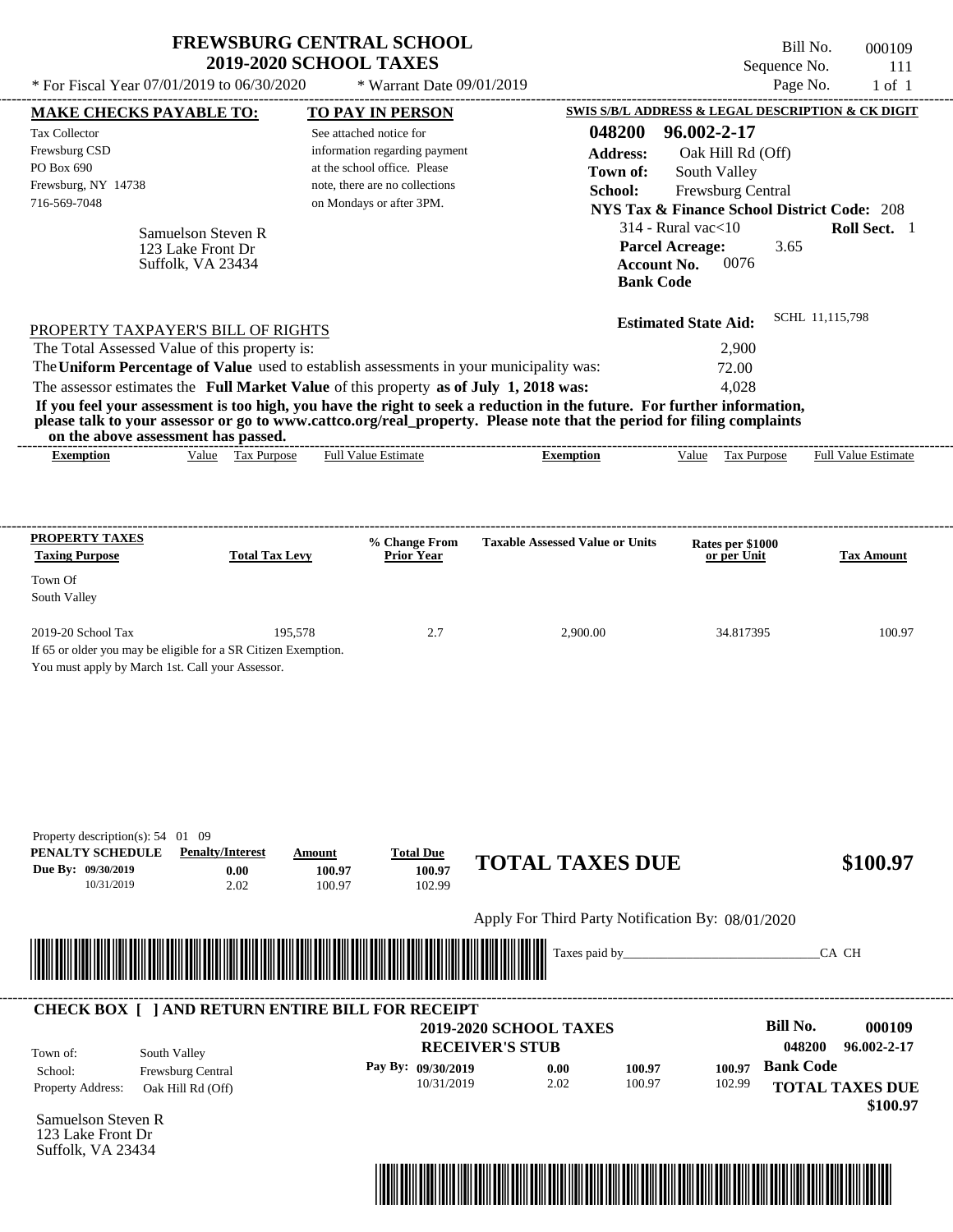| <b>FREWSBURG CENTRAL SCHOOL</b> |
|---------------------------------|
| <b>2019-2020 SCHOOL TAXES</b>   |

Bill No. 000110 Sequence No. 112

| * For Fiscal Year 07/01/2019 to 06/30/2020                                                                                                                                                                                                                                                                                                                                                                                                                                                                                   | * Warrant Date 09/01/2019                                                                                                                              |                                                                                                               | Page No.                                                                                                                                                                                                                     | $1$ of $1$                                                           |
|------------------------------------------------------------------------------------------------------------------------------------------------------------------------------------------------------------------------------------------------------------------------------------------------------------------------------------------------------------------------------------------------------------------------------------------------------------------------------------------------------------------------------|--------------------------------------------------------------------------------------------------------------------------------------------------------|---------------------------------------------------------------------------------------------------------------|------------------------------------------------------------------------------------------------------------------------------------------------------------------------------------------------------------------------------|----------------------------------------------------------------------|
| <b>MAKE CHECKS PAYABLE TO:</b>                                                                                                                                                                                                                                                                                                                                                                                                                                                                                               | <b>TO PAY IN PERSON</b>                                                                                                                                |                                                                                                               | SWIS S/B/L ADDRESS & LEGAL DESCRIPTION & CK DIGIT                                                                                                                                                                            |                                                                      |
| Tax Collector<br>Frewsburg CSD<br>PO Box 690<br>Frewsburg, NY 14738<br>716-569-7048<br>Sandberg Douglas P<br>1080 Dennison Rd<br>Frewsburg, NY 14738<br>PROPERTY TAXPAYER'S BILL OF RIGHTS                                                                                                                                                                                                                                                                                                                                   | See attached notice for<br>information regarding payment<br>at the school office. Please<br>note, there are no collections<br>on Mondays or after 3PM. | 048200<br><b>Address:</b><br>Town of:<br>School:<br>240 - Rural res<br><b>Account No.</b><br><b>Bank Code</b> | $96.002 - 2 - 1.3$<br>Oak Hill Rd<br>South Valley<br>Frewsburg Central<br><b>NYS Tax &amp; Finance School District Code: 208</b><br><b>Parcel Acreage:</b><br>8.80<br>0732<br>SCHL 11,115,798<br><b>Estimated State Aid:</b> | Roll Sect. 1                                                         |
| The Total Assessed Value of this property is:<br>The Uniform Percentage of Value used to establish assessments in your municipality was:<br>The assessor estimates the Full Market Value of this property as of July 1, 2018 was:<br>If you feel your assessment is too high, you have the right to seek a reduction in the future. For further information,<br>please talk to your assessor or go to www.cattco.org/real_property. Please note that the period for filing complaints<br>on the above assessment has passed. | ---------------------------                                                                                                                            |                                                                                                               | 85,100<br>72.00<br>118,194                                                                                                                                                                                                   |                                                                      |
| Value Tax Purpose<br><b>Exemption</b><br><b>Bas Star</b><br>21,600 SCHOOL<br>(See Note)                                                                                                                                                                                                                                                                                                                                                                                                                                      | <b>Full Value Estimate</b><br>30,000                                                                                                                   | <b>Exemption</b>                                                                                              | Value Tax Purpose                                                                                                                                                                                                            | <b>Full Value Estimate</b>                                           |
| <b>PROPERTY TAXES</b><br><b>Taxing Purpose</b><br><b>Total Tax Levy</b><br>Town Of<br>South Valley                                                                                                                                                                                                                                                                                                                                                                                                                           | % Change From<br><b>Prior Year</b>                                                                                                                     | <b>Taxable Assessed Value or Units</b><br>(before accounting for STAR)                                        | Rates per \$1000<br>or per Unit                                                                                                                                                                                              | <b>Tax Amount</b>                                                    |
| 2019-20 School Tax<br>If 65 or older you may be eligible for a SR Citizen Exemption.<br>You must apply by March 1st. Call your Assessor.                                                                                                                                                                                                                                                                                                                                                                                     | 195,578<br>2.7                                                                                                                                         | 85,100.00                                                                                                     | 34.817395                                                                                                                                                                                                                    | 2,962.96                                                             |
| Your tax savings this year resulting from the New York State School Tax Relief (STAR) program is:<br>Note: This year's STAR exemption benefit cannot exceed last year's benefit.<br>Property description(s): $54 \, 01 \, 09$<br><b>PENALTY SCHEDULE</b> Penalty/Interest                                                                                                                                                                                                                                                    | <b>Total Due</b><br>Amount                                                                                                                             |                                                                                                               |                                                                                                                                                                                                                              | \$733.00                                                             |
| Due By: 09/30/2019<br>0.00<br>10/31/2019<br>44.60                                                                                                                                                                                                                                                                                                                                                                                                                                                                            | 2,229.96<br>2,229.96<br>2,229.96<br>2,274.56                                                                                                           | <b>TOTAL TAXES DUE</b>                                                                                        |                                                                                                                                                                                                                              | \$2,229.96                                                           |
| <u> I mandata ka kasa sa mandata na mandata na mandata na mandata na mandata na mandata na mandata na mandata na </u>                                                                                                                                                                                                                                                                                                                                                                                                        |                                                                                                                                                        | Apply For Third Party Notification By: 08/01/2020                                                             |                                                                                                                                                                                                                              | CA CH                                                                |
| <b>CHECK BOX [ ] AND RETURN ENTIRE BILL FOR RECEIPT</b><br>Town of:<br>South Valley<br>School:<br>Frewsburg Central<br>Property Address:<br>Oak Hill Rd                                                                                                                                                                                                                                                                                                                                                                      | Pay By: 09/30/2019<br>10/31/2019                                                                                                                       | 2019-2020 SCHOOL TAXES<br><b>RECEIVER'S STUB</b><br>2,229.96<br>0.00<br>2,229.96<br>44.60                     | <b>Bill No.</b><br>048200<br><b>Bank Code</b><br>2,229.96<br>2,274.56                                                                                                                                                        | 000110<br>$96.002 - 2 - 1.3$<br><b>TOTAL TAXES DUE</b><br>\$2,229.96 |
| Sandberg Douglas P<br>1080 Dennison Rd<br>Frewsburg, NY 14738                                                                                                                                                                                                                                                                                                                                                                                                                                                                |                                                                                                                                                        |                                                                                                               |                                                                                                                                                                                                                              |                                                                      |

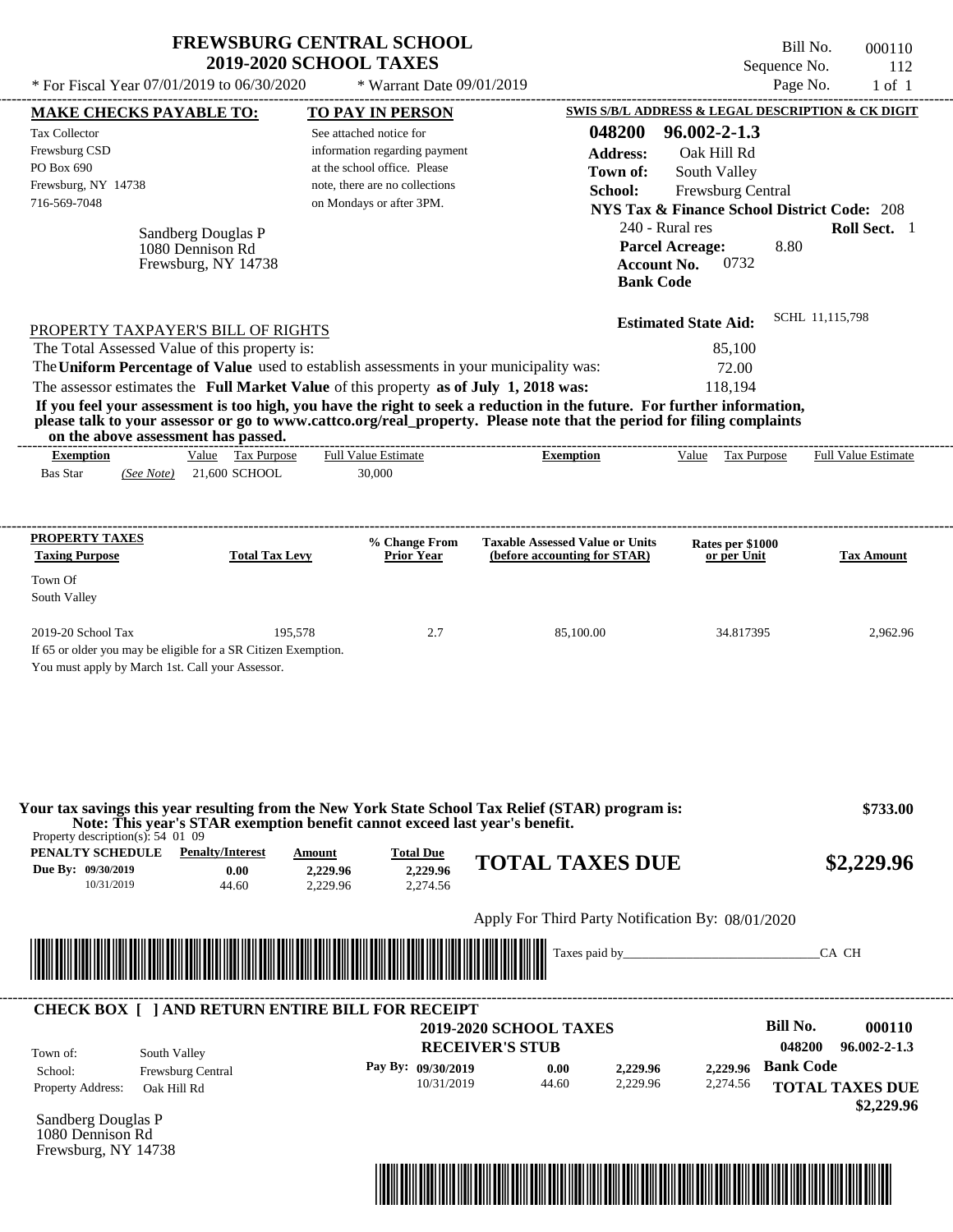Bill No. 000111 Sequence No. 113<br>Page No. 1 of 1

| * For Fiscal Year 07/01/2019 to 06/30/2020                                                                                                                                                                                                                                                                                                      |                                                                       | * Warrant Date 09/01/2019                                                                                                                              |                                                                                                                                                                                                                                                                      |                                                                                                                                        | Page No.<br>$1$ of $1$                                                                                          |
|-------------------------------------------------------------------------------------------------------------------------------------------------------------------------------------------------------------------------------------------------------------------------------------------------------------------------------------------------|-----------------------------------------------------------------------|--------------------------------------------------------------------------------------------------------------------------------------------------------|----------------------------------------------------------------------------------------------------------------------------------------------------------------------------------------------------------------------------------------------------------------------|----------------------------------------------------------------------------------------------------------------------------------------|-----------------------------------------------------------------------------------------------------------------|
| <b>MAKE CHECKS PAYABLE TO:</b>                                                                                                                                                                                                                                                                                                                  |                                                                       | <b>TO PAY IN PERSON</b>                                                                                                                                |                                                                                                                                                                                                                                                                      |                                                                                                                                        | SWIS S/B/L ADDRESS & LEGAL DESCRIPTION & CK DIGIT                                                               |
| Tax Collector<br>Frewsburg CSD<br>PO Box 690<br>Frewsburg, NY 14738<br>716-569-7048<br>7012 Taylor Rd                                                                                                                                                                                                                                           | Sawmill Run Prop Owners Assoc<br>Hamburg, NY 14075-6834               | See attached notice for<br>information regarding payment<br>at the school office. Please<br>note, there are no collections<br>on Mondays or after 3PM. | 048200<br><b>Address:</b><br>Town of:<br>School:<br><b>Account No.</b><br><b>Bank Code</b>                                                                                                                                                                           | 105.002-1-1.32<br>Gurnsey Hollow Rd<br>South Valley<br>Frewsburg Central<br>$314$ - Rural vac $<$ 10<br><b>Parcel Acreage:</b><br>0662 | <b>NYS Tax &amp; Finance School District Code: 208</b><br>Roll Sect. 1<br>3.35                                  |
| PROPERTY TAXPAYER'S BILL OF RIGHTS<br>The Total Assessed Value of this property is:<br>The Uniform Percentage of Value used to establish assessments in your municipality was:<br>The assessor estimates the Full Market Value of this property as of July 1, 2018 was:<br>on the above assessment has passed.<br><b>Exemption</b>              | Value Tax Purpose                                                     | <b>Full Value Estimate</b>                                                                                                                             | If you feel your assessment is too high, you have the right to seek a reduction in the future. For further information,<br>please talk to your assessor or go to www.cattco.org/real_property. Please note that the period for filing complaints<br><b>Exemption</b> | <b>Estimated State Aid:</b><br>5,900<br>72.00<br>8,194<br>Value Tax Purpose                                                            | SCHL 11,115,798<br><b>Full Value Estimate</b>                                                                   |
|                                                                                                                                                                                                                                                                                                                                                 |                                                                       |                                                                                                                                                        |                                                                                                                                                                                                                                                                      |                                                                                                                                        |                                                                                                                 |
| <b>PROPERTY TAXES</b><br><b>Taxing Purpose</b><br>Town Of<br>South Valley                                                                                                                                                                                                                                                                       | <b>Total Tax Levy</b>                                                 | % Change From<br><b>Prior Year</b>                                                                                                                     | <b>Taxable Assessed Value or Units</b>                                                                                                                                                                                                                               | Rates per \$1000<br>or per Unit                                                                                                        | <b>Tax Amount</b>                                                                                               |
| 2019-20 School Tax<br>If 65 or older you may be eligible for a SR Citizen Exemption.<br>You must apply by March 1st. Call your Assessor.                                                                                                                                                                                                        | 195,578                                                               | 2.7                                                                                                                                                    | 5,900.00                                                                                                                                                                                                                                                             | 34.817395                                                                                                                              | 205.42                                                                                                          |
| Property description(s): $51 \quad 01 \quad 09$<br>PENALTY SCHEDULE<br>Due By: 09/30/2019<br>10/31/2019<br><u> Harry Harry Harry Harry Harry Harry Harry Harry Harry Harry Harry Harry Harry Harry Harry Harry Harry Harry Harry Harry Harry Harry Harry Harry Harry Harry Harry Harry Harry Harry Harry Harry Harry Harry Harry Harry Harr</u> | <b>Penalty/Interest</b><br>Amount<br>0.00<br>205.42<br>4.11<br>205.42 | <b>Total Due</b><br>205.42<br>209.53                                                                                                                   | <b>TOTAL TAXES DUE</b><br>Apply For Third Party Notification By: 08/01/2020<br>Taxes paid by_                                                                                                                                                                        |                                                                                                                                        | \$205.42<br>CA CH                                                                                               |
|                                                                                                                                                                                                                                                                                                                                                 |                                                                       |                                                                                                                                                        |                                                                                                                                                                                                                                                                      |                                                                                                                                        |                                                                                                                 |
| <b>CHECK BOX [ ] AND RETURN ENTIRE BILL FOR RECEIPT</b><br>South Valley<br>Town of:<br>Frewsburg Central<br>School:<br>Property Address:<br><b>Gurnsey Hollow Rd</b><br>Sawmill Run Prop Owners Assoc<br>7012 Taylor Rd<br>Hamburg, NY 14075-6834                                                                                               |                                                                       | Pay By: 09/30/2019<br>10/31/2019                                                                                                                       | 2019-2020 SCHOOL TAXES<br><b>RECEIVER'S STUB</b><br>0.00<br>205.42<br>4.11<br>205.42                                                                                                                                                                                 | 209.53                                                                                                                                 | <b>Bill No.</b><br>000111<br>048200<br>105.002-1-1.32<br>205.42 Bank Code<br><b>TOTAL TAXES DUE</b><br>\$205.42 |

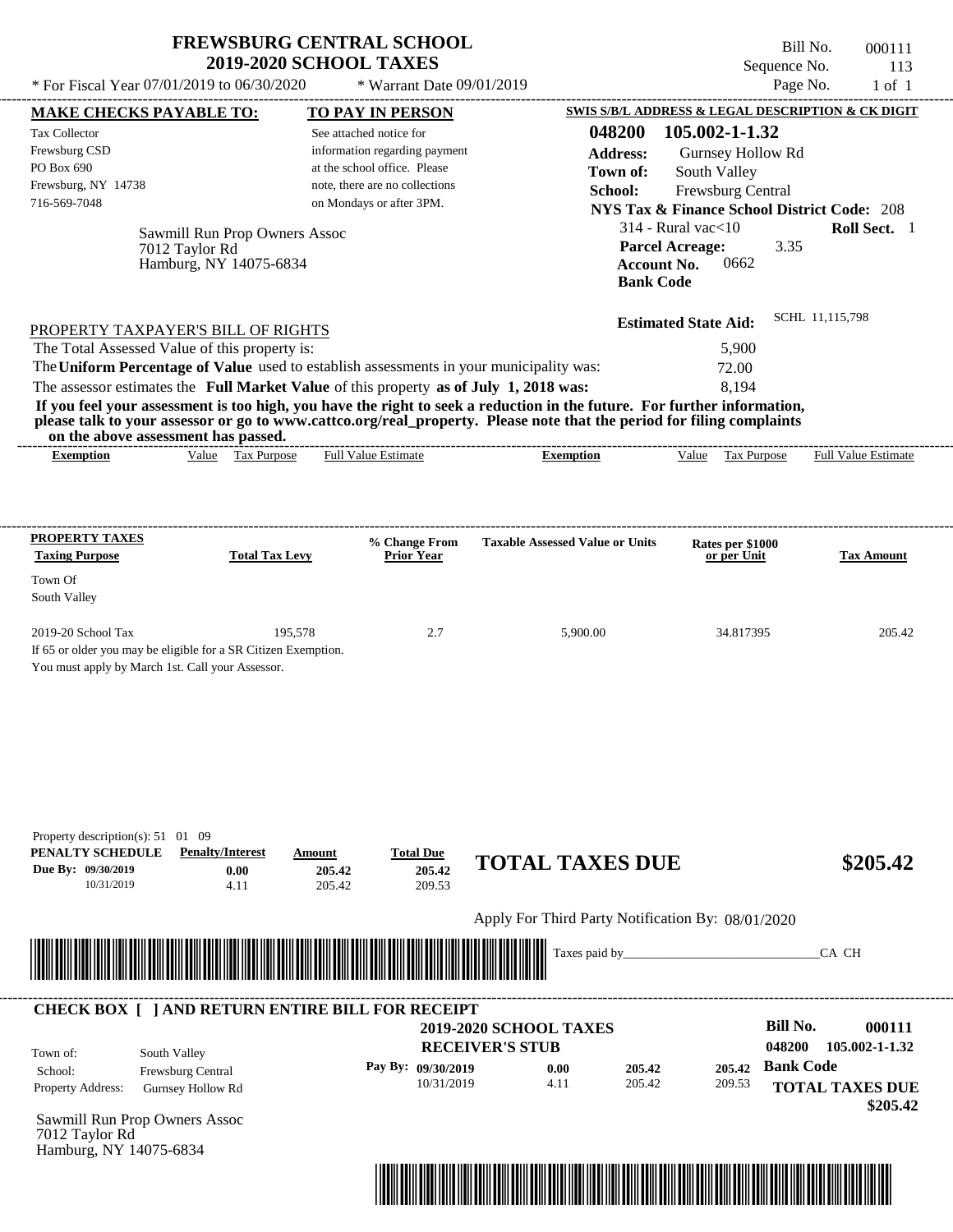Bill No. 000112 Sequence No. 114<br>Page No. 1 of 1

| SWIS S/B/L ADDRESS & LEGAL DESCRIPTION & CK DIGIT<br><b>NYS Tax &amp; Finance School District Code: 208</b><br>Roll Sect. 1<br>SCHL 11,115,798<br><b>Full Value Estimate</b><br><b>Tax Amount</b> |
|---------------------------------------------------------------------------------------------------------------------------------------------------------------------------------------------------|
|                                                                                                                                                                                                   |
|                                                                                                                                                                                                   |
|                                                                                                                                                                                                   |
|                                                                                                                                                                                                   |
|                                                                                                                                                                                                   |
|                                                                                                                                                                                                   |
|                                                                                                                                                                                                   |
|                                                                                                                                                                                                   |
|                                                                                                                                                                                                   |
|                                                                                                                                                                                                   |
|                                                                                                                                                                                                   |
|                                                                                                                                                                                                   |
|                                                                                                                                                                                                   |
|                                                                                                                                                                                                   |
|                                                                                                                                                                                                   |
|                                                                                                                                                                                                   |
| 271.58                                                                                                                                                                                            |
| \$271.58                                                                                                                                                                                          |
|                                                                                                                                                                                                   |
| CA CH                                                                                                                                                                                             |
|                                                                                                                                                                                                   |
| 000112<br>105.002-1-1.23                                                                                                                                                                          |
| <b>TOTAL TAXES DUE</b><br>\$271.58                                                                                                                                                                |
|                                                                                                                                                                                                   |

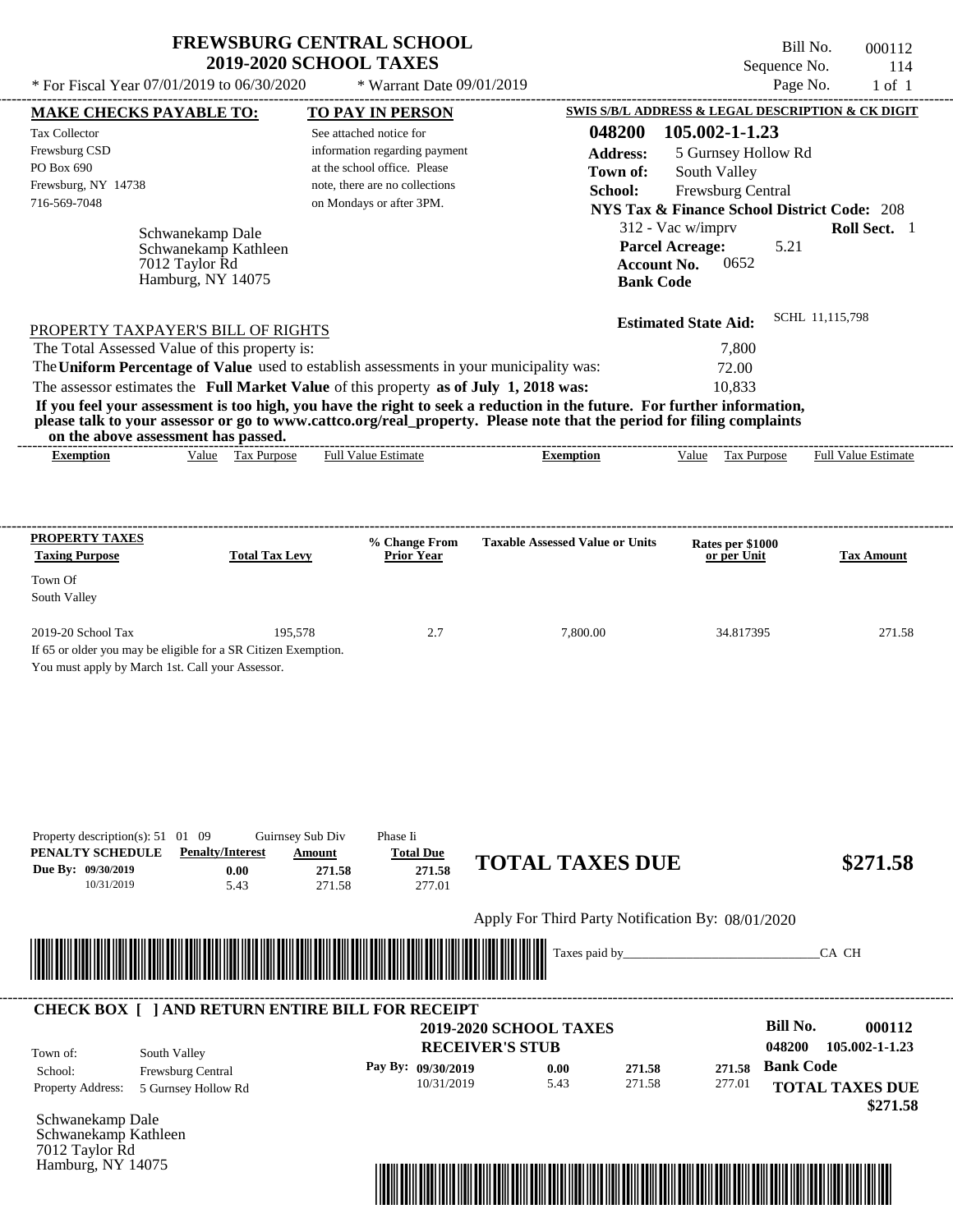Hamburg, NY 14075

 $(0.1/2010 \text{ to } 0.6/20/2020 \rightarrow W_{\text{meas}} + D_{\text{tot}} \cdot 0.0/0.1/2010)$ 

Bill No. 000113 Sequence No. 115

| * For Fiscal Year 07/01/2019 to 06/30/2020                                                                                                                                                                                           |                                                               | * Warrant Date 09/01/2019                                                                                                                              |                                                                                                                                                                                                                                                                      |                                                                                                                                                                             | Page No.<br>$1$ of $1$                                                                              |
|--------------------------------------------------------------------------------------------------------------------------------------------------------------------------------------------------------------------------------------|---------------------------------------------------------------|--------------------------------------------------------------------------------------------------------------------------------------------------------|----------------------------------------------------------------------------------------------------------------------------------------------------------------------------------------------------------------------------------------------------------------------|-----------------------------------------------------------------------------------------------------------------------------------------------------------------------------|-----------------------------------------------------------------------------------------------------|
| <b>MAKE CHECKS PAYABLE TO:</b>                                                                                                                                                                                                       |                                                               | <b>TO PAY IN PERSON</b>                                                                                                                                |                                                                                                                                                                                                                                                                      |                                                                                                                                                                             | SWIS S/B/L ADDRESS & LEGAL DESCRIPTION & CK DIGIT                                                   |
| Tax Collector<br>Frewsburg CSD<br>PO Box 690<br>Frewsburg, NY 14738<br>716-569-7048<br>7012 Taylor Rd<br>PROPERTY TAXPAYER'S BILL OF RIGHTS<br>The Total Assessed Value of this property is:                                         | Schwanekamp Dale<br>Schwanekamp Kathleen<br>Hamburg, NY 14075 | See attached notice for<br>information regarding payment<br>at the school office. Please<br>note, there are no collections<br>on Mondays or after 3PM. | 048200<br><b>Address:</b><br>Town of:<br>School:<br><b>Account No.</b><br><b>Bank Code</b>                                                                                                                                                                           | 105.002-1-1.24<br>6 Gurnsey Hollow Rd<br>South Valley<br>Frewsburg Central<br>260 - Seasonal res<br><b>Parcel Acreage:</b><br>0653<br><b>Estimated State Aid:</b><br>37,600 | <b>NYS Tax &amp; Finance School District Code: 208</b><br>Roll Sect. 1<br>5.72<br>SCHL 11,115,798   |
|                                                                                                                                                                                                                                      |                                                               | The Uniform Percentage of Value used to establish assessments in your municipality was:                                                                |                                                                                                                                                                                                                                                                      | 72.00                                                                                                                                                                       |                                                                                                     |
| on the above assessment has passed.<br><b>Exemption</b>                                                                                                                                                                              | Value Tax Purpose                                             | The assessor estimates the Full Market Value of this property as of July 1, 2018 was:<br><b>Full Value Estimate</b>                                    | If you feel your assessment is too high, you have the right to seek a reduction in the future. For further information,<br>please talk to your assessor or go to www.cattco.org/real_property. Please note that the period for filing complaints<br><b>Exemption</b> | 52,222<br>Value Tax Purpose                                                                                                                                                 | <b>Full Value Estimate</b>                                                                          |
| <b>PROPERTY TAXES</b>                                                                                                                                                                                                                |                                                               | % Change From                                                                                                                                          | <b>Taxable Assessed Value or Units</b>                                                                                                                                                                                                                               | Rates per \$1000                                                                                                                                                            |                                                                                                     |
| <b>Taxing Purpose</b><br>Town Of<br>South Valley                                                                                                                                                                                     | <b>Total Tax Levy</b>                                         | <b>Prior Year</b>                                                                                                                                      |                                                                                                                                                                                                                                                                      | or per Unit                                                                                                                                                                 | <b>Tax Amount</b>                                                                                   |
| 2019-20 School Tax<br>If 65 or older you may be eligible for a SR Citizen Exemption.<br>You must apply by March 1st. Call your Assessor.                                                                                             | 195,578                                                       | 2.7                                                                                                                                                    | 37,600.00                                                                                                                                                                                                                                                            | 34.817395                                                                                                                                                                   | 1,309.13                                                                                            |
| Property description(s): $51 \quad 01 \quad 09$<br>PENALTY SCHEDULE<br>Due By: 09/30/2019<br>10/31/2019                                                                                                                              | <b>Penalty/Interest</b><br>0.00<br>26.18                      | Sawmill Run Sub Div<br>Phase Ii<br><b>Total Due</b><br>Amount<br>1,309.13<br>1,309.13<br>1,335.31<br>1,309.13                                          | <b>TOTAL TAXES DUE</b>                                                                                                                                                                                                                                               |                                                                                                                                                                             | \$1,309.13                                                                                          |
| <u> Indian American State of Barbara and The Barbara and The Barbara and The Barbara and The Barbara and The Barbara and The Barbara and The Barbara and The Barbara and The Barbara and The Barbara and The Barbara and The Bar</u> |                                                               |                                                                                                                                                        | Apply For Third Party Notification By: 08/01/2020<br>Taxes paid by_                                                                                                                                                                                                  |                                                                                                                                                                             | CA CH                                                                                               |
| South Valley<br>Town of:<br>Frewsburg Central<br>School:<br>Property Address:                                                                                                                                                        | 6 Gurnsey Hollow Rd                                           | <b>CHECK BOX [ ] AND RETURN ENTIRE BILL FOR RECEIPT</b><br>Pay By: 09/30/2019<br>10/31/2019                                                            | 2019-2020 SCHOOL TAXES<br><b>RECEIVER'S STUB</b><br>0.00<br>1,309.13<br>26.18<br>1,309.13                                                                                                                                                                            | 1,309.13<br>1,335.31                                                                                                                                                        | <b>Bill No.</b><br>000113<br>048200<br>105.002-1-1.24<br><b>Bank Code</b><br><b>TOTAL TAXES DUE</b> |

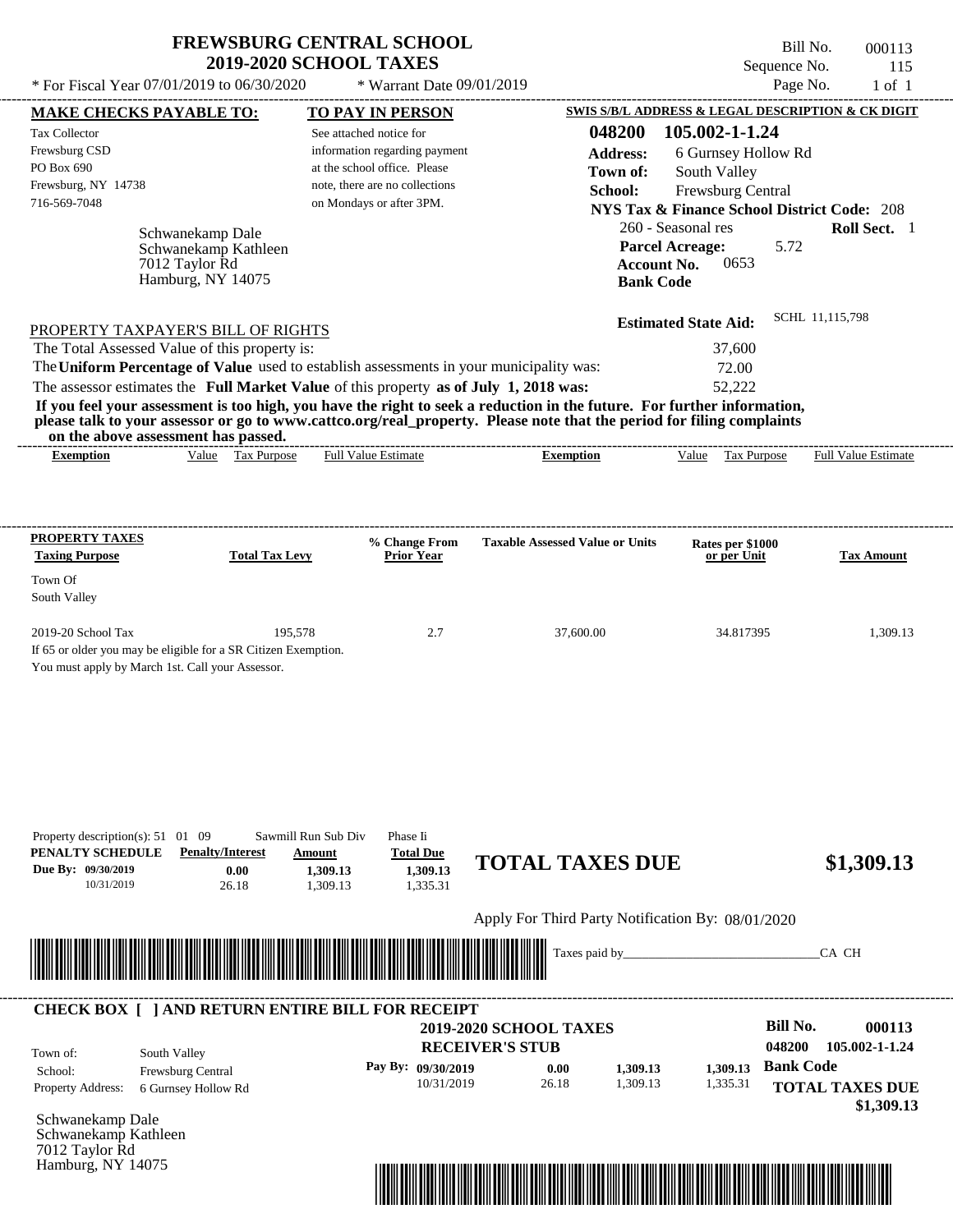5498 Stilwell Rd Hamburg, NY 14075

Bill No. 000114 Sequence No. 116

| * For Fiscal Year 07/01/2019 to 06/30/2020                                                                                                                                                                                                                                                                                                                                                                                                                                                                                                                         | * Warrant Date 09/01/2019                                                                                                                              |                                                                                                                      | Page No.                                                                                                                                                                        | $1$ of $1$                                                     |
|--------------------------------------------------------------------------------------------------------------------------------------------------------------------------------------------------------------------------------------------------------------------------------------------------------------------------------------------------------------------------------------------------------------------------------------------------------------------------------------------------------------------------------------------------------------------|--------------------------------------------------------------------------------------------------------------------------------------------------------|----------------------------------------------------------------------------------------------------------------------|---------------------------------------------------------------------------------------------------------------------------------------------------------------------------------|----------------------------------------------------------------|
| <b>MAKE CHECKS PAYABLE TO:</b>                                                                                                                                                                                                                                                                                                                                                                                                                                                                                                                                     | <b>TO PAY IN PERSON</b>                                                                                                                                |                                                                                                                      | SWIS S/B/L ADDRESS & LEGAL DESCRIPTION & CK DIGIT                                                                                                                               |                                                                |
| Tax Collector<br>Frewsburg CSD<br>PO Box 690<br>Frewsburg, NY 14738<br>716-569-7048<br>Schwanekamp David B<br>Schwanekamp Julie<br>5498 Stilwell Rd<br>Hamburg, NY 14075                                                                                                                                                                                                                                                                                                                                                                                           | See attached notice for<br>information regarding payment<br>at the school office. Please<br>note, there are no collections<br>on Mondays or after 3PM. | 048200<br><b>Address:</b><br>Town of:<br>School:<br><b>Parcel Acreage:</b><br><b>Account No.</b><br><b>Bank Code</b> | 105.002-1-1.21<br>3 Gurnsey Hollow Rd<br>South Valley<br>Frewsburg Central<br><b>NYS Tax &amp; Finance School District Code: 208</b><br>$322$ - Rural vac $>10$<br>6.74<br>0650 | Roll Sect. 1                                                   |
| PROPERTY TAXPAYER'S BILL OF RIGHTS<br>The Total Assessed Value of this property is:<br>The Uniform Percentage of Value used to establish assessments in your municipality was:<br>The assessor estimates the Full Market Value of this property as of July 1, 2018 was:<br>If you feel your assessment is too high, you have the right to seek a reduction in the future. For further information,<br>please talk to your assessor or go to www.cattco.org/real_property. Please note that the period for filing complaints<br>on the above assessment has passed. |                                                                                                                                                        |                                                                                                                      | SCHL 11,115,798<br><b>Estimated State Aid:</b><br>8,100<br>72.00<br>11,250                                                                                                      |                                                                |
| Value Tax Purpose<br><b>Exemption</b>                                                                                                                                                                                                                                                                                                                                                                                                                                                                                                                              | <b>Full Value Estimate</b>                                                                                                                             | <b>Exemption</b>                                                                                                     | Value Tax Purpose                                                                                                                                                               | <b>Full Value Estimate</b>                                     |
| <b>PROPERTY TAXES</b><br><b>Taxing Purpose</b><br><b>Total Tax Levy</b><br>Town Of<br>South Valley<br>2019-20 School Tax<br>195,578<br>If 65 or older you may be eligible for a SR Citizen Exemption.<br>You must apply by March 1st. Call your Assessor.                                                                                                                                                                                                                                                                                                          | % Change From<br><b>Prior Year</b><br>2.7                                                                                                              | <b>Taxable Assessed Value or Units</b><br>8,100.00                                                                   | Rates per \$1000<br>or per Unit<br>34.817395                                                                                                                                    | <b>Tax Amount</b><br>282.02                                    |
| Property description(s): $51 \quad 01 \quad 09$<br>PENALTY SCHEDULE<br><b>Penalty/Interest</b><br>Due By: 09/30/2019<br>0.00<br>10/31/2019<br>5.64                                                                                                                                                                                                                                                                                                                                                                                                                 | Gurnsey Hollow Sub Div Phase Ii<br><b>Total Due</b><br>Amount<br>282.02<br>282.02<br>282.02<br>287.66                                                  | <b>TOTAL TAXES DUE</b>                                                                                               |                                                                                                                                                                                 | \$282.02                                                       |
| <u> III de la contrada de la contrada de la contrada de la contrada de la contrada de la contrada de la contrada</u>                                                                                                                                                                                                                                                                                                                                                                                                                                               |                                                                                                                                                        | Apply For Third Party Notification By: 08/01/2020<br>Taxes paid by_                                                  |                                                                                                                                                                                 | CA CH                                                          |
| <b>CHECK BOX [ ] AND RETURN ENTIRE BILL FOR RECEIPT</b><br>South Valley<br>Town of:<br>Frewsburg Central<br>School:<br><b>Property Address:</b><br>3 Gurnsey Hollow Rd<br>Schwanekamp David B<br>Schwanekamp Julie                                                                                                                                                                                                                                                                                                                                                 | <b>RECEIVER'S STUB</b><br>Pay By: 09/30/2019<br>10/31/2019                                                                                             | 2019-2020 SCHOOL TAXES<br>0.00<br>282.02<br>5.64<br>282.02                                                           | <b>Bill No.</b><br>048200<br><b>Bank Code</b><br>282.02<br>287.66                                                                                                               | 000114<br>105.002-1-1.21<br><b>TOTAL TAXES DUE</b><br>\$282.02 |

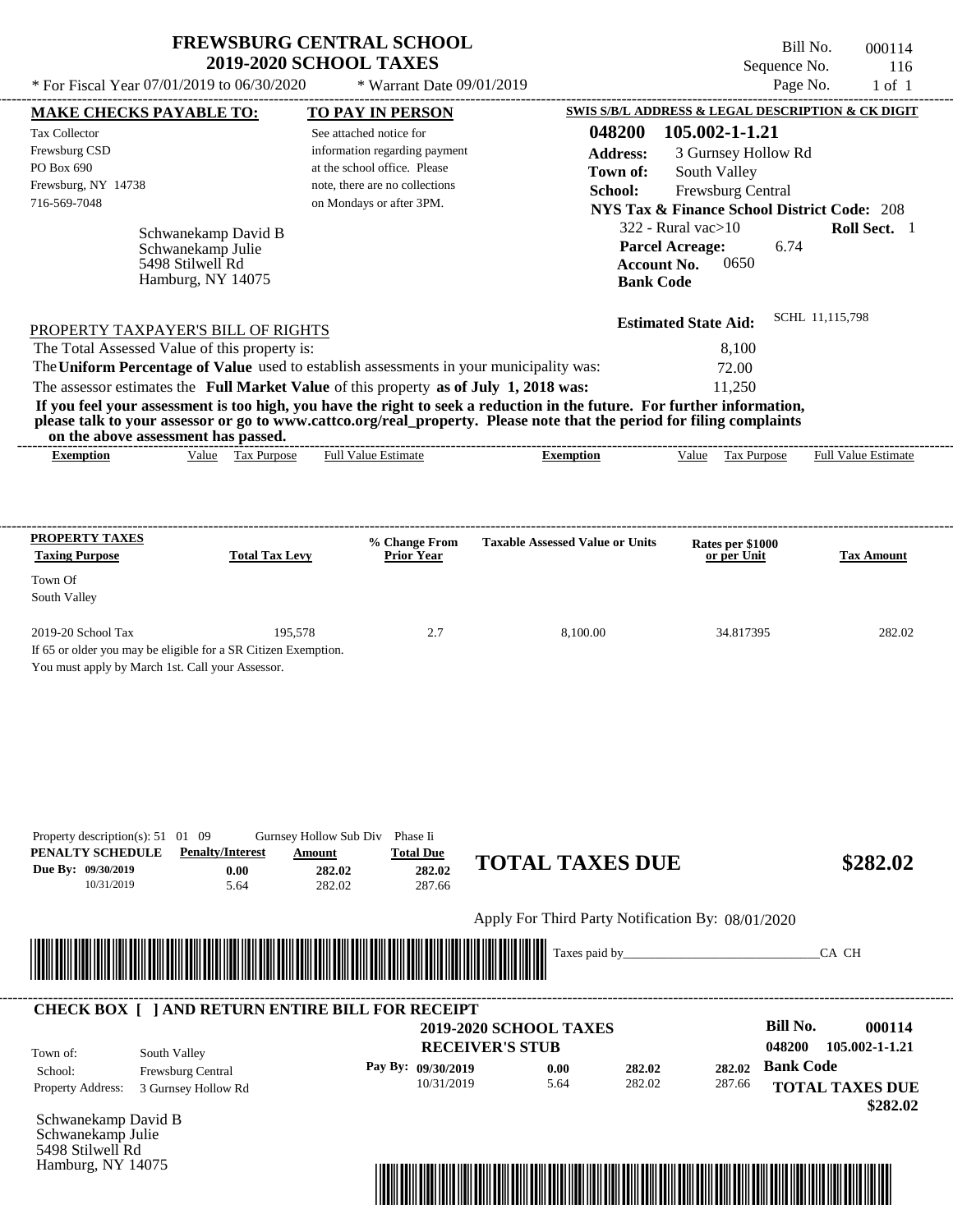\* For Fiscal Year  $07/01/2019$  to  $06/30/2020$  \* Warrant Date  $09/01/2019$  Page No. 1 of 1 \* Warrant Date 09/01/2019

Bill No. 000115 Sequence No. 117

| <b>MAKE CHECKS PAYABLE TO:</b>                                                          |                                                                                                                                                              |                         | <b>TO PAY IN PERSON</b>            |                                                   |                    | <b>SWIS S/B/L ADDRESS &amp; LEGAL DESCRIPTION &amp; CK DIGIT</b> |                  |                            |
|-----------------------------------------------------------------------------------------|--------------------------------------------------------------------------------------------------------------------------------------------------------------|-------------------------|------------------------------------|---------------------------------------------------|--------------------|------------------------------------------------------------------|------------------|----------------------------|
| <b>Tax Collector</b>                                                                    |                                                                                                                                                              | See attached notice for |                                    |                                                   | 048200             | 105.002-1-1.18                                                   |                  |                            |
| Frewsburg CSD                                                                           |                                                                                                                                                              |                         | information regarding payment      |                                                   | <b>Address:</b>    | 19 Gurnsey Hollow Rd                                             |                  |                            |
| PO Box 690                                                                              |                                                                                                                                                              |                         | at the school office. Please       |                                                   | Town of:           | South Valley                                                     |                  |                            |
| Frewsburg, NY 14738                                                                     |                                                                                                                                                              |                         | note, there are no collections     |                                                   | School:            | Frewsburg Central                                                |                  |                            |
| 716-569-7048                                                                            |                                                                                                                                                              |                         | on Mondays or after 3PM.           |                                                   |                    | <b>NYS Tax &amp; Finance School District Code: 208</b>           |                  |                            |
|                                                                                         | Schwanz David A                                                                                                                                              |                         |                                    |                                                   |                    | 260 - Seasonal res                                               |                  | Roll Sect. 1               |
|                                                                                         | Schwanz Darla J                                                                                                                                              |                         |                                    |                                                   |                    | <b>Parcel Acreage:</b>                                           | 9.47             |                            |
|                                                                                         | 8121 Sisson Hwy                                                                                                                                              |                         |                                    |                                                   | <b>Account No.</b> | 0647                                                             |                  |                            |
|                                                                                         | Eden, NY 14057                                                                                                                                               |                         |                                    |                                                   | <b>Bank Code</b>   |                                                                  |                  |                            |
|                                                                                         |                                                                                                                                                              |                         |                                    |                                                   |                    |                                                                  |                  |                            |
| PROPERTY TAXPAYER'S BILL OF RIGHTS                                                      |                                                                                                                                                              |                         |                                    |                                                   |                    | <b>Estimated State Aid:</b>                                      | SCHL 11,115,798  |                            |
| The Total Assessed Value of this property is:                                           |                                                                                                                                                              |                         |                                    |                                                   |                    | 38,400                                                           |                  |                            |
| The Uniform Percentage of Value used to establish assessments in your municipality was: |                                                                                                                                                              |                         |                                    |                                                   |                    | 72.00                                                            |                  |                            |
| The assessor estimates the Full Market Value of this property as of July 1, 2018 was:   |                                                                                                                                                              |                         |                                    |                                                   |                    | 53,333                                                           |                  |                            |
|                                                                                         | If you feel your assessment is too high, you have the right to seek a reduction in the future. For further information,                                      |                         |                                    |                                                   |                    |                                                                  |                  |                            |
|                                                                                         | please talk to your assessor or go to www.cattco.org/real_property. Please note that the period for filing complaints<br>on the above assessment has passed. |                         |                                    |                                                   |                    |                                                                  |                  |                            |
| <b>Exemption</b>                                                                        | Value Tax Purpose                                                                                                                                            |                         | <b>Full Value Estimate</b>         | <b>Exemption</b>                                  |                    | Value Tax Purpose                                                |                  | <b>Full Value Estimate</b> |
|                                                                                         |                                                                                                                                                              |                         |                                    |                                                   |                    |                                                                  |                  |                            |
|                                                                                         |                                                                                                                                                              |                         |                                    |                                                   |                    |                                                                  |                  |                            |
| <b>PROPERTY TAXES</b>                                                                   |                                                                                                                                                              |                         |                                    |                                                   |                    |                                                                  |                  |                            |
| <b>Taxing Purpose</b>                                                                   | <b>Total Tax Levy</b>                                                                                                                                        |                         | % Change From<br><b>Prior Year</b> | <b>Taxable Assessed Value or Units</b>            |                    | Rates per \$1000<br>or per Unit                                  |                  | <b>Tax Amount</b>          |
| Town Of                                                                                 |                                                                                                                                                              |                         |                                    |                                                   |                    |                                                                  |                  |                            |
| South Valley                                                                            |                                                                                                                                                              |                         |                                    |                                                   |                    |                                                                  |                  |                            |
|                                                                                         |                                                                                                                                                              |                         |                                    |                                                   |                    |                                                                  |                  |                            |
| 2019-20 School Tax                                                                      |                                                                                                                                                              | 195,578                 | 2.7                                | 38,400.00                                         |                    | 34.817395                                                        |                  | 1,336.99                   |
|                                                                                         | If 65 or older you may be eligible for a SR Citizen Exemption.                                                                                               |                         |                                    |                                                   |                    |                                                                  |                  |                            |
|                                                                                         | You must apply by March 1st. Call your Assessor.                                                                                                             |                         |                                    |                                                   |                    |                                                                  |                  |                            |
|                                                                                         |                                                                                                                                                              |                         |                                    |                                                   |                    |                                                                  |                  |                            |
|                                                                                         |                                                                                                                                                              |                         |                                    |                                                   |                    |                                                                  |                  |                            |
|                                                                                         |                                                                                                                                                              |                         |                                    |                                                   |                    |                                                                  |                  |                            |
|                                                                                         |                                                                                                                                                              |                         |                                    |                                                   |                    |                                                                  |                  |                            |
|                                                                                         |                                                                                                                                                              |                         |                                    |                                                   |                    |                                                                  |                  |                            |
|                                                                                         |                                                                                                                                                              |                         |                                    |                                                   |                    |                                                                  |                  |                            |
|                                                                                         |                                                                                                                                                              |                         |                                    |                                                   |                    |                                                                  |                  |                            |
| Property description(s): $51 \quad 01 \quad 09$<br>PENALTY SCHEDULE                     |                                                                                                                                                              | Sawmill Run Sub Div     | Phase Ii                           |                                                   |                    |                                                                  |                  |                            |
| Due By: 09/30/2019                                                                      | <b>Penalty/Interest</b><br>0.00                                                                                                                              | Amount<br>1,336.99      | <b>Total Due</b><br>1,336.99       | <b>TOTAL TAXES DUE</b>                            |                    |                                                                  |                  | \$1,336.99                 |
| 10/31/2019                                                                              | 26.74                                                                                                                                                        | 1,336.99                | 1,363.73                           |                                                   |                    |                                                                  |                  |                            |
|                                                                                         |                                                                                                                                                              |                         |                                    |                                                   |                    |                                                                  |                  |                            |
|                                                                                         |                                                                                                                                                              |                         |                                    | Apply For Third Party Notification By: 08/01/2020 |                    |                                                                  |                  |                            |
|                                                                                         |                                                                                                                                                              |                         |                                    |                                                   | Taxes paid by_     |                                                                  |                  | CA CH                      |
|                                                                                         | <u> III de la construcción de la construcción de la construcción de la construcción de la construcción de la const</u>                                       |                         |                                    |                                                   |                    |                                                                  |                  |                            |
|                                                                                         |                                                                                                                                                              |                         |                                    |                                                   |                    |                                                                  |                  |                            |
| <b>CHECK BOX [ ] AND RETURN ENTIRE BILL FOR RECEIPT</b>                                 |                                                                                                                                                              |                         |                                    |                                                   |                    |                                                                  | <b>Bill No.</b>  |                            |
|                                                                                         |                                                                                                                                                              |                         |                                    | <b>2019-2020 SCHOOL TAXES</b>                     |                    |                                                                  |                  | 000115                     |
| Town of:                                                                                | South Valley                                                                                                                                                 |                         |                                    | <b>RECEIVER'S STUB</b>                            |                    |                                                                  | 048200           | 105.002-1-1.18             |
| School:                                                                                 | Frewsburg Central                                                                                                                                            |                         | Pay By: 09/30/2019                 | 0.00                                              | 1,336.99           | 1,336.99                                                         | <b>Bank Code</b> |                            |
| Property Address:                                                                       | 19 Gurnsey Hollow Rd                                                                                                                                         |                         | 10/31/2019                         | 26.74                                             | 1,336.99           | 1,363.73                                                         |                  | <b>TOTAL TAXES DUE</b>     |
|                                                                                         |                                                                                                                                                              |                         |                                    |                                                   |                    |                                                                  |                  | \$1,336.99                 |
| Schwanz David A                                                                         |                                                                                                                                                              |                         |                                    |                                                   |                    |                                                                  |                  |                            |
| Schwanz Darla J<br>8121 Sisson Hwy                                                      |                                                                                                                                                              |                         |                                    |                                                   |                    |                                                                  |                  |                            |
| Eden, NY 14057                                                                          |                                                                                                                                                              |                         |                                    |                                                   |                    |                                                                  |                  |                            |
|                                                                                         |                                                                                                                                                              |                         |                                    |                                                   |                    |                                                                  |                  |                            |

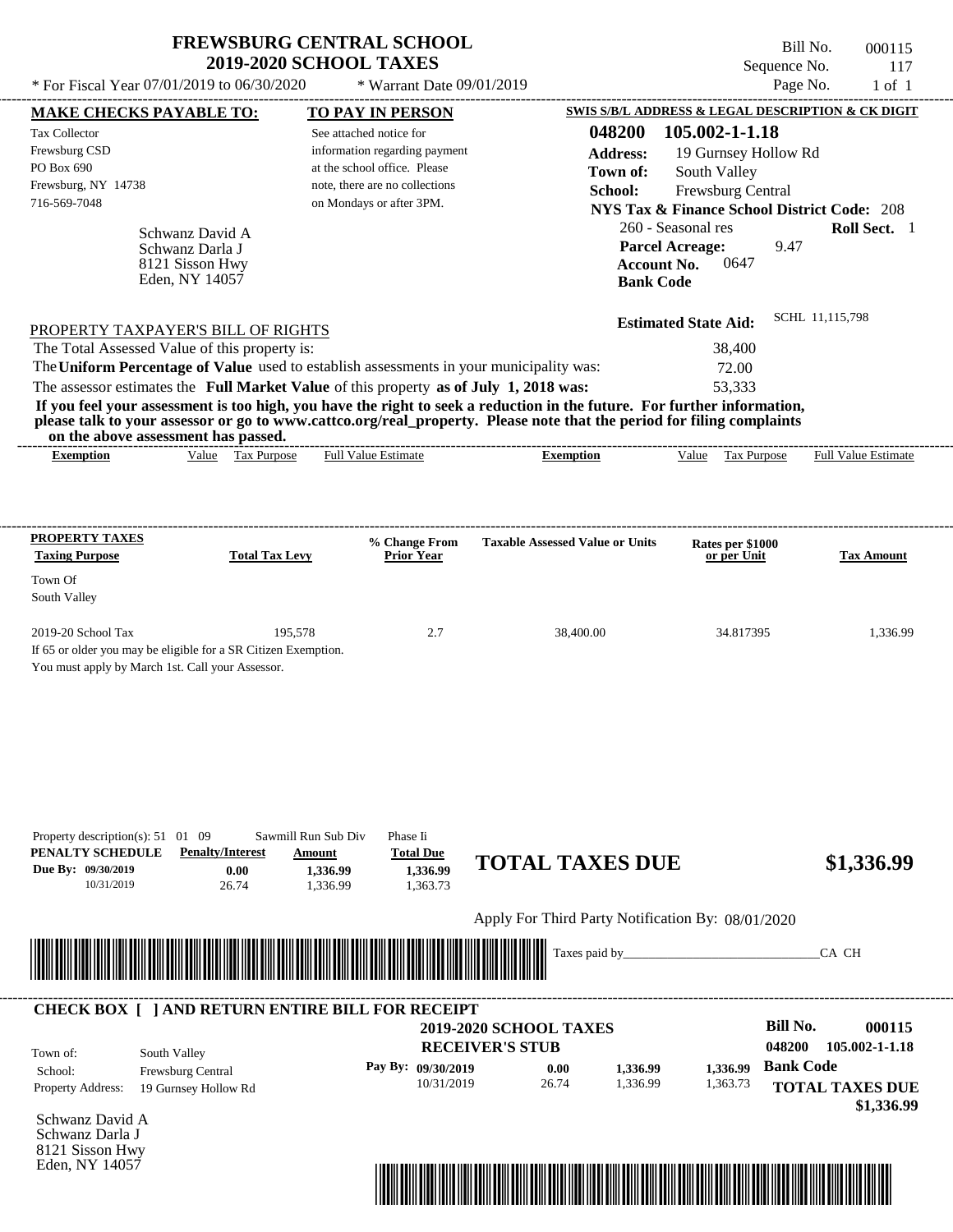| <b>FREWSBURG CENTRAL SCHOOL</b> |
|---------------------------------|
| <b>2019-2020 SCHOOL TAXES</b>   |

Bill No. 000116 Sequence No. 118  $*$  For Fiscal Year 07/01/2019 to 06/30/2020  $*$  Warrant Date 09/01/2019 Page No. 1 of 1

| <b>MAKE CHECKS PAYABLE TO:</b>                                                                                                           |                                                                | <b>TO PAY IN PERSON</b>                                                                                                    |                                                                                                                                                                                                                                                  | <b>SWIS S/B/L ADDRESS &amp; LEGAL DESCRIPTION &amp; CK DIGIT</b>                                                      |                            |
|------------------------------------------------------------------------------------------------------------------------------------------|----------------------------------------------------------------|----------------------------------------------------------------------------------------------------------------------------|--------------------------------------------------------------------------------------------------------------------------------------------------------------------------------------------------------------------------------------------------|-----------------------------------------------------------------------------------------------------------------------|----------------------------|
| <b>Tax Collector</b><br>Frewsburg CSD<br>PO Box 690<br>Frewsburg, NY 14738<br>716-569-7048                                               |                                                                | See attached notice for<br>information regarding payment<br>at the school office. Please<br>note, there are no collections | 048200<br><b>Address:</b><br>Town of:<br>School:                                                                                                                                                                                                 | 96.004-1-53.1<br>770 Wheeler Hill Rd<br>South Valley<br>Frewsburg Central                                             |                            |
|                                                                                                                                          | Shaw Jennifer L.<br>770 Wheeler Hill Rd<br>Frewsburg, NY 14738 | on Mondays or after 3PM.                                                                                                   | <b>Account No.</b><br><b>Bank Code</b>                                                                                                                                                                                                           | <b>NYS Tax &amp; Finance School District Code: 208</b><br>270 - Mfg housing<br><b>Parcel Acreage:</b><br>3.36<br>0359 | Roll Sect. 1               |
| PROPERTY TAXPAYER'S BILL OF RIGHTS                                                                                                       |                                                                |                                                                                                                            |                                                                                                                                                                                                                                                  | <b>Estimated State Aid:</b>                                                                                           | SCHL 11,115,798            |
| The Total Assessed Value of this property is:                                                                                            |                                                                | The Uniform Percentage of Value used to establish assessments in your municipality was:                                    |                                                                                                                                                                                                                                                  | 30,700                                                                                                                |                            |
| on the above assessment has passed.                                                                                                      |                                                                | The assessor estimates the Full Market Value of this property as of July 1, 2018 was:                                      | If you feel your assessment is too high, you have the right to seek a reduction in the future. For further information,<br>please talk to your assessor or go to www.cattco.org/real_property. Please note that the period for filing complaints | 72.00<br>42,639                                                                                                       |                            |
| <b>Exemption</b><br><b>Bas Star</b>                                                                                                      | Value Tax Purpose<br>(See Note) 21,600 SCHOOL                  | <b>Full Value Estimate</b><br>30,000                                                                                       | <b>Exemption</b>                                                                                                                                                                                                                                 | Value Tax Purpose                                                                                                     | <b>Full Value Estimate</b> |
| <b>PROPERTY TAXES</b><br><b>Taxing Purpose</b><br>Town Of                                                                                | <b>Total Tax Levy</b>                                          | % Change From<br><b>Prior Year</b>                                                                                         | <b>Taxable Assessed Value or Units</b><br>(before accounting for STAR)                                                                                                                                                                           | Rates per \$1000<br>or per Unit                                                                                       | <b>Tax Amount</b>          |
| 2019-20 School Tax<br>If 65 or older you may be eligible for a SR Citizen Exemption.<br>You must apply by March 1st. Call your Assessor. | 195,578                                                        | 2.7                                                                                                                        | 30,700.00                                                                                                                                                                                                                                        | 34.817395                                                                                                             | 1,068.89                   |
| Property description(s): $52 \quad 01 \quad 09$                                                                                          |                                                                | Note: This year's STAR exemption benefit cannot exceed last year's benefit.                                                | Your tax savings this year resulting from the New York State School Tax Relief (STAR) program is:                                                                                                                                                |                                                                                                                       | \$733.00                   |
| PENALTY SCHEDULE<br>Due By: 09/30/2019<br>10/31/2019                                                                                     | <b>Penalty/Interest</b><br>0.00<br>6.72                        | <b>Total Due</b><br>Amount<br>335.89<br>335.89<br>335.89<br>342.61                                                         | <b>TOTAL TAXES DUE</b>                                                                                                                                                                                                                           |                                                                                                                       | \$335.89                   |
|                                                                                                                                          |                                                                |                                                                                                                            | Apply For Third Party Notification By: 08/01/2020                                                                                                                                                                                                |                                                                                                                       |                            |
| <u> I Talik Barat dan Barat dan Barat dan Barat dan Barat dan Barat dan Barat dan Barat dan Barat dan Barat dan B</u>                    |                                                                |                                                                                                                            |                                                                                                                                                                                                                                                  |                                                                                                                       | CA CH                      |
|                                                                                                                                          |                                                                | <b>CHECK BOX [ ] AND RETURN ENTIRE BILL FOR RECEIPT</b>                                                                    | <b>2019-2020 SCHOOL TAXES</b>                                                                                                                                                                                                                    | <b>Bill No.</b><br>048200                                                                                             | 000116<br>96.004-1-53.1    |
| South Valley<br>Town of:<br>School:<br><b>Property Address:</b>                                                                          | Frewsburg Central<br>770 Wheeler Hill Rd                       | Pay By: 09/30/2019<br>10/31/2019                                                                                           | <b>RECEIVER'S STUB</b><br>0.00<br>335.89<br>6.72<br>335.89                                                                                                                                                                                       | <b>Bank Code</b><br>335.89<br>342.61                                                                                  | <b>TOTAL TAXES DUE</b>     |
| Shaw Jennifer L.<br>770 Wheeler Hill Rd<br>Frewsburg, NY 14738                                                                           |                                                                |                                                                                                                            |                                                                                                                                                                                                                                                  |                                                                                                                       | \$335.89                   |
|                                                                                                                                          |                                                                |                                                                                                                            | <u> 1989 - Johann Stoff, Amerikaansk politiker († 1958)</u>                                                                                                                                                                                      |                                                                                                                       |                            |
|                                                                                                                                          |                                                                |                                                                                                                            |                                                                                                                                                                                                                                                  |                                                                                                                       |                            |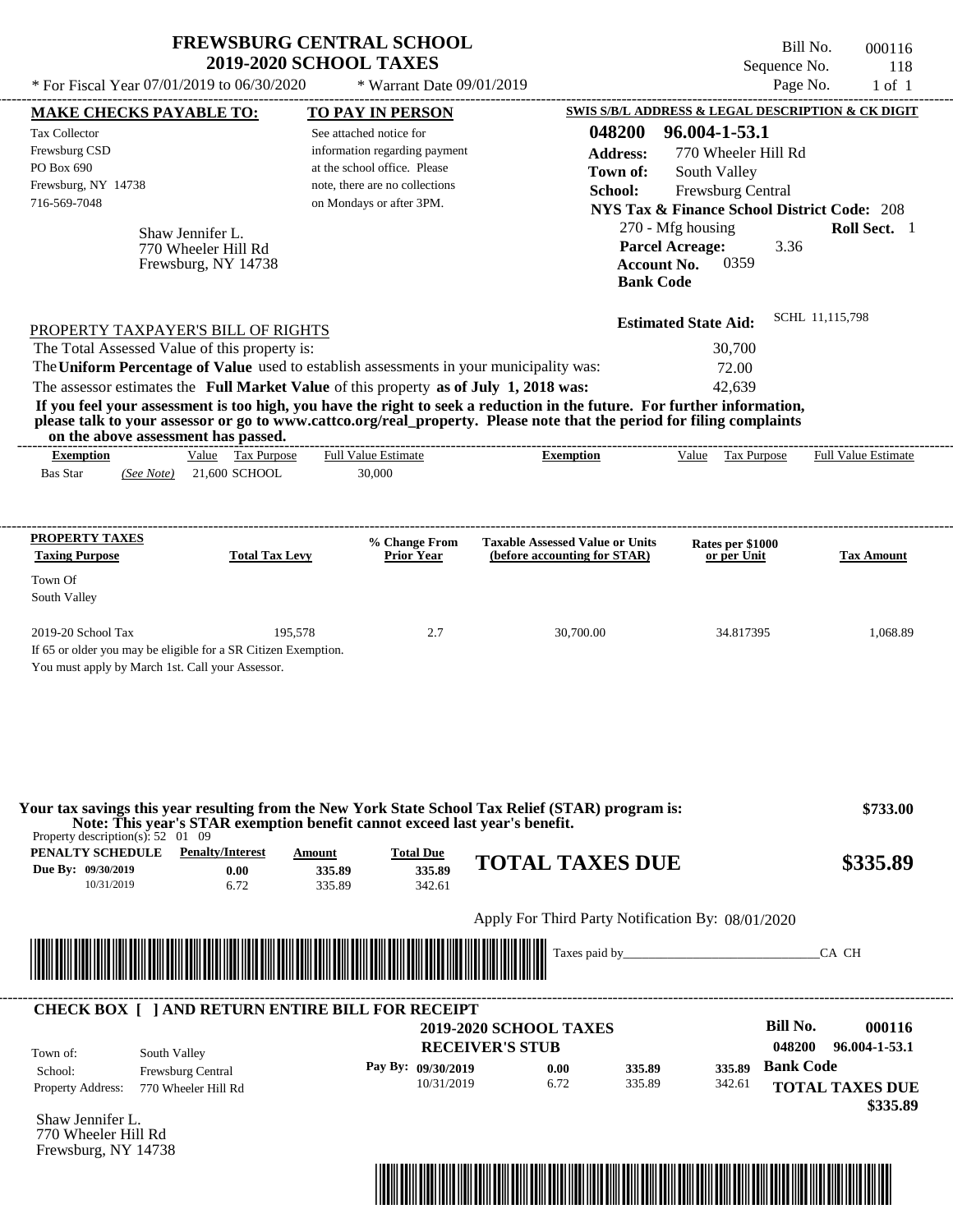| * For Fiscal Year 07/01/2019 to 06/30/2020<br>* Warrant Date 09/01/2019<br>SWIS S/B/L ADDRESS & LEGAL DESCRIPTION & CK DIGIT<br><b>MAKE CHECKS PAYABLE TO:</b><br>TO PAY IN PERSON<br>$96.004 - 1 - 6$<br>048200<br>Tax Collector<br>See attached notice for<br>information regarding payment<br><b>Address:</b><br>PO Box 690<br>at the school office. Please<br>Town of:<br>South Valley<br>note, there are no collections<br>School:<br>716-569-7048<br>on Mondays or after 3PM.<br><b>NYS Tax &amp; Finance School District Code: 208</b><br>260 - Seasonal res            | Page No.<br>Sawmill Run Rd                   | $1$ of $1$                  |
|--------------------------------------------------------------------------------------------------------------------------------------------------------------------------------------------------------------------------------------------------------------------------------------------------------------------------------------------------------------------------------------------------------------------------------------------------------------------------------------------------------------------------------------------------------------------------------|----------------------------------------------|-----------------------------|
| Frewsburg CSD<br>Frewsburg, NY 14738                                                                                                                                                                                                                                                                                                                                                                                                                                                                                                                                           |                                              |                             |
| Siller John<br><b>Parcel Dimensions:</b><br>423 W Perimeter Rd<br><b>Account No.</b><br>Frewsburg, NY 14738                                                                                                                                                                                                                                                                                                                                                                                                                                                                    | Frewsburg Central<br>230.00 X<br>0210        | Roll Sect. 1<br>0.00        |
| <b>Bank Code</b><br><b>Estimated State Aid:</b><br>PROPERTY TAXPAYER'S BILL OF RIGHTS<br>The Total Assessed Value of this property is:<br>The Uniform Percentage of Value used to establish assessments in your municipality was:<br>The assessor estimates the Full Market Value of this property as of July 1, 2018 was:<br>If you feel your assessment is too high, you have the right to seek a reduction in the future. For further information,<br>please talk to your assessor or go to www.cattco.org/real_property. Please note that the period for filing complaints | SCHL 11,115,798<br>15,700<br>72.00<br>21,806 |                             |
| on the above assessment has passed.<br>Value Tax Purpose<br><b>Full Value Estimate</b><br><b>Exemption</b><br><b>Exemption</b>                                                                                                                                                                                                                                                                                                                                                                                                                                                 | Value Tax Purpose                            | <b>Full Value Estimate</b>  |
| <b>Taxing Purpose</b><br><b>Total Tax Levy</b><br><b>Prior Year</b><br>Town Of<br>South Valley<br>2019-20 School Tax<br>2.7<br>195,578<br>15,700.00<br>If 65 or older you may be eligible for a SR Citizen Exemption.<br>You must apply by March 1st. Call your Assessor.                                                                                                                                                                                                                                                                                                      | or per Unit<br>34.817395                     | <b>Tax Amount</b><br>546.63 |
| Property description(s): 53 01 09<br>PENALTY SCHEDULE<br><b>Penalty/Interest</b><br><b>Total Due</b><br>Amount<br><b>TOTAL TAXES DUE</b><br>Due By: 09/30/2019<br>546.63<br>0.00<br>546.63<br>10/31/2019<br>10.93<br>557.56<br>546.63                                                                                                                                                                                                                                                                                                                                          |                                              | \$546.63                    |
|                                                                                                                                                                                                                                                                                                                                                                                                                                                                                                                                                                                |                                              |                             |
| Apply For Third Party Notification By: 08/01/2020                                                                                                                                                                                                                                                                                                                                                                                                                                                                                                                              |                                              |                             |
| Taxes paid by_                                                                                                                                                                                                                                                                                                                                                                                                                                                                                                                                                                 |                                              | CA CH                       |

|                          | <b>CHECK BOX [ ] AND RETURN ENTIRE BILL FOR RECEIPT</b> | <b>RECEIVER'S STUB</b> | <b>2019-2020 SCHOOL TAXES</b> |        |        | Bill No.<br>048200 | 000117<br>$96.004 - 1 - 6$         |
|--------------------------|---------------------------------------------------------|------------------------|-------------------------------|--------|--------|--------------------|------------------------------------|
| Town of:<br>School:      | South Valley<br><b>Frewsburg Central</b>                | Pay By: $09/30/2019$   | 0.00                          | 546.63 | 546.63 | <b>Bank Code</b>   |                                    |
| <b>Property Address:</b> | Sawmill Run Rd                                          | 10/31/2019             | 10.93                         | 546.63 | 557.56 |                    | <b>TOTAL TAXES DUE</b><br>\$546.63 |

Siller John 423 W Perimeter Rd Frewsburg, NY 14738

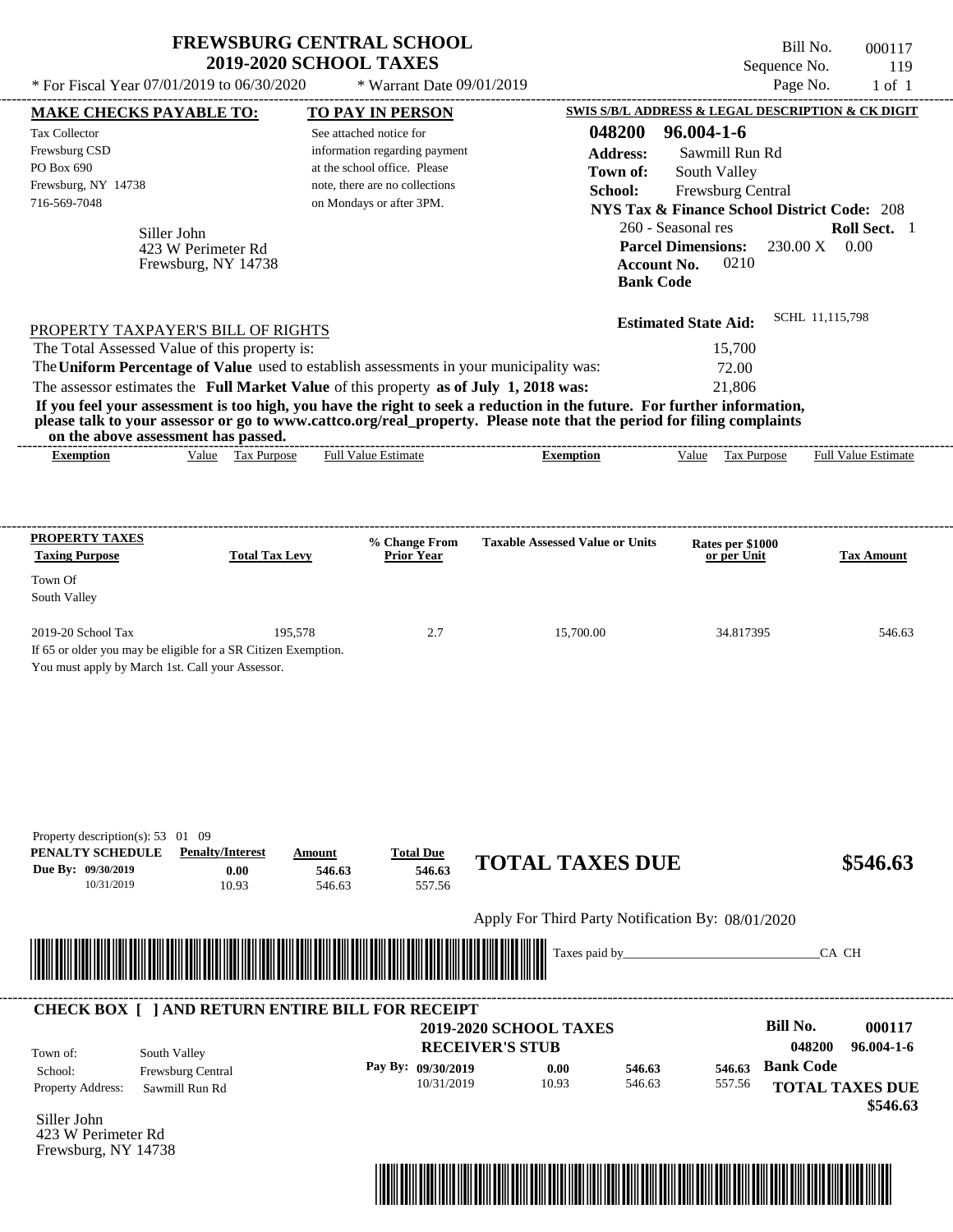Bill No. 000118 Sequence No. 120

| * For Fiscal Year 07/01/2019 to 06/30/2020                                                                                                     |                                                                         | * Warrant Date 09/01/2019                                                                                                                                                                                      |                                                                                                                                                                                                                                                                      |                                                                                                                                                                   | Page No.<br>$1$ of $1$                                                                  |
|------------------------------------------------------------------------------------------------------------------------------------------------|-------------------------------------------------------------------------|----------------------------------------------------------------------------------------------------------------------------------------------------------------------------------------------------------------|----------------------------------------------------------------------------------------------------------------------------------------------------------------------------------------------------------------------------------------------------------------------|-------------------------------------------------------------------------------------------------------------------------------------------------------------------|-----------------------------------------------------------------------------------------|
| <b>MAKE CHECKS PAYABLE TO:</b>                                                                                                                 |                                                                         | <b>TO PAY IN PERSON</b>                                                                                                                                                                                        |                                                                                                                                                                                                                                                                      |                                                                                                                                                                   | SWIS S/B/L ADDRESS & LEGAL DESCRIPTION & CK DIGIT                                       |
| Tax Collector<br>Frewsburg CSD<br>PO Box 690<br>Frewsburg, NY 14738<br>716-569-7048                                                            | Skyline Secondaries, Inc.<br><b>PO</b> Box 118<br>Dagus Mines, PA 15831 | See attached notice for<br>information regarding payment<br>at the school office. Please<br>note, there are no collections<br>on Mondays or after 3PM.                                                         | 048200<br><b>Address:</b><br>Town of:<br>School:                                                                                                                                                                                                                     | 105.002-1-1.1<br>Gurnsey Hollow Rd<br>South Valley<br>Frewsburg Central<br>312 - Vac w/imprv<br><b>Parcel Acreage:</b><br>Account No.<br>0202<br><b>Bank Code</b> | <b>NYS Tax &amp; Finance School District Code: 208</b><br>Roll Sect. 1<br>6.60          |
| PROPERTY TAXPAYER'S BILL OF RIGHTS<br>The Total Assessed Value of this property is:<br>on the above assessment has passed.<br><b>Exemption</b> | Value Tax Purpose                                                       | The Uniform Percentage of Value used to establish assessments in your municipality was:<br>The assessor estimates the Full Market Value of this property as of July 1, 2018 was:<br><b>Full Value Estimate</b> | If you feel your assessment is too high, you have the right to seek a reduction in the future. For further information,<br>please talk to your assessor or go to www.cattco.org/real_property. Please note that the period for filing complaints<br><b>Exemption</b> | <b>Estimated State Aid:</b><br>16,300<br>72.00<br>22,639<br>Value Tax Purpose                                                                                     | SCHL 11,115,798<br><b>Full Value Estimate</b>                                           |
| <b>PROPERTY TAXES</b>                                                                                                                          |                                                                         |                                                                                                                                                                                                                |                                                                                                                                                                                                                                                                      |                                                                                                                                                                   |                                                                                         |
| <b>Taxing Purpose</b><br>Town Of<br>South Valley                                                                                               | <b>Total Tax Levy</b>                                                   | % Change From<br><b>Prior Year</b>                                                                                                                                                                             | <b>Taxable Assessed Value or Units</b>                                                                                                                                                                                                                               | Rates per \$1000<br>or per Unit                                                                                                                                   | <b>Tax Amount</b>                                                                       |
| 2019-20 School Tax<br>If 65 or older you may be eligible for a SR Citizen Exemption.<br>You must apply by March 1st. Call your Assessor.       | 195,578                                                                 | 2.7                                                                                                                                                                                                            | 16,300.00                                                                                                                                                                                                                                                            | 34.817395                                                                                                                                                         | 567.52                                                                                  |
| Property description(s): $51 \quad 01 \quad 09$<br>PENALTY SCHEDULE<br>Due By: 09/30/2019<br>10/31/2019                                        | <b>Penalty/Interest</b><br>0.00<br>11.35                                | <b>Total Due</b><br>Amount<br>567.52<br>567.52<br>578.87<br>567.52                                                                                                                                             | <b>TOTAL TAXES DUE</b><br>Apply For Third Party Notification By: 08/01/2020<br>Taxes paid by_                                                                                                                                                                        |                                                                                                                                                                   | \$567.52<br>CA CH                                                                       |
|                                                                                                                                                |                                                                         | <b>CHECK BOX [ ] AND RETURN ENTIRE BILL FOR RECEIPT</b>                                                                                                                                                        | 2019-2020 SCHOOL TAXES                                                                                                                                                                                                                                               |                                                                                                                                                                   | <b>Bill No.</b><br>000118                                                               |
| South Valley<br>Town of:<br>School:<br>Property Address:<br>Skyline Secondaries, Inc.<br><b>PO</b> Box 118<br>Dagus Mines, PA 15831            | Frewsburg Central<br><b>Gurnsey Hollow Rd</b>                           | Pay By: 09/30/2019<br>10/31/2019                                                                                                                                                                               | <b>RECEIVER'S STUB</b><br>0.00<br>567.52<br>11.35<br>567.52                                                                                                                                                                                                          | 567.52<br>578.87                                                                                                                                                  | 048200<br>$105.002 - 1 - 1.1$<br><b>Bank Code</b><br><b>TOTAL TAXES DUE</b><br>\$567.52 |

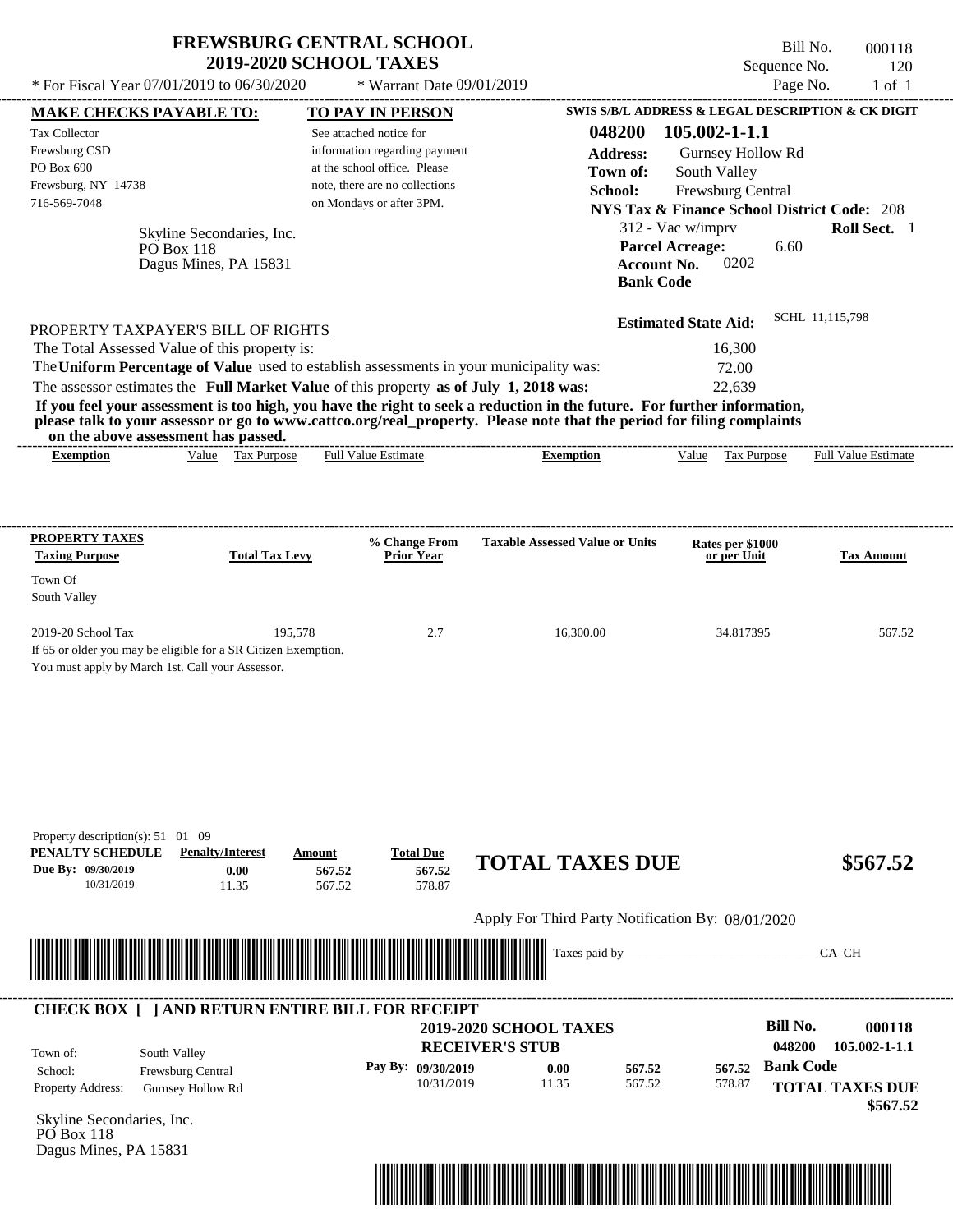| <b>FREWSBURG CENTRAL SCHOOL</b> |
|---------------------------------|
| <b>2019-2020 SCHOOL TAXES</b>   |

Bill No. 000119 Sequence No. 121

| * For Fiscal Year 07/01/2019 to 06/30/2020                                                                                                                                                                                           |                                                               | * Warrant Date 09/01/2019                                                                                                                                                        |                                                                                                                                                                                                                                                  | Page No.                                                                                                                                                                                                             | $1$ of $1$                                                     |
|--------------------------------------------------------------------------------------------------------------------------------------------------------------------------------------------------------------------------------------|---------------------------------------------------------------|----------------------------------------------------------------------------------------------------------------------------------------------------------------------------------|--------------------------------------------------------------------------------------------------------------------------------------------------------------------------------------------------------------------------------------------------|----------------------------------------------------------------------------------------------------------------------------------------------------------------------------------------------------------------------|----------------------------------------------------------------|
| <b>MAKE CHECKS PAYABLE TO:</b>                                                                                                                                                                                                       |                                                               | <b>TO PAY IN PERSON</b>                                                                                                                                                          |                                                                                                                                                                                                                                                  | SWIS S/B/L ADDRESS & LEGAL DESCRIPTION & CK DIGIT                                                                                                                                                                    |                                                                |
| Tax Collector<br>Frewsburg CSD<br>PO Box 690<br>Frewsburg, NY 14738<br>716-569-7048                                                                                                                                                  | Stinner Stephan R<br>71 Sawmill Run<br>Grand Island, NY 14072 | See attached notice for<br>information regarding payment<br>at the school office. Please<br>note, there are no collections<br>on Mondays or after 3PM.                           | 048200<br><b>Address:</b><br>Town of:<br>School:<br><b>Bank Code</b>                                                                                                                                                                             | 105.002-1-29.5<br>Brown Run Rd<br>South Valley<br>Frewsburg Central<br><b>NYS Tax &amp; Finance School District Code: 208</b><br>260 - Seasonal res<br><b>Parcel Acreage:</b><br>15.90<br><b>Account No.</b><br>0665 | Roll Sect. 1                                                   |
| PROPERTY TAXPAYER'S BILL OF RIGHTS<br>The Total Assessed Value of this property is:<br>on the above assessment has passed.                                                                                                           |                                                               | The Uniform Percentage of Value used to establish assessments in your municipality was:<br>The assessor estimates the Full Market Value of this property as of July 1, 2018 was: | If you feel your assessment is too high, you have the right to seek a reduction in the future. For further information,<br>please talk to your assessor or go to www.cattco.org/real_property. Please note that the period for filing complaints | <b>Estimated State Aid:</b><br>21,500<br>72.00<br>29,861                                                                                                                                                             | SCHL 11,115,798                                                |
| <b>Exemption</b>                                                                                                                                                                                                                     | Value Tax Purpose                                             | <b>Full Value Estimate</b>                                                                                                                                                       | <b>Exemption</b>                                                                                                                                                                                                                                 | Value Tax Purpose                                                                                                                                                                                                    | <b>Full Value Estimate</b>                                     |
| <b>PROPERTY TAXES</b><br><b>Taxing Purpose</b>                                                                                                                                                                                       | <b>Total Tax Levy</b>                                         | % Change From<br><b>Prior Year</b>                                                                                                                                               | <b>Taxable Assessed Value or Units</b>                                                                                                                                                                                                           | Rates per \$1000<br>or per Unit                                                                                                                                                                                      | <b>Tax Amount</b>                                              |
| Town Of<br>South Valley                                                                                                                                                                                                              |                                                               |                                                                                                                                                                                  |                                                                                                                                                                                                                                                  |                                                                                                                                                                                                                      |                                                                |
| 2019-20 School Tax<br>If 65 or older you may be eligible for a SR Citizen Exemption.<br>You must apply by March 1st. Call your Assessor.                                                                                             | 195,578                                                       | 2.7                                                                                                                                                                              | 21,500.00                                                                                                                                                                                                                                        | 34.817395                                                                                                                                                                                                            | 748.57                                                         |
| Property description(s): 50 01 09<br>PENALTY SCHEDULE<br>Due By: 09/30/2019<br>10/31/2019                                                                                                                                            | <b>Penalty/Interest</b><br>0.00<br>14.97                      | <b>Total Due</b><br>Amount<br>748.57<br>748.57<br>748.57<br>763.54                                                                                                               | <b>TOTAL TAXES DUE</b><br>Apply For Third Party Notification By: 08/01/2020                                                                                                                                                                      |                                                                                                                                                                                                                      | \$748.57                                                       |
| <u> In the second control of the second control of the second control of the second control of the second control of the second control of the second control of the second control of the second control of the second control </u> |                                                               |                                                                                                                                                                                  | Taxes paid by_                                                                                                                                                                                                                                   |                                                                                                                                                                                                                      | CA CH                                                          |
|                                                                                                                                                                                                                                      |                                                               | <b>CHECK BOX [ ] AND RETURN ENTIRE BILL FOR RECEIPT</b>                                                                                                                          |                                                                                                                                                                                                                                                  |                                                                                                                                                                                                                      |                                                                |
| South Valley<br>Town of:<br>School:<br>Property Address:                                                                                                                                                                             | Frewsburg Central<br>Brown Run Rd                             | Pay By: 09/30/2019<br>10/31/2019                                                                                                                                                 | 2019-2020 SCHOOL TAXES<br><b>RECEIVER'S STUB</b><br>0.00<br>748.57<br>14.97<br>748.57                                                                                                                                                            | <b>Bill No.</b><br>048200<br><b>Bank Code</b><br>748.57<br>763.54                                                                                                                                                    | 000119<br>105.002-1-29.5<br><b>TOTAL TAXES DUE</b><br>\$748.57 |
| Stinner Stephan R<br>71 Sawmill Run<br>Grand Island, NY 14072                                                                                                                                                                        |                                                               |                                                                                                                                                                                  |                                                                                                                                                                                                                                                  |                                                                                                                                                                                                                      |                                                                |

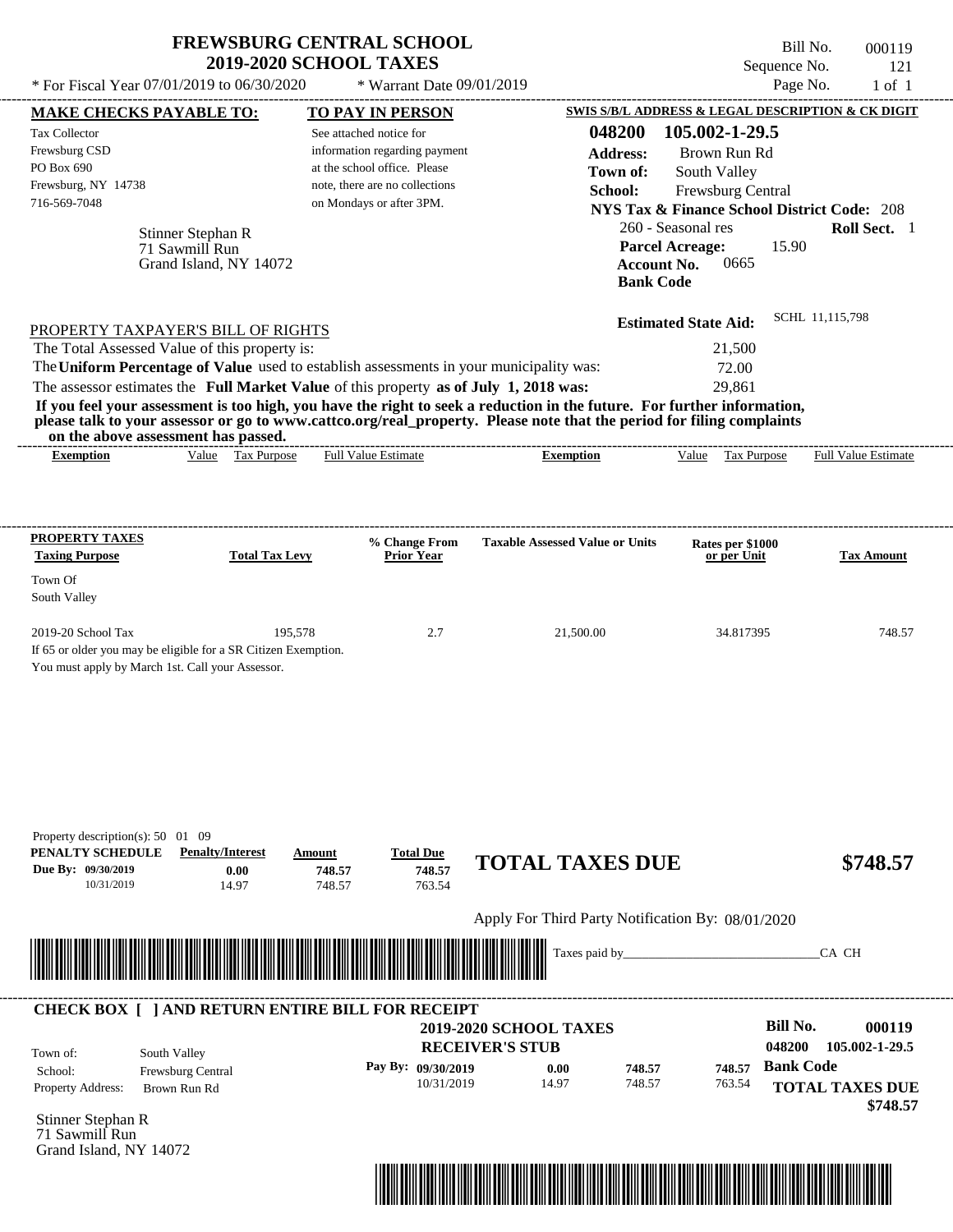| <b>FREWSBURG CENTRAL SCHOOL</b> |  |
|---------------------------------|--|
| <b>2019-2020 SCHOOL TAXES</b>   |  |

Bill No. 000120 Sequence No. 122

| * For Fiscal Year 07/01/2019 to 06/30/2020                                                              |                                                                           | * Warrant Date 09/01/2019                                                                                                                              |                                                                                                                                                                                                                                                  |                                                                                                                                   | Page No.<br>$1$ of $1$             |
|---------------------------------------------------------------------------------------------------------|---------------------------------------------------------------------------|--------------------------------------------------------------------------------------------------------------------------------------------------------|--------------------------------------------------------------------------------------------------------------------------------------------------------------------------------------------------------------------------------------------------|-----------------------------------------------------------------------------------------------------------------------------------|------------------------------------|
| <b>MAKE CHECKS PAYABLE TO:</b>                                                                          |                                                                           | <b>TO PAY IN PERSON</b>                                                                                                                                |                                                                                                                                                                                                                                                  | SWIS S/B/L ADDRESS & LEGAL DESCRIPTION & CK DIGIT                                                                                 |                                    |
| Tax Collector<br>Frewsburg CSD<br>PO Box 690<br>Frewsburg, NY 14738<br>716-569-7048                     |                                                                           | See attached notice for<br>information regarding payment<br>at the school office. Please<br>note, there are no collections<br>on Mondays or after 3PM. | 048200<br><b>Address:</b><br>Town of:<br>School:                                                                                                                                                                                                 | $96.004 - 1 - 1$<br>Sawmill Run Rd<br>South Valley<br>Frewsburg Central<br><b>NYS Tax &amp; Finance School District Code: 208</b> |                                    |
|                                                                                                         | <b>Stravato Michael</b><br><b>PO Box 189</b><br>Sherman, NY 14781         |                                                                                                                                                        | <b>Bank Code</b>                                                                                                                                                                                                                                 | $314$ - Rural vac $<$ 10<br><b>Parcel Acreage:</b><br>11.93<br><b>Account No.</b><br>0358                                         | Roll Sect. 1                       |
|                                                                                                         | PROPERTY TAXPAYER'S BILL OF RIGHTS                                        |                                                                                                                                                        |                                                                                                                                                                                                                                                  | <b>Estimated State Aid:</b>                                                                                                       | SCHL 11,115,798                    |
|                                                                                                         | The Total Assessed Value of this property is:                             |                                                                                                                                                        |                                                                                                                                                                                                                                                  | 10,700                                                                                                                            |                                    |
|                                                                                                         |                                                                           | The Uniform Percentage of Value used to establish assessments in your municipality was:                                                                |                                                                                                                                                                                                                                                  | 72.00                                                                                                                             |                                    |
|                                                                                                         |                                                                           | The assessor estimates the Full Market Value of this property as of July 1, 2018 was:                                                                  |                                                                                                                                                                                                                                                  | 14,861                                                                                                                            |                                    |
|                                                                                                         |                                                                           |                                                                                                                                                        | If you feel your assessment is too high, you have the right to seek a reduction in the future. For further information,<br>please talk to your assessor or go to www.cattco.org/real_property. Please note that the period for filing complaints |                                                                                                                                   |                                    |
| on the above assessment has passed.<br><b>Exemption</b>                                                 | Value Tax Purpose                                                         | <b>Full Value Estimate</b>                                                                                                                             | <b>Exemption</b>                                                                                                                                                                                                                                 | Tax Purpose<br>Value                                                                                                              | Full Value Estimate                |
| <b>PROPERTY TAXES</b>                                                                                   |                                                                           | % Change From                                                                                                                                          | <b>Taxable Assessed Value or Units</b>                                                                                                                                                                                                           | Rates per \$1000                                                                                                                  |                                    |
| <b>Taxing Purpose</b><br>Town Of                                                                        | <b>Total Tax Levy</b>                                                     | <b>Prior Year</b>                                                                                                                                      |                                                                                                                                                                                                                                                  | or per Unit                                                                                                                       | <b>Tax Amount</b>                  |
| South Valley                                                                                            |                                                                           |                                                                                                                                                        |                                                                                                                                                                                                                                                  |                                                                                                                                   |                                    |
| 2019-20 School Tax<br>You must apply by March 1st. Call your Assessor.                                  | 195,578<br>If 65 or older you may be eligible for a SR Citizen Exemption. | 2.7                                                                                                                                                    | 10,700.00                                                                                                                                                                                                                                        | 34.817395                                                                                                                         | 372.55                             |
| Property description(s): $53 \quad 01 \quad 09$<br>PENALTY SCHEDULE<br>Due By: 09/30/2019<br>10/31/2019 | <b>Penalty/Interest</b><br>0.00<br>7.45                                   | <b>Total Due</b><br>Amount<br>372.55<br>372.55<br>372.55<br>380.00                                                                                     | <b>TOTAL TAXES DUE</b>                                                                                                                                                                                                                           |                                                                                                                                   | \$372.55                           |
|                                                                                                         |                                                                           |                                                                                                                                                        | Apply For Third Party Notification By: 08/01/2020                                                                                                                                                                                                |                                                                                                                                   |                                    |
|                                                                                                         |                                                                           |                                                                                                                                                        | Taxes paid by_                                                                                                                                                                                                                                   |                                                                                                                                   | CA CH                              |
|                                                                                                         |                                                                           | <b>CHECK BOX [ ] AND RETURN ENTIRE BILL FOR RECEIPT</b>                                                                                                | <b>2019-2020 SCHOOL TAXES</b>                                                                                                                                                                                                                    | <b>Bill No.</b>                                                                                                                   | 000120                             |
| Town of:                                                                                                | South Valley                                                              |                                                                                                                                                        | <b>RECEIVER'S STUB</b>                                                                                                                                                                                                                           |                                                                                                                                   | 048200<br>$96.004 - 1 - 1$         |
| School:                                                                                                 | Frewsburg Central                                                         | Pay By: 09/30/2019                                                                                                                                     | 0.00<br>372.55                                                                                                                                                                                                                                   | <b>Bank Code</b><br>372.55                                                                                                        |                                    |
| Property Address:                                                                                       | Sawmill Run Rd                                                            | 10/31/2019                                                                                                                                             | 7.45<br>372.55                                                                                                                                                                                                                                   | 380.00                                                                                                                            | <b>TOTAL TAXES DUE</b><br>\$372.55 |
| Stravato Michael<br>PO Box 189                                                                          |                                                                           |                                                                                                                                                        |                                                                                                                                                                                                                                                  |                                                                                                                                   |                                    |

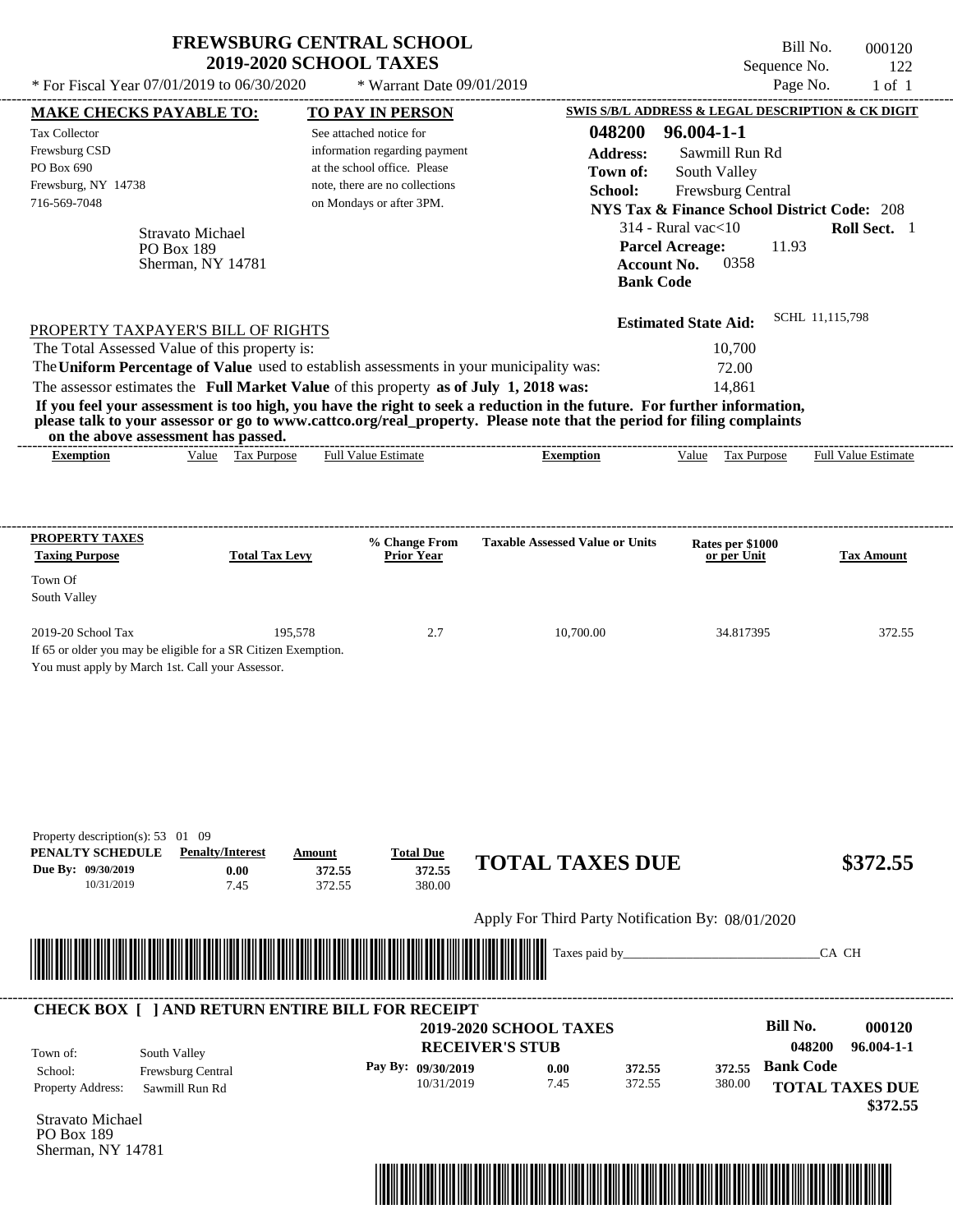| <b>FREWSBURG CENTRAL SCHOOL</b> |
|---------------------------------|
| <b>2019-2020 SCHOOL TAXES</b>   |

| * For Fiscal Year 07/01/2019 to 06/30/2020                                              |                                   | * Warrant Date 09/01/2019                                      |                                                                                                                                                                                                                                                  |                                 | Page No.<br>$1$ of $1$                                                 |
|-----------------------------------------------------------------------------------------|-----------------------------------|----------------------------------------------------------------|--------------------------------------------------------------------------------------------------------------------------------------------------------------------------------------------------------------------------------------------------|---------------------------------|------------------------------------------------------------------------|
| <b>MAKE CHECKS PAYABLE TO:</b>                                                          |                                   | <b>TO PAY IN PERSON</b>                                        |                                                                                                                                                                                                                                                  |                                 | SWIS S/B/L ADDRESS & LEGAL DESCRIPTION & CK DIGIT                      |
| Tax Collector                                                                           |                                   | See attached notice for                                        | 048200                                                                                                                                                                                                                                           | 105.002-1-1.37                  |                                                                        |
| Frewsburg CSD                                                                           |                                   | information regarding payment                                  | <b>Address:</b>                                                                                                                                                                                                                                  | Gurnsey Hollow Rd               |                                                                        |
| PO Box 690<br>Frewsburg, NY 14738                                                       |                                   | at the school office. Please<br>note, there are no collections | Town of:                                                                                                                                                                                                                                         | South Valley                    |                                                                        |
| 716-569-7048                                                                            |                                   | on Mondays or after 3PM.                                       | School:                                                                                                                                                                                                                                          | Frewsburg Central               |                                                                        |
|                                                                                         |                                   |                                                                |                                                                                                                                                                                                                                                  | $322$ - Rural vac $>10$         | <b>NYS Tax &amp; Finance School District Code: 208</b><br>Roll Sect. 1 |
| Swanson Mark A<br>Swanson Betsy K                                                       |                                   |                                                                |                                                                                                                                                                                                                                                  | <b>Parcel Acreage:</b>          | 45.45                                                                  |
| 7098 Felton Rd                                                                          |                                   |                                                                |                                                                                                                                                                                                                                                  | <b>Account No.</b><br>0747      |                                                                        |
| Mayville, NY 14757                                                                      |                                   |                                                                |                                                                                                                                                                                                                                                  | <b>Bank Code</b>                |                                                                        |
|                                                                                         |                                   |                                                                |                                                                                                                                                                                                                                                  |                                 | SCHL 11,115,798                                                        |
| PROPERTY TAXPAYER'S BILL OF RIGHTS                                                      |                                   |                                                                |                                                                                                                                                                                                                                                  | <b>Estimated State Aid:</b>     |                                                                        |
| The Total Assessed Value of this property is:                                           |                                   |                                                                |                                                                                                                                                                                                                                                  | 27,500                          |                                                                        |
| The Uniform Percentage of Value used to establish assessments in your municipality was: |                                   |                                                                |                                                                                                                                                                                                                                                  | 72.00                           |                                                                        |
| The assessor estimates the Full Market Value of this property as of July 1, 2018 was:   |                                   |                                                                |                                                                                                                                                                                                                                                  | 38,194                          |                                                                        |
|                                                                                         |                                   |                                                                | If you feel your assessment is too high, you have the right to seek a reduction in the future. For further information,<br>please talk to your assessor or go to www.cattco.org/real_property. Please note that the period for filing complaints |                                 |                                                                        |
| on the above assessment has passed.                                                     |                                   |                                                                |                                                                                                                                                                                                                                                  |                                 |                                                                        |
| <b>Exemption</b>                                                                        | Value Tax Purpose                 | <b>Full Value Estimate</b>                                     | <b>Exemption</b>                                                                                                                                                                                                                                 | Value Tax Purpose               | <b>Full Value Estimate</b>                                             |
|                                                                                         |                                   |                                                                |                                                                                                                                                                                                                                                  |                                 |                                                                        |
|                                                                                         |                                   |                                                                |                                                                                                                                                                                                                                                  |                                 |                                                                        |
| <b>PROPERTY TAXES</b>                                                                   |                                   | % Change From                                                  | <b>Taxable Assessed Value or Units</b>                                                                                                                                                                                                           |                                 |                                                                        |
| <b>Taxing Purpose</b>                                                                   | <b>Total Tax Levy</b>             | <b>Prior Year</b>                                              |                                                                                                                                                                                                                                                  | Rates per \$1000<br>or per Unit | <b>Tax Amount</b>                                                      |
| Town Of                                                                                 |                                   |                                                                |                                                                                                                                                                                                                                                  |                                 |                                                                        |
| South Valley                                                                            |                                   |                                                                |                                                                                                                                                                                                                                                  |                                 |                                                                        |
|                                                                                         |                                   |                                                                |                                                                                                                                                                                                                                                  |                                 |                                                                        |
| 2019-20 School Tax<br>If 65 or older you may be eligible for a SR Citizen Exemption.    | 195,578                           | 2.7                                                            | 27,500.00                                                                                                                                                                                                                                        | 34.817395                       | 957.48                                                                 |
| You must apply by March 1st. Call your Assessor.                                        |                                   |                                                                |                                                                                                                                                                                                                                                  |                                 |                                                                        |
|                                                                                         |                                   |                                                                |                                                                                                                                                                                                                                                  |                                 |                                                                        |
|                                                                                         |                                   |                                                                |                                                                                                                                                                                                                                                  |                                 |                                                                        |
|                                                                                         |                                   |                                                                |                                                                                                                                                                                                                                                  |                                 |                                                                        |
|                                                                                         |                                   |                                                                |                                                                                                                                                                                                                                                  |                                 |                                                                        |
|                                                                                         |                                   |                                                                |                                                                                                                                                                                                                                                  |                                 |                                                                        |
|                                                                                         |                                   |                                                                |                                                                                                                                                                                                                                                  |                                 |                                                                        |
|                                                                                         |                                   |                                                                |                                                                                                                                                                                                                                                  |                                 |                                                                        |
| Property description(s): $51 \t1 \t9$                                                   |                                   |                                                                |                                                                                                                                                                                                                                                  |                                 |                                                                        |
| PENALTY SCHEDULE<br>Due By: 09/30/2019                                                  | <b>Penalty/Interest</b><br>Amount | <b>Total Due</b>                                               | <b>TOTAL TAXES DUE</b>                                                                                                                                                                                                                           |                                 | \$957.48                                                               |
| 10/31/2019                                                                              | 0.00<br>19.15                     | 957.48<br>957.48<br>957.48<br>976.63                           |                                                                                                                                                                                                                                                  |                                 |                                                                        |
|                                                                                         |                                   |                                                                |                                                                                                                                                                                                                                                  |                                 |                                                                        |
|                                                                                         |                                   |                                                                | Apply For Third Party Notification By: 08/01/2020                                                                                                                                                                                                |                                 |                                                                        |
|                                                                                         |                                   |                                                                | Taxes paid by_                                                                                                                                                                                                                                   |                                 | CA CH                                                                  |
|                                                                                         |                                   |                                                                |                                                                                                                                                                                                                                                  |                                 |                                                                        |
|                                                                                         |                                   |                                                                |                                                                                                                                                                                                                                                  |                                 |                                                                        |
| <b>CHECK BOX [ ] AND RETURN ENTIRE BILL FOR RECEIPT</b>                                 |                                   |                                                                |                                                                                                                                                                                                                                                  |                                 | <b>Bill No.</b>                                                        |
|                                                                                         |                                   |                                                                | 2019-2020 SCHOOL TAXES                                                                                                                                                                                                                           |                                 | 000121<br>048200<br>105.002-1-1.37                                     |
| South Valley<br>Town of:                                                                |                                   |                                                                | <b>RECEIVER'S STUB</b>                                                                                                                                                                                                                           |                                 | <b>Bank Code</b>                                                       |
| Frewsburg Central<br>School:                                                            |                                   | Pay By: 09/30/2019<br>10/31/2019                               | 0.00<br>957.48<br>19.15<br>957.48                                                                                                                                                                                                                | 957.48<br>976.63                |                                                                        |
| Property Address:<br><b>Gurnsey Hollow Rd</b>                                           |                                   |                                                                |                                                                                                                                                                                                                                                  |                                 | <b>TOTAL TAXES DUE</b><br>\$957.48                                     |
| <b>Swanson Mark A</b>                                                                   |                                   |                                                                |                                                                                                                                                                                                                                                  |                                 |                                                                        |
| Swanson Betsy K                                                                         |                                   |                                                                |                                                                                                                                                                                                                                                  |                                 |                                                                        |
| 7098 Felton Rd                                                                          |                                   |                                                                |                                                                                                                                                                                                                                                  |                                 |                                                                        |
| Mayville, NY 14757                                                                      |                                   |                                                                |                                                                                                                                                                                                                                                  |                                 |                                                                        |

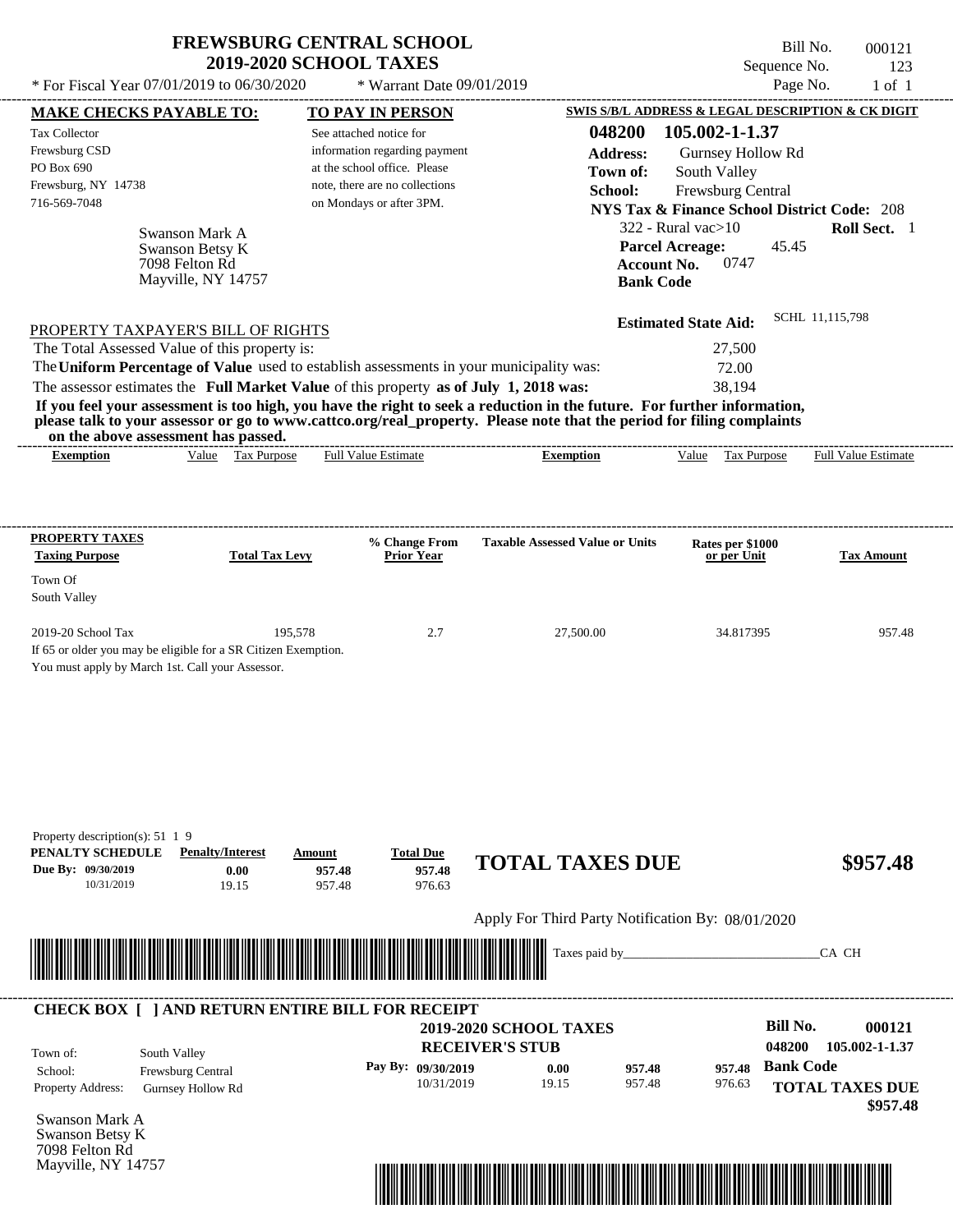Frewsburg, NY 14738

Bill No. 000122 Sequence No. 124<br>Page No. 1 of 1

| <b>MAKE CHECKS PAYABLE TO:</b>                                                                                                                                             |                                                                                   | <b>TO PAY IN PERSON</b>                                                                                                                                |                                                                                                                                                                                                                                                                      | SWIS S/B/L ADDRESS & LEGAL DESCRIPTION & CK DIGIT                                                                                                                                                                               |                                 |
|----------------------------------------------------------------------------------------------------------------------------------------------------------------------------|-----------------------------------------------------------------------------------|--------------------------------------------------------------------------------------------------------------------------------------------------------|----------------------------------------------------------------------------------------------------------------------------------------------------------------------------------------------------------------------------------------------------------------------|---------------------------------------------------------------------------------------------------------------------------------------------------------------------------------------------------------------------------------|---------------------------------|
| Tax Collector<br>Frewsburg CSD<br>PO Box 690<br>Frewsburg, NY 14738<br>716-569-7048<br>PROPERTY TAXPAYER'S BILL OF RIGHTS<br>The Total Assessed Value of this property is: | Tompkins Christopher<br><b>Tompkins Mark</b><br>PO Box 943<br>Frewsburg, NY 14738 | See attached notice for<br>information regarding payment<br>at the school office. Please<br>note, there are no collections<br>on Mondays or after 3PM. | 048200<br><b>Address:</b><br>Town of:<br>School:<br><b>Account No.</b><br><b>Bank Code</b>                                                                                                                                                                           | 96.004-1-44<br>Bragg Rd<br>South Valley<br>Frewsburg Central<br><b>NYS Tax &amp; Finance School District Code: 208</b><br>270 - Mfg housing<br><b>Parcel Acreage:</b><br>41.27<br>0371<br><b>Estimated State Aid:</b><br>14,900 | Roll Sect. 1<br>SCHL 11,115,798 |
|                                                                                                                                                                            |                                                                                   | The Uniform Percentage of Value used to establish assessments in your municipality was:                                                                |                                                                                                                                                                                                                                                                      | 72.00                                                                                                                                                                                                                           |                                 |
| on the above assessment has passed.<br><b>Exemption</b>                                                                                                                    | Value Tax Purpose                                                                 | The assessor estimates the Full Market Value of this property as of July 1, 2018 was:<br><b>Full Value Estimate</b>                                    | If you feel your assessment is too high, you have the right to seek a reduction in the future. For further information,<br>please talk to your assessor or go to www.cattco.org/real_property. Please note that the period for filing complaints<br><b>Exemption</b> | 20,694<br>Value Tax Purpose                                                                                                                                                                                                     | <b>Full Value Estimate</b>      |
| <b>PROPERTY TAXES</b>                                                                                                                                                      |                                                                                   | % Change From                                                                                                                                          | <b>Taxable Assessed Value or Units</b>                                                                                                                                                                                                                               | Rates per \$1000                                                                                                                                                                                                                |                                 |
| <b>Taxing Purpose</b><br>Town Of<br>South Valley                                                                                                                           | <b>Total Tax Levy</b>                                                             | <b>Prior Year</b>                                                                                                                                      |                                                                                                                                                                                                                                                                      | or per Unit                                                                                                                                                                                                                     | <b>Tax Amount</b>               |
| 2019-20 School Tax<br>If 65 or older you may be eligible for a SR Citizen Exemption.<br>You must apply by March 1st. Call your Assessor.                                   | 195,578                                                                           | 2.7                                                                                                                                                    | 14,900.00                                                                                                                                                                                                                                                            | 34.817395                                                                                                                                                                                                                       | 518.78                          |
|                                                                                                                                                                            |                                                                                   |                                                                                                                                                        |                                                                                                                                                                                                                                                                      |                                                                                                                                                                                                                                 |                                 |
| Property description(s): $52 \quad 01 \quad 09$<br>PENALTY SCHEDULE<br>Due By: 09/30/2019<br>10/31/2019                                                                    | <b>Penalty/Interest</b><br>0.00<br>10.38                                          | <b>Total Due</b><br>Amount<br>518.78<br>518.78<br>518.78<br>529.16                                                                                     | <b>TOTAL TAXES DUE</b>                                                                                                                                                                                                                                               |                                                                                                                                                                                                                                 | \$518.78                        |
|                                                                                                                                                                            |                                                                                   |                                                                                                                                                        | Apply For Third Party Notification By: 08/01/2020<br>Taxes paid by_                                                                                                                                                                                                  |                                                                                                                                                                                                                                 | CA CH                           |

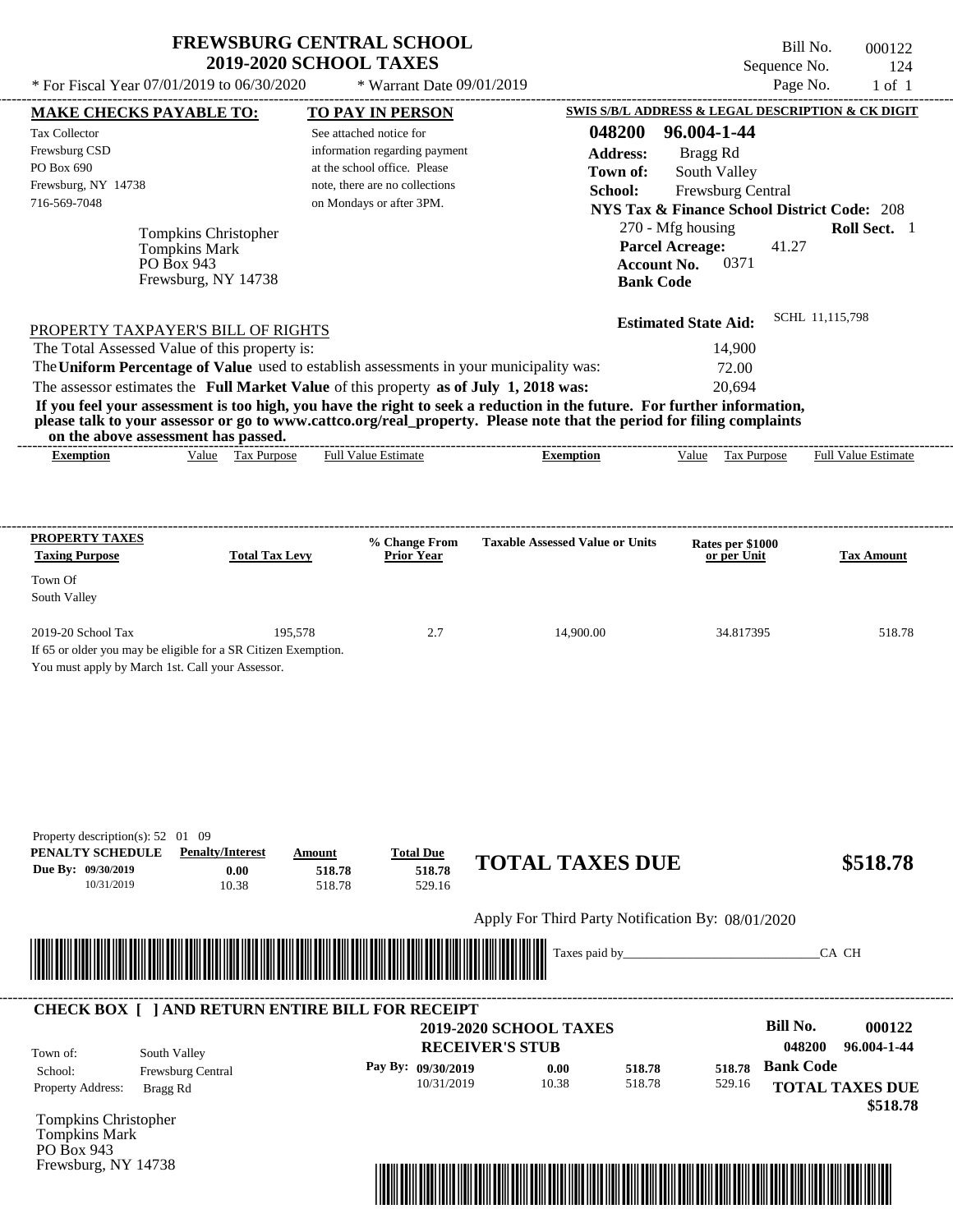| <b>FREWSBURG CENTRAL SCHOOL</b> |
|---------------------------------|
| <b>2019-2020 SCHOOL TAXES</b>   |

Bill No. 000123 Sequence No. 125

|                                                                                                                                                                                                                                      |                       | * For Fiscal Year 07/01/2019 to 06/30/2020                                              | * Warrant Date 09/01/2019                                                                                               |                                                      |                                                        |
|--------------------------------------------------------------------------------------------------------------------------------------------------------------------------------------------------------------------------------------|-----------------------|-----------------------------------------------------------------------------------------|-------------------------------------------------------------------------------------------------------------------------|------------------------------------------------------|--------------------------------------------------------|
| <b>MAKE CHECKS PAYABLE TO:</b>                                                                                                                                                                                                       |                       | <b>TO PAY IN PERSON</b>                                                                 |                                                                                                                         |                                                      | SWIS S/B/L ADDRESS & LEGAL DESCRIPTION & CK DIGIT      |
| Tax Collector                                                                                                                                                                                                                        |                       | See attached notice for                                                                 | 048200                                                                                                                  | 96.004-1-45                                          |                                                        |
| Frewsburg CSD                                                                                                                                                                                                                        |                       | information regarding payment                                                           | <b>Address:</b>                                                                                                         | 12718 Bragg Rd                                       |                                                        |
| PO Box 690                                                                                                                                                                                                                           |                       | at the school office. Please                                                            | Town of:                                                                                                                | South Valley                                         |                                                        |
| Frewsburg, NY 14738<br>716-569-7048                                                                                                                                                                                                  |                       | note, there are no collections<br>on Mondays or after 3PM.                              | School:                                                                                                                 | Frewsburg Central                                    |                                                        |
|                                                                                                                                                                                                                                      |                       |                                                                                         |                                                                                                                         |                                                      | <b>NYS Tax &amp; Finance School District Code: 208</b> |
|                                                                                                                                                                                                                                      | Tompkins Christopher  |                                                                                         |                                                                                                                         | 240 - Rural res                                      | Roll Sect. 1                                           |
| PO Box 943                                                                                                                                                                                                                           | Frewsburg, NY 14738   |                                                                                         |                                                                                                                         | <b>Parcel Acreage:</b><br>0112<br><b>Account No.</b> | 10.63                                                  |
|                                                                                                                                                                                                                                      |                       |                                                                                         |                                                                                                                         | <b>Bank Code</b>                                     |                                                        |
|                                                                                                                                                                                                                                      |                       |                                                                                         |                                                                                                                         |                                                      |                                                        |
|                                                                                                                                                                                                                                      |                       |                                                                                         |                                                                                                                         | <b>Estimated State Aid:</b>                          | SCHL 11,115,798                                        |
| PROPERTY TAXPAYER'S BILL OF RIGHTS<br>The Total Assessed Value of this property is:                                                                                                                                                  |                       |                                                                                         |                                                                                                                         | 76,800                                               |                                                        |
|                                                                                                                                                                                                                                      |                       | The Uniform Percentage of Value used to establish assessments in your municipality was: |                                                                                                                         | 72.00                                                |                                                        |
|                                                                                                                                                                                                                                      |                       | The assessor estimates the Full Market Value of this property as of July 1, 2018 was:   |                                                                                                                         | 106,667                                              |                                                        |
|                                                                                                                                                                                                                                      |                       |                                                                                         | If you feel your assessment is too high, you have the right to seek a reduction in the future. For further information, |                                                      |                                                        |
|                                                                                                                                                                                                                                      |                       |                                                                                         | please talk to your assessor or go to www.cattco.org/real_property. Please note that the period for filing complaints   |                                                      |                                                        |
| on the above assessment has passed.                                                                                                                                                                                                  |                       |                                                                                         | ----------------------------                                                                                            |                                                      |                                                        |
| <b>Exemption</b>                                                                                                                                                                                                                     | Value Tax Purpose     | <b>Full Value Estimate</b>                                                              | <b>Exemption</b>                                                                                                        | Value Tax Purpose                                    | <b>Full Value Estimate</b>                             |
| <b>Bas Star</b><br>(See Note)                                                                                                                                                                                                        | 21,600 SCHOOL         | 30,000                                                                                  |                                                                                                                         |                                                      |                                                        |
|                                                                                                                                                                                                                                      |                       |                                                                                         |                                                                                                                         |                                                      |                                                        |
|                                                                                                                                                                                                                                      |                       |                                                                                         |                                                                                                                         |                                                      |                                                        |
| <b>PROPERTY TAXES</b><br><b>Taxing Purpose</b>                                                                                                                                                                                       | <b>Total Tax Levy</b> | % Change From<br><b>Prior Year</b>                                                      | <b>Taxable Assessed Value or Units</b><br>(before accounting for STAR)                                                  | Rates per \$1000<br>or per Unit                      | <b>Tax Amount</b>                                      |
|                                                                                                                                                                                                                                      |                       |                                                                                         |                                                                                                                         |                                                      |                                                        |
| Town Of                                                                                                                                                                                                                              |                       |                                                                                         |                                                                                                                         |                                                      |                                                        |
| South Valley                                                                                                                                                                                                                         |                       |                                                                                         |                                                                                                                         |                                                      |                                                        |
| 2019-20 School Tax                                                                                                                                                                                                                   |                       | 195,578<br>2.7                                                                          | 76,800.00                                                                                                               | 34.817395                                            | 2,673.98                                               |
|                                                                                                                                                                                                                                      |                       |                                                                                         |                                                                                                                         |                                                      |                                                        |
| If 65 or older you may be eligible for a SR Citizen Exemption.                                                                                                                                                                       |                       |                                                                                         |                                                                                                                         |                                                      |                                                        |
| You must apply by March 1st. Call your Assessor.                                                                                                                                                                                     |                       |                                                                                         |                                                                                                                         |                                                      |                                                        |
|                                                                                                                                                                                                                                      |                       |                                                                                         |                                                                                                                         |                                                      |                                                        |
|                                                                                                                                                                                                                                      |                       | Note: This year's STAR exemption benefit cannot exceed last year's benefit.             | Your tax savings this year resulting from the New York State School Tax Relief (STAR) program is:                       |                                                      | \$733.00                                               |
| Property description(s): $52 \quad 01 \quad 09$                                                                                                                                                                                      |                       |                                                                                         |                                                                                                                         |                                                      |                                                        |
| <b>PENALTY SCHEDULE</b> Penalty/Interest                                                                                                                                                                                             |                       | <b>Total Due</b><br>Amount                                                              | <b>TOTAL TAXES DUE</b>                                                                                                  |                                                      | \$1,940.98                                             |
| 10/31/2019                                                                                                                                                                                                                           | 0.00<br>38.82         | 1,940.98<br>1,940.98<br>1,979.80<br>1,940.98                                            |                                                                                                                         |                                                      |                                                        |
| Due By: 09/30/2019                                                                                                                                                                                                                   |                       |                                                                                         |                                                                                                                         |                                                      |                                                        |
|                                                                                                                                                                                                                                      |                       |                                                                                         | Apply For Third Party Notification By: 08/01/2020                                                                       |                                                      |                                                        |
|                                                                                                                                                                                                                                      |                       |                                                                                         |                                                                                                                         |                                                      | CA CH                                                  |
| <u> Indian American State of Barbara and The Barbara and The Barbara and The Barbara and The Barbara and The Barbara and The Barbara and The Barbara and The Barbara and The Barbara and The Barbara and The Barbara and The Bar</u> |                       |                                                                                         |                                                                                                                         |                                                      |                                                        |
|                                                                                                                                                                                                                                      |                       |                                                                                         |                                                                                                                         |                                                      |                                                        |
|                                                                                                                                                                                                                                      |                       | <b>CHECK BOX [ ] AND RETURN ENTIRE BILL FOR RECEIPT</b>                                 |                                                                                                                         |                                                      | <b>Bill No.</b><br>000123                              |
|                                                                                                                                                                                                                                      |                       |                                                                                         | 2019-2020 SCHOOL TAXES                                                                                                  |                                                      | 048200<br>96.004-1-45                                  |
| South Valley<br>Town of:                                                                                                                                                                                                             |                       |                                                                                         | <b>RECEIVER'S STUB</b>                                                                                                  |                                                      |                                                        |
| School:<br>Frewsburg Central                                                                                                                                                                                                         |                       | Pay By: 09/30/2019<br>10/31/2019                                                        | 0.00<br>1,940.98<br>38.82<br>1,940.98                                                                                   | 1.940.98<br>1,979.80                                 | <b>Bank Code</b>                                       |
| 12718 Bragg Rd                                                                                                                                                                                                                       |                       |                                                                                         |                                                                                                                         |                                                      | <b>TOTAL TAXES DUE</b>                                 |
|                                                                                                                                                                                                                                      |                       |                                                                                         |                                                                                                                         |                                                      | \$1,940.98                                             |
| Property Address:<br><b>Tompkins Christopher</b><br>PO Box 943<br>Frewsburg, NY 14738                                                                                                                                                |                       |                                                                                         |                                                                                                                         |                                                      |                                                        |

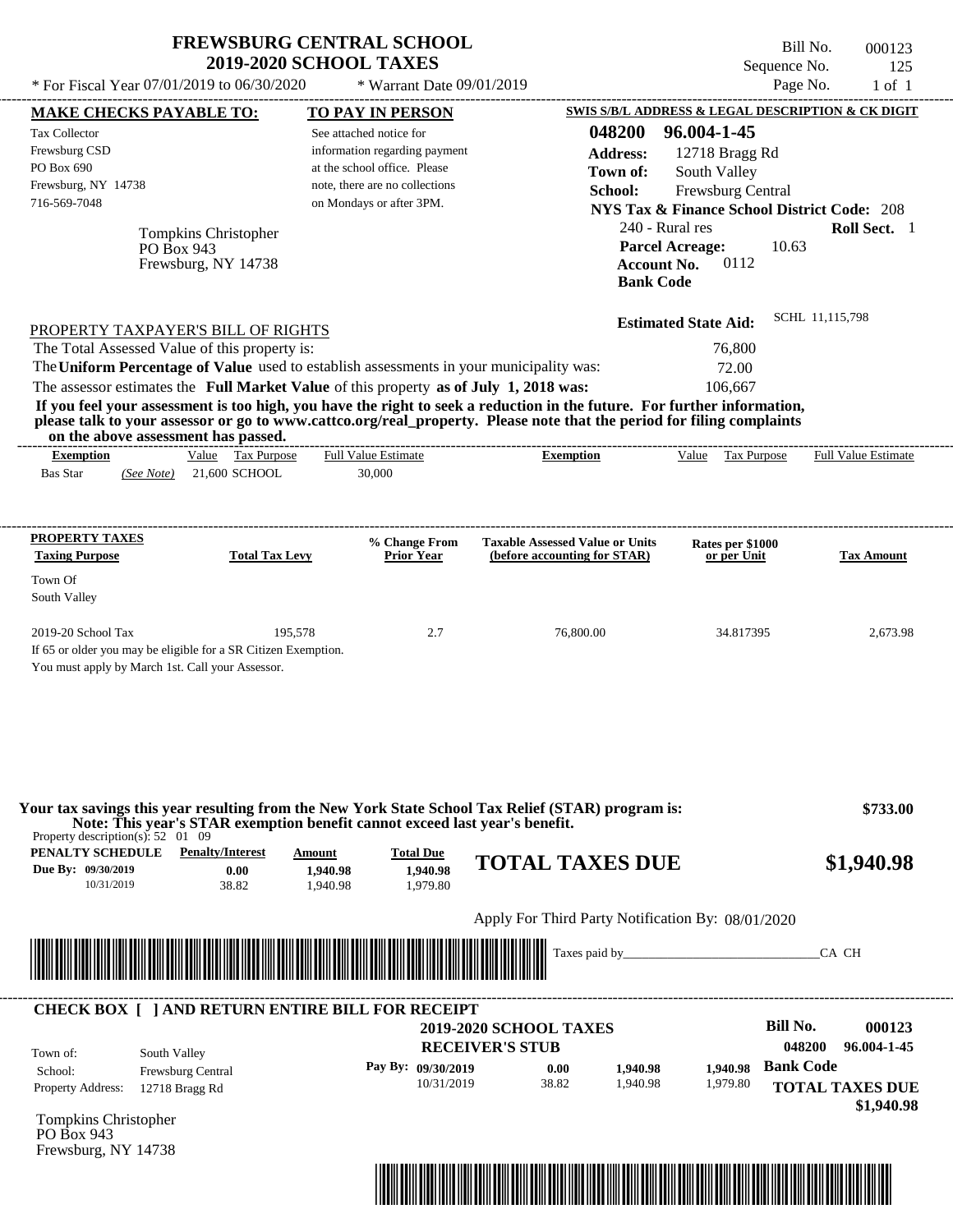Frewsburg, NY 14738

Bill No. 000124 Sequence No. 126

| <b>MAKE CHECKS PAYABLE TO:</b>                                                                                                                                             |                                                                                   | <b>TO PAY IN PERSON</b>                                                                                                                                                                                                                                                                                                                    |                                                                                                                                                                                                 |                                                                                                                                                                                                            | SWIS S/B/L ADDRESS & LEGAL DESCRIPTION & CK DIGIT                                                  |
|----------------------------------------------------------------------------------------------------------------------------------------------------------------------------|-----------------------------------------------------------------------------------|--------------------------------------------------------------------------------------------------------------------------------------------------------------------------------------------------------------------------------------------------------------------------------------------------------------------------------------------|-------------------------------------------------------------------------------------------------------------------------------------------------------------------------------------------------|------------------------------------------------------------------------------------------------------------------------------------------------------------------------------------------------------------|----------------------------------------------------------------------------------------------------|
| Tax Collector<br>Frewsburg CSD<br>PO Box 690<br>Frewsburg, NY 14738<br>716-569-7048<br>PROPERTY TAXPAYER'S BILL OF RIGHTS<br>The Total Assessed Value of this property is: | Tompkins Christopher<br><b>Tompkins Mark</b><br>PO Box 943<br>Frewsburg, NY 14738 | See attached notice for<br>information regarding payment<br>at the school office. Please<br>note, there are no collections<br>on Mondays or after 3PM.<br>The Uniform Percentage of Value used to establish assessments in your municipality was:<br>The assessor estimates the Full Market Value of this property as of July 1, 2018 was: | 048200<br><b>Address:</b><br>Town of:<br>School:<br><b>Bank Code</b><br>If you feel your assessment is too high, you have the right to seek a reduction in the future. For further information, | 96.004-1-46<br>Bragg Rd<br>South Valley<br>Frewsburg Central<br>$322$ - Rural vac $>10$<br><b>Parcel Acreage:</b><br><b>Account No.</b><br>0373<br><b>Estimated State Aid:</b><br>9,100<br>72.00<br>12,639 | <b>NYS Tax &amp; Finance School District Code: 208</b><br>Roll Sect. 1<br>25.39<br>SCHL 11,115,798 |
| on the above assessment has passed.                                                                                                                                        |                                                                                   |                                                                                                                                                                                                                                                                                                                                            | please talk to your assessor or go to www.cattco.org/real_property. Please note that the period for filing complaints                                                                           |                                                                                                                                                                                                            |                                                                                                    |
| <b>Exemption</b>                                                                                                                                                           | Value Tax Purpose                                                                 | <b>Full Value Estimate</b>                                                                                                                                                                                                                                                                                                                 | <b>Exemption</b>                                                                                                                                                                                | Value Tax Purpose                                                                                                                                                                                          | <b>Full Value Estimate</b>                                                                         |
| <b>PROPERTY TAXES</b><br><b>Taxing Purpose</b>                                                                                                                             | <b>Total Tax Levy</b>                                                             | % Change From<br><b>Prior Year</b>                                                                                                                                                                                                                                                                                                         | <b>Taxable Assessed Value or Units</b>                                                                                                                                                          | Rates per \$1000<br>or per Unit                                                                                                                                                                            | <b>Tax Amount</b>                                                                                  |
| Town Of<br>South Valley                                                                                                                                                    |                                                                                   |                                                                                                                                                                                                                                                                                                                                            |                                                                                                                                                                                                 |                                                                                                                                                                                                            |                                                                                                    |
| 2019-20 School Tax<br>If 65 or older you may be eligible for a SR Citizen Exemption.<br>You must apply by March 1st. Call your Assessor.                                   | 195,578                                                                           | 2.7                                                                                                                                                                                                                                                                                                                                        | 9,100.00                                                                                                                                                                                        | 34.817395                                                                                                                                                                                                  | 316.84                                                                                             |
|                                                                                                                                                                            |                                                                                   |                                                                                                                                                                                                                                                                                                                                            |                                                                                                                                                                                                 |                                                                                                                                                                                                            |                                                                                                    |
| Property description(s): $52 \quad 01 \quad 09$<br>PENALTY SCHEDULE<br>Due By: 09/30/2019<br>10/31/2019                                                                    | <b>Penalty/Interest</b><br>0.00<br>6.34                                           | <b>Total Due</b><br>Amount<br>316.84<br>316.84<br>316.84<br>323.18                                                                                                                                                                                                                                                                         | <b>TOTAL TAXES DUE</b>                                                                                                                                                                          |                                                                                                                                                                                                            | \$316.84                                                                                           |
|                                                                                                                                                                            |                                                                                   |                                                                                                                                                                                                                                                                                                                                            | Apply For Third Party Notification By: 08/01/2020                                                                                                                                               |                                                                                                                                                                                                            |                                                                                                    |
|                                                                                                                                                                            |                                                                                   |                                                                                                                                                                                                                                                                                                                                            | Taxes paid by_                                                                                                                                                                                  |                                                                                                                                                                                                            | CA CH                                                                                              |

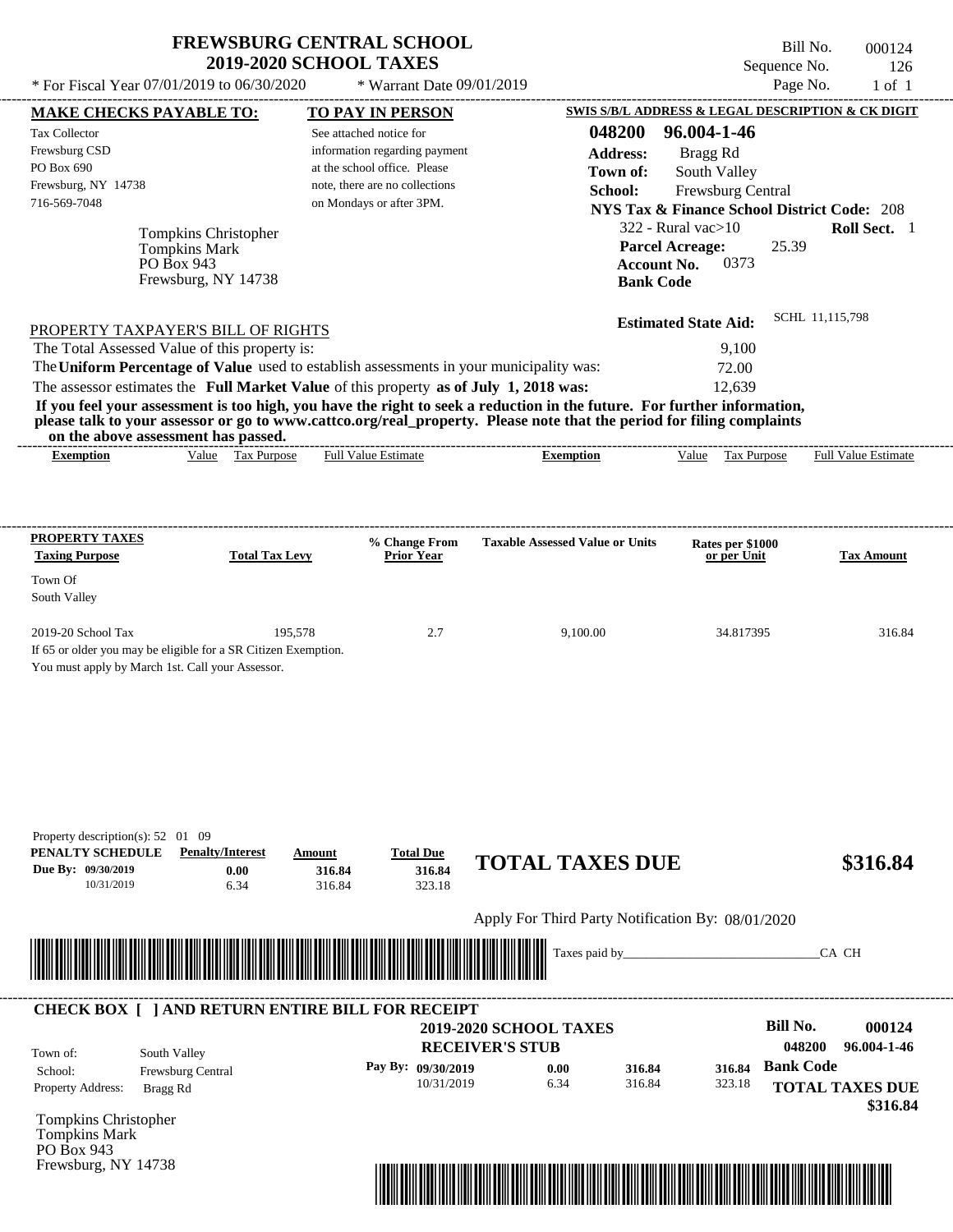| <b>FREWSBURG CENTRAL SCHOOL</b> |
|---------------------------------|
| <b>2019-2020 SCHOOL TAXES</b>   |

 $*$  For Fiscal Year 07/01/2019 to 06/30/2020

\* Warrant Date 09/01/2019

Bill No. 000125 Sequence No. 127<br>Page No. 1 of 1

| <b>TO PAY IN PERSON</b>                                                                                               |                                                                                                                                                                                                                                                                                                                                                                                                                   |                                                                                                                                                                                                                                       | SWIS S/B/L ADDRESS & LEGAL DESCRIPTION & CK DIGIT                                                                                                                                                                                                                                                                                                                                                                                                                                                                                                                |
|-----------------------------------------------------------------------------------------------------------------------|-------------------------------------------------------------------------------------------------------------------------------------------------------------------------------------------------------------------------------------------------------------------------------------------------------------------------------------------------------------------------------------------------------------------|---------------------------------------------------------------------------------------------------------------------------------------------------------------------------------------------------------------------------------------|------------------------------------------------------------------------------------------------------------------------------------------------------------------------------------------------------------------------------------------------------------------------------------------------------------------------------------------------------------------------------------------------------------------------------------------------------------------------------------------------------------------------------------------------------------------|
| See attached notice for                                                                                               | 048200                                                                                                                                                                                                                                                                                                                                                                                                            | 96.002-1-37.3                                                                                                                                                                                                                         |                                                                                                                                                                                                                                                                                                                                                                                                                                                                                                                                                                  |
|                                                                                                                       | <b>Address:</b>                                                                                                                                                                                                                                                                                                                                                                                                   |                                                                                                                                                                                                                                       |                                                                                                                                                                                                                                                                                                                                                                                                                                                                                                                                                                  |
| at the school office. Please                                                                                          | Town of:                                                                                                                                                                                                                                                                                                                                                                                                          |                                                                                                                                                                                                                                       |                                                                                                                                                                                                                                                                                                                                                                                                                                                                                                                                                                  |
| note, there are no collections                                                                                        | School:                                                                                                                                                                                                                                                                                                                                                                                                           |                                                                                                                                                                                                                                       |                                                                                                                                                                                                                                                                                                                                                                                                                                                                                                                                                                  |
|                                                                                                                       |                                                                                                                                                                                                                                                                                                                                                                                                                   |                                                                                                                                                                                                                                       |                                                                                                                                                                                                                                                                                                                                                                                                                                                                                                                                                                  |
|                                                                                                                       |                                                                                                                                                                                                                                                                                                                                                                                                                   |                                                                                                                                                                                                                                       | Roll Sect. 1                                                                                                                                                                                                                                                                                                                                                                                                                                                                                                                                                     |
|                                                                                                                       |                                                                                                                                                                                                                                                                                                                                                                                                                   | 16.30                                                                                                                                                                                                                                 |                                                                                                                                                                                                                                                                                                                                                                                                                                                                                                                                                                  |
|                                                                                                                       |                                                                                                                                                                                                                                                                                                                                                                                                                   | 0632                                                                                                                                                                                                                                  |                                                                                                                                                                                                                                                                                                                                                                                                                                                                                                                                                                  |
|                                                                                                                       |                                                                                                                                                                                                                                                                                                                                                                                                                   |                                                                                                                                                                                                                                       |                                                                                                                                                                                                                                                                                                                                                                                                                                                                                                                                                                  |
|                                                                                                                       |                                                                                                                                                                                                                                                                                                                                                                                                                   |                                                                                                                                                                                                                                       | SCHL 11,115,798                                                                                                                                                                                                                                                                                                                                                                                                                                                                                                                                                  |
|                                                                                                                       |                                                                                                                                                                                                                                                                                                                                                                                                                   |                                                                                                                                                                                                                                       |                                                                                                                                                                                                                                                                                                                                                                                                                                                                                                                                                                  |
|                                                                                                                       |                                                                                                                                                                                                                                                                                                                                                                                                                   |                                                                                                                                                                                                                                       |                                                                                                                                                                                                                                                                                                                                                                                                                                                                                                                                                                  |
|                                                                                                                       |                                                                                                                                                                                                                                                                                                                                                                                                                   |                                                                                                                                                                                                                                       |                                                                                                                                                                                                                                                                                                                                                                                                                                                                                                                                                                  |
|                                                                                                                       |                                                                                                                                                                                                                                                                                                                                                                                                                   |                                                                                                                                                                                                                                       |                                                                                                                                                                                                                                                                                                                                                                                                                                                                                                                                                                  |
|                                                                                                                       |                                                                                                                                                                                                                                                                                                                                                                                                                   |                                                                                                                                                                                                                                       |                                                                                                                                                                                                                                                                                                                                                                                                                                                                                                                                                                  |
|                                                                                                                       |                                                                                                                                                                                                                                                                                                                                                                                                                   |                                                                                                                                                                                                                                       | <b>Full Value Estimate</b>                                                                                                                                                                                                                                                                                                                                                                                                                                                                                                                                       |
|                                                                                                                       |                                                                                                                                                                                                                                                                                                                                                                                                                   |                                                                                                                                                                                                                                       |                                                                                                                                                                                                                                                                                                                                                                                                                                                                                                                                                                  |
|                                                                                                                       |                                                                                                                                                                                                                                                                                                                                                                                                                   |                                                                                                                                                                                                                                       |                                                                                                                                                                                                                                                                                                                                                                                                                                                                                                                                                                  |
|                                                                                                                       |                                                                                                                                                                                                                                                                                                                                                                                                                   |                                                                                                                                                                                                                                       |                                                                                                                                                                                                                                                                                                                                                                                                                                                                                                                                                                  |
| % Change From                                                                                                         | <b>Taxable Assessed Value or Units</b>                                                                                                                                                                                                                                                                                                                                                                            | Rates per \$1000                                                                                                                                                                                                                      | <b>Tax Amount</b>                                                                                                                                                                                                                                                                                                                                                                                                                                                                                                                                                |
|                                                                                                                       |                                                                                                                                                                                                                                                                                                                                                                                                                   |                                                                                                                                                                                                                                       |                                                                                                                                                                                                                                                                                                                                                                                                                                                                                                                                                                  |
|                                                                                                                       |                                                                                                                                                                                                                                                                                                                                                                                                                   |                                                                                                                                                                                                                                       |                                                                                                                                                                                                                                                                                                                                                                                                                                                                                                                                                                  |
| 2.7                                                                                                                   | 106,400.00                                                                                                                                                                                                                                                                                                                                                                                                        | 34.817395                                                                                                                                                                                                                             | 3,704.57                                                                                                                                                                                                                                                                                                                                                                                                                                                                                                                                                         |
|                                                                                                                       |                                                                                                                                                                                                                                                                                                                                                                                                                   |                                                                                                                                                                                                                                       |                                                                                                                                                                                                                                                                                                                                                                                                                                                                                                                                                                  |
|                                                                                                                       |                                                                                                                                                                                                                                                                                                                                                                                                                   |                                                                                                                                                                                                                                       |                                                                                                                                                                                                                                                                                                                                                                                                                                                                                                                                                                  |
|                                                                                                                       |                                                                                                                                                                                                                                                                                                                                                                                                                   |                                                                                                                                                                                                                                       |                                                                                                                                                                                                                                                                                                                                                                                                                                                                                                                                                                  |
|                                                                                                                       |                                                                                                                                                                                                                                                                                                                                                                                                                   |                                                                                                                                                                                                                                       |                                                                                                                                                                                                                                                                                                                                                                                                                                                                                                                                                                  |
|                                                                                                                       |                                                                                                                                                                                                                                                                                                                                                                                                                   |                                                                                                                                                                                                                                       |                                                                                                                                                                                                                                                                                                                                                                                                                                                                                                                                                                  |
|                                                                                                                       |                                                                                                                                                                                                                                                                                                                                                                                                                   |                                                                                                                                                                                                                                       |                                                                                                                                                                                                                                                                                                                                                                                                                                                                                                                                                                  |
|                                                                                                                       |                                                                                                                                                                                                                                                                                                                                                                                                                   |                                                                                                                                                                                                                                       |                                                                                                                                                                                                                                                                                                                                                                                                                                                                                                                                                                  |
|                                                                                                                       |                                                                                                                                                                                                                                                                                                                                                                                                                   |                                                                                                                                                                                                                                       |                                                                                                                                                                                                                                                                                                                                                                                                                                                                                                                                                                  |
|                                                                                                                       |                                                                                                                                                                                                                                                                                                                                                                                                                   |                                                                                                                                                                                                                                       |                                                                                                                                                                                                                                                                                                                                                                                                                                                                                                                                                                  |
|                                                                                                                       |                                                                                                                                                                                                                                                                                                                                                                                                                   |                                                                                                                                                                                                                                       |                                                                                                                                                                                                                                                                                                                                                                                                                                                                                                                                                                  |
| <b>Total Due</b><br>Amount                                                                                            |                                                                                                                                                                                                                                                                                                                                                                                                                   |                                                                                                                                                                                                                                       |                                                                                                                                                                                                                                                                                                                                                                                                                                                                                                                                                                  |
| 3,704.57<br>3,704.57                                                                                                  | <b>TOTAL TAXES DUE</b>                                                                                                                                                                                                                                                                                                                                                                                            |                                                                                                                                                                                                                                       | \$3,704.57                                                                                                                                                                                                                                                                                                                                                                                                                                                                                                                                                       |
| 3,778.66<br>3,704.57                                                                                                  |                                                                                                                                                                                                                                                                                                                                                                                                                   |                                                                                                                                                                                                                                       |                                                                                                                                                                                                                                                                                                                                                                                                                                                                                                                                                                  |
|                                                                                                                       | Apply For Third Party Notification By: 08/01/2020                                                                                                                                                                                                                                                                                                                                                                 |                                                                                                                                                                                                                                       |                                                                                                                                                                                                                                                                                                                                                                                                                                                                                                                                                                  |
|                                                                                                                       | Taxes paid by_                                                                                                                                                                                                                                                                                                                                                                                                    |                                                                                                                                                                                                                                       | CA CH                                                                                                                                                                                                                                                                                                                                                                                                                                                                                                                                                            |
| <u> Handels van de Berger van de Berger van de Berger van de Berger van de Berger van de Berger van de Berger van</u> |                                                                                                                                                                                                                                                                                                                                                                                                                   |                                                                                                                                                                                                                                       |                                                                                                                                                                                                                                                                                                                                                                                                                                                                                                                                                                  |
|                                                                                                                       |                                                                                                                                                                                                                                                                                                                                                                                                                   |                                                                                                                                                                                                                                       |                                                                                                                                                                                                                                                                                                                                                                                                                                                                                                                                                                  |
| <b>CHECK BOX [ ] AND RETURN ENTIRE BILL FOR RECEIPT</b>                                                               |                                                                                                                                                                                                                                                                                                                                                                                                                   | <b>Bill No.</b>                                                                                                                                                                                                                       |                                                                                                                                                                                                                                                                                                                                                                                                                                                                                                                                                                  |
|                                                                                                                       | <b>2019-2020 SCHOOL TAXES</b><br><b>RECEIVER'S STUB</b>                                                                                                                                                                                                                                                                                                                                                           | 048200                                                                                                                                                                                                                                |                                                                                                                                                                                                                                                                                                                                                                                                                                                                                                                                                                  |
|                                                                                                                       |                                                                                                                                                                                                                                                                                                                                                                                                                   | <b>Bank Code</b>                                                                                                                                                                                                                      |                                                                                                                                                                                                                                                                                                                                                                                                                                                                                                                                                                  |
| Pay By: 09/30/2019<br>10/31/2019                                                                                      | 0.00<br>3,704.57<br>74.09<br>3,704.57                                                                                                                                                                                                                                                                                                                                                                             | 3,704.57<br>3,778.66                                                                                                                                                                                                                  | 000125<br>96.002-1-37.3                                                                                                                                                                                                                                                                                                                                                                                                                                                                                                                                          |
|                                                                                                                       |                                                                                                                                                                                                                                                                                                                                                                                                                   |                                                                                                                                                                                                                                       |                                                                                                                                                                                                                                                                                                                                                                                                                                                                                                                                                                  |
|                                                                                                                       |                                                                                                                                                                                                                                                                                                                                                                                                                   |                                                                                                                                                                                                                                       |                                                                                                                                                                                                                                                                                                                                                                                                                                                                                                                                                                  |
|                                                                                                                       |                                                                                                                                                                                                                                                                                                                                                                                                                   |                                                                                                                                                                                                                                       | <b>TOTAL TAXES DUE</b><br>\$3,704.57                                                                                                                                                                                                                                                                                                                                                                                                                                                                                                                             |
|                                                                                                                       |                                                                                                                                                                                                                                                                                                                                                                                                                   |                                                                                                                                                                                                                                       |                                                                                                                                                                                                                                                                                                                                                                                                                                                                                                                                                                  |
|                                                                                                                       |                                                                                                                                                                                                                                                                                                                                                                                                                   |                                                                                                                                                                                                                                       |                                                                                                                                                                                                                                                                                                                                                                                                                                                                                                                                                                  |
|                                                                                                                       | on Mondays or after 3PM.<br>East Aurora, NY 14052<br>PROPERTY TAXPAYER'S BILL OF RIGHTS<br>The Total Assessed Value of this property is:<br>on the above assessment has passed.<br>Value Tax Purpose<br><b>Full Value Estimate</b><br><b>Total Tax Levy</b><br><b>Prior Year</b><br>195,578<br>If 65 or older you may be eligible for a SR Citizen Exemption.<br>You must apply by March 1st. Call your Assessor. | information regarding payment<br>The Uniform Percentage of Value used to establish assessments in your municipality was:<br>The assessor estimates the Full Market Value of this property as of July 1, 2018 was:<br><b>Exemption</b> | 12933 Bone Run Rd<br>South Valley<br>Frewsburg Central<br><b>NYS Tax &amp; Finance School District Code: 208</b><br>210 - 1 Family Res<br><b>Parcel Acreage:</b><br><b>Account No.</b><br><b>Bank Code</b><br><b>Estimated State Aid:</b><br>106,400<br>72.00<br>147,778<br>If you feel your assessment is too high, you have the right to seek a reduction in the future. For further information,<br>please talk to your assessor or go to www.cattco.org/real_property. Please note that the period for filing complaints<br>Value Tax Purpose<br>or per Unit |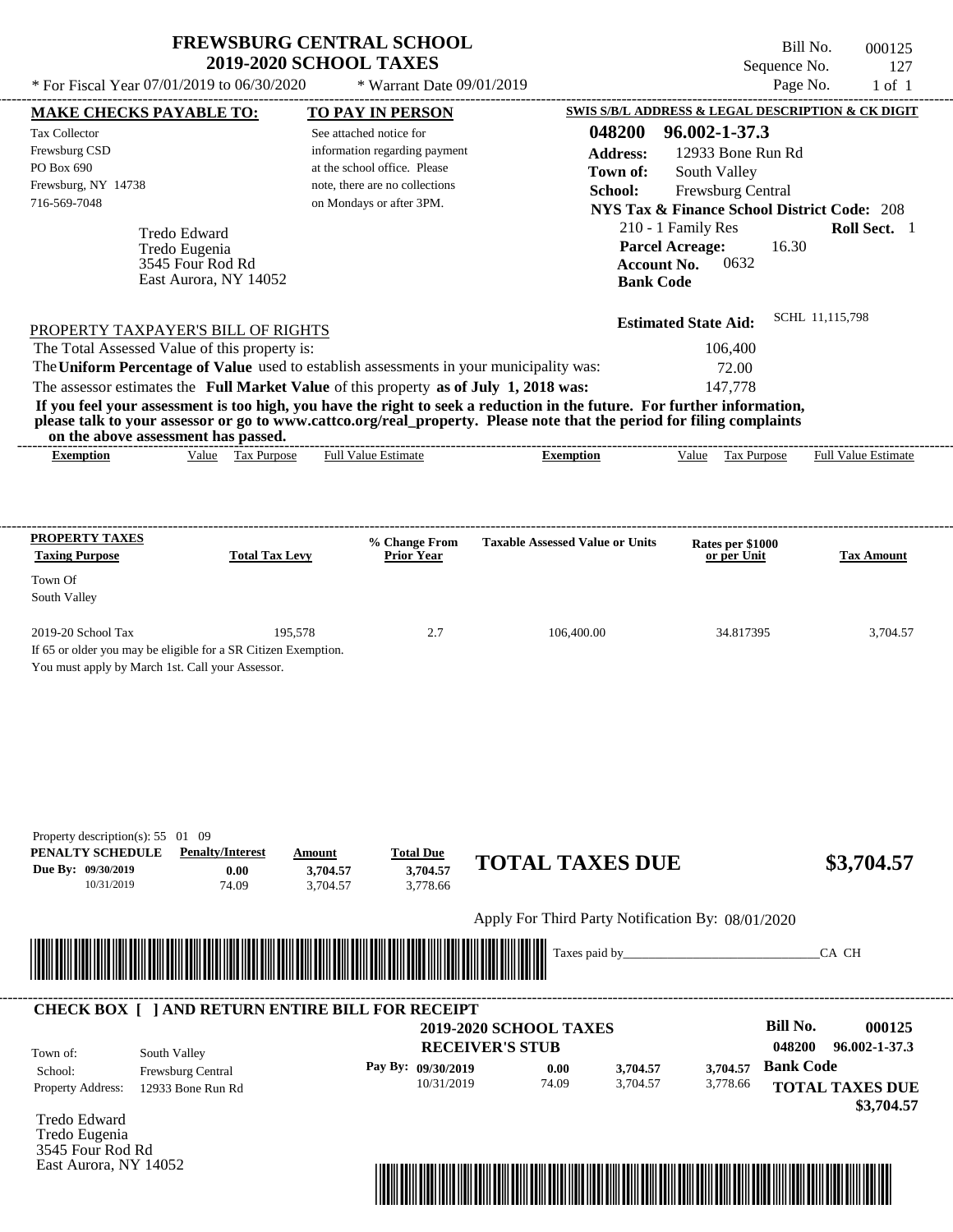East Aurora, NY 14052

Bill No. 000126 Sequence No. 128<br>Page No. 1 of 1

| <b>TO PAY IN PERSON</b><br>See attached notice for<br>information regarding payment<br>at the school office. Please<br>note, there are no collections<br>on Mondays or after 3PM.<br>PROPERTY TAXPAYER'S BILL OF RIGHTS<br>The Total Assessed Value of this property is:<br>The Uniform Percentage of Value used to establish assessments in your municipality was:<br>The assessor estimates the Full Market Value of this property as of July 1, 2018 was:<br><b>Full Value Estimate</b><br>% Change From<br><b>Total Tax Levy</b><br><b>Prior Year</b><br>195,578<br>2.7 | 048200<br><b>Address:</b><br>Town of:<br>School:<br>If you feel your assessment is too high, you have the right to seek a reduction in the future. For further information,<br>please talk to your assessor or go to www.cattco.org/real_property. Please note that the period for filing complaints<br><b>Exemption</b><br><b>Taxable Assessed Value or Units</b><br>4,000.00 | SWIS S/B/L ADDRESS & LEGAL DESCRIPTION & CK DIGIT<br>96.002-1-37.5<br>Bone Run Rd (Co Rd 33)<br>South Valley<br>Frewsburg Central<br><b>NYS Tax &amp; Finance School District Code: 208</b><br>$314$ - Rural vac $<$ 10<br><b>Parcel Acreage:</b><br>1.00<br><b>Account No.</b><br>0685<br><b>Bank Code</b><br><b>Estimated State Aid:</b><br>4,000<br>72.00<br>5,556<br>Value Tax Purpose<br>Rates per \$1000<br>or per Unit | Roll Sect. 1<br>SCHL 11,115,798<br><b>Full Value Estimate</b><br><b>Tax Amount</b>              |
|-----------------------------------------------------------------------------------------------------------------------------------------------------------------------------------------------------------------------------------------------------------------------------------------------------------------------------------------------------------------------------------------------------------------------------------------------------------------------------------------------------------------------------------------------------------------------------|--------------------------------------------------------------------------------------------------------------------------------------------------------------------------------------------------------------------------------------------------------------------------------------------------------------------------------------------------------------------------------|-------------------------------------------------------------------------------------------------------------------------------------------------------------------------------------------------------------------------------------------------------------------------------------------------------------------------------------------------------------------------------------------------------------------------------|-------------------------------------------------------------------------------------------------|
|                                                                                                                                                                                                                                                                                                                                                                                                                                                                                                                                                                             |                                                                                                                                                                                                                                                                                                                                                                                |                                                                                                                                                                                                                                                                                                                                                                                                                               |                                                                                                 |
|                                                                                                                                                                                                                                                                                                                                                                                                                                                                                                                                                                             |                                                                                                                                                                                                                                                                                                                                                                                |                                                                                                                                                                                                                                                                                                                                                                                                                               |                                                                                                 |
|                                                                                                                                                                                                                                                                                                                                                                                                                                                                                                                                                                             |                                                                                                                                                                                                                                                                                                                                                                                |                                                                                                                                                                                                                                                                                                                                                                                                                               |                                                                                                 |
|                                                                                                                                                                                                                                                                                                                                                                                                                                                                                                                                                                             |                                                                                                                                                                                                                                                                                                                                                                                |                                                                                                                                                                                                                                                                                                                                                                                                                               |                                                                                                 |
|                                                                                                                                                                                                                                                                                                                                                                                                                                                                                                                                                                             |                                                                                                                                                                                                                                                                                                                                                                                |                                                                                                                                                                                                                                                                                                                                                                                                                               |                                                                                                 |
| If 65 or older you may be eligible for a SR Citizen Exemption.                                                                                                                                                                                                                                                                                                                                                                                                                                                                                                              |                                                                                                                                                                                                                                                                                                                                                                                | 34.817395                                                                                                                                                                                                                                                                                                                                                                                                                     | 139.27                                                                                          |
| <b>Total Due</b><br>Amount<br>139.27<br>139.27<br>139.27<br>142.06                                                                                                                                                                                                                                                                                                                                                                                                                                                                                                          |                                                                                                                                                                                                                                                                                                                                                                                |                                                                                                                                                                                                                                                                                                                                                                                                                               | \$139.27                                                                                        |
|                                                                                                                                                                                                                                                                                                                                                                                                                                                                                                                                                                             | Taxes paid by_                                                                                                                                                                                                                                                                                                                                                                 |                                                                                                                                                                                                                                                                                                                                                                                                                               | CA CH                                                                                           |
|                                                                                                                                                                                                                                                                                                                                                                                                                                                                                                                                                                             | 0.00<br>2.79                                                                                                                                                                                                                                                                                                                                                                   | <b>Bill No.</b><br>048200<br><b>Bank Code</b><br>139.27<br>142.06                                                                                                                                                                                                                                                                                                                                                             | 000126<br>96.002-1-37.5<br><b>TOTAL TAXES DUE</b><br>\$139.27                                   |
|                                                                                                                                                                                                                                                                                                                                                                                                                                                                                                                                                                             |                                                                                                                                                                                                                                                                                                                                                                                | <b>CHECK BOX [ ] AND RETURN ENTIRE BILL FOR RECEIPT</b><br>2019-2020 SCHOOL TAXES<br><b>RECEIVER'S STUB</b><br>Pay By: 09/30/2019<br>10/31/2019                                                                                                                                                                                                                                                                               | <b>TOTAL TAXES DUE</b><br>Apply For Third Party Notification By: 08/01/2020<br>139.27<br>139.27 |

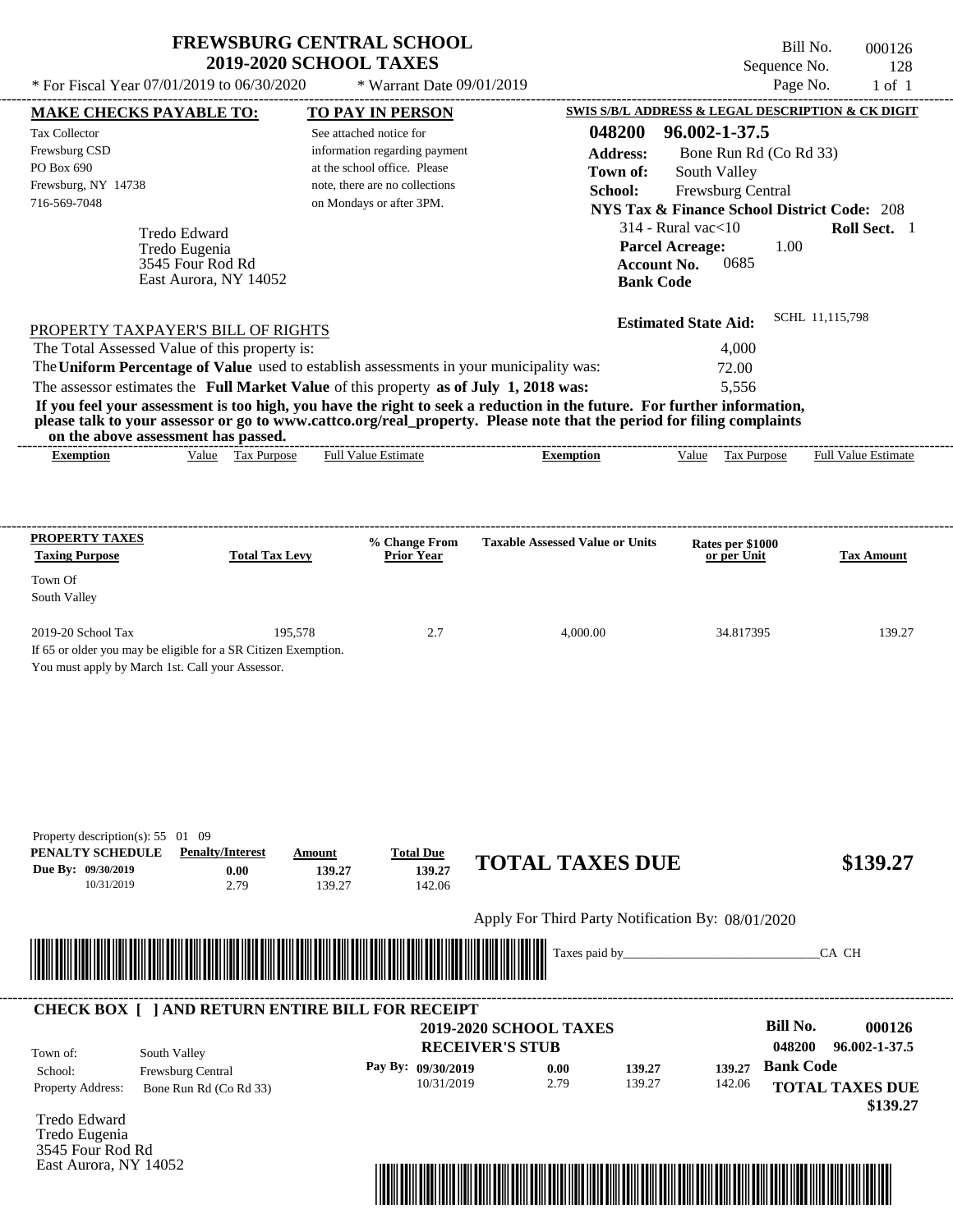| <b>FREWSBURG CENTRAL SCHOOL</b> |
|---------------------------------|
| <b>2019-2020 SCHOOL TAXES</b>   |

 $*$  For Fiscal Year 07/01/2019 to 06/30/2020  $*$  Warrant Date  $09/01/2019$ 

Bill No. 000127 Sequence No. 129

|                                                                                                                    | <b>MAKE CHECKS PAYABLE TO:</b>      |                | <b>TO PAY IN PERSON</b>        |                                                                                                                                                                                                                                                  |                             | SWIS S/B/L ADDRESS & LEGAL DESCRIPTION & CK DIGIT      |
|--------------------------------------------------------------------------------------------------------------------|-------------------------------------|----------------|--------------------------------|--------------------------------------------------------------------------------------------------------------------------------------------------------------------------------------------------------------------------------------------------|-----------------------------|--------------------------------------------------------|
| Tax Collector                                                                                                      |                                     |                | See attached notice for        | 048200                                                                                                                                                                                                                                           | 105.002-1-1.20              |                                                        |
| Frewsburg CSD                                                                                                      |                                     |                | information regarding payment  | <b>Address:</b>                                                                                                                                                                                                                                  | 2 Gurnsey Hollow Rd (Off)   |                                                        |
| PO Box 690                                                                                                         |                                     |                | at the school office. Please   | Town of:                                                                                                                                                                                                                                         | South Valley                |                                                        |
| Frewsburg, NY 14738                                                                                                |                                     |                | note, there are no collections | School:                                                                                                                                                                                                                                          | Frewsburg Central           |                                                        |
| 716-569-7048                                                                                                       |                                     |                | on Mondays or after 3PM.       |                                                                                                                                                                                                                                                  |                             | <b>NYS Tax &amp; Finance School District Code: 208</b> |
|                                                                                                                    | <b>VANHOUTEN Bennett</b>            |                |                                |                                                                                                                                                                                                                                                  | 260 - Seasonal res          | Roll Sect. 1                                           |
|                                                                                                                    | WOSHNER Victoria M.                 |                |                                |                                                                                                                                                                                                                                                  | <b>Parcel Acreage:</b>      | 9.22                                                   |
|                                                                                                                    | 7106 Card Lane                      |                |                                | <b>Account No.</b>                                                                                                                                                                                                                               | 0649                        |                                                        |
|                                                                                                                    | Pittsburgh, PA 15208                |                |                                | <b>Bank Code</b>                                                                                                                                                                                                                                 |                             |                                                        |
|                                                                                                                    |                                     |                |                                |                                                                                                                                                                                                                                                  |                             | SCHL 11,115,798                                        |
| PROPERTY TAXPAYER'S BILL OF RIGHTS                                                                                 |                                     |                |                                |                                                                                                                                                                                                                                                  | <b>Estimated State Aid:</b> |                                                        |
| The Total Assessed Value of this property is:                                                                      |                                     |                |                                |                                                                                                                                                                                                                                                  | 42,300                      |                                                        |
|                                                                                                                    |                                     |                |                                | The Uniform Percentage of Value used to establish assessments in your municipality was:                                                                                                                                                          | 72.00                       |                                                        |
| The assessor estimates the Full Market Value of this property as of July 1, 2018 was:                              |                                     |                |                                |                                                                                                                                                                                                                                                  | 58,750                      |                                                        |
|                                                                                                                    |                                     |                |                                | If you feel your assessment is too high, you have the right to seek a reduction in the future. For further information,<br>please talk to your assessor or go to www.cattco.org/real_property. Please note that the period for filing complaints |                             |                                                        |
|                                                                                                                    | on the above assessment has passed. |                |                                |                                                                                                                                                                                                                                                  |                             |                                                        |
| <b>Exemption</b>                                                                                                   | Value Tax Purpose                   |                | <b>Full Value Estimate</b>     | <b>Exemption</b>                                                                                                                                                                                                                                 | Value Tax Purpose           | <b>Full Value Estimate</b>                             |
|                                                                                                                    |                                     |                |                                |                                                                                                                                                                                                                                                  |                             |                                                        |
|                                                                                                                    |                                     |                |                                |                                                                                                                                                                                                                                                  |                             |                                                        |
| <b>PROPERTY TAXES</b>                                                                                              |                                     |                | % Change From                  | <b>Taxable Assessed Value or Units</b>                                                                                                                                                                                                           | Rates per \$1000            |                                                        |
| <b>Taxing Purpose</b>                                                                                              | <b>Total Tax Levy</b>               |                | <b>Prior Year</b>              |                                                                                                                                                                                                                                                  | or per Unit                 | <b>Tax Amount</b>                                      |
| Town Of                                                                                                            |                                     |                |                                |                                                                                                                                                                                                                                                  |                             |                                                        |
| South Valley                                                                                                       |                                     |                |                                |                                                                                                                                                                                                                                                  |                             |                                                        |
|                                                                                                                    |                                     |                |                                |                                                                                                                                                                                                                                                  |                             |                                                        |
| 2019-20 School Tax                                                                                                 |                                     | 195,578        | 2.7                            | 42,300.00                                                                                                                                                                                                                                        | 34.817395                   | 1,472.78                                               |
| If 65 or older you may be eligible for a SR Citizen Exemption.<br>You must apply by March 1st. Call your Assessor. |                                     |                |                                |                                                                                                                                                                                                                                                  |                             |                                                        |
|                                                                                                                    |                                     |                |                                |                                                                                                                                                                                                                                                  |                             |                                                        |
|                                                                                                                    |                                     |                |                                |                                                                                                                                                                                                                                                  |                             |                                                        |
|                                                                                                                    |                                     |                |                                |                                                                                                                                                                                                                                                  |                             |                                                        |
|                                                                                                                    |                                     |                |                                |                                                                                                                                                                                                                                                  |                             |                                                        |
|                                                                                                                    |                                     |                |                                |                                                                                                                                                                                                                                                  |                             |                                                        |
|                                                                                                                    |                                     |                |                                |                                                                                                                                                                                                                                                  |                             |                                                        |
|                                                                                                                    |                                     |                |                                |                                                                                                                                                                                                                                                  |                             |                                                        |
| Property description(s): $51 \quad 01 \quad 09$                                                                    |                                     | Sawmill Run Sd | Lot $2$                        |                                                                                                                                                                                                                                                  |                             |                                                        |
| PENALTY SCHEDULE                                                                                                   | <b>Penalty/Interest</b>             | Amount         | <b>Total Due</b>               | <b>TOTAL TAXES DUE</b>                                                                                                                                                                                                                           |                             | \$1,472.78                                             |
| Due By: 09/30/2019<br>10/31/2019                                                                                   | 0.00<br>29.46                       | 1,472.78       | 1,472.78                       |                                                                                                                                                                                                                                                  |                             |                                                        |
|                                                                                                                    |                                     | 1,472.78       | 1,502.24                       |                                                                                                                                                                                                                                                  |                             |                                                        |
|                                                                                                                    |                                     |                |                                | Apply For Third Party Notification By: 08/01/2020                                                                                                                                                                                                |                             |                                                        |
|                                                                                                                    |                                     |                |                                |                                                                                                                                                                                                                                                  |                             |                                                        |
|                                                                                                                    |                                     |                |                                |                                                                                                                                                                                                                                                  |                             |                                                        |
|                                                                                                                    |                                     |                |                                | Taxes paid by_                                                                                                                                                                                                                                   |                             | CA CH                                                  |
|                                                                                                                    |                                     |                |                                |                                                                                                                                                                                                                                                  |                             |                                                        |
|                                                                                                                    |                                     |                |                                |                                                                                                                                                                                                                                                  |                             |                                                        |
| <b>CHECK BOX [ ] AND RETURN ENTIRE BILL FOR RECEIPT</b>                                                            |                                     |                |                                | 2019-2020 SCHOOL TAXES                                                                                                                                                                                                                           |                             | <b>Bill No.</b><br>000127                              |
|                                                                                                                    |                                     |                |                                | <b>RECEIVER'S STUB</b>                                                                                                                                                                                                                           |                             | 048200<br>105.002-1-1.20                               |
| Town of:<br>School:                                                                                                | South Valley<br>Frewsburg Central   |                | Pay By: 09/30/2019             | 0.00<br>1,472.78                                                                                                                                                                                                                                 | 1,472.78                    | <b>Bank Code</b>                                       |
|                                                                                                                    | 2 Gurnsey Hollow Rd (Off)           |                | 10/31/2019                     | 29.46<br>1,472.78                                                                                                                                                                                                                                | 1,502.24                    | <b>TOTAL TAXES DUE</b>                                 |
|                                                                                                                    |                                     |                |                                |                                                                                                                                                                                                                                                  |                             | \$1,472.78                                             |
|                                                                                                                    |                                     |                |                                |                                                                                                                                                                                                                                                  |                             |                                                        |
| Property Address:<br><b>VANHOUTEN Bennett</b><br>WOSHNER Victoria M.                                               |                                     |                |                                |                                                                                                                                                                                                                                                  |                             |                                                        |
| 7106 Card Lane<br>Pittsburgh, PA 15208                                                                             |                                     |                |                                |                                                                                                                                                                                                                                                  |                             |                                                        |

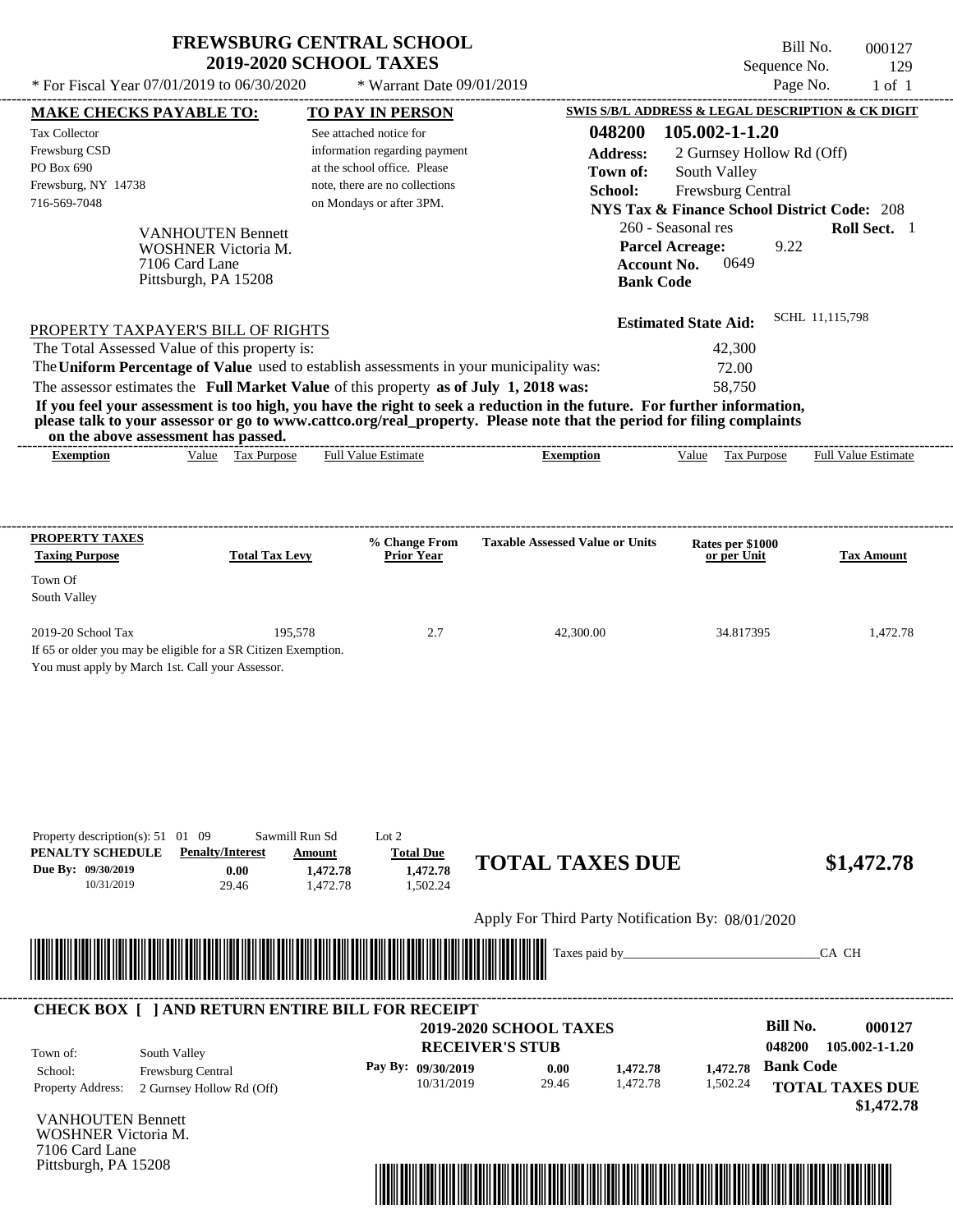| <b>FREWSBURG CENTRAL SCHOOL</b> |
|---------------------------------|
| <b>2019-2020 SCHOOL TAXES</b>   |

Bill No. 000128 Sequence No. 130

| * For Fiscal Year 07/01/2019 to 06/30/2020                                                                                               |                                                        | * Warrant Date 09/01/2019                                                               |                                                                                                                                                                                                                                                  |                                 | Page No.<br>$1$ of $1$                                 |
|------------------------------------------------------------------------------------------------------------------------------------------|--------------------------------------------------------|-----------------------------------------------------------------------------------------|--------------------------------------------------------------------------------------------------------------------------------------------------------------------------------------------------------------------------------------------------|---------------------------------|--------------------------------------------------------|
| <b>MAKE CHECKS PAYABLE TO:</b>                                                                                                           |                                                        | <b>TO PAY IN PERSON</b>                                                                 |                                                                                                                                                                                                                                                  |                                 | SWIS S/B/L ADDRESS & LEGAL DESCRIPTION & CK DIGIT      |
| Tax Collector                                                                                                                            |                                                        | See attached notice for                                                                 | 048200                                                                                                                                                                                                                                           | 105.002-1-1.33                  |                                                        |
| Frewsburg CSD<br>PO Box 690                                                                                                              |                                                        | information regarding payment<br>at the school office. Please                           | <b>Address:</b>                                                                                                                                                                                                                                  | Gurnsey Hollow Rd (Off)         |                                                        |
| Frewsburg, NY 14738                                                                                                                      |                                                        | note, there are no collections                                                          | Town of:<br>School:                                                                                                                                                                                                                              | South Valley                    |                                                        |
| 716-569-7048                                                                                                                             |                                                        | on Mondays or after 3PM.                                                                |                                                                                                                                                                                                                                                  | Frewsburg Central               | <b>NYS Tax &amp; Finance School District Code: 208</b> |
|                                                                                                                                          |                                                        |                                                                                         |                                                                                                                                                                                                                                                  | $314$ - Rural vac $<$ 10        | Roll Sect. 1                                           |
|                                                                                                                                          | <b>VANHOUTEN Bennett</b><br><b>WOSHNER Victoria M.</b> |                                                                                         |                                                                                                                                                                                                                                                  | <b>Parcel Acreage:</b>          | 6.28                                                   |
| 7106 Card Lane                                                                                                                           |                                                        |                                                                                         |                                                                                                                                                                                                                                                  | <b>Account No.</b><br>0689      |                                                        |
|                                                                                                                                          | Pittsburgh, PA 15208                                   |                                                                                         | <b>Bank Code</b>                                                                                                                                                                                                                                 |                                 |                                                        |
| PROPERTY TAXPAYER'S BILL OF RIGHTS                                                                                                       |                                                        |                                                                                         |                                                                                                                                                                                                                                                  | <b>Estimated State Aid:</b>     | SCHL 11,115,798                                        |
| The Total Assessed Value of this property is:                                                                                            |                                                        |                                                                                         |                                                                                                                                                                                                                                                  | 5,800                           |                                                        |
|                                                                                                                                          |                                                        | The Uniform Percentage of Value used to establish assessments in your municipality was: |                                                                                                                                                                                                                                                  | 72.00                           |                                                        |
|                                                                                                                                          |                                                        | The assessor estimates the Full Market Value of this property as of July 1, 2018 was:   |                                                                                                                                                                                                                                                  | 8,056                           |                                                        |
|                                                                                                                                          |                                                        |                                                                                         | If you feel your assessment is too high, you have the right to seek a reduction in the future. For further information,<br>please talk to your assessor or go to www.cattco.org/real_property. Please note that the period for filing complaints |                                 |                                                        |
| on the above assessment has passed.<br><b>Exemption</b>                                                                                  | Value Tax Purpose                                      | <b>Full Value Estimate</b>                                                              | <b>Exemption</b>                                                                                                                                                                                                                                 | Value Tax Purpose               | <b>Full Value Estimate</b>                             |
|                                                                                                                                          |                                                        |                                                                                         |                                                                                                                                                                                                                                                  |                                 |                                                        |
| <b>PROPERTY TAXES</b>                                                                                                                    |                                                        |                                                                                         |                                                                                                                                                                                                                                                  |                                 |                                                        |
| <b>Taxing Purpose</b>                                                                                                                    | <b>Total Tax Levy</b>                                  | % Change From<br><b>Prior Year</b>                                                      | <b>Taxable Assessed Value or Units</b>                                                                                                                                                                                                           | Rates per \$1000<br>or per Unit | <b>Tax Amount</b>                                      |
| Town Of<br>South Valley                                                                                                                  |                                                        |                                                                                         |                                                                                                                                                                                                                                                  |                                 |                                                        |
| 2019-20 School Tax<br>If 65 or older you may be eligible for a SR Citizen Exemption.<br>You must apply by March 1st. Call your Assessor. | 195,578                                                | 2.7                                                                                     | 5,800.00                                                                                                                                                                                                                                         | 34.817395                       | 201.94                                                 |
| Property description(s): 51 01 09<br>PENALTY SCHEDULE<br>Due By: 09/30/2019<br>10/31/2019                                                | <b>Penalty/Interest</b><br>0.00<br>4.04                | <b>Total Due</b><br>Amount<br>201.94<br>201.94<br>201.94<br>205.98                      | <b>TOTAL TAXES DUE</b>                                                                                                                                                                                                                           |                                 | \$201.94                                               |
|                                                                                                                                          |                                                        |                                                                                         | Apply For Third Party Notification By: 08/01/2020                                                                                                                                                                                                |                                 |                                                        |
| <u> 1999 - Andrea Stadt Maria Maria Maria Maria Maria Maria Maria Maria Maria Maria Maria Maria Maria Maria Mar</u>                      |                                                        |                                                                                         | Taxes paid by_                                                                                                                                                                                                                                   |                                 | CA CH                                                  |
|                                                                                                                                          |                                                        | <b>CHECK BOX [ ] AND RETURN ENTIRE BILL FOR RECEIPT</b>                                 |                                                                                                                                                                                                                                                  |                                 |                                                        |
|                                                                                                                                          |                                                        |                                                                                         | 2019-2020 SCHOOL TAXES                                                                                                                                                                                                                           |                                 | <b>Bill No.</b><br>000128                              |
| South Valley<br>Town of:                                                                                                                 |                                                        |                                                                                         | <b>RECEIVER'S STUB</b>                                                                                                                                                                                                                           |                                 | 105.002-1-1.33<br>048200                               |
| Frewsburg Central<br>School:                                                                                                             |                                                        | Pay By: 09/30/2019<br>10/31/2019                                                        | 201.94<br>0.00<br>4.04<br>201.94                                                                                                                                                                                                                 | 201.94<br>205.98                | <b>Bank Code</b>                                       |
| Property Address:                                                                                                                        | Gurnsey Hollow Rd (Off)                                |                                                                                         |                                                                                                                                                                                                                                                  |                                 | <b>TOTAL TAXES DUE</b><br>\$201.94                     |
| <b>VANHOUTEN Bennett</b>                                                                                                                 |                                                        |                                                                                         |                                                                                                                                                                                                                                                  |                                 |                                                        |
| <b>WOSHNER Victoria M.</b>                                                                                                               |                                                        |                                                                                         |                                                                                                                                                                                                                                                  |                                 |                                                        |
| 7106 Card Lane<br>Pittsburgh, PA 15208                                                                                                   |                                                        |                                                                                         |                                                                                                                                                                                                                                                  |                                 |                                                        |
|                                                                                                                                          |                                                        |                                                                                         |                                                                                                                                                                                                                                                  |                                 |                                                        |
|                                                                                                                                          |                                                        |                                                                                         |                                                                                                                                                                                                                                                  |                                 |                                                        |
|                                                                                                                                          |                                                        |                                                                                         |                                                                                                                                                                                                                                                  |                                 |                                                        |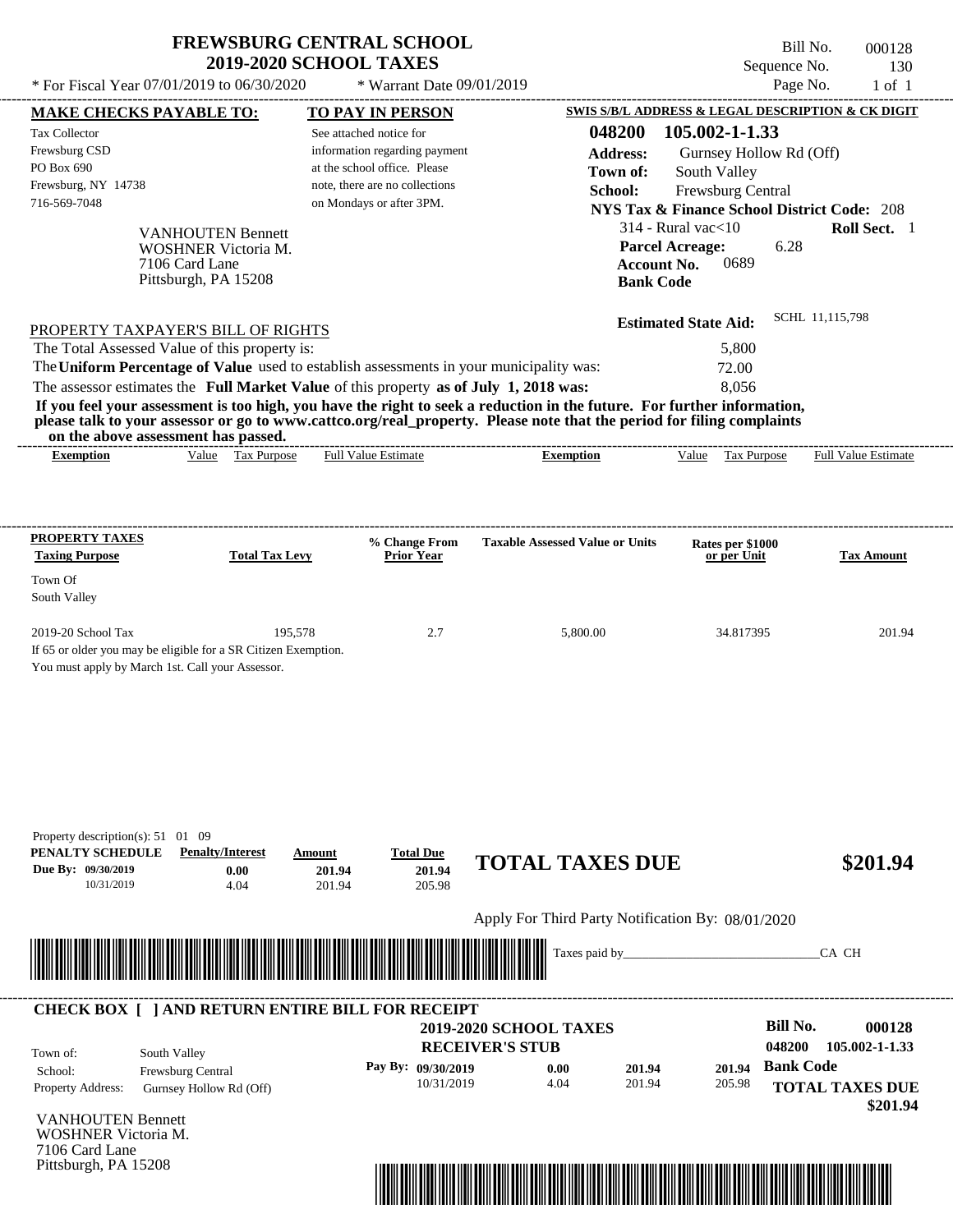| <b>FREWSBURG CENTRAL SCHOOL</b> |
|---------------------------------|
| <b>2019-2020 SCHOOL TAXES</b>   |

Bill No. 000129 Sequence No. 131

| * For Fiscal Year 07/01/2019 to 06/30/2020                                                                                                                                                                                                                                                                                                                                       | * Warrant Date 09/01/2019                                                                                                  |                                                                  |                                                                                                                     | Page No.<br>$1$ of $1$                                                |
|----------------------------------------------------------------------------------------------------------------------------------------------------------------------------------------------------------------------------------------------------------------------------------------------------------------------------------------------------------------------------------|----------------------------------------------------------------------------------------------------------------------------|------------------------------------------------------------------|---------------------------------------------------------------------------------------------------------------------|-----------------------------------------------------------------------|
| <b>MAKE CHECKS PAYABLE TO:</b>                                                                                                                                                                                                                                                                                                                                                   | <b>TO PAY IN PERSON</b>                                                                                                    |                                                                  | SWIS S/B/L ADDRESS & LEGAL DESCRIPTION & CK DIGIT                                                                   |                                                                       |
| Tax Collector<br>Frewsburg CSD<br>PO Box 690<br>Frewsburg, NY 14738                                                                                                                                                                                                                                                                                                              | See attached notice for<br>information regarding payment<br>at the school office. Please<br>note, there are no collections | 048200<br><b>Address:</b><br>Town of:<br>School:                 | 105.002-1-1.3<br>12990 Gurnsey Hollow Rd<br>South Valley<br>Frewsburg Central                                       |                                                                       |
| 716-569-7048<br>Weaver Don S Jr<br>6 Nottingham Cir<br>Jamestown, NY 14701                                                                                                                                                                                                                                                                                                       | on Mondays or after 3PM.                                                                                                   | <b>Account No.</b><br><b>Bank Code</b>                           | <b>NYS Tax &amp; Finance School District Code: 208</b><br>240 - Rural res<br><b>Parcel Acreage:</b><br>9.80<br>0604 | Roll Sect. 1                                                          |
| PROPERTY TAXPAYER'S BILL OF RIGHTS<br>The Total Assessed Value of this property is:<br>The Uniform Percentage of Value used to establish assessments in your municipality was:                                                                                                                                                                                                   |                                                                                                                            |                                                                  | <b>Estimated State Aid:</b><br>246,000                                                                              | SCHL 11,115,798                                                       |
| The assessor estimates the Full Market Value of this property as of July 1, 2018 was:<br>If you feel your assessment is too high, you have the right to seek a reduction in the future. For further information,<br>please talk to your assessor or go to www.cattco.org/real_property. Please note that the period for filing complaints<br>on the above assessment has passed. |                                                                                                                            |                                                                  | 72.00<br>341,667                                                                                                    |                                                                       |
| Value Tax Purpose<br><b>Exemption</b>                                                                                                                                                                                                                                                                                                                                            | <b>Full Value Estimate</b>                                                                                                 | <b>Exemption</b>                                                 | <b>Tax Purpose</b><br>Value                                                                                         | Full Value Estimate                                                   |
|                                                                                                                                                                                                                                                                                                                                                                                  |                                                                                                                            |                                                                  |                                                                                                                     |                                                                       |
| <b>PROPERTY TAXES</b><br><b>Taxing Purpose</b><br><b>Total Tax Levy</b>                                                                                                                                                                                                                                                                                                          | % Change From<br><b>Prior Year</b>                                                                                         | <b>Taxable Assessed Value or Units</b>                           | Rates per \$1000<br>or per Unit                                                                                     | <b>Tax Amount</b>                                                     |
| Town Of<br>South Valley                                                                                                                                                                                                                                                                                                                                                          |                                                                                                                            |                                                                  |                                                                                                                     |                                                                       |
| If 65 or older you may be eligible for a SR Citizen Exemption.<br>You must apply by March 1st. Call your Assessor.                                                                                                                                                                                                                                                               |                                                                                                                            |                                                                  |                                                                                                                     |                                                                       |
| Property description(s): 51 01 09<br>PENALTY SCHEDULE<br><b>Penalty/Interest</b><br>Due By: 09/30/2019<br>0.00<br>10/31/2019<br>171.30                                                                                                                                                                                                                                           | <b>Total Due</b><br>Amount<br>8,565.08<br>8,565.08<br>8,736.38<br>8,565.08                                                 | <b>TOTAL TAXES DUE</b>                                           |                                                                                                                     | \$8,565.08                                                            |
|                                                                                                                                                                                                                                                                                                                                                                                  |                                                                                                                            | Apply For Third Party Notification By: 08/01/2020                |                                                                                                                     |                                                                       |
|                                                                                                                                                                                                                                                                                                                                                                                  |                                                                                                                            | Taxes paid by_                                                   |                                                                                                                     | CA CH                                                                 |
| <b>CHECK BOX [ ] AND RETURN ENTIRE BILL FOR RECEIPT</b>                                                                                                                                                                                                                                                                                                                          |                                                                                                                            | <b>2019-2020 SCHOOL TAXES</b>                                    |                                                                                                                     | <b>Bill No.</b><br>000129                                             |
| South Valley<br>Town of:<br>School:<br>Frewsburg Central<br>Property Address:<br>12990 Gurnsey Hollow Rd                                                                                                                                                                                                                                                                         | Pay By: 09/30/2019<br>10/31/2019                                                                                           | <b>RECEIVER'S STUB</b><br>8,565.08<br>0.00<br>171.30<br>8,565.08 | 8,565.08<br>8,736.38                                                                                                | 048200<br>105.002-1-1.3<br><b>Bank Code</b><br><b>TOTAL TAXES DUE</b> |
| Weaver Don S Jr<br>6 Nottingham Cir<br>Jamestown, NY 14701                                                                                                                                                                                                                                                                                                                       |                                                                                                                            |                                                                  |                                                                                                                     | \$8,565.08                                                            |
|                                                                                                                                                                                                                                                                                                                                                                                  |                                                                                                                            |                                                                  |                                                                                                                     |                                                                       |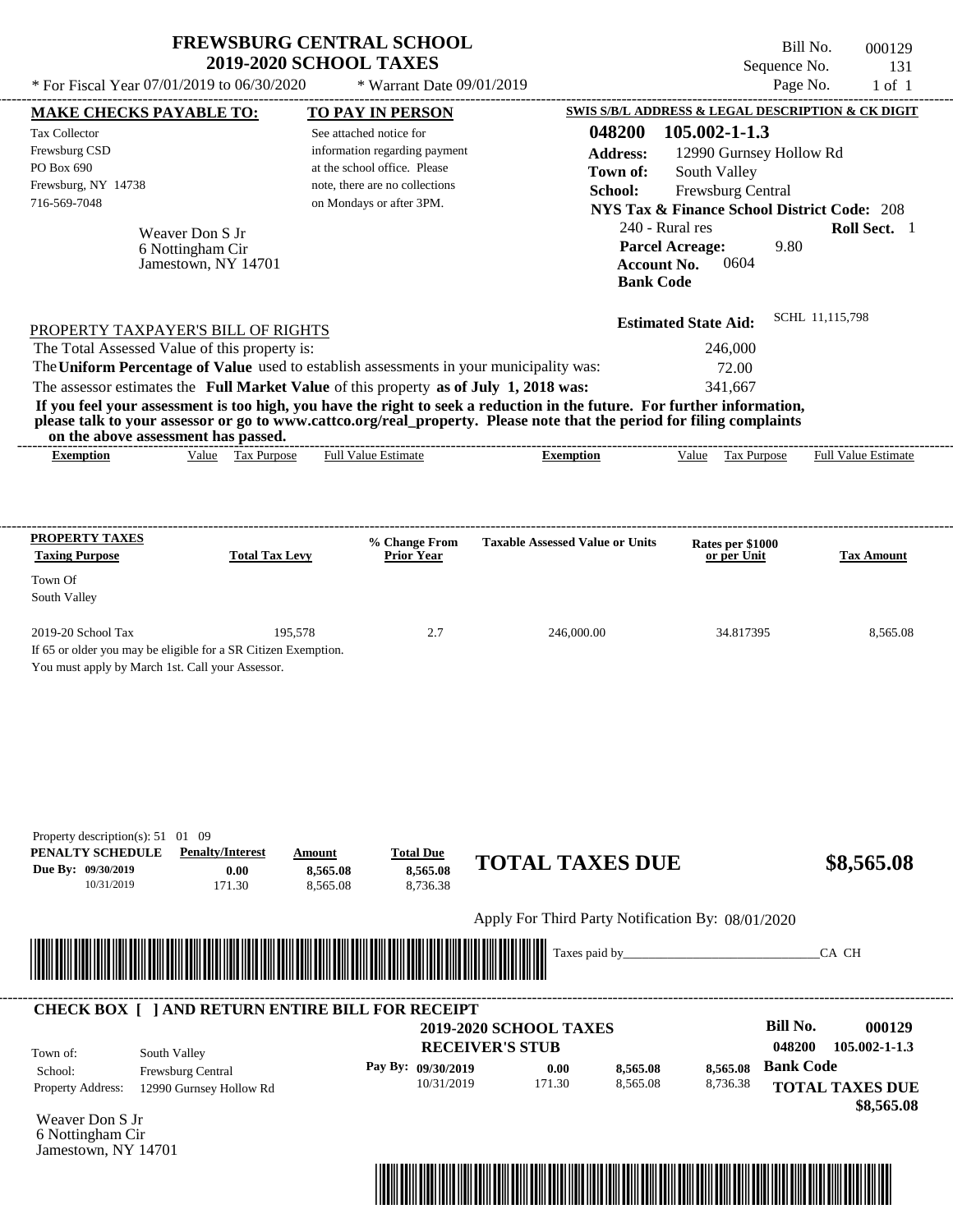$*$  For Fiscal Year 07/01/2019 to 06/30/2020

 $*$  Warrant Date 09/01/2019

Bill No. 000130 Sequence No. 132<br>Page No. 1 of 1

| <b>MAKE CHECKS PAYABLE TO:</b>                                                                                                                               |                                       |                               | <b>TO PAY IN PERSON</b>            |                                                   |                    | SWIS S/B/L ADDRESS & LEGAL DESCRIPTION & CK DIGIT      |                  |                            |
|--------------------------------------------------------------------------------------------------------------------------------------------------------------|---------------------------------------|-------------------------------|------------------------------------|---------------------------------------------------|--------------------|--------------------------------------------------------|------------------|----------------------------|
| <b>Tax Collector</b>                                                                                                                                         |                                       | See attached notice for       |                                    |                                                   | 048200             | 105.002-1-1.14                                         |                  |                            |
| Frewsburg CSD                                                                                                                                                |                                       |                               | information regarding payment      |                                                   | <b>Address:</b>    | 12809 Gurnsey Hollow Rd                                |                  |                            |
| PO Box 690                                                                                                                                                   |                                       |                               | at the school office. Please       |                                                   | Town of:           | South Valley                                           |                  |                            |
| Frewsburg, NY 14738                                                                                                                                          |                                       |                               | note, there are no collections     |                                                   | School:            | Frewsburg Central                                      |                  |                            |
| 716-569-7048                                                                                                                                                 |                                       |                               | on Mondays or after 3PM.           |                                                   |                    | <b>NYS Tax &amp; Finance School District Code: 208</b> |                  |                            |
|                                                                                                                                                              |                                       |                               |                                    |                                                   |                    | 210 - 1 Family Res                                     |                  | Roll Sect. 1               |
|                                                                                                                                                              | Whalen Jocelyn I.                     |                               |                                    |                                                   |                    | <b>Parcel Acreage:</b>                                 | 5.89             |                            |
|                                                                                                                                                              | Whalen James G.<br>31861 East Nine Dr |                               |                                    |                                                   | <b>Account No.</b> | 0643                                                   |                  |                            |
|                                                                                                                                                              | Laguna Niguel, CA 92677               |                               |                                    |                                                   | <b>Bank Code</b>   |                                                        |                  |                            |
|                                                                                                                                                              |                                       |                               |                                    |                                                   |                    |                                                        |                  |                            |
| PROPERTY TAXPAYER'S BILL OF RIGHTS                                                                                                                           |                                       |                               |                                    |                                                   |                    | <b>Estimated State Aid:</b>                            |                  | SCHL 11,115,798            |
| The Total Assessed Value of this property is:                                                                                                                |                                       |                               |                                    |                                                   |                    | 61,200                                                 |                  |                            |
| The Uniform Percentage of Value used to establish assessments in your municipality was:                                                                      |                                       |                               |                                    |                                                   |                    | 72.00                                                  |                  |                            |
| The assessor estimates the Full Market Value of this property as of July 1, 2018 was:                                                                        |                                       |                               |                                    |                                                   |                    | 85,000                                                 |                  |                            |
| If you feel your assessment is too high, you have the right to seek a reduction in the future. For further information,                                      |                                       |                               |                                    |                                                   |                    |                                                        |                  |                            |
| please talk to your assessor or go to www.cattco.org/real_property. Please note that the period for filing complaints<br>on the above assessment has passed. |                                       |                               |                                    |                                                   |                    |                                                        |                  |                            |
| <b>Exemption</b>                                                                                                                                             | Value Tax Purpose                     | <b>Full Value Estimate</b>    |                                    | <b>Exemption</b>                                  |                    | Value Tax Purpose                                      |                  | <b>Full Value Estimate</b> |
|                                                                                                                                                              |                                       |                               |                                    |                                                   |                    |                                                        |                  |                            |
|                                                                                                                                                              |                                       |                               |                                    |                                                   |                    |                                                        |                  |                            |
| <b>PROPERTY TAXES</b><br><b>Taxing Purpose</b>                                                                                                               | <b>Total Tax Levy</b>                 |                               | % Change From<br><b>Prior Year</b> | <b>Taxable Assessed Value or Units</b>            |                    | Rates per \$1000<br>or per Unit                        |                  | <b>Tax Amount</b>          |
| Town Of                                                                                                                                                      |                                       |                               |                                    |                                                   |                    |                                                        |                  |                            |
| South Valley                                                                                                                                                 |                                       |                               |                                    |                                                   |                    |                                                        |                  |                            |
| 2019-20 School Tax                                                                                                                                           |                                       | 195,578                       | 2.7                                | 61,200.00                                         |                    | 34.817395                                              |                  | 2,130.82                   |
| If 65 or older you may be eligible for a SR Citizen Exemption.                                                                                               |                                       |                               |                                    |                                                   |                    |                                                        |                  |                            |
| You must apply by March 1st. Call your Assessor.                                                                                                             |                                       |                               |                                    |                                                   |                    |                                                        |                  |                            |
|                                                                                                                                                              |                                       |                               |                                    |                                                   |                    |                                                        |                  |                            |
|                                                                                                                                                              |                                       |                               |                                    |                                                   |                    |                                                        |                  |                            |
|                                                                                                                                                              |                                       |                               |                                    |                                                   |                    |                                                        |                  |                            |
|                                                                                                                                                              |                                       |                               |                                    |                                                   |                    |                                                        |                  |                            |
|                                                                                                                                                              |                                       |                               |                                    |                                                   |                    |                                                        |                  |                            |
|                                                                                                                                                              |                                       |                               |                                    |                                                   |                    |                                                        |                  |                            |
|                                                                                                                                                              |                                       |                               |                                    |                                                   |                    |                                                        |                  |                            |
| Property description(s): $51 \quad 01 \quad 09$<br>PENALTY SCHEDULE                                                                                          | <b>Penalty/Interest</b>               | Sawmill Run Sub Div<br>Amount | Phase Ii<br><b>Total Due</b>       |                                                   |                    |                                                        |                  |                            |
| Due By: 09/30/2019                                                                                                                                           | 0.00                                  | 2,130.82                      | 2,130.82                           | <b>TOTAL TAXES DUE</b>                            |                    |                                                        |                  | \$2,130.82                 |
| 10/31/2019                                                                                                                                                   | 42.62                                 | 2,130.82                      | 2,173.44                           |                                                   |                    |                                                        |                  |                            |
|                                                                                                                                                              |                                       |                               |                                    | Apply For Third Party Notification By: 08/01/2020 |                    |                                                        |                  |                            |
|                                                                                                                                                              |                                       |                               |                                    |                                                   |                    |                                                        |                  |                            |
|                                                                                                                                                              |                                       |                               |                                    | Taxes paid by                                     |                    |                                                        |                  | CA CH                      |
|                                                                                                                                                              |                                       |                               |                                    |                                                   |                    |                                                        |                  |                            |
| <b>CHECK BOX [ ] AND RETURN ENTIRE BILL FOR RECEIPT</b>                                                                                                      |                                       |                               |                                    |                                                   |                    |                                                        |                  |                            |
|                                                                                                                                                              |                                       |                               |                                    | 2019-2020 SCHOOL TAXES                            |                    |                                                        | <b>Bill No.</b>  | 000130                     |
| Town of:                                                                                                                                                     | South Valley                          |                               |                                    | <b>RECEIVER'S STUB</b>                            |                    |                                                        | 048200           | 105.002-1-1.14             |
| School:                                                                                                                                                      | Frewsburg Central                     |                               | Pay By: 09/30/2019                 | 0.00                                              | 2,130.82           | 2,130.82                                               | <b>Bank Code</b> |                            |
| Property Address:                                                                                                                                            | 12809 Gurnsey Hollow Rd               |                               | 10/31/2019                         | 42.62                                             | 2,130.82           | 2,173.44                                               |                  | <b>TOTAL TAXES DUE</b>     |
|                                                                                                                                                              |                                       |                               |                                    |                                                   |                    |                                                        |                  | \$2,130.82                 |
|                                                                                                                                                              |                                       |                               |                                    |                                                   |                    |                                                        |                  |                            |
|                                                                                                                                                              |                                       |                               |                                    |                                                   |                    |                                                        |                  |                            |
|                                                                                                                                                              |                                       |                               |                                    |                                                   |                    |                                                        |                  |                            |
| Whalen Jocelyn I.<br>Whalen James G.<br>31861 East Nine Dr<br>Laguna Niguel, CA 92677                                                                        |                                       |                               |                                    |                                                   |                    |                                                        |                  |                            |

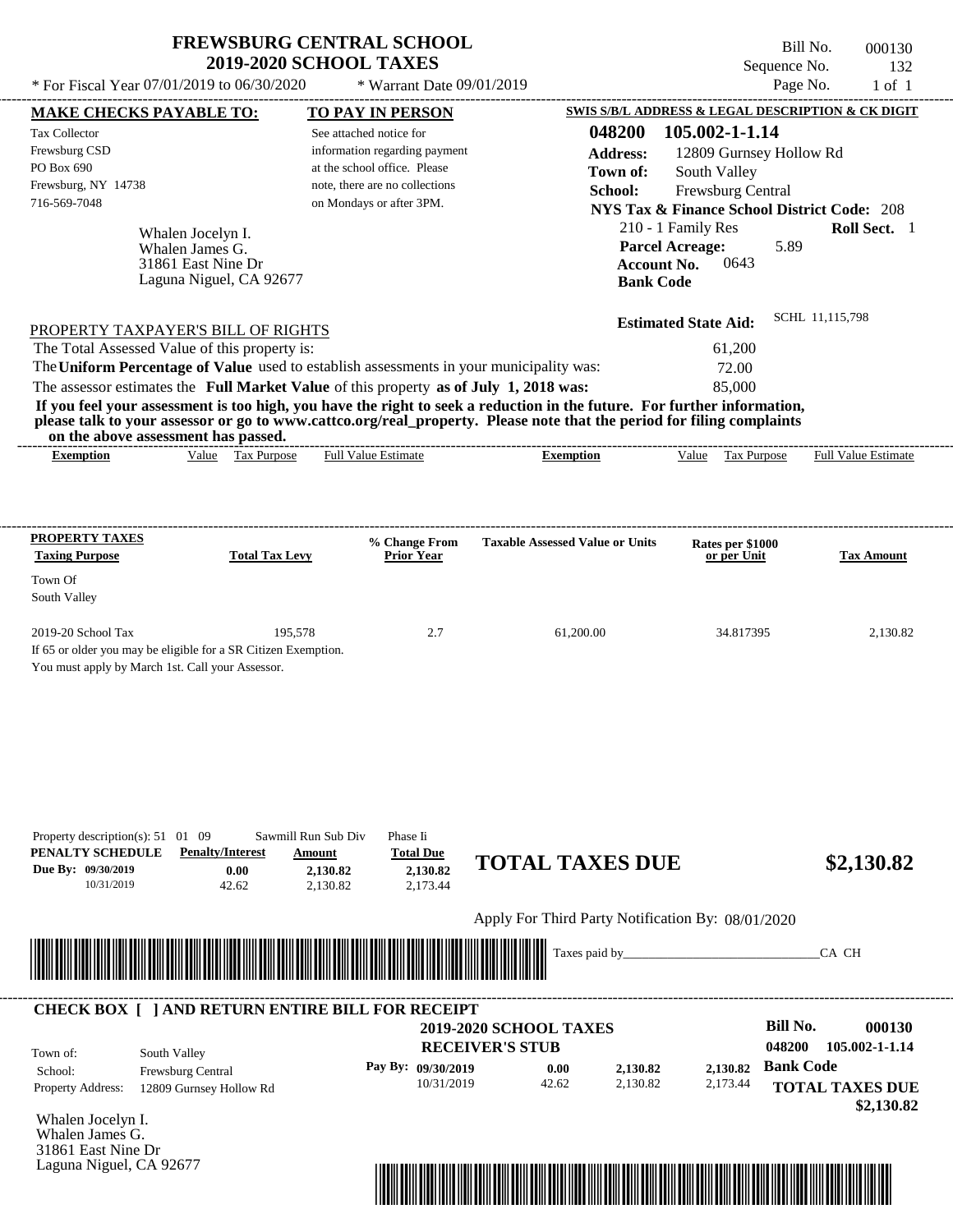| * For Fiscal Year 07/01/2019 to 06/30/2020                                                                                                                                                                                           |                                     |          | * Warrant Date 09/01/2019                                     |                                                                                                                         |                  |                                                                             | Page No.         | $1$ of $1$                 |
|--------------------------------------------------------------------------------------------------------------------------------------------------------------------------------------------------------------------------------------|-------------------------------------|----------|---------------------------------------------------------------|-------------------------------------------------------------------------------------------------------------------------|------------------|-----------------------------------------------------------------------------|------------------|----------------------------|
| <b>MAKE CHECKS PAYABLE TO:</b>                                                                                                                                                                                                       |                                     |          | <b>TO PAY IN PERSON</b>                                       |                                                                                                                         |                  | SWIS S/B/L ADDRESS & LEGAL DESCRIPTION & CK DIGIT                           |                  |                            |
| Tax Collector                                                                                                                                                                                                                        |                                     |          | See attached notice for                                       |                                                                                                                         | 048200           | 96.004-1-5                                                                  |                  |                            |
| Frewsburg CSD<br>PO Box 690                                                                                                                                                                                                          |                                     |          | information regarding payment<br>at the school office. Please |                                                                                                                         | <b>Address:</b>  | Sawmill Run Rd                                                              |                  |                            |
| Frewsburg, NY 14738                                                                                                                                                                                                                  |                                     |          | note, there are no collections                                |                                                                                                                         | Town of:         | South Valley                                                                |                  |                            |
| 716-569-7048                                                                                                                                                                                                                         |                                     |          | on Mondays or after 3PM.                                      | School:                                                                                                                 |                  | Frewsburg Central<br><b>NYS Tax &amp; Finance School District Code: 208</b> |                  |                            |
|                                                                                                                                                                                                                                      |                                     |          |                                                               |                                                                                                                         |                  | $322$ - Rural vac $>10$                                                     |                  | Roll Sect. 1               |
|                                                                                                                                                                                                                                      | White Bernard<br>White Elizabeth    |          |                                                               |                                                                                                                         |                  | <b>Parcel Acreage:</b>                                                      | 81.72            |                            |
|                                                                                                                                                                                                                                      | Chapel Ridge Apt 211                |          |                                                               |                                                                                                                         |                  | <b>Account No.</b><br>0379                                                  |                  |                            |
|                                                                                                                                                                                                                                      | Bradford, PA 16701                  |          |                                                               |                                                                                                                         | <b>Bank Code</b> |                                                                             |                  |                            |
|                                                                                                                                                                                                                                      |                                     |          |                                                               |                                                                                                                         |                  |                                                                             |                  |                            |
| PROPERTY TAXPAYER'S BILL OF RIGHTS                                                                                                                                                                                                   |                                     |          |                                                               |                                                                                                                         |                  | <b>Estimated State Aid:</b>                                                 | SCHL 11,115,798  |                            |
| The Total Assessed Value of this property is:                                                                                                                                                                                        |                                     |          |                                                               |                                                                                                                         |                  | 31,300                                                                      |                  |                            |
| The Uniform Percentage of Value used to establish assessments in your municipality was:                                                                                                                                              |                                     |          |                                                               |                                                                                                                         |                  | 72.00                                                                       |                  |                            |
| The assessor estimates the Full Market Value of this property as of July 1, 2018 was:                                                                                                                                                |                                     |          |                                                               |                                                                                                                         |                  | 43,472                                                                      |                  |                            |
|                                                                                                                                                                                                                                      |                                     |          |                                                               | If you feel your assessment is too high, you have the right to seek a reduction in the future. For further information, |                  |                                                                             |                  |                            |
| on the above assessment has passed.                                                                                                                                                                                                  |                                     |          |                                                               | please talk to your assessor or go to www.cattco.org/real_property. Please note that the period for filing complaints   |                  |                                                                             |                  |                            |
| <b>Exemption</b>                                                                                                                                                                                                                     | Value Tax Purpose                   |          | <b>Full Value Estimate</b>                                    | <b>Exemption</b>                                                                                                        |                  | Value Tax Purpose                                                           |                  | <b>Full Value Estimate</b> |
|                                                                                                                                                                                                                                      |                                     |          |                                                               |                                                                                                                         |                  |                                                                             |                  |                            |
|                                                                                                                                                                                                                                      |                                     |          |                                                               |                                                                                                                         |                  |                                                                             |                  |                            |
|                                                                                                                                                                                                                                      |                                     |          |                                                               |                                                                                                                         |                  |                                                                             |                  |                            |
| <b>PROPERTY TAXES</b><br><b>Taxing Purpose</b>                                                                                                                                                                                       | <b>Total Tax Levy</b>               |          | % Change From<br><b>Prior Year</b>                            | <b>Taxable Assessed Value or Units</b>                                                                                  |                  | Rates per \$1000<br>or per Unit                                             |                  | <b>Tax Amount</b>          |
|                                                                                                                                                                                                                                      |                                     |          |                                                               |                                                                                                                         |                  |                                                                             |                  |                            |
| Town Of<br>South Valley                                                                                                                                                                                                              |                                     |          |                                                               |                                                                                                                         |                  |                                                                             |                  |                            |
|                                                                                                                                                                                                                                      |                                     |          |                                                               |                                                                                                                         |                  |                                                                             |                  |                            |
| 2019-20 School Tax                                                                                                                                                                                                                   |                                     | 195,578  | 2.7                                                           | 31,300.00                                                                                                               |                  | 34.817395                                                                   |                  | 1,089.78                   |
| If 65 or older you may be eligible for a SR Citizen Exemption.                                                                                                                                                                       |                                     |          |                                                               |                                                                                                                         |                  |                                                                             |                  |                            |
| You must apply by March 1st. Call your Assessor.                                                                                                                                                                                     |                                     |          |                                                               |                                                                                                                         |                  |                                                                             |                  |                            |
|                                                                                                                                                                                                                                      |                                     |          |                                                               |                                                                                                                         |                  |                                                                             |                  |                            |
|                                                                                                                                                                                                                                      |                                     |          |                                                               |                                                                                                                         |                  |                                                                             |                  |                            |
|                                                                                                                                                                                                                                      |                                     |          |                                                               |                                                                                                                         |                  |                                                                             |                  |                            |
|                                                                                                                                                                                                                                      |                                     |          |                                                               |                                                                                                                         |                  |                                                                             |                  |                            |
|                                                                                                                                                                                                                                      |                                     |          |                                                               |                                                                                                                         |                  |                                                                             |                  |                            |
|                                                                                                                                                                                                                                      |                                     |          |                                                               |                                                                                                                         |                  |                                                                             |                  |                            |
|                                                                                                                                                                                                                                      |                                     |          |                                                               |                                                                                                                         |                  |                                                                             |                  |                            |
| Property description(s): $53 \quad 01 \quad 09$<br>PENALTY SCHEDULE                                                                                                                                                                  | <b>Penalty/Interest</b>             | Amount   | <b>Total Due</b>                                              |                                                                                                                         |                  |                                                                             |                  |                            |
| Due By: 09/30/2019                                                                                                                                                                                                                   | 0.00                                | 1,089.78 | 1,089.78                                                      | <b>TOTAL TAXES DUE</b>                                                                                                  |                  |                                                                             |                  | \$1,089.78                 |
| 10/31/2019                                                                                                                                                                                                                           | 21.80                               | 1,089.78 | 1,111.58                                                      |                                                                                                                         |                  |                                                                             |                  |                            |
|                                                                                                                                                                                                                                      |                                     |          |                                                               | Apply For Third Party Notification By: 08/01/2020                                                                       |                  |                                                                             |                  |                            |
|                                                                                                                                                                                                                                      |                                     |          |                                                               |                                                                                                                         |                  |                                                                             |                  |                            |
| <u> Indian American State of Barbara and The Barbara and The Barbara and The Barbara and The Barbara and The Barbara and The Barbara and The Barbara and The Barbara and The Barbara and The Barbara and The Barbara and The Bar</u> |                                     |          |                                                               | Taxes paid by_                                                                                                          |                  |                                                                             |                  | CA CH                      |
|                                                                                                                                                                                                                                      |                                     |          |                                                               |                                                                                                                         |                  |                                                                             |                  |                            |
|                                                                                                                                                                                                                                      |                                     |          |                                                               |                                                                                                                         |                  |                                                                             |                  |                            |
| <b>CHECK BOX [ ] AND RETURN ENTIRE BILL FOR RECEIPT</b>                                                                                                                                                                              |                                     |          |                                                               | 2019-2020 SCHOOL TAXES                                                                                                  |                  |                                                                             | <b>Bill No.</b>  | 000131                     |
|                                                                                                                                                                                                                                      |                                     |          |                                                               | <b>RECEIVER'S STUB</b>                                                                                                  |                  |                                                                             | 048200           | 96.004-1-5                 |
| South Valley<br>Town of:                                                                                                                                                                                                             |                                     |          | Pay By: 09/30/2019                                            | 0.00                                                                                                                    | 1,089.78         | 1.089.78                                                                    | <b>Bank Code</b> |                            |
| School:<br>Property Address:                                                                                                                                                                                                         | Frewsburg Central<br>Sawmill Run Rd |          | 10/31/2019                                                    | 21.80                                                                                                                   | 1,089.78         | 1,111.58                                                                    |                  | <b>TOTAL TAXES DUE</b>     |
|                                                                                                                                                                                                                                      |                                     |          |                                                               |                                                                                                                         |                  |                                                                             |                  | \$1,089.78                 |
| White Bernard                                                                                                                                                                                                                        |                                     |          |                                                               |                                                                                                                         |                  |                                                                             |                  |                            |
| White Elizabeth                                                                                                                                                                                                                      |                                     |          |                                                               |                                                                                                                         |                  |                                                                             |                  |                            |
| Chapel Ridge Apt 211<br>Bradford, PA 16701                                                                                                                                                                                           |                                     |          |                                                               |                                                                                                                         |                  |                                                                             |                  |                            |

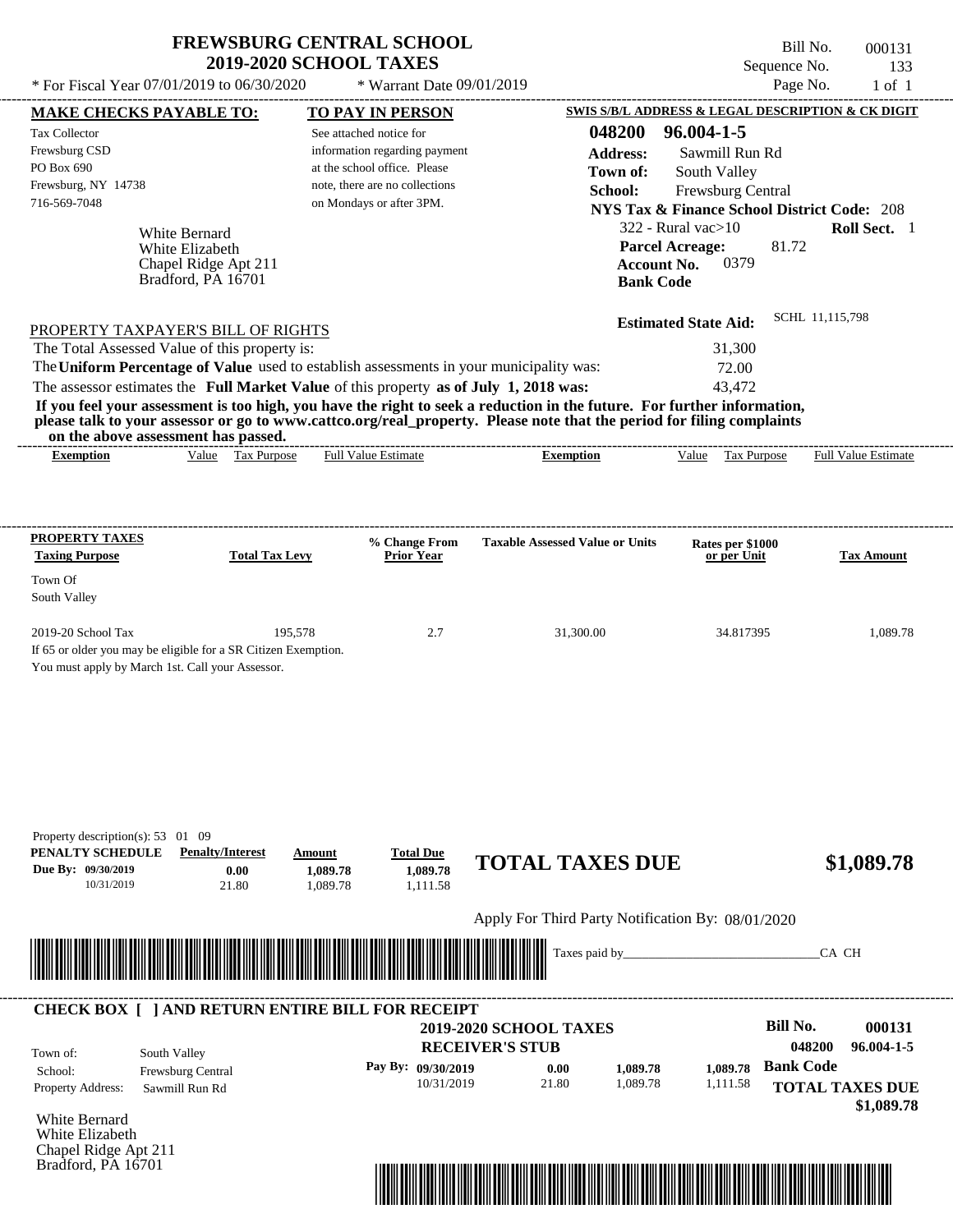\* For Fiscal Year  $07/01/2019$  to  $06/30/2020$  \* Warrant Date  $09/01/2019$ 

Bill No. 000132 Sequence No. 135

| SWIS S/B/L ADDRESS & LEGAL DESCRIPTION & CK DIGIT<br><b>NYS Tax &amp; Finance School District Code: 208</b><br>Roll Sect. 1<br>SCHL 11,115,798<br><b>Full Value Estimate</b><br><b>Tax Amount</b> |
|---------------------------------------------------------------------------------------------------------------------------------------------------------------------------------------------------|
|                                                                                                                                                                                                   |
|                                                                                                                                                                                                   |
|                                                                                                                                                                                                   |
|                                                                                                                                                                                                   |
|                                                                                                                                                                                                   |
|                                                                                                                                                                                                   |
|                                                                                                                                                                                                   |
|                                                                                                                                                                                                   |
|                                                                                                                                                                                                   |
|                                                                                                                                                                                                   |
|                                                                                                                                                                                                   |
|                                                                                                                                                                                                   |
|                                                                                                                                                                                                   |
|                                                                                                                                                                                                   |
|                                                                                                                                                                                                   |
|                                                                                                                                                                                                   |
|                                                                                                                                                                                                   |
|                                                                                                                                                                                                   |
|                                                                                                                                                                                                   |
|                                                                                                                                                                                                   |
|                                                                                                                                                                                                   |
|                                                                                                                                                                                                   |
|                                                                                                                                                                                                   |
| 1,385.73                                                                                                                                                                                          |
|                                                                                                                                                                                                   |
|                                                                                                                                                                                                   |
|                                                                                                                                                                                                   |
|                                                                                                                                                                                                   |
|                                                                                                                                                                                                   |
|                                                                                                                                                                                                   |
|                                                                                                                                                                                                   |
|                                                                                                                                                                                                   |
|                                                                                                                                                                                                   |
|                                                                                                                                                                                                   |
| \$1,385.73                                                                                                                                                                                        |
|                                                                                                                                                                                                   |
|                                                                                                                                                                                                   |
|                                                                                                                                                                                                   |
| CA CH                                                                                                                                                                                             |
|                                                                                                                                                                                                   |
|                                                                                                                                                                                                   |
|                                                                                                                                                                                                   |
|                                                                                                                                                                                                   |
| 000132                                                                                                                                                                                            |
| 96.002-1-37.1                                                                                                                                                                                     |
|                                                                                                                                                                                                   |
| <b>TOTAL TAXES DUE</b>                                                                                                                                                                            |
| \$1,385.73                                                                                                                                                                                        |
|                                                                                                                                                                                                   |
|                                                                                                                                                                                                   |

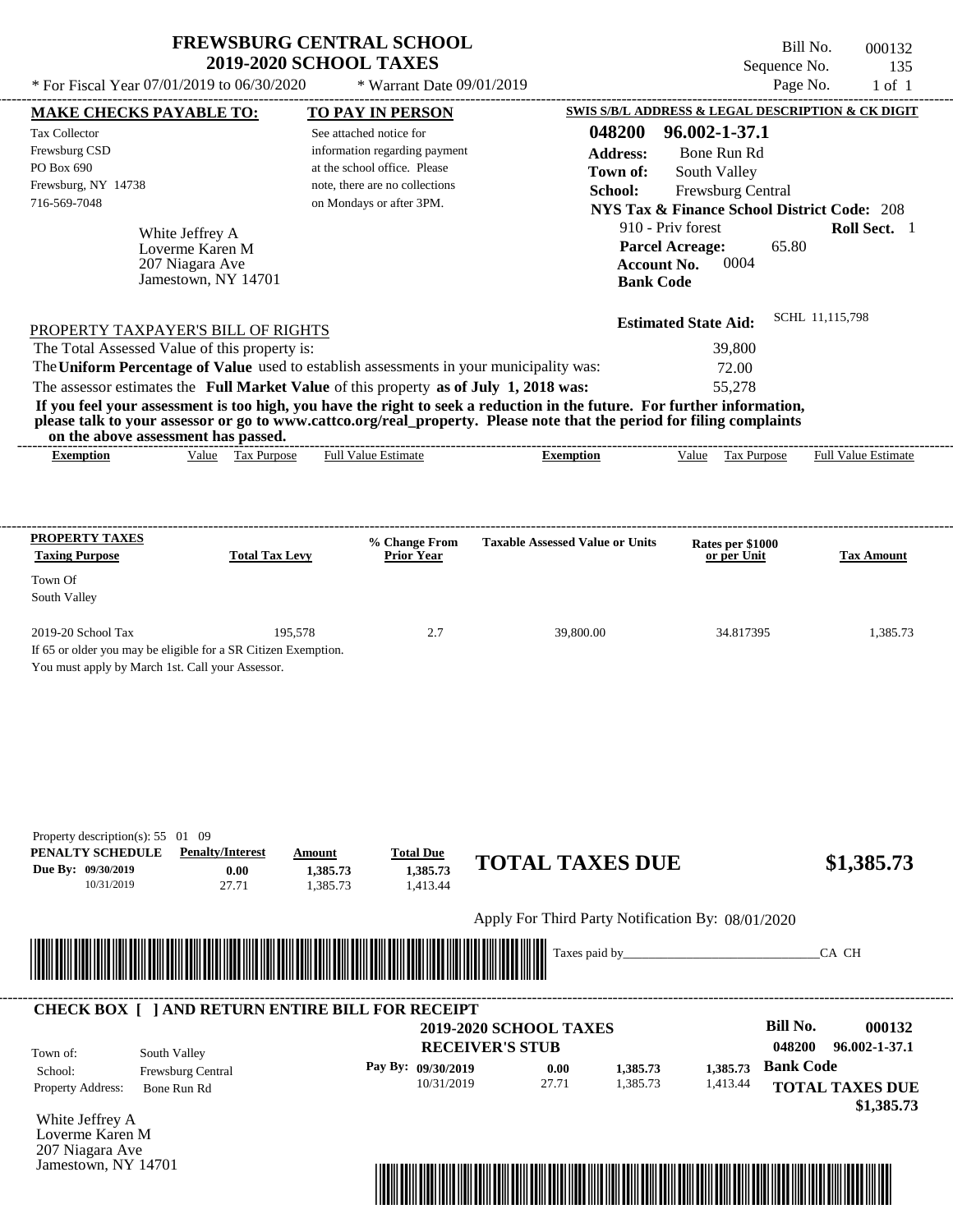Bill No. 000133 Sequence No. 136

| * For Fiscal Year 07/01/2019 to 06/30/2020                                                                                                                                                                                                                                                                                         |                                                                            | * Warrant Date 09/01/2019                                                                                                                              |                                                                                                                                                                                                                                                                      |                                                                                                                                                                                                               | Page No.<br>$1$ of $1$                                                                                           |
|------------------------------------------------------------------------------------------------------------------------------------------------------------------------------------------------------------------------------------------------------------------------------------------------------------------------------------|----------------------------------------------------------------------------|--------------------------------------------------------------------------------------------------------------------------------------------------------|----------------------------------------------------------------------------------------------------------------------------------------------------------------------------------------------------------------------------------------------------------------------|---------------------------------------------------------------------------------------------------------------------------------------------------------------------------------------------------------------|------------------------------------------------------------------------------------------------------------------|
| <b>MAKE CHECKS PAYABLE TO:</b>                                                                                                                                                                                                                                                                                                     |                                                                            | <b>TO PAY IN PERSON</b>                                                                                                                                |                                                                                                                                                                                                                                                                      |                                                                                                                                                                                                               | SWIS S/B/L ADDRESS & LEGAL DESCRIPTION & CK DIGIT                                                                |
| Tax Collector<br>Frewsburg CSD<br>PO Box 690<br>Frewsburg, NY 14738<br>716-569-7048<br>188 North St                                                                                                                                                                                                                                | Wiatrowski Lynn M<br>Buffalo, NY 14201                                     | See attached notice for<br>information regarding payment<br>at the school office. Please<br>note, there are no collections<br>on Mondays or after 3PM. | 048200<br><b>Address:</b><br>Town of:<br>School:<br><b>Account No.</b><br><b>Bank Code</b>                                                                                                                                                                           | 105.002-1-1.2<br>12795 Gurnsey Hollow Rd (Off)<br>South Valley<br>Frewsburg Central<br><b>NYS Tax &amp; Finance School District Code: 208</b><br>260 - Seasonal res<br><b>Parcel Acreage:</b><br>5.00<br>0204 | Roll Sect. 1                                                                                                     |
| PROPERTY TAXPAYER'S BILL OF RIGHTS<br>The Total Assessed Value of this property is:<br>The Uniform Percentage of Value used to establish assessments in your municipality was:<br>The assessor estimates the Full Market Value of this property as of July 1, 2018 was:<br>on the above assessment has passed.<br><b>Exemption</b> | Value Tax Purpose                                                          | <b>Full Value Estimate</b>                                                                                                                             | If you feel your assessment is too high, you have the right to seek a reduction in the future. For further information,<br>please talk to your assessor or go to www.cattco.org/real_property. Please note that the period for filing complaints<br><b>Exemption</b> | <b>Estimated State Aid:</b><br>50,200<br>72.00<br>69,722<br>Value Tax Purpose                                                                                                                                 | SCHL 11,115,798<br><b>Full Value Estimate</b>                                                                    |
|                                                                                                                                                                                                                                                                                                                                    |                                                                            |                                                                                                                                                        |                                                                                                                                                                                                                                                                      |                                                                                                                                                                                                               |                                                                                                                  |
| <b>PROPERTY TAXES</b><br><b>Taxing Purpose</b><br>Town Of<br>South Valley                                                                                                                                                                                                                                                          | <b>Total Tax Levy</b>                                                      | % Change From<br><b>Prior Year</b>                                                                                                                     | <b>Taxable Assessed Value or Units</b>                                                                                                                                                                                                                               | Rates per \$1000<br>or per Unit                                                                                                                                                                               | <b>Tax Amount</b>                                                                                                |
| 2019-20 School Tax<br>If 65 or older you may be eligible for a SR Citizen Exemption.<br>You must apply by March 1st. Call your Assessor.                                                                                                                                                                                           | 195,578                                                                    | 2.7                                                                                                                                                    | 50,200.00                                                                                                                                                                                                                                                            | 34.817395                                                                                                                                                                                                     | 1,747.83                                                                                                         |
| Property description(s): $51 \quad 01 \quad 09$<br>PENALTY SCHEDULE<br>Due By: 09/30/2019<br>10/31/2019                                                                                                                                                                                                                            | <b>Penalty/Interest</b><br>Amount<br>0.00<br>1,747.83<br>34.96<br>1,747.83 | <b>Total Due</b><br>1,747.83<br>1,782.79                                                                                                               | <b>TOTAL TAXES DUE</b><br>Apply For Third Party Notification By: 08/01/2020<br>Taxes paid by_                                                                                                                                                                        |                                                                                                                                                                                                               | \$1,747.83<br>CA CH                                                                                              |
| <b>CHECK BOX [ ] AND RETURN ENTIRE BILL FOR RECEIPT</b>                                                                                                                                                                                                                                                                            |                                                                            |                                                                                                                                                        |                                                                                                                                                                                                                                                                      |                                                                                                                                                                                                               |                                                                                                                  |
| South Valley<br>Town of:<br>Frewsburg Central<br>School:<br><b>Property Address:</b><br>Wiatrowski Lynn M<br>188 North St<br>Buffalo, NY 14201                                                                                                                                                                                     | 12795 Gurnsey Hollow Rd (Off)                                              | Pay By: 09/30/2019<br>10/31/2019                                                                                                                       | 2019-2020 SCHOOL TAXES<br><b>RECEIVER'S STUB</b><br>0.00<br>1,747.83<br>34.96<br>1,747.83                                                                                                                                                                            | 1,747.83<br>1,782.79                                                                                                                                                                                          | <b>Bill No.</b><br>000133<br>048200<br>105.002-1-1.2<br><b>Bank Code</b><br><b>TOTAL TAXES DUE</b><br>\$1,747.83 |

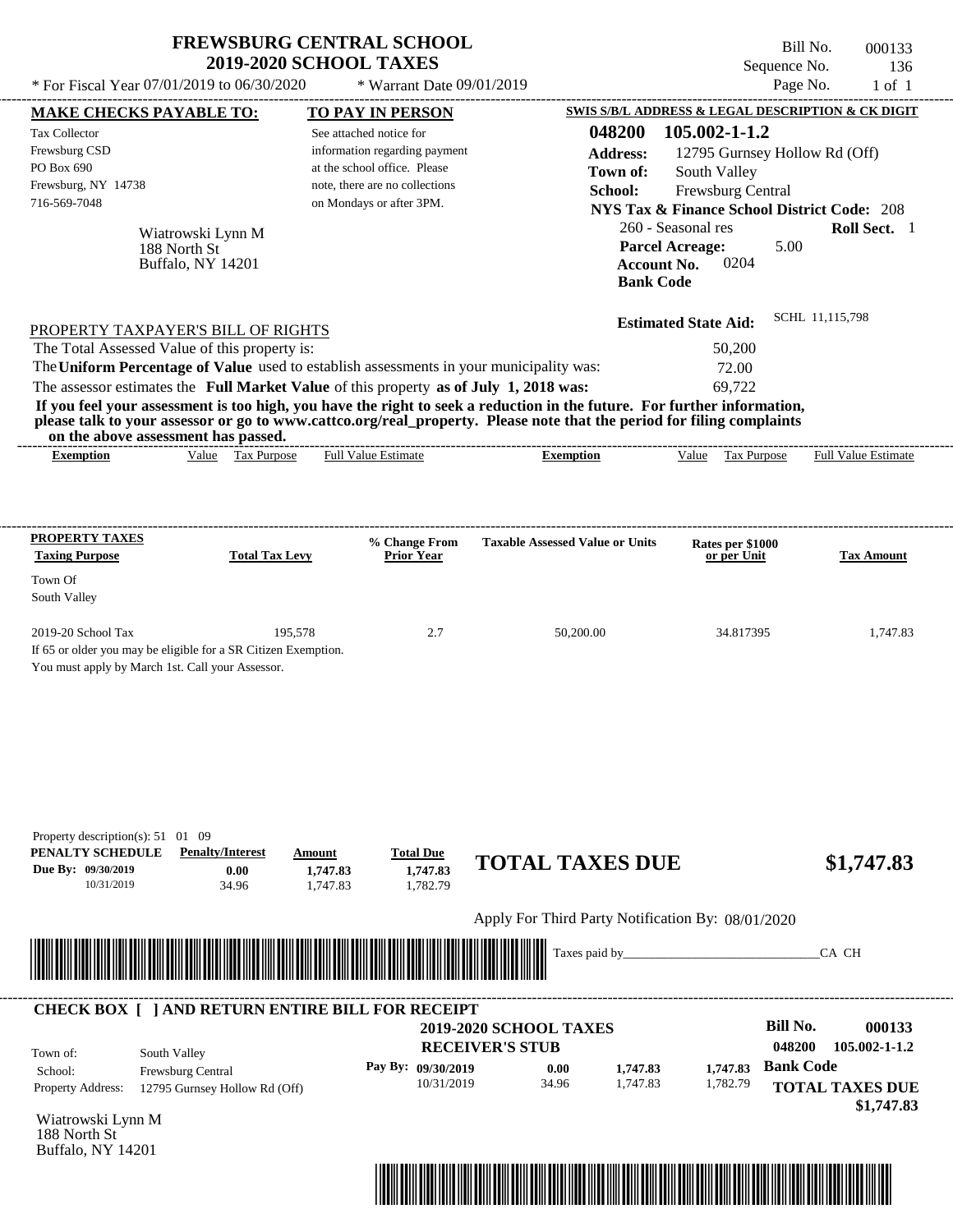Bill No. 000134 Sequence No. 137

| * For Fiscal Year 07/01/2019 to 06/30/2020                                                                                                                                                                                                                                                                                                                                                                                                                                                                                  | * Warrant Date 09/01/2019                                                                                                                              |                                                                                            | Page No.                                                                                                                                                                                                 | $1$ of $1$                                                     |
|-----------------------------------------------------------------------------------------------------------------------------------------------------------------------------------------------------------------------------------------------------------------------------------------------------------------------------------------------------------------------------------------------------------------------------------------------------------------------------------------------------------------------------|--------------------------------------------------------------------------------------------------------------------------------------------------------|--------------------------------------------------------------------------------------------|----------------------------------------------------------------------------------------------------------------------------------------------------------------------------------------------------------|----------------------------------------------------------------|
| <b>MAKE CHECKS PAYABLE TO:</b>                                                                                                                                                                                                                                                                                                                                                                                                                                                                                              | <b>TO PAY IN PERSON</b>                                                                                                                                |                                                                                            | SWIS S/B/L ADDRESS & LEGAL DESCRIPTION & CK DIGIT                                                                                                                                                        |                                                                |
| <b>Tax Collector</b><br>Frewsburg CSD<br>PO Box 690<br>Frewsburg, NY 14738<br>716-569-7048<br>Wiatrowski Lynn M<br>188 North St<br>Buffalo, NY 14201                                                                                                                                                                                                                                                                                                                                                                        | See attached notice for<br>information regarding payment<br>at the school office. Please<br>note, there are no collections<br>on Mondays or after 3PM. | 048200<br><b>Address:</b><br>Town of:<br>School:<br><b>Account No.</b><br><b>Bank Code</b> | 105.002-1-1.13<br>Gurnsey Hollow Rd<br>South Valley<br>Frewsburg Central<br><b>NYS Tax &amp; Finance School District Code: 208</b><br>$314$ - Rural vac $<$ 10<br>5.20<br><b>Parcel Acreage:</b><br>0638 | Roll Sect. 1                                                   |
| PROPERTY TAXPAYER'S BILL OF RIGHTS<br>The Total Assessed Value of this property is:<br>The Uniform Percentage of Value used to establish assessments in your municipality was:<br>The assessor estimates the Full Market Value of this property as of July 1, 2018 was:<br>If you feel your assessment is too high, you have the right to seek a reduction in the future. For further information,<br>please talk to your assessor or go to www.cattco.org/real_property. Please note that the period for filing complaints |                                                                                                                                                        |                                                                                            | <b>Estimated State Aid:</b><br>7,300<br>72.00<br>10,139                                                                                                                                                  | SCHL 11,115,798                                                |
| on the above assessment has passed.<br>Value Tax Purpose<br><b>Exemption</b>                                                                                                                                                                                                                                                                                                                                                                                                                                                | <b>Full Value Estimate</b>                                                                                                                             | <b>Exemption</b>                                                                           | Tax Purpose<br>Value                                                                                                                                                                                     | <b>Full Value Estimate</b>                                     |
| <b>PROPERTY TAXES</b><br><b>Taxing Purpose</b><br><b>Total Tax Levy</b><br>Town Of<br>South Valley<br>2019-20 School Tax                                                                                                                                                                                                                                                                                                                                                                                                    | % Change From<br><b>Prior Year</b><br>195,578<br>2.7                                                                                                   | <b>Taxable Assessed Value or Units</b><br>7,300.00                                         | Rates per \$1000<br>or per Unit<br>34.817395                                                                                                                                                             | <b>Tax Amount</b><br>254.17                                    |
| If 65 or older you may be eligible for a SR Citizen Exemption.<br>You must apply by March 1st. Call your Assessor.                                                                                                                                                                                                                                                                                                                                                                                                          |                                                                                                                                                        |                                                                                            |                                                                                                                                                                                                          |                                                                |
| Property description(s): $51 \quad 01 \quad 09$<br>Lot $16$<br>PENALTY SCHEDULE<br><b>Penalty/Interest</b><br>Due By: 09/30/2019<br>0.00<br>10/31/2019<br>5.08                                                                                                                                                                                                                                                                                                                                                              | <b>Total Due</b><br>Amount<br>254.17<br>254.17<br>259.25<br>254.17                                                                                     | <b>TOTAL TAXES DUE</b>                                                                     |                                                                                                                                                                                                          | \$254.17                                                       |
|                                                                                                                                                                                                                                                                                                                                                                                                                                                                                                                             |                                                                                                                                                        | Apply For Third Party Notification By: 08/01/2020                                          |                                                                                                                                                                                                          |                                                                |
|                                                                                                                                                                                                                                                                                                                                                                                                                                                                                                                             |                                                                                                                                                        | Taxes paid by_                                                                             |                                                                                                                                                                                                          | CA CH                                                          |
| <b>CHECK BOX [ ] AND RETURN ENTIRE BILL FOR RECEIPT</b><br>South Valley<br>Town of:<br>Frewsburg Central<br>School:<br>Property Address:<br><b>Gurnsey Hollow Rd</b><br>Wiatrowski Lynn M<br>188 North St<br>Buffalo, NY 14201                                                                                                                                                                                                                                                                                              | Pay By: 09/30/2019<br>10/31/2019                                                                                                                       | 2019-2020 SCHOOL TAXES<br><b>RECEIVER'S STUB</b><br>0.00<br>254.17<br>5.08<br>254.17       | <b>Bill No.</b><br>048200<br><b>Bank Code</b><br>254.17<br>259.25                                                                                                                                        | 000134<br>105.002-1-1.13<br><b>TOTAL TAXES DUE</b><br>\$254.17 |

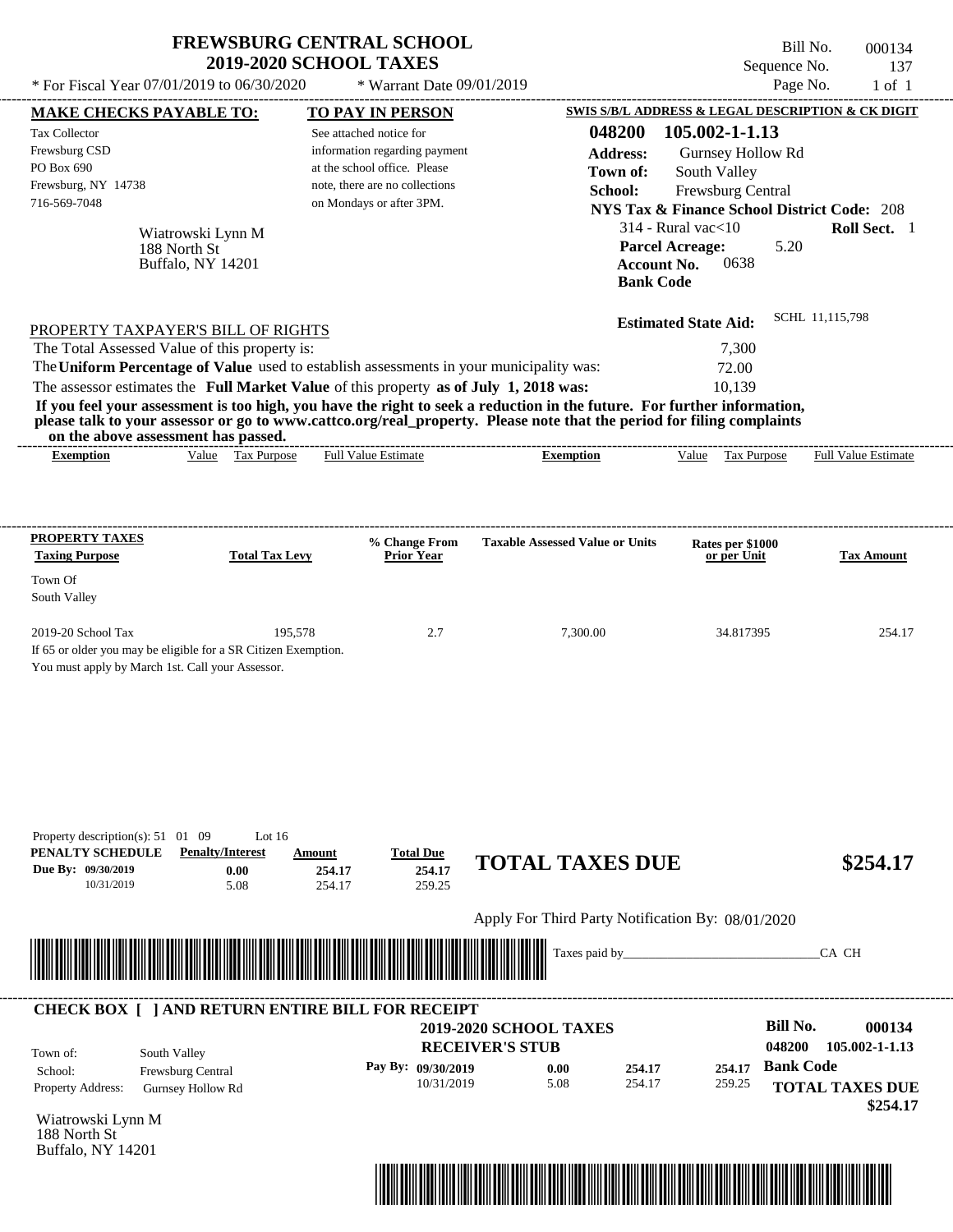| <b>FREWSBURG CENTRAL SCHOOL</b> |
|---------------------------------|
| <b>2019-2020 SCHOOL TAXES</b>   |

Bill No. 000135 Sequence No. 138

| <b>MAKE CHECKS PAYABLE TO:</b>                                                                                            |                                                                                 |                                                                                                                                                        |                                                                                                                                                                                                                                                                      |                                                                                                                                                                                                                               |                            |
|---------------------------------------------------------------------------------------------------------------------------|---------------------------------------------------------------------------------|--------------------------------------------------------------------------------------------------------------------------------------------------------|----------------------------------------------------------------------------------------------------------------------------------------------------------------------------------------------------------------------------------------------------------------------|-------------------------------------------------------------------------------------------------------------------------------------------------------------------------------------------------------------------------------|----------------------------|
|                                                                                                                           |                                                                                 | <b>TO PAY IN PERSON</b>                                                                                                                                |                                                                                                                                                                                                                                                                      | SWIS S/B/L ADDRESS & LEGAL DESCRIPTION & CK DIGIT                                                                                                                                                                             |                            |
| Tax Collector<br>Frewsburg CSD<br>PO Box 690<br>Frewsburg, NY 14738<br>716-569-7048<br>PROPERTY TAXPAYER'S BILL OF RIGHTS | <b>EnerVest Operating LLC</b><br>300 Capitol St Ste 200<br>Charleston, WV 25301 | See attached notice for<br>information regarding payment<br>at the school office. Please<br>note, there are no collections<br>on Mondays or after 3PM. | 048200<br><b>Address:</b><br>Town of:<br>School:<br>733 - Gas well<br><b>Account No.</b><br><b>Bank Code</b>                                                                                                                                                         | 96.002-1-37.4/1<br>off Bone Run Rd<br>South Valley<br>Frewsburg Central<br><b>NYS Tax &amp; Finance School District Code: 208</b><br><b>Parcel Acreage:</b><br>0.01<br>0768<br>SCHL 11,115,798<br><b>Estimated State Aid:</b> | Roll Sect. 1               |
| The Total Assessed Value of this property is:                                                                             |                                                                                 | The Uniform Percentage of Value used to establish assessments in your municipality was:                                                                |                                                                                                                                                                                                                                                                      | 417<br>72.00                                                                                                                                                                                                                  |                            |
| on the above assessment has passed.<br><b>Exemption</b>                                                                   | Value Tax Purpose                                                               | The assessor estimates the Full Market Value of this property as of July 1, 2018 was:<br><b>Full Value Estimate</b>                                    | If you feel your assessment is too high, you have the right to seek a reduction in the future. For further information,<br>please talk to your assessor or go to www.cattco.org/real_property. Please note that the period for filing complaints<br><b>Exemption</b> | 579<br>Value Tax Purpose                                                                                                                                                                                                      | <b>Full Value Estimate</b> |
| <b>PROPERTY TAXES</b>                                                                                                     |                                                                                 | % Change From                                                                                                                                          | <b>Taxable Assessed Value or Units</b>                                                                                                                                                                                                                               | Rates per \$1000                                                                                                                                                                                                              |                            |
| <b>Taxing Purpose</b><br>Town Of<br>South Valley                                                                          | <b>Total Tax Levy</b>                                                           | <b>Prior Year</b>                                                                                                                                      |                                                                                                                                                                                                                                                                      | or per Unit                                                                                                                                                                                                                   | <b>Tax Amount</b>          |
| 2019-20 School Tax<br>If 65 or older you may be eligible for a SR Citizen Exemption.                                      | 195,578<br>You must apply by March 1st. Call your Assessor.                     | 2.7                                                                                                                                                    | 417.00                                                                                                                                                                                                                                                               | 34.817395                                                                                                                                                                                                                     | 14.52                      |
|                                                                                                                           |                                                                                 |                                                                                                                                                        |                                                                                                                                                                                                                                                                      |                                                                                                                                                                                                                               |                            |
| Property description(s): Annis R1<br>PENALTY SCHEDULE<br>Due By: 09/30/2019<br>10/31/2019                                 | <b>Penalty/Interest</b><br>0.00<br>0.29                                         | Well# 31009177230000<br><b>Total Due</b><br>Amount<br>14.52<br>14.52<br>14.81<br>14.52                                                                 | <b>TOTAL TAXES DUE</b>                                                                                                                                                                                                                                               |                                                                                                                                                                                                                               | \$14.52                    |
|                                                                                                                           |                                                                                 |                                                                                                                                                        | Apply For Third Party Notification By: 08/01/2020<br>Taxes paid by_                                                                                                                                                                                                  |                                                                                                                                                                                                                               | CA CH                      |
| <u> I sama pada salah sahiji dan kalendar dan masa dan salah sahiji dan masa dan salah sahiji dan salah sahiji da</u>     |                                                                                 | <b>CHECK BOX [ ] AND RETURN ENTIRE BILL FOR RECEIPT</b>                                                                                                |                                                                                                                                                                                                                                                                      | <b>Bill No.</b>                                                                                                                                                                                                               | 000135                     |

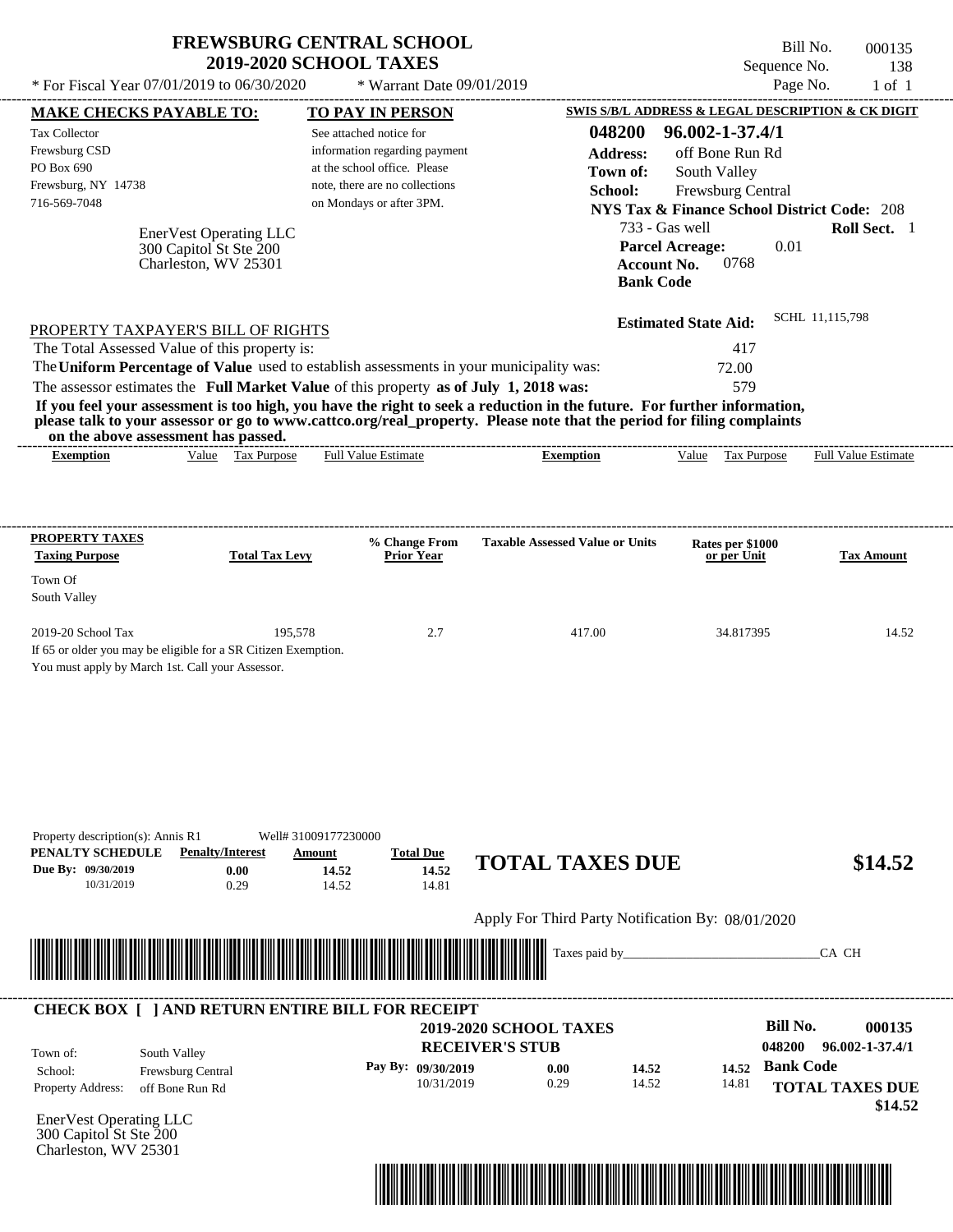|                                                                                                                                                                                                                                                                                         | <b>2019-2020 SCHOOL TAXES</b>                                             | <b>FREWSBURG CENTRAL SCHOOL</b>    |                                                   | Sequence No.                                             | Bill No.<br>000136<br>139        |
|-----------------------------------------------------------------------------------------------------------------------------------------------------------------------------------------------------------------------------------------------------------------------------------------|---------------------------------------------------------------------------|------------------------------------|---------------------------------------------------|----------------------------------------------------------|----------------------------------|
| * For Fiscal Year 07/01/2019 to 06/30/2020                                                                                                                                                                                                                                              |                                                                           | * Warrant Date 09/01/2019          |                                                   |                                                          | Page No.<br>$1$ of $1$           |
| <b>MAKE CHECKS PAYABLE TO:</b>                                                                                                                                                                                                                                                          |                                                                           | <b>TO PAY IN PERSON</b>            |                                                   | SWIS S/B/L ADDRESS & LEGAL DESCRIPTION & CK DIGIT        |                                  |
| Tax Collector                                                                                                                                                                                                                                                                           |                                                                           | See attached notice for            | 048200                                            | $96.002 - 1 - 37.1$                                      |                                  |
| Frewsburg CSD                                                                                                                                                                                                                                                                           |                                                                           | information regarding payment      | <b>Address:</b>                                   | 17723 Annis, r#1                                         |                                  |
| PO Box 690                                                                                                                                                                                                                                                                              |                                                                           | at the school office. Please       | Town of:                                          | South Valley                                             |                                  |
| Frewsburg, NY 14738                                                                                                                                                                                                                                                                     |                                                                           | note, there are no collections     | School:                                           | Frewsburg Central                                        |                                  |
| 716-569-7048                                                                                                                                                                                                                                                                            |                                                                           | on Mondays or after 3PM.           |                                                   | <b>NYS Tax &amp; Finance School District Code: 208</b>   |                                  |
|                                                                                                                                                                                                                                                                                         | EnerVest Operating, LLC<br>300 Capitol St Ste 200<br>Charleston, WV 25301 |                                    | <b>Account No.</b><br><b>Bank Code</b>            | 733 - Gas well<br><b>Parcel Acreage:</b><br>0.01<br>0543 | Roll Sect. 1                     |
| PROPERTY TAXPAYER'S BILL OF RIGHTS                                                                                                                                                                                                                                                      |                                                                           |                                    |                                                   | <b>Estimated State Aid:</b>                              | SCHL 11,115,798                  |
| The Total Assessed Value of this property is:                                                                                                                                                                                                                                           |                                                                           |                                    |                                                   | $\theta$                                                 |                                  |
| The Uniform Percentage of Value used to establish assessments in your municipality was:                                                                                                                                                                                                 |                                                                           |                                    |                                                   | 72.00                                                    |                                  |
| The assessor estimates the Full Market Value of this property as of July 1, 2018 was:                                                                                                                                                                                                   |                                                                           |                                    |                                                   | 0                                                        |                                  |
| If you feel your assessment is too high, you have the right to seek a reduction in the future. For further information,<br>please talk to your assessor or go to www.cattco.org/real_property. Please note that the period for filing complaints<br>on the above assessment has passed. |                                                                           |                                    |                                                   |                                                          |                                  |
| <b>Exemption</b>                                                                                                                                                                                                                                                                        | Value Tax Purpose                                                         | <b>Full Value Estimate</b>         | <b>Exemption</b>                                  | Value<br>Tax Purpose                                     | <b>Full Value Estimate</b>       |
|                                                                                                                                                                                                                                                                                         |                                                                           |                                    |                                                   |                                                          |                                  |
|                                                                                                                                                                                                                                                                                         |                                                                           |                                    |                                                   |                                                          |                                  |
| PROPERTY TAXES<br><b>Taxing Purpose</b>                                                                                                                                                                                                                                                 | <b>Total Tax Levy</b>                                                     | % Change From<br><b>Prior Year</b> | <b>Taxable Assessed Value or Units</b>            | Rates per \$1000<br>or per Unit                          | <b>Tax Amount</b>                |
| Town Of                                                                                                                                                                                                                                                                                 |                                                                           |                                    |                                                   |                                                          |                                  |
| South Valley                                                                                                                                                                                                                                                                            |                                                                           |                                    |                                                   |                                                          |                                  |
| 2019-20 School Tax<br>If 65 or older you may be eligible for a SR Citizen Exemption.                                                                                                                                                                                                    | 195,578                                                                   | 2.7                                | 0.00                                              | 34.817395                                                | 0.00                             |
| You must apply by March 1st. Call your Assessor.                                                                                                                                                                                                                                        |                                                                           | Gas Well Off Bone Run Rd           |                                                   |                                                          |                                  |
| Property description(s): Mcf<br>650<br>PENALTY SCHEDULE                                                                                                                                                                                                                                 | API 17723<br><b>Penalty/Interest</b><br>Amount                            | <b>Total Due</b>                   |                                                   |                                                          |                                  |
| Due By:                                                                                                                                                                                                                                                                                 |                                                                           |                                    | <b>TOTAL TAXES DUE</b>                            |                                                          | \$0.00                           |
|                                                                                                                                                                                                                                                                                         |                                                                           |                                    | Apply For Third Party Notification By: 08/01/2020 |                                                          |                                  |
|                                                                                                                                                                                                                                                                                         |                                                                           |                                    | Taxes paid by                                     |                                                          | CA CH                            |
|                                                                                                                                                                                                                                                                                         |                                                                           |                                    |                                                   |                                                          |                                  |
| <b>CHECK BOX [ ] AND RETURN ENTIRE BILL FOR RECEIPT</b>                                                                                                                                                                                                                                 |                                                                           |                                    |                                                   | <b>Bill No.</b>                                          | 000136                           |
|                                                                                                                                                                                                                                                                                         |                                                                           | <b>RECEIVER'S STUB</b>             | <b>2019-2020 SCHOOL TAXES</b>                     | 048200                                                   | $96.002 - 1 - 37.71$             |
| South Valley<br>Town of:                                                                                                                                                                                                                                                                |                                                                           |                                    |                                                   |                                                          | <b>Bank Code</b>                 |
| Frewsburg Central<br>School:                                                                                                                                                                                                                                                            |                                                                           | Pay By:                            |                                                   |                                                          |                                  |
| Property Address:<br>17723 Annis, r#1                                                                                                                                                                                                                                                   |                                                                           |                                    |                                                   |                                                          | <b>TOTAL TAXES DUE</b><br>\$0.00 |
| EnerVest Operating, LLC<br>300 Capitol St Ste 200<br>Charleston, WV 25301                                                                                                                                                                                                               |                                                                           |                                    |                                                   |                                                          |                                  |

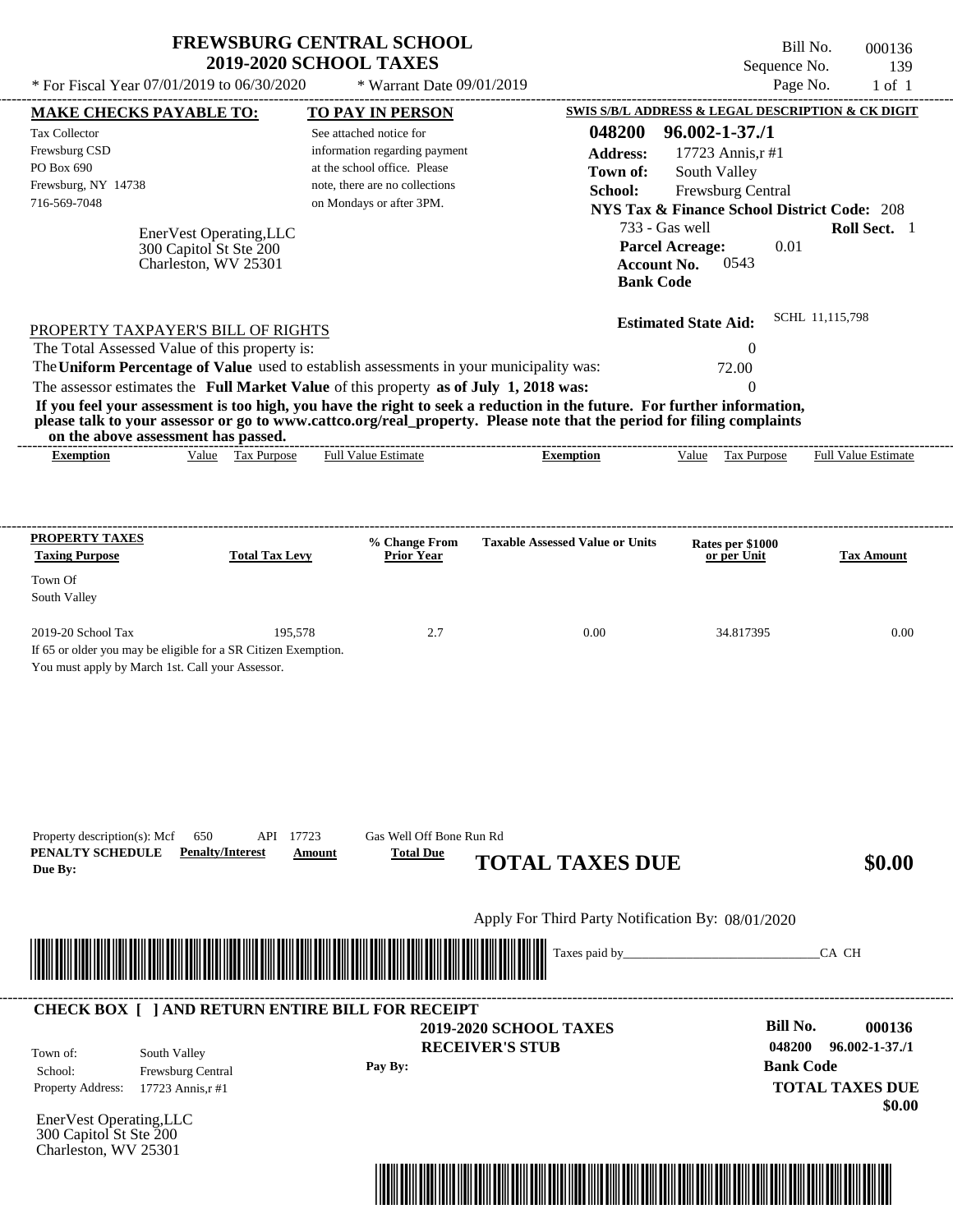PO Box 599 Warren, PA 16365  $(0.1/2010 \text{ to } 0.6/20/2020 \rightarrow W_{\text{meas}} + D_{\text{tot}} \cdot 0.0/0.1/2010)$ 

Bill No. 000137 Sequence No. 140

| * For Fiscal Year 07/01/2019 to 06/30/2020                                                                                                                                                                                                                                                                                                                                                                                                                                                                                                                                                                                                                                                                                                                                       | * Warrant Date 09/01/2019                                                                                                                              |                                                                                                              |                                                                                                                                                                                                                                                     | Page No.<br>$1$ of $1$                                |
|----------------------------------------------------------------------------------------------------------------------------------------------------------------------------------------------------------------------------------------------------------------------------------------------------------------------------------------------------------------------------------------------------------------------------------------------------------------------------------------------------------------------------------------------------------------------------------------------------------------------------------------------------------------------------------------------------------------------------------------------------------------------------------|--------------------------------------------------------------------------------------------------------------------------------------------------------|--------------------------------------------------------------------------------------------------------------|-----------------------------------------------------------------------------------------------------------------------------------------------------------------------------------------------------------------------------------------------------|-------------------------------------------------------|
| <b>MAKE CHECKS PAYABLE TO:</b>                                                                                                                                                                                                                                                                                                                                                                                                                                                                                                                                                                                                                                                                                                                                                   | <b>TO PAY IN PERSON</b>                                                                                                                                |                                                                                                              |                                                                                                                                                                                                                                                     | SWIS S/B/L ADDRESS & LEGAL DESCRIPTION & CK DIGIT     |
| Tax Collector<br>Frewsburg CSD<br>PO Box 690<br>Frewsburg, NY 14738<br>716-569-7048<br>Kiantone Pipeline Corp<br>Attn: United Refining Co Of Pa<br>Attn Real Estate Dept<br>PO Box 599<br>Warren, PA 16365<br>PROPERTY TAXPAYER'S BILL OF RIGHTS<br>The Total Assessed Value of this property is:<br>The Uniform Percentage of Value used to establish assessments in your municipality was:<br>The assessor estimates the Full Market Value of this property as of July 1, 2018 was:<br>If you feel your assessment is too high, you have the right to seek a reduction in the future. For further information,<br>please talk to your assessor or go to www.cattco.org/real_property. Please note that the period for filing complaints<br>on the above assessment has passed. | See attached notice for<br>information regarding payment<br>at the school office. Please<br>note, there are no collections<br>on Mondays or after 3PM. | 048200<br><b>Address:</b><br>Town of:<br>School:<br>868 - Pipeline<br><b>Account No.</b><br><b>Bank Code</b> | 582.000-9915-825.150/288<br><b>Special Franchise</b><br>South Valley<br>Frewsburg Central<br><b>NYS Tax &amp; Finance School District Code: 208</b><br><b>Parcel Acreage:</b><br>0527<br><b>Estimated State Aid:</b><br>120,961<br>72.00<br>168,001 | Roll Sect. 5<br>0.01<br>SCHL 11,115,798               |
| Value Tax Purpose<br><b>Exemption</b>                                                                                                                                                                                                                                                                                                                                                                                                                                                                                                                                                                                                                                                                                                                                            | <b>Full Value Estimate</b>                                                                                                                             | <b>Exemption</b>                                                                                             | Value Tax Purpose                                                                                                                                                                                                                                   | <b>Full Value Estimate</b>                            |
| <b>PROPERTY TAXES</b><br><b>Taxing Purpose</b><br><b>Total Tax Levy</b>                                                                                                                                                                                                                                                                                                                                                                                                                                                                                                                                                                                                                                                                                                          | % Change From<br><b>Prior Year</b>                                                                                                                     | <b>Taxable Assessed Value or Units</b>                                                                       | Rates per \$1000<br>or per Unit                                                                                                                                                                                                                     | <b>Tax Amount</b>                                     |
| Town Of<br>South Valley                                                                                                                                                                                                                                                                                                                                                                                                                                                                                                                                                                                                                                                                                                                                                          |                                                                                                                                                        |                                                                                                              |                                                                                                                                                                                                                                                     |                                                       |
| 2019-20 School Tax<br>195,578<br>If 65 or older you may be eligible for a SR Citizen Exemption.<br>You must apply by March 1st. Call your Assessor.                                                                                                                                                                                                                                                                                                                                                                                                                                                                                                                                                                                                                              | 2.7                                                                                                                                                    | 120,961.00                                                                                                   | 34.817395                                                                                                                                                                                                                                           | 4,211.55                                              |
| Property description(s): Town Of South Valley<br>PENALTY SCHEDULE<br><b>Penalty/Interest</b><br>Due By: 09/30/2019<br>0.00<br>10/31/2019<br>84.23                                                                                                                                                                                                                                                                                                                                                                                                                                                                                                                                                                                                                                | 0.2000 Frewsburg<br><b>Total Due</b><br>Amount<br>4,211.55<br>4,211.55<br>4,295.78<br>4,211.55                                                         | <b>TOTAL TAXES DUE</b>                                                                                       |                                                                                                                                                                                                                                                     | \$4,211.55                                            |
|                                                                                                                                                                                                                                                                                                                                                                                                                                                                                                                                                                                                                                                                                                                                                                                  |                                                                                                                                                        | Apply For Third Party Notification By: 08/01/2020                                                            |                                                                                                                                                                                                                                                     |                                                       |
| <u> Indian American State of Barbara and The Barbara and The Barbara and The Barbara and The Barbara and The Barbara and The Barbara and The Barbara and The Barbara and The Barbara and The Barbara and The Barbara and The Bar</u>                                                                                                                                                                                                                                                                                                                                                                                                                                                                                                                                             |                                                                                                                                                        | Taxes paid by_____                                                                                           |                                                                                                                                                                                                                                                     | CA CH                                                 |
| <b>CHECK BOX [ ] AND RETURN ENTIRE BILL FOR RECEIPT</b>                                                                                                                                                                                                                                                                                                                                                                                                                                                                                                                                                                                                                                                                                                                          |                                                                                                                                                        | 2019-2020 SCHOOL TAXES<br><b>RECEIVER'S STUB</b>                                                             | 048200                                                                                                                                                                                                                                              | <b>Bill No.</b><br>000137<br>582.000-9915-825.150/288 |

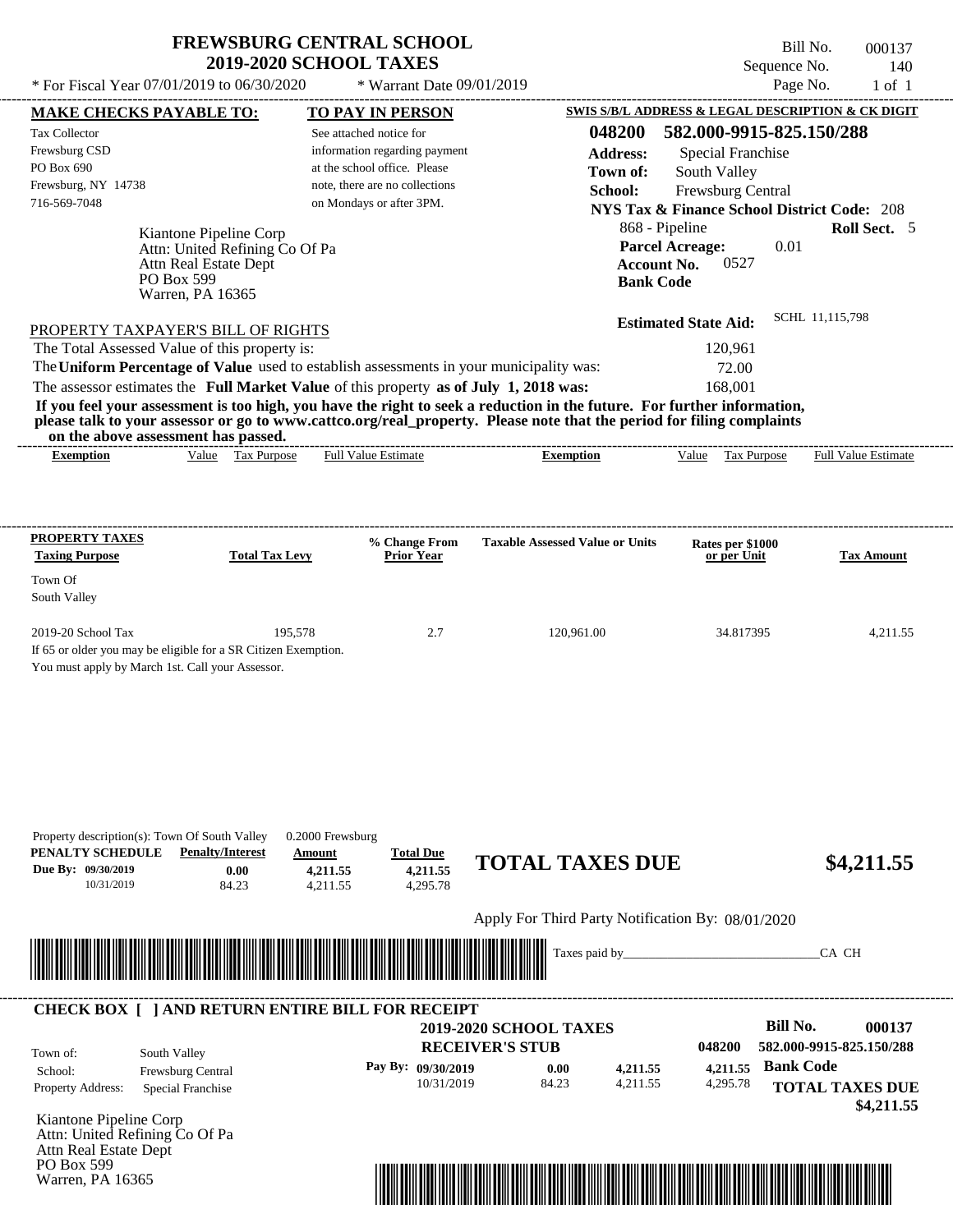| <b>FREWSBURG CENTRAL SCHOOL</b>            |                             | Bill No.     | 000138 |
|--------------------------------------------|-----------------------------|--------------|--------|
| <b>2019-2020 SCHOOL TAXES</b>              |                             | Sequence No. | 141    |
| * For Fiscal Year 07/01/2019 to 06/30/2020 | $*$ Warrant Date 09/01/2019 | Page No.     | 1 of 1 |

|                                                                                                                      | <b>MAKE CHECKS PAYABLE TO:</b>    | <b>TO PAY IN PERSON</b>            |                                                                                                                         | <b>SWIS S/B/L ADDRESS &amp; LEGAL DESCRIPTION &amp; CK DIGIT</b> |                                    |
|----------------------------------------------------------------------------------------------------------------------|-----------------------------------|------------------------------------|-------------------------------------------------------------------------------------------------------------------------|------------------------------------------------------------------|------------------------------------|
| <b>Tax Collector</b>                                                                                                 |                                   | See attached notice for            | 048200                                                                                                                  | 582.000-9915-132.350/188                                         |                                    |
| Frewsburg CSD                                                                                                        |                                   | information regarding payment      | <b>Address:</b>                                                                                                         | <b>Special Franchise</b>                                         |                                    |
| PO Box 690                                                                                                           |                                   | at the school office. Please       | Town of:                                                                                                                | South Valley                                                     |                                    |
| Frewsburg, NY 14738                                                                                                  |                                   | note, there are no collections     | School:                                                                                                                 | Frewsburg Central                                                |                                    |
| 716-569-7048                                                                                                         |                                   | on Mondays or after 3PM.           |                                                                                                                         | <b>NYS Tax &amp; Finance School District Code: 208</b>           |                                    |
|                                                                                                                      |                                   |                                    | 861 - Elec & gas                                                                                                        |                                                                  | <b>Roll Sect.</b> 5                |
| National Grid                                                                                                        | 300 Erie Blvd West                |                                    | <b>Parcel Acreage:</b>                                                                                                  | 0.01                                                             |                                    |
|                                                                                                                      | Syracuse, NY 13202                |                                    | <b>Account No.</b>                                                                                                      | 0529                                                             |                                    |
|                                                                                                                      |                                   |                                    | <b>Bank Code</b>                                                                                                        |                                                                  |                                    |
|                                                                                                                      |                                   |                                    |                                                                                                                         |                                                                  |                                    |
| PROPERTY TAXPAYER'S BILL OF RIGHTS                                                                                   |                                   |                                    |                                                                                                                         | <b>Estimated State Aid:</b>                                      | SCHL 11,115,798                    |
| The Total Assessed Value of this property is:                                                                        |                                   |                                    |                                                                                                                         | 51,544                                                           |                                    |
| The Uniform Percentage of Value used to establish assessments in your municipality was:                              |                                   |                                    |                                                                                                                         | 72.00                                                            |                                    |
| The assessor estimates the Full Market Value of this property as of July 1, 2018 was:                                |                                   |                                    |                                                                                                                         | 71,589                                                           |                                    |
|                                                                                                                      |                                   |                                    | If you feel your assessment is too high, you have the right to seek a reduction in the future. For further information, |                                                                  |                                    |
|                                                                                                                      |                                   |                                    | please talk to your assessor or go to www.cattco.org/real_property. Please note that the period for filing complaints   |                                                                  |                                    |
| on the above assessment has passed.<br><b>Exemption</b>                                                              | Value Tax Purpose                 | <b>Full Value Estimate</b>         | <b>Exemption</b>                                                                                                        | Value Tax Purpose                                                | <b>Full Value Estimate</b>         |
|                                                                                                                      |                                   |                                    |                                                                                                                         |                                                                  |                                    |
|                                                                                                                      |                                   |                                    |                                                                                                                         |                                                                  |                                    |
|                                                                                                                      |                                   |                                    |                                                                                                                         |                                                                  |                                    |
| <b>PROPERTY TAXES</b><br><b>Taxing Purpose</b>                                                                       | <b>Total Tax Levy</b>             | % Change From<br><b>Prior Year</b> | <b>Taxable Assessed Value or Units</b>                                                                                  | Rates per \$1000<br>or per Unit                                  | <b>Tax Amount</b>                  |
| Town Of                                                                                                              |                                   |                                    |                                                                                                                         |                                                                  |                                    |
| South Valley                                                                                                         |                                   |                                    |                                                                                                                         |                                                                  |                                    |
|                                                                                                                      |                                   |                                    |                                                                                                                         |                                                                  |                                    |
| 2019-20 School Tax                                                                                                   | 195,578                           | 2.7                                | 51,544.00                                                                                                               | 34.817395                                                        | 1,794.63                           |
| If 65 or older you may be eligible for a SR Citizen Exemption.                                                       |                                   |                                    |                                                                                                                         |                                                                  |                                    |
|                                                                                                                      |                                   |                                    |                                                                                                                         |                                                                  |                                    |
| You must apply by March 1st. Call your Assessor.                                                                     |                                   |                                    |                                                                                                                         |                                                                  |                                    |
|                                                                                                                      |                                   |                                    |                                                                                                                         |                                                                  |                                    |
|                                                                                                                      |                                   |                                    |                                                                                                                         |                                                                  |                                    |
|                                                                                                                      |                                   |                                    |                                                                                                                         |                                                                  |                                    |
|                                                                                                                      |                                   |                                    |                                                                                                                         |                                                                  |                                    |
|                                                                                                                      |                                   |                                    |                                                                                                                         |                                                                  |                                    |
|                                                                                                                      |                                   |                                    |                                                                                                                         |                                                                  |                                    |
| Property description(s): Town Of South Valley                                                                        |                                   | 0.1400 Frewsburg                   |                                                                                                                         |                                                                  |                                    |
| PENALTY SCHEDULE                                                                                                     | <b>Penalty/Interest</b><br>Amount | <b>Total Due</b>                   |                                                                                                                         |                                                                  |                                    |
|                                                                                                                      | 0.00                              | 1,794.63<br>1,794.63               | <b>TOTAL TAXES DUE</b>                                                                                                  |                                                                  | \$1,794.63                         |
| 10/31/2019                                                                                                           | 35.89                             | 1,830.52<br>1,794.63               |                                                                                                                         |                                                                  |                                    |
| Due By: 09/30/2019                                                                                                   |                                   |                                    | Apply For Third Party Notification By: 08/01/2020                                                                       |                                                                  |                                    |
|                                                                                                                      |                                   |                                    |                                                                                                                         |                                                                  |                                    |
|                                                                                                                      |                                   |                                    | Taxes paid by_                                                                                                          |                                                                  | CA CH                              |
| <u> III de la contrada de la contrada de la contrada de la contrada de la contrada de la contrada de la contrada</u> |                                   |                                    |                                                                                                                         |                                                                  |                                    |
|                                                                                                                      |                                   |                                    |                                                                                                                         |                                                                  |                                    |
| <b>CHECK BOX [ ] AND RETURN ENTIRE BILL FOR RECEIPT</b>                                                              |                                   |                                    | <b>2019-2020 SCHOOL TAXES</b>                                                                                           | <b>Bill No.</b>                                                  |                                    |
|                                                                                                                      |                                   |                                    |                                                                                                                         | 048200                                                           |                                    |
| South Valley<br>Town of:                                                                                             |                                   |                                    | <b>RECEIVER'S STUB</b>                                                                                                  |                                                                  | 000138<br>582.000-9915-132.350/188 |
| School:<br>Frewsburg Central                                                                                         |                                   | Pay By: 09/30/2019                 | 0.00<br>1,794.63                                                                                                        | <b>Bank Code</b><br>1,794.63                                     |                                    |
| Property Address:<br>Special Franchise                                                                               |                                   | 10/31/2019                         | 35.89<br>1,794.63                                                                                                       | 1,830.52                                                         | <b>TOTAL TAXES DUE</b>             |
| <b>National Grid</b>                                                                                                 |                                   |                                    |                                                                                                                         |                                                                  | \$1,794.63                         |

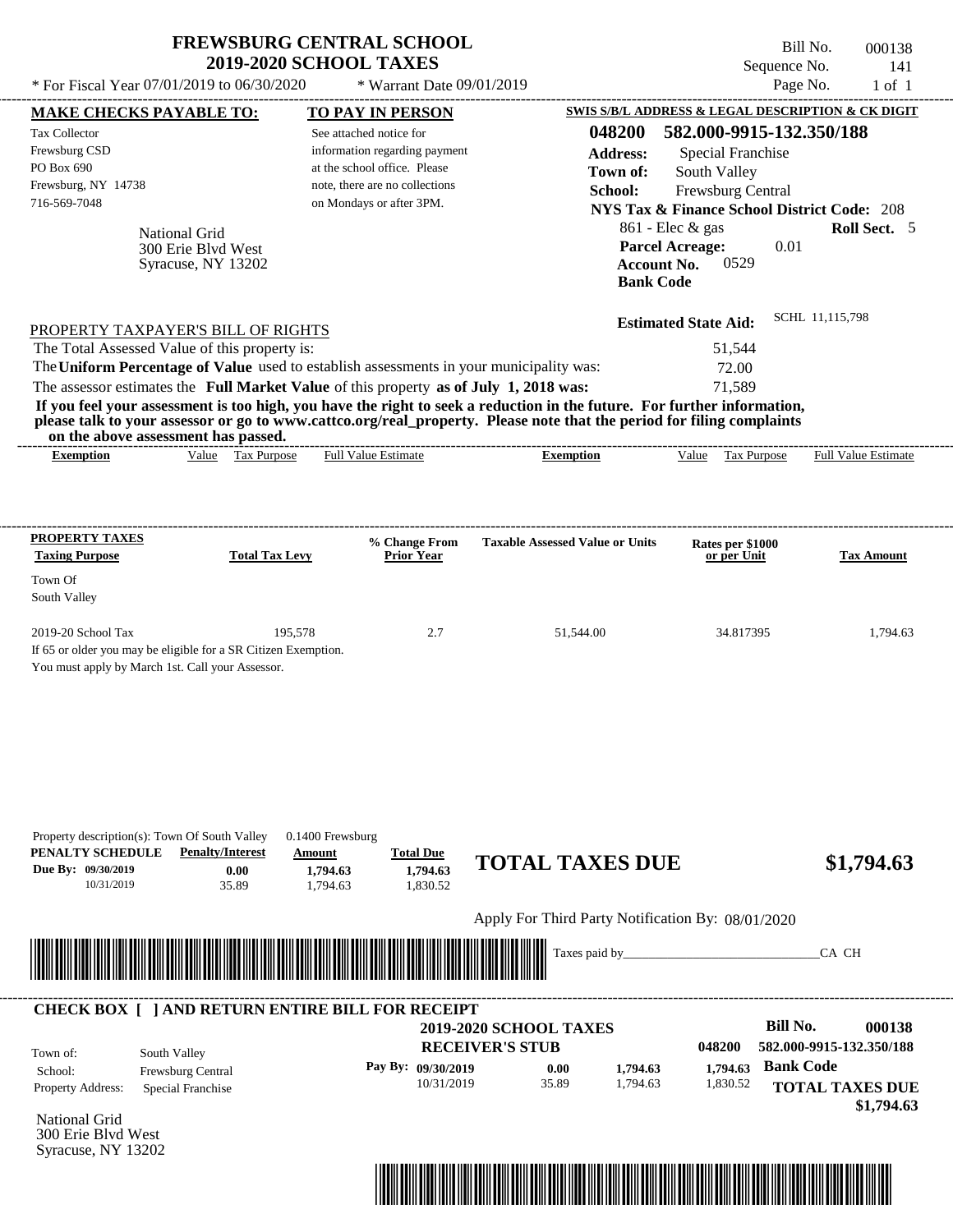$(0.1/2010 \text{ to } 0.6/20/2020 \rightarrow W_{\text{meas}} + D_{\text{tot}} \cdot 0.0/0.1/2010)$ 

Addison, TX 75001

Bill No. 000139 Sequence No. 142

| * For Fiscal Year 07/01/2019 to 06/30/2020                                                                                               |                                                                                   | * Warrant Date 09/01/2019                                                                                                                                                        |                                                                                                                                                                                                                                                  |                                                                                                                                                                                                                              | Page No.<br>$1$ of $1$                                                                      |
|------------------------------------------------------------------------------------------------------------------------------------------|-----------------------------------------------------------------------------------|----------------------------------------------------------------------------------------------------------------------------------------------------------------------------------|--------------------------------------------------------------------------------------------------------------------------------------------------------------------------------------------------------------------------------------------------|------------------------------------------------------------------------------------------------------------------------------------------------------------------------------------------------------------------------------|---------------------------------------------------------------------------------------------|
| <b>MAKE CHECKS PAYABLE TO:</b>                                                                                                           |                                                                                   | <b>TO PAY IN PERSON</b>                                                                                                                                                          |                                                                                                                                                                                                                                                  | SWIS S/B/L ADDRESS & LEGAL DESCRIPTION & CK DIGIT                                                                                                                                                                            |                                                                                             |
| Tax Collector<br>Frewsburg CSD<br>PO Box 690<br>Frewsburg, NY 14738<br>716-569-7048                                                      | Windstream New York Inc.<br>c/o Duff & Phelps<br>PO Box 2629<br>Addison, TX 75001 | See attached notice for<br>information regarding payment<br>at the school office. Please<br>note, there are no collections<br>on Mondays or after 3PM.                           | 048200<br><b>Address:</b><br>Town of:<br>School:<br><b>Bank Code</b>                                                                                                                                                                             | 582.000-9915-629./188<br>Special Franchise<br>South Valley<br>Frewsburg Central<br><b>NYS Tax &amp; Finance School District Code: 208</b><br>866 - Telephone<br><b>Parcel Acreage:</b><br>0.01<br><b>Account No.</b><br>0528 | Roll Sect. 5<br>SCHL 11,115,798                                                             |
| PROPERTY TAXPAYER'S BILL OF RIGHTS<br>The Total Assessed Value of this property is:<br>on the above assessment has passed.               |                                                                                   | The Uniform Percentage of Value used to establish assessments in your municipality was:<br>The assessor estimates the Full Market Value of this property as of July 1, 2018 was: | If you feel your assessment is too high, you have the right to seek a reduction in the future. For further information,<br>please talk to your assessor or go to www.cattco.org/real_property. Please note that the period for filing complaints | <b>Estimated State Aid:</b><br>79,670<br>72.00<br>110,653                                                                                                                                                                    |                                                                                             |
| <b>Exemption</b>                                                                                                                         | Value Tax Purpose                                                                 | <b>Full Value Estimate</b>                                                                                                                                                       | <b>Exemption</b>                                                                                                                                                                                                                                 | Value Tax Purpose                                                                                                                                                                                                            | <b>Full Value Estimate</b>                                                                  |
| <b>PROPERTY TAXES</b>                                                                                                                    |                                                                                   | % Change From                                                                                                                                                                    | <b>Taxable Assessed Value or Units</b>                                                                                                                                                                                                           |                                                                                                                                                                                                                              |                                                                                             |
| <b>Taxing Purpose</b><br>Town Of<br>South Valley                                                                                         | <b>Total Tax Levy</b>                                                             | <b>Prior Year</b>                                                                                                                                                                |                                                                                                                                                                                                                                                  | Rates per \$1000<br>or per Unit                                                                                                                                                                                              | <b>Tax Amount</b>                                                                           |
| 2019-20 School Tax<br>If 65 or older you may be eligible for a SR Citizen Exemption.<br>You must apply by March 1st. Call your Assessor. | 195,578                                                                           | 2.7                                                                                                                                                                              | 79,670.00                                                                                                                                                                                                                                        | 34.817395                                                                                                                                                                                                                    | 2,773.90                                                                                    |
| Property description(s): Town Of South Valley<br>PENALTY SCHEDULE<br>Due By: 09/30/2019<br>10/31/2019                                    | <b>Penalty/Interest</b><br>0.00<br>55.48                                          | $0.1400$ Frewsburg<br><b>Total Due</b><br>Amount<br>2,773.90<br>2,773.90<br>2,829.38<br>2,773.90                                                                                 | <b>TOTAL TAXES DUE</b>                                                                                                                                                                                                                           |                                                                                                                                                                                                                              | \$2,773.90                                                                                  |
| <u> III de la contrada de la contrada de la contrada de la contrada de la contrada de la contrada de la contrada</u>                     |                                                                                   |                                                                                                                                                                                  | Apply For Third Party Notification By: 08/01/2020<br>Taxes paid by___                                                                                                                                                                            |                                                                                                                                                                                                                              | CA CH                                                                                       |
| South Valley<br>Town of:<br>School:<br>Property Address:<br>Windstream New York Inc.<br>c/o Duff & Phelps<br>PO Box 2629                 | Frewsburg Central<br>Special Franchise                                            | <b>CHECK BOX [ ] AND RETURN ENTIRE BILL FOR RECEIPT</b><br>Pay By: 09/30/2019<br>10/31/2019                                                                                      | 2019-2020 SCHOOL TAXES<br><b>RECEIVER'S STUB</b><br>0.00<br>2,773.90<br>55.48<br>2,773.90                                                                                                                                                        | <b>Bill No.</b><br>048200<br>2,773.90<br>2,829.38                                                                                                                                                                            | 000139<br>582.000-9915-629./188<br><b>Bank Code</b><br><b>TOTAL TAXES DUE</b><br>\$2,773.90 |

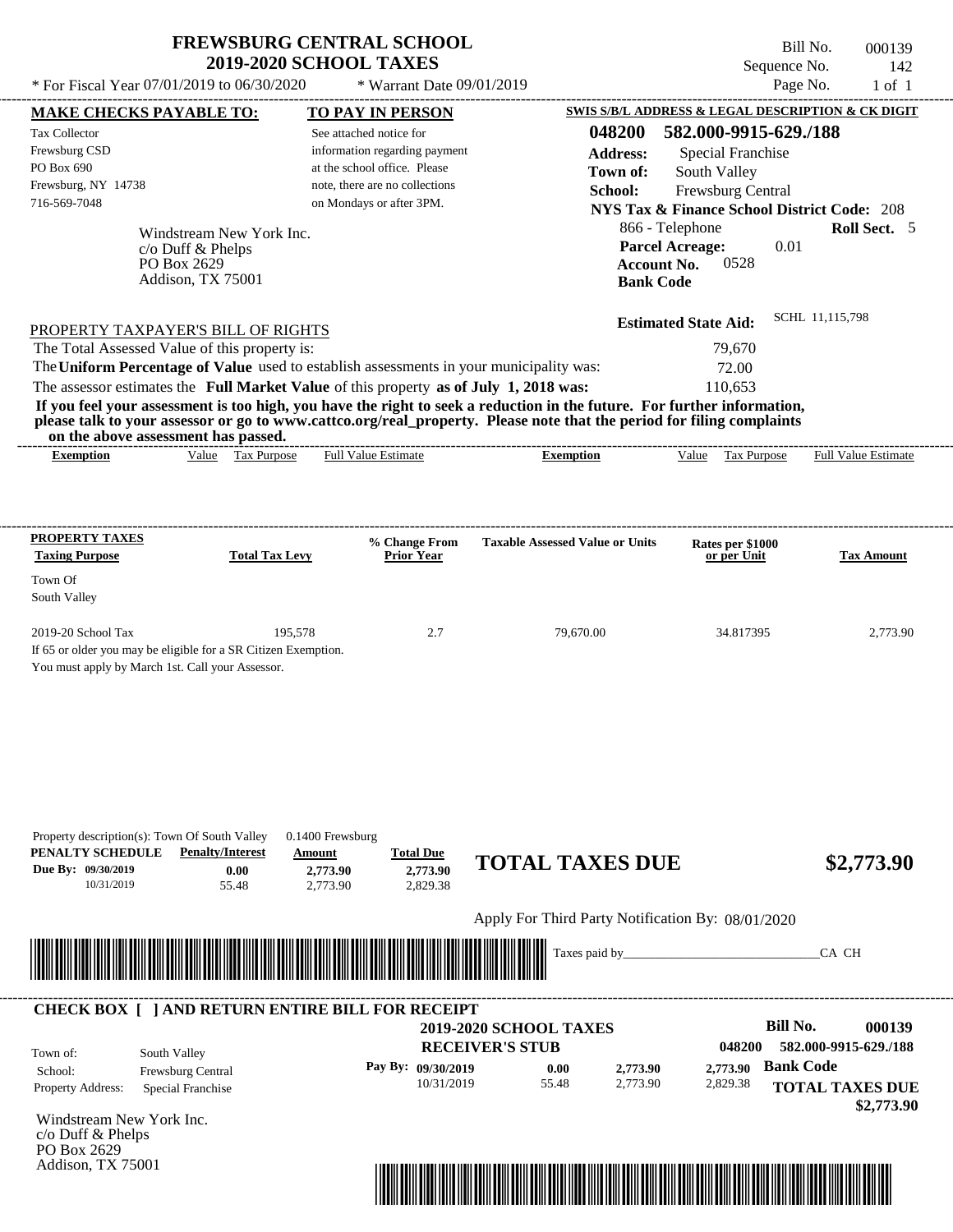Bill No. 000140 Sequence No. 143

| * For Fiscal Year 07/01/2019 to 06/30/2020                                                                                                                                                                                                                                              |                                                    | * Warrant Date 09/01/2019                                |                                                   |                                                                          | Page No.<br>$1$ of $1$     |
|-----------------------------------------------------------------------------------------------------------------------------------------------------------------------------------------------------------------------------------------------------------------------------------------|----------------------------------------------------|----------------------------------------------------------|---------------------------------------------------|--------------------------------------------------------------------------|----------------------------|
| <b>MAKE CHECKS PAYABLE TO:</b>                                                                                                                                                                                                                                                          |                                                    | <b>TO PAY IN PERSON</b>                                  |                                                   | SWIS S/B/L ADDRESS & LEGAL DESCRIPTION & CK DIGIT                        |                            |
| Tax Collector<br>Frewsburg CSD                                                                                                                                                                                                                                                          |                                                    | See attached notice for<br>information regarding payment | 048200                                            | 682.000-9915-825.150/288                                                 |                            |
| PO Box 690                                                                                                                                                                                                                                                                              |                                                    | at the school office. Please                             | <b>Address:</b><br>Town of:                       | <b>Outside Plant</b><br>South Valley                                     |                            |
| Frewsburg, NY 14738                                                                                                                                                                                                                                                                     |                                                    | note, there are no collections                           | School:                                           | Frewsburg Central                                                        |                            |
| 716-569-7048                                                                                                                                                                                                                                                                            |                                                    | on Mondays or after 3PM.                                 |                                                   | <b>NYS Tax &amp; Finance School District Code: 208</b>                   |                            |
|                                                                                                                                                                                                                                                                                         |                                                    |                                                          |                                                   | 883 - Gas Trans Im                                                       | Roll Sect. 6               |
| Kiantone Pipeline Corp<br>Attn: United Refining Co Of Pa<br>Attn Real Estate Dept<br>PO Box 599<br>Warren, PA 16365                                                                                                                                                                     |                                                    |                                                          |                                                   | <b>Parcel Acreage:</b><br><b>Account No.</b><br>0530<br><b>Bank Code</b> | 0.01                       |
| PROPERTY TAXPAYER'S BILL OF RIGHTS                                                                                                                                                                                                                                                      |                                                    |                                                          |                                                   | <b>Estimated State Aid:</b>                                              | SCHL 11,115,798            |
| The Total Assessed Value of this property is:                                                                                                                                                                                                                                           |                                                    |                                                          |                                                   | 62,667                                                                   |                            |
| The Uniform Percentage of Value used to establish assessments in your municipality was:                                                                                                                                                                                                 |                                                    |                                                          |                                                   | 72.00                                                                    |                            |
| The assessor estimates the Full Market Value of this property as of July 1, 2018 was:                                                                                                                                                                                                   |                                                    |                                                          |                                                   | 87,038                                                                   |                            |
| If you feel your assessment is too high, you have the right to seek a reduction in the future. For further information,<br>please talk to your assessor or go to www.cattco.org/real_property. Please note that the period for filing complaints<br>on the above assessment has passed. |                                                    |                                                          |                                                   |                                                                          |                            |
| <b>Exemption</b>                                                                                                                                                                                                                                                                        | Value Tax Purpose                                  | <b>Full Value Estimate</b>                               | <b>Exemption</b>                                  | Value Tax Purpose                                                        | <b>Full Value Estimate</b> |
| <b>PROPERTY TAXES</b><br><b>Taxing Purpose</b><br>Town Of<br>South Valley                                                                                                                                                                                                               | <b>Total Tax Levy</b>                              | % Change From<br><b>Prior Year</b>                       | <b>Taxable Assessed Value or Units</b>            | Rates per \$1000<br>or per Unit                                          | <b>Tax Amount</b>          |
| 2019-20 School Tax                                                                                                                                                                                                                                                                      | 195,578                                            | 2.7                                                      | 62,667.00                                         | 34.817395                                                                | 2,181.90                   |
| If 65 or older you may be eligible for a SR Citizen Exemption.                                                                                                                                                                                                                          |                                                    |                                                          |                                                   |                                                                          |                            |
| You must apply by March 1st. Call your Assessor.                                                                                                                                                                                                                                        |                                                    |                                                          |                                                   |                                                                          |                            |
| Property description(s): Loc #888888<br>PENALTY SCHEDULE<br><b>Penalty/Interest</b><br>Due By: 09/30/2019<br>0.00<br>10/31/2019<br>43.64                                                                                                                                                | 0.2000 Frewsburg<br>Amount<br>2,181.90<br>2,181.90 | Gas Trans<br><b>Total Due</b><br>2,181.90<br>2,225.54    | <b>TOTAL TAXES DUE</b>                            |                                                                          | \$2,181.90                 |
|                                                                                                                                                                                                                                                                                         |                                                    |                                                          | Apply For Third Party Notification By: 08/01/2020 |                                                                          |                            |
|                                                                                                                                                                                                                                                                                         |                                                    |                                                          | Taxes paid by_                                    |                                                                          | CA CH                      |
| <b>CHECK BOX [ ] AND RETURN ENTIRE BILL FOR RECEIPT</b>                                                                                                                                                                                                                                 |                                                    |                                                          | 2019-2020 SCHOOL TAXES                            |                                                                          | <b>Bill No.</b><br>000140  |
|                                                                                                                                                                                                                                                                                         |                                                    |                                                          | <b>RECEIVER'S STUB</b>                            | 048200                                                                   | 682.000-9915-825.150/288   |
| South Valley<br>Town of:                                                                                                                                                                                                                                                                |                                                    |                                                          |                                                   |                                                                          | <b>Bank Code</b>           |
| Frewsburg Central<br>School:<br>Property Address:<br><b>Outside Plant</b>                                                                                                                                                                                                               |                                                    | Pay By: 09/30/2019<br>10/31/2019                         | 0.00<br>2,181.90<br>43.64<br>2,181.90             | 2,181.90<br>2,225.54                                                     | <b>TOTAL TAXES DUE</b>     |
|                                                                                                                                                                                                                                                                                         |                                                    |                                                          |                                                   |                                                                          | \$2,181.90                 |
| $U$ iantana Dinalina Cam                                                                                                                                                                                                                                                                |                                                    |                                                          |                                                   |                                                                          |                            |

Kiantone Pipeline Corp Attn: United Refining Co Of Pa Attn Real Estate Dept PO Box 599 Warren, PA 16365

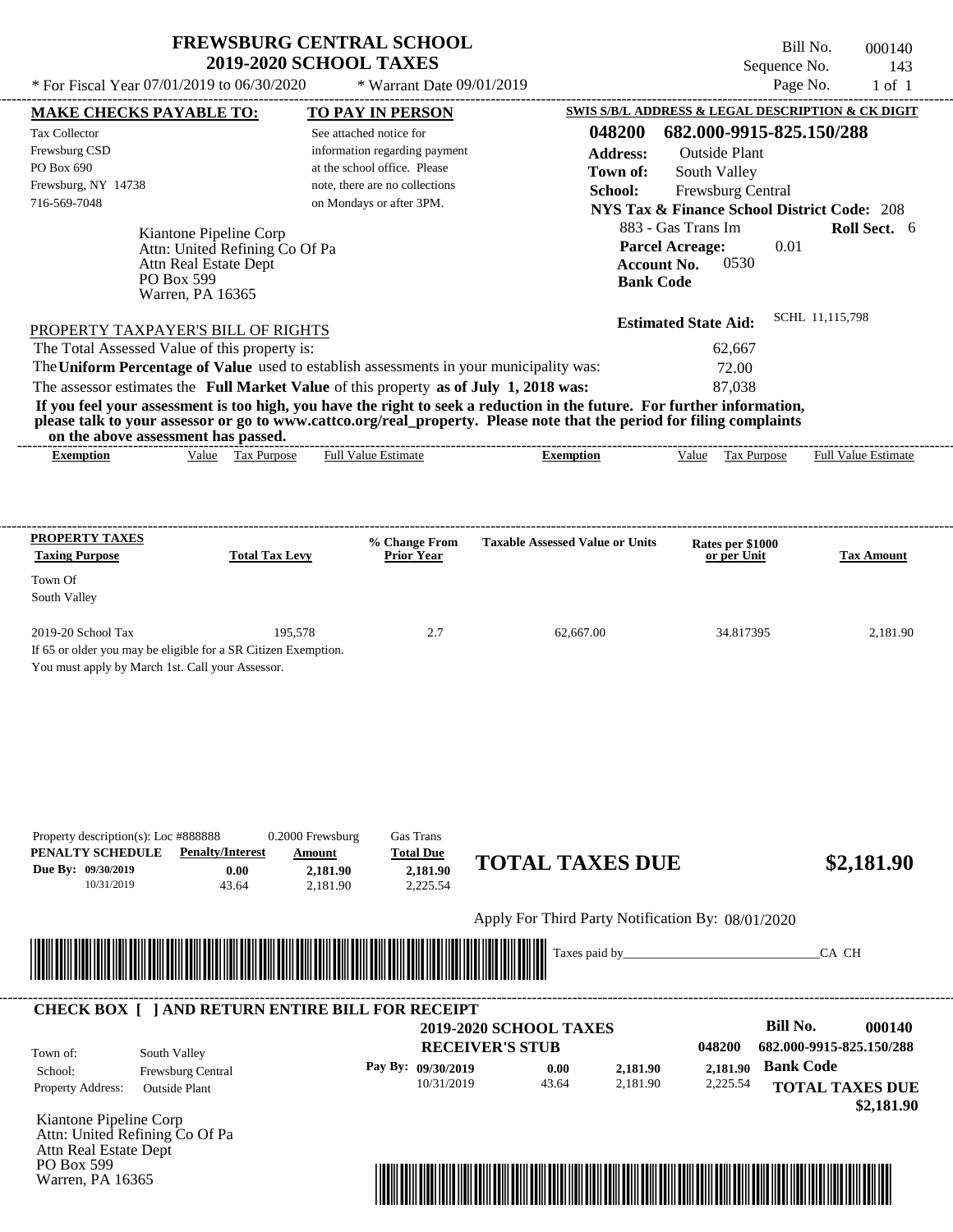| <b>FREWSBURG CENTRAL SCHOOL</b> |
|---------------------------------|
| <b>2019-2020 SCHOOL TAXES</b>   |

Bill No. 000141 Sequence No. 144

| * For Fiscal Year 07/01/2019 to 06/30/2020                                                                                                                                                                                                                                                                                         |                                                                        | * Warrant Date 09/01/2019                                                                                                                              |                                                                                                                                                                                                                                                                      |                                                                                                                                               | Page No.<br>$1$ of $1$                                                                                            |
|------------------------------------------------------------------------------------------------------------------------------------------------------------------------------------------------------------------------------------------------------------------------------------------------------------------------------------|------------------------------------------------------------------------|--------------------------------------------------------------------------------------------------------------------------------------------------------|----------------------------------------------------------------------------------------------------------------------------------------------------------------------------------------------------------------------------------------------------------------------|-----------------------------------------------------------------------------------------------------------------------------------------------|-------------------------------------------------------------------------------------------------------------------|
| <b>MAKE CHECKS PAYABLE TO:</b>                                                                                                                                                                                                                                                                                                     |                                                                        | <b>TO PAY IN PERSON</b>                                                                                                                                |                                                                                                                                                                                                                                                                      |                                                                                                                                               | SWIS S/B/L ADDRESS & LEGAL DESCRIPTION & CK DIGIT                                                                 |
| Tax Collector<br>Frewsburg CSD<br>PO Box 690<br>Frewsburg, NY 14738<br>716-569-7048                                                                                                                                                                                                                                                | National Grid Power Corp.<br>300 Erie Blyd West<br>Syracuse, NY 13202  | See attached notice for<br>information regarding payment<br>at the school office. Please<br>note, there are no collections<br>on Mondays or after 3PM. | 048200<br><b>Address:</b><br>Town of:<br>School:<br><b>Account No.</b><br><b>Bank Code</b>                                                                                                                                                                           | 682.000-9915-132.350/188<br><b>Outside Plant</b><br>South Valley<br>Frewsburg Central<br>884 - Elec Dist Ou<br><b>Parcel Acreage:</b><br>0534 | <b>NYS Tax &amp; Finance School District Code: 208</b><br>Roll Sect. 6<br>0.01                                    |
| PROPERTY TAXPAYER'S BILL OF RIGHTS<br>The Total Assessed Value of this property is:<br>The Uniform Percentage of Value used to establish assessments in your municipality was:<br>The assessor estimates the Full Market Value of this property as of July 1, 2018 was:<br>on the above assessment has passed.<br><b>Exemption</b> | Value Tax Purpose                                                      | <b>Full Value Estimate</b>                                                                                                                             | If you feel your assessment is too high, you have the right to seek a reduction in the future. For further information,<br>please talk to your assessor or go to www.cattco.org/real_property. Please note that the period for filing complaints<br><b>Exemption</b> | <b>Estimated State Aid:</b><br>65,617<br>72.00<br>91,135<br>Value Tax Purpose                                                                 | SCHL 11,115,798<br><b>Full Value Estimate</b>                                                                     |
|                                                                                                                                                                                                                                                                                                                                    |                                                                        |                                                                                                                                                        |                                                                                                                                                                                                                                                                      |                                                                                                                                               |                                                                                                                   |
| <b>PROPERTY TAXES</b><br><b>Taxing Purpose</b>                                                                                                                                                                                                                                                                                     | <b>Total Tax Levy</b>                                                  | % Change From<br><b>Prior Year</b>                                                                                                                     | <b>Taxable Assessed Value or Units</b>                                                                                                                                                                                                                               | Rates per \$1000<br>or per Unit                                                                                                               | <b>Tax Amount</b>                                                                                                 |
| Town Of<br>South Valley                                                                                                                                                                                                                                                                                                            |                                                                        |                                                                                                                                                        |                                                                                                                                                                                                                                                                      |                                                                                                                                               |                                                                                                                   |
| 2019-20 School Tax<br>If 65 or older you may be eligible for a SR Citizen Exemption.<br>You must apply by March 1st. Call your Assessor.                                                                                                                                                                                           | 195,578                                                                | 2.7                                                                                                                                                    | 65,617.00                                                                                                                                                                                                                                                            | 34.817395                                                                                                                                     | 2,284.61                                                                                                          |
| Property description(s): Loc #888888<br>PENALTY SCHEDULE<br>Due By: 09/30/2019<br>10/31/2019                                                                                                                                                                                                                                       | 0.0674 Frewsburg<br><b>Penalty/Interest</b><br>Amount<br>0.00<br>45.69 | Elec Dist<br><b>Total Due</b><br>2,284.61<br>2,284.61<br>2.330.30<br>2,284.61                                                                          | <b>TOTAL TAXES DUE</b>                                                                                                                                                                                                                                               |                                                                                                                                               | \$2,284.61                                                                                                        |
|                                                                                                                                                                                                                                                                                                                                    |                                                                        |                                                                                                                                                        | Apply For Third Party Notification By: 08/01/2020                                                                                                                                                                                                                    |                                                                                                                                               |                                                                                                                   |
| <u> III de la construcción de la construcción de la construcción de la construcción de la construcción de la const</u>                                                                                                                                                                                                             |                                                                        |                                                                                                                                                        | Taxes paid by_                                                                                                                                                                                                                                                       |                                                                                                                                               | CA CH                                                                                                             |
| <b>CHECK BOX [ ] AND RETURN ENTIRE BILL FOR RECEIPT</b><br>South Valley<br>Town of:<br>School:<br>Property Address:<br><b>Outside Plant</b>                                                                                                                                                                                        | Frewsburg Central                                                      | Pay By: 09/30/2019<br>10/31/2019                                                                                                                       | 2019-2020 SCHOOL TAXES<br><b>RECEIVER'S STUB</b><br>0.00<br>2,284.61<br>45.69<br>2,284.61                                                                                                                                                                            | 048200<br>2,284.61<br>2,330.30                                                                                                                | <b>Bill No.</b><br>000141<br>682.000-9915-132.350/188<br><b>Bank Code</b><br><b>TOTAL TAXES DUE</b><br>\$2,284.61 |
| National Grid Power Corp.<br>300 Erie Blvd West<br>Syracuse, NY 13202                                                                                                                                                                                                                                                              |                                                                        |                                                                                                                                                        |                                                                                                                                                                                                                                                                      |                                                                                                                                               |                                                                                                                   |

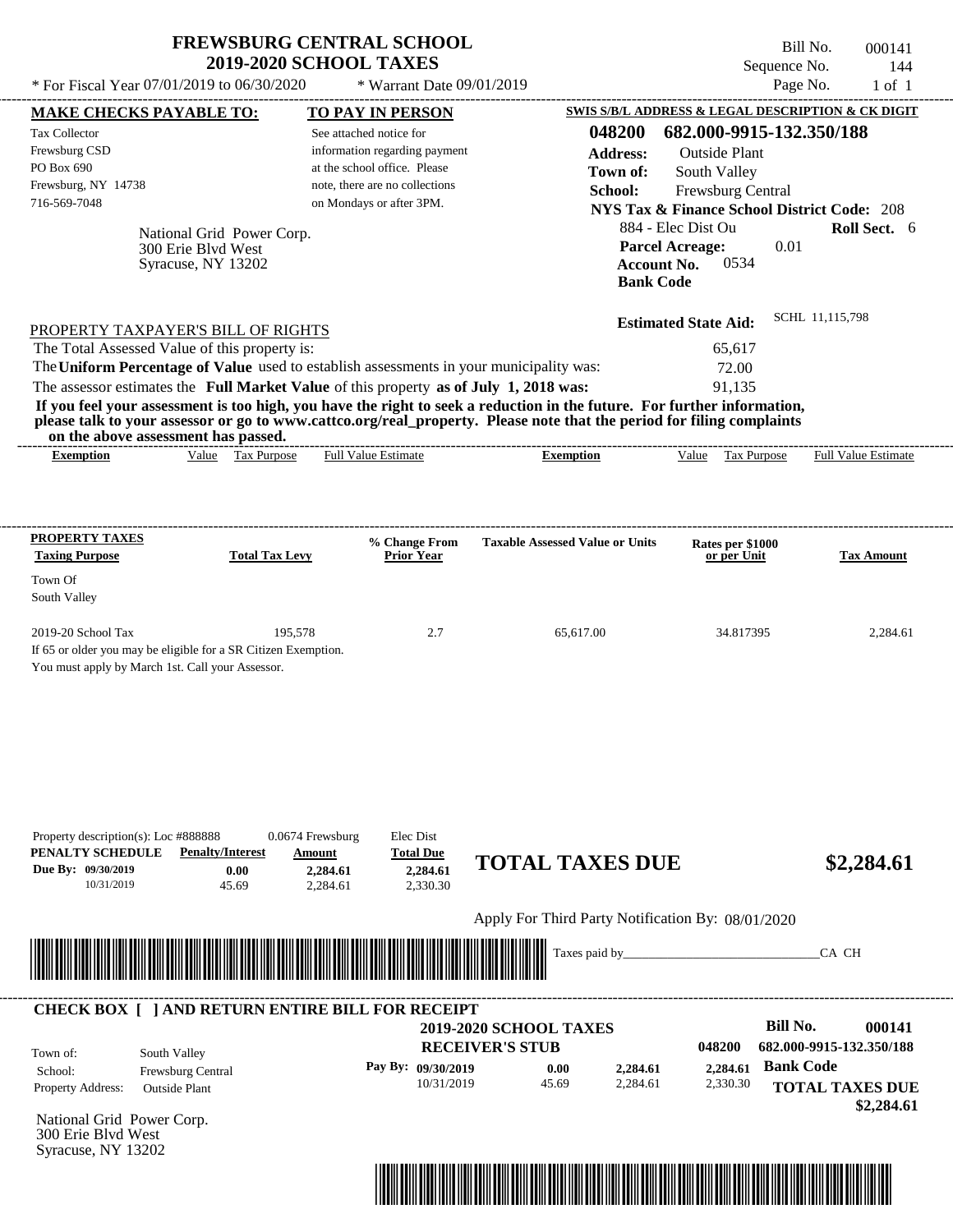Bill No. 000142 Sequence No. 146

| * For Fiscal Year 07/01/2019 to 06/30/2020                                              |                                            | * Warrant Date 09/01/2019                                     |                                                                                                                         |                                                                              | Page No.<br>$1$ of $1$     |  |
|-----------------------------------------------------------------------------------------|--------------------------------------------|---------------------------------------------------------------|-------------------------------------------------------------------------------------------------------------------------|------------------------------------------------------------------------------|----------------------------|--|
| <b>MAKE CHECKS PAYABLE TO:</b>                                                          |                                            | <b>TO PAY IN PERSON</b>                                       |                                                                                                                         | SWIS S/B/L ADDRESS & LEGAL DESCRIPTION & CK DIGIT                            |                            |  |
| Tax Collector                                                                           |                                            | See attached notice for                                       | 048200                                                                                                                  | 682.000-9913-131.600/188                                                     |                            |  |
| Frewsburg CSD<br>PO Box 690                                                             |                                            | information regarding payment<br>at the school office. Please | <b>Address:</b>                                                                                                         | <b>Outside Plant</b>                                                         |                            |  |
| Frewsburg, NY 14738                                                                     |                                            | note, there are no collections                                | Town of:                                                                                                                | South Valley                                                                 |                            |  |
| 716-569-7048                                                                            |                                            | on Mondays or after 3PM.                                      | School:                                                                                                                 | Frewsburg Central                                                            |                            |  |
|                                                                                         |                                            |                                                               |                                                                                                                         | <b>NYS Tax &amp; Finance School District Code: 208</b><br>884 - Elec Dist Ou | Roll Sect. 6               |  |
| <b>Attn: Local Taxes</b>                                                                | NYSEG, c/o Utility Shared Serv.            |                                                               |                                                                                                                         | <b>Parcel Acreage:</b><br>0.01                                               |                            |  |
| 70 Farm View Dr                                                                         |                                            |                                                               |                                                                                                                         | 0449<br><b>Account No.</b>                                                   |                            |  |
|                                                                                         | New Gloucester, ME 04260                   |                                                               | <b>Bank Code</b>                                                                                                        |                                                                              |                            |  |
|                                                                                         |                                            |                                                               |                                                                                                                         |                                                                              | SCHL 11,115,798            |  |
| PROPERTY TAXPAYER'S BILL OF RIGHTS                                                      |                                            |                                                               |                                                                                                                         | <b>Estimated State Aid:</b>                                                  |                            |  |
| The Total Assessed Value of this property is:                                           |                                            |                                                               |                                                                                                                         | 1,200                                                                        |                            |  |
| The Uniform Percentage of Value used to establish assessments in your municipality was: |                                            |                                                               |                                                                                                                         | 72.00                                                                        |                            |  |
| The assessor estimates the Full Market Value of this property as of July 1, 2018 was:   |                                            |                                                               | If you feel your assessment is too high, you have the right to seek a reduction in the future. For further information, | 1,667                                                                        |                            |  |
|                                                                                         |                                            |                                                               | please talk to your assessor or go to www.cattco.org/real_property. Please note that the period for filing complaints   |                                                                              |                            |  |
| on the above assessment has passed.                                                     |                                            |                                                               |                                                                                                                         |                                                                              |                            |  |
| <b>Exemption</b>                                                                        | Value Tax Purpose                          | <b>Full Value Estimate</b>                                    | <b>Exemption</b>                                                                                                        | Value Tax Purpose                                                            | <b>Full Value Estimate</b> |  |
|                                                                                         |                                            |                                                               |                                                                                                                         |                                                                              |                            |  |
|                                                                                         |                                            |                                                               |                                                                                                                         |                                                                              |                            |  |
| <b>PROPERTY TAXES</b>                                                                   |                                            | % Change From                                                 | <b>Taxable Assessed Value or Units</b>                                                                                  | Rates per \$1000                                                             |                            |  |
| <b>Taxing Purpose</b>                                                                   | <b>Total Tax Levy</b>                      | <b>Prior Year</b>                                             |                                                                                                                         | or per Unit                                                                  | <b>Tax Amount</b>          |  |
| Town Of                                                                                 |                                            |                                                               |                                                                                                                         |                                                                              |                            |  |
| South Valley                                                                            |                                            |                                                               |                                                                                                                         |                                                                              |                            |  |
| 2019-20 School Tax                                                                      | 195,578                                    | 2.7                                                           | 1,200.00                                                                                                                | 34.817395                                                                    | 41.78                      |  |
| If 65 or older you may be eligible for a SR Citizen Exemption.                          |                                            |                                                               |                                                                                                                         |                                                                              |                            |  |
| You must apply by March 1st. Call your Assessor.                                        |                                            |                                                               |                                                                                                                         |                                                                              |                            |  |
|                                                                                         |                                            |                                                               |                                                                                                                         |                                                                              |                            |  |
|                                                                                         |                                            |                                                               |                                                                                                                         |                                                                              |                            |  |
|                                                                                         |                                            |                                                               |                                                                                                                         |                                                                              |                            |  |
|                                                                                         |                                            |                                                               |                                                                                                                         |                                                                              |                            |  |
|                                                                                         |                                            |                                                               |                                                                                                                         |                                                                              |                            |  |
|                                                                                         |                                            |                                                               |                                                                                                                         |                                                                              |                            |  |
|                                                                                         |                                            |                                                               |                                                                                                                         |                                                                              |                            |  |
| Property description(s): Loc #888888<br>PENALTY SCHEDULE                                | 1.0000 Randolph<br><b>Penalty/Interest</b> | Elec Dist<br><b>Total Due</b>                                 |                                                                                                                         |                                                                              |                            |  |
| Due By: 09/30/2019                                                                      | Amount<br>0.00                             | 41.78<br>41.78                                                | <b>TOTAL TAXES DUE</b>                                                                                                  |                                                                              | \$41.78                    |  |
| 10/31/2019                                                                              | 0.84                                       | 41.78<br>42.62                                                |                                                                                                                         |                                                                              |                            |  |
|                                                                                         |                                            |                                                               |                                                                                                                         |                                                                              |                            |  |
|                                                                                         |                                            |                                                               | Apply For Third Party Notification By: 08/01/2020                                                                       |                                                                              |                            |  |
|                                                                                         |                                            |                                                               | Taxes paid by_                                                                                                          |                                                                              | CA CH                      |  |
|                                                                                         |                                            |                                                               |                                                                                                                         |                                                                              |                            |  |
|                                                                                         |                                            |                                                               |                                                                                                                         |                                                                              |                            |  |
| <b>CHECK BOX [ ] AND RETURN ENTIRE BILL FOR RECEIPT</b>                                 |                                            |                                                               | 2019-2020 SCHOOL TAXES                                                                                                  | <b>Bill No.</b>                                                              | 000142                     |  |
|                                                                                         |                                            |                                                               | <b>RECEIVER'S STUB</b>                                                                                                  | 048200                                                                       | 682.000-9913-131.600/188   |  |
| South Valley<br>Town of:                                                                |                                            | Pay By: 09/30/2019                                            | 0.00<br>41.78                                                                                                           | <b>Bank Code</b><br>41.78                                                    |                            |  |
| Frewsburg Central<br>School:<br>Property Address:<br><b>Outside Plant</b>               |                                            | 10/31/2019                                                    | 0.84<br>41.78                                                                                                           | 42.62                                                                        | <b>TOTAL TAXES DUE</b>     |  |
|                                                                                         |                                            |                                                               |                                                                                                                         |                                                                              | \$41.78                    |  |
| NYSEG,c/o Utility Shared Serv.                                                          |                                            |                                                               |                                                                                                                         |                                                                              |                            |  |
| <b>Attn: Local Taxes</b><br>70 Farm View Dr                                             |                                            |                                                               |                                                                                                                         |                                                                              |                            |  |
| New Gloucester, ME 04260                                                                |                                            |                                                               |                                                                                                                         |                                                                              |                            |  |